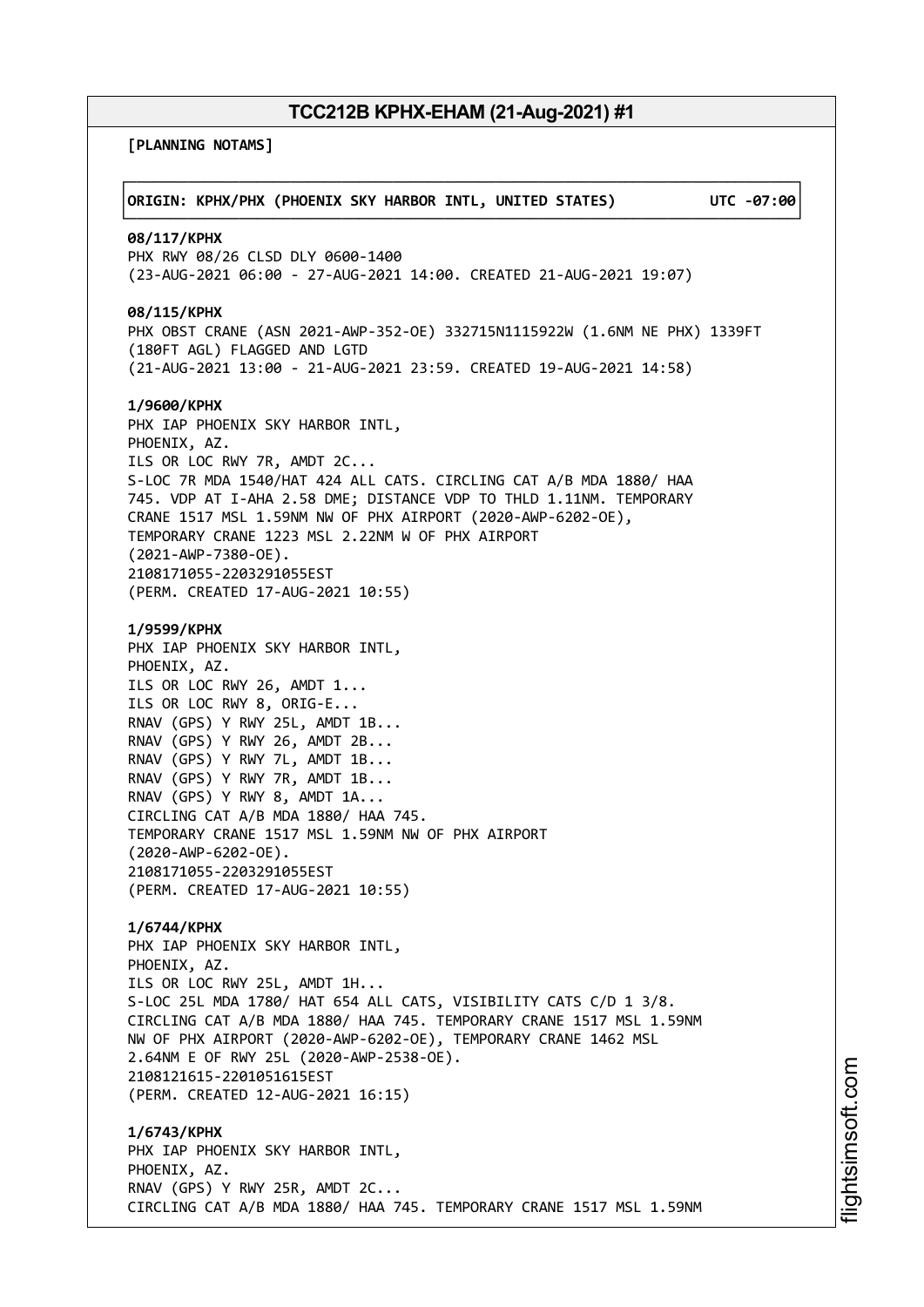NW OF PHX AIRPORT (2020-AWP-6202-OE). 2108121615-2201051615EST (PERM. CREATED 12-AUG-2021 16:15)

### **1/6738/KPHX**

PHX IAP PHOENIX SKY HARBOR INTL, PHOENIX, AZ. ILS OR LOC/DME RWY 7L, AMDT 11B... CIRCLING CAT A/B MDA 1880/ HAA 745. TEMPORARY CRANE 1517 MSL 1.59NM NW OF PHX AIRPORT (2020-AWP-6202-OE). 2108121615-2201051615EST (PERM. CREATED 12-AUG-2021 16:15)

#### **06/067/KPHX**

PHX OBST CRANE (ASN 2020-AWP-6202-OE) 332726N1120139W (1.6NM NNW PHX) 1517FT (400FT AGL) FLAGGED AND LGTD (17-JUN-2021 21:00 - 01-JAN-2022 06:59. CREATED 17-JUN-2021 20:38)

### **06/005/KPHX**

PHX OBST RIG (ASN 2019-AWP-5001-NRA) 332607N1120103W (0.3NM WNW PHX) 1205FT (90FT AGL) FLAGGED AND LGTD (01-JUN-2021 17:00 - 01-JAN-2022 06:59. CREATED 01-JUN-2021 16:35)

### **05/009/KPHX**

PHX OBST CRANE (ASN 2019-AWP-4270-NRA) 332604N1120000W (0.6NM E PHX) 1331FT (200FT AGL) FLAGGED AND LGTD (05-MAY-2021 15:30 - 01-JAN-2022 06:59. CREATED 05-MAY-2021 15:32)

### **05/008/KPHX**

PHX OBST CRANE (ASN 2019-AWP-4269-NRA) 332603N1120003W (0.5NM E PHX) 1330FT (200FT AGL) FLAGGED AND LGTD (05-MAY-2021 15:30 - 01-JAN-2022 06:59. CREATED 05-MAY-2021 15:31)

#### **05/007/KPHX**

PHX OBST CRANE (ASN 2019-AWP-4268-NRA) 332603N1120006W (0.5NM E PHX) 1325FT (200FT AGL) FLAGGED AND LGTD (05-MAY-2021 15:30 - 01-JAN-2022 06:59. CREATED 05-MAY-2021 15:25)

#### **05/006/KPHX**

PHX OBST CRANE (ASN 2019-AWP-4267-NRA) 332601N1120008W (0.5NM E PHX) 1323FT (200FT AGL) FLAGGED AND LGTD (05-MAY-2021 15:30 - 01-JAN-2022 06:59. CREATED 05-MAY-2021 15:24)

### **05/005/KPHX**

PHX OBST CRANE (ASN 2019-AWP-4266-NRA) 332603N1120008W (0.5NM E PHX) 1323FT (200FT AGL) FLAGGED AND LGTD (05-MAY-2021 15:30 - 01-JAN-2022 06:59. CREATED 05-MAY-2021 15:22)

#### **03/076/KPHX**

PHX OBST CRANE (ASN UNKNOWN) 332727N1120138W (1.01NM N APCH END RWY 08) 1397FT (280FT AGL) FLAGGED AND LGTD (19-MAR-2021 13:00 - 01-JAN-2022 06:59. CREATED 19-MAR-2021 10:37)

### **01/019/KPHX**

PHX TWY C BTN TWY S AND TWY R CLSD TO ACFT WINGSPAN MORE THAN 170FT (11-JAN-2021 16:01 - 01-JAN-2022 06:59. CREATED 11-JAN-2021 16:01)

**12/077/KPHX**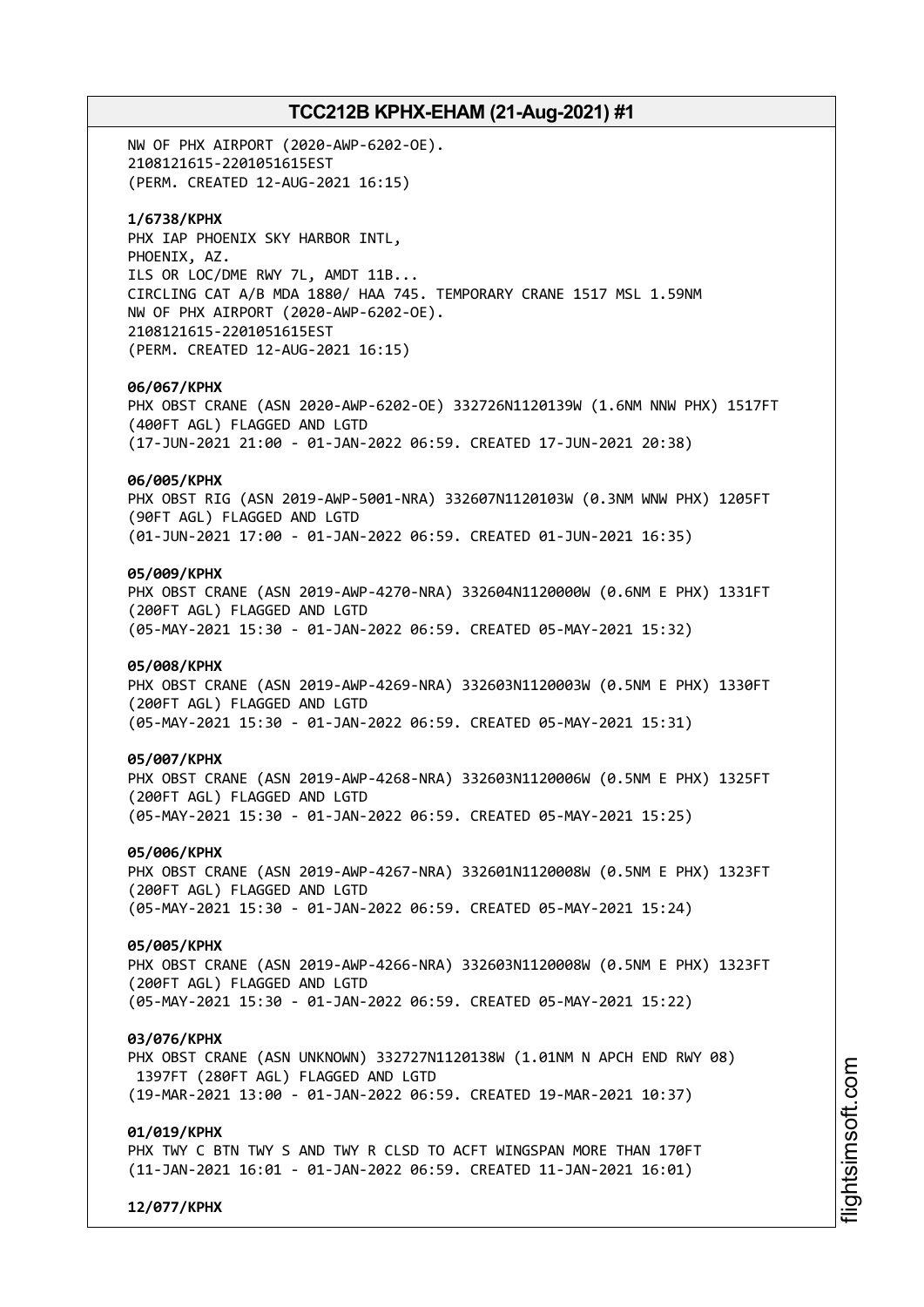PHX OBST CRANE (ASN 2020-AWP-2538-OE) 332544N1115627W (3.6NM E PHX) 1462FT (300FT AGL) FLAGGED AND LGTD (01-JAN-2021 07:00 - 03-OCT-2021 06:59. CREATED 30-DEC-2020 14:18)

### **12/074/KPHX**

PHX OBST CRANE (ASN 2020-AWP-6806-OE) 332646N1120440W (3.4NM WNW PHX) 1269FT (190FT AGL) FLAGGED AND LGTD (01-JAN-2021 07:00 - 31-DEC-2021 06:59. CREATED 30-DEC-2020 14:12)

#### **12/073/KPHX**

PHX TWY G7 CL MARKINGS BTN RWY 07R/25L AND TWY F NOT STD (01-JAN-2021 07:00 - 01-JAN-2022 06:59. CREATED 30-DEC-2020 14:09)

#### **12/072/KPHX**

PHX RWY 07R/25L EDGE MARKINGS N SIDE NOT STD (01-JAN-2021 07:00 - 01-JAN-2022 06:59. CREATED 30-DEC-2020 14:07)

#### **12/071/KPHX**

PHX TWY H BTN TWY H4 AND TWY H7 CLSD TO ACFT WINGSPAN MORE THAN 170FT (01-JAN-2021 07:00 - 01-JAN-2022 06:59. CREATED 30-DEC-2020 14:03)

### **12/070/KPHX**

PHX TWY F8 CLSD TO ACFT EXITING RWY 07L/25R 2101010700-2201010659 (PERM. CREATED 30-DEC-2020 13:40)

#### **12/069/KPHX**

PHX TWY F BTN TWY G2 AND TWY G3 CLSD TO ACFT WINGSPAN MORE THAN 135FT (01-JAN-2021 07:00 - 01-JAN-2022 06:59. CREATED 30-DEC-2020 13:36)

#### **12/068/KPHX**

PHX TWY D BTN TWY S AND TWY R CLSD TO ACFT WINGSPAN MORE THAN 135FT (01-JAN-2021 07:00 - 01-JAN-2022 06:59. CREATED 30-DEC-2020 13:33)

#### **12/067/KPHX**

PHX TWY D BTN TWY D8 AND TWY T CLSD TO ACFT WINGSPAN MORE THAN 135FT (01-JAN-2021 07:00 - 01-JAN-2022 06:59. CREATED 30-DEC-2020 13:22)

#### **0/7378/KPHX**

PHX STAR PHOENIX SKY-HARBOR, PHOENIX, AZ, JESSE TWO ARRIVAL...REPLACE ARRIVAL ROUTE DESCRIPTION UNDER ZUNI TRANSITION WITH: ZUNI TRANSITION (ZUN.JESSE2): FROM OVER ZUN VORTAC ON ZUN R-242 TO JESSE INT. THENCE...FROM OVER JESSE ON INW R-180 TO GUMMO, THEN ON INW R-180 TO EAGUL, THEN ON PXR R-034 TO DBACK, THEN ON PXR R-034 TO HOMRR, THEN ON PXR R-034 TO BUNTR. FROM BUNTR, FLY HEADING 225. EXPECT VECTORS TO FINAL APCH COURSE.

(23-OCT-2020 18:00 - 23-OCT-2021 17:59. CREATED 23-OCT-2020 15:34)

# **0/4196/KPHX** PHX IAP PHOENIX SKY HARBOR INTL, PHOENIX, AZ. RNAV (RNP) Z RWY 7L, ORIG-C... RNAV (RNP) Z RWY 7R, ORIG-C... RNAV (RNP) Z RWY 8, ORIG-B... CHANGE PLANVIEW NOTE TO READ: PROCEDURE NA FOR ARRIVAL ON BXK VORTAC AIRWAY RADIALS 077 CW 152. 2005281142-2205281142EST (PERM. CREATED 28-MAY-2020 11:42)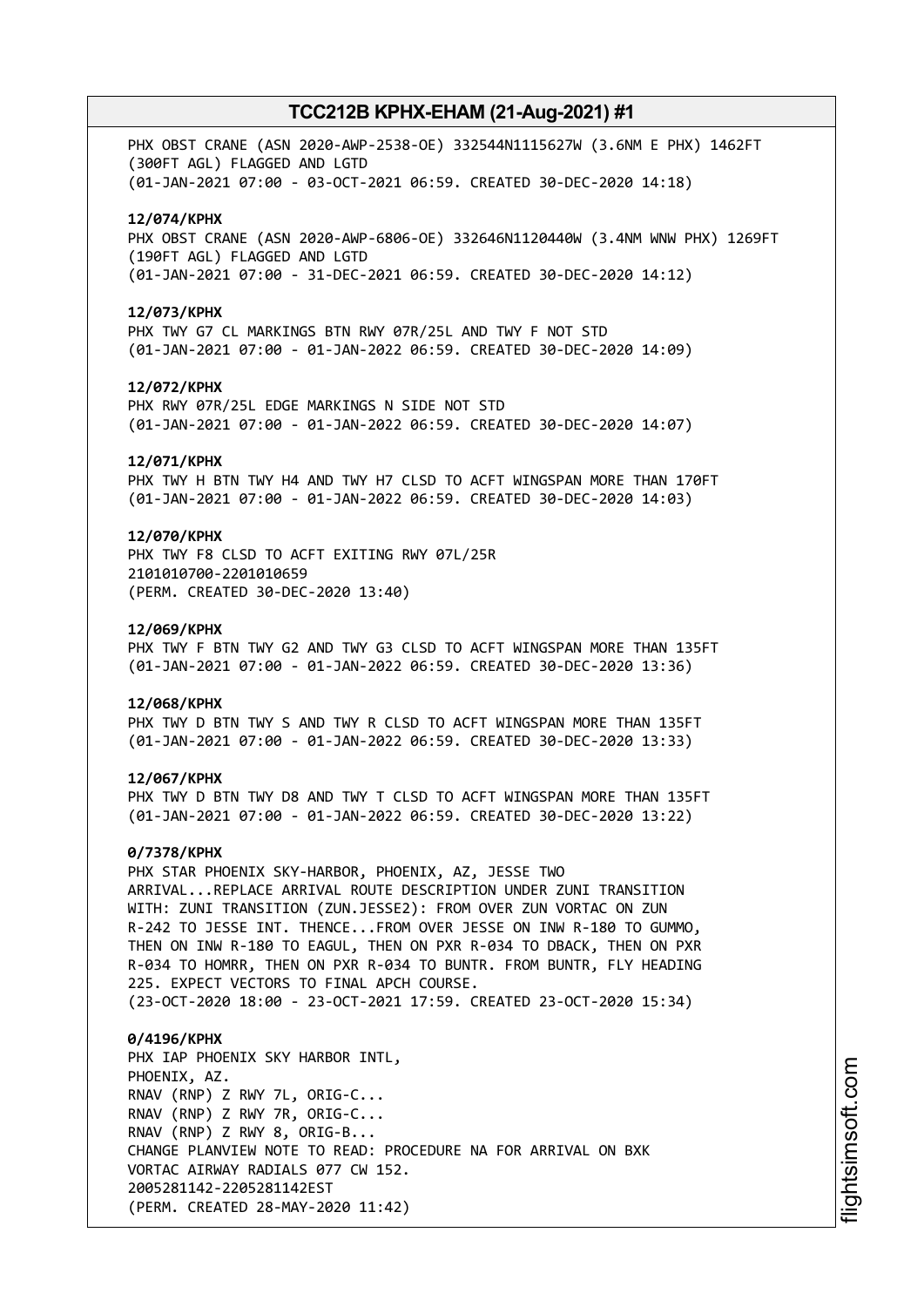┌──────────────────────────────────────────────────────────────────────────────┐

└──────────────────────────────────────────────────────────────────────────────┘

**0/6387/KPHX** PHX IAP PHOENIX SKY HARBOR INTL, PHOENIX, AZ. ILS OR LOC RWY 8, ORIG-E... NOTE: AUTOPILOT COUPLED APPROACH NA BELOW 1307. 2004231759-2204231758EST (PERM. CREATED 23-APR-2020 18:01)

│**DESTINATION: EHAM/AMS (SCHIPHOL, NETHERLANDS) UTC +02:00**│

#### **A1894/21/EHAM**

TWY A BTN TWY A2 AND TWY A3 CLSD. (15-SEP-2021 09:00 - 15-SEP-2021 17:00. CREATED 20-AUG-2021 15:03)

#### **A1893/21/EHAM**

TWY A BTN TWY A1C AND TWY A2 CLSD. (14-SEP-2021 09:00 - 14-SEP-2021 17:00. CREATED 20-AUG-2021 14:58)

### **A1887/21/EHAM**

TWY R BTN AIRCRAFT STAND R82 AND P22 NO CL LIGHT AVBL, MARSHALLER GUIDANCE REQUIRED IF RVR 350M OR LESS. (26-AUG-2021 06:00 - 26-AUG-2021 14:00. CREATED 20-AUG-2021 09:21)

### **A1885/21/EHAM**

R-APRON IN- AND OUTBOUND TRAFFIC DIVERTED FROM TWY CL BTN TWY A/B AND AIRCRAFT STAND R82 DUE TO WIP, ALL TRAFFIC WILL BE GUIDED BY A MARSHALLER. (26-AUG-2021 04:00 - 26-AUG-2021 14:00. CREATED 20-AUG-2021 09:15)

#### **A1884/21/EHAM**

TWY R CLSD BTN AIRCRAFT STAND R82 AND TWY A AND B. TRAFFIC TO AND FROM AIRCRAFT STANDS R-APRON TAXI VIA RWY 06/24 ON ATC DECRETION. (25-AUG-2021 21:00 - 26-AUG-2021 04:00. CREATED 20-AUG-2021 08:58)

#### **A1881/21/EHAM**

REF AIP NETHERLANDS PAGE AD.2.EHAM-AOC-36L CRANE ERECTED AT PSN 522301.8N0044238.8E, 2345M BEYOND TORA RWY 36L AND 210M LEFT OF EXTD RCL, 174FT AMSL, MARKED AND LGTD. (27-AUG-2021 04:00 - 27-AUG-2021 18:00. CREATED 19-AUG-2021 07:48)

#### **A1879/21/EHAM**

CRANE ERECTED AT PSN 521711.1N 0045105.3E. TRUE BEARING FROM ARP 112DEG AND DISTANCE 6425M. 279FT AMSL, MARKED AND LGTD, OCA/H NOT AFFECTED. (19-AUG-2021 05:42 - 19-NOV-2021 12:00 EST. CREATED 19-AUG-2021 05:42)

### **A1875/21/EHAM**

SCHIPHOL DVOR/DME SPL 108.400MHZ/CH21X OUT OF SERVICE. REF AIP SUP 07/2021 FOR TEMP CHART AMENDMENTS. (23-AUG-2021 07:00 - 25-NOV-2021 08:00. CREATED 18-AUG-2021 09:58)

## **A1873/21/EHAM**

REMOTE HOLDING POSITIONS P3, PC AND PD CLSD. (17-AUG-2021 22:47 - 13-SEP-2021 05:00 EST. CREATED 17-AUG-2021 22:47)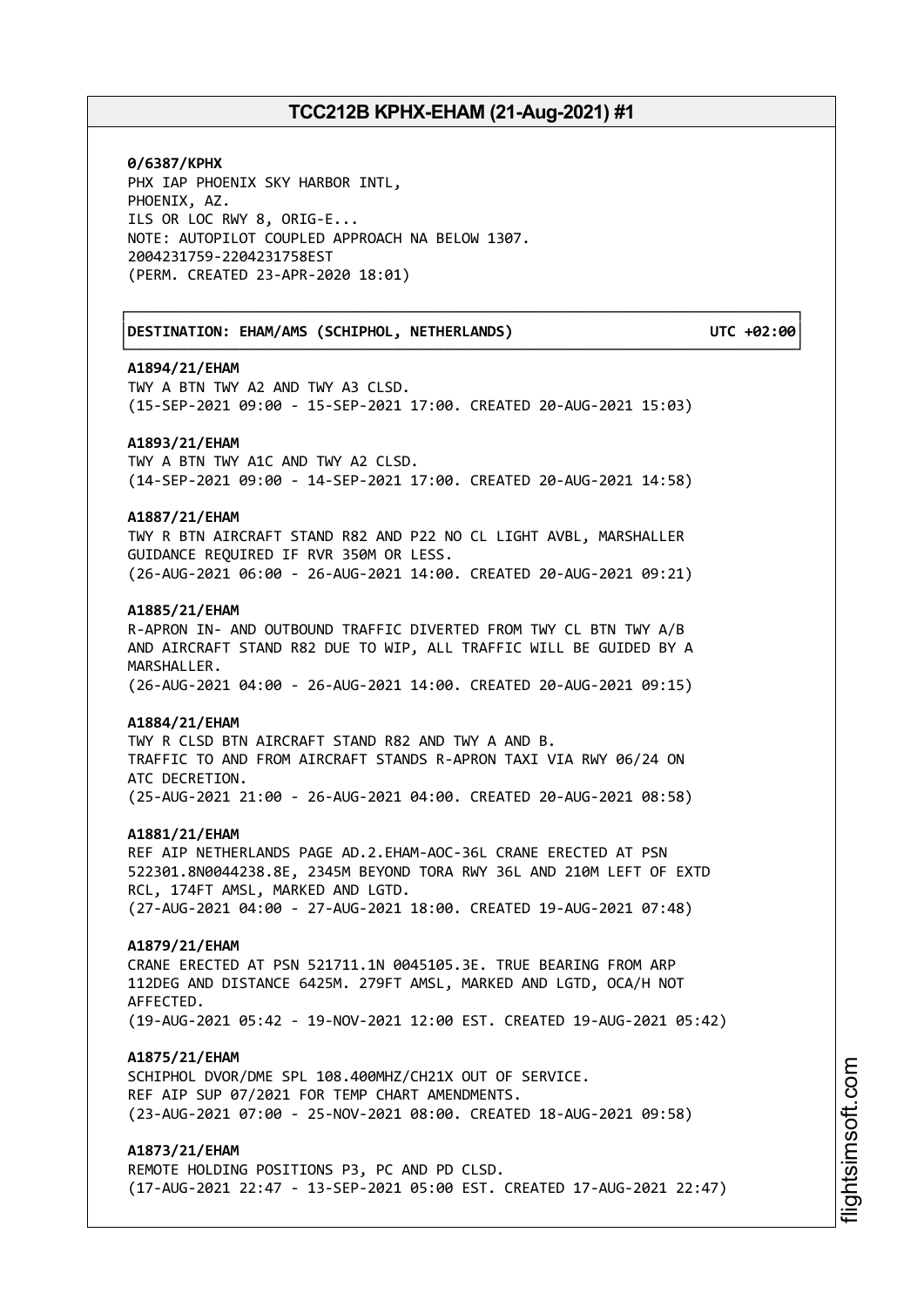# **A1867/21/EHAM** TWY A BTN TWY A3 AND TWY A4W CLSD. DAILY 2100-0500 (30-AUG-2021 21:00 - 03-SEP-2021 05:00. CREATED 17-AUG-2021 08:48) **A1859/21/EHAM** CRANE ERECTED AT PSN 521830.4N 0044529.9E. TRUE BEARING FROM ARP 276DEG AND DISTANCE 400M. 289FT AMSL, MARKED AND LGTD, OCA/H NOT AFFECTED. (02-SEP-2021 20:00 - 03-SEP-2021 04:00. CREATED 16-AUG-2021 05:57) **A1858/21/EHAM** CRANE ERECTED AT PSN 521830.4N 0044529.9E. TRUE BEARING FROM ARP 276DEG AND DISTANCE 400M. 224FT AMSL, MARKED AND LGTD, OCA/H NOT AFFECTED. (27-AUG-2021 20:00 - 28-AUG-2021 04:00. CREATED 16-AUG-2021 05:55) **A1851/21/EHAM** ARTIP 2C NIGHT TRANSITION NOT AVBL. (12-AUG-2021 15:35 - 12-NOV-2021 12:00 EST. CREATED 12-AUG-2021 15:38) **A1850/21/EHAM** TWY A BTN TWY A3 AND TWY A4 NO CL LIGHTS. (30-AUG-2021 19:00 - 03-SEP-2021 07:00. CREATED 12-AUG-2021 14:12) **V0358/21/EHAM** [US DOD PROCEDURAL NOTAM] INSTRUMENT APPROACH PROCEDURE COMPLETELY WITHDRAWN VOR RWY 09, VOR RWY 18R, VOR RWY 24, VOR RWY 27, VOR RWY 36C. DO NOT USE. (11-AUG-2021 22:00 - 08-SEP-2021 22:00. CREATED 10-AUG-2021 19:08) **A1827/21/EHAM** TWY A2 CLSD. (15-SEP-2021 05:00 - 03-DEC-2021 18:00. CREATED 10-AUG-2021 06:56) **A1826/21/EHAM** TWY A BTN TWY A1C AND TWY A3 CLSD. (20-SEP-2021 05:00 - 03-DEC-2021 18:00. CREATED 10-AUG-2021 06:55) **A1825/21/EHAM** TWY A BTN TWY A1C AND TWY A3 NO CL LIGHT AVBL, MARSHALLER GUIDANCE REQUIRED IF RVR 350M OR LESS. (15-SEP-2021 05:00 - 20-SEP-2021 05:00. CREATED 10-AUG-2021 06:53) **A1824/21/EHAM** TWY A BTN TWY A2 AND TWY A3 CLSD. (16-SEP-2021 09:00 - 16-SEP-2021 17:00. CREATED 10-AUG-2021 06:50) **A1821/21/EHAM** TWY B BTN TWY A2 AND TWY A4 CLSD. (25-AUG-2021 09:00 - 25-AUG-2021 17:00. CREATED 10-AUG-2021 06:43) **A1818/21/EHAM** TWY A BTN TWY A3 AND TWY A4 MAX SPAN 69M. (20-SEP-2021 05:00 - 03-DEC-2021 18:00. CREATED 09-AUG-2021 13:03) **A1817/21/EHAM**

LIGHTSHOW WILL TAKE PLACE AT RIJSSENHOUT PSN 521606N 0044405E.

i⊒<br>⊫ htsim soft.c o

m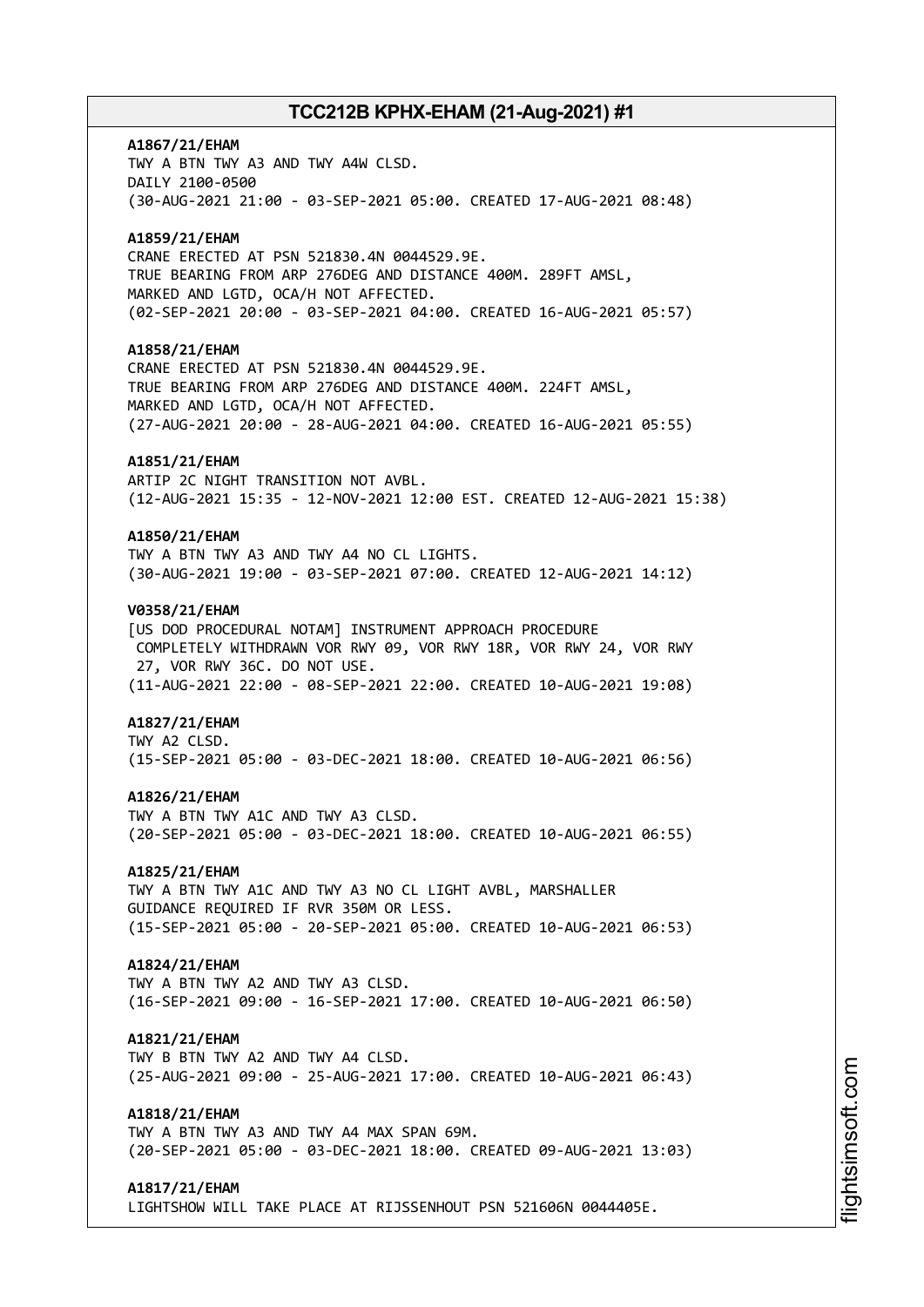#### GND-UNL

(04-SEP-2021 18:30 - 04-SEP-2021 20:00. CREATED 09-AUG-2021 09:19)

### **V0355/21/EHAM**

[US DOD PROCEDURAL NOTAM] INSTRUMENT APPROACH PROCEDURE AMENDMENT ILS OR LOC RWY 27. INCREASE IFR LANDING MINIMA. RAISE S-LOC 27\*\* CAT ABCD TO READ 570/2000M 582 (600-2000M). EDIT RELATED \*\*ALS INOP NOTE TO READ: \*\*WHEN ALS INOP, INCREASE CAT ABCD VIS TO 2700M, RVR NA. SEE NOTAM V0352/21 ALSO IN EFFECT 11 AUG TO 08 SEP 2021. (06-AUG-2021 16:00 - 04-NOV-2021 12:00. CREATED 06-AUG-2021 14:13)

### **A1804/21/EHAM**

REF AIP NETHERLANDS PAGE AD 2.EHAM-AOC-04-22 CRANE ERECTED AT PSN 521703,8N0044600,2E, 2090M BEYOND TORA RWY 22 AND 310M LEFT OF EXTD RCL, 122FT AMSL, MARKED AND LGTD. (06-AUG-2021 09:42 - 04-NOV-2021 12:00 EST. CREATED 06-AUG-2021 09:44)

### **A1803/21/EHAM**

CRANE ERECTED AT PSN 521938.7N 0045206.1E, TRUE BEARING FM ARP 73DEG AND DISTANCE 7425M. 315FT AMSL, MARKED AND LGTD. (06-AUG-2021 09:40 - 04-NOV-2021 12:00 EST. CREATED 06-AUG-2021 09:42)

### **A1802/21/EHAM**

CHANGE OF OPERATING MINIMA OCA(OCH) RWY 27 DUE TO CRANE. LOC ACFT CAT A-D INCREASED TO 570(580). REF AIP AD 2.EHAM-IAC-27.1. (06-AUG-2021 09:33 - 04-NOV-2021 12:00 EST. CREATED 06-AUG-2021 09:37)

### **V0353/21/EHAM**

[US DOD PROCEDURAL NOTAM] STANDARD INSTRUMENT DEPARTURE (SID) NOT AUTHORIZED THE FOLLOWING SIDS ARE NOT AVAILABLE. DO NOT USE.: SID RWY 04/22 (ARNEM 2F/3G, RENDI 1F/1G) ; SID RWY 04/22 (KUDAD 1F/1G, LOPIK 1F/1G); SID RWY 06/24 (ANDIK 2R/1S, BERGI 2R/1S, SPIJKERBOOR 3K, VALKO 2S, VOLLA 1R); SID RWY 06/24 (KUDAD 1R/2S, LOPIK 1R/2S); SID RWY 09/27 (ANDIK 1N, BERGI 2N/1P, IDRID 1N, SPIJKERBOOR 1P, VALKO 4M, VOLLA 1P); SID RWY 09/27 (KUDAD 1N/1P, LOPIK 1N/1P); SID RWY 18L (ANDIK 2E, BERGI 3E, VALKO 4E); SID RWY 18L (KUDAD 1E, LOPIK 3E); SID RWY 18C/36C (BETUS 4Y, DENAG 5X, NOPSU 2W, TORGA 1X, WISPA 2X); SID RWY 18C/36C (LARAS 1X, OGINA 3W, ROVEN 2X, WOODY 2W); SID RWY 36L (BERGI 4V, SPIJKERBOOR 3V, VOLLA 2V); SID RWY 36L (KUDAD 1V, LOPIK 3V). (11-AUG-2021 22:00 - 08-SEP-2021 22:00. CREATED 05-AUG-2021 17:17)

### **V0352/21/EHAM**

[US DOD PROCEDURAL NOTAM] INSTRUMENT APPROACH PROCEDURE NOT AUTHORIZED THE FOLLOWING INSTRUMENT APPROACH PROCEDURES ARE NOT AVAILABLE. DO NOT USE. ILS OR LOC RWY 06, ILS OR LOC RWY 18C, ILS OR LOC RWY 18R, ILS OR LOC RWY 22, ILS OR LOC RWY 27, ILS OR LOC RWY 36C, ILS OR LOC RWY 36R, RNP RWY 18C, RNP RWY 22, RNP RWY 36R. (11-AUG-2021 22:00 - 08-SEP-2021 22:00. CREATED 05-AUG-2021 16:40)

### **W2096/21/EHAM**

[US DOD DAFIF ONLY] STANDARD INSTRUMENT DEPARTURE (SID) ; SID RWY 06/24 ARNEM 3S AND RENDI 2S TRANSITIONS UNUSABLE. (12-AUG-2021 09:00 - 09-SEP-2021 09:00. CREATED 05-AUG-2021 16:21)

#### **A1786/21/EHAM**

LIGHTSHOW AT AMSTERDAM PSN 522303N 0045406E.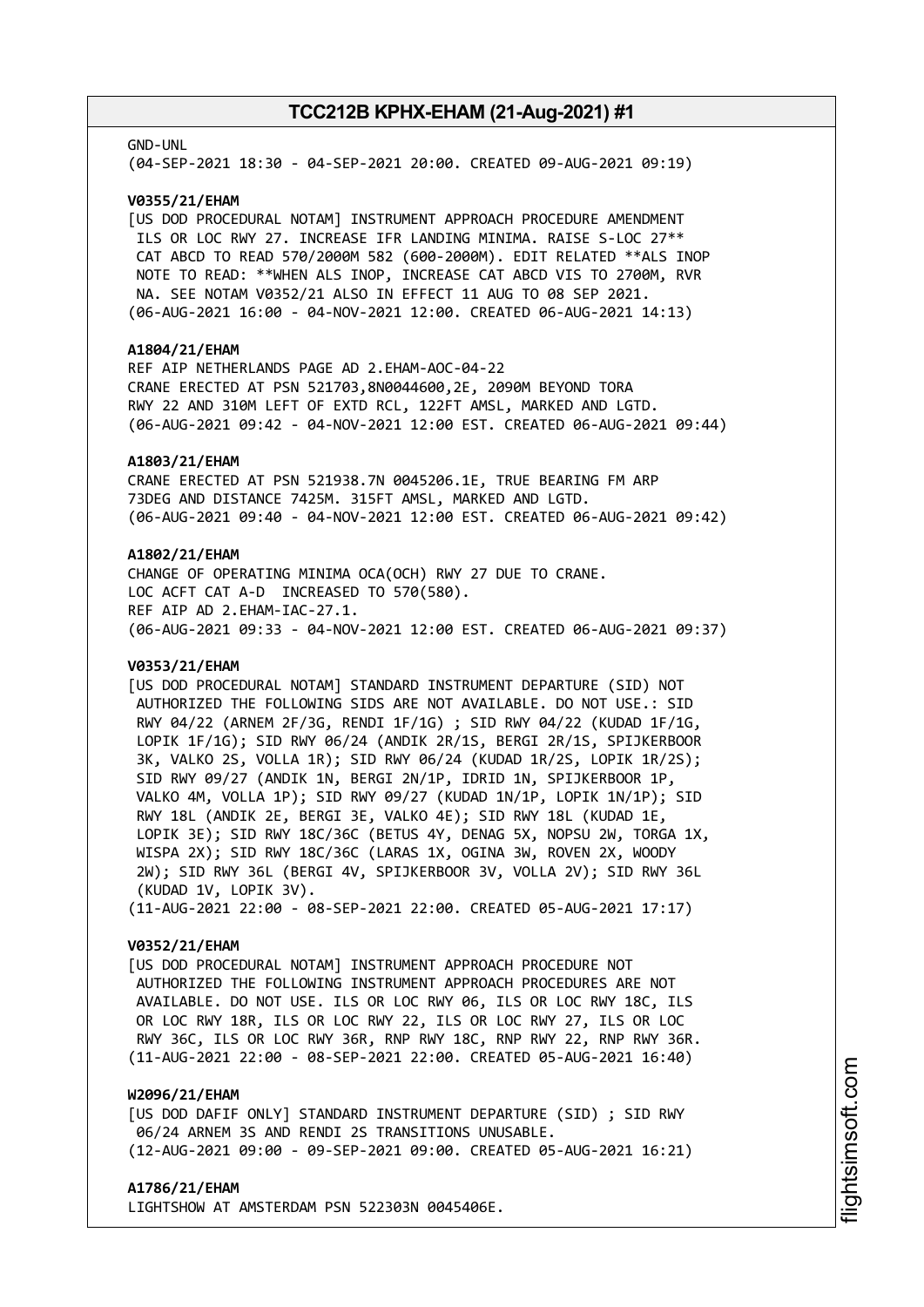GND-UNL

13-17 0500-0900 1500-1900 (13-OCT-2021 05:00 - 17-OCT-2021 19:00. CREATED 04-AUG-2021 13:11)

### **A1761/21/EHAM**

ACFT STAND D49 TO D57: VISUAL DOCKING GUIDANCE SYSTEM TESTS IN PROGRESS. IF DOCKED BY A MARSHALLER, INFORMATION DISPLAYED ON SIMULTANIOUSLY ACTIVED VISUAL DOCKING GUIDANCE SYSTEM SHOULD BE INGNORED. REF AIP AD2.9 AND AD2.20 PAR 3. (31-JUL-2021 14:21 - 31-AUG-2021 23:59 EST. CREATED 31-JUL-2021 14:22)

### **A1728/21/EHAM**

REF AIP NETHERLANDS PAGE AD 2.EHAM-AOC-09-27 CRANE ERECTED AT PSN 521855.0N 0045210.0E, 4925M BEYOND TORA RWY 09 AND 615M RIGHT OF EXTD RCL, 246FT AMSL, MARKED AND LGTD. (28-JUL-2021 07:45 - 28-OCT-2021 10:00 EST. CREATED 28-JUL-2021 07:45)

### **A1702/21/EHAM**

CRANE ERECTED, PSN BTN 521856.9N 0044833.2E AND 521901.7N 0044834.4E, TRUE BEARING FROM ARP 074DEG AND DISTANCE 3190M, 69FT AMSL, MARKED AND LGTD, OCA/H NOT AFFECTED. (27-AUG-2021 21:00 - 28-AUG-2021 03:00. CREATED 26-JUL-2021 11:14)

#### **A1678/21/EHAM**

CAUTION, MIGRATING GEESE CROSSING EHAM AREA AT 300-700FT AROUND SR AND SS. (20-JUL-2021 09:15 - 20-OCT-2021 09:00 EST. CREATED 20-JUL-2021 09:16)

### **A1607/21/EHAM**

CRANES ERECTED, PSN BTN 521758.7N 0045133.8E AND 521754.6N 0045151.7E, 227FT AMSL, MARKED AND LGTD, OCA/H NOT AFFECTED. (13-SEP-2021 00:00 - 13-DEC-2021 23:59 EST. CREATED 12-JUL-2021 10:34)

### **A1606/21/EHAM**

NIGHT APPROACH NIRSI 1R TO RNP RWY 18R NOT AVBL, REF AIP CHART AD 2.EHAM-IAC-18R.4. (12-AUG-2021 00:00 - 11-NOV-2021 23:59 EST. CREATED 12-JUL-2021 10:28)

# **A1599/21/EHAM**

TWY Z BTN Z1 AND TWY Q CL LIGHTS U/S. (10-JUL-2021 15:31 - 08-NOV-2021 06:00. CREATED 10-JUL-2021 15:32)

### **A1590/21/EHAM**

FIREWORKS AT SANTPOORT NOORD PSN 522625N 0043820E. GND-542FT AGL (09-OCT-2021 19:00 - 09-OCT-2021 21:00. CREATED 09-JUL-2021 16:44)

### **A1520/21/EHAM**

TRIGGER NOTAM - AIRAC AIP AMDT 08/2021 WEF 12 AUG 2021: NEW RNP APCH RWY 04, 09, 18R, 27, 36C: SID, STAR AND APCH PROCEDURES AMENDED: MAG VAR 2020 APPLIED: ATIS ARRIVAL INFO SPL VOR TERMINATED: NEW IFR AREAS RWY 04 AND RWY 09. (12-AUG-2021 00:00 - 25-AUG-2021 23:59. CREATED 01-JUL-2021 09:55)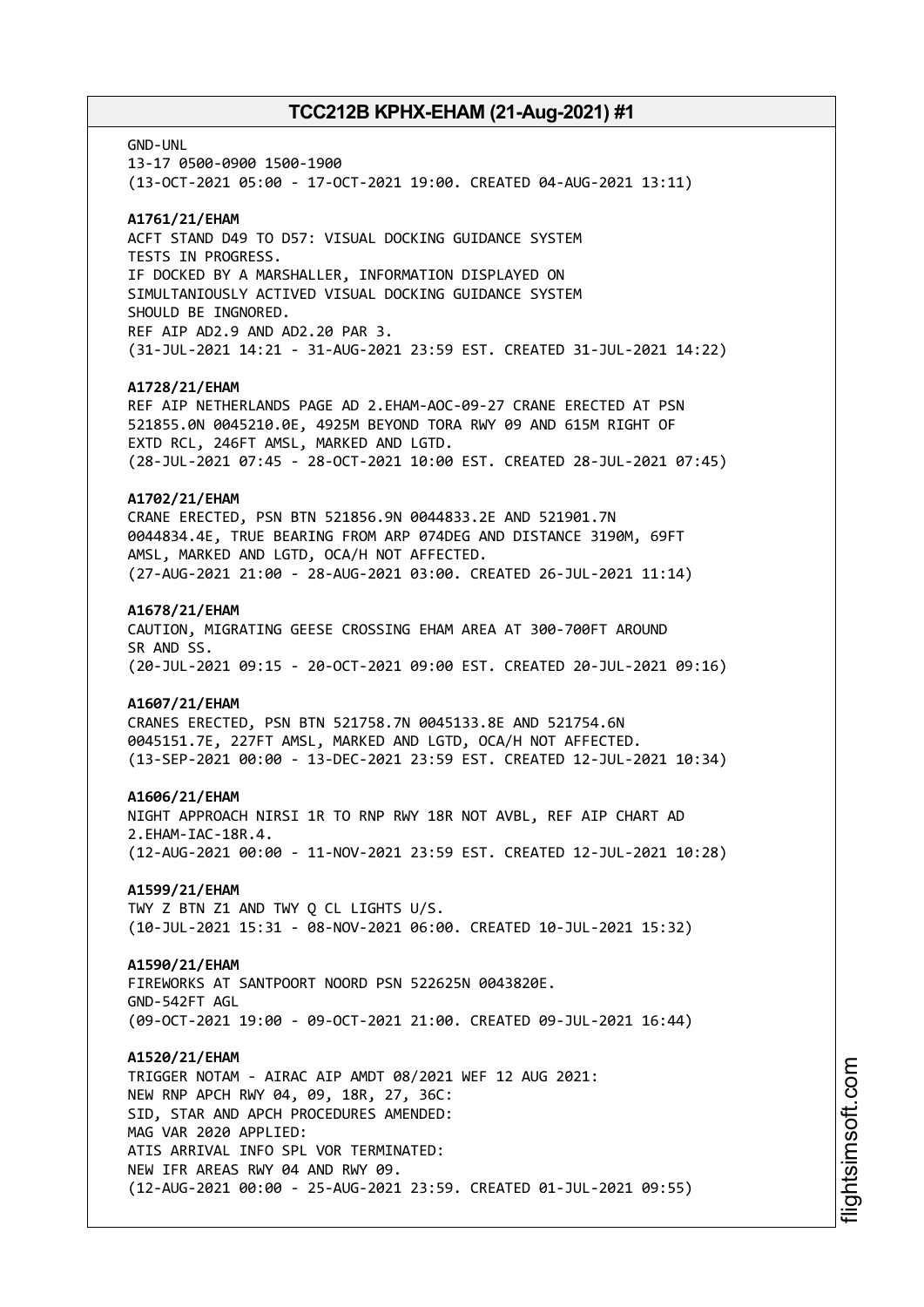### **A1494/21/EHAM**

CRANE ERECTED AT PSN 522049.9N0045021.8E, 4400M BEYOND TORA RWY 04 AND 570M LEFT OF EXTD RCL, 237FT AMSL, MARKED AND LGTD. REF AIP NETHERLANDS PAGE AD 2.EHAM-AOC-04-22 . (30-JUN-2021 06:03 - 30-SEP-2021 23:59 EST. CREATED 30-JUN-2021 06:03)

### **A1490/21/EHAM**

FIREWORKS DISPLAY AT AMSTERDAM, PSN 521855N 0045733E. GND-200FT AGL (17-OCT-2021 17:30 - 17-OCT-2021 19:30. CREATED 29-JUN-2021 14:58)

#### **A1488/21/EHAM**

CRANE ERECTED PSN 521806.7N 0044534.2E, 2000M BEYOND THR RWY 06 AND 400M LEFT OF RCL 06. 134FT AMSL (148FT AGL), MARKED AND LIGHTED. (29-JUN-2021 12:55 - 29-SEP-2021 09:00 EST. CREATED 29-JUN-2021 12:56)

### **A1487/21/EHAM**

CHANGE OF OPERATING MINIMA OCA(OCH) RWY 06 DUE TO CRANE. ILS RWY 06 CAT 1, ACFT CAT A-D INCREASED TO: A 156 (166), B 169 (179), C 177 (187), D 187 (197), DL 187 (197). ILS RWY 06 CAT II, ACFT CAT A-D INCREASED TO: A 78, B 96, C 108, D 122, DL 122. REF AIP NETHERLANDS PAGE AD 2.EHAM-IAC-06.1. (29-JUN-2021 12:54 - 29-SEP-2021 09:00 EST. CREATED 29-JUN-2021 12:54)

#### **A1431/21/EHAM**

FIREWORKS DISPLAY AT HILLEGOM, PSN 521725N 0043504E. GND-115FT AGL (19-SEP-2021 20:00 - 19-SEP-2021 21:00. CREATED 23-JUN-2021 15:03)

#### **A1384/21/EHAM**

ILS RWY 18R DOWNGRADED TO III/E/3 (SUPPORTS CAT III OPERATIONS). (18-JUN-2021 22:31 - 18-SEP-2021 12:00 EST. CREATED 18-JUN-2021 22:31)

#### **A1371/21/EHAM**

FIREWORKS AT AALSMEER, PSN 521516N 0044512E. GND-575FT AGL (04-SEP-2021 20:00 - 04-SEP-2021 22:00. CREATED 16-JUN-2021 12:59)

#### **A1355/21/EHAM**

RWY 18C PAPI CHANGE MEHT 70FT TO READ 68FT. REF AIP NETHERLANDS EHAM AD 2.14. (15-JUN-2021 13:51 - PERM. CREATED 15-JUN-2021 13:51)

#### **A1286/21/EHAM**

CRANE ERECTED AT PSN 522005.9N 0045138.9E. TRUE BEARING FROM ARP 65DEG AND DISTANCE 7240M. 260FT AMSL, MARKED, OCA/H NOT AFFECTED. (07-JUN-2021 07:49 - 07-SEP-2021 09:00 EST. CREATED 07-JUN-2021 07:49)

### **A1230/21/EHAM**

COVID-19: PASSENGER RESTRICTIONS AT THE DIRECTION OF THE DUTCH CABINET AND ON THE ORDER OF THE MAYOR OF HAARLEMMERMEER SOCIAL DISTANCING MUST BE TAKEN INTO ACCOUNT AT AMSTERDAM AIRPORT SCHIPHOL. AN APPROPRIATE DISTANCE OF 1,5 METERS MUST BE TAKEN INTO ACCOUNT. THEREFORE, AIRLINES ARE INSTRUCTED TO BROADCAST THE FOLLOWING MESSAGE TO PASSENGERS ON BOARD, PRIOR TO DISEMBARKING UNTIL FURTHER NOTICE: WELCOME TO AMSTERDAM AIRPORT SCHIPHOL: TO MINIMIZE THE SPREAD OF THE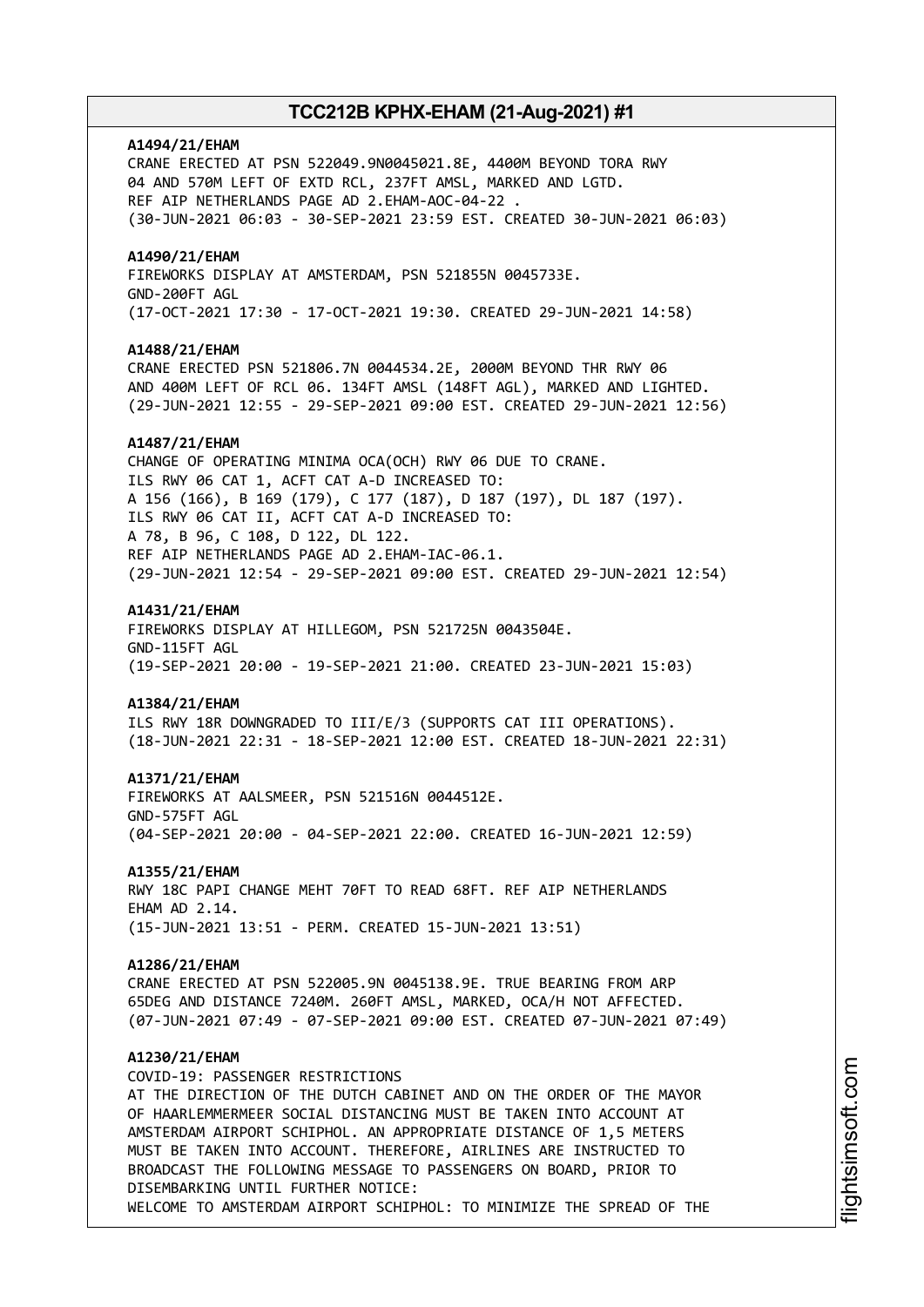COVID-19 DISEASE, PASSENGERS ARE OBLIGED TO KEEP A DISTANCE OF 1,5 METER TO EACH OTHER UPON DISEMBARKING THE AIRCRAFT AND MUST WEAR A FACE MASK FOR THE DURATION OF THEIR STAY IN THE TERMINAL BUILDINGS. STAY HEALTHY AND GIVE EACH OTHER SPACE. THANK YOU FOR YOUR COOPERATION. (01-JUN-2021 11:59 - 01-SEP-2021 12:00 EST. CREATED 01-JUN-2021 12:00) **A0207/21/EHAM** REF AIP NETHERLANDS PAGE AD 2.EHAM-AOC-04-22, CRANE ERECTED AT PSN 521703.8N 0044600.2E, 2090M BEYOND TORA RWY 22 AND 310M LEFT OF EXTD RCL, 122FT AMSL, MARKED AND LGTD. 0200-1600 (30-SEP-2021 02:00 - 30-OCT-2021 16:00. CREATED 01-JUN-2021 01:05) **A0206/21/EHAM** REF AIP NETHERLANDS PAGE AD 2.EHAM-AOC-04-22, CRANE ERECTED AT PSN 521703.8N 0044600.2E, 2090M BEYOND TORA RWY 22 AND 310M LEFT OF EXTD RCL, 122FT AMSL, MARKED AND LGTD. 0200-1600 (29-JUN-2021 02:00 - 29-SEP-2021 16:00. CREATED 01-JUN-2021 01:05) **A1049/21/EHAM** NEW OBSTACLES AT AMSTERDAM, 2 CRANES APRX 522308N 0045416E. HEIGHT 558FT AGL, ELEV 567FT AMSL, LGT OBST/R. REF AIP ENR 5.4. (12-MAY-2021 12:54 - PERM. CREATED 12-MAY-2021 12:54) **A0814/21/EHAM** FIREWORKS AT ABCOUDE, PSN 521642N 0045753E. GND-330FT AGL (28-AUG-2021 18:30 - 28-AUG-2021 20:00. CREATED 17-APR-2021 09:44) **A0735/21/EHAM** ACFT STAND A56 WITHDRAWN. REF AIP AD 2.EHAM-APDC.1. (06-APR-2021 09:15 - PERM. CREATED 06-APR-2021 09:16) **A0734/21/EHAM** TWY A1C MAX WINGSPAN 36M. REF AIP AD 2.EHAM-APDC.1 AND AD 2.EHAM-GMC. (06-APR-2021 09:14 - PERM. CREATED 06-APR-2021 09:15) **A0541/21/EHAM** FIREWORKS AT SPAARNWOUDE, PSN 522651N 0044033E. GND-330FT AGL 14 2030-2100, 21-22 2030-2100 (14-AUG-2021 20:30 - 22-AUG-2021 21:00. CREATED 08-MAR-2021 16:59) **A0439/21/EHAM** FIREWORK DISPLAY AT MYSTERYLAND (HOOFDDORP), PSN 521944N 0044017E. GND-330FT AGL 1000-2230 (27-AUG-2021 10:00 - 29-AUG-2021 22:30. CREATED 23-FEB-2021 14:06) **A0379/21/EHAM** FIREWORKS AT SPAARNWOUDE, PSN 522331N0044454E. SFC-290FT AGL DAILY 1100-2100 (11-SEP-2021 11:00 - 12-SEP-2021 21:00. CREATED 16-FEB-2021 11:27)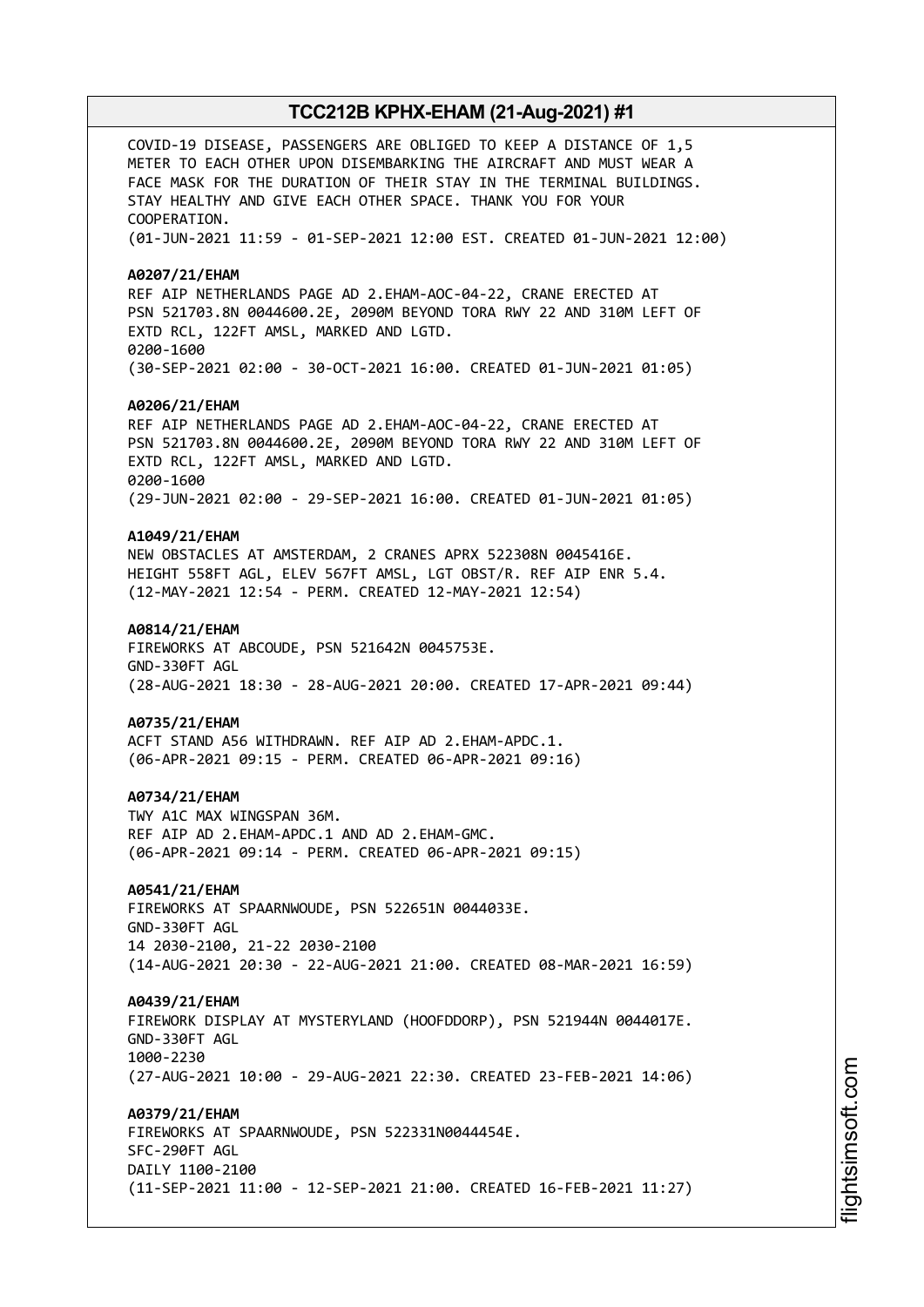# ┌──────────────────────────────────────────────────────────────────────────────┐ │**ALTERNATE: EBLG/LGG (LIEGE, BELGIUM) UTC +02:00**│ └──────────────────────────────────────────────────────────────────────────────┘ **A3455/21/EBLG** RWY 22R ILS U/S DUE TO MAINT (27-AUG-2021 07:00 - 27-AUG-2021 14:00. CREATED 19-AUG-2021 09:05) **A3324/21/EBLG** NEW APRON P0 503855N 0052857E AVBL FOR BUSINESS ACFT SCHENGEN MAX 24M WINGSPAN MAX 30 SEATS (11-AUG-2021 12:30 - 01-SEP-2021 08:00 EST. CREATED 11-AUG-2021 12:38) **A3262/21/EBLG** NEW TWY Z6 AVBL BTN TWY A5 AND APRON P0, LIMITED TO ACFT MAX 24M WINGSPAN (10-AUG-2021 10:00 - 01-SEP-2021 08:00 EST. CREATED 09-AUG-2021 19:28) **A3224/21/EBLG** IAP VOR RWY 22L INCREASED OCA: 1060 FT. IAP RNP RWY 22L, IAP RNP RWY 22R INCREASED OCA LNAV: 1060 FT. IAP RNP RWY 22L, IAP RNP RWY 22R INCREASED OCA LNAV/VNAV: CAT A 937 FT, CAT B 947 FT, CAT C 957 FT, CAT D 967 FT DUE TO OBST (05-AUG-2021 13:30 - 30-SEP-2021 23:59. CREATED 05-AUG-2021 13:23) **A3065/21/EBLG** VISUAL DOCKING GUIDANCE SYSTEM (VDGS) IN USE ON ALL NORTH APRON STANDS (STANDS 110 TO 140 (26-JUL-2021 06:00 - PERM. CREATED 23-JUL-2021 12:35) **A2248/21/EBLG** FIXED CRANE 503821N 0052739E MAX 59M AGL/248M AMSL. ICAO LGT INSTALLED (03-JUN-2021 12:00 - 03-SEP-2021 16:00 EST. CREATED 03-JUN-2021 09:46) **A2195/21/EBLG** STAND 118 CLSD FOR ACFT PARKING DUE TO OPS REASONS (31-MAY-2021 16:13 - 30-SEP-2021 23:59. CREATED 31-MAY-2021 16:14) **A1055/21/EBLG** FOLLOW ME MANDATORY FOR ALL ARRIVALS ON SOUTH APRON PARKING **STANDS** (11-MAR-2021 10:07 - 31-DEC-2021 16:00 EST. CREATED 11-MAR-2021 10:07) ┌──────────────────────────────────────────────────────────────────────────────┐ │**EDTO AIRPORT: CYFB/YFB (IQALUIT, CANADA) UTC -04:00**│ └──────────────────────────────────────────────────────────────────────────────┘ **S0532/21/CYFB** RSC 16 6/6/6 DRY, DRY, DRY. VALID AUG 21 1648 - AUG 22 0048. RSC 34 6/6/6 DRY, DRY, DRY. VALID AUG 21 1648 - AUG 22 0048. ADDN NON-GRF/TALPA INFO: CRFI 16 NR. CRFI 34 NR. RMK: TWY ALPHA, CHARLIE, DELTA, ECHO, FOXTROT, GOLF, 202108211649, DRY. RMK: APN APRON I, APRON II, APRON III, APRON IV, APRON V,

i⊒<br>⊫ htsim soft.c om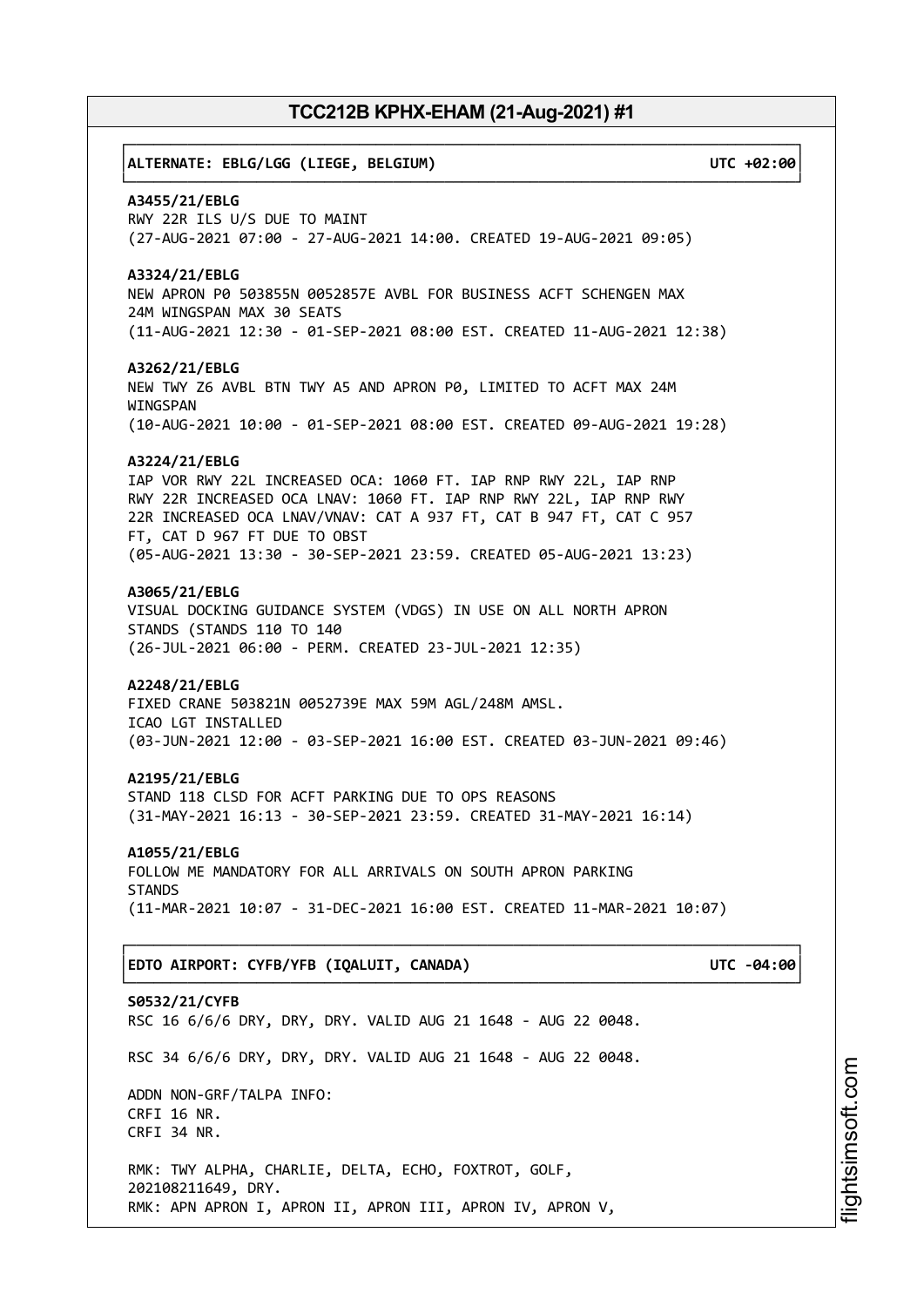┌──────────────────────────────────────────────────────────────────────────────┐

└──────────────────────────────────────────────────────────────────────────────┘

└──────────────────────────────────────────────────────────────────────────────┘

202108211649, DRY. RMK: NEXT OBS AT AUG 21 2100. (21-AUG-2021 16:51 - 22-AUG-2021 13:00. CREATED 21-AUG-2021 16:51)

**E2619/21/CYFB** MULTIPLE MOBILE CRANES WITHIN 600FT RADIUS CENTRED ON 634316N 0683134W APRX 8350FT BFR THR 34 AND 5600FT WEST EXTENDED RCL. 195FT AGL 235FT AMSL. LGTD, PAINTED. (31-MAY-2021 23:44 - 31-AUG-2021 17:00. CREATED 31-MAY-2021 23:44)

### │**EDTO AIRPORT: CYYQ/YYQ (CHURCHILL, CANADA) UTC -05:00**│

**D2324/21/CYYQ** ABN U/S (21-AUG-2021 01:25 - 03-SEP-2021 21:30. CREATED 21-AUG-2021 01:25)

### ┌──────────────────────────────────────────────────────────────────────────────┐ │**KZAB (ALBUQUERQUE FIR)** │

### **08/257/KZAB**

ZAB AIRSPACE UAS WI AN AREA DEFINED AS 0.5NM RADIUS OF 353207.20N1005745.50W (4.9NM SSE PPA) SFC-400FT AGL (21-AUG-2021 18:00 - 22-AUG-2021 04:00. CREATED 21-AUG-2021 17:02)

### **08/167/KZAB**

ZAB NAV GPS (FTIRCA GPS 21-55) (INCLUDING WAAS, GBAS, AND ADS-B) MAY NOT BE AVBL WI A 271NM RADIUS CENTERED AT 352121N1163405W (HEC 336034) FL400-UNL, 221NM RADIUS AT FL250, 148NM RADIUS AT 10000FT, 121NM RADIUS AT 4000FT AGL, 89NM RADIUS AT 50FT AGL, 2108250600-2108251259 (PERM. CREATED 21-AUG-2021 15:12)

### **08/255/KZAB**

ZAB OBST WIND TURBINE FARM WI AN AREA DEFINED AS 20NM RADIUS OF 354844N1015956W (4NM S DUX) 4024FT (350FT AGL) NOT LGTD (21-AUG-2021 15:01 - 30-SEP-2021 23:59. CREATED 21-AUG-2021 15:01)

### **08/254/KZAB**

ZAB OBST WIND TURBINE FARM WI AN AREA DEFINED AS 20NM RADIUS OF 355943N1015134W (3NM S X43) 3877FT (350FT AGL) NOT LGTD (21-AUG-2021 15:01 - 30-SEP-2021 23:59. CREATED 21-AUG-2021 15:01)

### **08/253/KZAB**

ZAB OBST WIND TURBINE FARM WI AN AREA DEFINED AS 20NM RADIUS OF 355741N1014804W (5NM S X43) 3877FT (350FT AGL) NOT LGTD (21-AUG-2021 15:01 - 30-SEP-2021 23:59. CREATED 21-AUG-2021 15:01)

### **08/252/KZAB**

ZAB OBST WIND TURBINE FARM WI AN AREA DEFINED AS 20NM RADIUS OF 360131N1015206W (2NM W X43) 3860FT (350FT AGL) NOT LGTD (21-AUG-2021 15:00 - 30-SEP-2021 23:59. CREATED 21-AUG-2021 15:00)

**08/251/KZAB** ZAB OBST WIND TURBINE FARM WI AN AREA DEFINED AS 20NM RADIUS OF i⊒<br>⊫ htsim soft.c om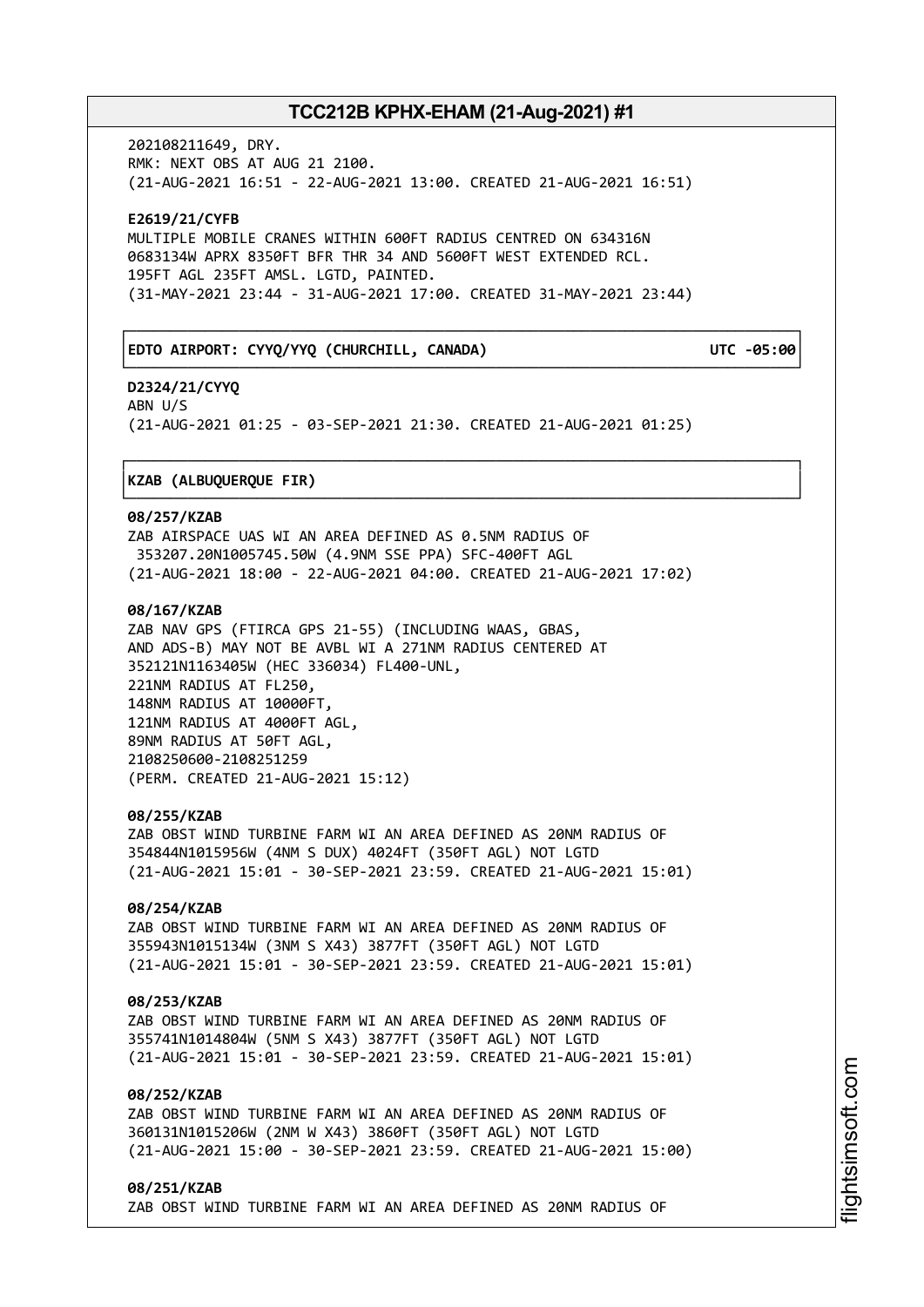| 362351N1012243W (9.4NM N E19) 3573FT (407FT AGL) NOT LGTD<br>(21-AUG-2021 15:00 - 30-SEP-2021 23:59. CREATED 21-AUG-2021 15:00)                                                                                                                                  |
|------------------------------------------------------------------------------------------------------------------------------------------------------------------------------------------------------------------------------------------------------------------|
| 08/250/KZAB<br>ZAB OBST WIND TURBINE FARM WI AN AREA DEFINED AS 20NM RADIUS OF<br>362351N1012243W (9.4NM N E19) 3573FT (407FT AGL) NOT LGTD<br>(21-AUG-2021 14:59 - 30-SEP-2021 23:59. CREATED 21-AUG-2021 14:59)                                                |
| 08/249/KZAB<br>ZAB OBST WIND TURBINE FARM WI AN AREA DEFINED AS 5NM RADIUS OF<br>360135N1015400W (3.5NM W X43) 3912FT (350FT AGL) NOT LGTD<br>(21-AUG-2021 14:58 - 30-SEP-2021 23:59. CREATED 21-AUG-2021 14:58)                                                 |
| 08/025/KZAB<br>ZAB AIRSPACE R2310A ACT SFC-10000FT<br>(23-AUG-2021 14:00 - 23-AUG-2021 23:00. CREATED 21-AUG-2021 14:05)                                                                                                                                         |
| 08/247/KZAB<br>ZAB AIRSPACE UAS WI AN AREA DEFINED AS 6NM EITHER SIDE OF<br>A LINE FM 314410N1081930W (40.4NM SE LSB) TO 320046N1081930W (26.8NM<br>SE LSB) SFC-400FT AGL                                                                                        |
| (22-AUG-2021 00:00 - 22-AUG-2021 07:59. CREATED 21-AUG-2021 00:33)<br>08/006/KZAB                                                                                                                                                                                |
| ZAB AIRSPACE R5107K ACT SFC-FL250<br>(21-AUG-2021 06:00 - 22-AUG-2021 06:00. CREATED 21-AUG-2021 00:06)                                                                                                                                                          |
| 08/005/KZAB<br>ZAB AIRSPACE R5103B ACT SFC-FL250<br>(21-AUG-2021 06:00 - 22-AUG-2021 06:00. CREATED 21-AUG-2021 00:06)                                                                                                                                           |
| 08/004/KZAB<br>ZAB AIRSPACE R5103A ACT SFC-15000FT<br>(21-AUG-2021 06:00 - 22-AUG-2021 06:00. CREATED 21-AUG-2021 00:06)                                                                                                                                         |
| 08/003/KZAB<br>ZAB AIRSPACE R5103C ACT SFC-FL250<br>(21-AUG-2021 06:00 - 22-AUG-2021 06:00. CREATED 21-AUG-2021 00:06)                                                                                                                                           |
| 08/246/KZAB<br>ZAB AIRSPACE UAS WI AN AREA DEFINED AS 5NM RADIUS OF 314252N1115732W (18NM S<br>E78) SFC-400FT AGL                                                                                                                                                |
| (23-AUG-2021 21:00 - 24-AUG-2021 06:00. CREATED 20-AUG-2021 22:52)                                                                                                                                                                                               |
| 08/243/KZAB<br>ZAB SVC TUCSON APP CLSD<br>(22-AUG-2021 04:30 - 22-AUG-2021 05:00. CREATED 20-AUG-2021 19:35)                                                                                                                                                     |
| 08/241/KZAB<br>ZAB SVC TUCSON APP CLSD<br>(22-AUG-2021 02:00 - 22-AUG-2021 02:30. CREATED 20-AUG-2021 19:21)                                                                                                                                                     |
| 08/238/KZAB<br>ZAB SVC TUCSON APP CLSD CLASS C SERVICE NOT AVBL IFR ACFT<br>INBD TO TUS AND SURROUNDING AP AND IFR DEP FM UNCONTROLLED AP CTC<br>ALBUQUERQUE ARTCC ON 134.45 DLY 0700-1200<br>(21-AUG-2021 07:00 - 26-AUG-2021 12:00. CREATED 20-AUG-2021 15:40) |
|                                                                                                                                                                                                                                                                  |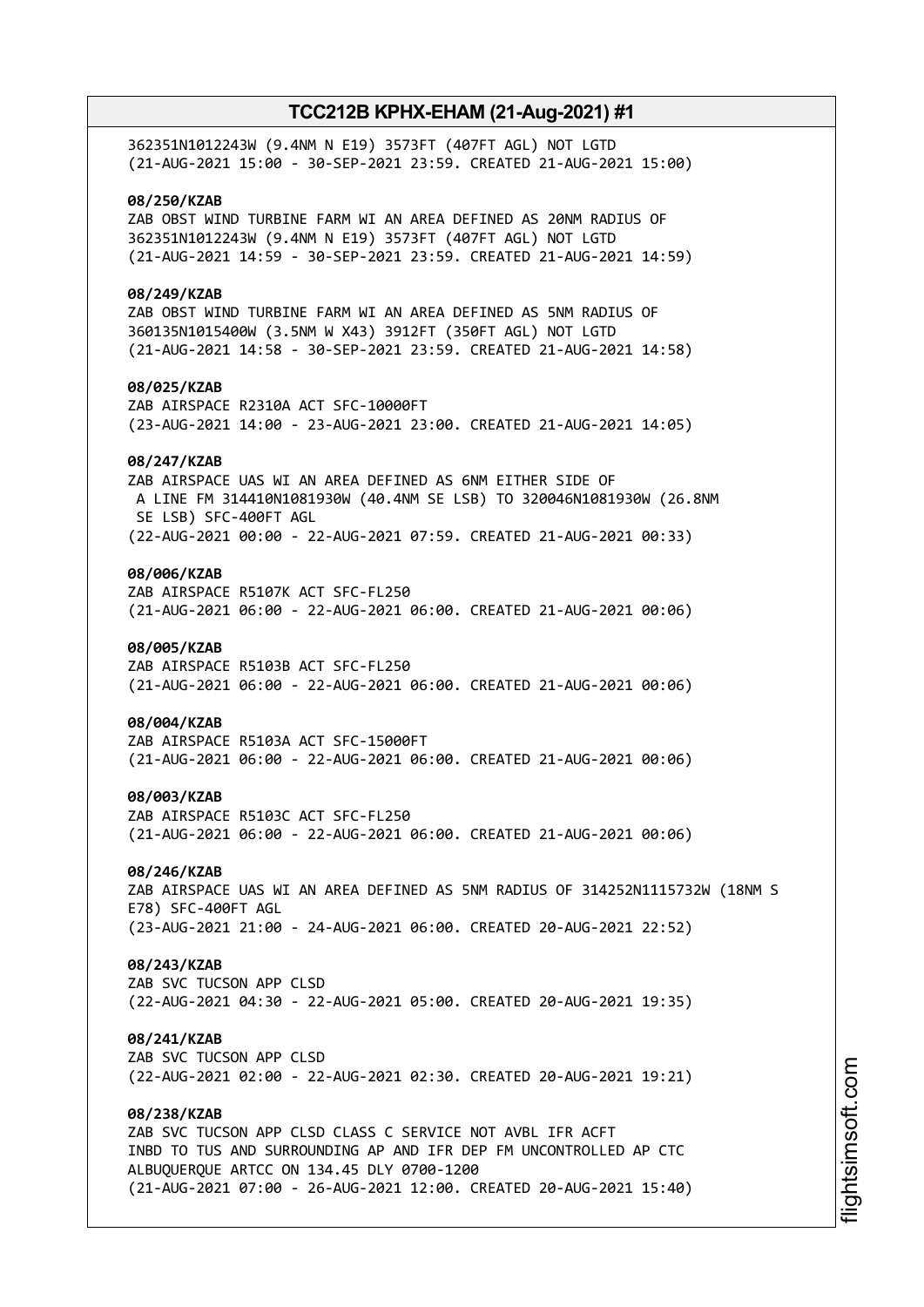### **08/237/KZAB**

ZAB AIRSPACE UAS WI AN AREA DEFINED AS 3NM RADIUS OF 322403N1113236W (12.3NM SW MZJ) SFC-350FT AGL DLY 0200-1430 (26-AUG-2021 02:00 - 27-AUG-2021 14:30. CREATED 20-AUG-2021 14:53)

### **08/225/KZAB**

ZAB AIRSPACE UAS WI AN AREA DEFINED AS 311008.80N1045203.60W (7.9NM NW VHN) TO 310650.70N1043830.10W (8.1NM ENE VHN) TO 310509.30N1042514.70W (18.8NM ENE VHN) TO 310422.20N1042322.30W (20.3NM E VHN) TO 303439.10N1042907.40W (27.2NM WNW MRF) TO 302037.10N1042159.60W (18.2NM WSW MRF) TO 300217.60N1043557.50W (27.2NM NW PRS) TO 310116.30N1050241.70W (13.6NM WSW VHN) TO 311711.50N1050341.90W (19.8NM NW VHN) TO POINT OF ORIGIN SFC-1200FT AGL DLY 0000-2359 (23-AUG-2021 00:00 - 30-AUG-2021 23:59. CREATED 20-AUG-2021 00:00)

### **08/221/KZAB**

ZAB AIRSPACE UAS WI AN AREA DEFINED AS 324543N1115826W (14.5NM S A39) TO 324540N1114500W (16.6NM SE A39) TO 322856N1115705W (31.3NM S A39) TO 322823N1120153W (31.5NM SSW A39) TO POINT OF ORIGIN SFC-350FT AGL (24-AUG-2021 01:00 - 25-AUG-2021 08:30. CREATED 19-AUG-2021 19:58)

### **08/160/KZAB**

ZAB NAV GPS (NAWDC GPS 21-03) (INCLUDING WAAS, GBAS, AND ADS-B) MAY NOT BE AVBL WI A 360NM RADIUS CENTERED AT 392323N1180757W (MVA 338050) FL400-UNL 336NM RADIUS AT FL250, 199NM RADIUS AT 10000FT, 195NM RADIUS AT 4000FT AGL, 159NM RADIUS AT 50FT AGL. DLY 1600-1830 2200-2359 2108231600-2108252359 (PERM. CREATED 19-AUG-2021 18:09)

#### **08/155/KZAB**

ZAB NAV GPS (FTIRCA GPS 21-55) (INCLUDING WAAS, GBAS, AND ADS-B) MAY NOT BE AVBL WI A 271NM RADIUS CENTERED AT 352121N1163405W (HEC 336034) FL400-UNL, 221NM RADIUS AT FL250, 148NM RADIUS AT 10000FT, 121NM RADIUS AT 4000FT AGL, 89NM RADIUS AT 50FT AGL, 2108231000-2108231259 (PERM. CREATED 19-AUG-2021 16:03)

### **08/143/KZAB**

ZAB NAV GPS (WSMRNM GPS 21-15) (INCLUDING WAAS, GPAS, AND ADS-B) MAY NOT BE AVBL WI A 414NM RADIUS CENTERED AT 334050N1063428W (ONM150041) FL400-UNL, 373NM RADIUS AT FL250, 273NM RADIUS AT 10000FT, 286NM RADIUS AT 4000FT AGL, 219NM RADIUS AT 50FT AGL. DLY 0600-1300 2108240600-2108291300 (PERM. CREATED 19-AUG-2021 09:48)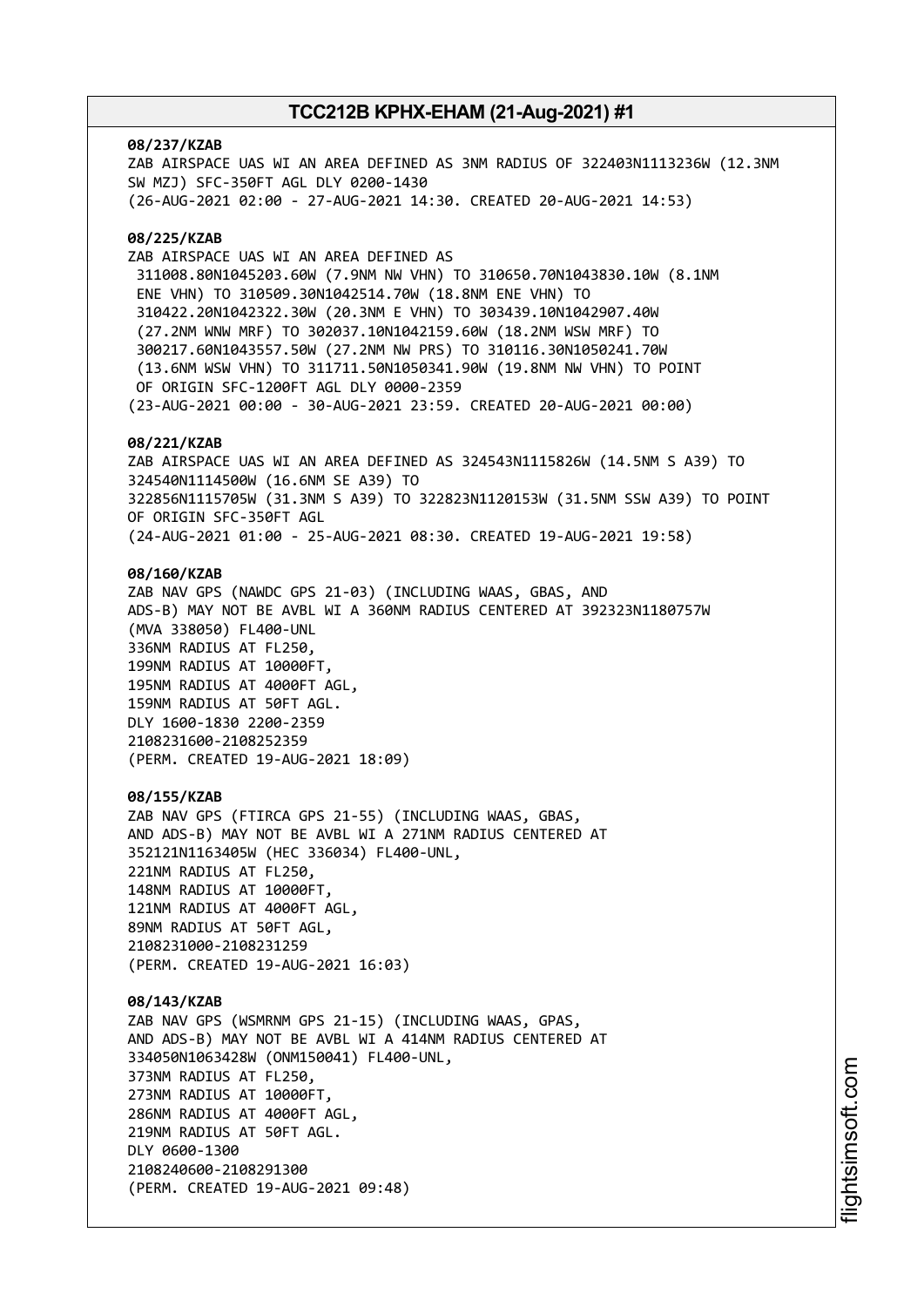### **08/142/KZAB**

ZAB NAV GPS (FTIRCA GPS 21-55) (INCLUDING WAAS, GBAS, AND ADS-B) MAY NOT BE AVBL WI A 271NM RADIUS CENTERED AT 352121N1163405W (HEC 336034) FL400-UNL, 221NM RADIUS AT FL250, 148NM RADIUS AT 10000FT, 121NM RADIUS AT 4000FT AGL, 89NM RADIUS AT 50FT AGL, 2108221630-2108222229 (PERM. CREATED 18-AUG-2021 19:08)

### **1/1201/KZAB**

ZAB AZ..AIRSPACE COOLIDGE, AZ..TEMPORARY FLIGHT RESTRICTIONS WI AN AREA DEFINED AS 0.5NM RADIUS OF 325523N1112952W (TFD072020.9) SFC-2500FT NATURAL GAS LEAK. PURSUANT TO 14 CFR SECTION 91.137(A)(1) TEMPORARY FLIGHT RESTRICTIONS ARE IN EFFECT. ONLY RELIEF ACFT OPS UNDER DIRECTION OF CITY OF COOLIDGE ARE AUTH IN THE AIRSPACE. CITY OF COOLIDGE TEL 520-251-1365 IS IN CHARGE OF ON SCENE EMERG RESPONSE ACT. ALBUQUERQUE /ZAB/ ARTCC TEL 505-856-4591 IS THE FAA CDN FACILITY. 2108181830-2108212300 (PERM. CREATED 18-AUG-2021 19:01)

#### **08/194/KZAB**

ZAB AIRSPACE UAS WI AN AREA DEFINED AS 312200N1055900W (12.3NM SE E35) TO 305800N1053100W (38.2NM WSW VHN) TO 311300N1051600W (26.6NM WNW VHN) TO 312900N1055703W (10.3NM E E35) TO POINT OF ORIGIN SFC-400FT AGL TUE-SUN 0525-1400 (17-AUG-2021 05:25 - 22-AUG-2021 14:00. CREATED 17-AUG-2021 05:23)

# **1/8124/KZAB**

ZAB AIRSPACE ADS-B, AUTO DEPENDENT SURVEILLANCE REBROADCAST (ADS-R), TFC INFO SERVICE BCST (TIS-B), FLT INFO SERVICE BCST (FIS-B) SERVICES MAY NOT BE AVBL WI AN AREA DEFINED AS 69NM RADIUS OF 324758N1042952W. AP AIRSPACE AFFECTED MAY INCLUDE ATS, CNM, HOB, ROW, SRR. SFC-6000FT (14-AUG-2021 13:05 - 23-AUG-2021 22:00 EST. CREATED 14-AUG-2021 13:06)

#### **08/080/KZAB**

ZAB NAV GPS (YPG\_AZ GPS 21-11) (INCLUDING WAAS, GBAS, AND ADS-8) MAY NOT BE AVBL WI A 338NM RADIUS CENTERED AT 325402N1135544W (BZA063035) FL400-UNL, 320NM RADIUS AT FL250, 254NM RADIUS AT 10000FT, 200NM RADIUS AT 4000FT AGL, 134NM RADIUS AT 50FT AGL. DLY 2030-2230 2108162030-2108212230 (PERM. CREATED 13-AUG-2021 17:33)

# **08/159/KZAB**

ZAB AIRSPACE UAS WI AN AREA DEFINED AS 313353N1061720W (7.8NM W E35) TO 312807N1061241W (4.4NM SW E35) TO 312348N1060458W (7.9NM SE E35) TO 312303N1055949W (11.1NM SE E35) TO 312456N1055755W (11.1NM ESE E35) TO 313711N1061104W (6.4NM NNW E35) TO POINT OF ORIGIN SFC-400FT AGL DLY 0000-2359 (14-AUG-2021 00:00 - 28-AUG-2021 23:59. CREATED 13-AUG-2021 02:20)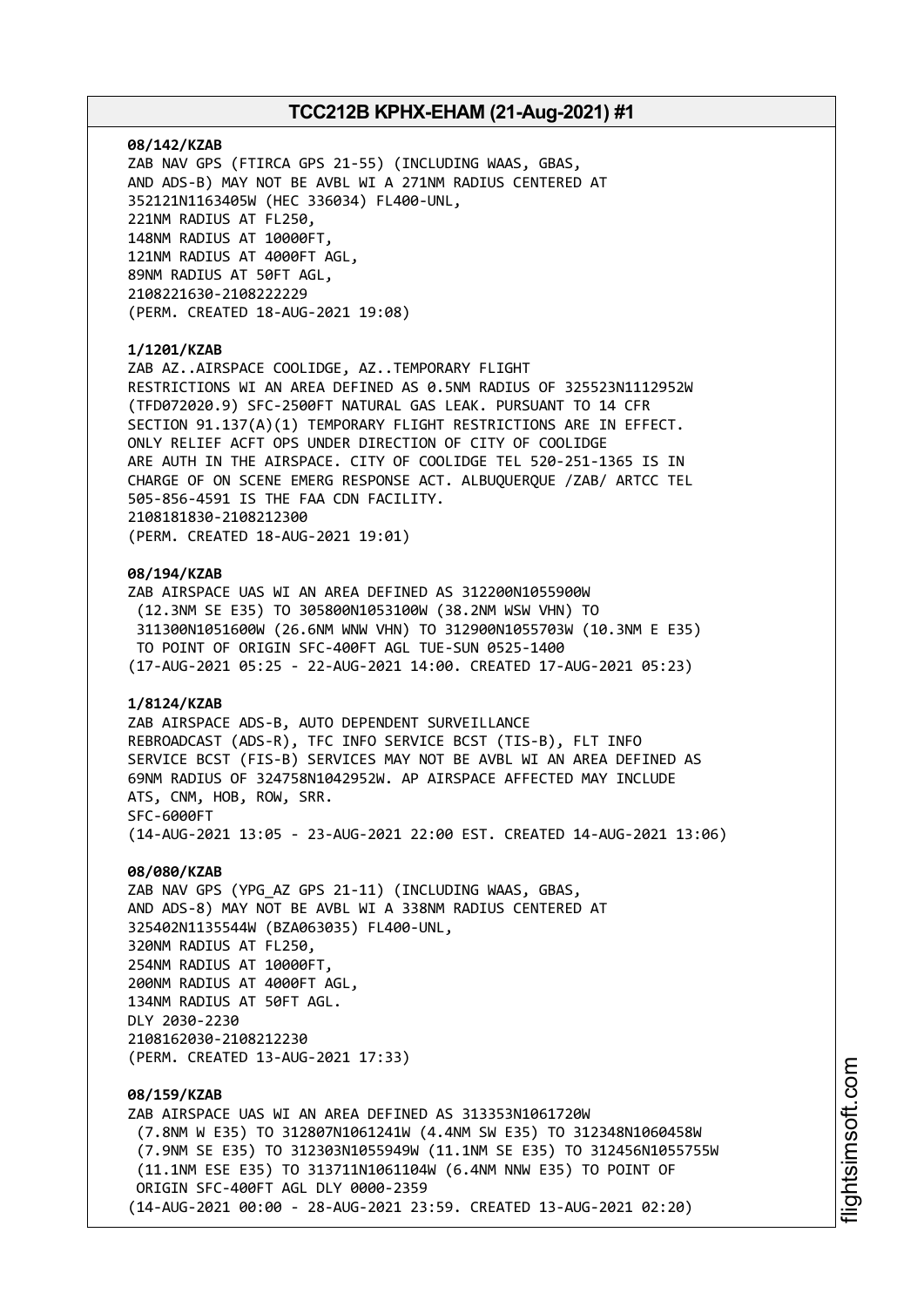### **08/127/KZAB**

ZAB OBST WIND TURBINE FARM WI AN AREA DEFINED AS 5.38NM RADIUS OF 311409N1021104W (6.5NM N E48) 3513FT (400FT AGL) NOT LGTD (10-AUG-2021 18:42 - 10-SEP-2021 23:59 EST. CREATED 10-AUG-2021 18:42)

### **08/112/KZAB**

ZAB AIRSPACE AIRDROP WI AN AREA DEFINED AS 18NM RADIUS OF 302120N1023655W (FST141040) SFC-12000FT AGL DLY 1300-0200 (11-AUG-2021 13:00 - 24-AUG-2021 02:00. CREATED 09-AUG-2021 15:31)

### **1/3057/KZAB**

ZAB TX..ROUTE ZAB. V234 DALHART (DHT) VORTAC, TX R-233 MEA 10000 BEYOND 68NM. DHT VOR R-233 UNUSABLE BEYOND 68 NM BELOW 10000. 2108070823-2308070823EST (PERM. CREATED 07-AUG-2021 08:23)

### **08/097/KZAB**

ZAB AIRSPACE UAS WI AN AREA DEFINED AS 1NM EITHER SIDE OF A LINE FM 351412N1021957W (3.3NM ENE E52) TO 351400N1021108W (10.6NM E E52) SFC-300FT AGL DLY 1200-2330 (07-AUG-2021 12:00 - 31-AUG-2021 23:30. CREATED 06-AUG-2021 19:06)

### **08/096/KZAB**

ZAB AIRSPACE UAS WI AN AREA DEFINED AS 1NM EITHER SIDE OF A LINE FM 351517N1012204W (3.3NM NE 55T) TO 351550N1004614W (11.0NM E 2E7) TO 351126N1003612W (4.4NM SE 2E7) SFC-300FT AGL DLY 1200-2330 (07-AUG-2021 12:00 - 31-AUG-2021 23:30. CREATED 06-AUG-2021 19:05)

### **08/095/KZAB**

ZAB AIRSPACE UAS WI AN AREA DEFINED AS 1NM EITHER SIDE OF A LINE FM 351245N1021241W (9.5NM ESE E52) TO 352141N1015828W (13.7NM NW TDW) SFC-300FT AGL DLY 1200-2330 (07-AUG-2021 12:00 - 31-AUG-2021 23:30. CREATED 06-AUG-2021 19:04)

#### **08/094/KZAB**

ZAB AIRSPACE UAS WI AN AREA DEFINED AS 1NM EITHER SIDE OF A LINE FM 351412N1021957W (3.3NM ENE E52) TO 351400N1021108W (10.6NM E E52) SFC-300FT AGL DLY 1200-2330 (07-AUG-2021 12:00 - 31-AUG-2021 23:30. CREATED 06-AUG-2021 19:03)

#### **08/093/KZAB**

ZAB AIRSPACE UAS WI AN AREA DEFINED AS 1NM EITHER SIDE OF A LINE FM 352757N1005254W (10.5NM NNW PPA) TO 351755N1005305W (16.9NM WNW 2E7) TO 351516N1005606W (19.1NM E 2E7) TO 351034N1005625W (16.3NM NNW E34) SFC-300FT AGL DLY 1200-2330 (07-AUG-2021 12:00 - 31-AUG-2021 23:30. CREATED 06-AUG-2021 19:01)

#### **08/092/KZAB**

ZAB AIRSPACE UAS WI AN AREA DEFINED AS 1NM EITHER SIDE OF A LINE FM 351904N1002017W (10.4NM SW T59) TO 352230N1002234W (9.7NM WSW T59) TO 353716N1002126W (12.8NM NE T59) TO 353712N1001329W (10.2NM N T59) SFC-300FT AGL DLY 1200-2330 (07-AUG-2021 12:00 - 31-AUG-2021 23:30. CREATED 06-AUG-2021 19:00)

### **08/091/KZAB**

ZAB AIRSPACE UAS WI AN AREA DEFINED AS 1NM EITHER SIDE OF A LINE FM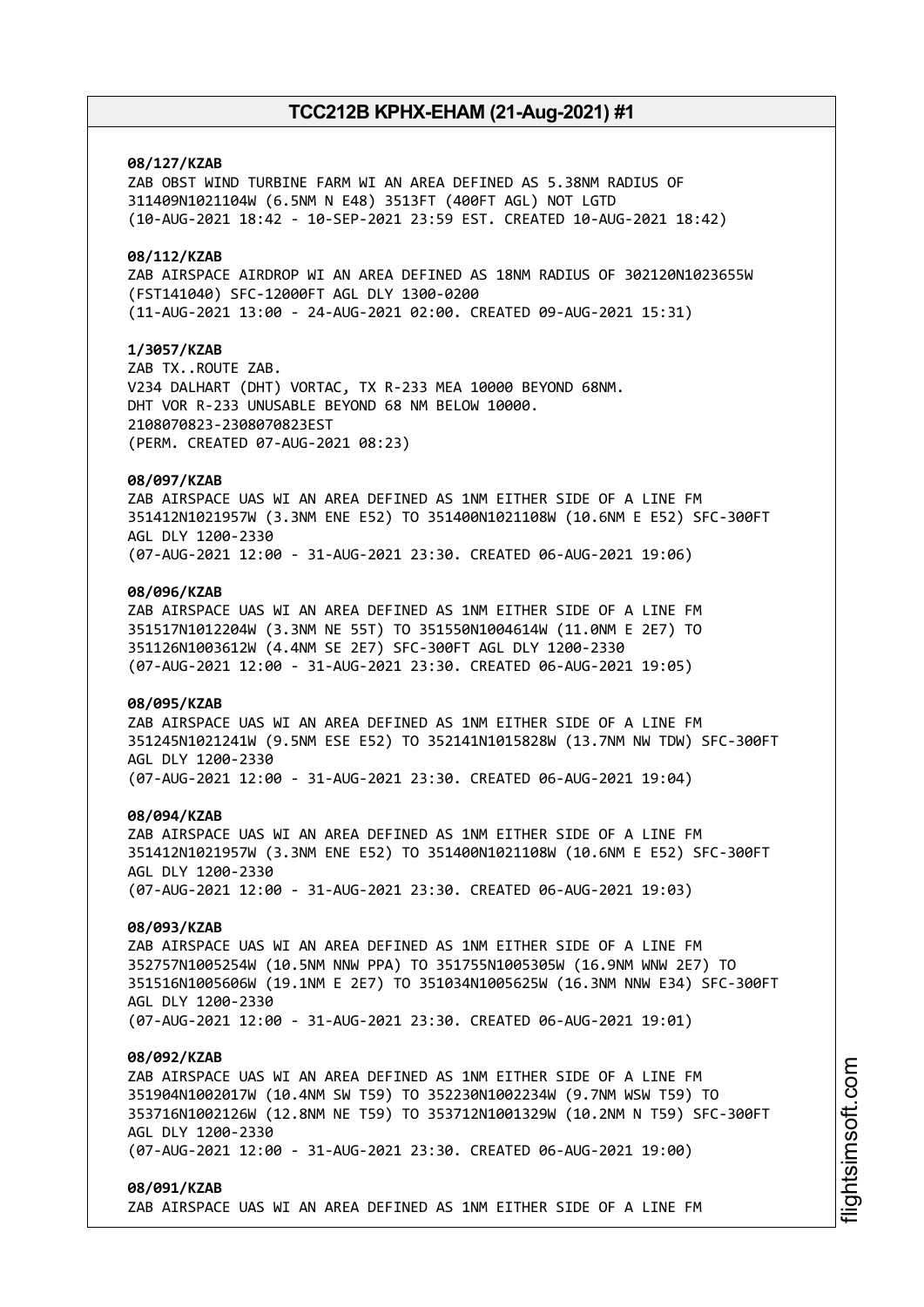353541N1005156W (6.5NM ESE PPA) TO 352635N1005151W (12.1NM SE PPA) SFC-300FT AGL DLY 1200-2330 (07-AUG-2021 12:00 - 31-AUG-2021 23:30. CREATED 06-AUG-2021 18:39)

### **08/090/KZAB**

ZAB AIRSPACE UAS WI AN AREA DEFINED AS 1NM EITHER SIDE OF A LINE FM 353117N1005746W (5.6NM SSE PPA) TO 352758N1005752W (8.9NM SSE PPA) SFC-300FT AGL DLY 1200-2330 (07-AUG-2021 12:00 - 31-AUG-2021 23:30. CREATED 06-AUG-2021 18:36)

### **08/089/KZAB**

ZAB AIRSPACE UAS WI AN AREA DEFINED AS 1NM EITHER SIDE OF A LINE FM 352902N1013739W (14.7NM NNE T45) TO 352912N1010238W (7.7NM SSW PPA) TO 353352N1010232W (3.8NM SW PPA) SFC-300FT AGL DLY 1200-2330 (07-AUG-2021 12:00 - 31-AUG-2021 23:30. CREATED 06-AUG-2021 18:36)

### **08/088/KZAB**

ZAB AIRSPACE UAS WI AN AREA DEFINED AS 1NM EITHER SIDE OF A LINE FM 354045N1011928W (3.5NM ESE BGD) TO 352952N1011113W (11.4NM SW PPA) TO 352933N1010244W (7.4NM SSW PPA) TO 352646N1005149W (11.6NM SE PPA) TO 352548N1003339W (11.0NM N 2E7) TO 352547N1001616W (3.7NM WSW T59) TO 352202N1001620W (6.2NM SW T59) TO 352233N1001145W (5.1NM SSW BGD) SFC-300FT AGL DLY 1832-2330 (06-AUG-2021 18:33 - 31-AUG-2021 23:30. CREATED 06-AUG-2021 18:33)

### **08/087/KZAB**

ZAB AIRSPACE UAS WI AN AREA DEFINED AS 1NM EITHER SIDE OF A LINE FM 353528N1005532W (3.7NM ESE PPA) TO 353530N1005130W (6.9NM ESE PPA) TO 354015N1004423W (7.1NM WSW 3E0) TO 353953N1003947W (4.1NM SW 3E0) SFC-300FT AGL DLY 1200-2330 (07-AUG-2021 12:00 - 31-AUG-2021 23:30. CREATED 06-AUG-2021 18:29)

### **08/086/KZAB**

ZAB AIRSPACE UAS WI AN AREA DEFINED AS 1NM EITHER SIDE OF A LINE FM 351753N1014438W (5.1NM NNW AMA) TO 352904N1013751W (14.7NM NW T45) TO 353801N1012612W (4.6NM SSW BGD) SFC-300FT AGL DLY 1200-2330 (07-AUG-2021 12:00 - 31-AUG-2021 23:30. CREATED 06-AUG-2021 18:27)

#### **08/082/KZAB**

ZAB AIRSPACE UAS WI AN AREA DEFINED AS 1NM EITHER SIDE OF A LINE FM 351740N1014438W (4.8NM NNW AMA) TO 352902N1013707W (14.3NM NW T45) TO 354202N1013242W (7.2NM W BGD) TO 354203N1012743W (3.1NM W BGD) SFC-300FT AGL DLY 1200-2330 (07-AUG-2021 12:00 - 31-AUG-2021 23:30. CREATED 06-AUG-2021 16:05)

#### **08/081/KZAB**

ZAB AIRSPACE UAS WI AN AREA DEFINED AS 1NM EITHER SIDE OF A LINE FM 352150N1013252W (8.9NM W T45) TO 353840N1012840W (5.1NM SW BGD) SFC-300FT AGL DLY 1200-2330 (07-AUG-2021 12:00 - 31-AUG-2021 23:30. CREATED 06-AUG-2021 16:05)

### **08/080/KZAB**

ZAB AIRSPACE UAS WI AN AREA DEFINED AS 1NM EITHER SIDE OF A LINE FM 354519N1003310W (3.5NM NE 3E0) TO 354612N1003125W (5.2NM NE 3E0) TO 355032N1003030W (6.0NM ESE HHF) TO 355127N1002844W (4.3NM ESE HHF) SFC-300FT AGL DLY 1200-2330 (07-AUG-2021 12:00 - 31-AUG-2021 23:30. CREATED 06-AUG-2021 16:01)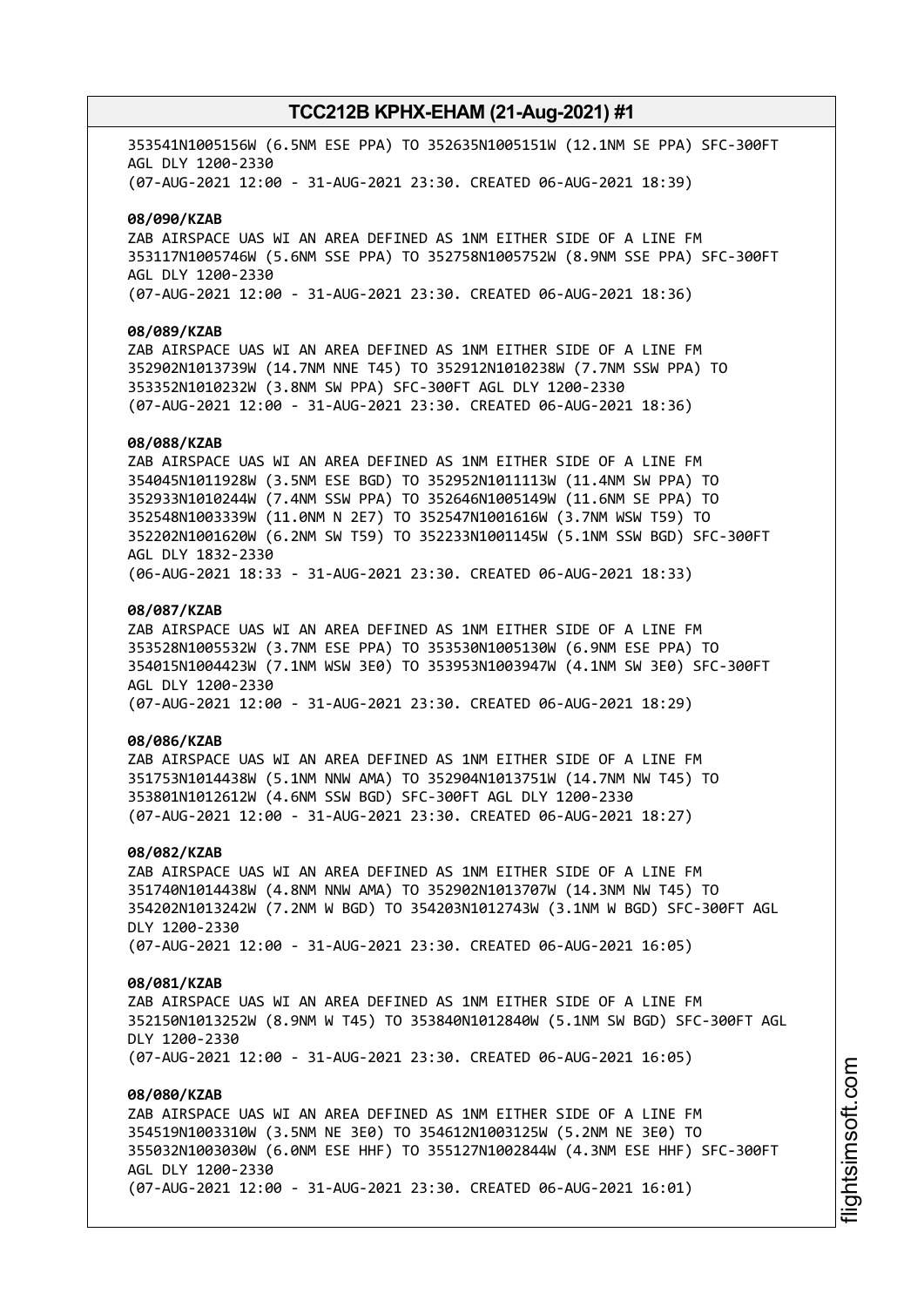#### **08/078/KZAB**

ZAB AIRSPACE UAS WI AN AREA DEFINED AS 1NM EITHER SIDE OF A LINE FM 353956N1010138W (3.5NM NNW PPA) TO 354545N1010053W (9.0NM N 3E0) TO 354336N1005114W (9.8NM NW PPA) TO 354508N1004840W (10.4NM WNW 3E0) SFC-300FT AGL DLY 1200-2330 (07-AUG-2021 12:00 - 31-AUG-2021 23:30. CREATED 06-AUG-2021 16:01)

#### **1/1438/KZAB**

ZAB AZ..ROUTE ZAB. V528 PAYSO, AZ TO ST JOHNS (SJN) VORTAC, AZ MOCA 9900. 2108041929-2308041929EST (PERM. CREATED 04-AUG-2021 19:29)

### **07/324/KZAB**

ZAB OBST WIND TURBINE FARM WI AN AREA DEFINED AS 20NM RADIUS OF 362643N1015211W (4NM SW K49) 3844FT (350FT AGL) NOT LGTD (30-JUL-2021 20:55 - 31-AUG-2021 23:59. CREATED 30-JUL-2021 20:55)

### **07/316/KZAB**

ZAB OBST WIND TURBINE FARM WI AN AREA DEFINED AS 15NM RADIUS OF 351709N1021904W (35NM E PNH) 4027FT (410FT AGL) NOT LGTD (30-JUL-2021 07:46 - 30-AUG-2021 23:59. CREATED 30-JUL-2021 07:46)

### **07/302/KZAB**

ZAB OBST WIND TURBINE FARM WI AN AREA DEFINED AS 1.86NM RADIUS OF 351534N1072256W (29.7NM E GNT) 8416FT (400FT AGL) NOT LGTD (29-JUL-2021 06:33 - 27-AUG-2021 23:59 EST. CREATED 29-JUL-2021 06:34)

### **1/8222/KZAB**

ZAB NM..ROUTE ZAB. J184 DEMING (DMN) VORTAC, NM R-274 TO BUCKEYE (BXK) VORTAC, AZ R-090 NA EXCEPT FOR ACFT EQUIPPED WITH SUITABLE RNAV SYSTEM WITH GPS. DMN VORTAC AND BXK VORTAC UNUSABLE AT CHANGE OVER POINT. 2106071330-2306071324EST (PERM. CREATED 07-JUN-2021 13:31)

### **1/9110/KZAB**

ZAB AZ..ROUTE ZAB. V395 U.S. BORDER TO NOGALES (OLS) VOR/DME, AZ MOCA 6700. 2105031443-2305011443EST (PERM. CREATED 03-MAY-2021 14:44)

### **1/6802/KZAB**

ZAB AZ..ROUTE ZAB. V190 GRINE, AZ TO PEAKS, AZ MOCA 7200. 2104281431-2304271431EST (PERM. CREATED 28-APR-2021 14:33)

#### **03/187/KZAB**

ZAB OBST WIND TURBINE FARM WI AN AREA DEFINED AS 11NM RADIUS OF 342048N1052729W (20.5NM SW N17) 7165FT (599FT AGL) NOT LGTD 2103191623-2111042359 (PERM. CREATED 19-MAR-2021 16:23)

### **02/353/KZAB**

ZAB AIRSPACE PJE WI AN AREA DEFINED AS 15NM RADIUS OF MZJ SFC-FL250 (23-FEB-2021 19:32 - 23-FEB-2022 23:59. CREATED 23-FEB-2021 19:32)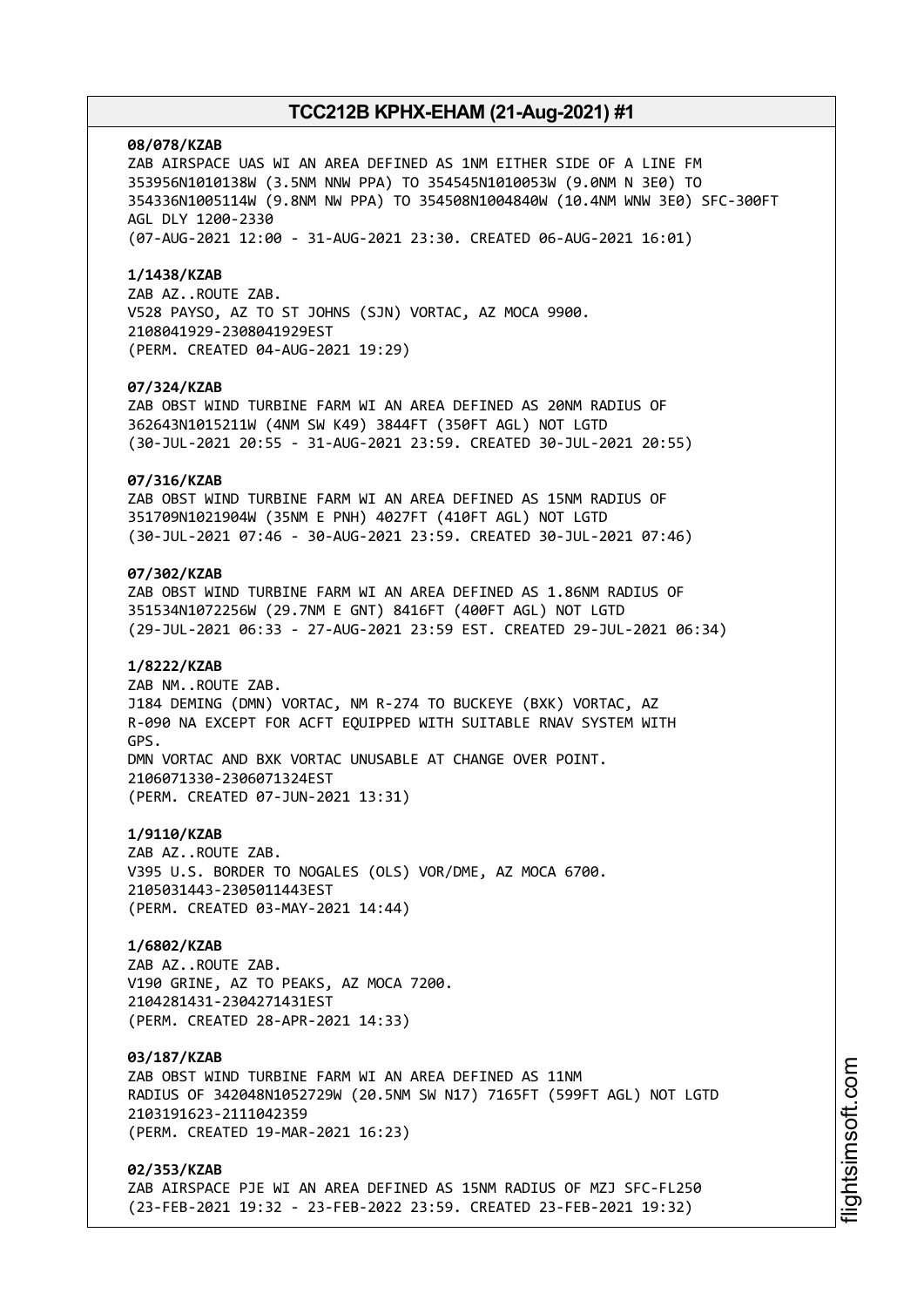**1/8899/KZAB** ZAB AZ..ROUTE ZAB. V16 BUCKEYE (BXK) VORTAC, AZ TO PERKY, AZ MEA 5300. V16 PERKY, AZ TO PHOENIX (PXR) VORTAC, AZ MEA 4400. 2101291617-2301271617EST (PERM. CREATED 29-JAN-2021 16:18) **1/8559/KZAB** ZAB AZ..ROUTE ZAB. T306 BUCKEYE (BXK) VORTAC, AZ TO PERKY, AZ MEA 5300. T306 PERKY, AZ TO PHOENIX (PXR) VORTAC, AZ MEA 4400. 2101281747-2301261747EST (PERM. CREATED 28-JAN-2021 17:49) **01/298/KZAB** ZAB AIRSPACE UAS WI AN AREA DEFINED AS 2NM EITHER SIDE OF A LINE FM EWM345008 TO BWS179025 SFC-15000FT AGL (28-JAN-2021 00:01 - 31-DEC-2021 23:59. CREATED 27-JAN-2021 20:29) **1/4550/KZAB** ZAB TX..ROUTE ZAB. V81 DALHART (DHT) VORTAC, TX R-312 MEA 14000 BEYOND 87NM. DHT VOR UNUSABLE R-312 UNUSABLE BEYOND 87 NM BELOW 14000. 2101151942-2301151942EST (PERM. CREATED 15-JAN-2021 19:42) **1/4548/KZAB** ZAB TX..ROUTE ZAB. V12 VEGGE, TX MRA AT VEGGE 7000 EXCEPT FOR DME EQUIPPED AIRCRAFT. DHT VOR R-159 UNUSABLE BELOW 7000. (15-JAN-2021 19:42 - 15-JAN-2023 19:42 EST. CREATED 15-JAN-2021 19:42) **1/4547/KZAB** ZAB TX..ROUTE ZAB. V402 SIDER INT, TX MRA AT SIDER 7000 EXCEPT FOR DME EQUIPPED AIRCRAFT. DHT VOR R-146 UNUSABLE BELOW 7000. (15-JAN-2021 19:42 - 15-JAN-2023 19:42 EST. CREATED 15-JAN-2021 19:42) **01/044/KZAB** ZAB AIRSPACE PJE WI AN AREA DEFINED AS 10NM RADIUS OF TFD125018 (9NM SSW E60) SFC-17999FT (05-JAN-2021 16:18 - 31-DEC-2021 23:59. CREATED 05-JAN-2021 16:18) **01/043/KZAB** ZAB AIRSPACE PJE WI AN AREA DEFINED AS 5NM RADIUS OF TFD094024.4 (7.1NM E E60) SFC-11500FT (05-JAN-2021 16:14 - 31-DEC-2021 23:59. CREATED 05-JAN-2021 16:14) **01/042/KZAB** ZAB AIRSPACE PJE WI AN AREA DEFINED AS 10NM RADIUS OF TFD049017 (8.2NM NE CGZ ) SFC-17999FT (05-JAN-2021 16:08 - 31-DEC-2021 23:59. CREATED 05-JAN-2021 16:08) **0/8428/KZAB** ZAB TX..ROUTE ZAB ZFW. V14 WINNS INT, TX TO CAPRO INT, NM MRA 9000.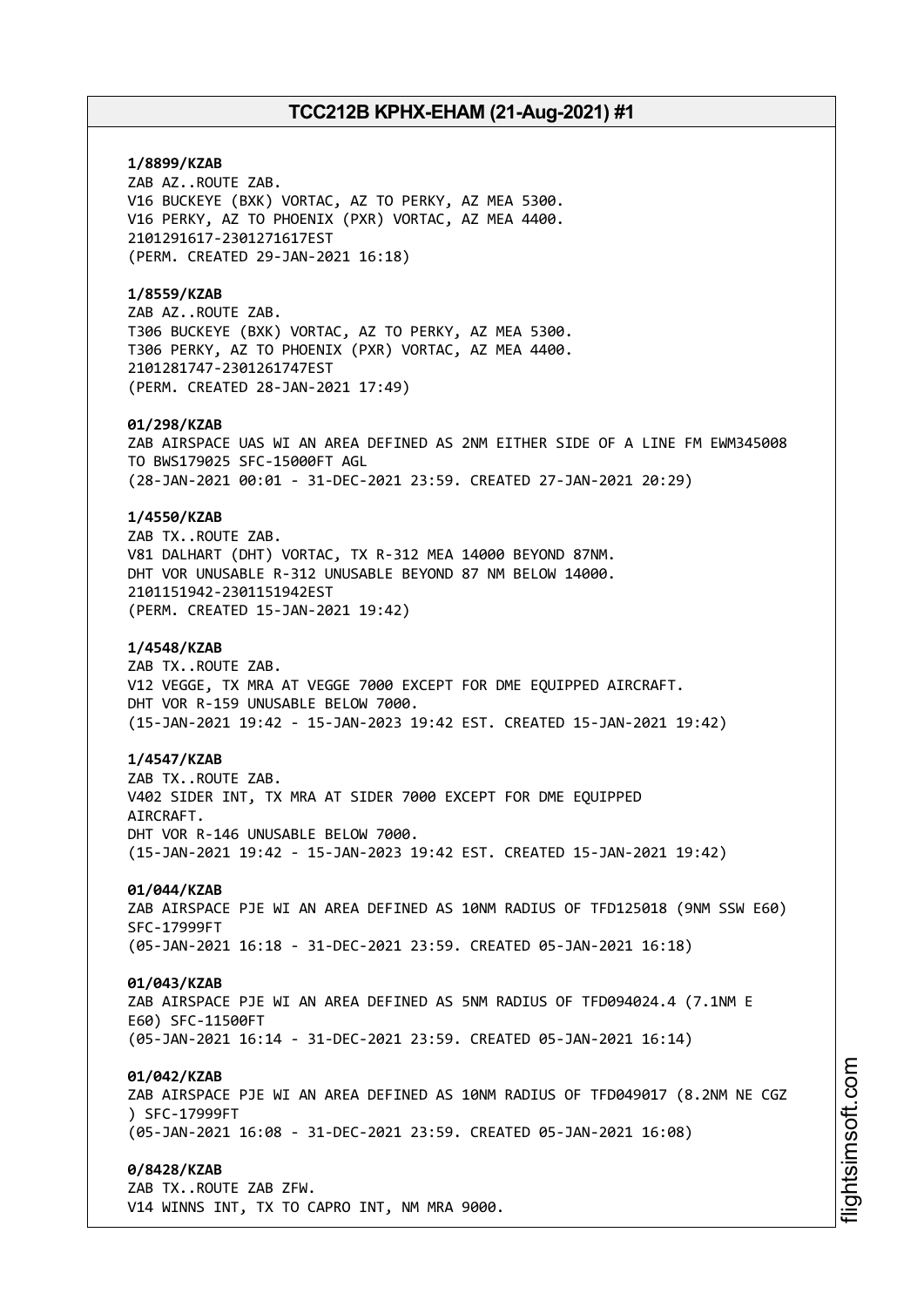LBB VORTAC UNUSABLE BELOW 9000. (10-NOV-2020 14:57 - 10-NOV-2022 14:57 EST. CREATED 10-NOV-2020 14:57) **0/7381/KZAB** ZAB NM..ROUTE ZAB. V264 TUCUMCARI (TCC) VORTAC, NM R-233 TO CORONA (CNX) VORTAC, NM R-051 MOCA 9200. 2010231538-2210231538EST (PERM. CREATED 23-OCT-2020 15:38) **0/9857/KZAB** ZAB NM..ROUTE ZAB. V263 ALBUQUERQUE (ABQ) VORTAC, NM TO SANTA FE (SAF) VORTAC, NM MEA 9400. V62 ZIASE, NM TO SANTA FE (SAF) VORTAC, NM MEA 9400. 2007151241-2207151241EST (PERM. CREATED 15-JUL-2020 12:42) **9/6130/KZAB** ZAB NM..ROUTE ZAB. J19, J8 FORT UNION (FTI) VORTAC, NM R-255 TO GALLUP (GUP) VORTAC, NM R-072 CHANGE COP TO 80 NM FROM FTI AND 103 NM FROM GUP. FTI VORTAC R-255 RESTRICTION. (09-SEP-2019 19:36 - 10-SEP-2021 19:26 EST. CREATED 09-SEP-2019 19:36) **2/8644/KZAB** ZAB NM.. DUE TO THE LACK OF TERRAIN AND OBSTACLE CLEARANCE DATA, ACCURATE AUTOMATION DATA BASES ARE NOT AVAILABLE FOR PROVIDING MINIMUM SAFE ALTITUDE WARNING INFORMATION TO AIRCRAFT OVERFLYING MEXICO. AIR TRAFFIC FACILITIES ALONG THE UNITED STATES/MEXICO BORDER HAVE INHIBITED MINIMUM SAFE ALTITUDE WARNING COMPUTER PROGRAMS FOR AIRCRAFT OPERATING IN MEXICAN AIRSPACE UNTIL ACCURATE TERRAIN DATA CAN BE OBTAINED. (PERM. CREATED 19-AUG-2002 21:28) ┌──────────────────────────────────────────────────────────────────────────────┐ │**KZDV (DENVER FIR)** │

### └──────────────────────────────────────────────────────────────────────────────┘ **08/168/KZDV**

ZDV NAV GPS (FTIRCA GPS 21-55) (INCLUDING WAAS, GBAS, AND ADS-B) MAY NOT BE AVBL WI A 271NM RADIUS CENTERED AT 352121N1163405W (HEC 336034) FL400-UNL, 221NM RADIUS AT FL250, 148NM RADIUS AT 10000FT, 121NM RADIUS AT 4000FT AGL, 89NM RADIUS AT 50FT AGL, 2108250600-2108251259 (PERM. CREATED 21-AUG-2021 15:13)

**08/607/KZDV** ZDV AIRSPACE R2601A ACT SFC-12499FT (21-AUG-2021 06:01 - 23-AUG-2021 10:59. CREATED 21-AUG-2021 00:06)

**08/486/KZDV** ZDV AIRSPACE AIRDROP WI AN AREA DEFINED AS 3NM EITHER SIDE OF A LINE FM CYS349027 TO CYS256012 TO CYS216014 SFC-9000FT AVOIDANCE ADZ (26-AUG-2021 17:00 - 26-AUG-2021 21:00. CREATED 20-AUG-2021 18:30)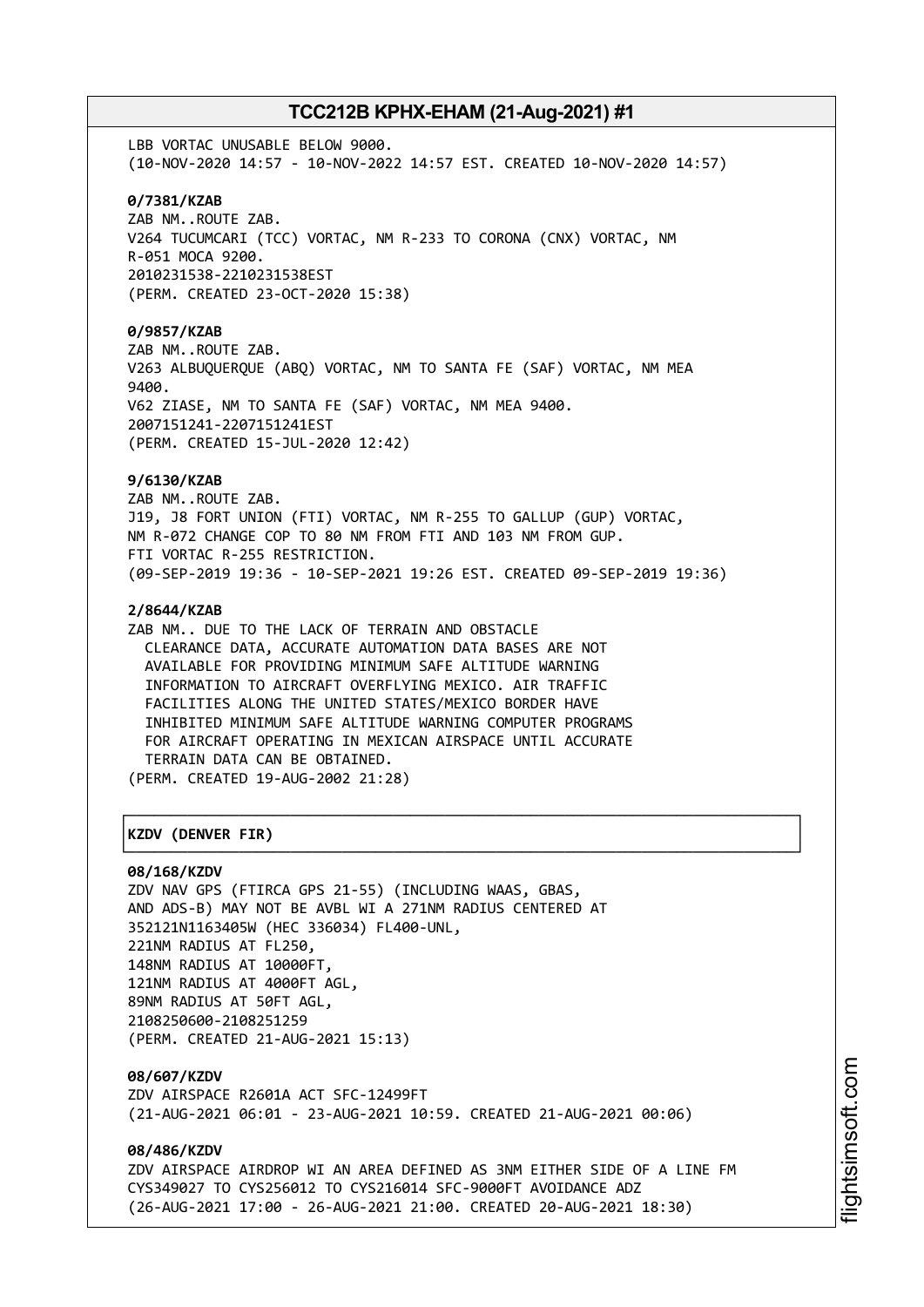### **08/470/KZDV**

ZDV OBST WIND TURBINE FARM WI AN AREA DEFINED AS 8.35NM RADIUS OF 430402N1053059W (16.7NM NNW DGW) 5996FT (499FT AGL) NOT LGTD (20-AUG-2021 12:22 - 20-SEP-2021 23:59 EST. CREATED 20-AUG-2021 12:34)

### **08/161/KZDV**

ZDV NAV GPS (NAWDC GPS 21-03) (INCLUDING WAAS, GBAS, AND ADS-B) MAY NOT BE AVBL WI A 360NM RADIUS CENTERED AT 392323N1180757W (MVA 338050) FL400-UNL 336NM RADIUS AT FL250, 199NM RADIUS AT 10000FT, 195NM RADIUS AT 4000FT AGL, 159NM RADIUS AT 50FT AGL. DLY 1600-1830 2200-2359 2108231600-2108252359 (PERM. CREATED 19-AUG-2021 18:09)

#### **08/437/KZDV**

ZDV AIRSPACE UNMANNED ROCKET WI AN AREA DEFINED AS 1.5NM OF RADIUS OF FCS286048 SFC-FL230 (22-AUG-2021 14:00 - 22-AUG-2021 23:00. CREATED 19-AUG-2021 16:12)

### **08/154/KZDV**

ZDV NAV GPS (FTIRCA GPS 21-55) (INCLUDING WAAS, GBAS, AND ADS-B) MAY NOT BE AVBL WI A 271NM RADIUS CENTERED AT 352121N1163405W (HEC 336034) FL400-UNL, 221NM RADIUS AT FL250, 148NM RADIUS AT 10000FT, 121NM RADIUS AT 4000FT AGL, 89NM RADIUS AT 50FT AGL, 2108231000-2108231259 (PERM. CREATED 19-AUG-2021 16:03)

### **1/1623/KZDV**

ZDV CO..AIRSPACE MORRISON, CO..LASER LGT DEMONSTRATION WI AN AREA DEFINED AS RED ROCKS AMPHITHEATER, OR 393956N1051219W OR BJC181015, SFC-11278FT AGL. LASER LGT BEAM MAY BE INJURIOUS TO PILOTS/PAX EYES WI 729FT VERT OR 1274FT LATERALLY OF THE LGT SOURCE. FLASH BLINDNESS OR COCKPIT ILLUMINATION MAY OCCUR BEYOND THESE DIST. DENVER /D01/ TRACON TEL 303-342-1590 IS THE FAA CDN FAC DLY 0200-0600 (27-AUG-2021 02:00 - 28-AUG-2021 06:00. CREATED 19-AUG-2021 13:11)

#### **08/144/KZDV**

ZDV NAV GPS (WSMRNM GPS 21-15) (INCLUDING WAAS, GPAS, AND ADS-B) MAY NOT BE AVBL WI A 414NM RADIUS CENTERED AT 334050N1063428W (ONM150041) FL400-UNL, 373NM RADIUS AT FL250, 273NM RADIUS AT 10000FT, 286NM RADIUS AT 4000FT AGL, 219NM RADIUS AT 50FT AGL. DLY 0600-1300 2108240600-2108291300 (PERM. CREATED 19-AUG-2021 09:48)

### **08/420/KZDV** ZDV OBST WIND TURBINE FARM WI AN AREA DEFINED AS 4.3NM RADIUS OF

i⊒<br>⊫ htsim soft.c om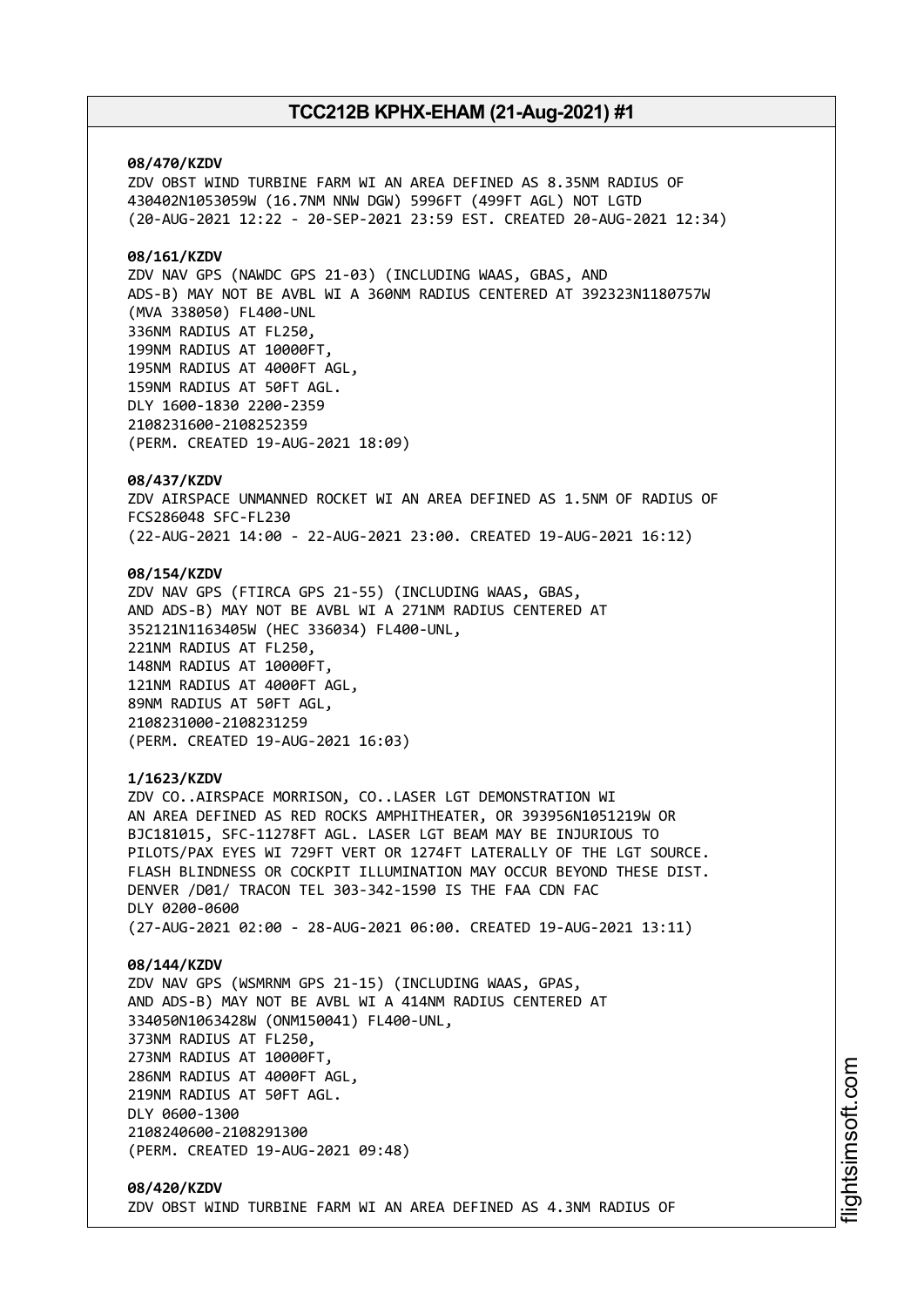410329N1050549W (14NM SW CYS) 7451FT (500FT AGL) NOT LGTD (19-AUG-2021 01:50 - 19-SEP-2021 23:00. CREATED 19-AUG-2021 01:52) **08/141/KZDV** ZDV NAV GPS (FTIRCA GPS 21-55) (INCLUDING WAAS, GBAS, AND ADS-B) MAY NOT BE AVBL WI A 271NM RADIUS CENTERED AT 352121N1163405W (HEC 336034) FL400-UNL, 221NM RADIUS AT FL250, 148NM RADIUS AT 10000FT, 121NM RADIUS AT 4000FT AGL, 89NM RADIUS AT 50FT AGL, 2108221630-2108222229 (PERM. CREATED 18-AUG-2021 19:08) **08/081/KZDV** ZDV NAV GPS (YPG\_AZ GPS 21-11) (INCLUDING WAAS, GBAS, AND ADS-8) MAY NOT BE AVBL WI A 338NM RADIUS CENTERED AT 325402N1135544W (BZA063035) FL400-UNL, 320NM RADIUS AT FL250, 254NM RADIUS AT 10000FT, 200NM RADIUS AT 4000FT AGL, 134NM RADIUS AT 50FT AGL. DLY 2030-2230 2108162030-2108212230 (PERM. CREATED 13-AUG-2021 17:33) **08/242/KZDV** ZDV OBST WIND TURBINE FARM WI AN AREA DEFINED AS 6.61NM RADIUS OF 405841N1032416W (11.3NM SW SNY) 5101FT (400FT AGL) NOT LGTD (11-AUG-2021 12:00 - 11-SEP-2021 23:59 EST. CREATED 11-AUG-2021 12:02) **08/241/KZDV** ZDV OBST WIND TURBINE FARM WI AN AREA DEFINED AS 4.7NM RADIUS OF 405845N1025148W (11.1NM SE SNY) 4621FT (400FT AGL) NOT LGTD (11-AUG-2021 11:58 - 11-SEP-2021 23:59 EST. CREATED 11-AUG-2021 11:59) **08/240/KZDV**

ZDV OBST WIND TURBINE FARM WI AN AREA DEFINED AS 1.1NM RADIUS OF 405917N1025519W (11.1NM SE SNY) 4693FT (400FT AGL) NOT LGTD (11-AUG-2021 11:59 - 11-SEP-2021 23:59 EST. CREATED 11-AUG-2021 11:59)

### **08/170/KZDV**

ZDV OBST WIND TURBINE FARM WI AN AREA DEFINED AS 6.61NM RADIUS OF 405841N1032416W (14.9NM SSE IBM) 5101FT (400FT AGL) NOT LGTD (09-AUG-2021 02:59 - 08-SEP-2021 17:00. CREATED 09-AUG-2021 03:01)

### **08/133/KZDV**

ZDV OBST WIND TURBINE FARM WI AN AREA DEFINED AS 3.9NM RADIUS OF 412126N1104715W (14NM ENE EVW) 7580FT (400FT AGL) NOT LGTD (06-AUG-2021 19:24 - 06-SEP-2021 23:00. CREATED 06-AUG-2021 19:34)

### **08/129/KZDV**

ZDV AIRSPACE SMALL ARMS FIRING WI AN AREA DEFINED AS 422502N1045414W (8.2NM SE 76V) TO 422502N1045242W (9.2NM SE 76V) TO 422007N1045225W (7.6NM NW GUR) TO 422007N1045415W (8.8NM NW GUR) TO POINT OF ORIGIN SFC-8500FT AGL (06-AUG-2021 14:10 - 06-SEP-2021 06:00. CREATED 06-AUG-2021 14:10)

**08/127/KZDV**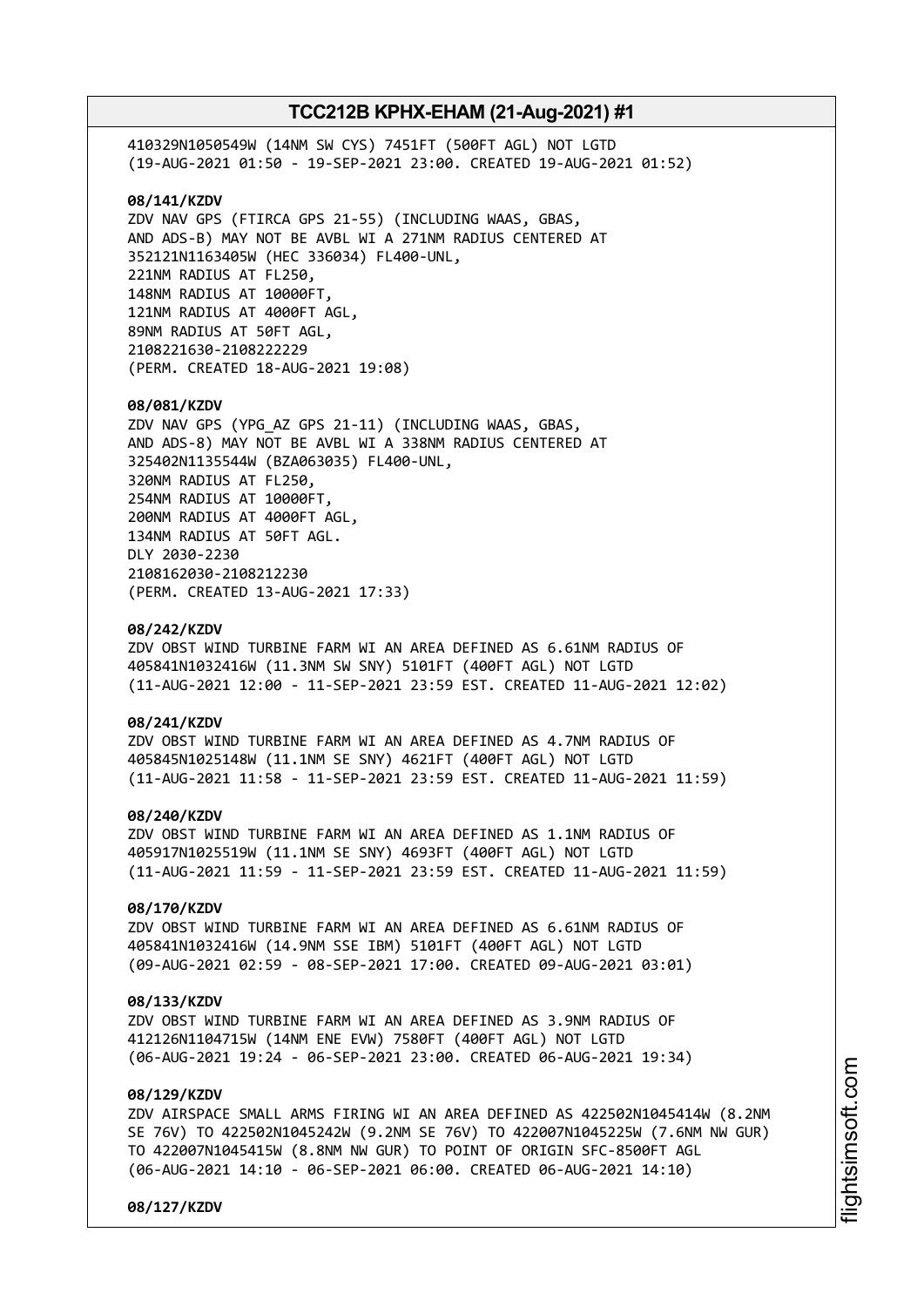ZDV AIRSPACE SMALL ARMS FIRING WI AN AREA DEFINED AS 422000N1045231W (7.5NM NW GUR) TO 422000N1045438W (9NM NW GUR) TO 422907N1045437W (15.5NM NW GUR) TO 422907N1045231W (14.8NM NW GUR) TO POINT OF ORIGIN SFC-8500FT AGL DLY 1407-0600 (06-AUG-2021 14:07 - 06-SEP-2021 06:00. CREATED 06-AUG-2021 14:08)

### **08/128/KZDV**

ZDV AIRSPACE SMALL ARMS FIRING WI AN AREA DEFINED AS 422502N1045414W (8.2NM SE 76V) TO 422502N1045242W (9.2NM SE 76V) TO 422007N1045225W (7.6NM NW GUR) TO 422007N1045415W (8.8NM NW GUR) TO POINT OF ORIGIN SFC-8500FT AGL DLY 1408-0600 (06-AUG-2021 14:08 - 06-SEP-2021 06:00. CREATED 06-AUG-2021 14:08)

### **07/011/KZDV**

ZDV AIRSPACE R2601B ACT 12500FT UP TO BUT NOT INCLUDING FL225 (30-JUL-2021 06:00 - 27-AUG-2021 06:00. CREATED 30-JUL-2021 00:06)

#### **07/748/KZDV**

ZDV AIRSPACE R2601C ACT FL225 UP TO BUT NOT INCLUDING FL350 (30-JUL-2021 06:00 - 27-AUG-2021 06:00. CREATED 29-JUL-2021 06:06)

### **07/516/KZDV**

ZDV OBST WIND TURBINE FARM WI AN AREA DEFINED AS 4NM RADIUS OF 424057N1055326W (23NM WSW DGW) 6800FT (400FT AGL) NOT LGTD (24-JUL-2021 00:29 - 27-AUG-2021 03:00. CREATED 24-JUL-2021 00:29)

### **06/620/KZDV**

ZDV OBST WIND TURBINE FARM WI AN AREA DEFINED AS 5NM RADIUS OF 405445N1034909W (18.3NM SW IBM) 5666FT (410FT AGL) NOT LGTD (30-JUN-2021 21:24 - 31-DEC-2021 23:59. CREATED 30-JUN-2021 21:24)

### **06/619/KZDV**

ZDV OBST WIND TURBINE FARM WI AN AREA DEFINED AS 5NM RADIUS OF 405639N1034426W (15.5NM SSW IBM) 5543FT (389FT AGL) NOT LGTD (30-JUN-2021 21:18 - 31-DEC-2021 23:59. CREATED 30-JUN-2021 21:20)

**1/5052/KZDV** ZDV CO..ROUTE ZDV. V108 TRUEL, CO TO RED TABLE (DBL) VOR/DME, CO MOCA 14000. 2106011502-2305301502EST (PERM. CREATED 01-JUN-2021 15:03)

### **1/3092/KZDV**

ZDV SD..AIRSPACE CRAZY HORSE, SD.. LASER LGT DEMONSTRATION WILL BE CONDUCTED AT CRAZY HORSE MEMORIAL WI AN AREA DEFINED AS 435001N1033737W OR (RAP239028) SFC-500FT AGL. LASER LGT BEAMS WILL BE TERMINATED IF NON PARTICIPATING ACFT ARE DETECTED ENTERING THE AFFECTED AREA. LASER LGT BEAMS MAY BE INJUROUS TO PILOTS/PASSENGERS EYES WI 500FT VERTICALLY AND 1900FT LATERALLY OF THE LGT SOURCE. FLASH BLINDNESS OR COCKPIT ILLUMINATION MAY OCCUR BEYOND THESE DISTANCES. ELLSWORTH AFB /RCA/ TERMINAL APCH CTL TEL 605-385-6199 IS THE FAA CDN FACILITY DLY 0030-0330 (29-MAY-2021 00:30 - 30-SEP-2021 03:30. CREATED 26-MAY-2021 21:47)

**1/8432/KZDV** ZDV UT..ROUTE ZDV ZLC. J196 BRYCE CANYON (BCE) VORTAC, UT TO RIFMN, UT MEA 36000.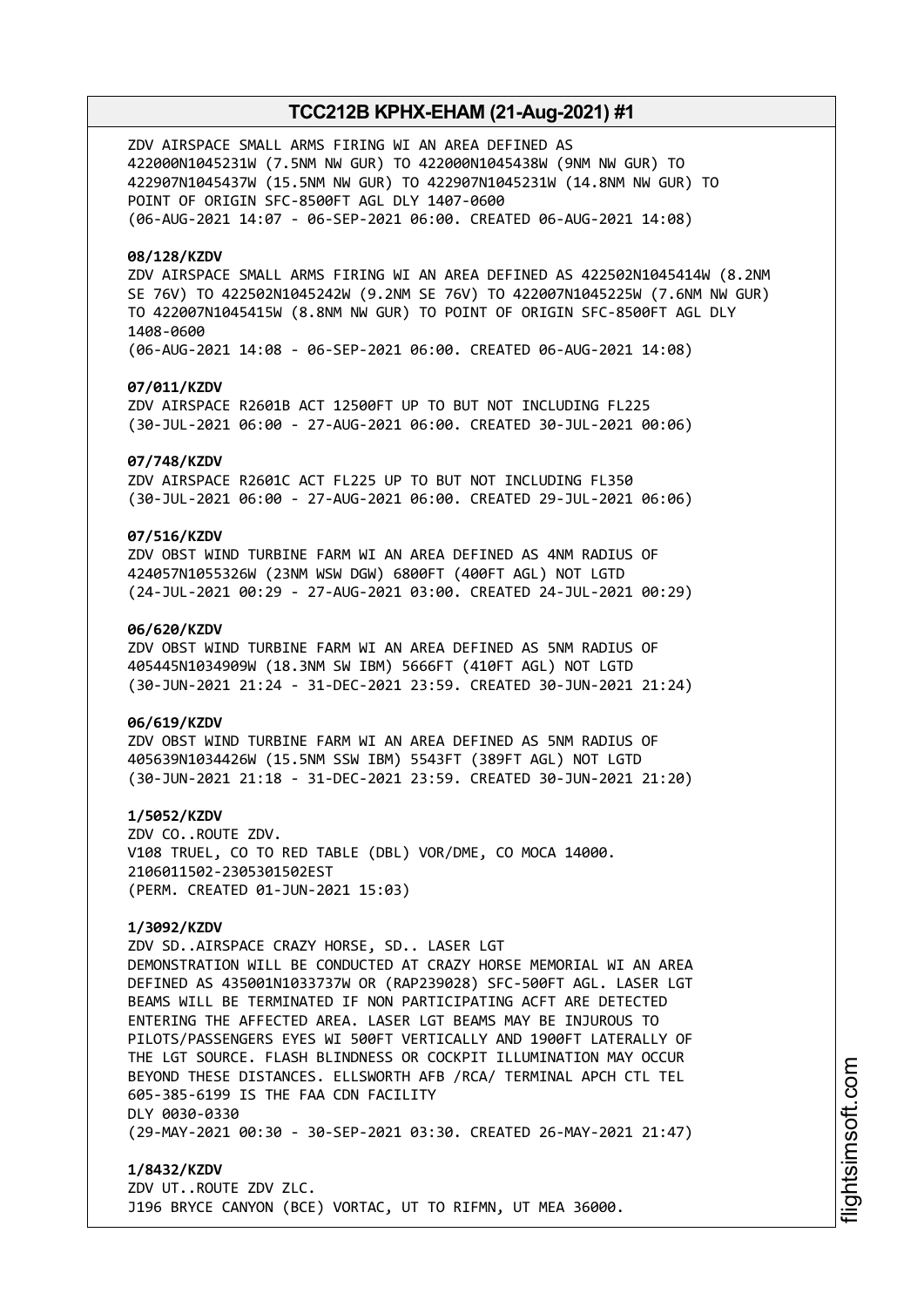BCE VORTAC R-033 D160 36000-45000. (19-MAY-2021 18:33 - 17-MAY-2023 18:33 EST. CREATED 19-MAY-2021 18:34)

**1/0706/KZDV** ZDV KS..ROUTE ZDV ZKC.

V17 GARDEN CITY (GCK) VORTAC, KS TO COFFE, KS MOCA 4700. 2104161846-2304141846EST (PERM. CREATED 16-APR-2021 18:46)

### **1/0386/KZDV**

ZDV CO..ROUTE ZDV. V211 BRAZO, NM MRA 14000 AT BRAZO WHEN USING DME. DRO DME UNUSABLE BELOW 14000 AT BRAZO. (15-APR-2021 21:03 - 15-APR-2023 21:03 EST. CREATED 15-APR-2021 21:03)

### **1/0953/KZDV**

ZDV CO..ROUTE ZDV. V356 FIDLE INT, CO TO ELORE INT, CO NA EXCEPT FOR ACFT EQUIPPED WITH SUITABLE RNAV SYSTEM WITH GPS. 2103041542-2303041542EST (PERM. CREATED 04-MAR-2021 15:43)

### **03/009/KZDV**

ZDV AIRSPACE AIRDROP WI AN AREA DEFINED AS 3NM EITHER SIDE OF A LINE FM HGO358021 TO HGO337012 TO HGO259010 TO HGO248012 TO HGO177019 SFC-9000FT AVOIDANCE ADZ DLY 1700-0500 (02-MAR-2021 17:00 - 02-MAR-2022 05:00. CREATED 01-MAR-2021 21:39)

### **03/008/KZDV**

ZDV AIRSPACE AIRDROP WI AN AREA DEFINED AS 3NM EITHER SIDE OF A LINE FM HGO193026 TO HGO206018 TO HGO260010 TO HGO274010 TO HGO269023 SFC-9000FT AVOIDANCE ADZ DLY 1700-0500 (02-MAR-2021 17:00 - 02-MAR-2022 05:00. CREATED 01-MAR-2021 21:39)

#### **1/4254/KZDV**

ZDV WY..ROUTE ZDV ZLC. V235 BORGG, WY TO OILLY, WY MEA 11500. DDY VOR/DME R222, UNUSABLE BELOW 11500 AT COP. 2102161823-2302141823EST (PERM. CREATED 16-FEB-2021 18:24)

### **1/4251/KZDV**

ZDV WY..ROUTE ZDV ZLC. V235 MUDDY MOUNTAIN (DDY) VOR/DME, WY MCA 8100 SOUTHWESTBOUND. DDY VOR/DME R222, UNUSABLE BELOW 11500 AT COP. 2102161823-2302141823EST (PERM. CREATED 16-FEB-2021 18:24)

**0/6595/KZDV** ZDV NE..ROUTE ZDV. V219 HAYES CENTER (HCT) VORTAC, NE R-048 TO YOZLE INT, NE MEA 7000. 2011052227-2211052227EST (PERM. CREATED 05-NOV-2020 22:28)

┌──────────────────────────────────────────────────────────────────────────────┐

└──────────────────────────────────────────────────────────────────────────────┘

### │**KZMP (MINNEAPOLIS FIR)** │

**1/3063/KZMP**

m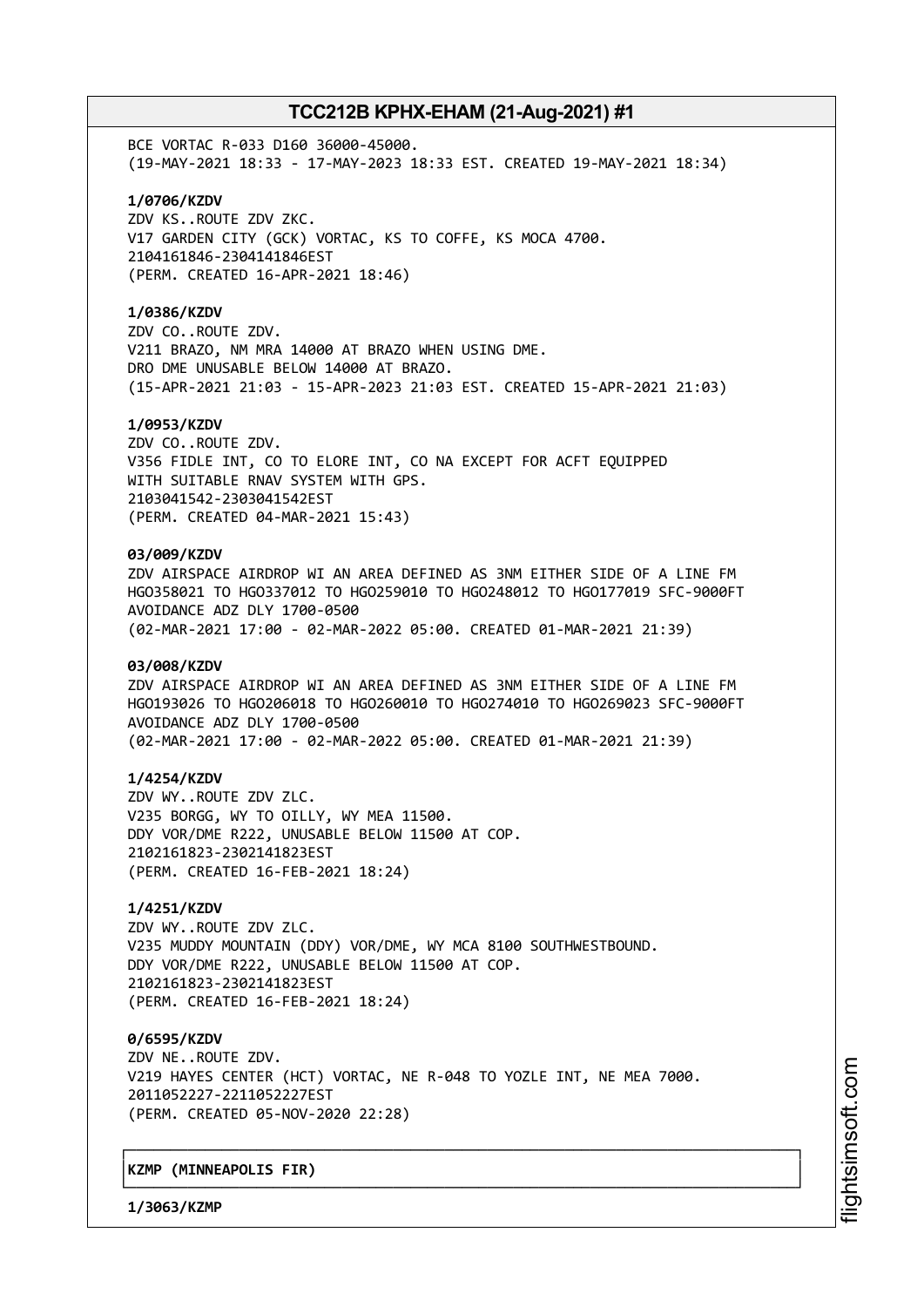# **TCC212B KPHX-EHAM (21-Aug-2021) #1** ZMP MN..AIRSPACE 18NM SE ELY, MN..TEMPORARY FLIGHT RESTRICTIONS WI AN AREA DEFINED AS 474230N0913830W (HIB059049.6) TO 473900N0912500W (HIB066056.4) TO 473100N0912430W (HIB074054.4) TO 473030N0914800W (HIB069038.9) TO POINT OF ORIGIN SFC-6500FT. TO PROVIDE A SAFE ENVIRONMENT FOR FIRE FIGHTING ACFT OPS. PURSUANT TO 14 CFR SECTION 91.137(A)(2) TEMPORARY FLIGHT RESTRICTIONS ARE IN EFFECT. UNITED STATES FOREST SERVICE TEL 218-327-4582 OR FREQ 118.5500/GREENWOOD FIRE IS IN CHARGE OF THE OPS. MINNEAPOLIS /ZMP/ ARTCC IS THE FAA CDN FACILITY. (21-AUG-2021 17:00 - 10-SEP-2021 02:00 EST. CREATED 21-AUG-2021 16:54) **08/151/KZMP** ZMP OBST TOWER LGT (ASR UNKNOWN) 435458N0850848W (6.5NM W 9C8) 1300FT (221FT AGL) U/S (21-AUG-2021 14:18 - 15-OCT-2021 23:59. CREATED 21-AUG-2021 14:18) **08/026/KZMP** ZMP AIRSPACE R4201A ACT SFC-FL230 (21-AUG-2021 20:01 - 21-AUG-2021 23:59. CREATED 21-AUG-2021 14:05) **08/011/KZMP** ZMP AIRSPACE R4202 ACT SFC-8200FT (21-AUG-2021 11:00 - 21-AUG-2021 23:00. CREATED 21-AUG-2021 05:05) **08/142/KZMP** ZMP AIRSPACE AIRDROP WI AN AREA DEFINED AS 3NM EITHER SIDE OF A LINE FM AXN064050 TO AXN050035 TO AXN038040 SFC-3300FT (25-AUG-2021 23:00 - 26-AUG-2021 01:30. CREATED 20-AUG-2021 21:51) **08/141/KZMP** ZMP AIRSPACE AIRDROP WI AN AREA DEFINED AS 3NM EITHER SIDE OF A LINE FM AXN064050 TO AXN050035 TO AXN038040 SFC-3300FT (26-AUG-2021 16:00 - 26-AUG-2021 18:30. CREATED 20-AUG-2021 21:51) **08/140/KZMP** ZMP AIRSPACE AIRDROP WI AN AREA DEFINED AS 3NM EITHER SIDE OF A LINE FM AXN064050 TO AXN050035 TO AXN038040 SFC-3300FT (25-AUG-2021 16:00 - 25-AUG-2021 18:30. CREATED 20-AUG-2021 21:51) **08/139/KZMP** ZMP AIRSPACE AIRDROP WI AN AREA DEFINED AS 3NM EITHER SIDE OF A LINE FM AXN064050 TO AXN050035 TO AXN038040 SFC-3300FT (24-AUG-2021 23:00 - 25-AUG-2021 01:30. CREATED 20-AUG-2021 21:51) **1/2503/KZMP** ZMP MI..AIRSPACE JOHANNESBURG, MI..TEMPORARY FLIGHT RESTRICTIONS WI AN AREA DEFINED AS 1NM RADIUS OF 450051N0842254W (GLR096013.7) SFC-2000FT AGL NATURAL GAS RELEASE. PURSUANT TO 14 CFR SECTION 91.137(A)(1) TEMPORARY FLIGHT RESTRICTIONS ARE IN EFFECT. ONLY RELIEF ACFT OPS UNDER DIRECTION OF T C ENERGY ARE AUTH IN THE AIRSPACE. T C ENERGY TEL 989-217-0836 IS IN CHARGE OF ON SCENE EMERG RESPONSE ACT. MINNEAPOLIS /ZMP/ ARTCC TEL 651-463-5580 IS THE FAA CDN FACILITY. (24-AUG-2021 13:00 - 24-AUG-2021 15:00. CREATED 20-AUG-2021 15:33)

i⊒<br>⊫ htsim soft.c o

m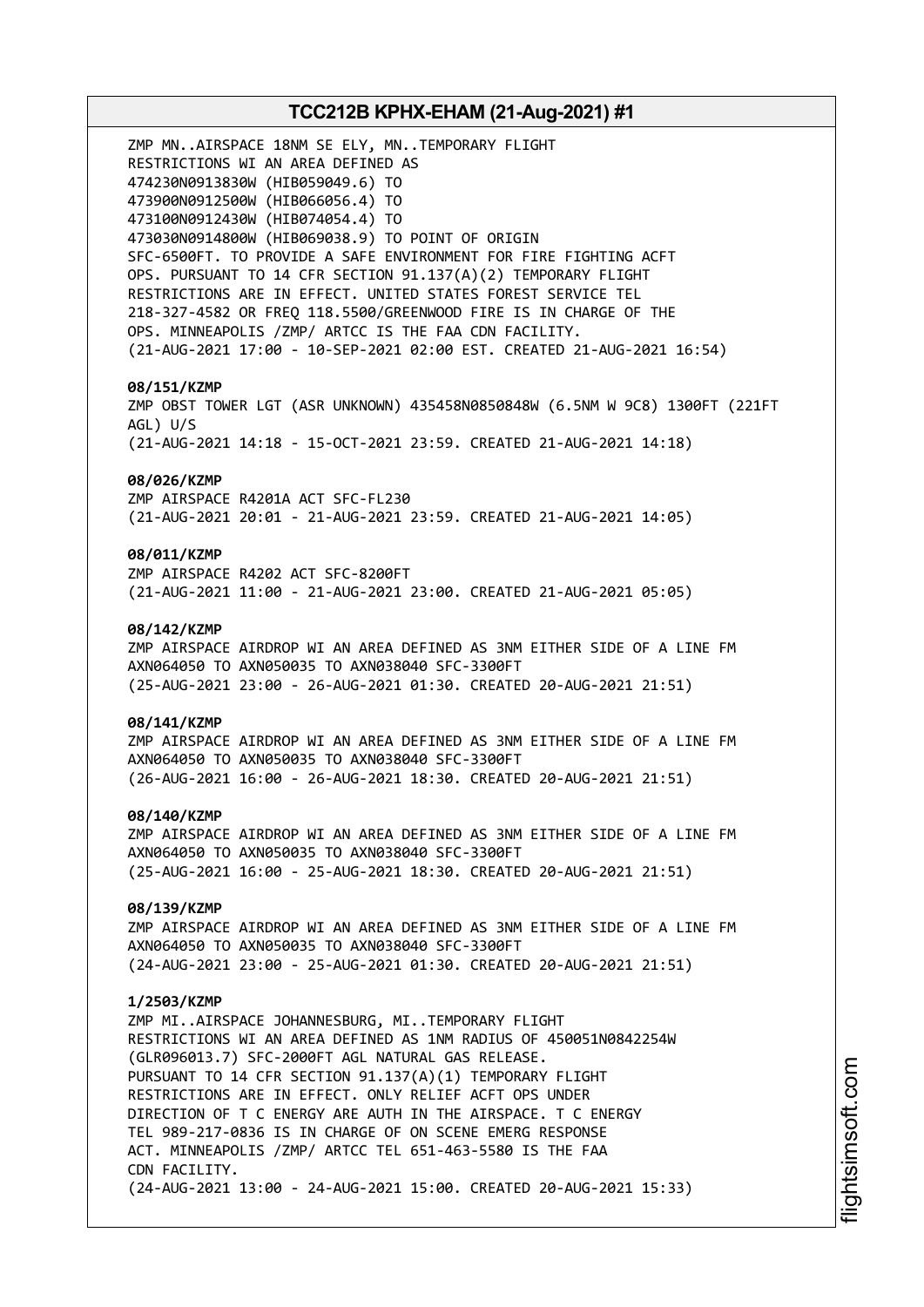### **08/954/KZMP**

ZMP AIRSPACE R5401 ACT SFC-5000FT (21-AUG-2021 11:00 - 21-AUG-2021 23:00. CREATED 20-AUG-2021 11:05)

### **08/136/KZMP**

ZMP OBST WIND TURBINE FARM WI AN AREA DEFINED AS 4.36NM RADIUS OF 484721N1025036W (6.9NM SSW D49) 2451FT (499FT AGL) NOT LGTD (20-AUG-2021 05:41 - 20-SEP-2021 23:59 EST. CREATED 20-AUG-2021 05:44)

### **08/135/KZMP**

ZMP SVC MINOT APP CLSD (21-AUG-2021 04:00 - 22-AUG-2021 12:00. CREATED 20-AUG-2021 00:03)

#### **08/132/KZMP**

ZMP AIRSPACE PJE WI AN AREA DEFINED AS 2NM RADIUS OF OVR277024 (8NM NW MLE) SFC-7500FT (21-AUG-2021 23:30 - 22-AUG-2021 01:30. CREATED 19-AUG-2021 15:52)

#### **08/110/KZMP**

ZMP OBST WIND TURBINE FARM WI AN AREA DEFINED AS 10NM RADIUS OF 423315N0982930W (10.1NM ENE ONL) 2387FT (443FT AGL) NOT LGTD (16-AUG-2021 23:57 - 22-AUG-2021 05:00. CREATED 16-AUG-2021 23:57)

### **1/9282/KZMP**

ZMP MN..AIRSPACE 18NM SE ELY, MN..TEMPORARY FLIGHT RESTRICTIONS WI AN AREA DEFINED AS 7NM RADIUS OF 473312N0913859W (HIB069045.5) SFC-6500FT. TO PROVIDE A SAFE ENVIRONMENT FOR FIRE FIGHTING AVIATION OPS. PURSUANT TO 14 CFR SECTION 91.137(A)(2) TEMPORARY FLIGHT RESTRICTIONS ARE IN EFFECT. UNITED STATES FOREST SERVICE TEL 218-327-4582 OR FREQ 118.5500/GREENWOOD FIRE IS IN CHARGE OF THE OPS. MINNEAPOLIS /ZMP/ ARTCC IS THE FAA CDN FACILITY. DLY 1300-0300 2108171300-2110010300 (PERM. CREATED 16-AUG-2021 23:42)

#### **1/6097/KZMP**

ZMP WI..AIRSPACE WEST SALEM, WI..TEMPORARY FLIGHT RESTRICTIONS.

PURSUANT TO 14 CFR SECTION 91.145, MANAGEMENT OF ACFT OPS IN THE VICINITY OF AERIAL DEMONSTRATIONS AND MAJOR SPORTING EVENTS, ACFT OPS ARE PROHIBITED WI AN AREA DEFINED AS 2.5NM RADIUS OF 435400N0910611W (LSE076006.8) SFC-15000FT EFFECTIVE 2108212000 UTC UNTIL 2108212200 UTC. DUE TO PARACHUTE JUMP ACT AT PITSCHKE MOTORS FOR THE HOLMEN KORN FEST. UNLESS AUTH BY ATC - LA CROSSE TOWER 118.45 TODD DALSING, TEL 563-580-4669, IS THE POINT OF CONTACT. THE LA CROSSE /LSE/ TWR, TEL 608-783-0202, IS THE CDN FAC. (21-AUG-2021 20:00 - 21-AUG-2021 22:00. CREATED 12-AUG-2021 11:23)

### **1/6082/KZMP**

ZMP WI..AIRSPACE HOLMEN, WI..TEMPORARY FLIGHT RESTRICTIONS. PURSUANT TO 14 CFR SECTION 91.145, MANAGEMENT OF ACFT OPS IN THE VICINITY OF AERIAL DEMONSTRATIONS AND MAJOR SPORTING EVENTS, ACFT OPS ARE PROHIBITED WI AN AREA DEFINED AS 2.5NM RADIUS OF 435759N0911545W (LSE355005.4) SFC-15000FT EFFECTIVE 2108221800 UTC UNTIL 2108222000 UTC. DUE TO PARACHUTE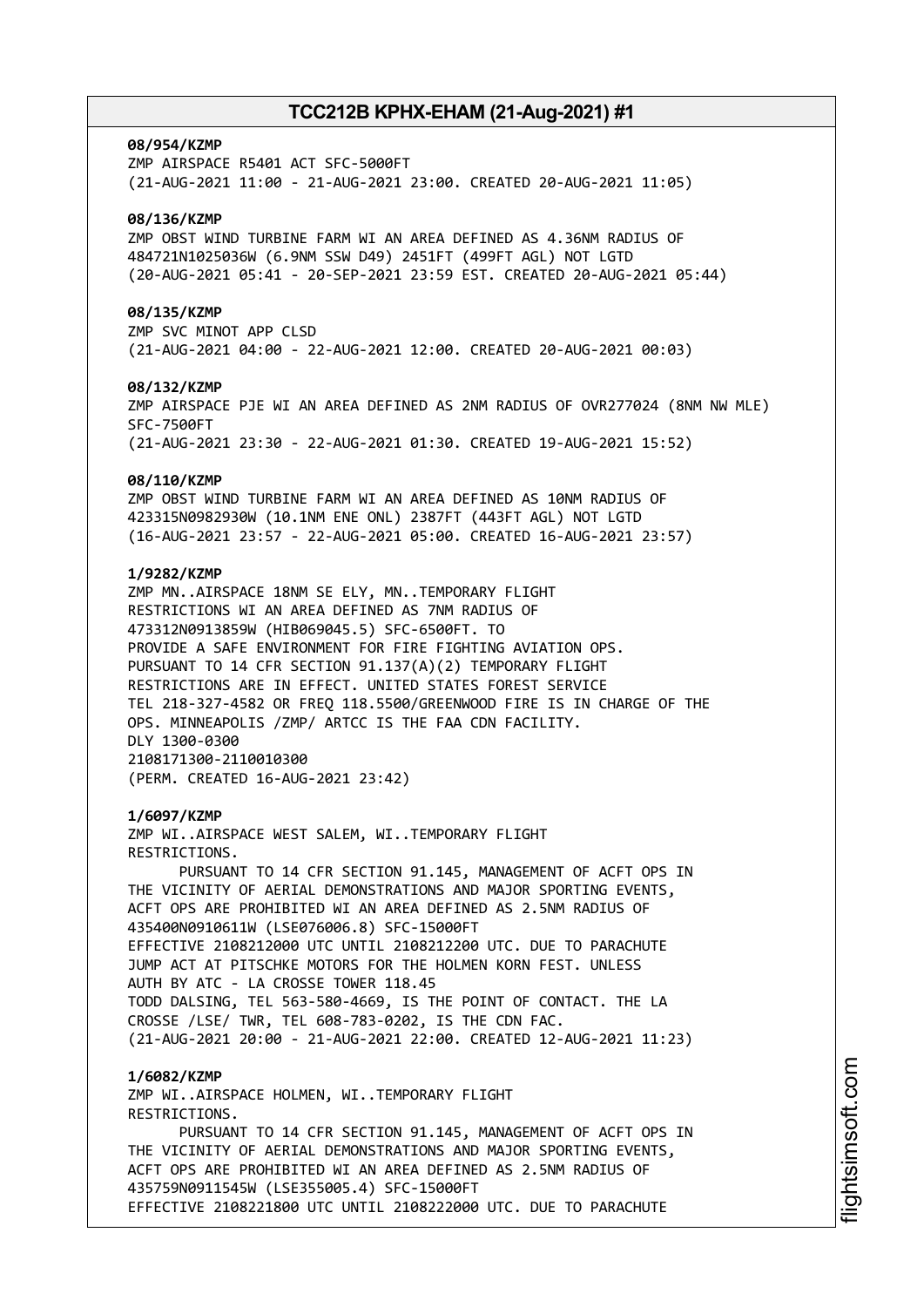JUMP ACT AT THE HOLMEN MIDDLE SCHOOL FOR THE HOLMEN KORN FEST. UNLESS AUTH BY ATC - LA CROSSE TOWER 118.45 TODD DALSING, TEL 563-580-4669, IS THE POINT OF CONTACT. THE LA CROSSE /LSE/ TWR, TEL 608-783-0202, IS THE CDN FAC. (22-AUG-2021 18:00 - 22-AUG-2021 20:00. CREATED 12-AUG-2021 11:17)

### **08/068/KZMP**

ZMP OBST WIND TURBINE FARM WI AN AREA DEFINED AS 2.5NM RADIUS OF 475212N1005215W (21.3NM N 91N) 2183FT (495FT AGL) NOT LGTD (11-AUG-2021 17:39 - 31-AUG-2021 17:00. CREATED 11-AUG-2021 17:39)

### **08/066/KZMP**

ZMP OBST WIND TURBINE FARM WI AN AREA DEFINED AS 5.16NM RADIUS OF 470924N1011118W (34.5NM NW BIS) 2574FT (400FT AGL) NOT LGTD (10-AUG-2021 18:30 - 10-SEP-2021 23:59 EST. CREATED 10-AUG-2021 18:35)

### **08/064/KZMP**

ZMP OBST TOWER LGT (ASR UNKNOWN) 410721.00N0992240.00W (17.1NM SW OF4) 2438FT (263FT AGL) U/S (09-AUG-2021 19:08 - 25-SEP-2021 23:59. CREATED 09-AUG-2021 19:08)

### **08/060/KZMP**

ZMP OBST WIND TURBINE FARM WI AN AREA DEFINED AS 5.3NM RADIUS OF 455607N0990031W (15.5NM SE ASY) 2497FT (396FT AGL) NOT LGTD (09-AUG-2021 14:18 - 23-SEP-2021 23:59. CREATED 09-AUG-2021 14:18)

### **08/039/KZMP**

ZMP OBST WIND TURBINE FARM WI AN AREA DEFINED AS 5.58NM RADIUS OF 470711N0975518W (37.9NM ENE JMS) 1882FT (400FT AGL) NOT LGTD (05-AUG-2021 14:22 - 05-SEP-2021 23:00. CREATED 05-AUG-2021 14:25)

#### **1/9807/KZMP**

ZMP KS..ROUTE ZMP ZKC. V532 SALINA (SLN) VORTAC, KS TO LINCOLN (LNK) VORTAC, NE MOCA 3100. 2108021922-2308021922EST (PERM. CREATED 02-AUG-2021 19:23)

### **08/017/KZMP**

ZMP OBST WIND TURBINE FARM WI AN AREA DEFINED AS 5.97NM RADIUS OF 431806N0934647W (9.5NM NW FXY) 1731FT (400FT AGL) NOT LGTD (02-AUG-2021 18:12 - 02-SEP-2021 23:59 EST. CREATED 02-AUG-2021 18:18)

#### **07/230/KZMP**

ZMP OBST WIND TURBINE FARM WI AN AREA DEFINED AS 1.46NM RADIUS OF 462001N0985330W (43.1NM SSW JMS) 2341FT (400FT AGL) NOT LGTD (30-JUL-2021 16:47 - 30-AUG-2021 23:59 EST. CREATED 30-JUL-2021 16:51)

### **07/213/KZMP**

ZMP OBST WIND TURBINE FARM WI AN AREA DEFINED AS 3.01NM RADIUS OF 471748N0975636W (43.9NM NE JMS) 1882FT (400FT AGL) NOT LGTD (28-JUL-2021 15:59 - 28-AUG-2021 23:59 EST. CREATED 28-JUL-2021 16:00)

### **07/190/KZMP**

ZMP OBST WIND TURBINE FARM WI AN AREA DEFINED AS 1.46NM RADIUS OF 462001N0985330W (43.1NM SSW JMS) 2341FT (400FT AGL) NOT LGTD (24-JUL-2021 02:16 - 24-AUG-2021 23:59 EST. CREATED 24-JUL-2021 02:20)

**07/189/KZMP**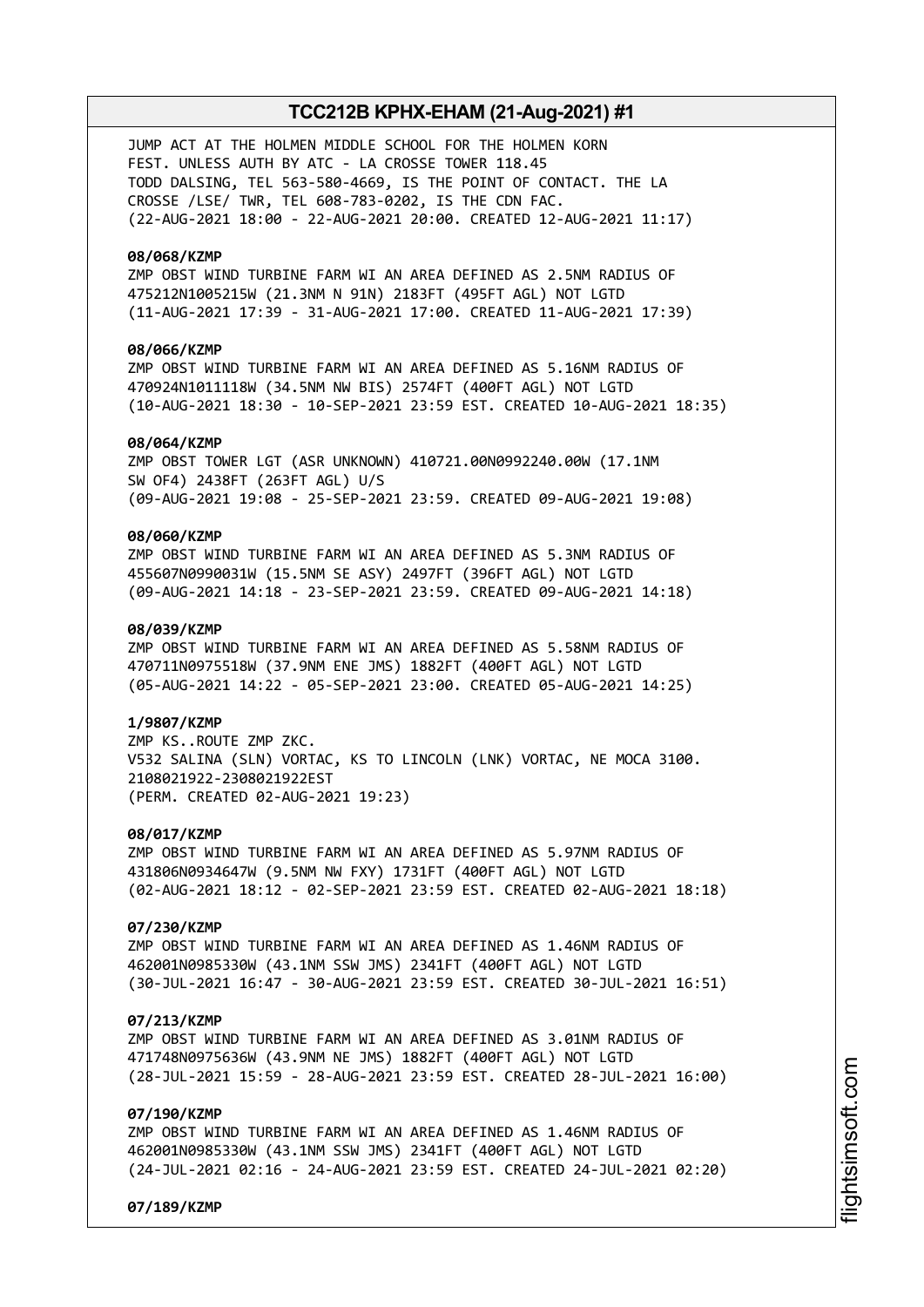ZMP OBST WIND TURBINE FARM WI AN AREA DEFINED AS 5NM RADIUS OF 430707N0980427W (18NM ENE AGZ) 2000FT (600FT AGL) NOT LGTD (24-JUL-2021 00:29 - 27-AUG-2021 03:00. CREATED 24-JUL-2021 00:29)

### **07/140/KZMP**

ZMP AIRSPACE UAS WI AN AREA DEFINED AS 7.5NM RADIUS OF 450000N0883800W (9.5NM SE 7P5) SFC-400FT AGL TUE WED THU FRI MON 1200-2030 (20-JUL-2021 12:00 - 27-AUG-2021 20:30. CREATED 19-JUL-2021 19:50)

### **1/3469/KZMP**

ZMP IA..ROUTE ZMP. V505 ALMAY, MN TO PRAGS, MN MOCA 2800. 2107012144-2306292144EST (PERM. CREATED 01-JUL-2021 21:44)

### **1/3468/KZMP**

ZMP IA..ROUTE ZMP. V505 GUMBO, IA TO FORT DODGE (FOD) VORTAC, IA MEA 3100. 2107012142-2306292142EST (PERM. CREATED 01-JUL-2021 21:42)

### **06/245/KZMP**

ZMP OBST WIND TURBINE FARM WI AN AREA DEFINED AS 3NM RADIUS OF 442840N0990801W (8.1NM WSW MKA) 2451FT (420FT AGL) NOT LGTD (30-JUN-2021 22:00 - 31-DEC-2021 23:59. CREATED 30-JUN-2021 22:00)

### **1/7606/KZMP**

ZMP MN..ROUTE ZMP. V218, V505 SQEAK, MN MRA 10000. INL VOR R-176 RESTRICTIONS. (21-JUN-2021 21:22 - 19-JUN-2023 21:22 EST. CREATED 21-JUN-2021 21:22)

### **1/5683/KZMP**

ZMP IA..ROUTE ZMP. V172 WUNOT, IA TO LINDE, IA MOCA 3900. 2106021438-2306011438EST (PERM. CREATED 02-JUN-2021 14:39)

#### **1/5617/KZMP**

ZMP MN..ROUTE ZMP. V15 MOFIT, ND TO IRIWY, ND MOCA 3700. 2106021252-2306021252EST (PERM. CREATED 02-JUN-2021 12:52)

### **05/184/KZMP**

ZMP OBST WIND TURBINE FARM WI AN AREA DEFINED AS 15NM RADIUS OF 433110.27N0930923.76W (15NM NW AEL) 1893FT (459FT AGL) NOT LGTD (29-MAY-2021 18:22 - 30-NOV-2021 23:59. CREATED 29-MAY-2021 18:22)

### **05/170/KZMP**

ZMP AIRSPACE UAS WI AN AREA DEFINED AS 480829N0971609W (9.6NM SE D06) TO 480836N0972327W (9.5NM S D06) TO 480736N0972917W (10.3NM SSW D06) TO 480514N0973522W (14.4NM SW D06) TO 481610N0995042W (9.8NM SE RUG) TO 483200N0994600W (8.3NM SE 2H9) TO 484600N0993600W (6.3NM S 06D) TO 485336N0992513W (7.4NM E 06D) TO 485439N0971530W (1.7NM S PMB) TO POINT OF ORIGIN SFC-FL180 (28-MAY-2021 14:48 - 25-MAY-2022 23:59. CREATED 28-MAY-2021 14:48)

i⊒<br>⊫ htsim soft.c om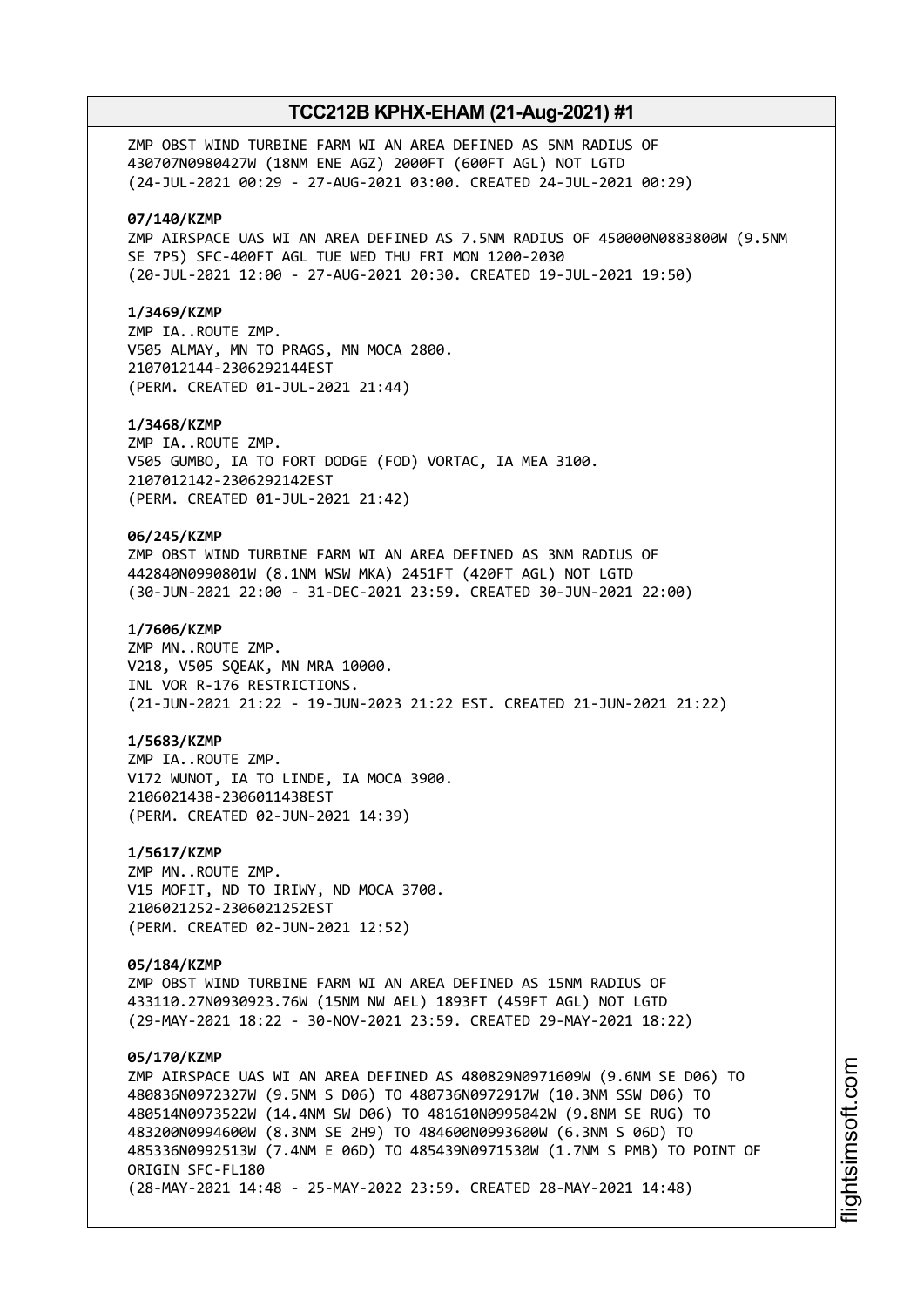#### **05/140/KZMP**

ZMP AIRSPACE UAS WI AN AREA DEFINED AS 485439N0971530W (2NM S PMB) TO 484942N0964014W (10NM NE HCO) TO 483722N0961709W (10NM NE 23D) TO 482554N0960458W (18.6NM NW 3G2) TO 480627N0955538W (10NM ENE TVF) TO 475746N0971617W (3.5NM W GFK) TO POINT OF ORIGIN 11000FT-FL180 (25-MAY-2021 14:01 - 25-MAY-2022 23:59. CREATED 25-MAY-2021 14:01)

### **1/7155/KZMP**

ZMP MN..ROUTE ZMP. V412 REDWOOD FALLS (RWF) VOR/DME, MN TO FLYING CLOUD (FCM) VOR/DME, MN MEA 4000. 2104282016-2304282016EST (PERM. CREATED 28-APR-2021 20:17)

### **04/146/KZMP**

ZMP SVC MINNEAPOLIS ARTCC CLASS E SERVICE AVBL WI AN AREA DEFINED AS 63NM RADIUS OF 462132.12N0872350.72W (SAW) 1200FT AGL-14500FT EXC SAWYER TWR CLASS D SFC AREA (20-APR-2021 20:35 - PERM. CREATED 20-APR-2021 20:35)

### **04/009/KZMP**

ZMP AIRSPACE UAS WI AN AREA DEFINED AS 1NM RADIUS OF 453537.50N0931059.90W (4.0NM ENE CBG) SFC-400FT AGL SUN SAT SR-SS (04-APR-2021 11:48 - 31-OCT-2021 23:01. CREATED 01-APR-2021 19:16)

### **1/8045/KZMP**

ZMP ROUTE ZMP. V78 WATERTOWN (ATY) VORTAC, SD TO CLAPS INT, MN MOCA 3600. 2102251413-2302251413EST (PERM. CREATED 25-FEB-2021 14:15)

### **1/2001/KZMP**

ZMP KS..ROUTE ZMP ZKC. V551 SALINA (SLN) VORTAC, KS TO MANKATO (TKO) VORTAC, KS MEA 6000. 2101071747-2301071747EST (PERM. CREATED 07-JAN-2021 17:47)

#### **0/2230/KZMP**

ZMP MT..ROUTE ZMP ZLC. J70 LEWISTOWN (LWT) VOR/DME, MT TO DICKINSON (DIK) VORTAC, ND MEA 21000. LWT VOR/DME RESTRICTION. (25-SEP-2020 19:29 - 25-SEP-2022 19:29 EST. CREATED 25-SEP-2020 19:29)

#### **09/105/KZMP**

ZMP OBST CRANE (ASN UNKNOWN) 460421N0933943W (17.5NM N 18Y) UNKNOWN (120FT AGL) FLAGGED AND LGTD DLY 1200-2200 (21-SEP-2020 12:00 - 01-JAN-2022 22:00. CREATED 14-SEP-2020 12:02)

### **0/3546/KZMP**

ZMP MN..ROUTE ZMP. V78 WATERTOWN (ATY) VORTAC, SD TO CLAPS, MN MOCA 3600. 2008172013-2208172013EST (PERM. CREATED 17-AUG-2020 20:14)

### **0/4948/KZMP**

ZMP SD..ROUTE ZMP. V78 WATERTOWN (ATY) VORTAC, SD TO CLAPS, MN MOCA 3600.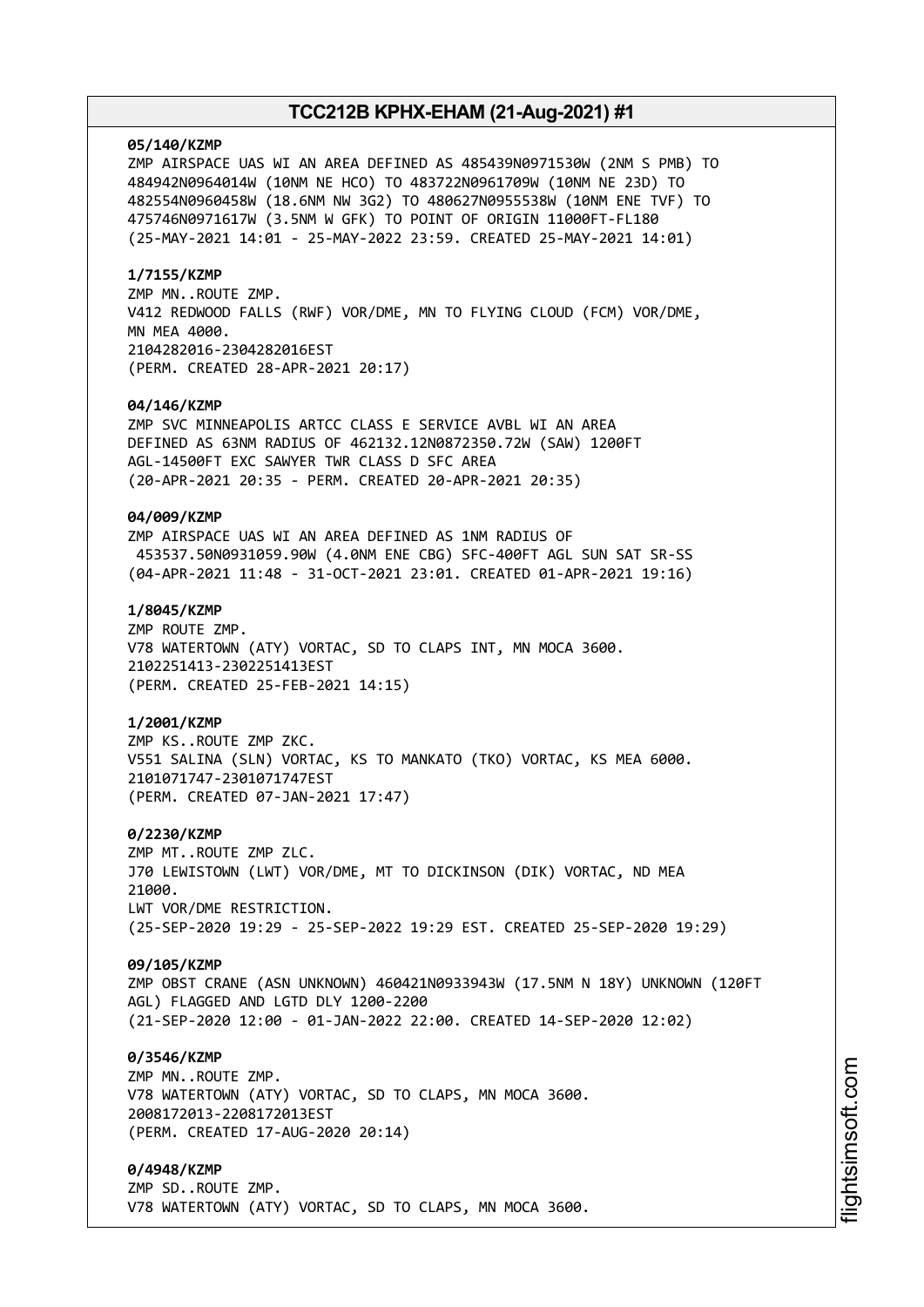2006012022-2206012022EST (PERM. CREATED 01-JUN-2020 20:23) **0/0061/KZMP** ZMP NE..ROUTE ZMP. V71 PAWNEE CITY (PWE) VORTAC, NE R-149 TO TOPEKA (TOP) VORTAC, KS R-330 MOCA 2900. 2005111724-2205051724EST (PERM. CREATED 11-MAY-2020 17:25) **0/5880/KZMP** ZMP WI..ROUTE ZMP. V129 EAU CLAIRE (EAU) VORTAC, WI R-176 TO NODINE (ODI) VORTAC, MN MEA 4700. EAU VORTAC R-176 UNUSABLE BELOW 4700. (22-JAN-2020 15:01 - 22-JAN-2022 14:59 EST. CREATED 22-JAN-2020 15:01) **0/5874/KZMP** ZMP WI..ROUTE ZMP. V129 EAU CLAIRE (EAU) VORTAC, WI R-341 TO COP MEA 6000. EAU VORTAC R-341 UNUSABLE BEYOND 40 NM BELOW 6000. 2001221451-2201221451EST (PERM. CREATED 22-JAN-2020 14:51) **0/5391/KZMP** ZMP ROUTE ZMP. V398 ALMAY, MN TO KASPR, MN MOCA 2900. 2001211612-2201211612EST (PERM. CREATED 21-JAN-2020 16:12) **0/5329/KZMP** ZMP ROUTE ZMP. V24 ALMAY, MN TO KASPR, MN MOCA 2900. 2001211439-2201211439EST (PERM. CREATED 21-JAN-2020 14:40) **0/3417/KZMP** ZMP WI..ROUTE ZMP. V26 EAU CLAIRE (EAU) VORTAC, WI R-088 FROM 40 NM TO COP MEA 7500. EAU VORTAC R-088 UNUSABLE BEYOND 40 NM BELOW 7500. 2001131829-2201131824EST (PERM. CREATED 13-JAN-2020 18:29) ┌──────────────────────────────────────────────────────────────────────────────┐

# │**CZWG (WINNIPEG FIR/UIR)** │

**M2380/21/CZWG** V41 BTN YPA - VOKUL - YVC: MEA/MOCA TO READ: 6000/5000 (20-AUG-2021 23:26 - 24-AUG-2021 12:00. CREATED 20-AUG-2021 23:26)

└──────────────────────────────────────────────────────────────────────────────┘

**M2379/21/CZWG** B6: BTN PA AND FO: MEA/MOCA TO READ 7000/4500 (20-AUG-2021 23:14 - 24-AUG-2021 12:00 EST. CREATED 20-AUG-2021 23:14)

## **G1396/21/CZWG**

AIRSPACE SECURITY WARNING ISSUED BY THE DEPARTMENT OF TRANSPORT IN RESPONSE TO THE VOLATILE SECURITY SITUATION IN AFGHANISTAN. POTENTIAL RISK FROM EXTREMIST AND MILITANT ACTIVITY AND LIMITED i⊒<br>⊫ htsim soft.c om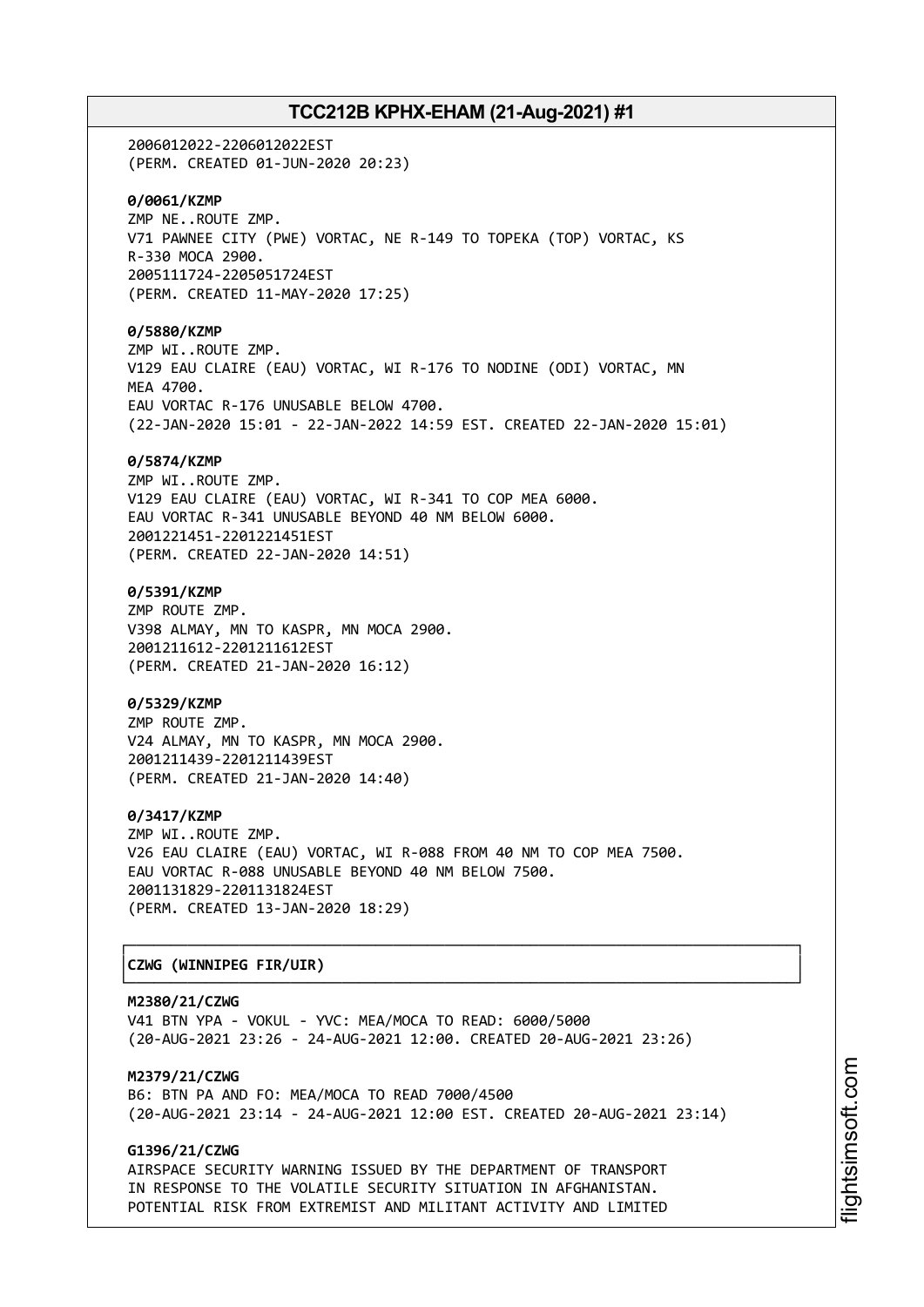RISK MITIGATION CAPABILITIES. CANADIAN AIR OPERATORS AND OWNERS OF AIRCRAFT REGISTERED IN CANADA ARE ADVISED NOT TO ENTER THE AIRSPACE OF AFGHANISTAN (KABUL FIR (OAKX)). (20-AUG-2021 22:15 - 18-NOV-2021 16:00. CREATED 20-AUG-2021 22:15) **M2378/21/CZWG** PURSUANT TO CAR 601.14, 601.15(B) AND 601.16, FOREST FIRE RESTRICTED AIRSPACE IS ESTABLISHED WITHIN AREA BOUNDED BY 540500N 1045800W - 540500N 1045100W - 535900N 1045100W - 535900N 1045800W - 540500N 1045800W (CENTRE APRX 21NM NE CANDLE LAKE AIRPARK AD) . THE FIRE IS LOCATED WITHIN AREA BOUNDED BY 540500N 1045800W - 540500N 1045100W - 535900N 1045100W - 535900N 1045800W - 540500N 1045800W. AERIAL FIRE SUPPRESSION IN PROGRESS. NO PERSON SHALL OPR AN ACFT, INCLUDING REMOTELY PILOTED ACFT (RPA-DRONE, WITHIN THE AREA DESCRIBED EXC WHERE OPR UNDER CAR 601.17. SFC-4000FT AMSL (21-AUG-2021 03:00 - 24-AUG-2021 12:00. CREATED 20-AUG-2021 22:00) **M2377/21/CZWG** PURSUANT TO CANADIAN AVIATION REGULATIONS (CAR) 601.14, 601.15(B) AND 601.16, FOREST FIRE RESTRICTED AIRSPACE IS ESTABLISHED WITHIN AREA BOUNDED BY 535400N 1044100W - 540000N 1042400W - 533900N 1041600W - 534400N 1043800W - 535400N 1044100W (CENTRE APRX 30NM ENE CANDLE LAKE AIRPARK AD/ APRX 30NM SSE LITTLE BEAR LAKE AD) . THE FIRE IS LOCATED WITHIN AREA BOUNDED BY 535300N 1043800W - 535700N 1042600W - 534100N 1041900W - 534600N 1043800W - 535300N 1043800W. AERIAL FIRE SUPPRESSION IN PROGRESS. NO PERSON SHALL OPR AN ACFT, INCLUDING REMOTELY PILOTED ACFT (RPA-DRONE, WITHIN THE AREA DESCRIBED EXC WHERE OPR UNDER CAR 601.17. SFC-3500FT AMSL (21-AUG-2021 03:00 - 24-AUG-2021 12:00. CREATED 20-AUG-2021 21:45) **M2375/21/CZWG** PURSUANT TO CANADIAN AVIATION REGULATIONS (CAR) 601.14, 601.15(B), AND 601.16, RESTRICTED AIRSPACE IS ESTABLISHED WITHIN AREA BOUNDED BY 545200N 1053100W - 545430N 1052300W - 544900N 1052000W - 544700N 1052930W - 545200N 1053100W. RESTRICTED AIRSPACE IS ESTABLISHED WITHIN AREA BOUNDED BY 545100N 1052900W - 545300N 1052330W - 544900N 1052200W - 544530N 1052900W - 545100N 1052900W (CENTER APRX 19NM S LA RONGE AD) . AERIAL HOT SPOT MONITORING WITHIN FIRE AREA BY FIRE AGENCY USING REMOTELY PILOTED ACFT (RPA-DRONE) DURING HOURS OF DARKNESS. NO PERSON SHALL OPERATE AN ACFT INCLUDING REMOTELY PILOTED ACFT (RPA- DRONE) WITHIN THE AREA DESCRIBED EXCEPT WHERE OPERATING UNDER CAR 601.17. SFC-3500FT AMSL (23-AUG-2021 03:00 - 25-AUG-2021 12:00. CREATED 20-AUG-2021 20:11) **M2372/21/CZWG** BLASTING ACT WILL TAKE PLACE 0.5NM RADIUS CENTRED ON 560429N 960305W (APRX 1.5 SE YORK LANDING AD) SFC TO 500FT AGL SFC-500FT AGL (21-AUG-2021 20:00 - 21-AUG-2021 23:00. CREATED 20-AUG-2021 18:21) **M2368/21/CZWG** V325: BTN YVC AND YQD: MOCA TO READ 4000 (20-AUG-2021 14:27 - 22-AUG-2021 12:00. CREATED 20-AUG-2021 14:27)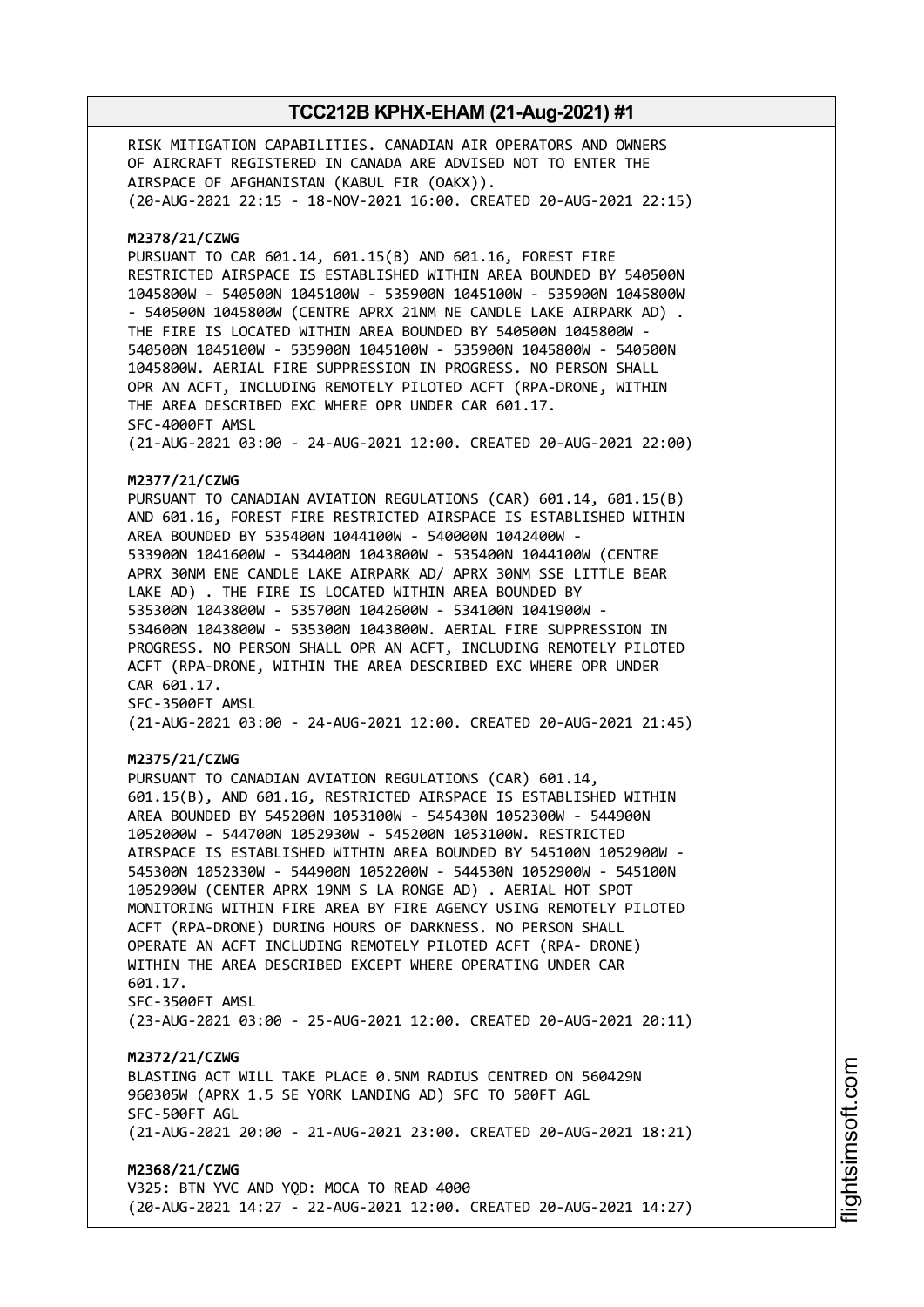**M2366/21/CZWG** PARAJUMPS ACT WILL TAKE PLACE WITHIN 1NM RADIUS CENTRED ON 521649N 1064102W (SASKATOON / RICHTER FIELD AD) SFC-12500FT AMSL DAILY 1400-0300 (20-AUG-2021 14:00 - 23-AUG-2021 03:00. CREATED 20-AUG-2021 12:13) **G1391/21/CZWG** PURSUANT TO CANADIAN AVIATION REGULATIONS (CAR) 601.14, 601.15(B) AND 601.16, FOREST FIRE RESTRICTED AIRSPACE IS ESTABLISHED WITHIN AREA BOUNDED BY 543800N 1025400W - 543800N 1024500W - 543000N 1024500W - 543000N 1025400W - 543800N 1025400W (CENTRE APRX 14NM S JAN LAKE AD) . THE FIRE IS LOCATED WITHIN AREA BOUNDED BY 543700N 1025300W - 543700N 1024600W - 543100N 1024600W - 543100N 1025300W - 543700N 1025300W. AERIAL FIRE SUPPRESSION IN PROGRESS. NO PERSON SHALL OPR AN ACFT, INCLUDING REMOTELY PILOTED ACFT (RPA-DRONE, WITHIN THE AREA DESCRIBED EXC WHERE OPR UNDER CAR 601.17. SFC-3000FT AMSL (20-AUG-2021 03:00 - 22-AUG-2021 12:00. CREATED 19-AUG-2021 19:09) **M2348/21/CZWG** AERIAL SURVEY ACT WILL TAKE PLACE WITHIN 10NM RADIUS CENTRED ON 534923N 0925753W (APRX 15NM N BIG HOOK WILDERNESS CAMP (WATER)). SFC-700FT AGL SR-SS (18-AUG-2021 19:20 - 05-SEP-2021 00:00. CREATED 18-AUG-2021 19:18) **M2346/21/CZWG** RR11 BTN YNE AND RL: MEA TO READ 5500 AR7 BTN WG AND YIV: MEA/MOCA TO READ 5500 (18-AUG-2021 19:00 - 25-AUG-2021 19:00 EST. CREATED 18-AUG-2021 19:00) **M2345/21/CZWG** PURSUANT TO CANADIAN AVIATION REGULATIONS (CAR) 601.14, 601.15(B) AND 601.16, FOREST FIRE WITHIN 17 NM EITHER SIDE OF LINE 515600N 0961000W - 524100N 0960600W. RESTRICTED AIRSPACE IS ESTABLISHED WITHIN AREA BOUNDED BY 5244N 09644W - 5246N 09525W - 5202N 09538W - 5149N 09554W - 5147N 09526W - 5142N 09541W - 5154N 09637W - 5244N 09644W (CENTER APRX 28 NM NW LITTLE GRAND RAPIDS AD) . . AERIAL FIRE SUPPRESSION IN PROGRESS. NO PERSON SHALL OPR AN ACFT, INCLUDING REMOTELY PILOTED ACFT (RPA-DRONE), WITHIN THE AREA DESCRIBED EXC WHERE OPR UNDER CAR 601.17. FOR AUTH TO ENTER CTC DUTY OFFICER 204-345-1418. SFC-4500FT AMSL (18-AUG-2021 18:17 - 25-AUG-2021 19:00 EST. CREATED 18-AUG-2021 18:17) **M2344/21/CZWG** PURSUANT TO CANADIAN AVIATION REGULATIONS (CAR) 601.14, 601.15(B) AND 601.16, FOREST FIRE AREA WITHIN 11NM RADIUS CENTRED ON 5140N 9619W (APRX 16NM ESE BLOODVEIN RIVER AD) . RESTRICTED AIRSPACE IS ESTABLISHED WITHIN AREA BOUNDED BY 5154N 9637W - 5149N 9553W - 5131N 9554W - 5125N 9628W - 5138N 9649W - 5154N 9637W. AERIAL FIRE SUPPRESSION IN PROGRESS. NO PERSON SHALL OPR AN ACFT, INCLUDING REMOTELY PILOTED ACFT (RPA-DRONE)

AND MODEL ACFT, WITHIN THE AREA DESCRIBED EXC WHERE OPR UNDER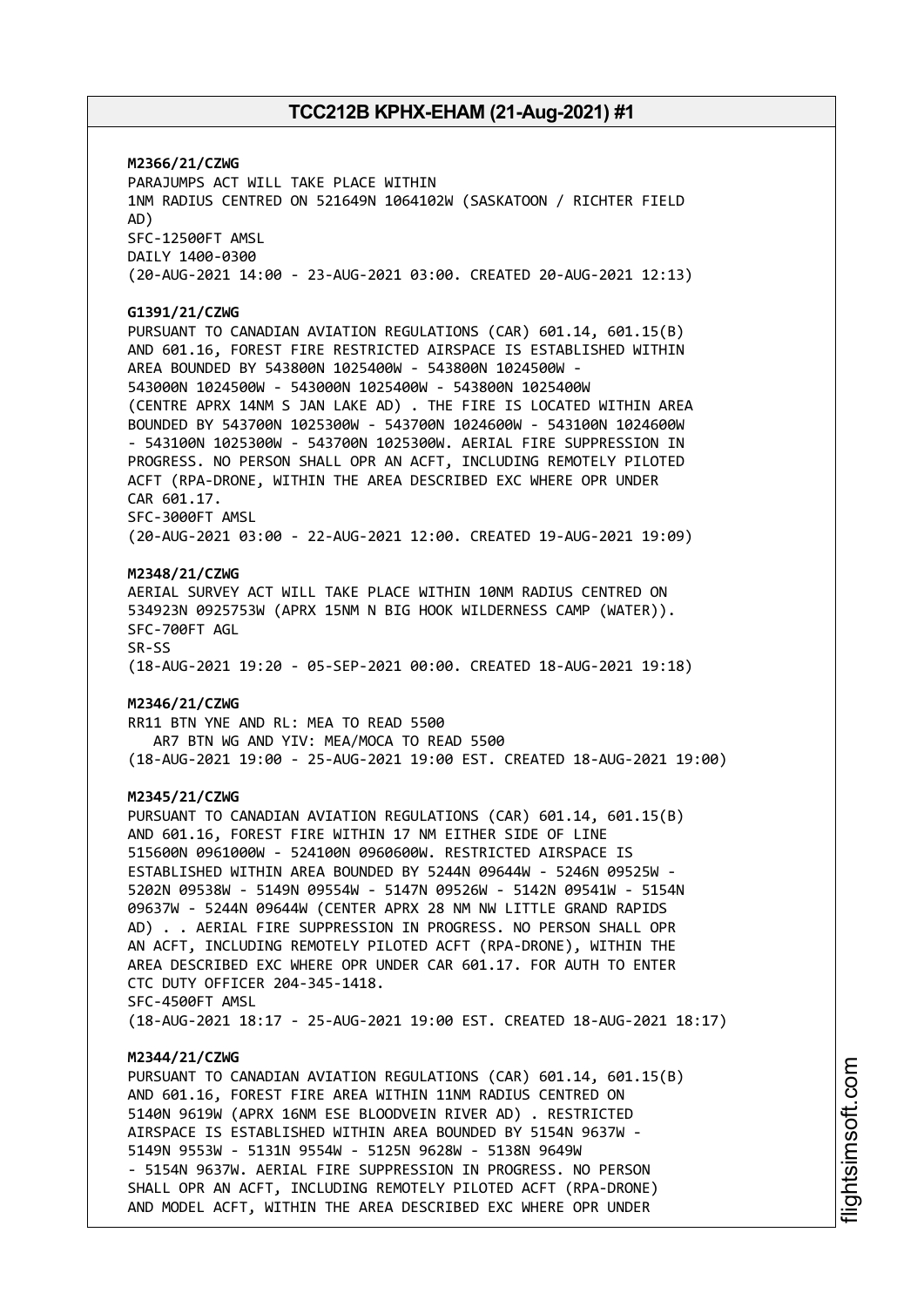CAR 601.17. FIRE SUPRESSION ACFT MONITORING 131.37MHZ. FOR AUTH TO ENTER CTC DUTY OFFICER 204-345-1418. SFC-4000FT AMSL (18-AUG-2021 18:03 - 25-AUG-2021 19:00 EST. CREATED 18-AUG-2021 18:03) **M2294/21/CZWG** ADVISORY AREA CYA407(M) SOUTHPORT ACT SFC-8000FT AMSL MON-FRI 1230-2230 (16-AUG-2021 12:30 - 31-AUG-2021 22:30. CREATED 14-AUG-2021 17:54) **M2276/21/CZWG** BROADVIEW VOR YDR 117.5MHZ UNMONITORED (13-AUG-2021 18:16 - 03-SEP-2021 23:59. CREATED 13-AUG-2021 18:16) **G1345/21/CZWG** RESTRICTED AREA CYR301 CAMP DUNDURN SOUTH OF 5154N ACT SFC-9000FT AMSL (17-AUG-2021 11:00 - 22-AUG-2021 23:00. CREATED 12-AUG-2021 19:57) **M2195/21/CZWG** PURSUANT TO SECTION 5.1 OF THE AERONAUTICS ACT, THE AIRSPACE WITHIN 2NM RADIUS CENTERED ON 493258N 964046W (SHOW CENTRE AT STEINBACH AD) IS RESTRICTED DURING AEROBATIC COMPETITION. NO PERSON SHALL OPR AN ACFT, INCLUDING REMOTELY PILOTED ACFT (RPA-DRONE), WITHIN THE AREA DESCRIBED UNLESS THE FLT IS AUTH BY CHIEF JUDGE 403-483-2238. SFC-5500FT AMSL AUG 20 1400-0400 AUG 21 1300-0400 AUG 22 1300-1800 (20-AUG-2021 14:00 - 22-AUG-2021 18:00. CREATED 10-AUG-2021 19:04) **M2189/21/CZWG** BLASTING ACT WILL TAKE PLACE WITHIN 0.5NM RADIUS CENTRED ON 525940N 971511W (APRX 4571FT E POPLAR RIVER AD). SFC-50FT AGL DAILY 1300-2300 (10-AUG-2021 13:00 - 24-AUG-2021 23:00. CREATED 10-AUG-2021 12:24) **G1302/21/CZWG** COVID-19: FLIGHT RESTRICTIONS PURSUANT TO SECTION 5.1 OF THE AERONAUTICS ACT, THE MINISTER OF TRANSPORT IS OF THE OPINION IT IS NECESSARY FOR AVIATION SAFETY AND THE PROTECTION OF THE PUBLIC, TO PROHIBIT THE OPS OF ACFT INVOLVED IN SKED AND NON SKED INTL COMMERCIAL AIR SVC FM INDIA, FOR THE TRANSPORT OF PASSENGERS ON AN INBOUND FLT TO CANADA. THIS PROHIBITION FURTHER APPLIES TO OPS OF ACFT INVOLVED IN PRIVATE AND CHARTER AIR SVC. THIS PROHIBITION DOES NOT APPLY TO ACFT OPERATED IN THE FLW CIRCUMSTANCES: - CARGO FLT - MEDEVAC FLT - FERRY FLT - FLIGHT CREW REPATRIATION FLT - TECHNICAL STOPS WHERE PASSENGERS DO NOT DISEMBARK, OR - AT ALTERNATE AP IDENTIFIED IN A FLT PLAN TO ADDRESS WX, OR - ACFT SAFETY SITUATIONS, OR - FLT EN ROUTE TO CANADA AT THE TIME THIS NOTICE TAKES EFFECT - IN THE CASE WHERE SPECIAL AUTH HAS BEEN GRANTED BY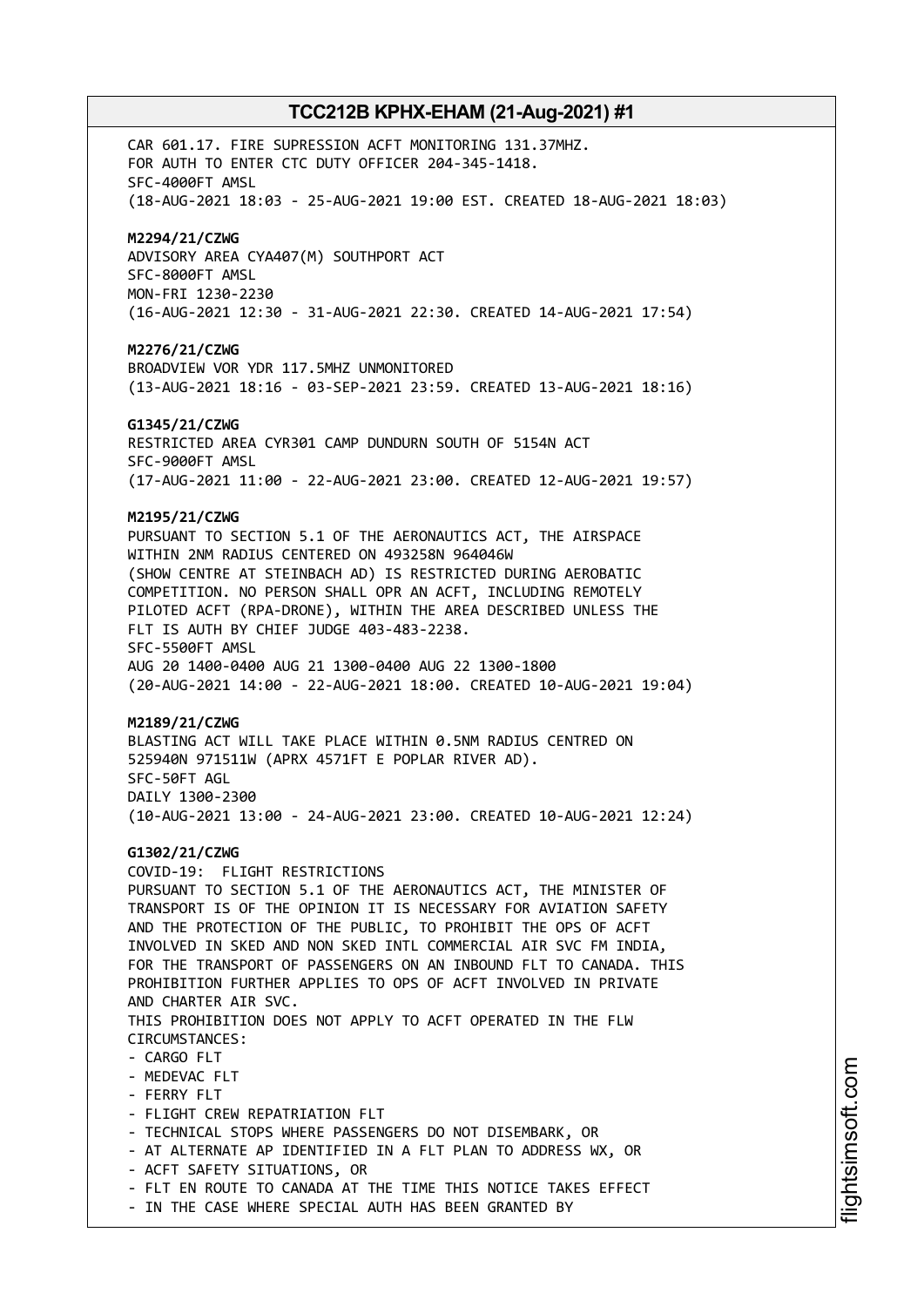TRANSPORT CANADA: 1-613-992-6853. SFC-UNL (09-AUG-2021 21:10 - 22-SEP-2021 03:59. CREATED 09-AUG-2021 21:10) **D2092/21/CZWG** BLASTING ACT WILL TAKE PLACE WITHIN 1NM RADIUS CENTRED ON 554122N 1033510W (APRX 3000FT BFR THR 23 AND 2090FT LEFT EXTENDED RCL SEABEE MINE AD) SFC-1000FT AGL (04-AUG-2021 17:07 - 30-SEP-2021 23:59. CREATED 04-AUG-2021 17:07) **G1190/21/CZWG** - AEROPORT DE QUEBEC-JEAN LESAGE (CYQB) - CALGARY INTL AIRPORT (CYYC) - EDMONTON INTL AIRPORT (CYEG) - WINNIPEG INTL AIRPORT- JAMES ARMSTRONG (CYWG) - TORONTO-PEARSON INTL AIRPORT (CYYZ) - OTTAWA INTL AIRPORT (CYOW) - VANCOUVER INTL AIRPORT (CYVR) - HALIFAX INTL AIRPORT-STANDFIELD (CYHZ) THIS RESTRICTION DOES NOT APPLY TO ACFT OPERATED IN THE FLW CIRCUMSTANCES: - DIRECT FLT FM SAINT-PIERRE-ET-MIQUELON - MEDEVAC FLT - FERRY AND CREW REPATRIATION FLT - CARGO FLIGHTS CARRYING ONLY AIRCREW OR AIRLINE EMPLOYEES - TECHNICAL STOPS WHERE PASSENGERS DO NOT DISEMBARK - AT ALTERNATE AP IDENTIFIED IN A FLT PLAN TO ADDRESS WX - ACFT SAFETY SITUATIONS, OR - IN THE CASE WHERE SPECIAL AUTH ) HAS BEEN GRANTED BY TRANSPORT CANADA: 1-888-857-4003. SFC-UNL) PART 2 OF 2 (09-AUG-2021 04:01 - 29-OCT-2021 04:00. CREATED 02-AUG-2021 11:42) **G1190/21/CZWG** COVID-19: FLIGHT RESTRICTIONS UNTIL FURTHER NOTICE, WITH THE INTENT TO PREVENT THE SPREAD OF COVID-19 THROUGHOUT CANADA, ALL COMMERCIAL AIR SVC, PRIVATE OPR (CAR SUBPART 604) AND FOREIGN BUSINESS AVIATION, THAT ARE TRANSPORTING PASSENGERS TO CANADA MUST COMPLY WITH THE PROVISIONS OF THE INTERIM ORDER RESPECTING CERTAIN REQUIREMENTS FOR CIVIL AVIATION DUE TO COVID-19, ISSUED BY THE MINISTER OF TRANSPORT AND CURRENTLY IN FORCE. THIS INCLUDES A REQUIREMENT PASSENGERS TO WEAR FACE MASKS AND PROVIDE EVIDENCE OF A NEGATIVE RESULT FOR A COVID-19 MOLECULAR TEST PRIOR TO BOARDING. IN ADDITION TO ABV, AND PURSUANT TO SECTION 5.1 OF THE AERONAUTICS ACT, ALL COMMERCIAL AIR SVC, PRIVATE OPR (CAR SUBPART 604) AND FOREIGN BUSINESS AVIATION, THAT ARE TRANSPORTING PASSENGERS TO CANADA MUST, FOR THE PURPOSE OF DISEMBARKING PASSENGERS, LAND AT ONE OF THE FOLLOWING AP: - AEROPORT INTL DE MONTREAL-TRUDEAU (CYUL) PART 1 OF 2 (09-AUG-2021 04:01 - 29-OCT-2021 04:00. CREATED 02-AUG-2021 11:42)

i⊒<br>⊫ htsim soft.c om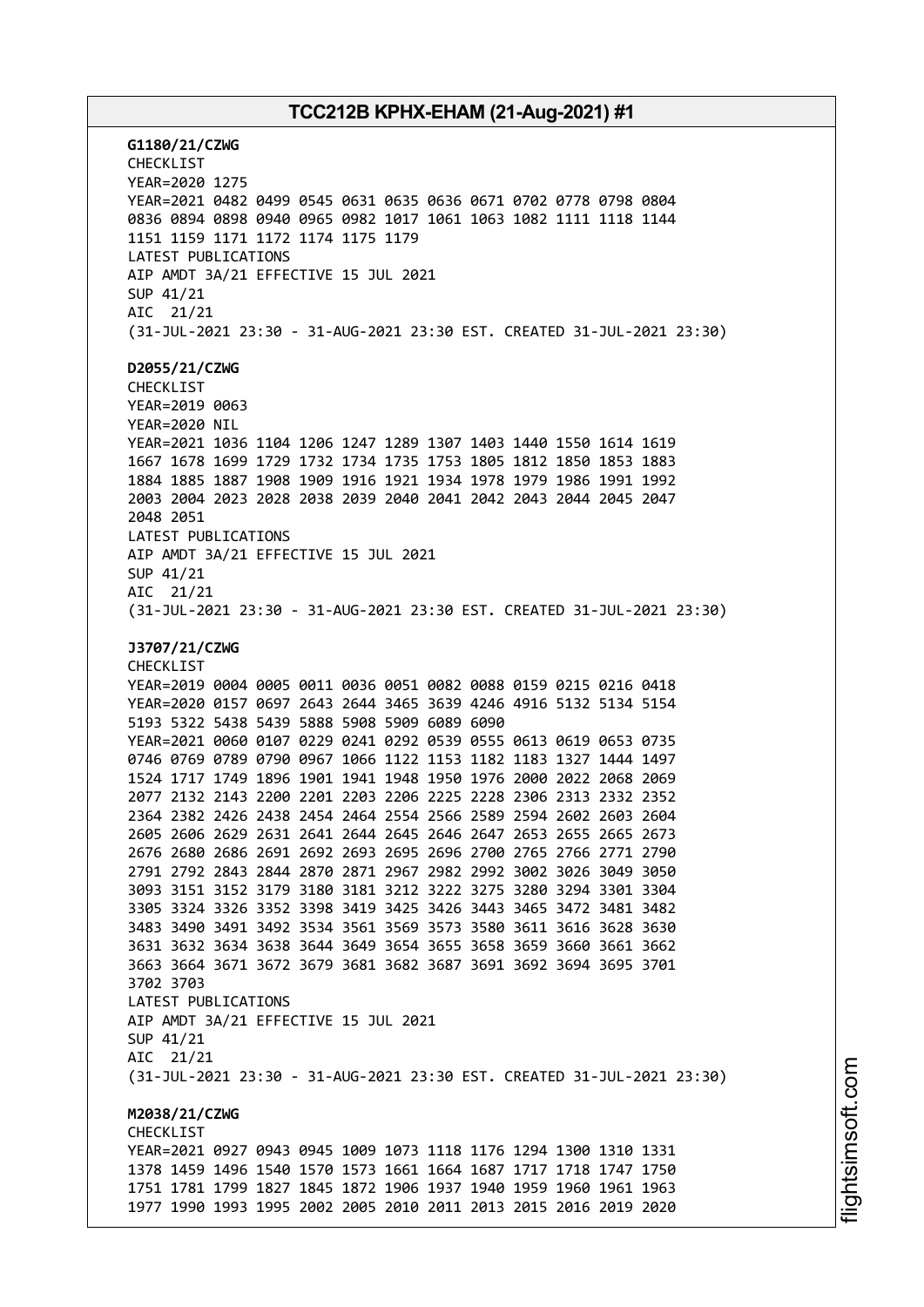2021 2022 2023 2024 2025 2026 2027 2028 2029 2030 2031 2032 2033 2035 2036 LATEST PUBLICATIONS AIP AMDT 3A/21 EFFECTIVE 15 JUL 2021 SUP 41/21 AIC 21/21 (31-JUL-2021 23:30 - 31-AUG-2021 23:30 EST. CREATED 31-JUL-2021 23:30) **G1172/21/CZWG** PARAJUMP ACT WILL TAKE PLACE WITHIN 2NM RADIOUS CENTRED ON 502605N 1052316W (APRX AT MOOSE JAW MUNICIPAL) SFC-12500FT AGL SR-SS (30-JUL-2021 18:07 - 27-OCT-2021 23:47. CREATED 30-JUL-2021 18:07) **G1151/21/CZWG** COVID 19: INFORMATION BORDER SVC ARE TEMPO SUSPENDED AT THE MAJORITY OF SMALL AIRPORTS ACROSS CANADA. FOR AN UPDATED LIST OF AUTH AIRPORTS OF ENTRY SEE THE LINK FOR OPEN PORTS OF ENTRY AT WWW.CBSA-ASFC.GC.CA/OFFICES (29-JUL-2021 17:01 - 29-OCT-2021 15:00 EST. CREATED 29-JUL-2021 17:01) **M1961/21/CZWG** ADVISORY AREA CYA413(M) SOUTHPORT ACT 5000FT AMSL-8000FT AMSL MON-FRI 1230-2230 (26-JUL-2021 16:57 - 31-AUG-2021 22:30. CREATED 26-JUL-2021 16:57) **M1940/21/CZWG** PURSUANT TO SECTION 5.1 OF THE AERONUCTICS ACT, THE AIRSPACE SURROUNDING MARIEVAL INDIAN RESIDENTIAL SCHOOL IS RESTRICTED WITHIN AREA BOUNDED BY 503502N 1023924W - 503459N 1023908W - 503450N 1023918W - 503456N 1023931W - 503502N 1023924W (CENTER APRX 14.5NM NE GRENFELL AD) . NO PERSON SHALL OPR AN ACFT, INCLUDING REMOTELY PILOTED ACFT (RPA-DRONE) AND MODEL ACFT, WITHIN THE AREA DESCRIBED UNLESS THE FLT IS AUTH BY THE ADMIN NATION NAVIGATOR 639-205-7811. SFC-3000FT AMSL (25-JUL-2021 23:47 - 25-AUG-2021 23:59 EST. CREATED 25-JUL-2021 23:47) **M1827/21/CZWG** REGINA PSR U/S. FLT WITHIN 40NM RADIUS CENTRED ON 502559N 1044017W, 12500FT AMSL AND BLW, WILL NOT BE PROVIDED NON-TRANSPONDER EQUIPPED ACFT TFC INFO. (16-JUL-2021 04:25 - 29-AUG-2021 00:00 EST. CREATED 16-JUL-2021 04:26) **L3498/21/CZWG** BLASTING ACT WILL TAKE PLACE WITHIN 1NM RADIUS CENTRED ON 544544N 1015308W (APRX 1.95NM WNW FLIN FLON/CHANNING (WATER) AD) SFC-1500FT AGL (07-JUL-2021 16:24 - 05-OCT-2021 18:00. CREATED 07-JUL-2021 16:24) **G0940/21/CZWG** PARAJUMPS ACT WILL TAKE PLACE WITHIN 1.5 NM RADIUS CENTRED ON GIMLI INDUSTRIAL PARK AD SFC-12500FT AMSL (05-JUL-2021 01:14 - 05-OCT-2021 01:00. CREATED 05-JUL-2021 01:14)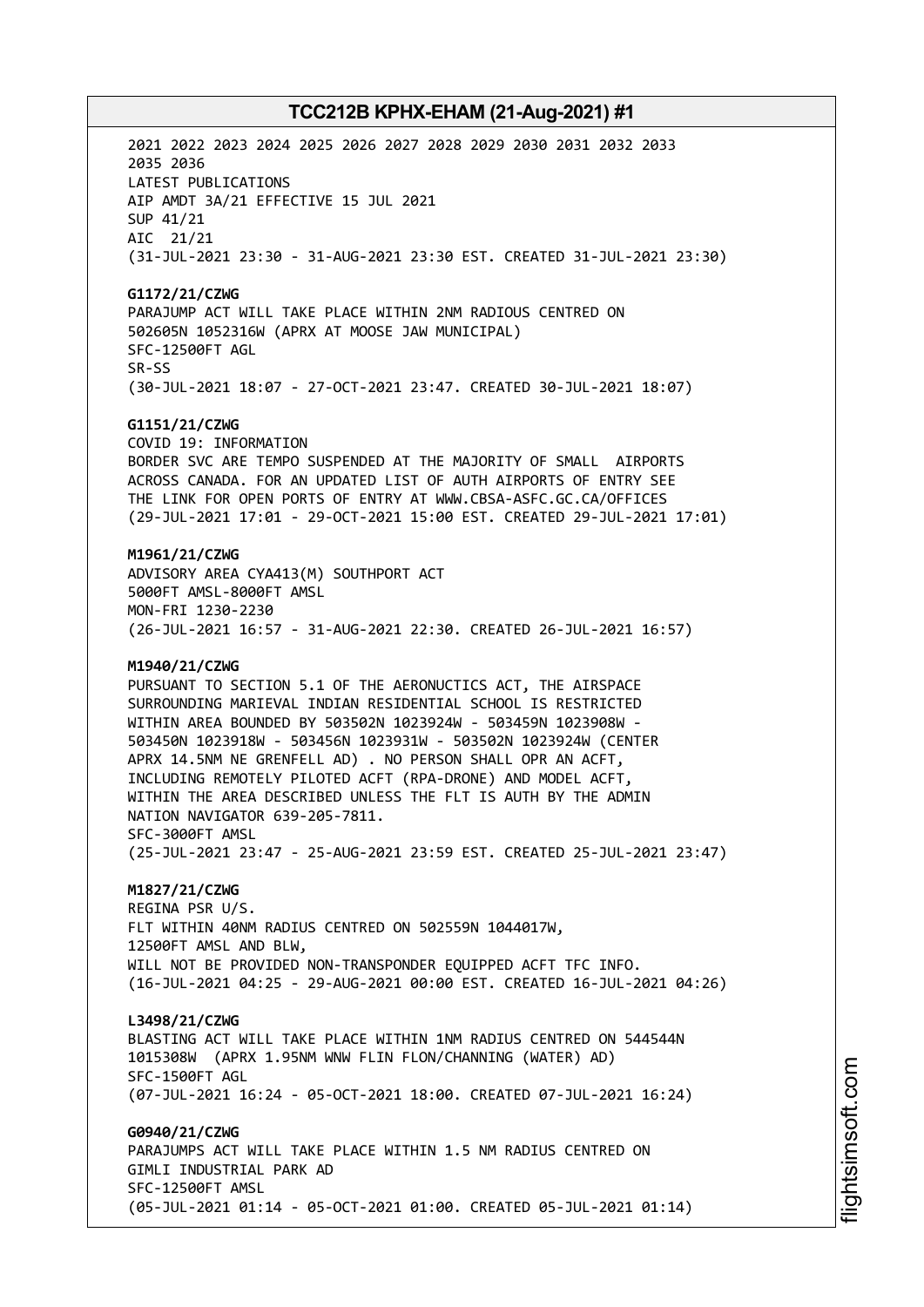**G0898/21/CZWG** COVID-19: FLIGHT RESTRICTIONS UNTIL FURTHER NOTICE, WITH THE INTENT TO PREVENT THE SPREAD OF THE COVID-19 VIRUS THROUGHOUT NUNAVUT ALL NON-SKED FLT ORIGINATING OUTSIDE OF NUNAVUT LDG IN NUNAVUT ARE REQUIRED TO CTC THE OFFICE OF NUNAVUT'S CHIEF PUBLIC HEALTH OFFICE IN ADVANCE CPHOTRAVELREQUESTS GOV.NU.CA OR CALL 1-867-975-5772. IT IS RECOMMENDED TO CTC 24 HR IN ADVANCE (30-JUN-2021 18:58 - 28-SEP-2021 18:00 EST. CREATED 30-JUN-2021 18:58) **G0798/21/CZWG** WINNIPEG CENTRE PERIPHERAL STATION (PAL) 225.2MHZ AT KENORA U/S (18-JUN-2021 20:57 - 17-SEP-2021 23:59. CREATED 18-JUN-2021 20:57) **G0671/21/CZWG** COVID-19: FLIGHT RESTRICTIONS UNTIL FURTHER NOTICE, WITH THE INTENT TO PREVENT THE SPREAD OF COVID-19 THROUGHOUT CANADA, AN OPERATOR OPERATING A FLIGHT BETWEEN TWO POINTS IN CANADA OR A FLIGHT TO CANADA MUST COMPLY WITH THE PROVISIONS OF THE INTERIM ORDER RESPECTING CERTAIN REQUIREMENTS FOR CIVIL AVIATION DUE TO COVID-19, ISSUED BY THE MINISTER OF TRANSPORT AND CURRENTLY IN FORCE. THIS INCLUDES A REQUIREMENT FOR PASSENGER FACE MASKS. OPERATORS ARE REQUIRED TO NOTIFY PASSENGERS OF THE LATEST MEASURES TO PREVENT THE SPREAD OF COVID-19 TAKEN BY THE TERRITORIAL AND PROVINCIAL GOVERNMENT WITH JURISDICTION AT THE DESTINATION AERODROME FOR THAT FLIGHT, OR BY THE FEDERAL GOVERNMENT. SFC-UNL (03-JUN-2021 16:31 - 02-SEP-2021 16:00 EST. CREATED 03-JUN-2021 16:31) ┌──────────────────────────────────────────────────────────────────────────────┐ │**CZUL (MONTREAL FIR/UIR)** │ └──────────────────────────────────────────────────────────────────────────────┘ **H2674/21/CZUL** BALLOON LAUNCH WILL TAKE PLACE 453205N 0730857W (APRX 4.3NM NE ST-MATHIAS/GRANT AD) . MAX DIAMETER 4FT. PAYLOAD WEIGHT 0.26 POUNDS. ASCENT RATE 1067FPM. BURST ALT 68900FT AMSL SFC-UNL (23-AUG-2021 15:00 - 23-AUG-2021 17:30. CREATED 21-AUG-2021 16:23)

**N2714/21/CZUL** ADVISORY AREA CYA524(S) HAWKESBURY ACT SFC-7000FT AMSL (21-AUG-2021 15:00 - 21-AUG-2021 23:00. CREATED 21-AUG-2021 14:24)

**H2667/21/CZUL** ADVISORY AREA CYA645(P) ST-ESPRIT ACT ABV 12500FT AMSL TO 16000FT AMSL 12500FT AMSL-16000FT AMSL (21-AUG-2021 12:00 - 22-AUG-2021 01:00. CREATED 21-AUG-2021 11:45)

**H2666/21/CZUL** ADVISORY AREA CYA644(P) ST-ESPRIT ACT SFC-12500FT AMSL (21-AUG-2021 12:00 - 22-AUG-2021 01:00. CREATED 21-AUG-2021 11:44)

**N2707/21/CZUL**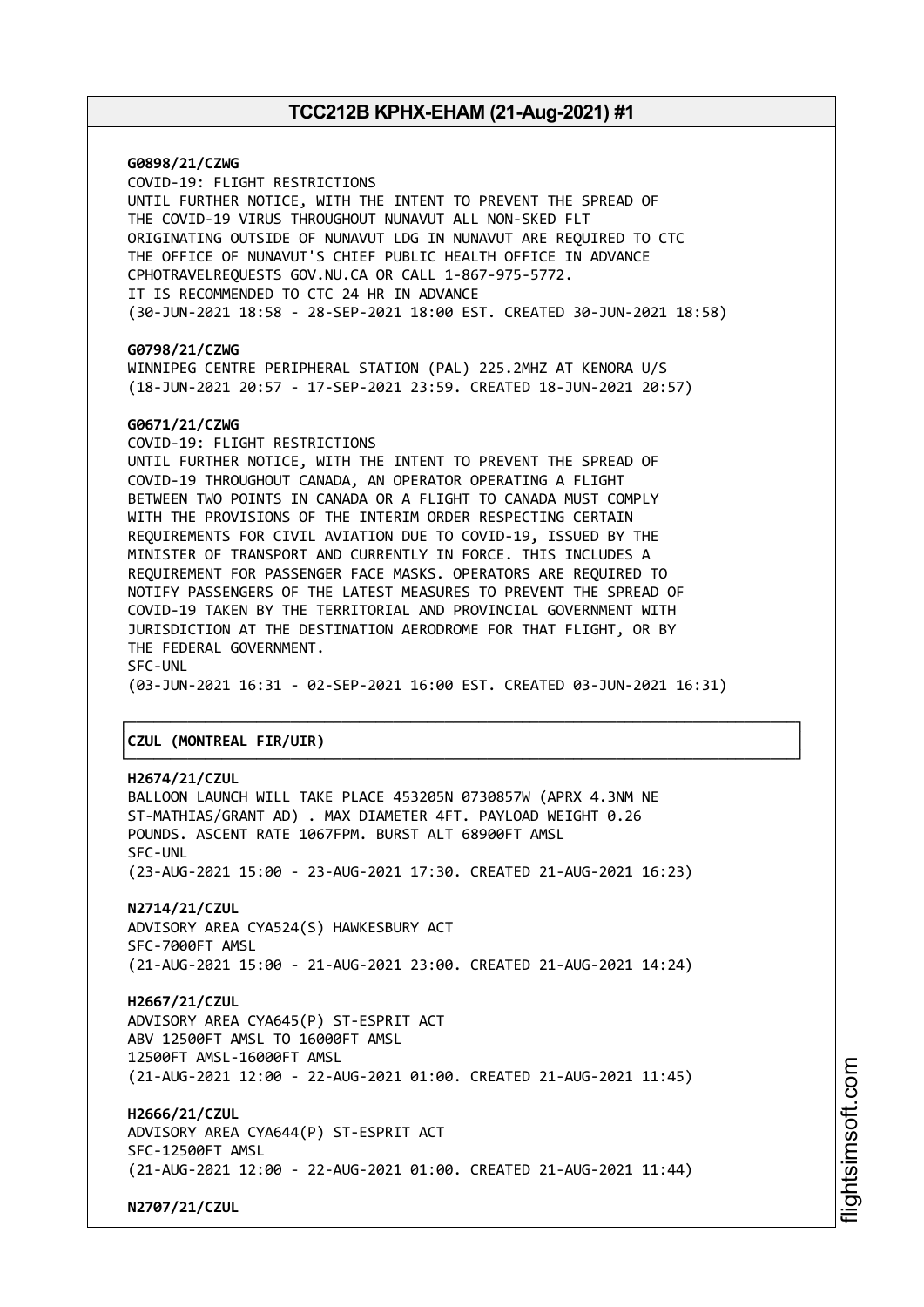ADVISORY AREA CYA534(S) KARS ACT SFC TO BLW 2500FT AMSL SFC-2500FT AMSL (21-AUG-2021 12:00 - 21-AUG-2021 23:59. CREATED 21-AUG-2021 11:18) **N2706/21/CZUL** ADVISORY AREA CYA528(S)(T) KEMPTVILLE ACT SFC TO BLW 4000FT AMSL SFC-4000FT AMSL (21-AUG-2021 12:00 - 21-AUG-2021 23:59. CREATED 21-AUG-2021 11:17) **N2705/21/CZUL** ADVISORY AREA CYA633(P) JOLIETTE ACT ABV 12500FT AMSL TO 13500FT AMSL 12500FT AMSL-13500FT AMSL (21-AUG-2021 11:30 - 22-AUG-2021 01:00. CREATED 21-AUG-2021 08:41) **N2704/21/CZUL** ADVISORY AREA CYA632(P) JOLIETTE ACT SFC-12500FT AMSL (21-AUG-2021 11:30 - 22-AUG-2021 01:00. CREATED 21-AUG-2021 08:40) **H2658/21/CZUL** MONTREAL CENTRE PERIPHERAL STATION (PAL) 132.675MHZ AT INUKJUAK U/S (21-AUG-2021 00:17 - 23-AUG-2021 23:59. CREATED 21-AUG-2021 00:17) **H2656/21/CZUL** AIRSPACE SECURITY WARNING ISSUED BY THE DEPARTMENT OF TRANSPORT IN RESPONSE TO THE VOLATILE SECURITY SITUATION IN AFGHANISTAN. POTENTIAL RISK FROM EXTREMIST AND MILITANT ACTIVITY AND LIMITED RISK MITIGATION CAPABILITIES. CANADIAN AIR OPERATORS AND OWNERS OF AIRCRAFT REGISTERED IN CANADA ARE ADVISED NOT TO ENTER THE AIRSPACE OF AFGHANISTAN (KABUL FIR (OAKX)). (20-AUG-2021 22:18 - 18-NOV-2021 16:00. CREATED 20-AUG-2021 22:18) **H2648/21/CZUL** GAS VENTING ACT WILL TAKE PLACE WITHIN 0.3NM RADIUS CENTRED ON 452216N 740728W (APRX 1.35NM S MONTREAL/ST-LAZARE AD) SFC-1650FT AGL (21-AUG-2021 14:00 - 21-AUG-2021 21:00. CREATED 20-AUG-2021 18:22) **N2700/21/CZUL** BLASTING ACT WILL TAKE PLACE 0.27NM RADIUS CENTERED ON 604925N 780802W (APRX 1410FT BFR THR 26 AND 220FT NORTH EXTENDED RCL CYKO AD) SFC TO 400 FT AGL 492 FT AMSL SFC-492FT AMSL DAILY 2100-2200 (23-AUG-2021 21:00 - 25-AUG-2021 22:00. CREATED 20-AUG-2021 16:48) **H2645/21/CZUL** KUUJJUAQ RADAR U/S. FLT WITHIN 200NM RADIUS CENTRED ON 580845N 0682412W MAY BE DENIED ROUTING AND/OR ALT REQUESTS (21-AUG-2021 19:00 - 21-AUG-2021 22:30. CREATED 20-AUG-2021 15:36)

**H2636/21/CZUL**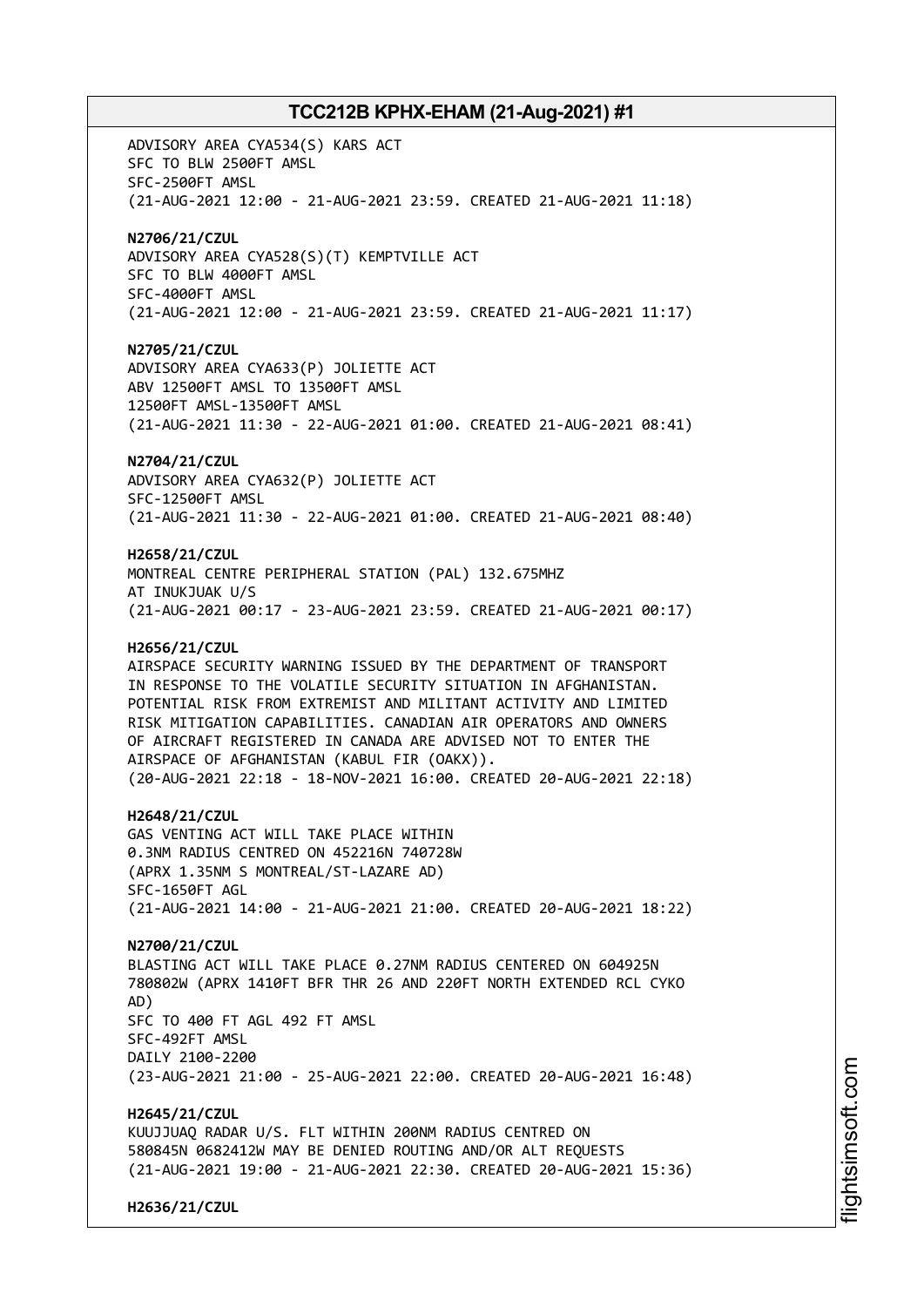FIREWORKS ACT WILL TAKE PLACE WITHIN 427FT RADIUS CENTRED ON 455335N 0731000W (APRX 7NM WSW SOREL AD) . SFC-673FT AMSL (22-AUG-2021 01:00 - 22-AUG-2021 02:00. CREATED 20-AUG-2021 12:04) **H2629/21/CZUL** EDMONTON CENTRE PERIPHERAL STATION (PAL) 135.3MHZ AT INUKJUAK U/S (19-AUG-2021 17:41 - 23-AUG-2021 23:59. CREATED 19-AUG-2021 17:41) **N2681/21/CZUL** KITE ACT WILL TAKE PLACE WITHIN 0.18 NM RADIUS CENTERED ON 483122N 710324W (APRX 1730FT BEYOND THR 06 AND 10FT NW RCL CYRC AD) SFC TO 300 FT AGL SFC-843FT AMSL DAILY 1200-2200 (20-AUG-2021 12:00 - 22-AUG-2021 22:00. CREATED 19-AUG-2021 15:42) **N2679/21/CZUL** FIREWORKS ACT WILL TAKE PLACE WITHIN 177FT RADIUS CENTERED ON 474953N 0693231W (APRX 1.05NM SSW RIVIERE-DU-LOUP (HELI)) FL000-900FT AMSL (22-AUG-2021 02:00 - 22-AUG-2021 02:30. CREATED 19-AUG-2021 14:48) **H2618/21/CZUL** FIREWORKS ACT WILL TAKE PLACE WITHIN 132FT RADIUS CENTRED ON 453854N 0724535W (APRX 2.7NM E ST-DOMINIQUE AD) SFC-721FT AMSL (22-AUG-2021 02:00 - 22-AUG-2021 02:15. CREATED 19-AUG-2021 12:35) **N2676/21/CZUL** FIREWORKS ACT WILL TAKE PLACE WITHIN 177FT RADIUS CENTERED ON 453551N 0730530W (APRX 3.3NM W ST-HYACINTHE AD) FL000-800FT AMSL (22-AUG-2021 02:00 - 22-AUG-2021 02:15. CREATED 19-AUG-2021 12:33) **H2617/21/CZUL** FIREWORKS ACT WILL TAKE PLACE WITHIN 148FT RADIUS CENTERED ON 454103N 0735234W (APRX 2.3NM ESE MONTREAL (BELL) (HELI)) SFC-600FT AMSL (22-AUG-2021 02:00 - 22-AUG-2021 02:30. CREATED 19-AUG-2021 12:31) **H2616/21/CZUL** FIREWORKS ACT WILL TAKE PLACE WITHIN 427FT RADIUS CENTERED ON 452855N 0734830W (APRX 2.9NM WNW MONTREAL / PIERRE ELLIOTT TRUDEAU INTL AD) . SFC TO 787FT AMSL FIREWORKS ACT WILL TAKE PLACE WITHIN 377FT RADIUS CENTERED ON 452551N 0734905W (APRX 4NM WSW MONTREAL / PIERRE ELLIOTT TRUDEAU INTL AD). SFC TO 590FT AMSL SFC-787FT AMSL (22-AUG-2021 01:30 - 22-AUG-2021 01:40. CREATED 19-AUG-2021 12:31) **N2675/21/CZUL** FIREWORKS ACT WILL TAKE PLACE WITHIN 177FT RADIUS CENTRED ON 461211N 0720804W (APRX 10NM NW VICTORIAVILLE (ANDRE FORTIN) AD) SFC-1000FT AMSL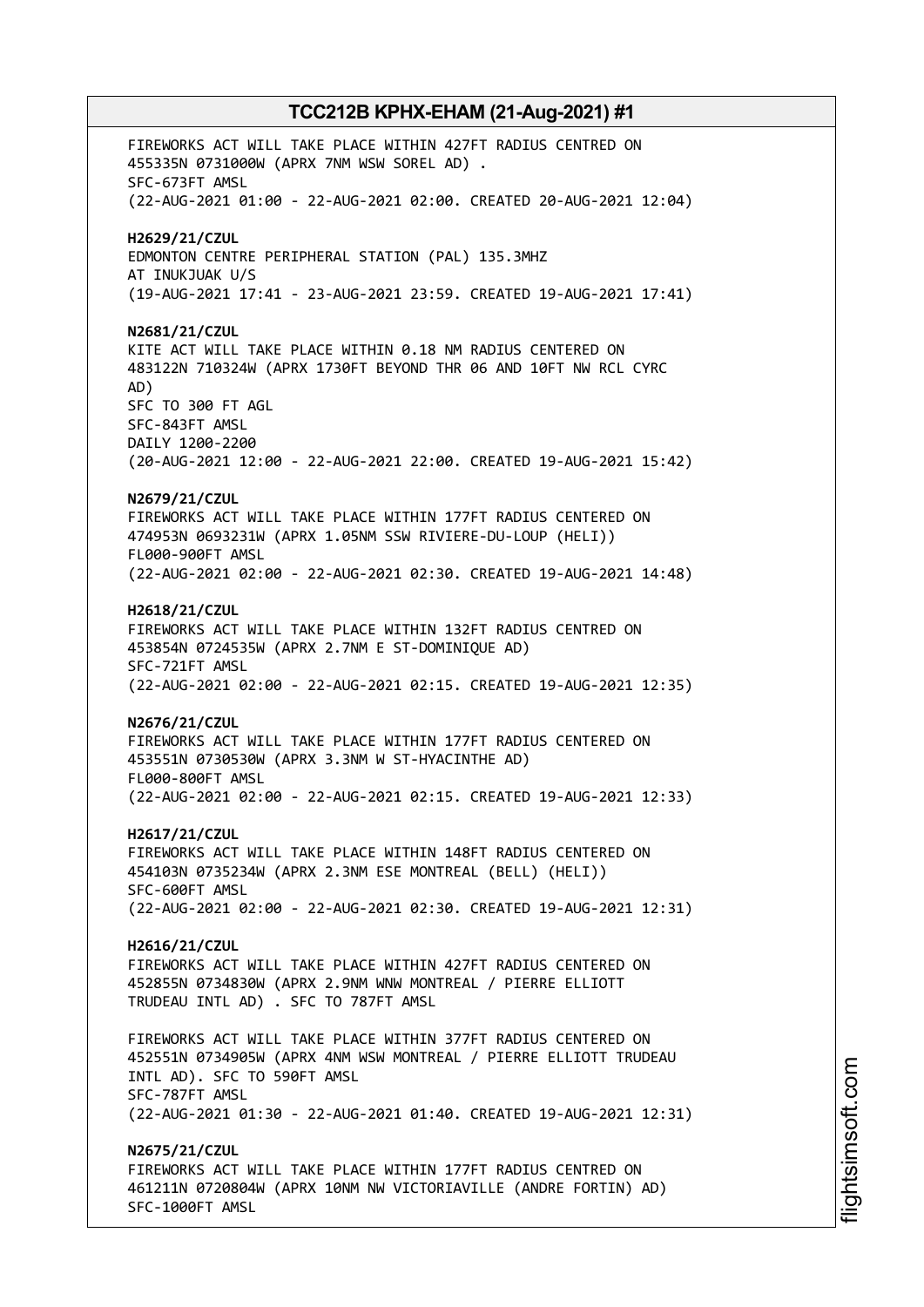(22-AUG-2021 01:30 - 22-AUG-2021 01:45. CREATED 19-AUG-2021 12:28) **N2674/21/CZUL** FIREWORKS ACT WILL TAKE PLACE WITHIN 177FT RADIUS CENTRED ON 480429N 0650658W (APRX 14NM ESE BONAVENTURE AD) SFC-700FT AMSL (22-AUG-2021 01:30 - 22-AUG-2021 01:45. CREATED 19-AUG-2021 12:25) **H2615/21/CZUL** FIREWORKS ACT WILL TAKE PLACE WITHIN 177FT RADIUS CENTERED ON 451944N 0735801W (APRX 3.8NM WSW MONTREAL / AEROPARC ILE PERROT AD) SFC-800FT AMSL (22-AUG-2021 01:30 - 22-AUG-2021 01:45. CREATED 19-AUG-2021 12:23) **H2613/21/CZUL** FIREWORKS ACT WILL TAKE PLACE WITHIN 328FT RADIUS CENTERED ON 451857N 0760300W (APRX 1.23NM W OTTAWA / CARP AD) SFC-525FT AMSL DAILY 0100-0200 (21-AUG-2021 01:00 - 22-AUG-2021 02:00. CREATED 19-AUG-2021 12:16) **N2672/21/CZUL** MODEL ACFT ACT WILL TAKE PLACE WITHIN 1NM RADIUS CENTRED ON 472924N 682854W (EDMUNDSTON AD) SFC-1500FT AMSL DAILY 1100-2200 (21-AUG-2021 11:00 - 22-AUG-2021 22:00. CREATED 19-AUG-2021 11:11) **H2612/21/CZUL** INTENSIVE REMOTELY PILOTED ACFT (RPAS, DRONE) ACT WITHIN 0.5NM RADIUS CENTERED ON 454855N 731953W (APRX 12NM S JOLIETEE/ST-THOMAS AD) NON PARTICIPATING ACFT REQUESTED TO REMAIN CLR. SFC-500FT AMSL (19-AUG-2021 10:28 - 15-NOV-2021 23:59. CREATED 19-AUG-2021 10:28) **H2604/21/CZUL** AMEND PUBLICATIONS: CFS PLANNING MANDATORY IFR ROUTES: CZUL MONTREAL FIR: FROM LOCATION TO LOCATION OR DIRECTION DELETE: CYHU H ARR FR CYUY RNAV YUY J524 YMW BEMOG Q919 VIDGO Q911 PIGNA CYMX H ARR FR CYUY RNAV YUY J524 YMW BEMOG Q919 VIDGO Q911 PIGNA CYUL H ARR FR CYUY RNAV YUY J524 YMW BEMOG LAFLEUR ARR ADD: CYHU H ARR FR CYUY RNAV YUY B7 REZIN YMW BEMOG Q919 VIDGO Q911 PIGNA CYMX H ARR FR CYUY RNAV YUY B7 REZIN YMW BEMOG Q919 VIDGO Q911 PIGNA CYUL H ARR FR CYUY RNAV YUY B7 REZIN YMW BEMOG LAFLEUR ARR (18-AUG-2021 19:14 - PERM. CREATED 18-AUG-2021 19:15) **H2603/21/CZUL** SLACKLINE ACT WILL TAKE PLACE WITHIN 350FT RADIUS CENTERED ON 464337N 0714205W (OVER JACQUES-CARTIER RIVER, APRX 4.9NM WNW QUEBEC/NEUVILLE AD) . SFC-150FT AGL (20-AUG-2021 20:00 - 22-AUG-2021 23:00. CREATED 18-AUG-2021 18:59)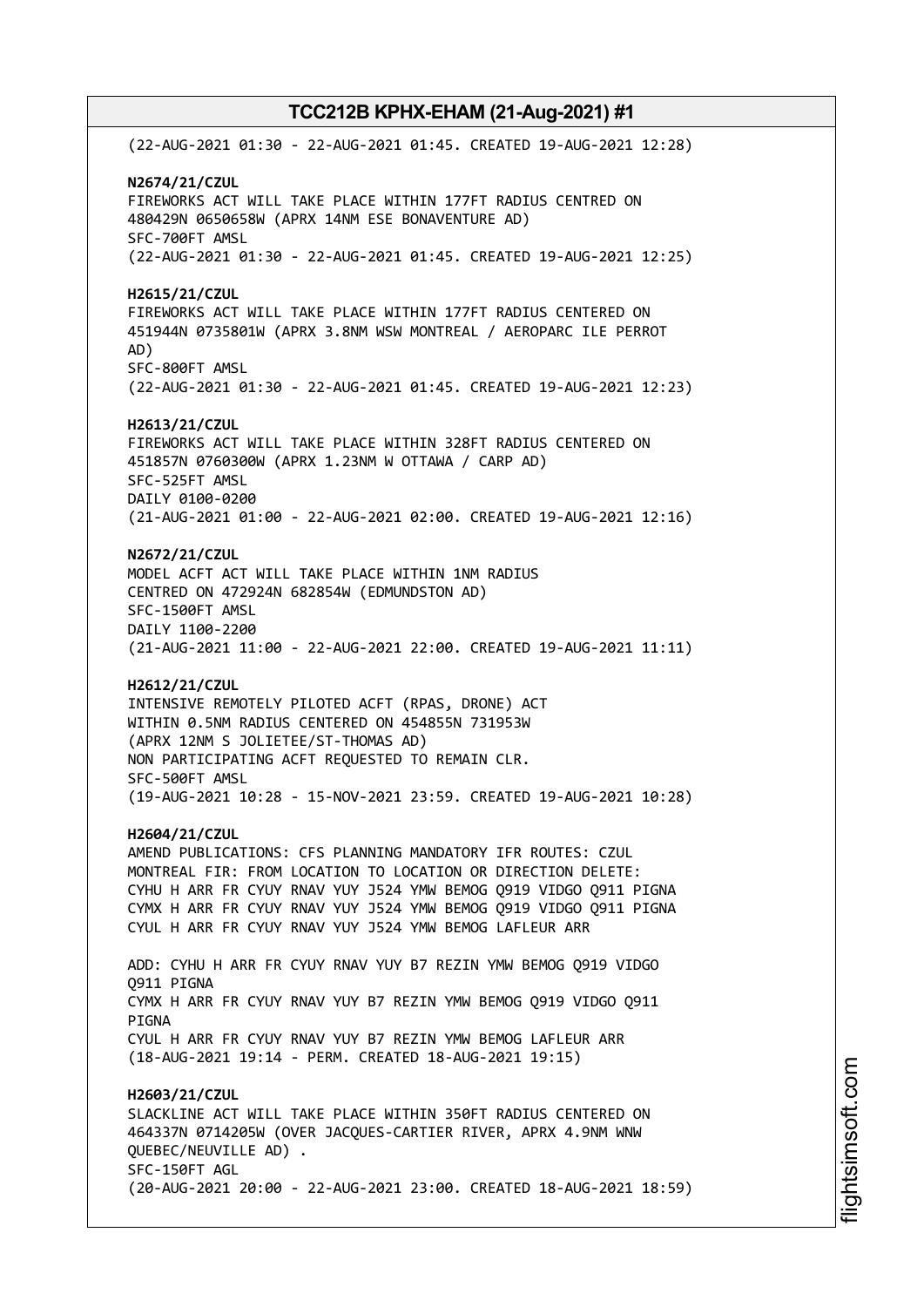**H2589/21/CZUL** PURSUANT TO SECTION 5.1 OF THE AERONAUTICS ACT, THE AIRSPACE WITHIN 0.22NM RADIUS CENTRED ON 452545N 0734118W (LACHINE, APRX 3.3NM SSE MONTREAL/PIERRE ELLIOTT TRUDEAU INTL AD) IS RESTRICTED (FIREWORKS SETUP AND DISPLAY). NO PERSON SHALL OPR AN ACFT WITHIN THE AREA DESCRIBED INCLUDING A REMOTELY PILOTED ACFT (RPA-DRONE). SFC-1400FT AMSL (28-AUG-2021 14:00 - 29-AUG-2021 02:00. CREATED 17-AUG-2021 19:17) **H2587/21/CZUL** 20 HOT AIR BALLOONS ACT WILL TAKE PLACE WITHIN 9NM RADIUS CENTRED ON 451740N 731654W (ST-JEAN AD) SFC-7500FT AMSL AUG 19 2100-0021 AUG 20-22 0945-1400 2100-0021 (19-AUG-2021 21:00 - 23-AUG-2021 00:21. CREATED 17-AUG-2021 16:25) **N2649/21/CZUL** BLASTING ACT WILL TAKE PLACE WITHIN 1640FT RADIUS CENTRED ON 582826N 0780444W (APRX 1530FT BEYOND THR 25 AND 770FT NORTH RCL INUKJUAK AD) SFC-165FT AGL DAILY 2045-2145 (17-AUG-2021 20:45 - 25-AUG-2021 21:45. CREATED 17-AUG-2021 12:58) **H2568/21/CZUL** MONCTON CENTRE PERIPHERAL STATION (PAL) 368.5MHZ AT SEPT-ILES U/S (16-AUG-2021 23:42 - 03-SEP-2021 23:59. CREATED 16-AUG-2021 23:42) **H2566/21/CZUL** PURSUANT TO SECTION 5.1 OF THE AERONAUTICS ACT, THE AIRSPACE ABV CYR536 (APRX 3995FT E OTTAWA/DWYER HILL (HELI)) IS RESTRICTED. ABV 2500FT TO 11000FT AMSL. MIL REMOTELY PILOTED ACFT (RPA) ACT. NO PERSON SHALL OPR AN ACFT WITHIN THE AREA DESCRIBED UNLESS AUTH BY THE CONTROLLING AGENCY, CYOW TERMINAL 514-633-3671 OR 127.7MHZ EMERG: 514-633-3365 2500FT AMSL-11000FT AMSL DAILY 1200-0300 (23-AUG-2021 12:00 - 04-SEP-2021 03:00. CREATED 16-AUG-2021 21:35) **H2565/21/CZUL** PURSUANT TO SECTION 5.1 OF THE AERONAUTICS ACT, THE AIRSPACE WITHIN 2.5NM RADIUS CENTRED ON 450400N 0755400W (APRX 4.4NM SSE OTTAWA/DWYER HILL(HELI)) IS RESTRICTED. MIL REMOTELY PILOTED ACFT (RPA) ACT. NO PERSON SHALL OPR AN ACFT WITHIN THE AREA DESCRIBED UNLESS AUTH BY THE CONTROLLING AGENCY. DWYER HILL TRAINING CENTRE, PRIMARY: 343-996-7618, SECONDARY: 613-838-4756 EXT:2056 SFC-2500FT AMSL DAILY 1200-0300 (23-AUG-2021 12:00 - 04-SEP-2021 03:00. CREATED 16-AUG-2021 21:02) **H2553/21/CZUL** FIREWORKS ACT WILL TAKE PLACE WITHIN 656FT RADIUS CENTERED ON 452540N 0754222W (APRX 1.43NM SSE OTTAWA / GATINEAU (CASINO) (HELI))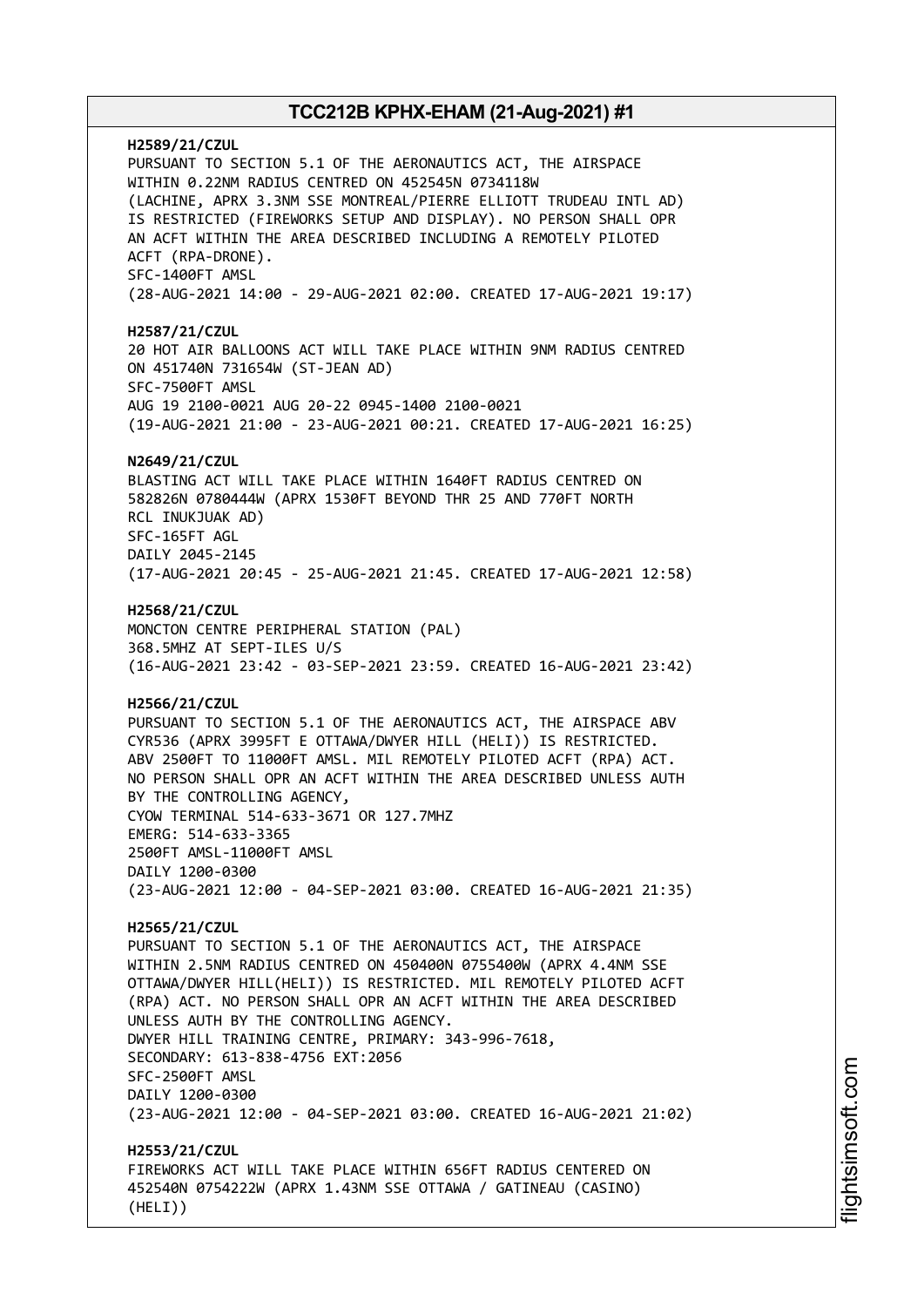SFC-1100FT AMSL DAILY 0115-0145 (19-AUG-2021 01:15 - 22-AUG-2021 01:45. CREATED 16-AUG-2021 12:04) **N2612/21/CZUL** BLASTING ACT WILL TAKE PLACE WITHIN 2NM RADIUS CENTERD ON 463820N 0735700W (APRX 2.4NM W ST-MICHEL-DES-SAINTS/LAC KAIAGAMAC (WATER)). SFC TO 5000FT AGL SFC-5000FT AGL MON-FRI 1100-2300 (16-AUG-2021 11:00 - 30-SEP-2021 23:00. CREATED 14-AUG-2021 16:47) **H2535/21/CZUL** RESTRICTED AREA CYR665 BAGOTVILLE ACT ABV FL310 TO UNL FL310-UNL MON-FRI 1300-2300 EXC HOL (16-AUG-2021 13:00 - 05-NOV-2021 23:00. CREATED 14-AUG-2021 13:02) **H2534/21/CZUL** RESTRICTED AREA CYR666 BAGOTVILLE ACT ABV FL310 TO UNL FL310-UNL MON-FRI 1300-2300, SAT-SUN AND HOL 1400-2000 (15-AUG-2021 14:00 - 05-NOV-2021 23:00. CREATED 14-AUG-2021 12:46) **N2549/21/CZUL** V488: NOT AUTH (12-AUG-2021 09:01 - 01-NOV-2021 18:00 EST. CREATED 11-AUG-2021 15:51) **H2439/21/CZUL** AMEND PUBLICATIONS: CFS PLANNING MANDATORY IFR ROUTES: CZUL MONTREAL FIR: FROM LOCATION TO LOCATION OR DIRECTION AND OVERFLIGHTS: ROUTE OF FLT: KELSU TO READ: KESLU (12-AUG-2021 09:01 - PERM. CREATED 10-AUG-2021 12:24) **H2432/21/CZUL** COVID-19: FLIGHT RESTRICTIONS PURSUANT TO SECTION 5.1 OF THE AERONAUTICS ACT, THE MINISTER OF TRANSPORT IS OF THE OPINION IT IS NECESSARY FOR AVIATION SAFETY AND THE PROTECTION OF THE PUBLIC, TO PROHIBIT THE OPS OF ACFT INVOLVED IN SKED AND NON SKED INTL COMMERCIAL AIR SVC FM INDIA, FOR THE TRANSPORT OF PASSENGERS ON AN INBOUND FLT TO CANADA. THIS PROHIBITION FURTHER APPLIES TO OPS OF ACFT INVOLVED IN PRIVATE AND CHARTER AIR SVC. THIS PROHIBITION DOES NOT APPLY TO ACFT OPERATED IN THE FLW CIRCUMSTANCES: - CARGO FLT - MEDEVAC FLT - FERRY FLT - FLIGHT CREW REPATRIATION FLT - TECHNICAL STOPS WHERE PASSENGERS DO NOT DISEMBARK, OR - AT ALTERNATE AP IDENTIFIED IN A FLT PLAN TO ADDRESS WX, OR - ACFT SAFETY SITUATIONS, OR - FLT EN ROUTE TO CANADA AT THE TIME THIS NOTICE TAKES EFFECT - IN THE CASE WHERE SPECIAL AUTH HAS BEEN GRANTED BY TRANSPORT CANADA: 1-613-992-6853.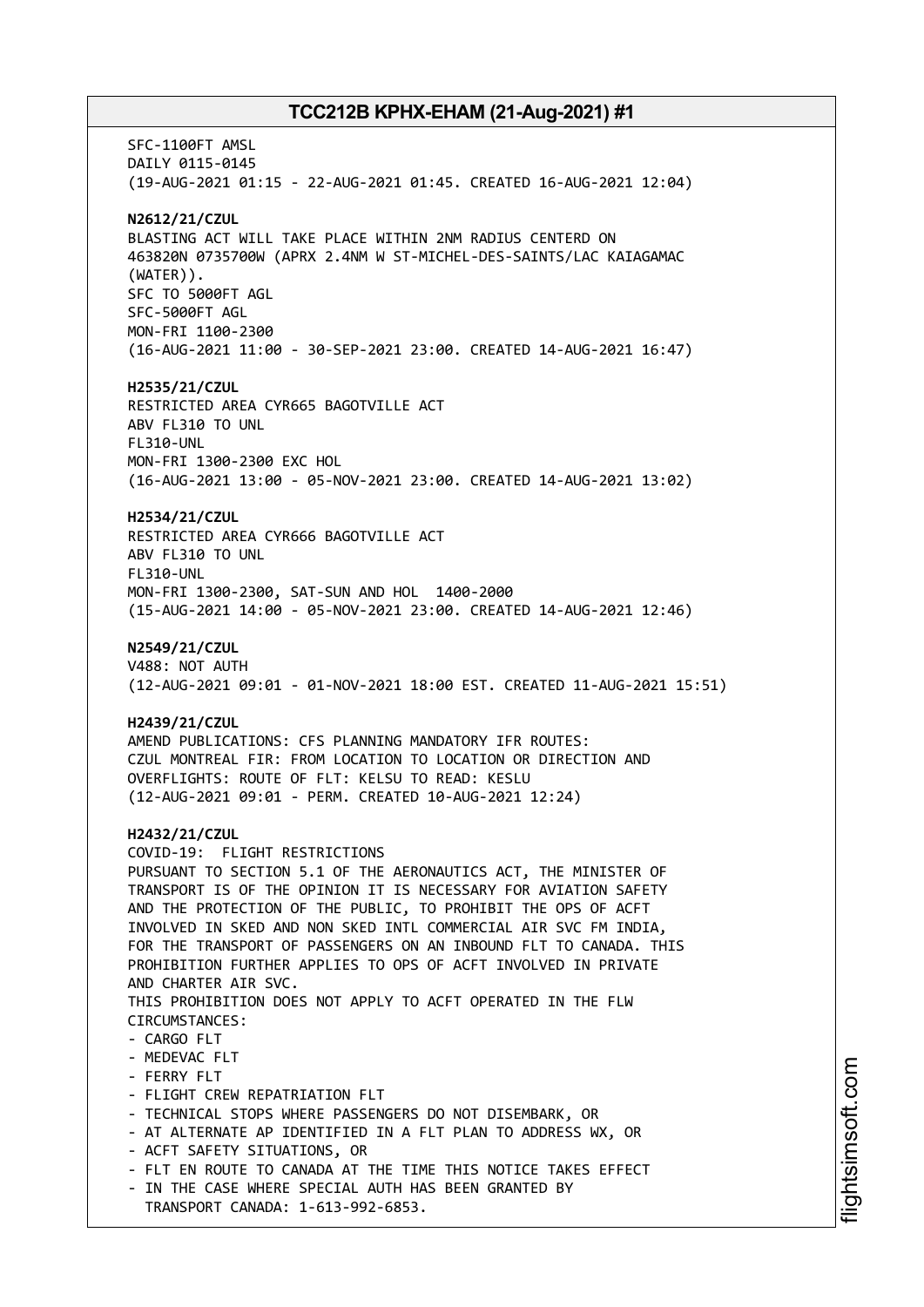SFC-UNL (09-AUG-2021 21:09 - 22-SEP-2021 03:59. CREATED 09-AUG-2021 21:09) **N2524/21/CZUL** BLASTING ACT WILL TAKE PLACE WITHIN 1NM RADIUS CENTRED ON 501539N 0604321W (APRX 1.87NM WNW LA ROMAINE AD). SFC TO 500FT AGL SFC-500FT AGL DAILY 2045-2115 (11-AUG-2021 20:45 - 29-OCT-2021 21:15. CREATED 09-AUG-2021 16:11) **N2461/21/CZUL** BLASTING ACT WILL TAKE PLACE WITHIN 0.1NM RADIUS CENTRED ON 621100N 0754041W (APRX 2333FT NNW SALLUIT AD) SFC TO 50FT AGL SFC-855FT AMSL DAILY 1500-1700 2200-0000 (06-AUG-2021 15:00 - 06-OCT-2021 00:00. CREATED 05-AUG-2021 16:52) **W2084/21/CZUL** AERODROME US DOD DAFIF; WPT VIKPA (N5846 W06946); CHG COORDS TO N584629.37 W0693844.47. REST DATA UNCHG. (04-AUG-2021 13:03 - 09-SEP-2021 00:01. CREATED 04-AUG-2021 13:03) **H2345/21/CZUL** - AEROPORT INTL DE MONTREAL-TRUDEAU (CYUL) - AEROPORT DE QUEBEC-JEAN LESAGE (CYQB) - CALGARY INTL AIRPORT (CYYC) - EDMONTON INTL AIRPORT (CYEG) - WINNIPEG INTL AIRPORT- JAMES ARMSTRONG (CYWG) - TORONTO-PEARSON INTL AIRPORT (CYYZ) - OTTAWA INTL AIRPORT (CYOW) - VANCOUVER INTL AIRPORT (CYVR) - HALIFAX INTL AIRPORT-STANDFIELD (CYHZ) THIS RESTRICTION DOES NOT APPLY TO ACFT OPERATED IN THE FLW CIRCUMSTANCES: - DIRECT FLT FM SAINT-PIERRE-ET-MIQUELON - MEDEVAC FLT - FERRY AND CREW REPATRIATION FLT - CARGO FLIGHTS CARRYING ONLY AIRCREW OR AIRLINE EMPLOYEES - TECHNICAL STOPS WHERE PASSENGERS DO NOT DISEMBARK - AT ALTERNATE AP IDENTIFIED IN A FLT PLAN TO ADDRESS WX - ACFT SAFETY SITUATIONS, OR - IN THE CASE WHERE SPECIAL AUTH HAS BEEN GRANTED BY TRANSPORT CANADA: 1-888-857-4003. SFC-UNL END PART 2 OF 2 (09-AUG-2021 04:01 - 29-OCT-2021 04:00. CREATED 02-AUG-2021 11:35) **H2345/21/CZUL** COVID-19: FLIGHT RESTRICTIONS UNTIL FURTHER NOTICE, WITH THE INTENT TO PREVENT THE SPREAD OF COVID-19 THROUGHOUT CANADA, ALL COMMERCIAL AIR SVC, PRIVATE OPR (CAR SUBPART 604) AND FOREIGN BUSINESS AVIATION, THAT ARE TRANSPORTING PASSENGERS TO CANADA MUST COMPLY WITH THE PROVISIONS OF THE INTERIM ORDER RESPECTING CERTAIN REQUIREMENTS FOR CIVIL AVIATION DUE TO COVID-19, ISSUED BY THE MINISTER OF TRANSPORT AND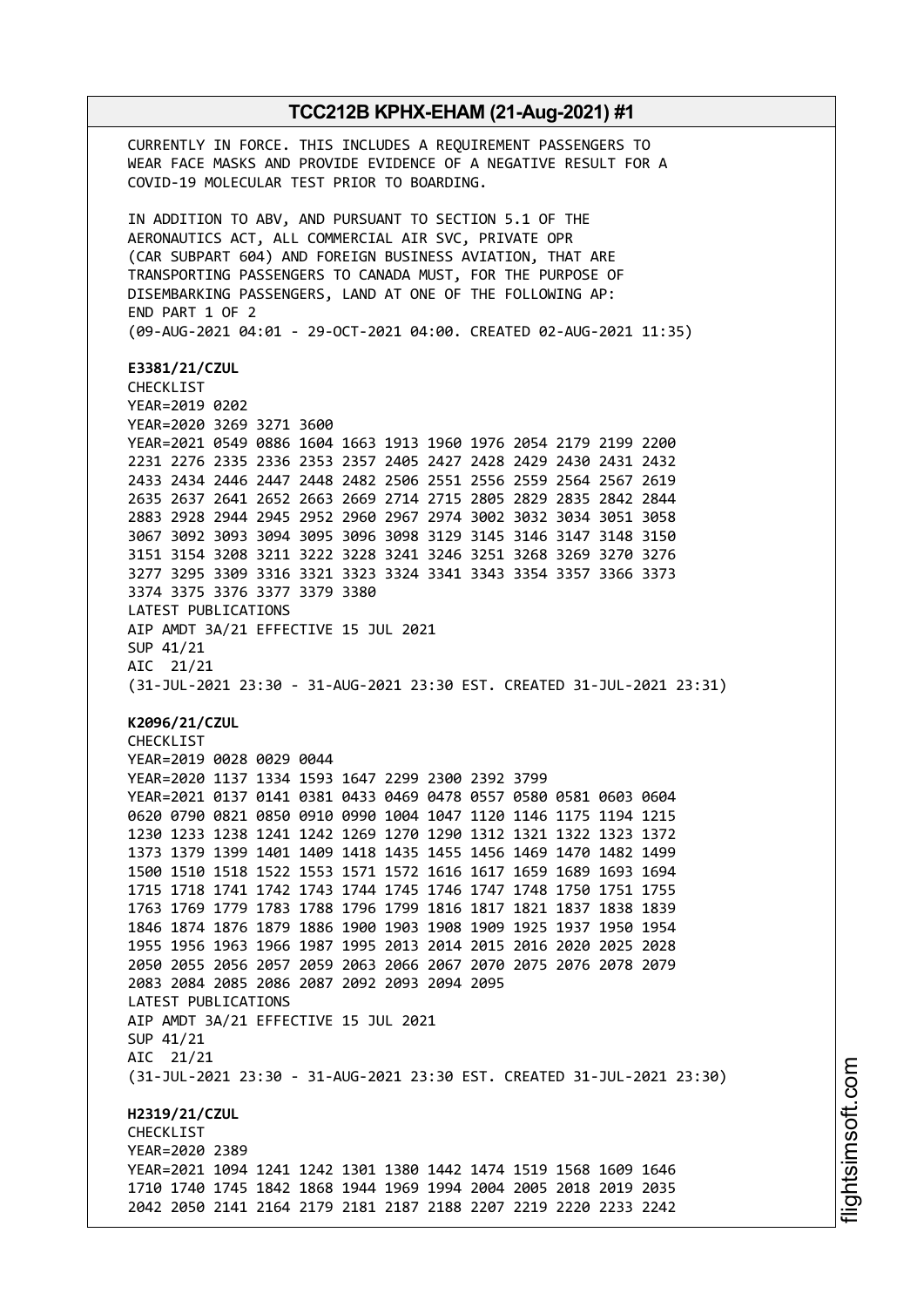2245 2273 2274 2281 2283 2286 2289 2290 2293 2295 2297 2298 2311 2312 2313 2314 2315 2316 LATEST PUBLICATIONS AIP AMDT 3A/21 EFFECTIVE 15 JUL 2021 SUP 41/21 AIC 21/21 (31-JUL-2021 23:30 - 31-AUG-2021 23:30 EST. CREATED 31-JUL-2021 23:30) **N2399/21/CZUL** CHECKLIST YEAR=2019 0010 0011 YEAR=2020 2348 3944 YEAR=2021 0044 1163 1359 1566 1575 1576 1577 1578 1579 1638 1910 1953 1954 2003 2009 2035 2036 2106 2121 2124 2137 2155 2171 2177 2257 2284 2287 2298 2302 2330 2332 2340 2347 2358 2365 2369 2375 2376 2379 2380 2381 2382 2393 2394 2397 2398 LATEST PUBLICATIONS AIP AMDT 3A/21 EFFECTIVE 15 JUL 2021 SUP 41/21 AIC 21/21 (31-JUL-2021 23:30 - 31-AUG-2021 23:30 EST. CREATED 31-JUL-2021 23:30) **H2295/21/CZUL** COVID 19: INFORMATION BORDER SVC ARE TEMPO SUSPENDED AT THE MAJORITY OF SMALL AIRPORTS ACROSS CANADA. FOR AN UPDATED LIST OF AUTH AIRPORTS OF ENTRY SEE THE LINK FOR OPEN PORTS OF ENTRY AT WWW.CBSA-ASFC.GC.CA/OFFICES (29-JUL-2021 17:00 - 29-OCT-2021 15:00 EST. CREATED 29-JUL-2021 17:00) **N2332/21/CZUL** BLASTING ACT WILL TAKE PLACE WITHIN AREA BOUNDED BY 474531N 0692304W - 474146N 0691446W - 474156N 0690441N - 474037N 0685929W - 473900N 0690046W - 474104N 0690808W - 474531N 0692304W (CENTRE APRX 17NM ESE RIVIERE-DU-LOUP AD) SFC TO 394FT AGL SFC-1893FT AMSL MON-FRI 1100-2300 (28-JUL-2021 15:19 - 22-OCT-2021 23:00. CREATED 28-JUL-2021 15:19) **N2330/21/CZUL** BLASTING ACT WILL TAKE PLACE WITHIN AREA BOUNDED BY 474615N 692804W-474711N 692715W-474531N 692304W-474458N 692510W-474615N 692804W (CENTRE APRX 6NM E RIVIERE-DU-LOUP AD) SFC TO 394FT AGL SFC-997FT AMSL MON-FRI 1100-2300 (28-JUL-2021 15:03 - 30-SEP-2021 23:00. CREATED 28-JUL-2021 15:03) **H2233/21/CZUL** V360 BTN YBC AND ML NDB NOT SUITABLE FOR VOR NAVIGATION (23-JUL-2021 09:56 - 22-OCT-2021 16:00 EST. CREATED 23-JUL-2021 09:56)

**H2207/21/CZUL**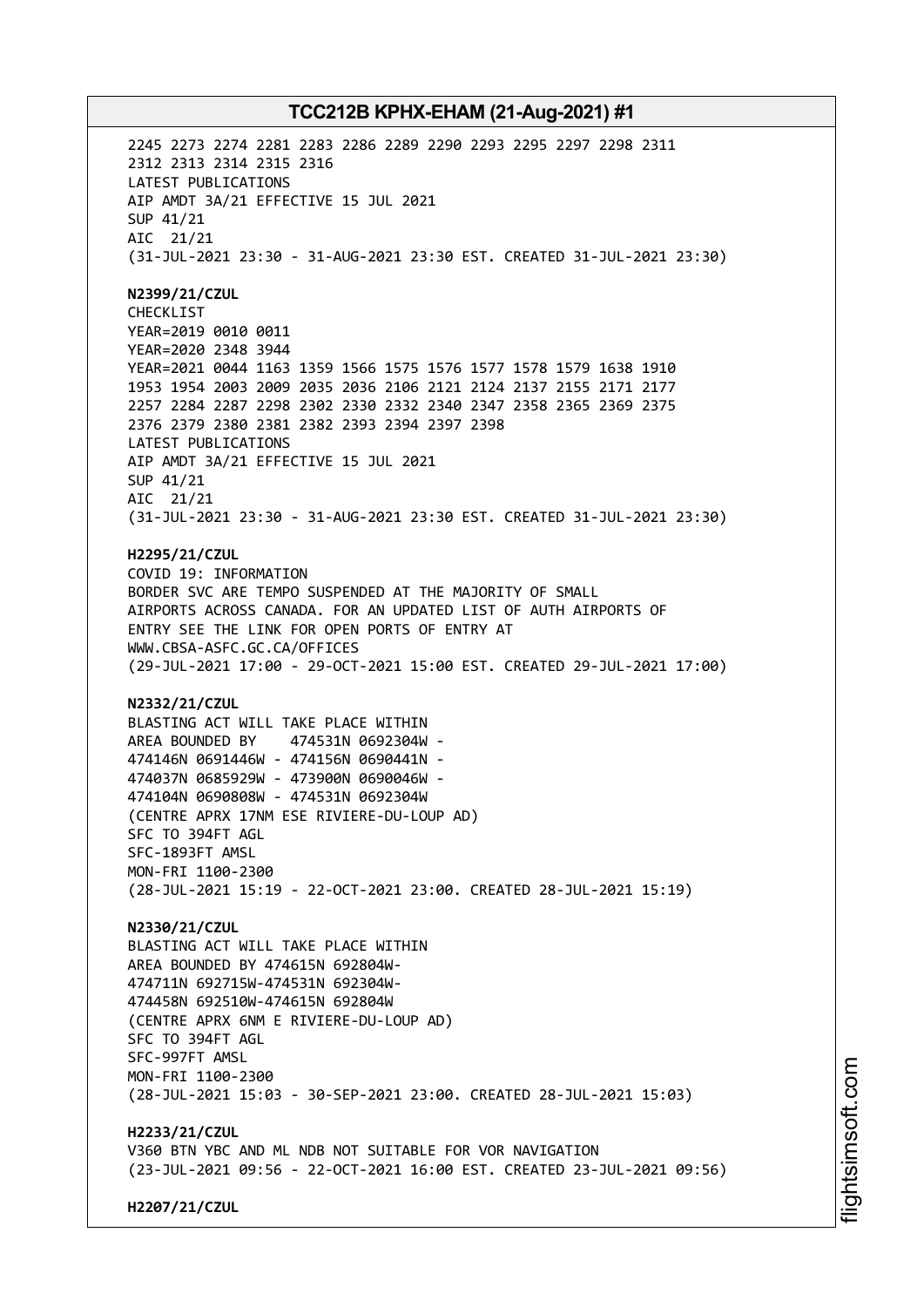J567 BTN YGL AND NM NDB NOT SUITABLE FOR VOR NAVIGATION (21-JUL-2021 11:39 - 20-OCT-2021 18:00 EST. CREATED 21-JUL-2021 11:39)

**H2141/21/CZUL** NOTICE OF TRIAL TO REMOVE FLT PLANNING REQUIREMENTS OF EASTBOUND NORTH AMERICAN RTE (NAR) SYSTEM:

ALL FLT OPR WITHIN THE NORTH ATLANTIC ORGANIZED TRACK STRUCTURE (OTS) ARE NOT REQUIRED TO FILE THE ASSOCIATED NAR LISTED ON THE DAILY ZBW NORTH ATLANTIC ADVISORY OR THE NAT OTS MESSAGE. ASSOCIATED NAR ARE REFERENCED UNDER THE (JFK DEP) SECTION OF THE ADVISORY.

DEP MUST STILL COMPLY WITH ANY DEP RTE, STRUCTURES, AND/OR RESTRICTIONS FM THE DEP AP. OPTIMIZED ROUTINGS CAN ONLY BEGIN FM POINTS WITHIN ZBW AIRSPACE, THE MONCTON FIR, OR BOTH. ONCE INSIDE ZBW AIRSPACE/MONCTON FIR, RANDOM ROUTINGS TO THE OEP ARE PERMITTED. FLT PATHS OF ACFT PARTICIPATING IN THE TRIAL MUST REMAIN AT OR NORTH OF A LINE VITOL-LOMPI. PLEASE REFER TO DAILY ZBW NORTH ATLANTIC ADVISORY FOR SPECIFIC INFO AND STATUS OF THIS TRIAL.

THIS TRIAL MAY BE DISCONTINUED AT ANY TIME, BASED ON OPR IMPACT.

DISPATCHERS SHALL INCLUDE (NO NARS EAST TRIAL) IN THE REMARKS SECTION OF FLT PLANS FOR PARTCIPATING ACFT.

FLT CREWS ARE EXPECTED TO CARRY APPLICABLE NAR DOCUMENTATION ON THE FLT DECK FOR ALL FLT, REGARDLESS IF PARTICIPATING IN THE TRIAL OR NOT. (14-JUL-2021 12:54 - 30-SEP-2021 23:59. CREATED 14-JUL-2021 12:55)

**N2121/21/CZUL** BLASTING ACT WILL TAKE PLACE WITHIN 1640FT RADIUS CENTRED ON 583032N 780100W (APRX 3NM NE INUKJUAK AD) SFC TO 328FT AGL SFC-450FT AMSL (14-JUL-2021 12:44 - 13-OCT-2021 18:00 EST. CREATED 14-JUL-2021 12:44)

**N2036/21/CZUL** AMEND PUBLICATIONS: BLASTING ACT WILL TAKE PLACE 3281FT RADIUS CENTRED ON 550128N 0671659W (APRX 20NM NW SCHEFFERVILLE/SQUAW LAKE (WATER)). SFC TO 656FT AGL SFC-3084FT AMSL (09-JUL-2021 00:01 - PERM. CREATED 07-JUL-2021 13:59)

**N2035/21/CZUL** AMEND PUBLICATIONS: BLASTING ACT WILL TAKE PLACE 3281FT RADIUS CENTRED ON 545909N 0671257W (APRX 17NM NW SCHEFFERVILLE/SQUAW LAKE (WATER) SFC TO 656FT AGL SFC-2756FT AMSL (09-JUL-2021 00:01 - PERM. CREATED 07-JUL-2021 13:52)

**H2042/21/CZUL** V372 BTN YVO AND TAGET NOT SUITABLE FOR VOR NAV (06-JUL-2021 11:55 - 01-OCT-2021 16:00 EST. CREATED 06-JUL-2021 11:55)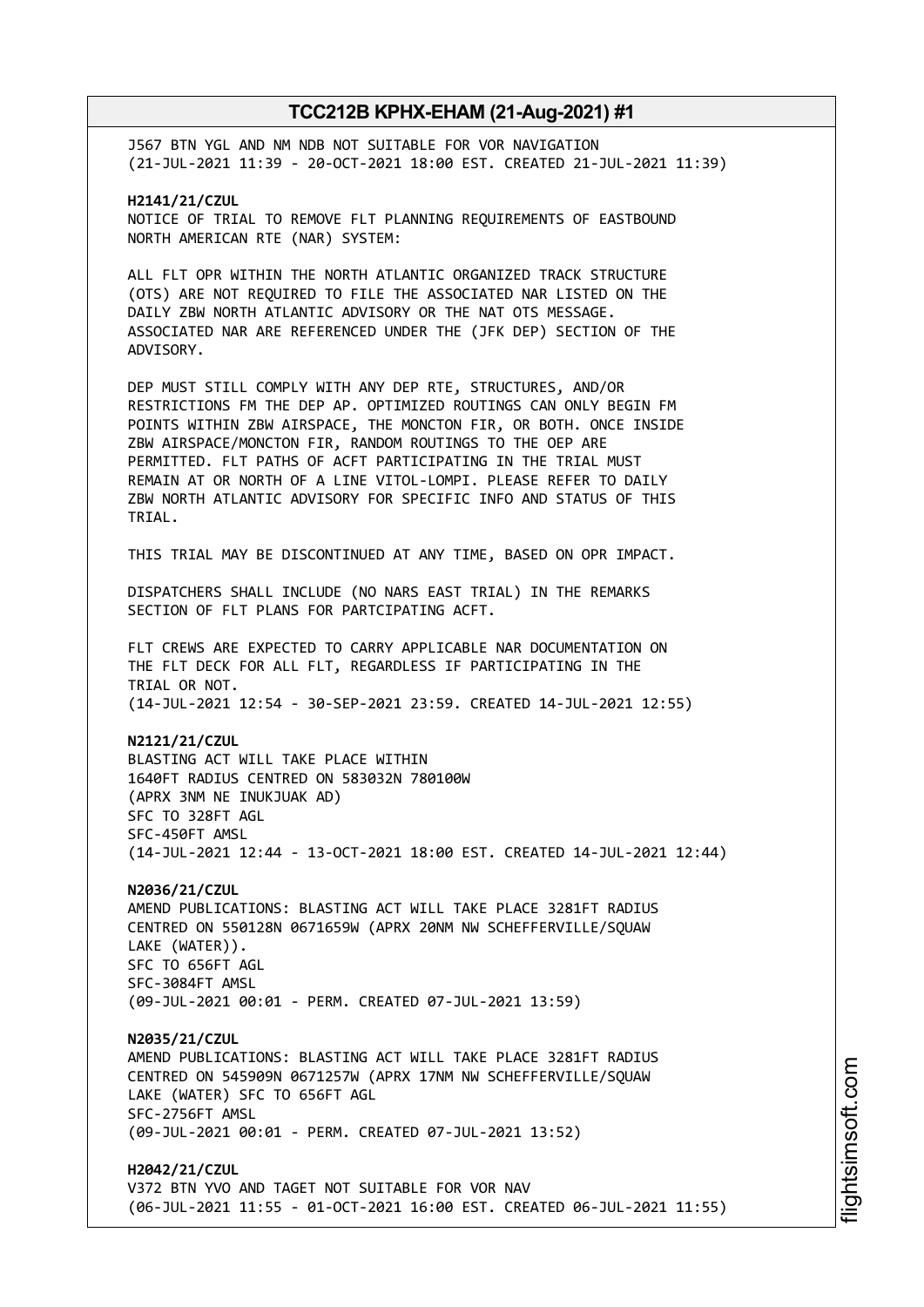**H2004/21/CZUL** COVID-19: FLIGHT RESTRICTIONS UNTIL FURTHER NOTICE, WITH THE INTENT TO PREVENT THE SPREAD OF THE COVID-19 VIRUS THROUGHOUT NUNAVUT ALL NON-SKED FLT ORIGINATING OUTSIDE OF NUNAVUT LDG IN NUNAVUT ARE REQUIRED TO CTC THE OFFICE OF NUNAVUT'S CHIEF PUBLIC HEALTH OFFICE IN ADVANCE CPHOTRAVELREQUESTS GOV.NU.CA OR CALL 1-867-975-5772. IT IS RECOMMENDED TO CTC 24 HR IN ADVANCE (30-JUN-2021 20:30 - 29-SEP-2021 20:00 EST. CREATED 30-JUN-2021 20:30) **H1994/21/CZUL** PURSUANT TO SECTION 5.1 OF THE AERONAUTICS ACT, THE AIRSPACE WITHIN 0.5NM RADIUS CENTRED ON 453243N 734110W (BORDEAUX PRISON, APRX 5NM NE OF CYUL AD) IS RESTRICTED. NO PERSON SHALL OPR A REMOTELY PILOTED ACFT (RPAS, DRONE) WITHIN THE AREA DESCRIBED UNLESS AUTH BY THE DEPUTY DIRECTOR GENERAL OF SECURITY, CORRECTIONAL SERVICES AT 514-864-8010 EXT 50502 OR EMAIL: SOUTIEN-DGAS(A)MSP.GOUV.QC.CA. SFC-1100FT AMSL (29-JUN-2021 19:42 - 27-SEP-2021 23:59 EST. CREATED 29-JUN-2021 19:42) **N1910/21/CZUL** AMEND PUBLICATIONS: V487: BTN YVO AND YMW: MEA TO READ 13000 INSTEAD OF 7000. (28-JUN-2021 14:23 - PERM. CREATED 28-JUN-2021 14:23) **H1969/21/CZUL** AMEND PUBLICATIONS: J542: BTN YVO AND VBS: MEA TO READ 20000 (28-JUN-2021 12:02 - PERM. CREATED 28-JUN-2021 12:02) **H1646/21/CZUL** AMEND PUBLICATIONS: BLASTING WILL TAKE PLACE WITHIN 1640FT RADIUS CENTRED ON 634556N 683321W (APRX 1980FT BEYOND THR 16 AND 2330FT EAST RCL IQALUIT AD) , 164FT AGL, 446FT AMSL SFC-446FT AMSL (12-JUN-2021 02:37 - PERM. CREATED 12-JUN-2021 02:37) **H1568/21/CZUL** AMEND PUBLICATIONS: MONTREAL CENTRE: BREVOORT PERIPHERAL STATION (PAL) FREQ 132.025 TO READ: (BLW FL290) 0730-2330Z (DT 0630-2230Z) O/T GANDER CENTRE CLNC DEL (07-JUN-2021 14:56 - PERM. CREATED 07-JUN-2021 14:56) **H1519/21/CZUL** COVID-19: FLIGHT RESTRICTIONS UNTIL FURTHER NOTICE, WITH THE INTENT TO PREVENT THE SPREAD OF COVID-19 THROUGHOUT CANADA, AN OPERATOR OPERATING A FLIGHT BETWEEN TWO POINTS IN CANADA OR A FLIGHT TO CANADA MUST COMPLY WITH THE PROVISIONS OF THE INTERIM ORDER RESPECTING CERTAIN REQUIREMENTS FOR CIVIL AVIATION DUE TO COVID-19, ISSUED BY THE MINISTER OF TRANSPORT AND CURRENTLY IN FORCE. THIS INCLUDES A REQUIREMENT FOR PASSENGER FACE MASKS. OPERATORS ARE REQUIRED TO NOTIFY PASSENGERS OF THE LATEST MEASURES TO PREVENT THE SPREAD OF COVID-19 TAKEN BY THE TERRITORIAL AND PROVINCIAL GOVERNMENT WITH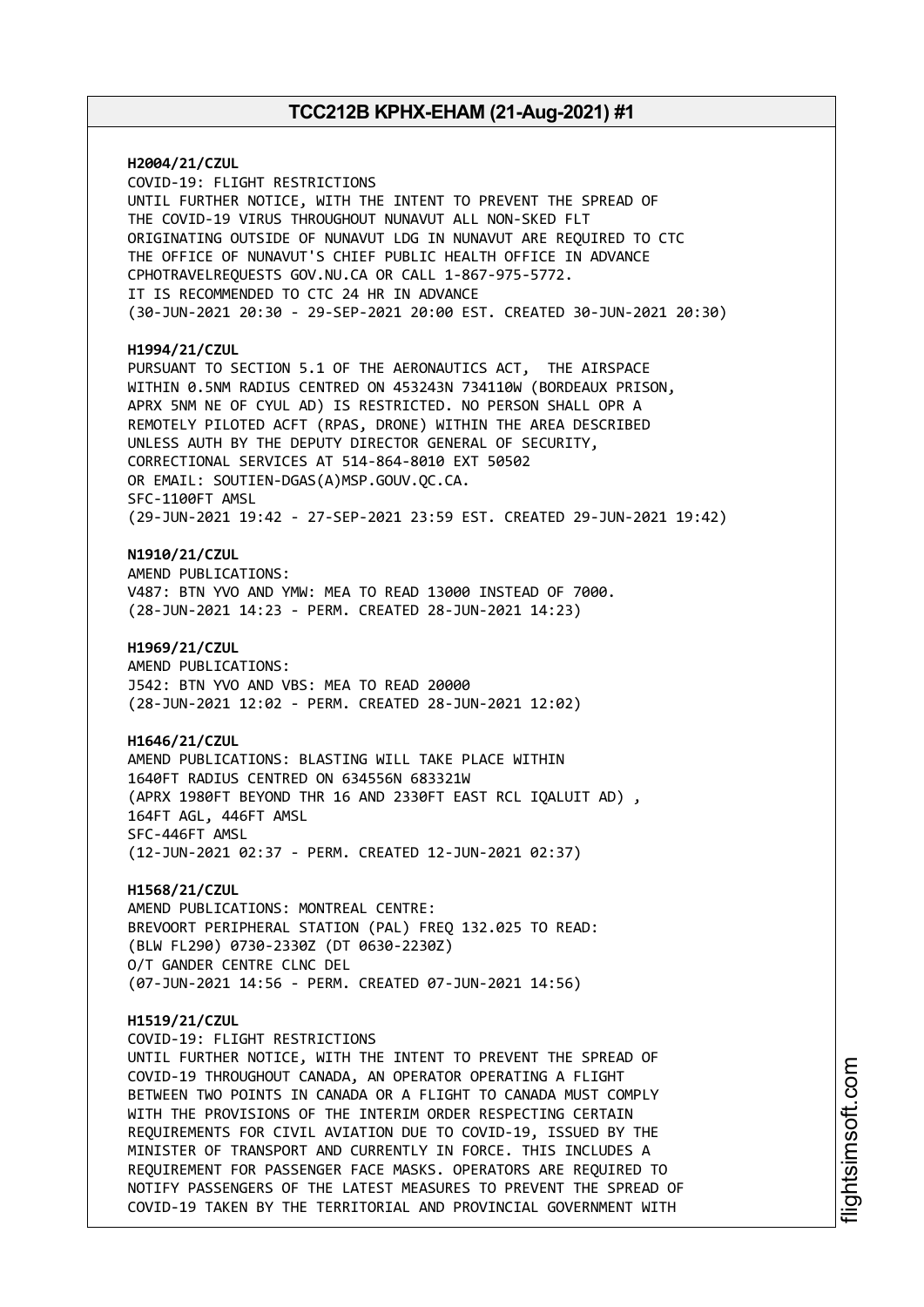┌──────────────────────────────────────────────────────────────────────────────┐

└──────────────────────────────────────────────────────────────────────────────┘

JURISDICTION AT THE DESTINATION AERODROME FOR THAT FLIGHT, OR BY THE FEDERAL GOVERNMENT. SFC-UNL (03-JUN-2021 16:32 - 02-SEP-2021 16:00 EST. CREATED 03-JUN-2021 16:32)

**N3944/20/CZUL** AMEND AIR5002 (MONTREAL VFR NAV CHART): RESTRICTED AIRSPACE 3NM W OF CSC3 TO READ CYR618 INSTEAD OF CYA618 SFC-900FT AMSL (19-DEC-2020 13:11 - PERM. CREATED 19-DEC-2020 13:11)

### │**CZQX (GANDER OCEANIC FIR/UIR)** │

#### **H2661/21/CZQX**

ST. JOHN'S PSR U/S. FLT WITHIN 40NM RADIUS CENTRED ON 473900N 0524825W, 12500FT AMSL AND BLW, WILL NOT BE PROVIDED NON-TRANSPONDER EQUIPPED ACFT INFO (21-AUG-2021 02:58 - 08-SEP-2021 23:59 EST. CREATED 21-AUG-2021 02:58)

#### **H2660/21/CZQX**

ST. JOHN'S SSR U/S. FLT WITHIN 200NM RADIUS CENTRED ON 473900N 0524825W WITHIN GANDER CTA MAY BE DENIED ROUTING AND/OR ALT REQUESTS. POSSIBLE DLA OF UP TO 15 MIN FOR ARR/DEP AT ST. JOHN'S INTL AD. (21-AUG-2021 02:58 - 08-SEP-2021 23:59. CREATED 21-AUG-2021 02:58)

#### **H2656/21/CZQX**

AIRSPACE SECURITY WARNING ISSUED BY THE DEPARTMENT OF TRANSPORT IN RESPONSE TO THE VOLATILE SECURITY SITUATION IN AFGHANISTAN. POTENTIAL RISK FROM EXTREMIST AND MILITANT ACTIVITY AND LIMITED RISK MITIGATION CAPABILITIES. CANADIAN AIR OPERATORS AND OWNERS OF AIRCRAFT REGISTERED IN CANADA ARE ADVISED NOT TO ENTER THE AIRSPACE OF AFGHANISTAN (KABUL FIR (OAKX)). (20-AUG-2021 22:18 - 18-NOV-2021 16:00. CREATED 20-AUG-2021 22:18)

**N2673/21/CZQX**

BLASTING ACT WILL TAKE PLACE WITHIN 5.5NM RADIUS CENTRED ON 514411N 565155W (APRX 21NM NE LOURDES-DE-BLANC-SABLON AD). SFC-500FT AGL DAILY 1000-2200 (19-AUG-2021 12:10 - 27-AUG-2021 22:00. CREATED 19-AUG-2021 12:08)

**H2568/21/CZQX**

MONCTON CENTRE PERIPHERAL STATION (PAL) 368.5MHZ AT SEPT-ILES U/S (16-AUG-2021 23:42 - 03-SEP-2021 23:59. CREATED 16-AUG-2021 23:42)

#### **H2556/21/CZQX**

RESTRICTED AREA CYR727 (AREA 1) GOOSE BAY DEACTIVATED 5000FT AMSL TO 12500FT AMSL 5000FT AMSL-12500FT AMSL (16-AUG-2021 13:54 - 16-OCT-2021 23:59. CREATED 16-AUG-2021 13:55)

**H2432/21/CZQX** COVID-19: FLIGHT RESTRICTIONS PURSUANT TO SECTION 5.1 OF THE AERONAUTICS ACT, THE MINISTER OF TRANSPORT IS OF THE OPINION IT IS NECESSARY FOR AVIATION SAFETY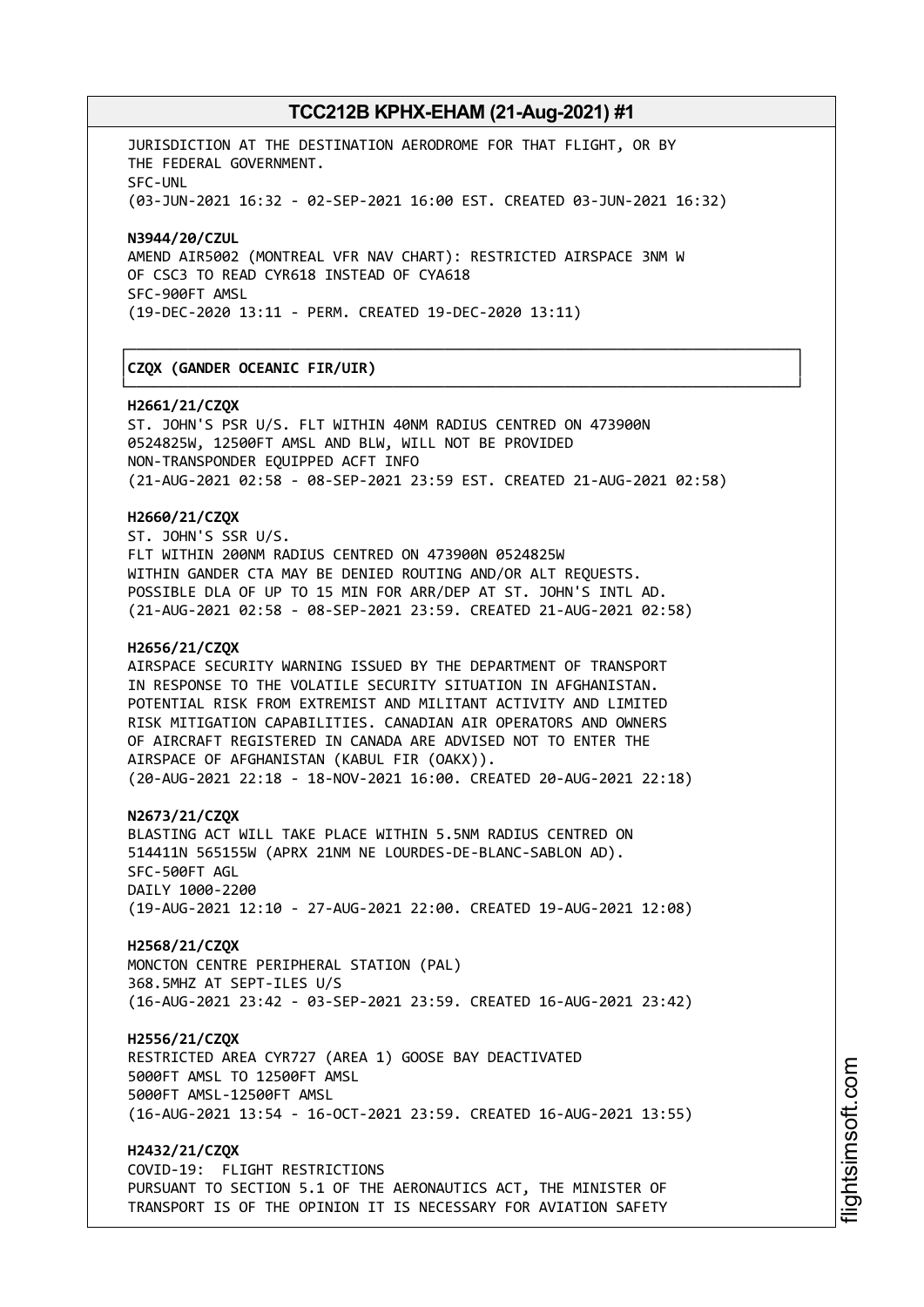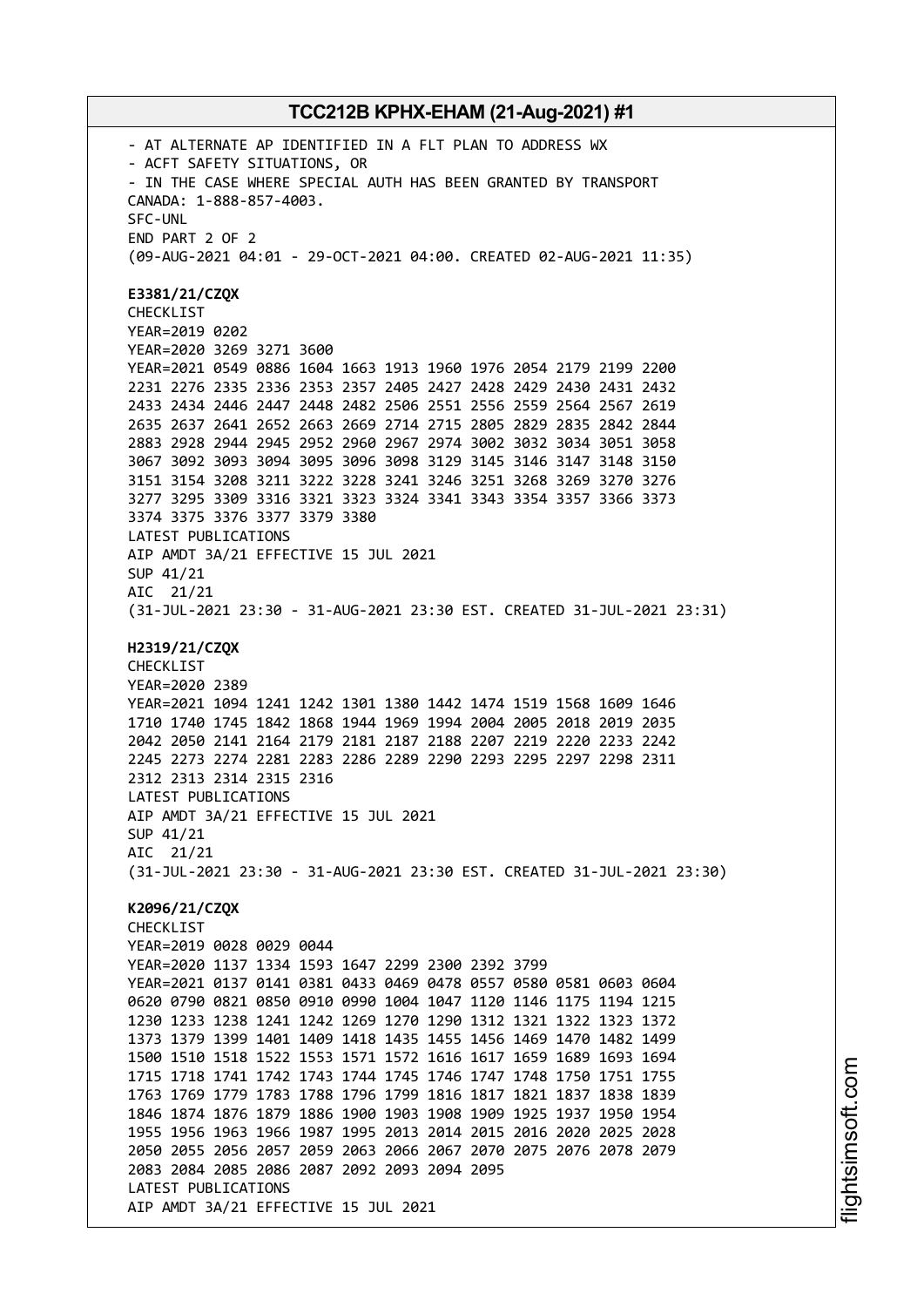SUP 41/21 AIC 21/21 (31-JUL-2021 23:30 - 31-AUG-2021 23:30 EST. CREATED 31-JUL-2021 23:30) **N2399/21/CZQX** CHECKLIST YEAR=2019 0010 0011 YEAR=2020 2348 3944 YEAR=2021 0044 1163 1359 1566 1575 1576 1577 1578 1579 1638 1910 1953 1954 2003 2009 2035 2036 2106 2121 2124 2137 2155 2171 2177 2257 2284 2287 2298 2302 2330 2332 2340 2347 2358 2365 2369 2375 2376 2379 2380 2381 2382 2393 2394 2397 2398 LATEST PUBLICATIONS AIP AMDT 3A/21 EFFECTIVE 15 JUL 2021 SUP 41/21 AIC 21/21 (31-JUL-2021 23:30 - 31-AUG-2021 23:30 EST. CREATED 31-JUL-2021 23:30) **H2295/21/CZQX** COVID 19: INFORMATION BORDER SVC ARE TEMPO SUSPENDED AT THE MAJORITY OF SMALL AIRPORTS ACROSS CANADA. FOR AN UPDATED LIST OF AUTH AIRPORTS OF ENTRY SEE THE LINK FOR OPEN PORTS OF ENTRY AT WWW.CBSA-ASFC.GC.CA/OFFICES (29-JUL-2021 17:00 - 29-OCT-2021 15:00 EST. CREATED 29-JUL-2021 17:00) **H2283/21/CZQX** ALL FLT TO/FM AIRPORTS OF GREENLAND, OR OVERFLYING GREENLANDIC TERRITORY FM BELARUSSIAN AIRSPACE, ARE NOT ALLOWED IF ACFT ARE OPERATED BY BELARUSSIAN AIR CARRIERS AND/OR REGISTRATED IN BELARUS EXC FOR ACFT IN EMERG OR HUMANITARIAN FLT. (28-JUL-2021 13:47 - 27-OCT-2021 16:00 EST. CREATED 28-JUL-2021 13:47) **H2141/21/CZQX** NOTICE OF TRIAL TO REMOVE FLT PLANNING REQUIREMENTS OF EASTBOUND NORTH AMERICAN RTE (NAR) SYSTEM: ALL FLT OPR WITHIN THE NORTH ATLANTIC ORGANIZED TRACK STRUCTURE (OTS) ARE NOT REQUIRED TO FILE THE ASSOCIATED NAR LISTED ON THE DAILY ZBW NORTH ATLANTIC ADVISORY OR THE NAT OTS MESSAGE. ASSOCIATED NAR ARE REFERENCED UNDER THE (JFK DEP) SECTION OF THE ADVISORY. DEP MUST STILL COMPLY WITH ANY DEP RTE, STRUCTURES, AND/OR RESTRICTIONS FM THE DEP AP. OPTIMIZED ROUTINGS CAN ONLY BEGIN FM POINTS WITHIN ZBW AIRSPACE, THE MONCTON FIR, OR BOTH. ONCE INSIDE ZBW AIRSPACE/MONCTON FIR, RANDOM ROUTINGS TO THE OEP ARE PERMITTED. FLT PATHS OF ACFT PARTICIPATING IN THE TRIAL MUST REMAIN AT OR NORTH OF A LINE VITOL-LOMPI. PLEASE REFER TO DAILY ZBW NORTH ATLANTIC ADVISORY FOR SPECIFIC INFO AND STATUS OF THIS TRIAL. THIS TRIAL MAY BE DISCONTINUED AT ANY TIME, BASED ON OPR IMPACT. DISPATCHERS SHALL INCLUDE (NO NARS EAST TRIAL) IN THE REMARKS

SECTION OF FLT PLANS FOR PARTCIPATING ACFT.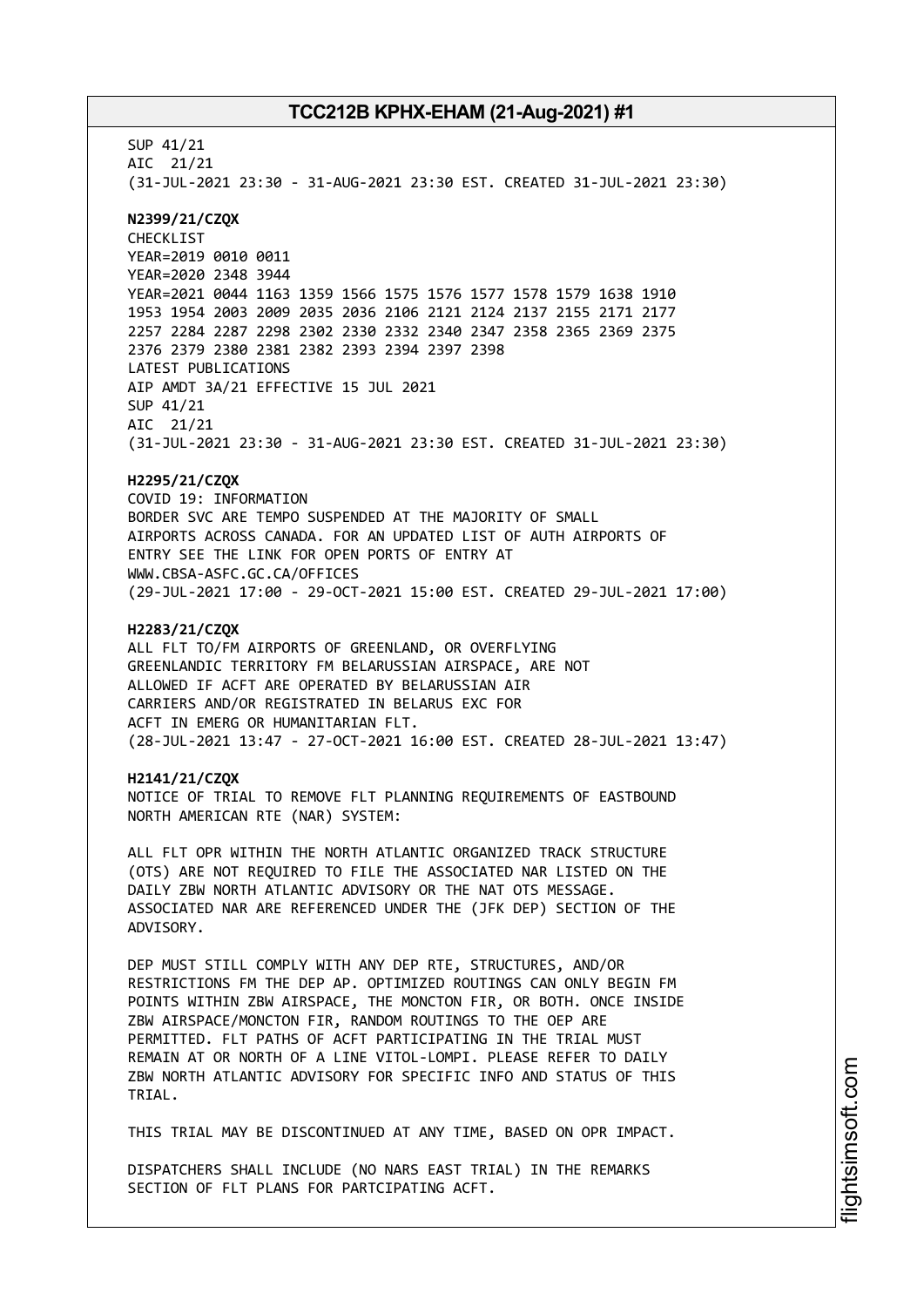FLT CREWS ARE EXPECTED TO CARRY APPLICABLE NAR DOCUMENTATION ON THE FLT DECK FOR ALL FLT, REGARDLESS IF PARTICIPATING IN THE TRIAL OR NOT. (14-JUL-2021 12:54 - 30-SEP-2021 23:59. CREATED 14-JUL-2021 12:55) **N2009/21/CZQX** AMEND PUBLICATIONS: V315 BTN YAY AND YQX MEA TO READ 7500 INSTEAD OF 6500 (05-JUL-2021 15:32 - PERM. CREATED 05-JUL-2021 15:32) **H2005/21/CZQX** GANDER OCEANIC VERBAL CLR DELIVERY SVC NOT AVBL. EASTBOUND OCEANIC FLT WILL REC CLR BY MONCTON, MONTREAL OR GANDER ACC. OPR ARE TO REQUEST THEIR CLR ON CONTROL FREQ. DATA LINK CLR SERVICE UNCHANGED. (30-JUN-2021 22:51 - 30-SEP-2021 13:00. CREATED 30-JUN-2021 22:52) **H1868/21/CZQX** NOTICE OF TEMPORARY CHANGES TO NORTH AMERICAN ROUTES (NARS) FOR KJFK AND KEWR ARR: INLAND NAVIGATION FIXES (INFS) WILL BE OPTIONAL FOR KJFK AND KEWR ARR AND ACFT WILL BE ABLE TO PROCEED DIRECT FM THE OCEANIC ENTRY POINT (OEP) FOR THE FOLLOWING ROUTES: ACFT FLT PLANNED TO KJFK AND KEWR VIA KJOHN MAY FILE DIRECT KJOHN FM THE OEP. ACFT FLT PLANNED TO KJFK VIA PLYMM/ENE MAY FILE DIRECT PLYMM/ENE FM THE OEP. ACFT FLT PLANNED TO KEWR VIA COPLY MAY FILE DIRECT COPLY FM THE OEP (21-JUN-2021 13:45 - 20-SEP-2021 23:59. CREATED 21-JUN-2021 13:45) **N1576/21/CZQX** CHARLOTTETOWN NDB 1D 346KHZ U/S (10-JUN-2021 12:37 - 03-SEP-2021 16:00 EST. CREATED 10-JUN-2021 12:37) **H1568/21/CZQX** AMEND PUBLICATIONS: MONTREAL CENTRE: BREVOORT PERIPHERAL STATION (PAL) FREQ 132.025 TO READ: (BLW FL290) 0730-2330Z (DT 0630-2230Z) O/T GANDER CENTRE CLNC DEL (07-JUN-2021 14:56 - PERM. CREATED 07-JUN-2021 14:56) **H1519/21/CZQX** COVID-19: FLIGHT RESTRICTIONS UNTIL FURTHER NOTICE, WITH THE INTENT TO PREVENT THE SPREAD OF COVID-19 THROUGHOUT CANADA, AN OPERATOR OPERATING A FLIGHT BETWEEN TWO POINTS IN CANADA OR A FLIGHT TO CANADA MUST COMPLY WITH THE PROVISIONS OF THE INTERIM ORDER RESPECTING CERTAIN REQUIREMENTS FOR CIVIL AVIATION DUE TO COVID-19, ISSUED BY THE MINISTER OF TRANSPORT AND CURRENTLY IN FORCE. THIS INCLUDES A REQUIREMENT FOR PASSENGER FACE MASKS. OPERATORS ARE REQUIRED TO NOTIFY PASSENGERS OF THE LATEST MEASURES TO PREVENT THE SPREAD OF COVID-19 TAKEN BY THE TERRITORIAL AND PROVINCIAL GOVERNMENT WITH JURISDICTION AT THE DESTINATION AERODROME FOR THAT FLIGHT, OR BY THE FEDERAL GOVERNMENT. SFC-UNL (03-JUN-2021 16:32 - 02-SEP-2021 16:00 EST. CREATED 03-JUN-2021 16:32)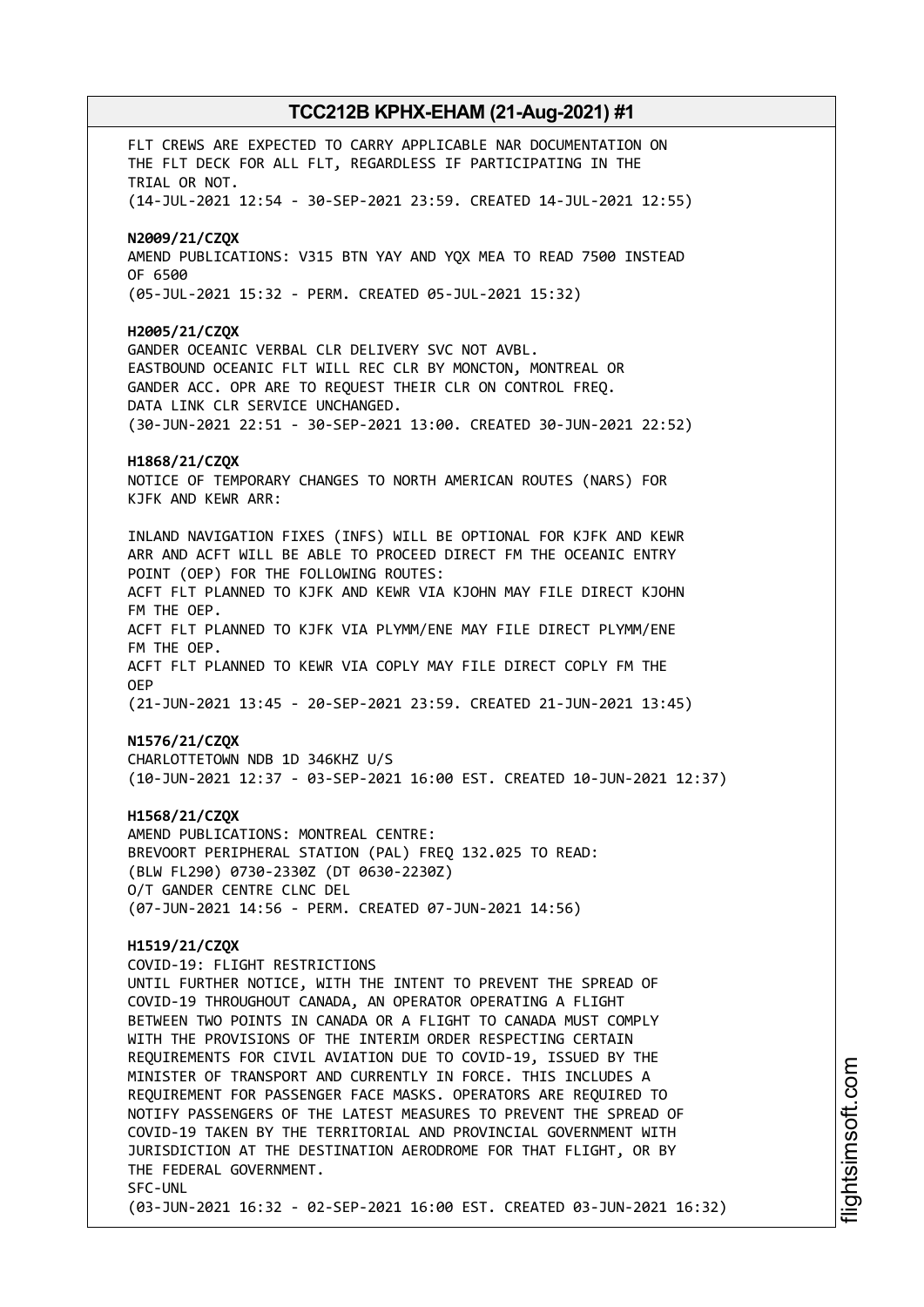┌──────────────────────────────────────────────────────────────────────────────┐

**H2389/20/CZQX** AMEND AIP CANADA (ICAO): PART 2. ENR 7.3.3 (J): TO READ: OZN - 5900N 05000W - CUDDY (FL290-FL600) - PORGY (10-OCT-2020 09:01 - PERM. CREATED 09-SEP-2020 19:37)

#### │**BGGL (NUUK FIR/UIR)** │

└──────────────────────────────────────────────────────────────────────────────┘ **A0525/21/BGGL** NUUK INFORMATION FREQ 5526 KHZ PSN 6534N03707W (KULUSUK) TRANSMITTER UNRELIABLE. (11-AUG-2021 13:49 - 29-OCT-2021 12:00. CREATED 11-AUG-2021 13:49) **B0943/21/BGGL** CHECKLIST YEAR=2021 0128 0482 0590 0655 0656 0821 0822 0823 0824 0825 0827 0828 0829 0830 0831 0832 0834 0835 0836 0837 0838 0839 0840 0841 0842 0843 0844 0845 0848 0849 0850 0851 0859 0861 0875 0877 0878 0890 0901 0915 0927 0936 0938 0939 0940 0942 LATEST AIS PUBLICATIONS ISSUED: AIP AIRAC AMDT IFR 007/2021 EFFECTIVE DATE 09 SEP 21 AIP AMDT IFR 003/2018 EFFECTIVE DATE 15 MAR 18 AIP SUP IFR 002/2019 EFFECTIVE DATE 08 NOV 19 AIC IFR A001/2020 EFFECTIVE DATE 18 JUN 20 AIC CHECKLIST AIP IFR A001/2016 A002/2016 A001/2017 A002/2017 A002/2018 A003/2018 A004/2018 A001/2019 SUP CHECKLIST AIP IFR NIL (01-AUG-2021 01:00 - 01-SEP-2021 00:00 EST. CREATED 01-AUG-2021 01:00) **C0146/21/BGGL** CHECKLIST YEAR=2020 0157 YEAR=2021 0138 0139 0141 0142 0145 LATEST AIS PUBLICATIONS ISSUED: AIP AIRAC AMDT IFR 007/2021 EFFECTIVE DATE 09 SEP 21 AIP AMDT IFR 003/2018 EFFECTIVE DATE 15 MAR 18 AIP SUP IFR 002/2019 EFFECTIVE DATE 08 NOV 19 AIC IFR A001/2020 EFFECTIVE DATE 18 JUN 20 ATC CHECKLIST AIP IFR A001/2016 A002/2016 A001/2017 A002/2017 A002/2018 A003/2018 A004/2018 A001/2019 SUP CHECKLIST AIP IFR **NTI** (01-AUG-2021 00:24 - 01-SEP-2021 00:00 EST. CREATED 01-AUG-2021 00:31) **A0484/21/BGGL CHECKLIST** YEAR=2018 0199 YEAR=2021 0314 0315 0424 0425 0430 0434 0435 0439 0440 0441 0449 0451 0471 0472 0476 0477 0478 0481 0483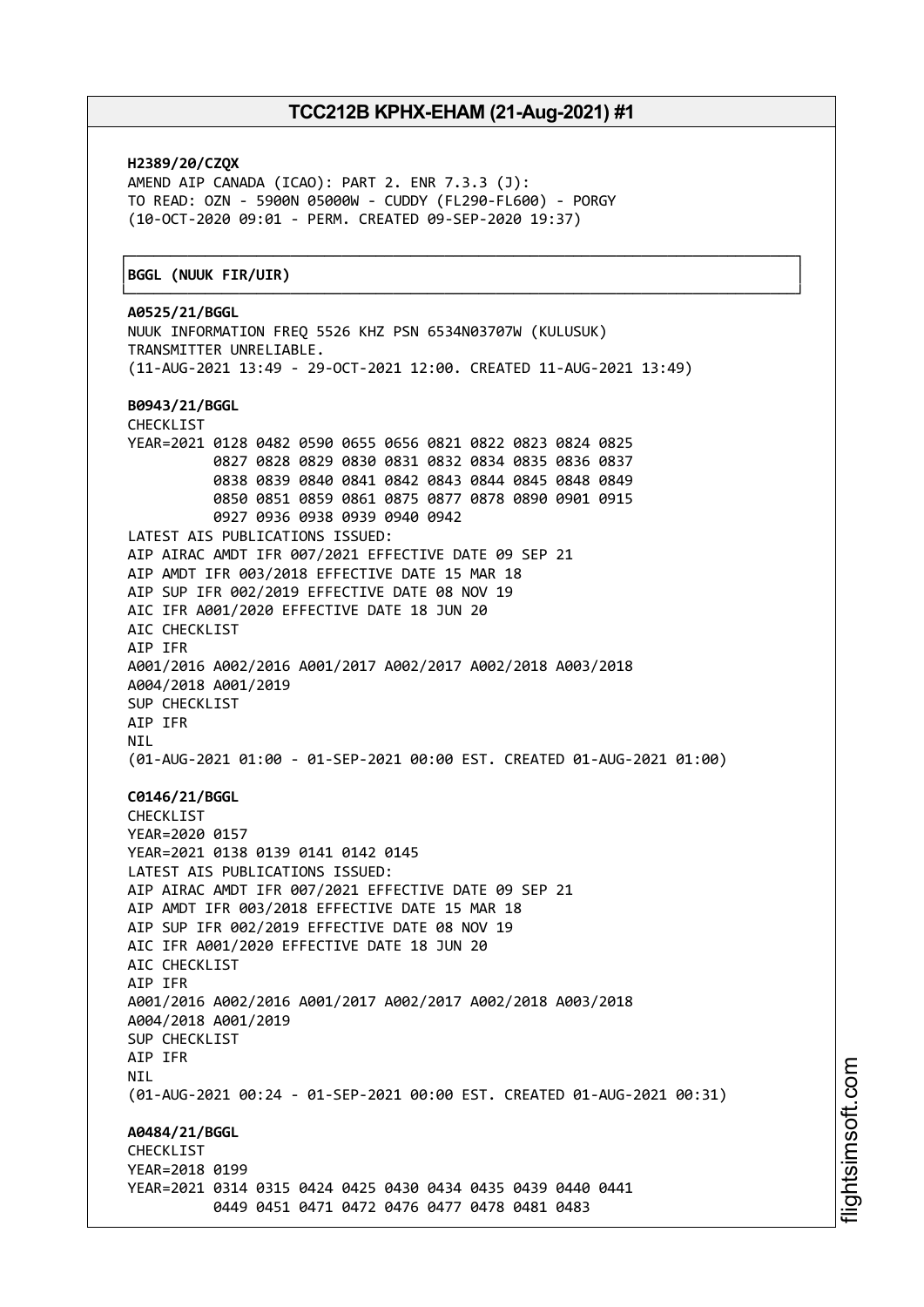LATEST AIS PUBLICATIONS ISSUED: AIP AIRAC AMDT IFR 007/2021 EFFECTIVE DATE 09 SEP 21 AIP AMDT IFR 003/2018 EFFECTIVE DATE 15 MAR 18 AIP SUP IFR 002/2019 EFFECTIVE DATE 08 NOV 19 AIC IFR A001/2020 EFFECTIVE DATE 18 JUN 20 AIC CHECKLIST AIP IFR A001/2016 A002/2016 A001/2017 A002/2017 A002/2018 A003/2018 A004/2018 A001/2019 SUP CHECKLIST AIP IFR **NTI** (01-AUG-2021 00:02 - 01-SEP-2021 00:00 EST. CREATED 01-AUG-2021 00:05) **A0478/21/BGGL** ALL FLIGHTS TO/FROM AIRPORTS OF GREENLAND, OR OVERFLYING GREENLANDIC AIRSPACE FROM BELARUSSIAN AIRSPACE, ARE NOT ALLOWED IF AIRCRAFT ARE OPERATED BY BELARUSSIAN AIR CARRIERS AND/OR REGISTRATED IN BELARUS EXCEPT FOR AIRCRAFT IN EMERGENCY OR HUMANITARIAN FLIGHTS. (28-JUL-2021 06:23 - 01-DEC-2021 00:59. CREATED 28-JUL-2021 06:26) **A0449/21/BGGL** TRIGGER NOTAM - PERM AIP GREENLAND AIRAC AMDT 07/21 WEF 09 SEP 2021. REF GEN 1.1: CHANGE OF CAA NAME AND EMAIL. REF GEN 2.2: ROD - RATE OF DESCENT ADDED. REF ENR 2.1: CHANGE TO NUUK SECTOR NORTH: PSN HF ANTENNA FREQ 5526 KHZ LOCATION KULUSUK CHANGED AND ASTERISK WITHDRAWN AS COORDINATES HAS BEEN WGS-84 VERIFIED AND LOCATION CHANGED TO TASIILAQ. KANGERLUSSUAQ HF ANTENNA NOW SHOWN CORRECTLY WITH FREQ 5526/8945/10042 KHZ. (09-SEP-2021 00:00 - 22-SEP-2021 23:59. CREATED 12-JUL-2021 08:50) **A0441/21/BGGL** COVID-19: FLIGHT RESTRICTION. ALL AIRCRAFT OPERATORS CARRYING PASSENGERS TO GREENLAND MUST RECEIVE A PERMISSION FROM THE CORONA SECRETARIAT BEFORE COMMENCING THE FLIGHT TOWARDS GREENLAND. APPLICATION MUST BE SENT TO CORONA AT NANOQ.GL EXEMPTION: AIRCRAFT OPERATORS WITH REGULAR SCHEDULED FLIGHTS TO GREENLAND CAN BRING PASSENGERS ACCORDING TO THE LIMIT SET BY THE CORONA SECRETARIAT. (02-JUL-2021 19:59 - 01-SEP-2021 01:59. CREATED 02-JUL-2021 19:59) **A0315/21/BGGL** DIRECTION OF CRUISING LEVELS FOR RNP-ROUTE UT596 IS CHANGED FROM ODD FLIGHT LEVELS TO EVEN FLIGHT LEVELS SECTION GH-SUBUD (18-MAY-2021 07:12 - PERM. CREATED 18-MAY-2021 07:14) **A0314/21/BGGL** DIRECTION OF CRUISING LEVELS FOR RNP-ROUTE UW30 IS CHANGED FROM ODD FLIGHT LEVELS TO EVEN FLIGHT LEVELS DIRECTION AA-HB

AND FROM EVEN FLIGHT LEVELS TO ODD FLIGHT LEVELS DIRECTION HB-AA

(18-MAY-2021 07:03 - PERM. CREATED 18-MAY-2021 07:12)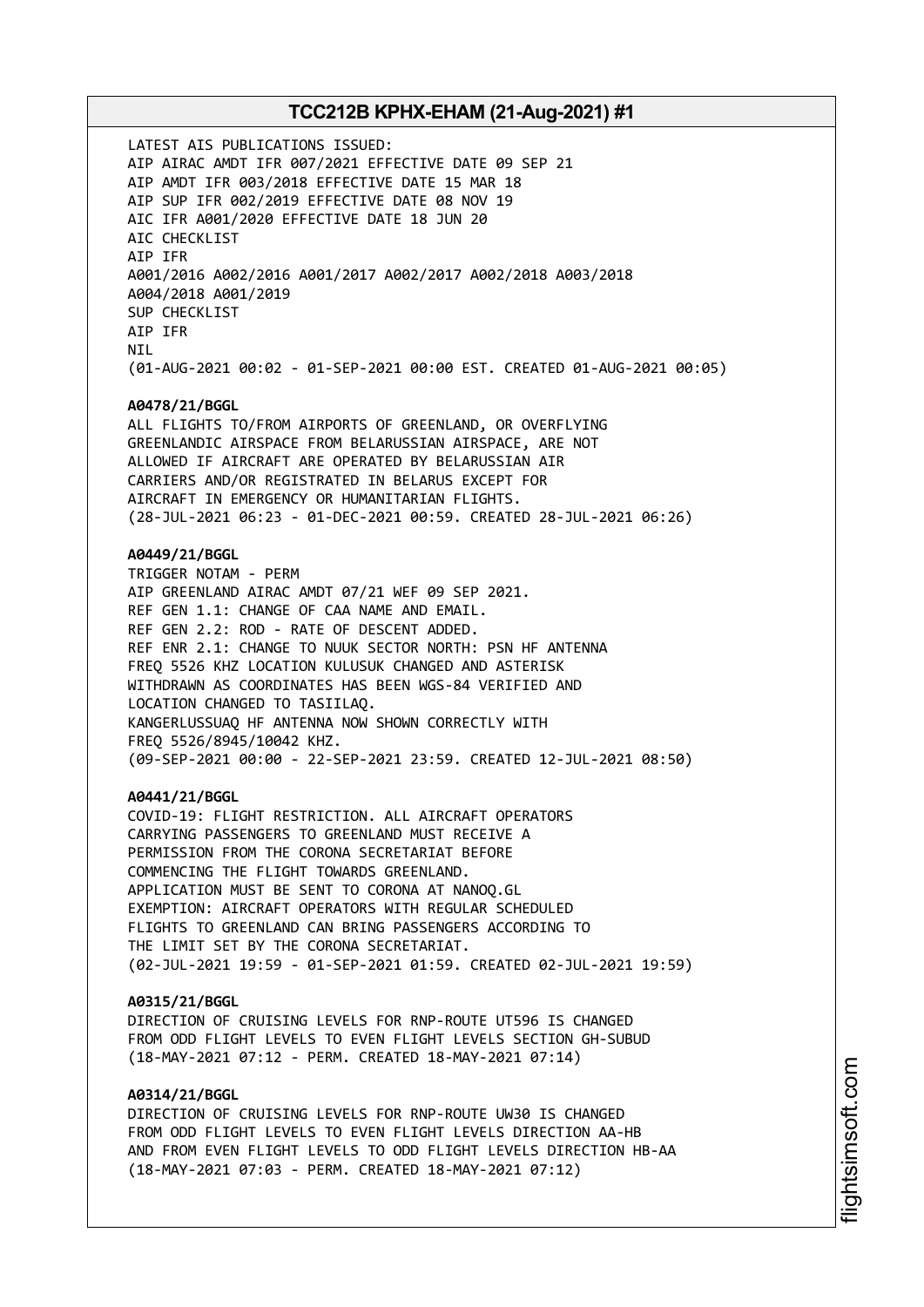┌──────────────────────────────────────────────────────────────────────────────┐

│**EGGX (SHANWICK OCEANIC FIR/UIR)** │

└──────────────────────────────────────────────────────────────────────────────┘ **V0014/21/EGGX** AIRSPACE SECURITY WARNING ISSUED BY THE DEPARTMENT FOR TRANSPORT - RISK TO CIVIL AVIATION IN BELARUS. OPERATORS ARE ADVISED NOT TO ENTER THE TERRITORY AND AIRSPACE OF BELARUS DUE TO SERIOUS SAFETY AND SECURITY CONCERNS POSED TO COMMERCIAL AVIATION. OPERATORS ARE ADVISED TO TAKE THIS INFORMATION INTO ACCOUNT IN THEIR OWN RISK ASSESSMENTS AND ROUTING DECISIONS. CONTACT UK DEPARTMENT FOR TRANSPORT +44(0)207 082 6639 OR +44(0)207 944 5999 OUT OF HOURS. FOR FURTHER DETAILS. 2021-05-0542/AS6 SFC-UNL (20-AUG-2021 08:18 - 17-NOV-2021 11:59 EST. CREATED 20-AUG-2021 08:18) **B2036/21/EGGX** WEF 01 OCT UNTIL 31 DEC THE UK C SERIES NOTAM WILL CHANGE TO P SERIES. ALL EXISTING C SERIES NOTAM WILL BE REISSUED AS A P SERIES ON 01 OCT. ALL NEW NOTAM REQUESTS AFTER 01 OCT WILL BE ISSUED AS A P SERIES. RECIPIENTS OF C SERIES NOTAM WILL AUTOMATICALLY BE MOVED TO THE P SERIES DISTRIBUTION LIST. AIC Y087/21 EFFECTIVE 23 SEP 21 REFERS. UK NOTAM SERIES DETAILS ARE CONTAINED IN UK AIP GEN 3.1 TABLE 3.6.3.4 (01-OCT-2021 00:00 - 31-DEC-2021 23:59. CREATED 18-AUG-2021 14:43) **D1107/21/EGGX** CHECKLIST YEAR=2021 0726 1100 1105 1106 LATEST PUBLICATIONS AIP AIRAC AMDT IFR 009/2021 EFFECTIVE DATE 09 SEP 21 AIP SUP IFR 040/2021 EFFECTIVE DATE 29 JUL 21 AIC IFR W069/2021 EFFECTIVE DATE 29 JUL 21 AIC IFR P067/2021 EFFECTIVE DATE 29 JUL 21 AIC IFR M066/2021 EFFECTIVE DATE 29 JUL 21 AIC IFR Y068/2021 EFFECTIVE DATE 29 JUL 21 AIC IFR G097/2009 EFFECTIVE DATE 31 DEC 09 AIC CHECKLIST AIP IFR P127/2006 P008/2008 P064/2008 P086/2008 P077/2009 P070/2010 P062/2012 P138/2012 Y009/2014 P002/2018 P053/2018 Y104/2018 Y031/2019 Y055/2019 Y117/2019 Y135/2019 P136/2019 P137/2019 P138/2019 P139/2019 Y140/2019 Y141/2019 Y142/2019 Y001/2020 P003/2020 W008/2020 Y011/2020 Y012/2020 W018/2020 Y024/2020 PART 1 OF 2 (01-AUG-2021 00:05 - 01-SEP-2021 00:05 EST. CREATED 01-AUG-2021 01:52) **D1107/21/EGGX** Y028/2020 Y031/2020 P034/2020 W035/2020 Y036/2020 Y039/2020 Y040/2020 Y041/2020 Y042/2020 Y043/2020 P044/2020 Y045/2020 P046/2020 Y051/2020 Y052/2020 P053/2020 P056/2020 P060/2020 P083/2020 Y085/2020 Y086/2020 Y087/2020 Y002/2021 Y008/2021 Y010/2021 Y011/2021 M012/2021 P017/2021 P018/2021 P026/2021 Y027/2021 Y028/2021 Y029/2021 Y037/2021 M044/2021 P045/2021 Y050/2021 Y054/2021 Y055/2021 P056/2021 Y058/2021 M060/2021 Y062/2021 M063/2021 M064/2021 M065/2021 M066/2021 P067/2021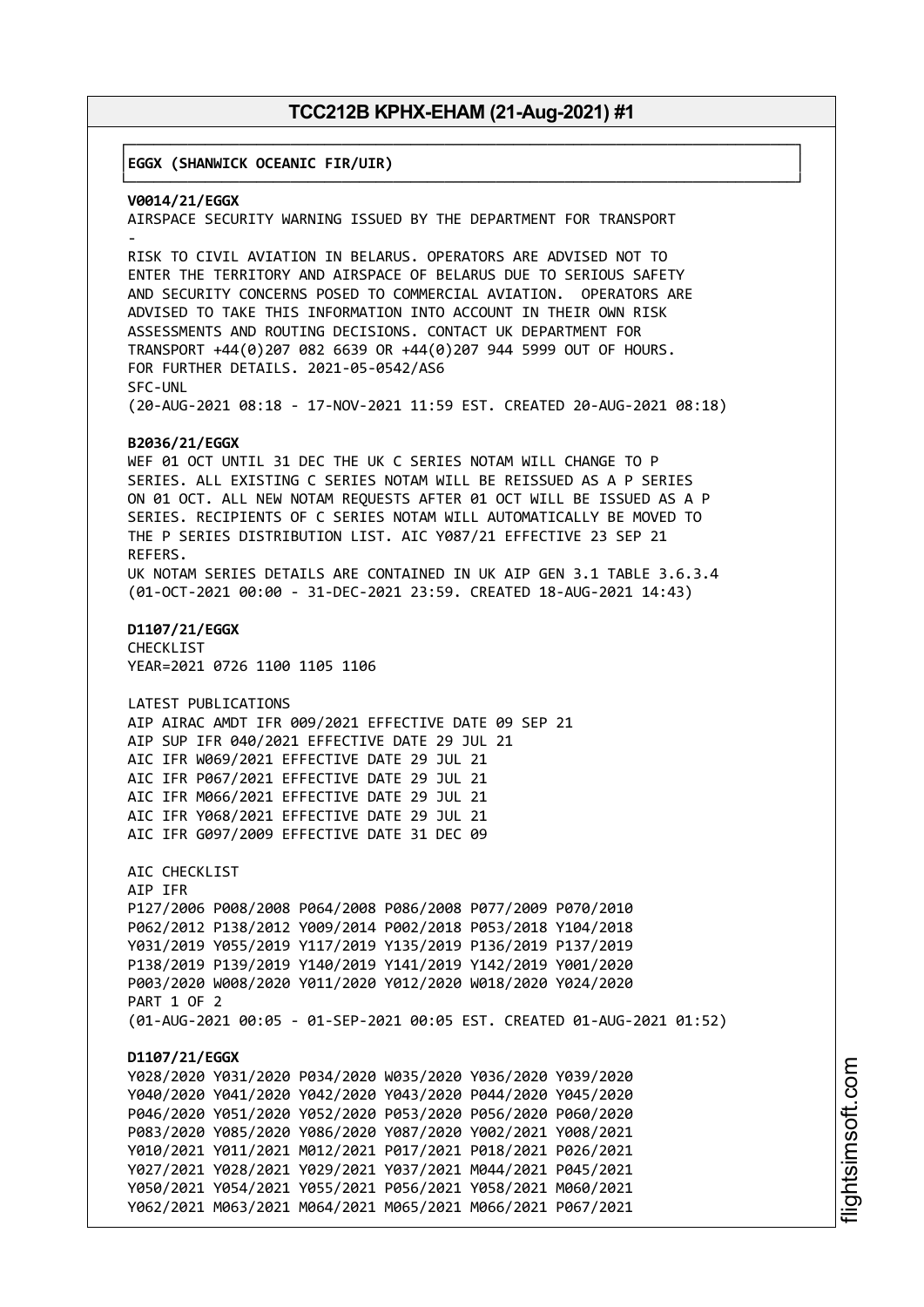Y068/2021 W069/2021 AIP VFR NIL AIP MIL NIL SUP CHECKLIST AIP IFR 053/2018 060/2018 011/2019 023/2019 025/2019 003/2020 017/2020 019/2020 023/2020 030/2020 031/2020 032/2020 037/2020 038/2020 039/2020 045/2020 046/2020 048/2020 049/2020 052/2020 002/2021 003/2021 007/2021 008/2021 012/2021 014/2021 017/2021 018/2021 019/2021 020/2021 022/2021 023/2021 024/2021 025/2021 026/2021 028/2021 029/2021 030/2021 031/2021 032/2021 034/2021 035/2021 036/2021 037/2021 038/2021 039/2021 040/2021 AIP VFR NIL AIP MIL NIL PART 2 OF 2 (01-AUG-2021 00:05 - 01-SEP-2021 00:05 EST. CREATED 01-AUG-2021 01:52) **G0256/21/EGGX** CHECKLIST YEAR=2021 0256 LATEST PUBLICATIONS AIP AIRAC AMDT IFR 009/2021 EFFECTIVE DATE 09 SEP 21 AIP SUP IFR 040/2021 EFFECTIVE DATE 29 JUL 21 AIC IFR W069/2021 EFFECTIVE DATE 29 JUL 21 AIC IFR P067/2021 EFFECTIVE DATE 29 JUL 21 AIC IFR M066/2021 EFFECTIVE DATE 29 JUL 21 AIC IFR Y068/2021 EFFECTIVE DATE 29 JUL 21 AIC IFR G097/2009 EFFECTIVE DATE 31 DEC 09 AIC CHECKLIST AIP IFR P127/2006 P008/2008 P064/2008 P086/2008 P077/2009 P070/2010 P062/2012 P138/2012 Y009/2014 P002/2018 P053/2018 Y104/2018 Y031/2019 Y055/2019 Y117/2019 Y135/2019 P136/2019 P137/2019 P138/2019 P139/2019 Y140/2019 Y141/2019 Y142/2019 Y001/2020 P003/2020 W008/2020 Y011/2020 Y012/2020 W018/2020 Y024/2020 Y028/2020 Y031/2020 P034/2020 W035/2020 Y036/2020 Y039/2020 Y040/2020 Y041/2020 Y042/2020 Y043/2020 P044/2020 Y045/2020 P046/2020 Y051/2020 Y052/2020 P053/2020 P056/2020 P060/2020 PART 1 OF 2 (01-AUG-2021 00:05 - 01-SEP-2021 00:05 EST. CREATED 01-AUG-2021 01:34) **G0256/21/EGGX** P083/2020 Y085/2020 Y086/2020 Y087/2020 Y002/2021 Y008/2021 Y010/2021 Y011/2021 M012/2021 P017/2021 P018/2021 P026/2021 Y027/2021 Y028/2021 Y029/2021 Y037/2021 M044/2021 P045/2021 Y050/2021 Y054/2021 Y055/2021 P056/2021 Y058/2021 M060/2021 Y062/2021 M063/2021 M064/2021 M065/2021 M066/2021 P067/2021 Y068/2021 W069/2021 AIP VFR **NTI** AIP MIL NIL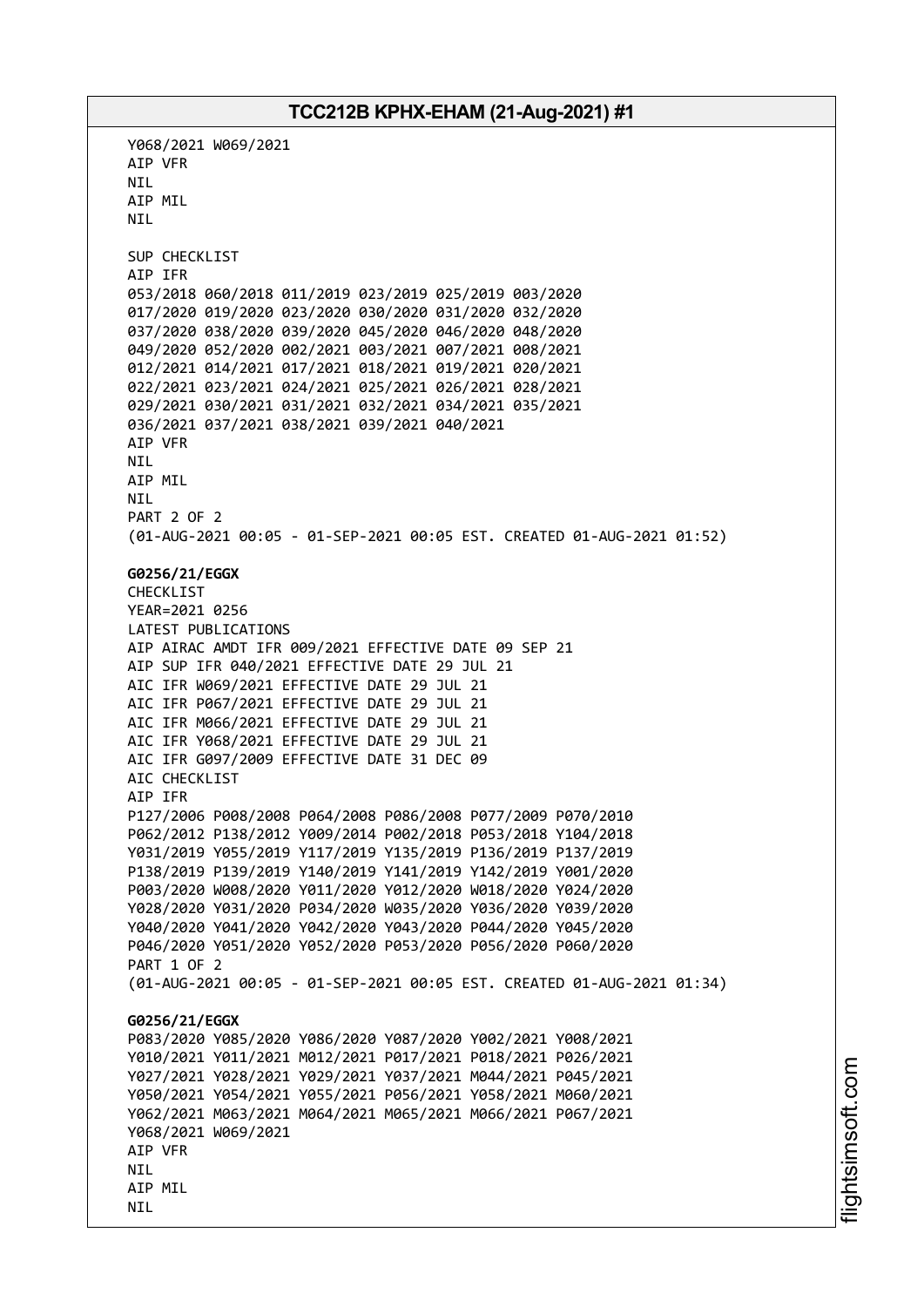# **TCC212B KPHX-EHAM (21-Aug-2021) #1** SUP CHECKLIST AIP IFR 053/2018 060/2018 011/2019 023/2019 025/2019 003/2020 017/2020 019/2020 023/2020 030/2020 031/2020 032/2020 037/2020 038/2020 039/2020 045/2020 046/2020 048/2020 049/2020 052/2020 002/2021 003/2021 007/2021 008/2021 012/2021 014/2021 017/2021 018/2021 019/2021 020/2021 022/2021 023/2021 024/2021 025/2021 026/2021 028/2021 029/2021 030/2021 031/2021 032/2021 034/2021 035/2021 036/2021 037/2021 038/2021 039/2021 040/2021 AIP VFR **NTI** AIP MIL NIL PART 2 OF 2 (01-AUG-2021 00:05 - 01-SEP-2021 00:05 EST. CREATED 01-AUG-2021 01:34) **M2939/21/EGGX** CHECKL<sub>TST</sub> YEAR=2021 2913 2914 2915 2916 2917 2918 2919 2920 2921 2922 2923 2924 2925 2926 2927 2928 2929 2930 2931 2932 2933 2935 LATEST PUBLICATIONS AIP AIRAC AMDT IFR 009/2021 EFFECTIVE DATE 09 SEP 21 AIP SUP IFR 040/2021 EFFECTIVE DATE 29 JUL 21 AIC IFR W069/2021 EFFECTIVE DATE 29 JUL 21 AIC IFR P067/2021 EFFECTIVE DATE 29 JUL 21 AIC IFR M066/2021 EFFECTIVE DATE 29 JUL 21 AIC IFR Y068/2021 EFFECTIVE DATE 29 JUL 21 AIC IFR G097/2009 EFFECTIVE DATE 31 DEC 09 AIC CHECKLIST AIP IFR P127/2006 P008/2008 P064/2008 P086/2008 P077/2009 P070/2010 P062/2012 P138/2012 Y009/2014 P002/2018 P053/2018 Y104/2018 Y031/2019 Y055/2019 Y117/2019 Y135/2019 P136/2019 P137/2019 PART 1 OF 2 (01-AUG-2021 00:05 - 01-SEP-2021 00:05 EST. CREATED 01-AUG-2021 01:33) **M2939/21/EGGX** P138/2019 P139/2019 Y140/2019 Y141/2019 Y142/2019 Y001/2020 P003/2020 W008/2020 Y011/2020 Y012/2020 W018/2020 Y024/2020 Y028/2020 Y031/2020 P034/2020 W035/2020 Y036/2020 Y039/2020 Y040/2020 Y041/2020 Y042/2020 Y043/2020 P044/2020 Y045/2020 P046/2020 Y051/2020 Y052/2020 P053/2020 P056/2020 P060/2020 P083/2020 Y085/2020 Y086/2020 Y087/2020 Y002/2021 Y008/2021 Y010/2021 Y011/2021 M012/2021 P017/2021 P018/2021 P026/2021 Y027/2021 Y028/2021 Y029/2021 Y037/2021 M044/2021 P045/2021 Y050/2021 Y054/2021 Y055/2021 P056/2021 Y058/2021 M060/2021 Y062/2021 M063/2021 M064/2021 M065/2021 M066/2021 P067/2021 Y068/2021 W069/2021 AIP VFR NIL AIP MIL **NTI** 022/2021 023/2021 024/2021 025/2021 026/2021 028/2021 029/2021 030/2021 031/2021 032/2021 034/2021 035/2021 036/2021 037/2021 038/2021 039/2021 040/2021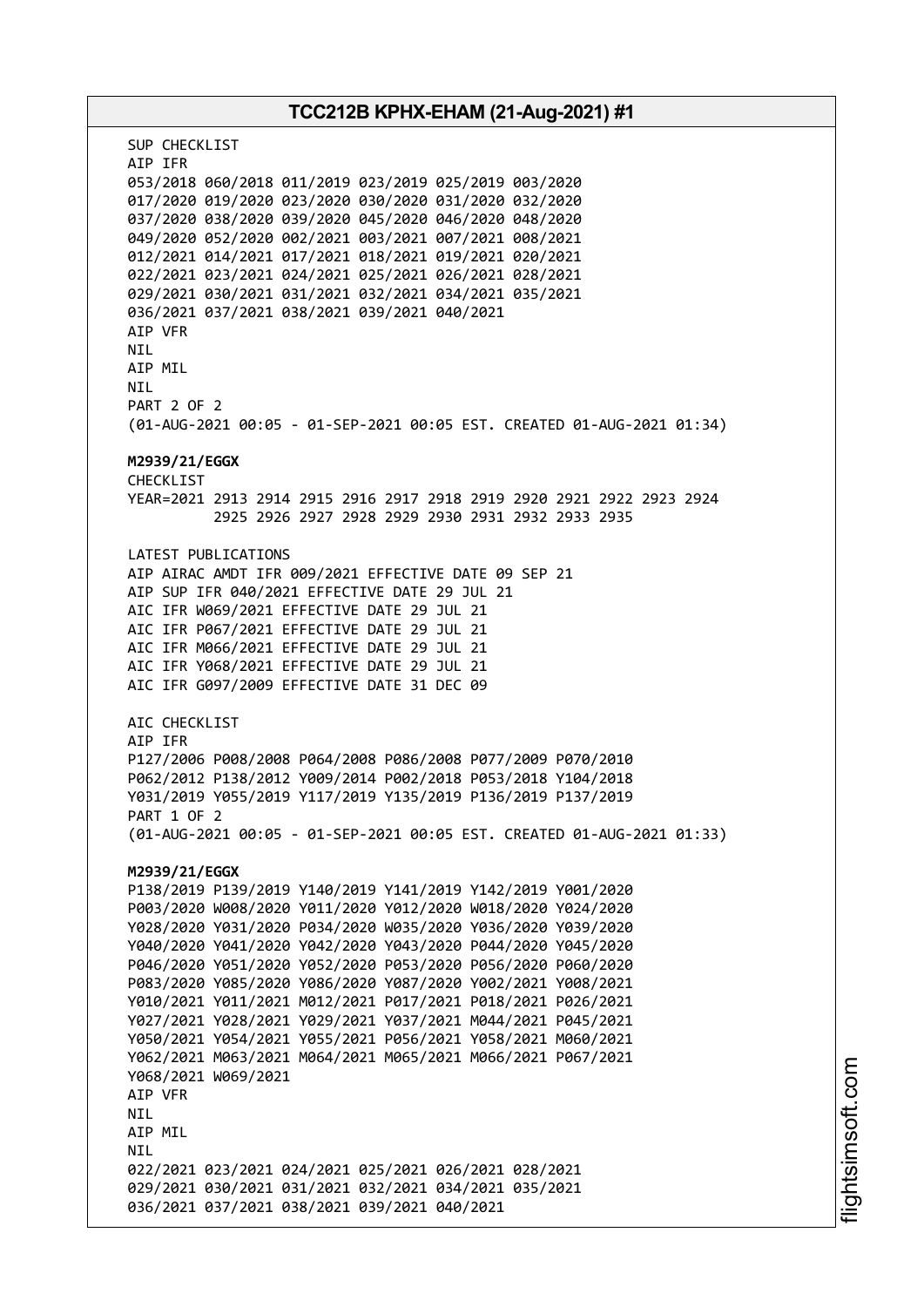AIP VFR NIL AIP MIL NIL PART 2 OF 2 (01-AUG-2021 00:05 - 01-SEP-2021 00:05 EST. CREATED 01-AUG-2021 01:33) **F0776/21/EGGX** CHECKLIST YEAR=2021 0769 0770 0771 0773 0776 LATEST PUBLICATIONS AIP AIRAC AMDT IFR 009/2021 EFFECTIVE DATE 09 SEP 21 AIP SUP IFR 040/2021 EFFECTIVE DATE 29 JUL 21 AIC IFR W069/2021 EFFECTIVE DATE 29 JUL 21 AIC IFR P067/2021 EFFECTIVE DATE 29 JUL 21 AIC IFR M066/2021 EFFECTIVE DATE 29 JUL 21 AIC IFR Y068/2021 EFFECTIVE DATE 29 JUL 21 AIC IFR G097/2009 EFFECTIVE DATE 31 DEC 09 AIC CHECKLIST AIP IFR P127/2006 P008/2008 P064/2008 P086/2008 P077/2009 P070/2010 P062/2012 P138/2012 Y009/2014 P002/2018 P053/2018 Y104/2018 Y031/2019 Y055/2019 Y117/2019 Y135/2019 P136/2019 P137/2019 P138/2019 P139/2019 Y140/2019 Y141/2019 Y142/2019 Y001/2020 P003/2020 W008/2020 Y011/2020 Y012/2020 W018/2020 Y024/2020 Y028/2020 Y031/2020 P034/2020 W035/2020 Y036/2020 Y039/2020 Y040/2020 Y041/2020 Y042/2020 Y043/2020 P044/2020 Y045/2020 PART 1 OF 2 (01-AUG-2021 00:05 - 01-SEP-2021 00:05 EST. CREATED 01-AUG-2021 01:31) **F0776/21/EGGX** P046/2020 Y051/2020 Y052/2020 P053/2020 P056/2020 P060/2020 P083/2020 Y085/2020 Y086/2020 Y087/2020 Y002/2021 Y008/2021 Y010/2021 Y011/2021 M012/2021 P017/2021 P018/2021 P026/2021 Y027/2021 Y028/2021 Y029/2021 Y037/2021 M044/2021 P045/2021 Y050/2021 Y054/2021 Y055/2021 P056/2021 Y058/2021 M060/2021 Y062/2021 M063/2021 M064/2021 M065/2021 M066/2021 P067/2021 Y068/2021 W069/2021 AIP VFR NIL AIP MIL **NTI** SUP CHECKLIST AIP IFR 053/2018 060/2018 011/2019 023/2019 025/2019 003/2020 017/2020 019/2020 023/2020 030/2020 031/2020 032/2020 037/2020 038/2020 039/2020 045/2020 046/2020 048/2020 049/2020 052/2020 002/2021 003/2021 007/2021 008/2021 012/2021 014/2021 017/2021 018/2021 019/2021 020/2021 022/2021 023/2021 024/2021 025/2021 026/2021 028/2021 029/2021 030/2021 031/2021 032/2021 034/2021 035/2021 036/2021 037/2021 038/2021 039/2021 040/2021 AIP VFR **NTL** AIP MIL **NTI** PART 2 OF 2 (01-AUG-2021 00:05 - 01-SEP-2021 00:05 EST. CREATED 01-AUG-2021 01:31)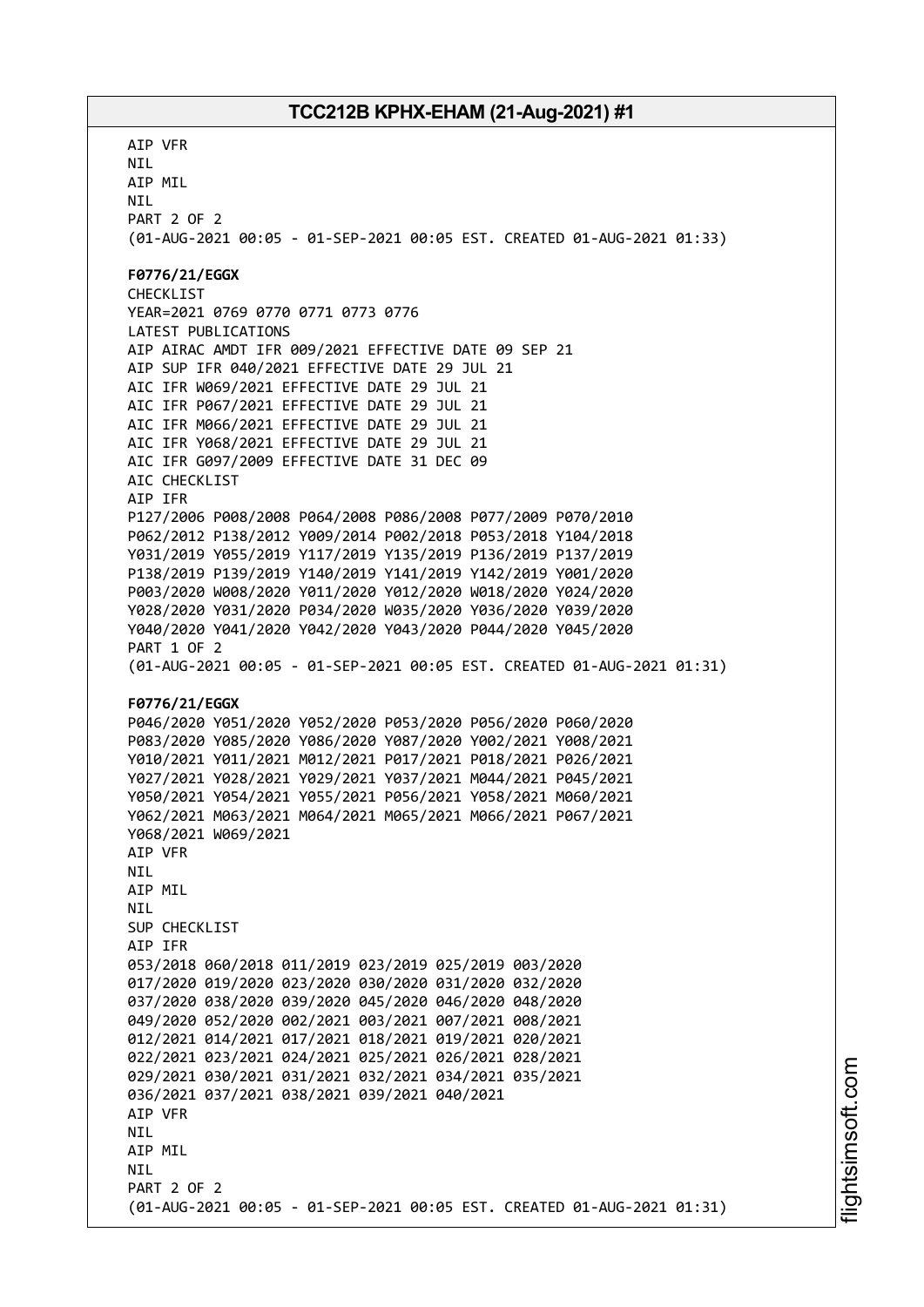**N0151/21/EGGX** P083/2020 Y085/2020 Y086/2020 Y087/2020 Y002/2021 Y008/2021 Y010/2021 Y011/2021 M012/2021 P017/2021 P018/2021 P026/2021 Y027/2021 Y028/2021 Y029/2021 Y037/2021 M044/2021 P045/2021 Y050/2021 Y054/2021 Y055/2021 P056/2021 Y058/2021 M060/2021 Y062/2021 M063/2021 M064/2021 M065/2021 M066/2021 P067/2021 Y068/2021 W069/2021 AIP VFR NIL AIP MIL **NTI** SUP CHECKLIST AIP IFR 053/2018 060/2018 011/2019 023/2019 025/2019 003/2020 017/2020 019/2020 023/2020 030/2020 031/2020 032/2020 037/2020 038/2020 039/2020 045/2020 046/2020 048/2020 049/2020 052/2020 002/2021 003/2021 007/2021 008/2021 012/2021 014/2021 017/2021 018/2021 019/2021 020/2021 022/2021 023/2021 024/2021 025/2021 026/2021 028/2021 029/2021 030/2021 031/2021 032/2021 034/2021 035/2021 036/2021 037/2021 038/2021 039/2021 040/2021 AIP VFR NIL AIP MIL NIL PART 2 OF 2 (01-AUG-2021 00:05 - 01-SEP-2021 00:05 EST. CREATED 01-AUG-2021 01:29) **N0151/21/EGGX** CHECKLIST YEAR=2021 0095 0111 0112 0113 0118 0122 0123 0124 0127 0136 0138 0139 0141 0142 0143 0145 0147 0149 0150 0151 LATEST PUBLICATIONS AIP AIRAC AMDT IFR 009/2021 EFFECTIVE DATE 09 SEP 21 AIP SUP IFR 040/2021 EFFECTIVE DATE 29 JUL 21 AIC IFR W069/2021 EFFECTIVE DATE 29 JUL 21 AIC IFR P067/2021 EFFECTIVE DATE 29 JUL 21 AIC IFR M066/2021 EFFECTIVE DATE 29 JUL 21 AIC IFR Y068/2021 EFFECTIVE DATE 29 JUL 21 AIC IFR G097/2009 EFFECTIVE DATE 31 DEC 09 AIC CHECKLIST AIP IFR P127/2006 P008/2008 P064/2008 P086/2008 P077/2009 P070/2010 P062/2012 P138/2012 Y009/2014 P002/2018 P053/2018 Y104/2018 Y031/2019 Y055/2019 Y117/2019 Y135/2019 P136/2019 P137/2019 P138/2019 P139/2019 Y140/2019 Y141/2019 Y142/2019 Y001/2020 P003/2020 W008/2020 Y011/2020 Y012/2020 W018/2020 Y024/2020 Y028/2020 Y031/2020 P034/2020 W035/2020 Y036/2020 Y039/2020 Y040/2020 Y041/2020 Y042/2020 Y043/2020 P044/2020 Y045/2020 P046/2020 Y051/2020 Y052/2020 P053/2020 P056/2020 P060/2020 PART 1 OF 2 (01-AUG-2021 00:05 - 01-SEP-2021 00:05 EST. CREATED 01-AUG-2021 01:29) **B1876/21/EGGX** AIC IFR Y068/2021 EFFECTIVE DATE 29 JUL 21 AIC IFR G097/2009 EFFECTIVE DATE 31 DEC 09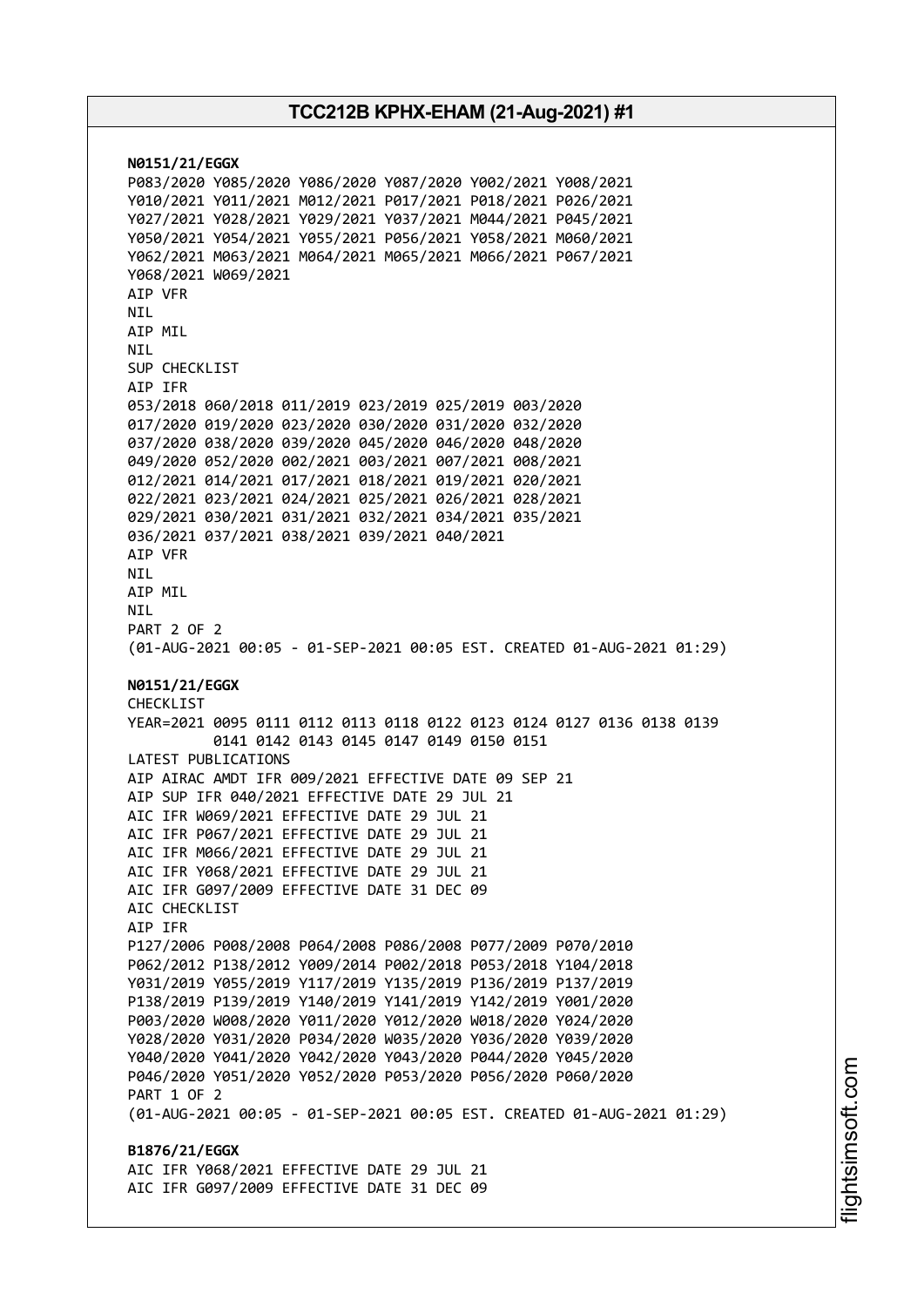**TCC212B KPHX-EHAM (21-Aug-2021) #1** AIC CHECKLIST AIP IFR P127/2006 P008/2008 P064/2008 P086/2008 P077/2009 P070/2010 P062/2012 P138/2012 Y009/2014 P002/2018 P053/2018 Y104/2018 Y031/2019 Y055/2019 Y117/2019 Y135/2019 P136/2019 P137/2019 P138/2019 P139/2019 Y140/2019 Y141/2019 Y142/2019 Y001/2020 P003/2020 W008/2020 Y011/2020 Y012/2020 W018/2020 Y024/2020 Y028/2020 Y031/2020 P034/2020 W035/2020 Y036/2020 Y039/2020 Y040/2020 Y041/2020 Y042/2020 Y043/2020 P044/2020 Y045/2020 P046/2020 Y051/2020 Y052/2020 P053/2020 P056/2020 P060/2020 P083/2020 Y085/2020 Y086/2020 Y087/2020 Y002/2021 Y008/2021 Y010/2021 Y011/2021 M012/2021 P017/2021 P018/2021 P026/2021 Y027/2021 Y028/2021 Y029/2021 Y037/2021 M044/2021 P045/2021 Y050/2021 Y054/2021 Y055/2021 P056/2021 Y058/2021 M060/2021 Y062/2021 M063/2021 M064/2021 M065/2021 M066/2021 P067/2021 Y068/2021 W069/2021 PART 2 OF 3 (01-AUG-2021 00:05 - 01-SEP-2021 00:05 EST. CREATED 01-AUG-2021 01:28) **B1876/21/EGGX** CHECKLIST YEAR=2021 0989 1036 1041 1142 1175 1194 1205 1206 1207 1209 1372 1378 1413 1431 1537 1558 1579 1630 1705 1717 1725 1743 1747 1750 1751 1753 1790 1813 1816 1824 1836 1837 1839 1840 1841 1843 1844 1854 1856 1857 1860 1861 1862 1863 1864 1865 1866 1867 LATEST PUBLICATIONS AIP AIRAC AMDT IFR 009/2021 EFFECTIVE DATE 09 SEP 21 AIP SUP IFR 040/2021 EFFECTIVE DATE 29 JUL 21 AIC IFR W069/2021 EFFECTIVE DATE 29 JUL 21 AIC IFR P067/2021 EFFECTIVE DATE 29 JUL 21 AIC IFR M066/2021 EFFECTIVE DATE 29 JUL 21 PART 1 OF 3 (01-AUG-2021 00:05 - 01-SEP-2021 00:05 EST. CREATED 01-AUG-2021 01:28) **B1876/21/EGGX** AIP VFR NIL AIP MIL NIL SUP CHECKLIST AIP IFR 053/2018 060/2018 011/2019 023/2019 025/2019 003/2020 017/2020 019/2020 023/2020 030/2020 031/2020 032/2020 037/2020 038/2020 039/2020 045/2020 046/2020 048/2020 049/2020 052/2020 002/2021 003/2021 007/2021 008/2021 012/2021 014/2021 017/2021 018/2021 019/2021 020/2021 022/2021 023/2021 024/2021 025/2021 026/2021 028/2021 029/2021 030/2021 031/2021 032/2021 034/2021 035/2021 036/2021 037/2021 038/2021 039/2021 040/2021 AIP VFR NIL AIP MIL **NTL** PART 3 OF 3 (01-AUG-2021 00:05 - 01-SEP-2021 00:05 EST. CREATED 01-AUG-2021 01:28) **A2748/21/EGGX**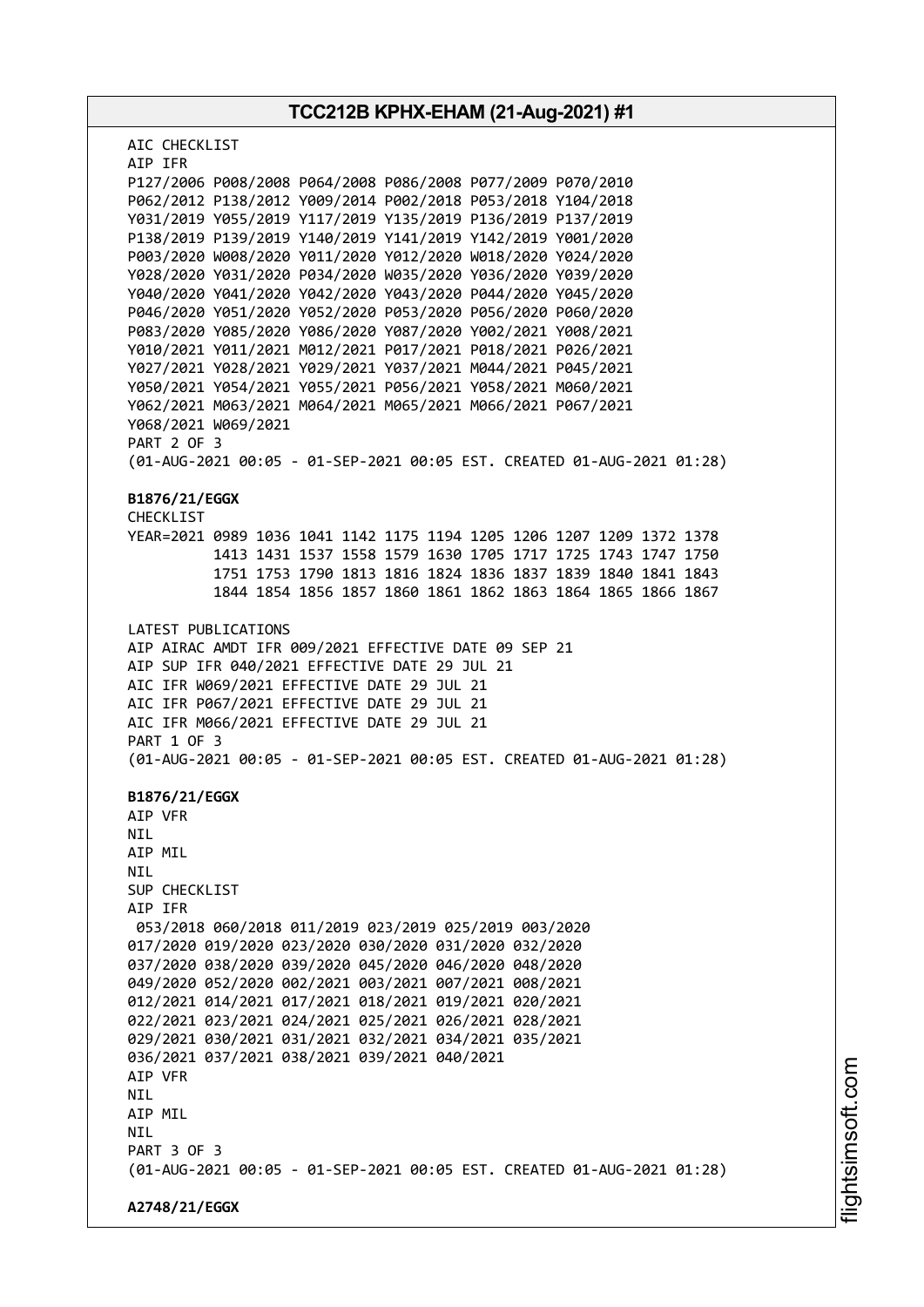| <b>CHECKLIST</b><br>YEAR=2021 1471 1502 1566 1576 1577 1596 1650 1662 1674 1675 1713 1740<br>1747 1798 1845 1938 1940 1970 2020 2025 2032 2033 2034 2078<br>2111 2138 2167 2168 2211 2224 2259 2270 2290 2310 2320 2328<br>2345 2385 2391 2393 2395 2398 2410 2411 2434 2441 2445 2455<br>2457 2462 2463 2464 2484 2509 2510 2524 2527 2528 2530 2548<br>2556 2583 2592 2593 2594 2595 2596 2597 2598 2599 2600 2601<br>2602 2609 2611 2612 2629 2631 2632 2641 2642 2650 2651 2673<br>2674 2680 2682 2685 2686 2690 2692 2694 2701 2702 2703 2704<br>2705 2709 2710 2711 2713 2715 2716 2721 2722 2723 2728 2733<br>2736 2738 2741 2744 2745 2747<br>LATEST PUBLICATIONS<br>AIP AIRAC AMDT IFR 009/2021 EFFECTIVE DATE 09 SEP 21<br>AIP SUP IFR 040/2021 EFFECTIVE DATE 29 JUL 21<br>AIC IFR W069/2021 EFFECTIVE DATE 29 JUL 21<br>AIC IFR P067/2021 EFFECTIVE DATE 29 JUL 21<br>AIC IFR M066/2021 EFFECTIVE DATE 29 JUL 21<br>AIC IFR Y068/2021 EFFECTIVE DATE 29 JUL 21<br>AIC IFR G097/2009 EFFECTIVE DATE 31 DEC 09<br>AIC CHECKLIST<br>AIP IFR<br>P127/2006 P008/2008 P064/2008 P086/2008 P077/2009 P070/2010<br>P062/2012 P138/2012 Y009/2014 P002/2018 P053/2018 Y104/2018<br>PART 1 OF 2<br>(01-AUG-2021 00:05 - 01-SEP-2021 00:05 EST. CREATED 01-AUG-2021 01:27)<br>A2748/21/EGGX<br>Y031/2019 Y055/2019 Y117/2019 Y135/2019 P136/2019 P137/2019<br>P138/2019 P139/2019 Y140/2019 Y141/2019 Y142/2019 Y001/2020<br>P003/2020 W008/2020 Y011/2020 Y012/2020 W018/2020 Y024/2020<br>Y028/2020 Y031/2020 P034/2020 W035/2020 Y036/2020 Y039/2020<br>Y040/2020 Y041/2020 Y042/2020 Y043/2020 P044/2020 Y045/2020<br>P046/2020 Y051/2020 Y052/2020 P053/2020 P056/2020 P060/2020<br>P083/2020 Y085/2020 Y086/2020 Y087/2020 Y002/2021 Y008/2021<br>Y010/2021 Y011/2021 M012/2021 P017/2021 P018/2021 P026/2021<br>Y027/2021 Y028/2021 Y029/2021 Y037/2021 M044/2021 P045/2021<br>Y050/2021 Y054/2021 Y055/2021 P056/2021 Y058/2021 M060/2021<br>Y062/2021 M063/2021 M064/2021 M065/2021 M066/2021 P067/2021<br>Y068/2021 W069/2021<br>AIP VFR<br>NIL<br>AIP MIL<br><b>NIL</b><br>SUP CHECKLIST<br>AIP IFR<br>053/2018 060/2018 011/2019 023/2019 025/2019 003/2020<br>017/2020 019/2020 023/2020 030/2020 031/2020 032/2020<br>037/2020 038/2020 039/2020 045/2020 046/2020 048/2020<br>049/2020 052/2020 002/2021 003/2021 007/2021 008/2021<br>012/2021 014/2021 017/2021 018/2021 019/2021 020/2021<br>022/2021 023/2021 024/2021 025/2021 026/2021 028/2021<br>029/2021 030/2021 031/2021 032/2021 034/2021 035/2021<br>036/2021 037/2021 038/2021 039/2021 040/2021<br>AIP VFR<br><b>NIL</b><br>AIP MIL<br><b>NIL</b> | TCC212B KPHX-EHAM (21-Aug-2021) #1 |  |
|----------------------------------------------------------------------------------------------------------------------------------------------------------------------------------------------------------------------------------------------------------------------------------------------------------------------------------------------------------------------------------------------------------------------------------------------------------------------------------------------------------------------------------------------------------------------------------------------------------------------------------------------------------------------------------------------------------------------------------------------------------------------------------------------------------------------------------------------------------------------------------------------------------------------------------------------------------------------------------------------------------------------------------------------------------------------------------------------------------------------------------------------------------------------------------------------------------------------------------------------------------------------------------------------------------------------------------------------------------------------------------------------------------------------------------------------------------------------------------------------------------------------------------------------------------------------------------------------------------------------------------------------------------------------------------------------------------------------------------------------------------------------------------------------------------------------------------------------------------------------------------------------------------------------------------------------------------------------------------------------------------------------------------------------------------------------------------------------------------------------------------------------------------------------------------------------------------------------------------------------------------------------------------------------------------------------------------------------------------------------------------------------------------------------------------------------------------------------------------------------------------------------------------------------------------------------------------------------------------------------------------|------------------------------------|--|
|                                                                                                                                                                                                                                                                                                                                                                                                                                                                                                                                                                                                                                                                                                                                                                                                                                                                                                                                                                                                                                                                                                                                                                                                                                                                                                                                                                                                                                                                                                                                                                                                                                                                                                                                                                                                                                                                                                                                                                                                                                                                                                                                                                                                                                                                                                                                                                                                                                                                                                                                                                                                                                  |                                    |  |
|                                                                                                                                                                                                                                                                                                                                                                                                                                                                                                                                                                                                                                                                                                                                                                                                                                                                                                                                                                                                                                                                                                                                                                                                                                                                                                                                                                                                                                                                                                                                                                                                                                                                                                                                                                                                                                                                                                                                                                                                                                                                                                                                                                                                                                                                                                                                                                                                                                                                                                                                                                                                                                  |                                    |  |
|                                                                                                                                                                                                                                                                                                                                                                                                                                                                                                                                                                                                                                                                                                                                                                                                                                                                                                                                                                                                                                                                                                                                                                                                                                                                                                                                                                                                                                                                                                                                                                                                                                                                                                                                                                                                                                                                                                                                                                                                                                                                                                                                                                                                                                                                                                                                                                                                                                                                                                                                                                                                                                  |                                    |  |
|                                                                                                                                                                                                                                                                                                                                                                                                                                                                                                                                                                                                                                                                                                                                                                                                                                                                                                                                                                                                                                                                                                                                                                                                                                                                                                                                                                                                                                                                                                                                                                                                                                                                                                                                                                                                                                                                                                                                                                                                                                                                                                                                                                                                                                                                                                                                                                                                                                                                                                                                                                                                                                  |                                    |  |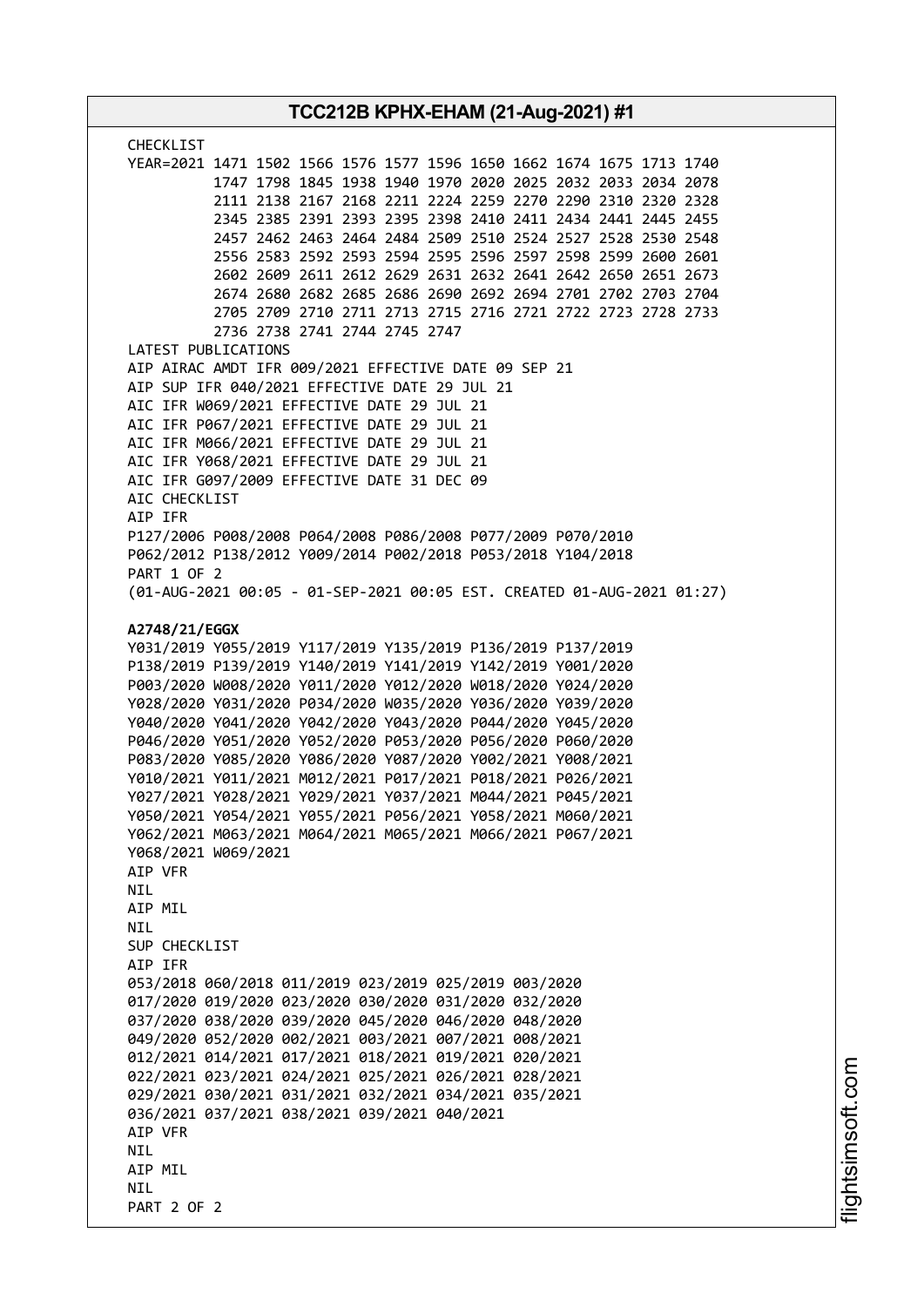(01-AUG-2021 00:05 - 01-SEP-2021 00:05 EST. CREATED 01-AUG-2021 01:27) **Q0411/21/EGGX** CHECKLIST YEAR=2021 0387 0393 0400 0402 0404 0405 0406 0407 0408 0409 0410 0411 LATEST PUBLICATIONS AIP AIRAC AMDT IFR 009/2021 EFFECTIVE DATE 09 SEP 21 AIP SUP IFR 040/2021 EFFECTIVE DATE 29 JUL 21 AIC IFR W069/2021 EFFECTIVE DATE 29 JUL 21 AIC IFR P067/2021 EFFECTIVE DATE 29 JUL 21 AIC IFR M066/2021 EFFECTIVE DATE 29 JUL 21 AIC IFR Y068/2021 EFFECTIVE DATE 29 JUL 21 AIC IFR G097/2009 EFFECTIVE DATE 31 DEC 09 AIC CHECKLIST AIP IFR P127/2006 P008/2008 P064/2008 P086/2008 P077/2009 P070/2010 P062/2012 P138/2012 Y009/2014 P002/2018 P053/2018 Y104/2018 Y031/2019 Y055/2019 Y117/2019 Y135/2019 P136/2019 P137/2019 P138/2019 P139/2019 Y140/2019 Y141/2019 Y142/2019 Y001/2020 P003/2020 W008/2020 Y011/2020 Y012/2020 W018/2020 Y024/2020 Y028/2020 Y031/2020 P034/2020 W035/2020 Y036/2020 Y039/2020 Y040/2020 Y041/2020 Y042/2020 Y043/2020 P044/2020 Y045/2020 P046/2020 Y051/2020 Y052/2020 P053/2020 P056/2020 P060/2020 PART 1 OF 2 (01-AUG-2021 00:05 - 01-SEP-2021 00:05 EST. CREATED 01-AUG-2021 01:12) **Q0411/21/EGGX** P083/2020 Y085/2020 Y086/2020 Y087/2020 Y002/2021 Y008/2021 Y010/2021 Y011/2021 M012/2021 P017/2021 P018/2021 P026/2021 Y027/2021 Y028/2021 Y029/2021 Y037/2021 M044/2021 P045/2021 Y050/2021 Y054/2021 Y055/2021 P056/2021 Y058/2021 M060/2021 Y062/2021 M063/2021 M064/2021 M065/2021 M066/2021 P067/2021 Y068/2021 W069/2021 AIP VFR NIL AIP MIL NIL SUP CHECKLIST AIP IFR 053/2018 060/2018 011/2019 023/2019 025/2019 003/2020 017/2020 019/2020 023/2020 030/2020 031/2020 032/2020 037/2020 038/2020 039/2020 045/2020 046/2020 048/2020 049/2020 052/2020 002/2021 003/2021 007/2021 008/2021 012/2021 014/2021 017/2021 018/2021 019/2021 020/2021 022/2021 023/2021 024/2021 025/2021 026/2021 028/2021 029/2021 030/2021 031/2021 032/2021 034/2021 035/2021 036/2021 037/2021 038/2021 039/2021 040/2021 AIP VFR NIL AIP MIL NIL PART 2 OF 2 (01-AUG-2021 00:05 - 01-SEP-2021 00:05 EST. CREATED 01-AUG-2021 01:12) **K0336/21/EGGX** AIC IFR P067/2021 EFFECTIVE DATE 29 JUL 21 AIC IFR M066/2021 EFFECTIVE DATE 29 JUL 21 AIC IFR Y068/2021 EFFECTIVE DATE 29 JUL 21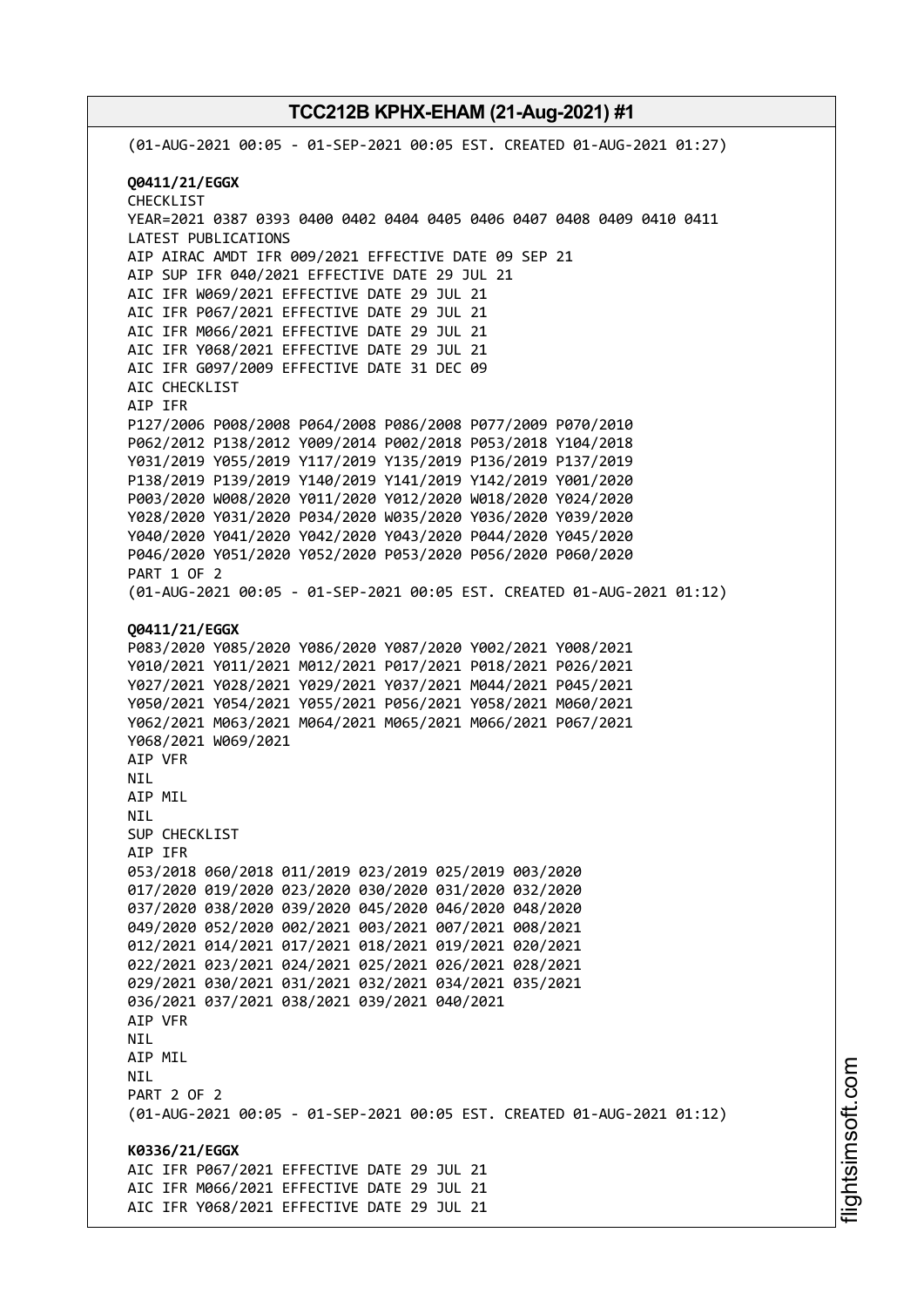**TCC212B KPHX-EHAM (21-Aug-2021) #1** AIC IFR G097/2009 EFFECTIVE DATE 31 DEC 09 AIC CHECKLIST AIP IFR P127/2006 P008/2008 P064/2008 P086/2008 P077/2009 P070/2010 P062/2012 P138/2012 Y009/2014 P002/2018 P053/2018 Y104/2018 Y031/2019 Y055/2019 Y117/2019 Y135/2019 P136/2019 P137/2019 P138/2019 P139/2019 Y140/2019 Y141/2019 Y142/2019 Y001/2020 P003/2020 W008/2020 Y011/2020 Y012/2020 W018/2020 Y024/2020 Y028/2020 Y031/2020 P034/2020 W035/2020 Y036/2020 Y039/2020 Y040/2020 Y041/2020 Y042/2020 Y043/2020 P044/2020 Y045/2020 P046/2020 Y051/2020 Y052/2020 P053/2020 P056/2020 P060/2020 P083/2020 Y085/2020 Y086/2020 Y087/2020 Y002/2021 Y008/2021 Y010/2021 Y011/2021 M012/2021 P017/2021 P018/2021 P026/2021 Y027/2021 Y028/2021 Y029/2021 Y037/2021 M044/2021 P045/2021 Y050/2021 Y054/2021 Y055/2021 P056/2021 Y058/2021 M060/2021 PART 2 OF 3 (01-AUG-2021 00:05 - 01-SEP-2021 00:05 EST. CREATED 01-AUG-2021 01:12) **K0336/21/EGGX** Y062/2021 M063/2021 M064/2021 M065/2021 M066/2021 P067/2021 (01-AUG-2021 00:05 - 01-SEP-2021 00:05 EST. CREATED 01-AUG-2021 01:12) **K0336/21/EGGX** CHECKLIST YEAR=2021 0202 0203 0204 0209 0211 0212 0215 0216 0217 0219 0220 0221 0222 0223 0224 0225 0227 0228 0230 0231 0233 0235 0236 0237 0238 0241 0242 0250 0251 0252 0253 0254 0255 0259 0260 0261 0262 0263 0269 0271 0275 0276 0277 0279 0281 0286 0287 0292 0293 0298 0299 0303 0306 0307 0313 0314 0315 0316 0317 0319 0321 0324 0325 0329 0333 0334 0335 LATEST PUBLICATIONS AIP AIRAC AMDT IFR 009/2021 EFFECTIVE DATE 09 SEP 21 AIP SUP IFR 040/2021 EFFECTIVE DATE 29 JUL 21 AIC IFR W069/2021 EFFECTIVE DATE 29 JUL 21 PART 1 OF 3 (01-AUG-2021 00:05 - 01-SEP-2021 00:05 EST. CREATED 01-AUG-2021 01:12) **C7728/21/EGGX** Y031/2019 Y055/2019 Y117/2019 Y135/2019 P136/2019 P137/2019 P138/2019 P139/2019 Y140/2019 Y141/2019 Y142/2019 Y001/2020 P003/2020 W008/2020 Y011/2020 Y012/2020 W018/2020 Y024/2020 Y028/2020 Y031/2020 P034/2020 W035/2020 Y036/2020 Y039/2020 Y040/2020 Y041/2020 Y042/2020 Y043/2020 P044/2020 Y045/2020 P046/2020 Y051/2020 Y052/2020 P053/2020 P056/2020 P060/2020 P083/2020 Y085/2020 Y086/2020 Y087/2020 Y002/2021 Y008/2021 Y010/2021 Y011/2021 M012/2021 P017/2021 P018/2021 P026/2021 Y027/2021 Y028/2021 Y029/2021 Y037/2021 M044/2021 P045/2021 Y050/2021 Y054/2021 Y055/2021 P056/2021 Y058/2021 M060/2021 Y062/2021 M063/2021 M064/2021 M065/2021 M066/2021 P067/2021 Y068/2021 W069/2021 AIP VFR **NTI** AIP MIL **NTI** SUP CHECKLIST AIP IFR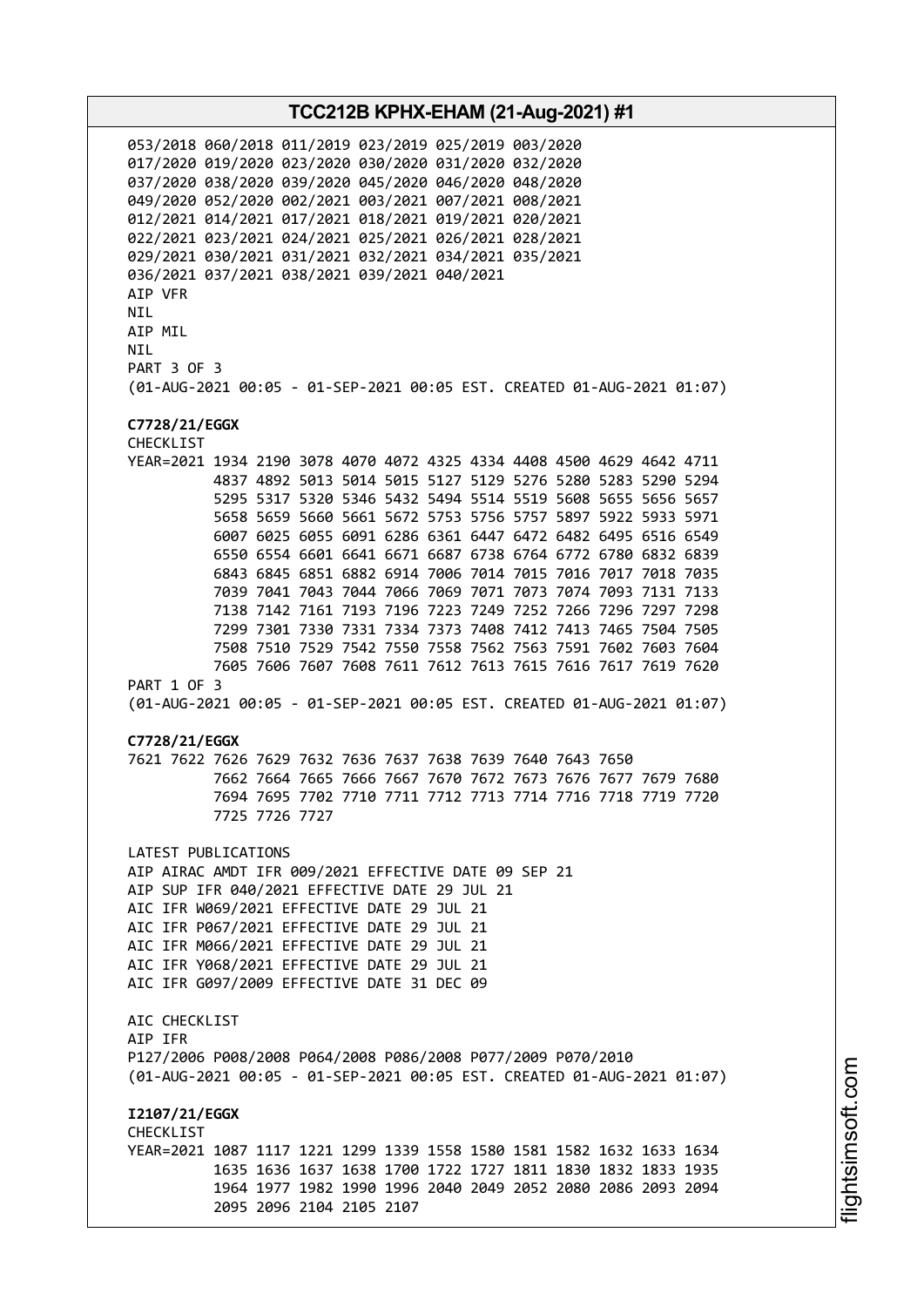LATEST PUBLICATIONS AIP AIRAC AMDT IFR 009/2021 EFFECTIVE DATE 09 SEP 21 AIP SUP IFR 040/2021 EFFECTIVE DATE 29 JUL 21 AIC IFR W069/2021 EFFECTIVE DATE 29 JUL 21 AIC IFR P067/2021 EFFECTIVE DATE 29 JUL 21 AIC IFR M066/2021 EFFECTIVE DATE 29 JUL 21 AIC IFR Y068/2021 EFFECTIVE DATE 29 JUL 21 AIC IFR G097/2009 EFFECTIVE DATE 31 DEC 09 AIC CHECKLIST AIP IFR P127/2006 P008/2008 P064/2008 P086/2008 P077/2009 P070/2010 P062/2012 P138/2012 Y009/2014 P002/2018 P053/2018 Y104/2018 Y031/2019 Y055/2019 Y117/2019 Y135/2019 P136/2019 P137/2019 P138/2019 P139/2019 Y140/2019 Y141/2019 Y142/2019 Y001/2020 P003/2020 W008/2020 Y011/2020 Y012/2020 W018/2020 Y024/2020 Y028/2020 Y031/2020 P034/2020 W035/2020 Y036/2020 Y039/2020 PART 1 OF 2 (01-AUG-2021 00:05 - 01-SEP-2021 00:05 EST. CREATED 01-AUG-2021 01:06) **I2107/21/EGGX** Y040/2020 Y041/2020 Y042/2020 Y043/2020 P044/2020 Y045/2020 P046/2020 Y051/2020 Y052/2020 P053/2020 P056/2020 P060/2020 P083/2020 Y085/2020 Y086/2020 Y087/2020 Y002/2021 Y008/2021 Y010/2021 Y011/2021 M012/2021 P017/2021 P018/2021 P026/2021 Y027/2021 Y028/2021 Y029/2021 Y037/2021 M044/2021 P045/2021 Y050/2021 Y054/2021 Y055/2021 P056/2021 Y058/2021 M060/2021 Y062/2021 M063/2021 M064/2021 M065/2021 M066/2021 P067/2021 Y068/2021 W069/2021 AIP VFR NIL AIP MIL NIL SUP CHECKLIST AIP IFR 053/2018 060/2018 011/2019 023/2019 025/2019 003/2020 017/2020 019/2020 023/2020 030/2020 031/2020 032/2020 037/2020 038/2020 039/2020 045/2020 046/2020 048/2020 049/2020 052/2020 002/2021 003/2021 007/2021 008/2021 012/2021 014/2021 017/2021 018/2021 019/2021 020/2021 022/2021 023/2021 024/2021 025/2021 026/2021 028/2021 029/2021 030/2021 031/2021 032/2021 034/2021 035/2021 036/2021 037/2021 038/2021 039/2021 040/2021 AIP VFR NIL AIP MIL **NTI** PART 2 OF 2 (01-AUG-2021 00:05 - 01-SEP-2021 00:05 EST. CREATED 01-AUG-2021 01:06) **H4810/21/EGGX** CHECKLIST YEAR=2020 4986 4987 4988 YEAR=2021 0911 0951 0952 0953 0954 0955 0960 1565 1567 1568 1571 1573 1657 1693 1768 1769 1770 1771 1772 1773 1776 1778 1779 1780 1781 1792 1832 1948 1969 2046 2165 2293 2294 2295 2298 2300 2301 2302 2462 2465 2507 2515 2691 2694 2695 2696 2739 2740 2765 2832 3003 3015 3016 3018 3069 3070 3168 3211 3216 3223 3231 3288 3301 3308 3327 3342 3346 3347 3349 3350 3383 3384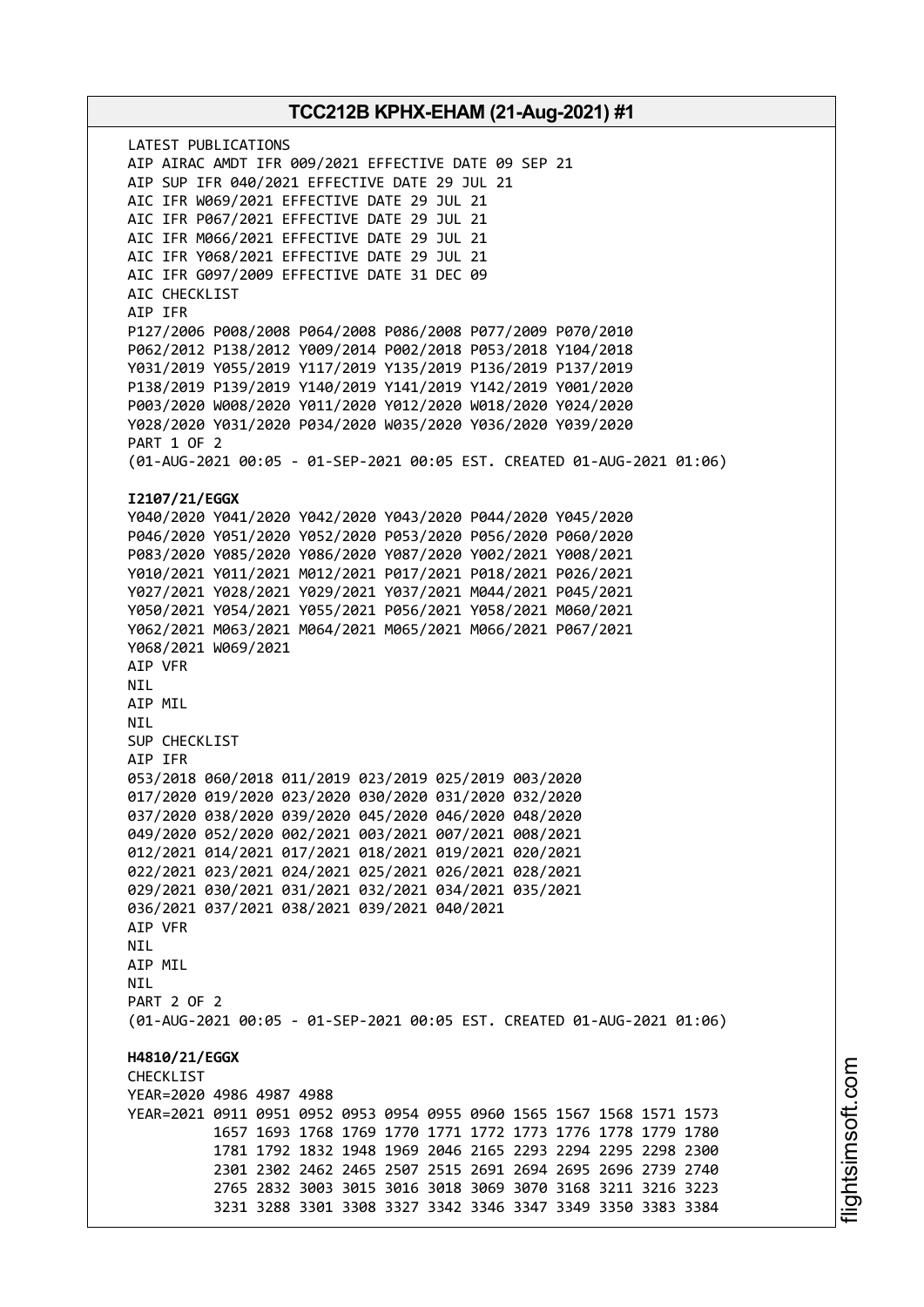3385 3418 3419 3521 3562 3579 3580 3581 3631 3725 3997 4042 4044 4053 4064 4084 4085 4094 4096 4097 4119 4129 4130 4131 4132 4133 4158 4165 4181 4193 4201 4204 4209 4293 4312 4319 4327 4360 4361 4363 4364 4365 4372 4373 4379 4394 4433 4451 4453 4476 4477 4478 4480 4513 4514 4516 4519 4521 4522 4527 4529 4531 4532 4533 4534 4535 4537 4538 4540 4544 4545 4546 4549 4565 4567 4573 4596 4600 4608 4611 4615 4616 4617 4625 4653 4662 4668 4673 4674 4677 4680 4681 4682 4683 4684 4685 PART 1 OF 3 (01-AUG-2021 00:05 - 01-SEP-2021 00:05 EST. CREATED 01-AUG-2021 00:59) **H4810/21/EGGX** 4686 4687 4689 4690 4691 4692 4693 4694 4695 4696 4697 4702 4705 4706 4709 4711 4723 4726 4727 4729 4730 4734 4735 4736 4737 4742 4747 4748 4749 4751 4752 4753 4754 4755 4757 4758 4759 4760 4762 4765 4768 4769 4770 4773 4776 4779 4780 4784 4786 4787 4789 4791 4792 4793 4795 4796 4797 4798 4800 4801 4802 4803 4804 4809 LATEST PUBLICATIONS AIP AIRAC AMDT IFR 009/2021 EFFECTIVE DATE 09 SEP 21 AIP SUP IFR 040/2021 EFFECTIVE DATE 29 JUL 21 AIC IFR W069/2021 EFFECTIVE DATE 29 JUL 21 AIC IFR P067/2021 EFFECTIVE DATE 29 JUL 21 AIC IFR M066/2021 EFFECTIVE DATE 29 JUL 21 AIC IFR Y068/2021 EFFECTIVE DATE 29 JUL 21 AIC IFR G097/2009 EFFECTIVE DATE 31 DEC 09 AIC CHECKLIST AIP IFR P127/2006 P008/2008 P064/2008 P086/2008 P077/2009 P070/2010 P062/2012 P138/2012 Y009/2014 P002/2018 P053/2018 Y104/2018 Y031/2019 Y055/2019 Y117/2019 Y135/2019 P136/2019 P137/2019 P138/2019 P139/2019 Y140/2019 Y141/2019 Y142/2019 Y001/2020 P003/2020 W008/2020 Y011/2020 Y012/2020 W018/2020 Y024/2020 Y028/2020 Y031/2020 P034/2020 W035/2020 Y036/2020 Y039/2020 Y040/2020 Y041/2020 Y042/2020 Y043/2020 P044/2020 Y045/2020 P046/2020 Y051/2020 Y052/2020 P053/2020 P056/2020 P060/2020 PART 2 OF 3 (01-AUG-2021 00:05 - 01-SEP-2021 00:05 EST. CREATED 01-AUG-2021 00:59) **H4810/21/EGGX** P127/2006 P008/2008 P064/2008 P086/2008 P077/2009 P070/2010 P062/2012 P138/2012 Y009/2014 P002/2018 P053/2018 Y104/2018 Y031/2019 Y055/2019 Y117/2019 Y135/2019 P136/2019 P137/2019 P138/2019 P139/2019 Y140/2019 Y141/2019 Y142/2019 Y001/2020 P003/2020 W008/2020 Y011/2020 Y012/2020 W018/2020 Y024/2020 Y028/2020 Y031/2020 P034/2020 W035/2020 Y036/2020 Y039/2020 Y040/2020 Y041/2020 Y042/2020 Y043/2020 P044/2020 Y045/2020 P046/2020 Y051/2020 Y052/2020 P053/2020 P056/2020 P060/2020 PART 2 OF 3 P083/2020 Y085/2020 Y086/2020 Y087/2020 Y002/2021 Y008/2021 Y010/2021 Y011/2021 M012/2021 P017/2021 P018/2021 P026/2021 Y027/2021 Y028/2021 Y029/2021 Y037/2021 M044/2021 P045/2021 Y050/2021 Y054/2021 Y055/2021 P056/2021 Y058/2021 M060/2021 Y062/2021 M063/2021 M064/2021 M065/2021 M066/2021 P067/2021 Y068/2021 W069/2021 AIP VFR NIL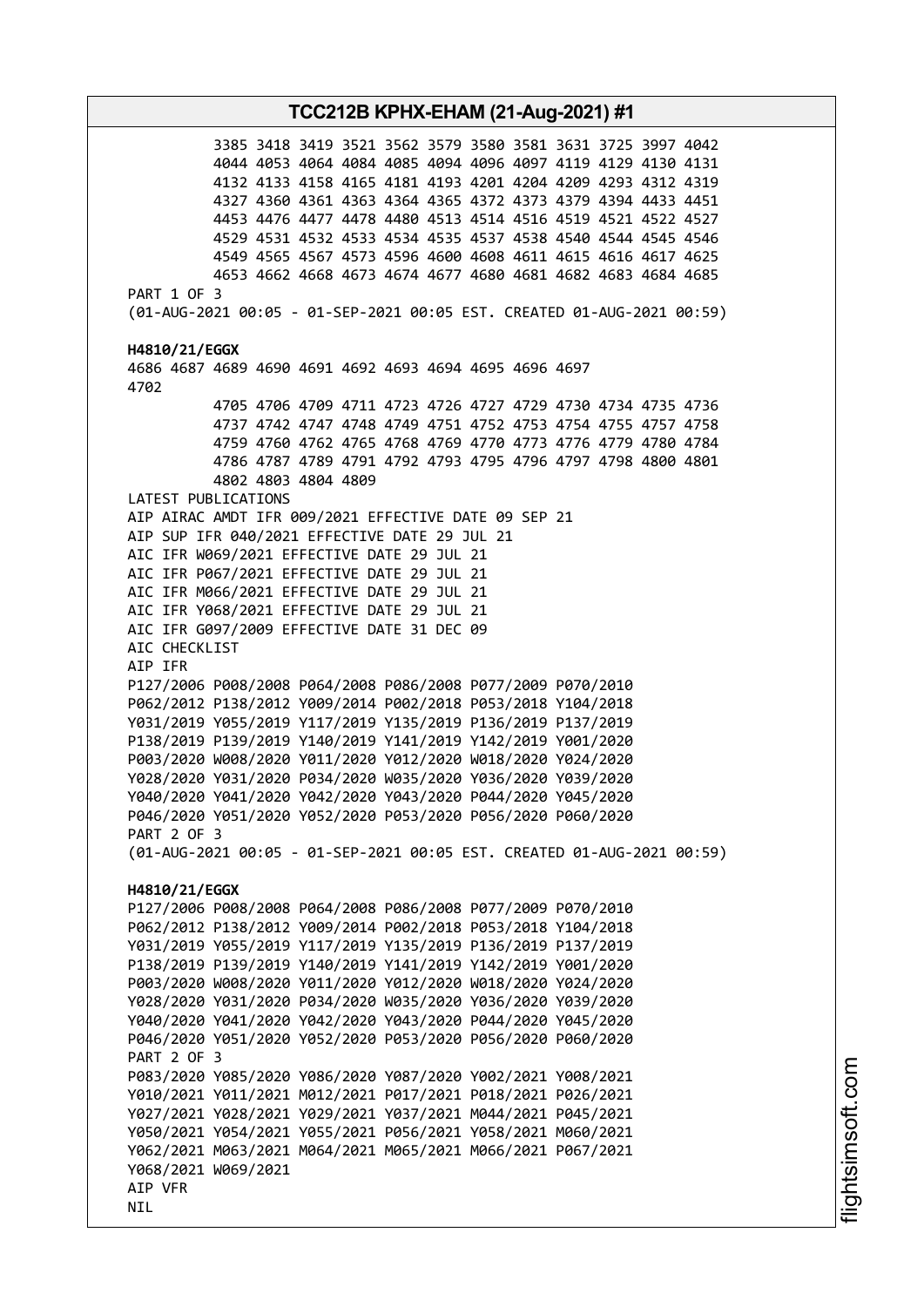AIP MIL NIL SUP CHECKLIST AIP IFR 053/2018 060/2018 011/2019 023/2019 025/2019 003/2020 017/2020 019/2020 023/2020 030/2020 031/2020 032/2020 037/2020 038/2020 039/2020 045/2020 046/2020 048/2020 049/2020 052/2020 002/2021 003/2021 007/2021 008/2021 012/2021 014/2021 017/2021 018/2021 019/2021 020/2021 022/2021 023/2021 024/2021 025/2021 026/2021 028/2021 029/2021 030/2021 031/2021 032/2021 034/2021 035/2021 036/2021 037/2021 038/2021 039/2021 040/2021 AIP VFR NIL AIP MIL NIL PART 3 OF 3 (01-AUG-2021 00:05 - 01-SEP-2021 00:05 EST. CREATED 01-AUG-2021 00:59) **J2907/21/EGGX** CHECKLIST YEAR=2021 2634 2657 2668 2709 2710 2726 2762 2779 2834 2835 2836 2841 2843 2844 2845 2859 2860 2861 2862 2863 2864 2865 2866 2867 2868 2869 2870 2871 2872 2873 2874 2891 2892 2893 2894 2895 2896 2897 2898 2899 2900 2901 2902 2903 2904 2905 2906 LATEST PUBLICATIONS AIP AIRAC AMDT IFR 009/2021 EFFECTIVE DATE 09 SEP 21 AIP SUP IFR 040/2021 EFFECTIVE DATE 29 JUL 21 AIC IFR W069/2021 EFFECTIVE DATE 29 JUL 21 AIC IFR P067/2021 EFFECTIVE DATE 29 JUL 21 AIC IFR M066/2021 EFFECTIVE DATE 29 JUL 21 PART 1 OF 3 (01-AUG-2021 00:05 - 01-SEP-2021 00:05 EST. CREATED 01-AUG-2021 00:57) **J2907/21/EGGX** AIC IFR Y068/2021 EFFECTIVE DATE 29 JUL 21 AIC IFR G097/2009 EFFECTIVE DATE 31 DEC 09 AIC CHECKLIST AIP IFR P127/2006 P008/2008 P064/2008 P086/2008 P077/2009 P070/2010 P062/2012 P138/2012 Y009/2014 P002/2018 P053/2018 Y104/2018 Y031/2019 Y055/2019 Y117/2019 Y135/2019 P136/2019 P137/2019 P138/2019 P139/2019 Y140/2019 Y141/2019 Y142/2019 Y001/2020 P003/2020 W008/2020 Y011/2020 Y012/2020 W018/2020 Y024/2020 Y028/2020 Y031/2020 P034/2020 W035/2020 Y036/2020 Y039/2020 Y040/2020 Y041/2020 Y042/2020 Y043/2020 P044/2020 Y045/2020 P046/2020 Y051/2020 Y052/2020 P053/2020 P056/2020 P060/2020 P083/2020 Y085/2020 Y086/2020 Y087/2020 Y002/2021 Y008/2021 Y010/2021 Y011/2021 M012/2021 P017/2021 P018/2021 P026/2021 Y027/2021 Y028/2021 Y029/2021 Y037/2021 M044/2021 P045/2021 Y050/2021 Y054/2021 Y055/2021 P056/2021 Y058/2021 M060/2021 Y062/2021 M063/2021 M064/2021 M065/2021 M066/2021 P067/2021 Y068/2021 W069/2021 PART 2 OF 3 (01-AUG-2021 00:05 - 01-SEP-2021 00:05 EST. CREATED 01-AUG-2021 00:57) **J2907/21/EGGX**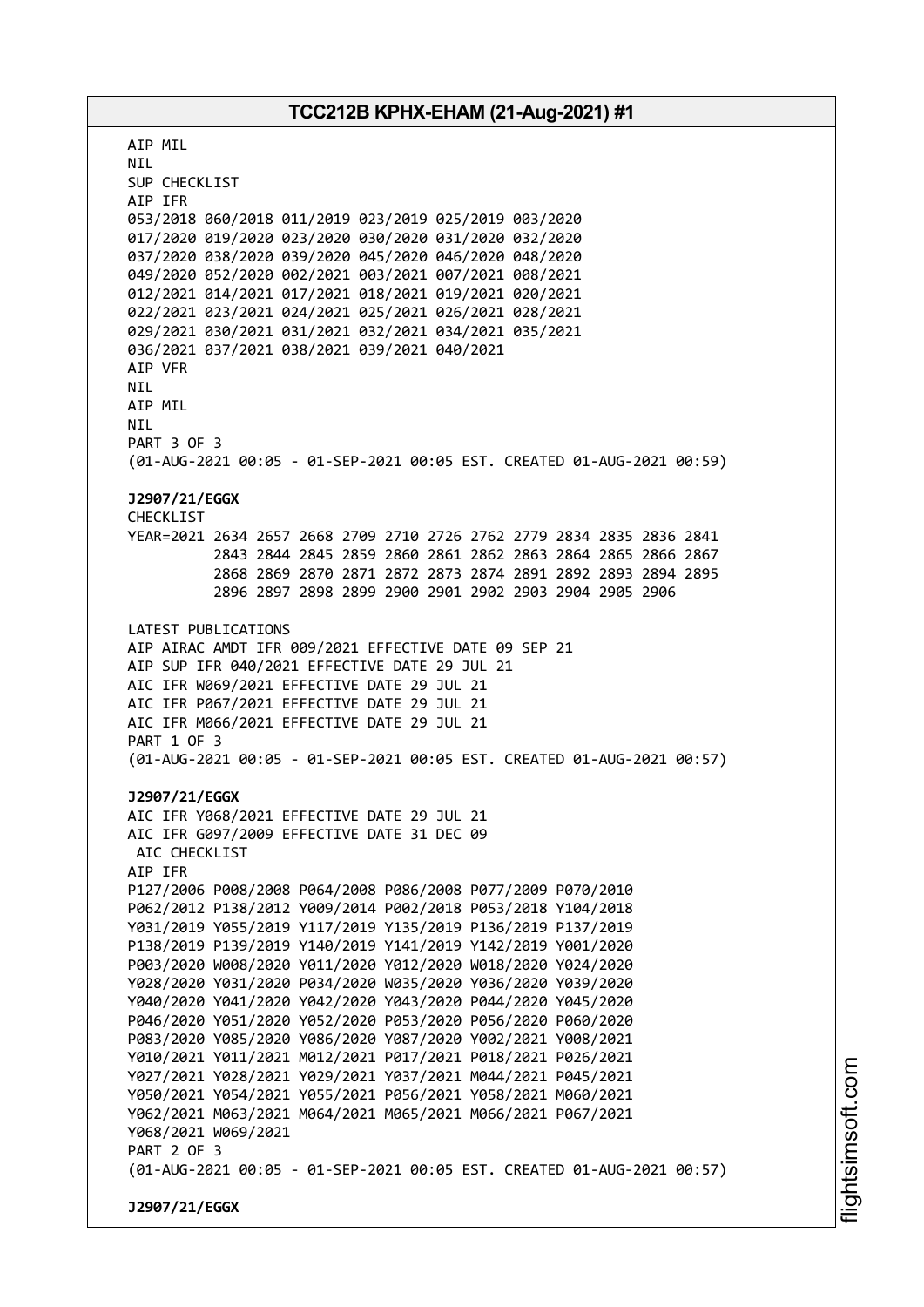AIP VFR NIL AIP MIL NIL SUP CHECKLIST AIP IFR (01-AUG-2021 00:05 - 01-SEP-2021 00:05 EST. CREATED 01-AUG-2021 00:57) **U4729/21/EGGX** CHECKLIST YEAR=2021 2090 2703 2705 2706 2707 2854 2942 2964 2980 2981 3029 3040 3091 3099 3102 3103 3126 3136 3187 3203 3204 3208 3210 3254 3332 3353 3363 3391 3411 3417 3418 3433 3434 3516 3595 3598 3609 3627 3684 3702 3729 3749 3772 3773 3822 3852 3857 3874 3875 3876 3880 3938 3939 3957 3958 3959 3960 3961 3962 3979 4011 4019 4048 4056 4057 4058 4059 4062 4069 4070 4071 4072 4073 4074 4078 4080 4125 4143 4144 4151 4160 4163 4193 4203 4235 4240 4242 4246 4249 4256 4260 4267 4269 4276 4277 4286 4301 4311 4314 4327 4340 4349 4350 4351 4383 4384 4398 4402 4405 4406 4407 4433 4437 4452 4457 4464 4478 4481 4486 4487 4488 4494 4497 4498 4499 4507 4517 4554 4566 4570 4573 4574 4580 4586 4601 4602 4603 4605 4606 4609 4624 4628 4633 4638 4642 4656 4659 4664 4667 4668 4672 4675 4678 4683 4684 4689 4690 4692 4693 4695 4703 4704 4707 4708 4709 4710 4711 4713 4714 4718 4720 4721 4724 4727 4728 4729 LATEST PUBLICATIONS AIP AIRAC AMDT IFR 009/2021 EFFECTIVE DATE 09 SEP 21 AIP SUP IFR 040/2021 EFFECTIVE DATE 29 JUL 21 AIC IFR W069/2021 EFFECTIVE DATE 29 JUL 21 AIC IFR P067/2021 EFFECTIVE DATE 29 JUL 21 AIC IFR M066/2021 EFFECTIVE DATE 29 JUL 21 AIC IFR Y068/2021 EFFECTIVE DATE 29 JUL 21 PART 1 OF 2 (01-AUG-2021 00:05 - 01-SEP-2021 00:05 EST. CREATED 01-AUG-2021 00:54) **U4729/21/EGGX** AIC IFR G097/2009 EFFECTIVE DATE 31 DEC 09 AIC CHECKLIST AIP IFR P127/2006 P008/2008 P064/2008 P086/2008 P077/2009 P070/2010 P062/2012 P138/2012 Y009/2014 P002/2018 P053/2018 Y104/2018 Y031/2019 Y055/2019 Y117/2019 Y135/2019 P136/2019 P137/2019 P138/2019 P139/2019 Y140/2019 Y141/2019 Y142/2019 Y001/2020 P003/2020 W008/2020 Y011/2020 Y012/2020 W018/2020 Y024/2020 Y028/2020 Y031/2020 P034/2020 W035/2020 Y036/2020 Y039/2020 Y040/2020 Y041/2020 Y042/2020 Y043/2020 P044/2020 Y045/2020 P046/2020 Y051/2020 Y052/2020 P053/2020 P056/2020 P060/2020 P083/2020 Y085/2020 Y086/2020 Y087/2020 Y002/2021 Y008/2021 Y010/2021 Y011/2021 M012/2021 P017/2021 P018/2021 P026/2021 Y027/2021 Y028/2021 Y029/2021 Y037/2021 M044/2021 P045/2021 Y050/2021 Y054/2021 Y055/2021 P056/2021 Y058/2021 M060/2021 Y062/2021 M063/2021 M064/2021 M065/2021 M066/2021 P067/2021 Y068/2021 W069/2021 AIP VFR **NTI** AIP MIL NIL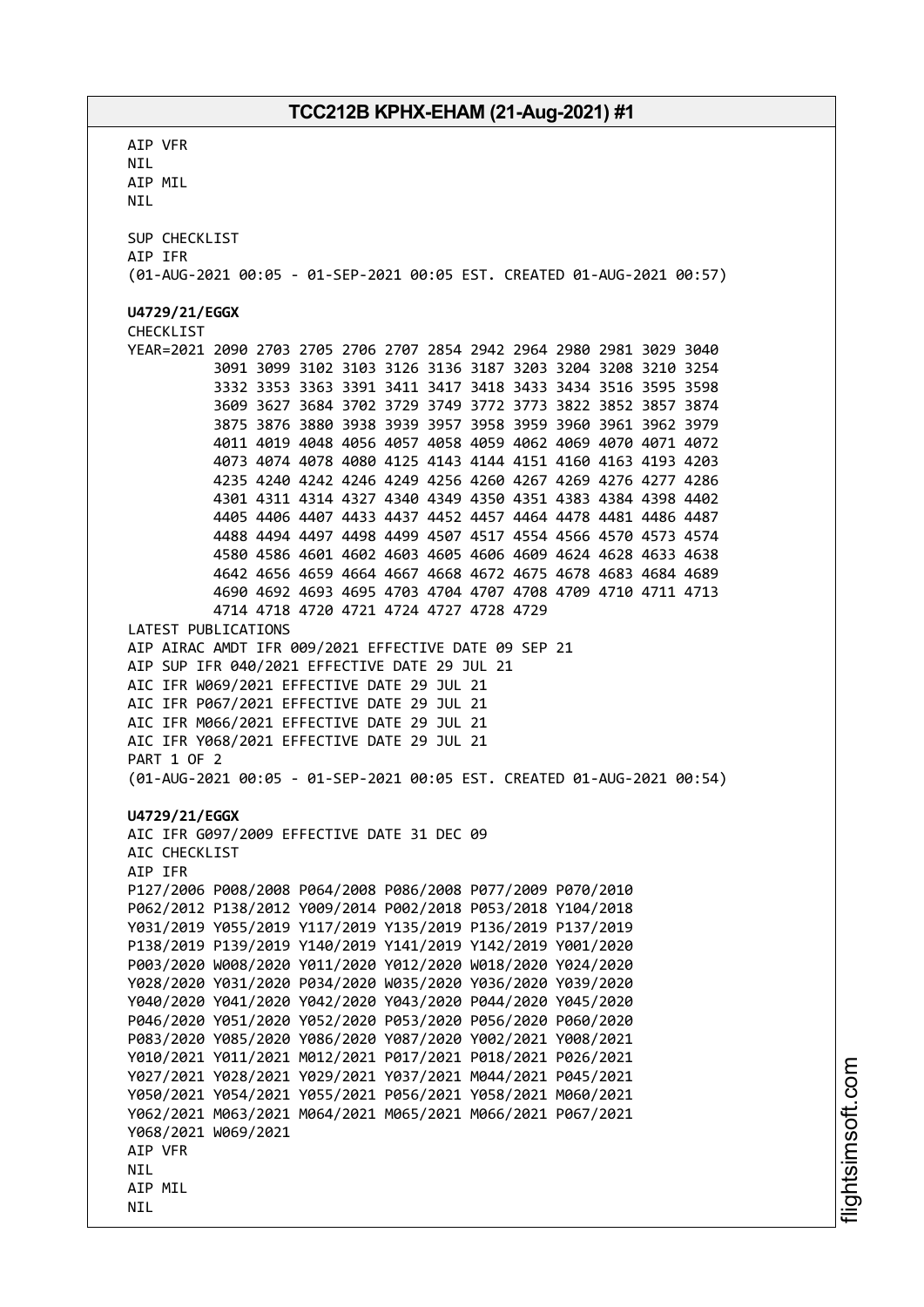## **TCC212B KPHX-EHAM (21-Aug-2021) #1** SUP CHECKLIST AIP IFR 053/2018 060/2018 011/2019 023/2019 025/2019 003/2020 017/2020 019/2020 023/2020 030/2020 031/2020 032/2020 037/2020 038/2020 039/2020 045/2020 046/2020 048/2020 049/2020 052/2020 002/2021 003/2021 007/2021 008/2021 012/2021 014/2021 017/2021 018/2021 019/2021 020/2021 022/2021 023/2021 024/2021 025/2021 026/2021 028/2021 029/2021 030/2021 031/2021 032/2021 034/2021 035/2021 036/2021 037/2021 038/2021 039/2021 040/2021 AIP VFR **NTI** AIP MIL NIL PART 2 OF 2 (01-AUG-2021 00:05 - 01-SEP-2021 00:05 EST. CREATED 01-AUG-2021 00:54) **L3406/21/EGGX** CHECKLIST YEAR=2021 1858 1935 2118 2131 2132 2162 2179 2267 2268 2289 2333 2351 2437 2441 2512 2513 2559 2560 2561 2563 2582 2596 2644 2648 2658 2678 2696 2697 2728 2739 2742 2743 2746 2755 2769 2773 2775 2791 2793 2874 2880 2885 2886 2888 2923 2932 2961 2962 2979 2981 2983 2993 3082 3089 3093 3094 3098 3108 3115 3181 3182 3191 3210 3215 3219 3233 3252 3279 3280 3281 3282 3283 3284 3285 3297 3300 3305 3311 3312 3314 3317 3325 3328 3342 3344 3353 3357 3361 3363 3364 3365 3366 3369 3371 3373 3374 3375 3376 3378 3379 3388 3390 3391 3393 3394 3395 3396 3397 3398 3399 3400 3401 3402 LATEST PUBLICATIONS AIP AIRAC AMDT IFR 009/2021 EFFECTIVE DATE 09 SEP 21 AIP SUP IFR 040/2021 EFFECTIVE DATE 29 JUL 21 AIC IFR W069/2021 EFFECTIVE DATE 29 JUL 21 AIC IFR P067/2021 EFFECTIVE DATE 29 JUL 21 AIC IFR M066/2021 EFFECTIVE DATE 29 JUL 21 AIC IFR Y068/2021 EFFECTIVE DATE 29 JUL 21 AIC IFR G097/2009 EFFECTIVE DATE 31 DEC 09 AIC CHECKLIST AIP IFR PART 1 OF 2 (01-AUG-2021 00:05 - 01-SEP-2021 00:05 EST. CREATED 01-AUG-2021 00:51) **L3406/21/EGGX** P127/2006 P008/2008 P064/2008 P086/2008 P077/2009 P070/2010 P062/2012 P138/2012 Y009/2014 P002/2018 P053/2018 Y104/2018 Y031/2019 Y055/2019 Y117/2019 Y135/2019 P136/2019 P137/2019 P138/2019 P139/2019 Y140/2019 Y141/2019 Y142/2019 Y001/2020 P003/2020 W008/2020 Y011/2020 Y012/2020 W018/2020 Y024/2020 Y028/2020 Y031/2020 P034/2020 W035/2020 Y036/2020 Y039/2020 Y040/2020 Y041/2020 Y042/2020 Y043/2020 P044/2020 Y045/2020 P046/2020 Y051/2020 Y052/2020 P053/2020 P056/2020 P060/2020 P083/2020 Y085/2020 Y086/2020 Y087/2020 Y002/2021 Y008/2021 Y010/2021 Y011/2021 M012/2021 P017/2021 P018/2021 P026/2021 Y027/2021 Y028/2021 Y029/2021 Y037/2021 M044/2021 P045/2021 Y050/2021 Y054/2021 Y055/2021 P056/2021 Y058/2021 M060/2021 Y062/2021 M063/2021 M064/2021 M065/2021 M066/2021 P067/2021 Y068/2021 W069/2021 AIP VFR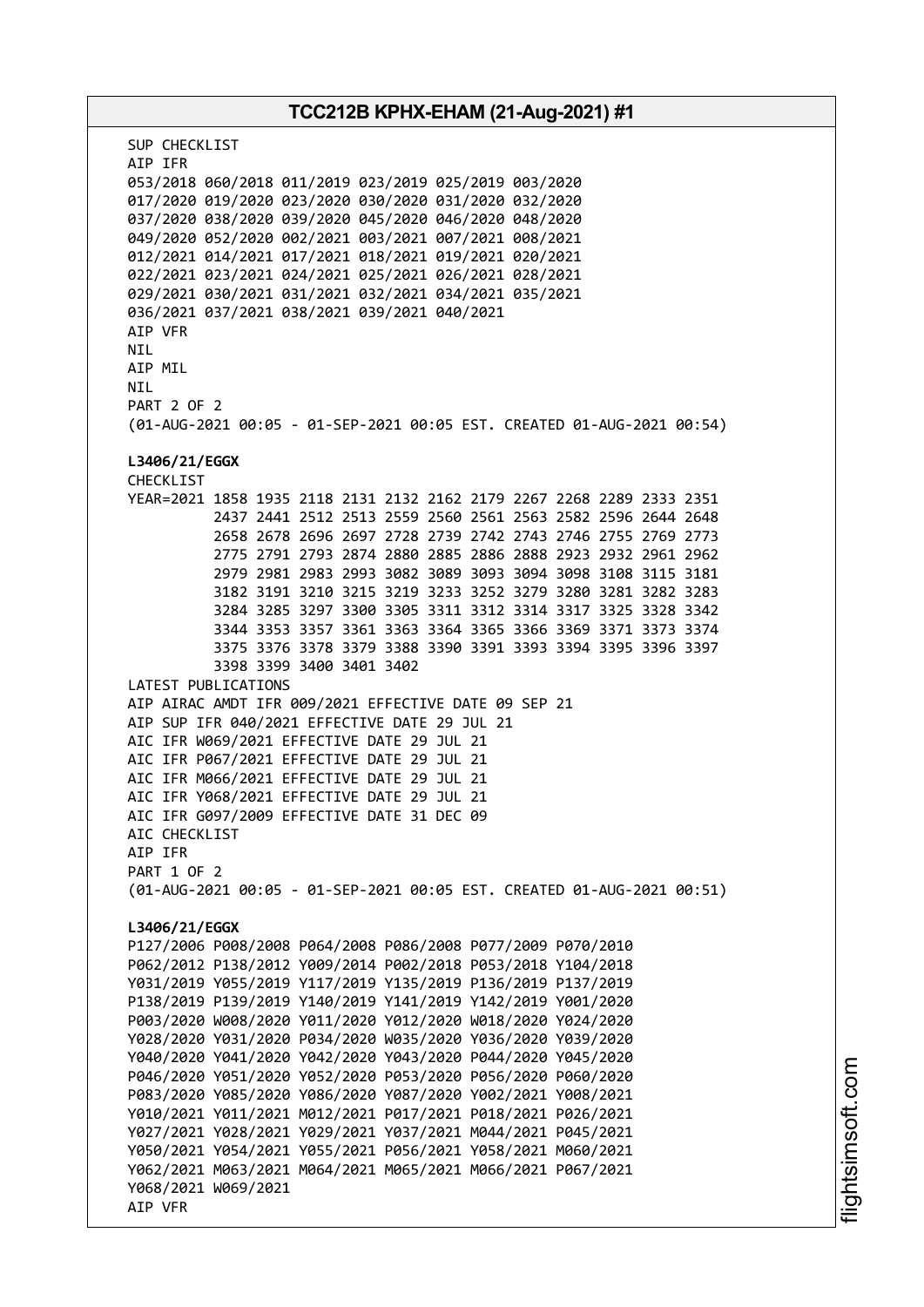**NTI** AIP MIL NIL SUP CHECKLIST AIP IFR 053/2018 060/2018 011/2019 023/2019 025/2019 003/2020 017/2020 019/2020 023/2020 030/2020 031/2020 032/2020 037/2020 038/2020 039/2020 045/2020 046/2020 048/2020 049/2020 052/2020 002/2021 003/2021 007/2021 008/2021 012/2021 014/2021 017/2021 018/2021 019/2021 020/2021 022/2021 023/2021 024/2021 025/2021 026/2021 028/2021 029/2021 030/2021 031/2021 032/2021 034/2021 035/2021 036/2021 037/2021 038/2021 039/2021 040/2021 AIP VFR NIL AIP MIL NIL PART 2 OF 2 (01-AUG-2021 00:05 - 01-SEP-2021 00:05 EST. CREATED 01-AUG-2021 00:51) **V0013/21/EGGX** CHECKLIST YEAR=2021 0009 0012 0013 LATEST PUBLICATIONS AIP AIRAC AMDT IFR 009/2021 EFFECTIVE DATE 09 SEP 21 AIP SUP IFR 040/2021 EFFECTIVE DATE 29 JUL 21 AIC IFR W069/2021 EFFECTIVE DATE 29 JUL 21 AIC IFR P067/2021 EFFECTIVE DATE 29 JUL 21 AIC IFR M066/2021 EFFECTIVE DATE 29 JUL 21 AIC IFR Y068/2021 EFFECTIVE DATE 29 JUL 21 AIC IFR G097/2009 EFFECTIVE DATE 31 DEC 09 AIC CHECKLIST AIP IFR P127/2006 P008/2008 P064/2008 P086/2008 P077/2009 P070/2010 P062/2012 P138/2012 Y009/2014 P002/2018 P053/2018 Y104/2018 Y031/2019 Y055/2019 Y117/2019 Y135/2019 P136/2019 P137/2019 P138/2019 P139/2019 Y140/2019 Y141/2019 Y142/2019 Y001/2020 P003/2020 W008/2020 Y011/2020 Y012/2020 W018/2020 Y024/2020 Y028/2020 Y031/2020 P034/2020 W035/2020 Y036/2020 Y039/2020 Y040/2020 Y041/2020 Y042/2020 Y043/2020 P044/2020 Y045/2020 P046/2020 Y051/2020 Y052/2020 P053/2020 P056/2020 P060/2020 PART 1 OF 2 (01-AUG-2021 00:05 - 01-SEP-2021 00:05 EST. CREATED 01-AUG-2021 00:49) **V0013/21/EGGX** P083/2020 Y085/2020 Y086/2020 Y087/2020 Y002/2021 Y008/2021 Y010/2021 Y011/2021 M012/2021 P017/2021 P018/2021 P026/2021 Y027/2021 Y028/2021 Y029/2021 Y037/2021 M044/2021 P045/2021 Y050/2021 Y054/2021 Y055/2021 P056/2021 Y058/2021 M060/2021 Y062/2021 M063/2021 M064/2021 M065/2021 M066/2021 P067/2021 Y068/2021 W069/2021 AIP VFR NIL AIP MIL **NTI** SUP CHECKLIST AIP IFR 053/2018 060/2018 011/2019 023/2019 025/2019 003/2020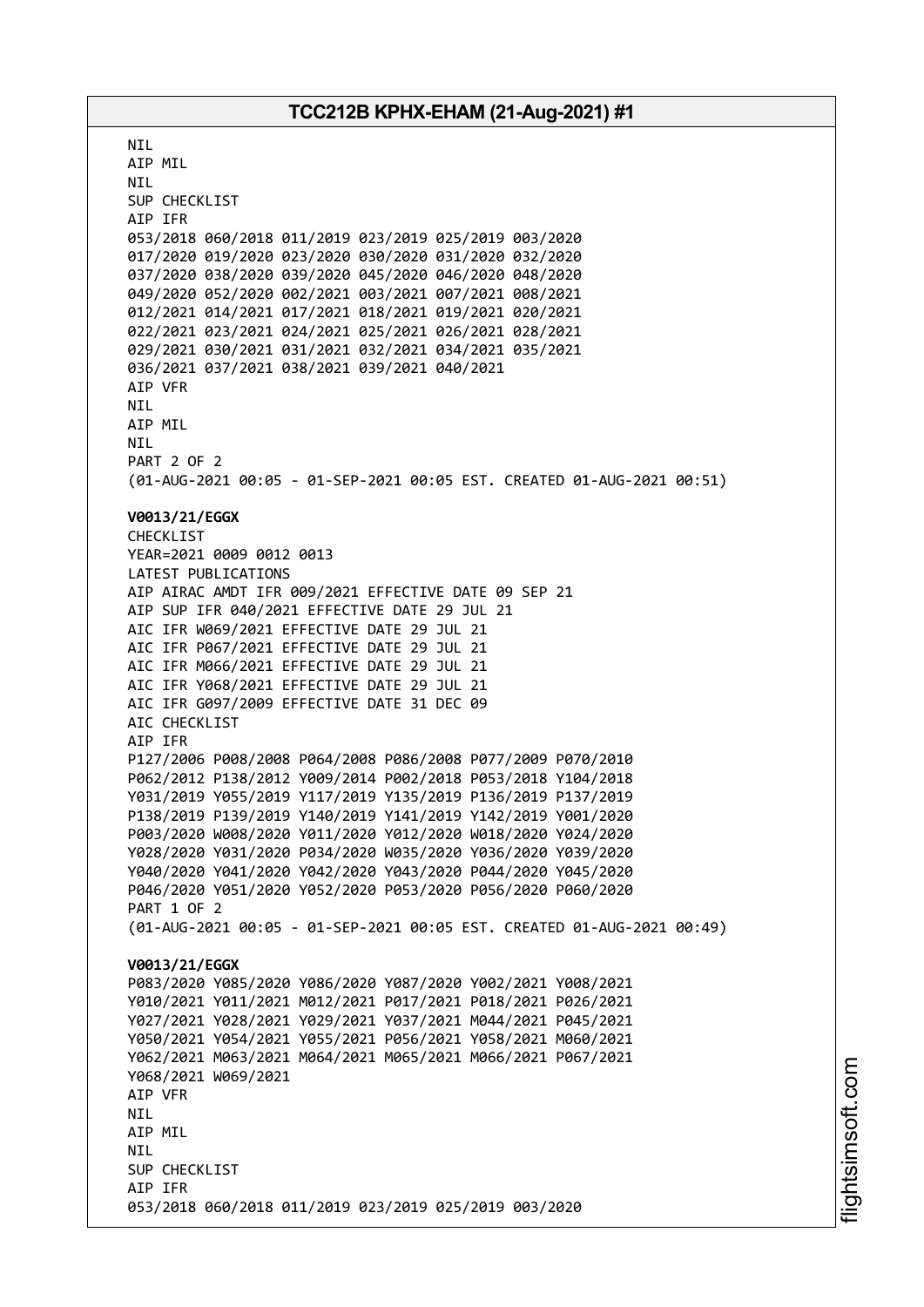017/2020 019/2020 023/2020 030/2020 031/2020 032/2020 037/2020 038/2020 039/2020 045/2020 046/2020 048/2020 049/2020 052/2020 002/2021 003/2021 007/2021 008/2021 012/2021 014/2021 017/2021 018/2021 019/2021 020/2021 022/2021 023/2021 024/2021 025/2021 026/2021 028/2021 029/2021 030/2021 031/2021 032/2021 034/2021 035/2021 036/2021 037/2021 038/2021 039/2021 040/2021 AIP VFR NIL AIP MIL NIL PART 2 OF 2 (01-AUG-2021 00:05 - 01-SEP-2021 00:05 EST. CREATED 01-AUG-2021 00:49)

#### **B1836/21/EGGX**

TRIGGER NOTAM - PERM AIRAC AIP AMDT 09/21 WEF 09 SEP 2021. MULTIPLE ENR CHANGES, SEE COVER SHEET FOR FULL DETAILS (09-SEP-2021 00:00 - 22-SEP-2021 23:59. CREATED 29-JUL-2021 00:11)

#### **V0012/21/EGGX**

AIRSPACE SECURITY WARNINGS ISSUED BY THE DEPARTMENT FOR TRANSPORT IN RESPONSE TO HAZARDOUS SITUATIONS WITHIN THE TERRITORY AND/OR AIRSPACE OF AFGHANISTAN, EGYPT, IRAN, IRAQ, KENYA, LIBYA, MALI, NORTH KOREA, PAKISTAN, SOMALIA, SOUTH SUDAN, SYRIA, UP TO 200NM OUTSIDE THE DAMASCUS FIR, UKRAINE AND YEMEN. ALL OPERATORS ARE TO REFER TO THE TABLE IN UK AIP AT ENR 1.1 SECTION 1.4 FOR FURTHER DETAILS. FOR INFORMATION CONTACT UK DEPARTMENT FOR TRANSPORT +44 (0)207 944 6322 OR +44 (0)207 944 5999 OUT OF HOURS. 2018-03-0229-AS6 SFC-UNL (19-JUL-2021 14:14 - 16-OCT-2021 23:59 EST. CREATED 19-JUL-2021 14:18)

#### **B1579/21/EGGX**

TRIGGER NOTAM - PERM AIRAC AIP AMDT 08/21 WEF 12 AUG 21. MULTIPLE ENR CHANGES, SEE COVER SHEET FOR FULL DETAILS (12-AUG-2021 00:00 - 25-AUG-2021 23:59. CREATED 01-JUL-2021 00:05)

#### **B1431/21/EGGX**

COVID-19: EMERGENCY DIVERSIONS. THE ABILITY FOR AERODROMES TO ACCEPT NON-EMERGENCY DIVERSIONS MAY BE LIMITED DURING COVID-19. NON-EMERGENCY DIVERSION REQUESTS WILL TAKE TIME TO COORDINATE AND OPERATORS SHOULD BE AWARE THAT THE EXPECTED ALTERNATE MAY NOT BE ABLE TO ACCEPT THE REQUEST AND ALTERNATE OPTIONS MAY NEED TO BE CONSIDERED IN ADVANCE. SHOULD A DIVERSION EXPECT TO ARRIVE WITH LESS THAN THE FINAL RESERVE FUEL THE COMMANDER SHALL IMMEDIATELY INFORM ATC AND DECLARE AN EMERGENCY. AIRCRAFT EMERGENCIES WILL BE OFFERED ANY SUITABLE AND AVAILABLE AERODROME. 2001-05-0459/AS3). (09-JUN-2021 09:15 - 27-AUG-2021 23:59. CREATED 09-JUN-2021 09:29)

┌──────────────────────────────────────────────────────────────────────────────┐

#### │**EGPX (SCOTTISH FIR/UIR)** │

└──────────────────────────────────────────────────────────────────────────────┘ **H5500/21/EGPX** CIVIL AIRCRAFT NOTIFICATION PROCEDURE - UNDERSLUNG LOADS WILL OPERATE LOW FLYING AREA 14 WI 2NM RADIUS OF PSN 580421N 0042344W, (LAIRG, HIGHLANDS). MAX HEIGHT 500FT AGL. ACFT MAY BE RESTRICTED IN ABILITY TO MANOEUVRE AND UNABLE TO COMPLY WITH RAC OPS CTC 07778131113. 21/08/152/LFC SFC-1500FT AMSL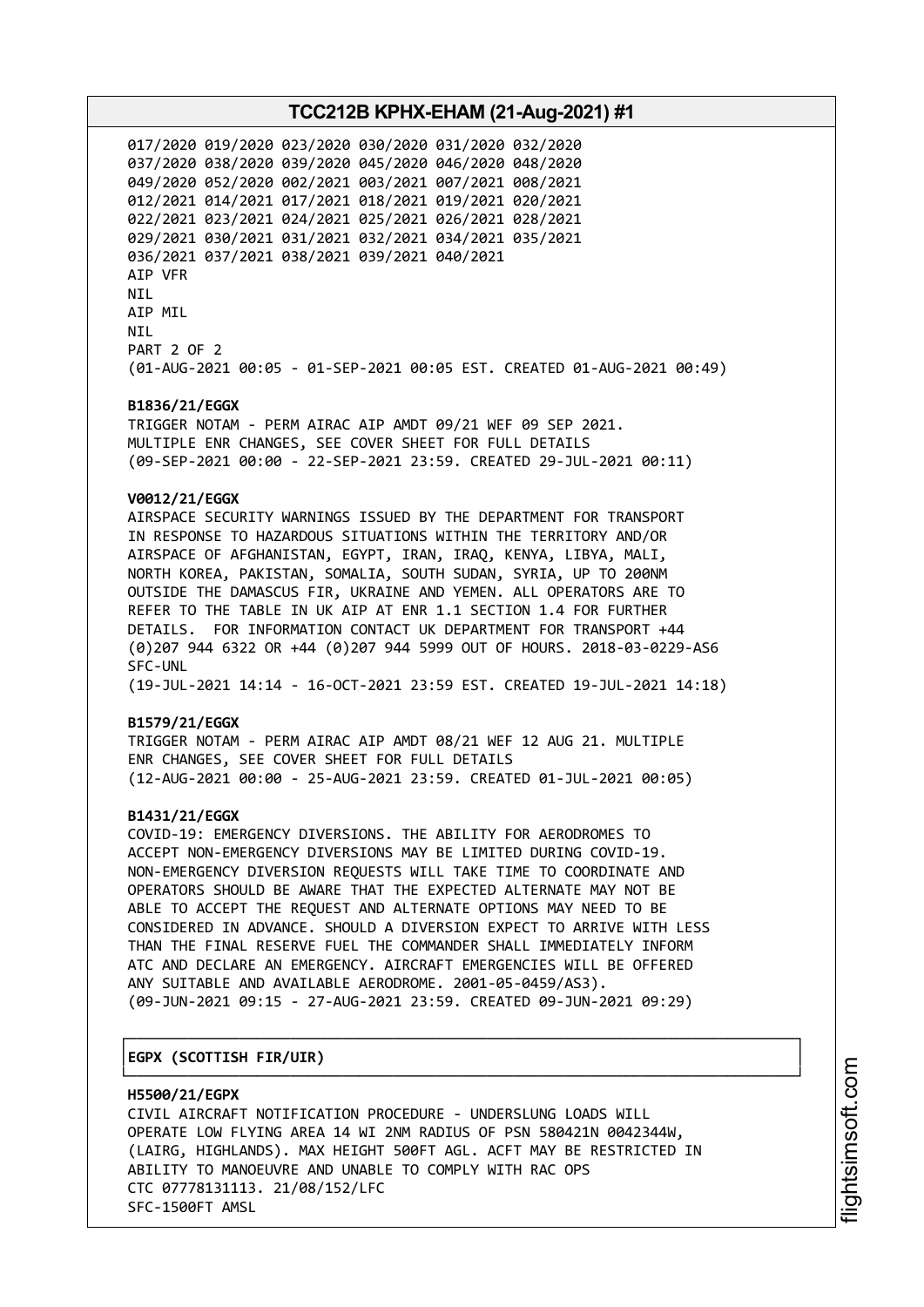(23-AUG-2021 08:00 - 23-AUG-2021 18:00. CREATED 20-AUG-2021 13:48) **H5492/21/EGPX** PIPELINE INSPECTION NOTIFICATION PROCEDURE SYSTEM (PINS) WILL TAKE PLACE IN THE FOLLOWING LOW FLYING AREAS -1,2,4,5,6, 7N,7S,8,9,10,11N,11S,12,13,14E,16,17,18, AND THE THAMES VALLEY AVOIDANCE AREA. MAX HEIGHT 2000FT AGL. UK AIP ENR 6 (PINS AREAS AND UK DAY LOW FLYING SYSTEM (DLFS)) REFERS. 21/08/150/LFBC SFC-6500FT AMSL (23-AUG-2021 06:00 - 23-AUG-2021 17:00. CREATED 20-AUG-2021 12:32) **H5489/21/EGPX** CIVIL AIRCRAFT NOTIFICATION PROCEDURE - UNDERSLUNG LOADS WILL OPERATE IN LOW FLYING AREA 14, 14T WI 2NM RADIUS OF PSN 574445N 0045844W AND 574417N 0045747W. (BRAEMORE, HIGHLANDS). MAX HEIGHT 500FT AGL. ACFT MAY BE RESTRICTED IN ABILITY TO MANOEUVRE AND UNABLE TO COMPLY WITH RAC. OPS CTC 07778131113 21/08/149/LFC SFC-3600FT AMSL (23-AUG-2021 08:00 - 23-AUG-2021 13:00. CREATED 20-AUG-2021 11:59) **H5484/21/EGPX** CIVIL AIRCRAFT NOTIFICATION PROCEDURE - UNDERSLUNG LOADS WILL OPERATE IN LOW FLYING AREA 14, 14T WI 2NM RADIUS OF PSN 575100N 0043938W AND 575051N 0043919W. (ALLADALE,HIGHLANDS). MAX HEIGHT 500FT AGL. ACFT MAY BE RESTRICTED IN ABILITY TO MANOEUVRE AND UNABLE TO COMPLY WITH RAC. OPS CTC 07778131113 21/08/148/LFC SFC-2900FT AMSL (23-AUG-2021 10:00 - 23-AUG-2021 15:00. CREATED 20-AUG-2021 11:48) **M3289/21/EGPX** THE FOLLOWING SOUTHERN MANAGED DANGER AREAS ARE ACTIVATED: EG D323B 0730-0915 FL050-FL660 EG D323B 0915-1030 FL050-FL660 EG D323B 1300-1415 FL050-FL660 EG D323H 0730-0915 FL150-FL660 EG D323H 0915-1030 FL150-FL660 EG D323H 1300-1415 FL150-FL660 EG D323M 0730-0915 FL100-FL660 EG D323M 0915-1030 FL100-FL660 EG D323M 1300-1415 FL100-FL660 EG D323R 0730-0915 FL100-FL660 EG D323R 0915-1030 FL100-FL660 EG D323R 1300-1415 FL100-FL660 FL050-FL660 (23-AUG-2021 07:30 - 23-AUG-2021 14:15. CREATED 20-AUG-2021 11:45) **M3288/21/EGPX** THE FOLLOWING SOUTHERN MANAGED DANGER AREAS ARE ACTIVATED: EG D323A 0730-0915 FL050-FL660 EG D323A 0915-1030 FL050-FL660 EG D323A 1300-1415 FL050-FL660 EG D323G 0730-0915 FL150-FL660 EG D323G 0915-1030 FL150-FL660 EG D323G 1300-1415 FL150-FL660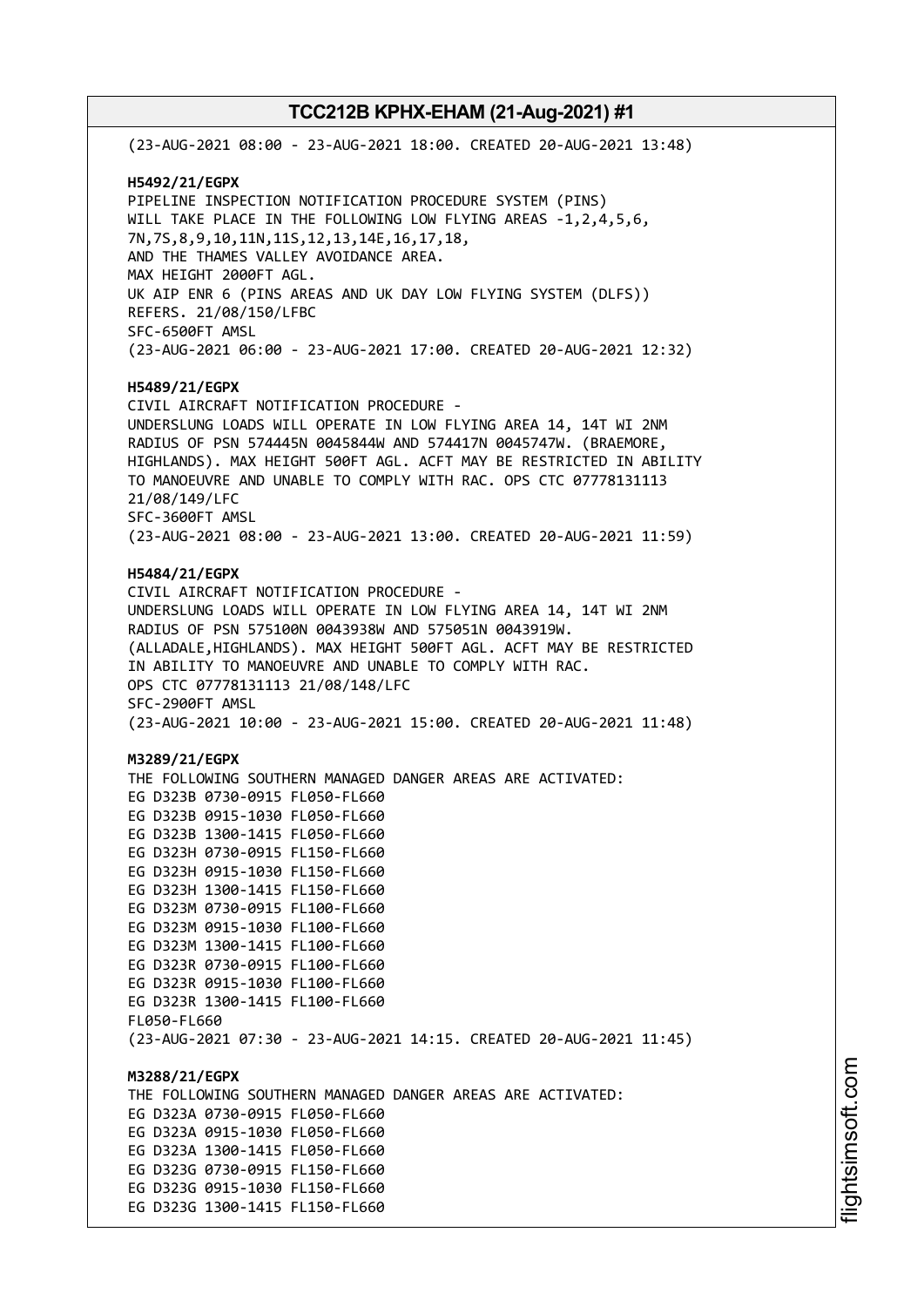EG D323L 0730-0915 FL100-FL660 EG D323L 0915-1030 FL100-FL660 EG D323L 1300-1415 FL100-FL660 EG D323Q 0730-0915 FL100-FL660 EG D323Q 0915-1030 FL100-FL660 EG D323Q 1300-1415 FL100-FL660 FL050-FL660 (23-AUG-2021 07:30 - 23-AUG-2021 14:15. CREATED 20-AUG-2021 11:44) **U5187/21/EGPX** PILOTS MAY EXPERIENCE DIFFICULTIES COMMUNICATING WITH SWANWICK MIL(NORTH) ON THE PUBLISHED UHF FREQ 251.25 DUE TO TRANSMITTER MAINTENANCE. PILOTS ARE ADVISED TO USE VHF FREQ 136.375 IF THIS OCCURS. (24-AUG-2021 08:30 - 24-AUG-2021 09:30. CREATED 20-AUG-2021 11:01) **U5186/21/EGPX** DUE TO TRANSMITTER MAINTENANCE PILOTS MAY EXPERIENCE DIFFICULTIES COMMUNICATING WITH SWANWICK MIL(WEST) ON THE PUBLISHED UHF (282.12). PILOTS ARE ADVISED TO USE THE VHF (127.450) IF THIS OCCURS. (24-AUG-2021 09:30 - 24-AUG-2021 10:30. CREATED 20-AUG-2021 11:00) **M3285/21/EGPX** THE FOLLOWING HEBRIDES DANGER AREAS ARE ACTIVATED. EG D701A 0900-1600 SFC-10000FT AMSL EG D701B 0900-1600 SFC-10000FT AMSL SFC-10000FT AMSL (27-AUG-2021 09:00 - 27-AUG-2021 16:00. CREATED 20-AUG-2021 08:21) **M3284/21/EGPX** THE FOLLOWING HEBRIDES DANGER AREAS ARE ACTIVATED. EG D701A 0900-1600 SFC-10000FT AMSL EG D701B 0900-1600 SFC-10000FT AMSL SFC-10000FT AMSL (26-AUG-2021 09:00 - 26-AUG-2021 16:00. CREATED 20-AUG-2021 08:20) **M3283/21/EGPX** THE FOLLOWING HEBRIDES DANGER AREAS ARE ACTIVATED. EG D701A 0900-1600 SFC-10000FT AMSL EG D701B 0900-1600 SFC-10000FT AMSL SFC-10000FT AMSL (24-AUG-2021 09:00 - 24-AUG-2021 16:00. CREATED 20-AUG-2021 08:20) **M3282/21/EGPX** THE FOLLOWING HEBRIDES DANGER AREAS ARE ACTIVATED. EG D701A 0900-1600 SFC-10000FT AMSL EG D701B 0900-1600 SFC-10000FT AMSL SFC-10000FT AMSL (25-AUG-2021 09:00 - 25-AUG-2021 16:00. CREATED 20-AUG-2021 08:20) **V0014/21/EGPX** AIRSPACE SECURITY WARNING ISSUED BY THE DEPARTMENT FOR TRANSPORT - RISK TO CIVIL AVIATION IN BELARUS. OPERATORS ARE ADVISED NOT TO ENTER THE TERRITORY AND AIRSPACE OF BELARUS DUE TO SERIOUS SAFETY AND SECURITY CONCERNS POSED TO COMMERCIAL AVIATION. OPERATORS ARE ADVISED TO TAKE THIS INFORMATION INTO ACCOUNT IN THEIR OWN RISK ASSESSMENTS AND ROUTING DECISIONS. CONTACT UK DEPARTMENT FOR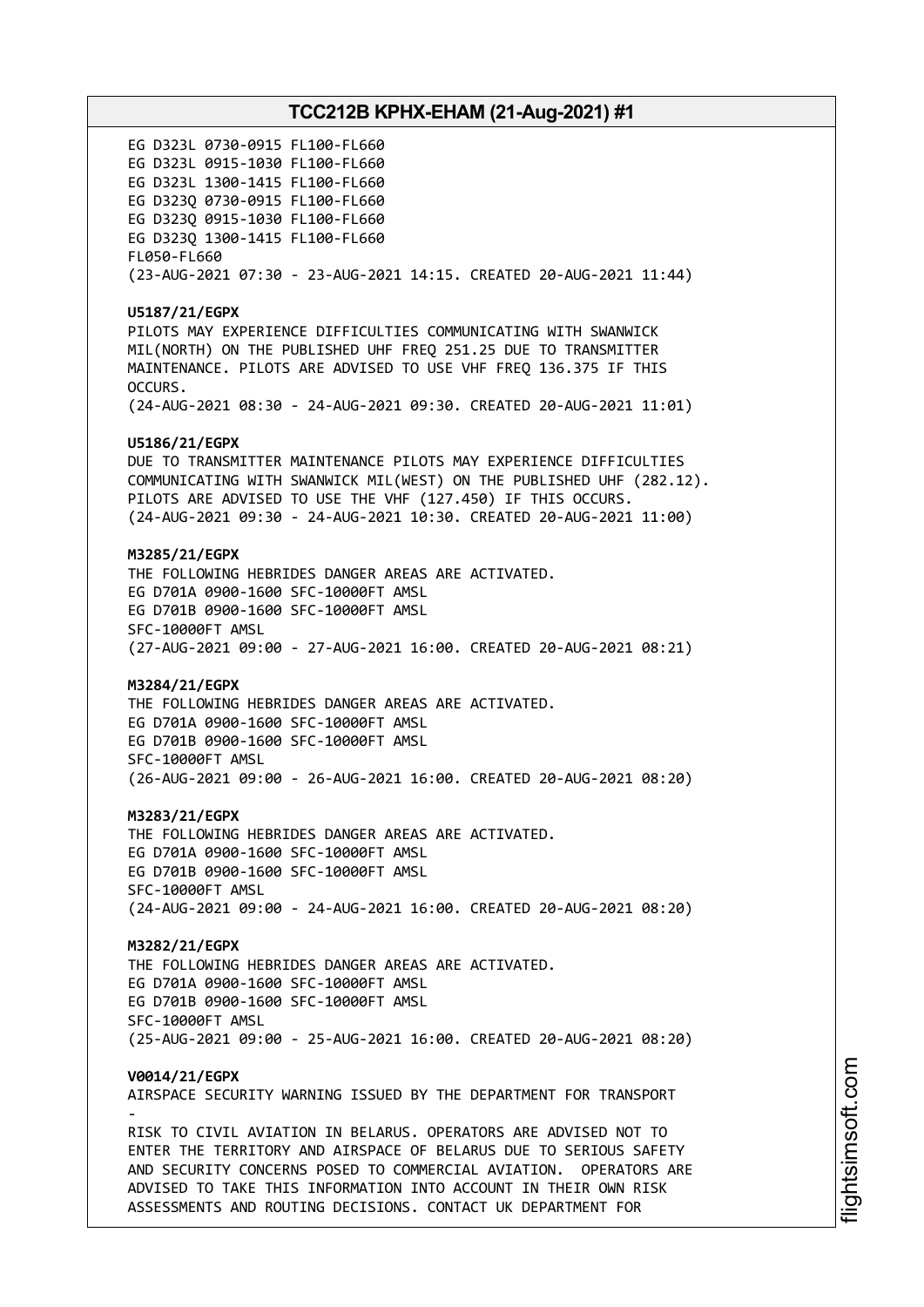TRANSPORT +44(0)207 082 6639 OR +44(0)207 944 5999 OUT OF HOURS. FOR FURTHER DETAILS. 2021-05-0542/AS6 SFC-UNL (20-AUG-2021 08:18 - 17-NOV-2021 11:59 EST. CREATED 20-AUG-2021 08:18) **B2038/21/EGPX** DME GLO/GREEN LOWTHER CH33Y U/S (30-AUG-2021 08:00 - 04-SEP-2021 08:00. CREATED 19-AUG-2021 07:51) **H5418/21/EGPX** INTENSE GLIDING ACTIVITY WI AREA BOUNDED BY: 553705N 0020821W - 553529N 0020216W - 552730N 0020832W - 552911N 0021454W - 553705N 0020821W (MILFIELD, NORTHUMBERLAND). FOR INFO 01668 216284 / 130.105 MHZ. 2021-08-0592/AS3. SFC-12700FT AMSL 0900-1800 (23-AUG-2021 09:00 - 26-AUG-2021 18:00. CREATED 18-AUG-2021 15:38) **N0163/21/EGPX** AIR NAV OBS LGT WIND TURBINE UK0172H573F U/S PSN 545609N 0061202W (RATHSHERRY WIND FARM, COUNTY ANTRIM). HGT UP TO 347FT AGL/1134FT AMSL. 2021-08-0594/CIV1 (18-AUG-2021 15:10 - 25-SEP-2021 12:00. CREATED 18-AUG-2021 15:18) **B2036/21/EGPX** WEF 01 OCT UNTIL 31 DEC THE UK C SERIES NOTAM WILL CHANGE TO P SERIES. ALL EXISTING C SERIES NOTAM WILL BE REISSUED AS A P SERIES ON 01 OCT. ALL NEW NOTAM REQUESTS AFTER 01 OCT WILL BE ISSUED AS A P SERIES. RECIPIENTS OF C SERIES NOTAM WILL AUTOMATICALLY BE MOVED TO THE P SERIES DISTRIBUTION LIST. AIC Y087/21 EFFECTIVE 23 SEP 21 REFERS. UK NOTAM SERIES DETAILS ARE CONTAINED IN UK AIP GEN 3.1 TABLE 3.6.3.4 (01-OCT-2021 00:00 - 31-DEC-2021 23:59. CREATED 18-AUG-2021 14:43) **B2033/21/EGPX** GEN 3.1 PARAGRAPH 3.6.3.4 TABLE - UK NOTAM SERIES K AND SERIES N. REPLACE 300FT AGL WITH 100M (328FT) AGL. (18-AUG-2021 13:25 - PERM. CREATED 18-AUG-2021 13:26) **H5405/21/EGPX** AIR DISPLAY/AEROBATICS WI 2NM RADIUS 554752N 0045240W (LARGS BAY, NORTH AYRSHIRE). FOR INFO 07950 967282. 2021-09-0079/AS1 SFC-3000FT AMSL (05-SEP-2021 11:00 - 05-SEP-2021 16:00. CREATED 18-AUG-2021 12:21) **N0161/21/EGPX** AIR NAV OBS LGT WITHDRAWN POWER STATION CHIMNEY UK0150A006F PSN 560255N 0034057W (LONGANNET POWER STATION, KINCARDINE-ON-FORTH, CLACKMANNANSHIRE). HGT 600FT AGL/603FT AMSL. 2021-08-0568/AS4 (19-AUG-2021 16:00 - 17-NOV-2021 23:59. CREATED 18-AUG-2021 11:03) **B2030/21/EGPX** SWANWICK MIL IS CURRENTLY OPERATING WITH REDUCED STAFFING, THEREFORE ATS AVAILABILITY MAY BE LIMITED FOR THE NORTH AREA OF RESPONSIBILITY. (18-AUG-2021 09:00 - 22-AUG-2021 23:59. CREATED 18-AUG-2021 08:31)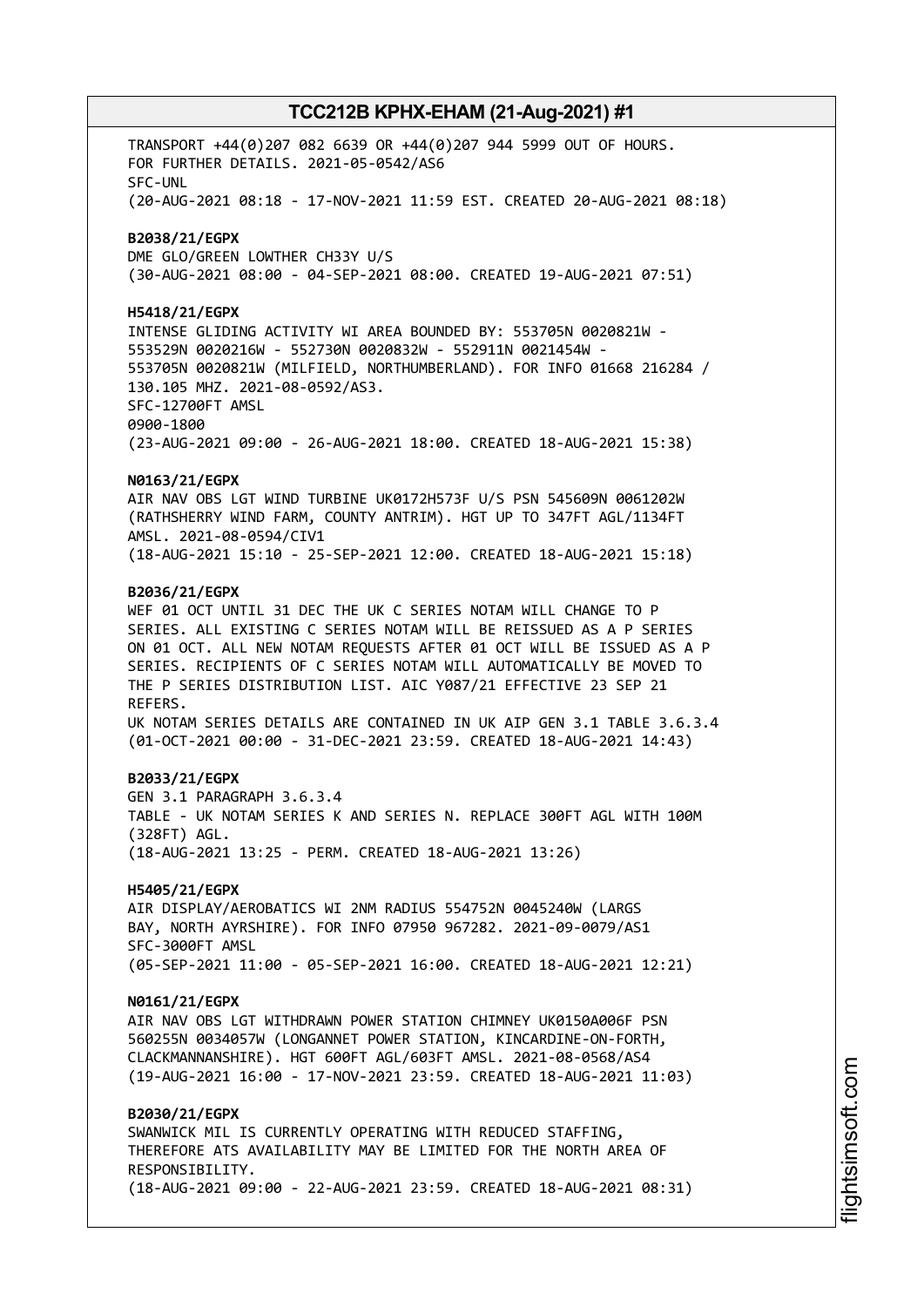#### **H5378/21/EGPX**

STATIONARY TRANSPONDER TESTING. TEST TRANSPONDER LOCATED WI 0.5NM 572027N 0072125W (SOUTH UIST, OUTER HEBRIDES). VIRTUAL STATIONARY - AIRCRAFT INDICATIONS MAY OCCUR ABOVE THE SITE OUT TO 200NM. MODE 3A: 7777 / MODE C: 62000. FOR INFO 07971 910852. 2021-08-0548/AS3. SFC-UNL (27-AUG-2021 23:00 - 30-AUG-2021 23:00. CREATED 17-AUG-2021 15:11)

#### **K0360/21/EGPX**

LIT CRANE POSITION 555212N 0041747W (GLASGOW, LANARKSHIRE) IN LOW FLYING AREA 16, NIGHT SECTOR 3A AND THE GLASGOW/PRESTWICK AVOIDANCE AREA HGT 314FT AMSL (260FT AGL). 21/08/056/LFTP (18-AUG-2021 00:01 - 04-NOV-2021 00:01. CREATED 17-AUG-2021 09:29)

#### **B2018/21/EGPX**

COVID-19: CREWS/PASSENGERS REQUIREMENTS. CREWS SHOULD COMPLETE THE ENHANCED GENERAL AIRCRAFT DECLARATION (GAD) PROCESS FOR ALL INTERNATIONAL FLIGHTS INTO THE UK, INCLUDING THE ACTIVE REPORTING OF NIL RETURNS. IF SYMPTOMATIC PASSENGERS ARE IDENTIFIED, THIS MUST BE NOTIFIED. GADS FOR FLIGHTS TO ENGLAND SHOULD BE SENT TO THE HEALTH CONTROL UNIT TEL: +44 (0) 20 8745 7209 EMAIL: HEATHROW.HCU(AT)PHE.GOV.UK.GADS. FOR FLIGHTS TO SCOTLAND SHOULD BE SENT TO PUBLIC HEALTH SCOTLAND TEL: +44 (0)141 300 1414 EMAIL: NSS.HPSCORONAVIRUS(AT)NHS.NET (SUBJECT: AIRCRAFT DECLARATION). GADS FOR FLIGHTS TO NORTHERN IRELAND SHOULD BE SENT TO PUBLIC HEALTH AGENCY TEL: +44 (0)141 300 1414 EMAIL: NIPORTHEALTH(AT)HSCNI.NET. 2021-05-0359/AS6 (16-AUG-2021 14:00 - 12-NOV-2021 11:59. CREATED 16-AUG-2021 13:53)

#### **H5327/21/EGPX**

AIR DISPLAY/AEROBATICS WI 1.5NM RADIUS 555417N 0030352W (DALKEITH, MIDLOTHIAN). FOR INFO 07734 794793. 2021-09-0076/AS1 SFC-2200FT AMSL (04-SEP-2021 11:45 - 04-SEP-2021 12:45. CREATED 16-AUG-2021 10:16)

#### **B2017/21/EGPX**

SAFETY AND OPERATIONAL DIRECTIVE, NUMBER 2021/003 ISSUED 14 MAY 2021, BOEING 737-8 BOEING 737-8200 AND BOEING 737-9 (MAX) RETURN TO SERVICE. IN ACCORDANCE WITH SD-2021/003 THE CIVIL AVIATION AUTHORITY (CAA), IN EXERCISE OF ITS POWERS UNDER ARTICLE 248, AND IN ACCORDANCE WITH ARTICLE 17(1), OF THE AIR NAVIGATION ORDER 2016, AND SUBJECT TO, AND IN ACCORDANCE WITH, UK REGULATION (EU) 2018/1139 (AS RETAINED IN UK LAW), ARTICLE 70, DIRECTS OPERATORS AND PILOTS IN COMMAND OF ANY BOEING 737-8 MAX OR BOEING 737-9 MAX AIRCRAFT WHICH IS REGISTERED OTHER THAN IN THE UK NOT TO CONDUCT FLIGHTS WITHIN UK AIRSPACE UNLESS THEY HAVE SUBMITTED A DECLARATION TO THE CAA. ADDITIONALLY SUCH AEROPLANES TOGETHER WITH ANY BOEING 737-8200 AEROPLANE ARE NOT TO CONDUCT RNP-AUTHORISATION REQUIRED APPROACH OPERATIONS WITHIN THE UK. NOTWITHSTANDING THE ABOVE OPERATORS AND PILOTS IN COMMAND OF ANY SUCH BOEING 737-8 MAX OR BOEING 737-9 MAX AIRCRAFT REGISTERED OTHER THAN IN THE UK MAY CONDUCT A FERRY FLIGHT OPERATION FOR THE PURPOSE OF ESSENTIAL MAINTENANCE OR MODIFICATION INTO, OUT OF OR THROUGH UK AIRSPACE, SUBJECT TO THE EXPRESS PERMISSION OF THE CAA AND SUBJECT TO SUCH REQUIREMENTS AND CONDITIONS AS THE PERMISSION CONTAINS. TO BE GRANTED A PERMISSION FOR ANY ABOVE FERRY FLIGHT, THE OPERATOR MUST APPLY TO THE CAA AND COMPLY WITH THEIR REQUIREMENTS AND CONDITIONS. PERMISSION WILL BE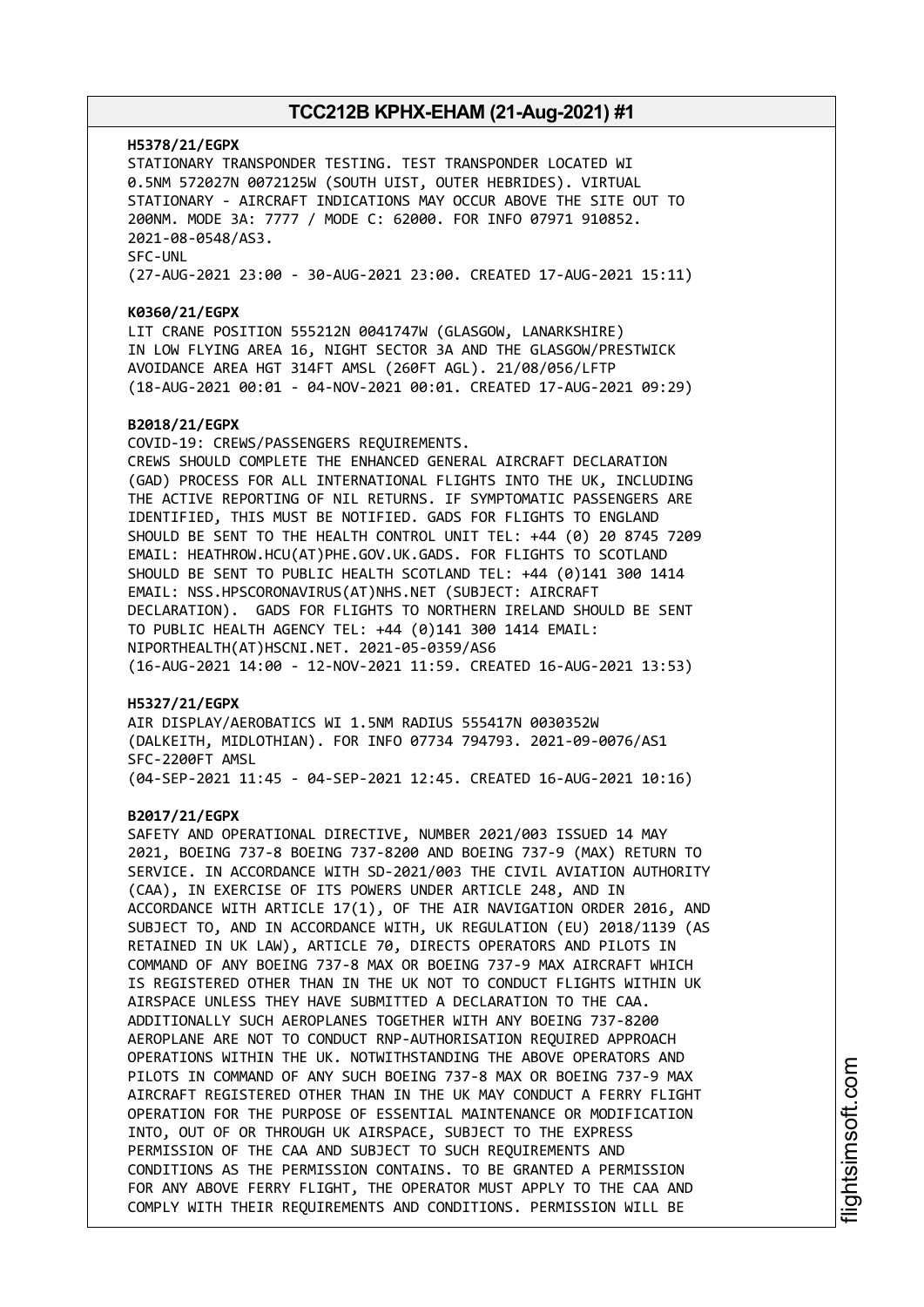PROVIDED TO THE OPERATOR IN WRITING. 2019-03-0217/AS4 (16-AUG-2021 08:40 - 12-NOV-2021 12:00 EST. CREATED 16-AUG-2021 09:08) **B1990/21/EGPX** COVID-19: FLIGHT RESTRICTIONS. ISLE OF MAN. ALL ACFT INTENDING TO LAND ON THE ISLE OF MAN MUST DO SO AT ISLE OF MAN AIRPORT DURING PUBLISHED AIRPORT OPENING HOURS TO COMPLETE PORT ARRIVALS PROCESS PRIOR TO LANDING ELSEWHERE ON THE ISLAND. LANDING FEES ARE WAIVED FOR ACFT DEPARTING TO AN ALTERNATIVE SITE WITHIN 1 HOUR. FAILURE TO COMPLY MAY RESULT IN A FINE OR IMPRISONMENT. FOR INFO SEE COVID19.GOV.IM/GENERAL-INFORMATION/PRIVATE-VESSELS-AND-AIRCRAFTS/ OR PHONE +44 1624 687171. 2020-08-0241/AS4 (12-AUG-2021 12:00 - 09-NOV-2021 23:59 EST. CREATED 12-AUG-2021 12:09) **B1989/21/EGPX** COVID-19 INFORMATION: NEWCASTLE LOWER AIRSPACE RADAR SERVICE OPR HR 0500-2200 (16-AUG-2021 00:00 - 29-AUG-2021 23:59. CREATED 12-AUG-2021 10:48) **C8086/21/EGPX** COVID-19 INFORMATION : NEWCASTLE CTA/CTR/ATZ HOURS ACTIVE 16-20 0000-0130 AND 0445-2359 21-22 0000-0130 AND 0500-2359 23 0000-0200 AND 0445-2359 24-27 0000-0130 AND 0445-2359 28-29 0000-0130 AND 0500-2359 30 0000-0200 (16-AUG-2021 00:00 - 30-AUG-2021 02:00. CREATED 12-AUG-2021 10:40) **U4975/21/EGPX** TIREE RADAR ON MAINTENANCE, LIMITED OR NO RADAR COVER AVAILABLE TO SWANWICK MIL BETWEEN 180-360 DEG OVER THE AREA 562637N 0065459W RADIUS APRX 50NM. INITIAL CONTACT FREQ 282.625 WILL ALSO BE UNAVAILABLE IN THIS AREA. PILOTS REQ A RADAR SERVICE SHOULD CONSIDER CONTACTING ALTERNATIVE AGENCIES. (25-AUG-2021 08:00 - 25-AUG-2021 11:00. CREATED 11-AUG-2021 09:52) **J3027/21/EGPX** RESTRICTED AREA (TEMPORARY) FOR OPEN GOLF CHAMPIONSHIPS AT CARNOUSTIE, ANGUS. A BRIEFING SHEET, WHICH INCLUDES A CHART, WILL REFER. RESTRICTION OF FLYING REGULATIONS MADE UNDER ARTICLE 239 OF AIR NAVIGATION ORDER 2016. NO AIRCRAFT IS TO FLY WITHIN THE AREA BOUNDED SUCCESSIVELY BY STRAIGHT LINES JOINING - 563214N 0023927W - 562910N 0023655W - 562630N 0024615W -562940N 0024910W - 563214N 0023927W EXCEPT FOR AIRCRAFT OPERATED BY THE SCOTTISH AIR AMBULANCE SERVICE BY POLICE SCOTLAND OR BY THE MARITIME AND COASTGUARD AGENCY OR FLYING IN ACCORDANCE WITH THE PERMISSION OF THE POLICE SCOTLAND AVIATION SSAFTY AND SECURITY UNIT WHO MAY BE CONTACTED VIA OSDAVIATIONSAFETYATSCOTLAND.PNN.POLICE.UK OR IF URGENT VIA 01786 895840. THESE RESTRICTIONS OF FLYING ALSO RELATE TO THE OPERATION OF ALL UNMANNED AIRCRAFT SYSTEMS. 2021-08-0090/AS6 SFC-2500FT AMSL 0400-2200 (15-AUG-2021 04:00 - 23-AUG-2021 22:00. CREATED 09-AUG-2021 09:06)

**B1927/21/EGPX**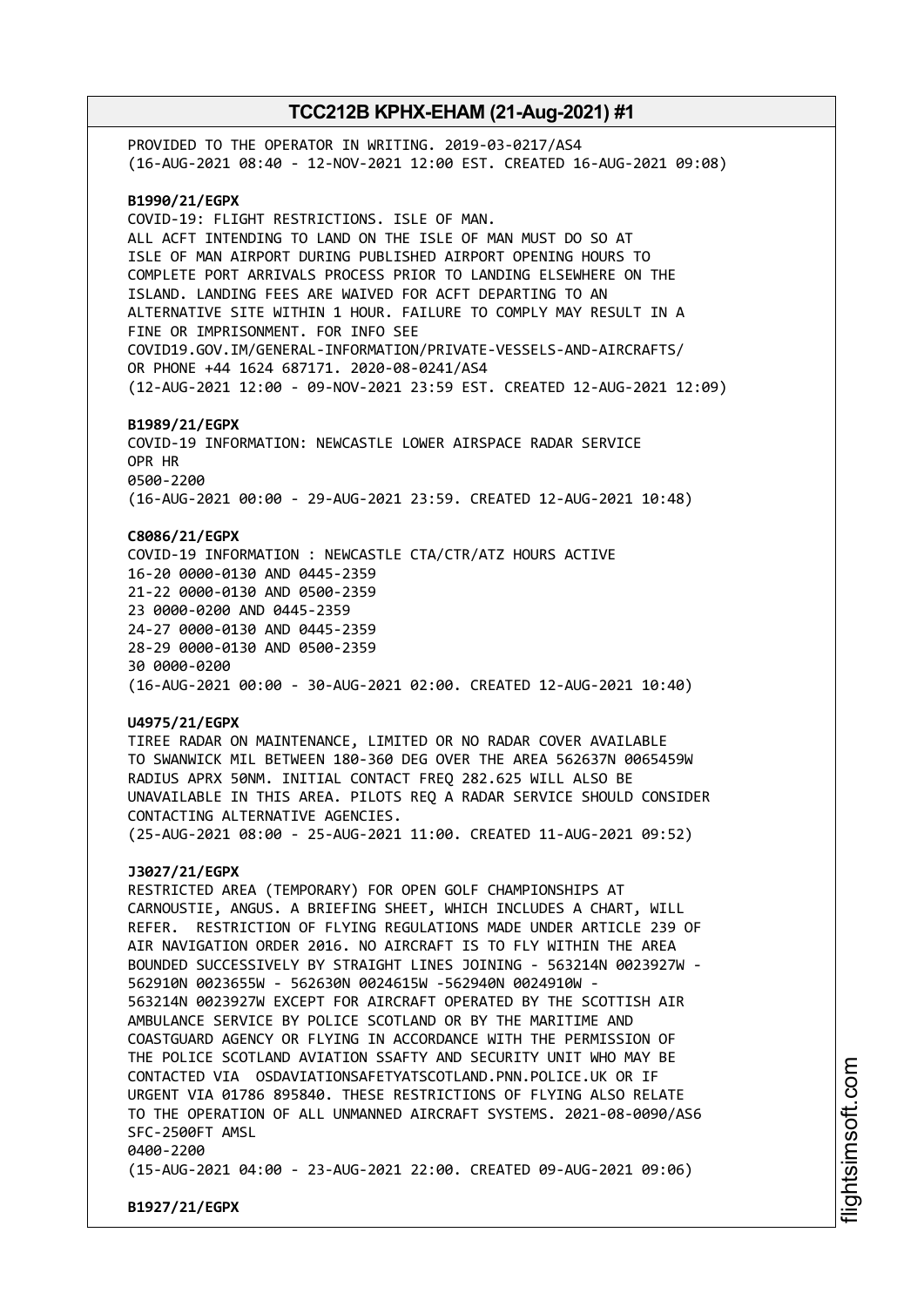COVID-19 INFORMATION COMMERCIAL AND PRIVATE PASSENGER FLIGHTS WHERE THE LAST POINT OF DEPATURE WAS ARGENTINA, BANGLADESH, BRAZIL, CAPE VERDE, CHILE, CUBA DOMINICAN REPUBLIC, EGYPT, ETHIOPIA, GEORGIA, INDONESIA, KENYA, THE MALDIVES, MEXICO, OMAN, PAKISTAN, SOUTH AFRICA, SRI LANKA, TUNISIA OR TURKEY WILL BE PERMITTED TO LAND IN ENGLAND ONLY IF THEY LAND AT LONDON HEATHROW (LHR/EGLL) OR BIRMINGHAM INTERNATIONAL (BHX/EGBB) AND DISEMBARK PASSENGERS THROUGH DEDICATED TERMINALS. THIS REGULATION DOES NOT APPLY TO AIR AMBULANCE ACFT WHERE THE LANDING IS FOR THE PURPOSE OF TRANSPORTING A PERSON FOR MEDICAL TREATMENT. ALL FLIGHTS LANDING TO SECURE THE SAFETY OF THE AIRCRAFT OR FOR HEALTH AND SAFETY OF ANY PERSON ABOARD WILL CONTINUE TO BE PERMITTED. 2020-10-0279 AS6 (08-AUG-2021 03:00 - 05-NOV-2021 11:59. CREATED 05-AUG-2021 11:20)

#### **H4833/21/EGPX**

AERIAL FILMING FROM AN ACFT WI 2NM RADIUS: 562935N 0024314W (CARNOUSTIE GOLF COURSE, ANGUS). FOR INFO 07709 785525 / 07716 736227. 2021-08-0285/AS3. SFC-2000FT AMSL 0800-1800 (18-AUG-2021 08:00 - 22-AUG-2021 18:00. CREATED 02-AUG-2021 15:04)

#### **B1888/21/EGPX**

AIRSPACE REGULATION OPERATIONS (A DEPARTMENT OF THE UK CIVIL AVIATION AUTHORITY WHO DEAL WITH THE NOTIFICATION AND COORDINATION OF UNUSUAL AERIAL ACTIVITIES (UAA) - SEE UK AIP ENR 1.1) WILL BE CLOSED FOR ALL NORMAL ACTIVITY. ANY INDIVIDUAL OR ORGANISATION ANTICIPATING THE NEED FOR THE CO-ORDINATION AND/OR NOTIFICATION OF UNUSUAL AERIAL ACTIVITY (UAA) DURING THE PERIOD IS REMINDED OF THE NEED TO COMPLY WITH THE CURRENT ADVANCE NOTIFICATION REQUIREMENTS DETAILED IN THE UK AIP (ENR 1.1). IF IN DOUBT UAA SPONSORS SHOULD MAKE CONTACT WITH AIRSPACE REGULATION OPERATIONS IN ADVANCE OF THE START OF THE CLOSURE PERIOD USING THE CONTACT DETAILS IN THIS NOTAM. EMERGENCY FLYING RESTRICTIONS AND ROYAL FLIGHT NOTIFICATIONS WILL BE HANDLED DURING THE CLOSED PERIOD AS PER CURRENT OUT OF HOURS ARRANGEMENTS. CTC DURING OFFICE HOURS: 01293 983880 OR EMAIL: AROPS(AT)CAA.CO.UK 2021-08-0272/AS3. (27-AUG-2021 15:30 - 31-AUG-2021 07:30. CREATED 02-AUG-2021 07:56) **D1107/21/EGPX** Y028/2020 Y031/2020 P034/2020 W035/2020 Y036/2020 Y039/2020 Y040/2020 Y041/2020 Y042/2020 Y043/2020 P044/2020 Y045/2020 P046/2020 Y051/2020 Y052/2020 P053/2020 P056/2020 P060/2020 P083/2020 Y085/2020 Y086/2020 Y087/2020 Y002/2021 Y008/2021 Y010/2021 Y011/2021 M012/2021 P017/2021 P018/2021 P026/2021 Y027/2021 Y028/2021 Y029/2021 Y037/2021 M044/2021 P045/2021 Y050/2021 Y054/2021 Y055/2021 P056/2021 Y058/2021 M060/2021 Y062/2021 M063/2021 M064/2021 M065/2021 M066/2021 P067/2021

Y068/2021 W069/2021 AIP VFR NIL

AIP MIL **NTI** 

SUP CHECKLIST AIP IFR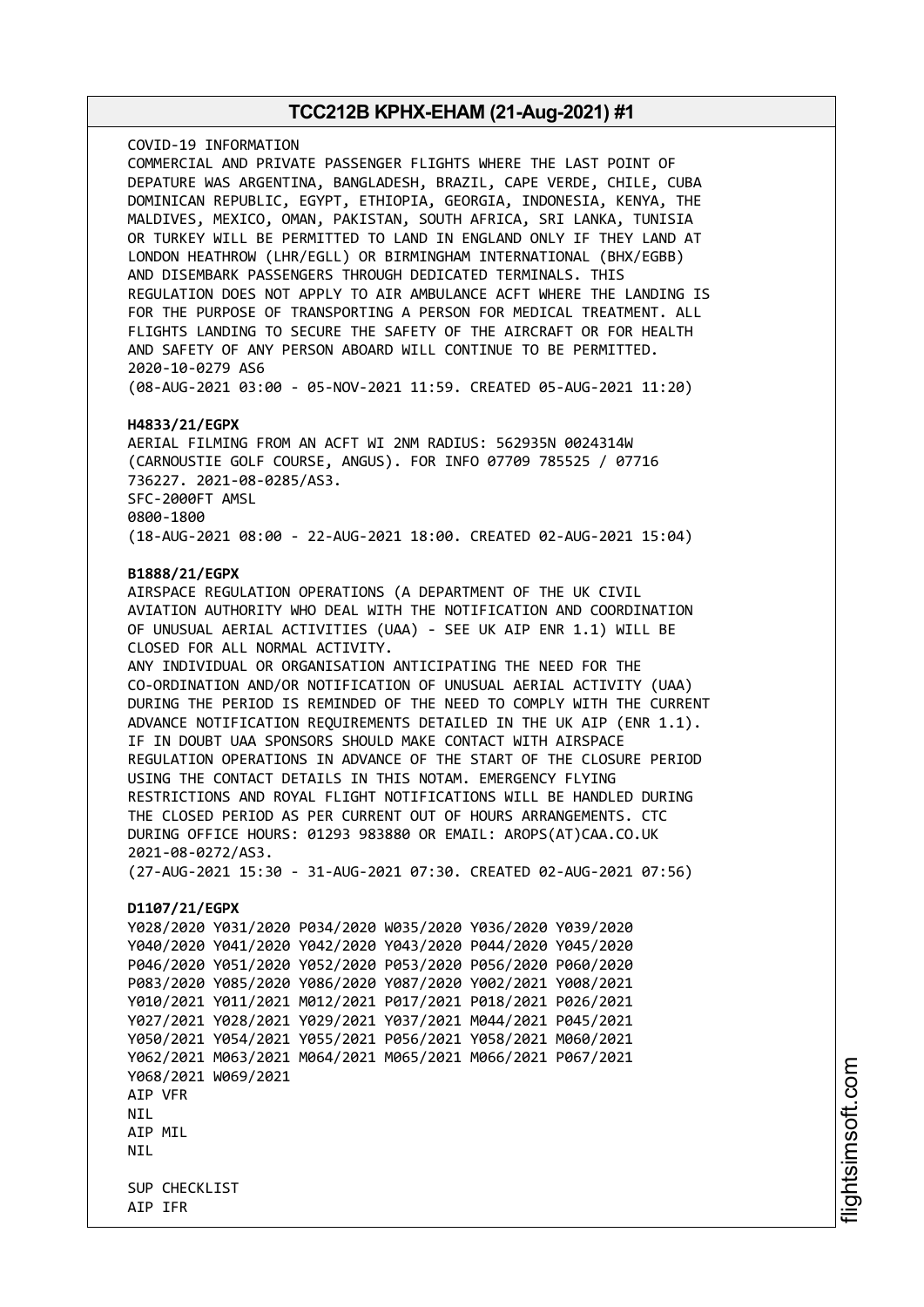053/2018 060/2018 011/2019 023/2019 025/2019 003/2020 017/2020 019/2020 023/2020 030/2020 031/2020 032/2020 037/2020 038/2020 039/2020 045/2020 046/2020 048/2020 049/2020 052/2020 002/2021 003/2021 007/2021 008/2021 012/2021 014/2021 017/2021 018/2021 019/2021 020/2021 022/2021 023/2021 024/2021 025/2021 026/2021 028/2021 029/2021 030/2021 031/2021 032/2021 034/2021 035/2021 036/2021 037/2021 038/2021 039/2021 040/2021 AIP VFR NIL AIP MIL **NTI** PART 2 OF 2 (01-AUG-2021 00:05 - 01-SEP-2021 00:05 EST. CREATED 01-AUG-2021 01:52) **D1107/21/EGPX** CHECKLIST YEAR=2021 0726 1100 1105 1106 LATEST PUBLICATIONS AIP AIRAC AMDT IFR 009/2021 EFFECTIVE DATE 09 SEP 21 AIP SUP IFR 040/2021 EFFECTIVE DATE 29 JUL 21 AIC IFR W069/2021 EFFECTIVE DATE 29 JUL 21 AIC IFR P067/2021 EFFECTIVE DATE 29 JUL 21 AIC IFR M066/2021 EFFECTIVE DATE 29 JUL 21 AIC IFR Y068/2021 EFFECTIVE DATE 29 JUL 21 AIC IFR G097/2009 EFFECTIVE DATE 31 DEC 09 AIC CHECKLIST AIP IFR P127/2006 P008/2008 P064/2008 P086/2008 P077/2009 P070/2010 P062/2012 P138/2012 Y009/2014 P002/2018 P053/2018 Y104/2018 Y031/2019 Y055/2019 Y117/2019 Y135/2019 P136/2019 P137/2019 P138/2019 P139/2019 Y140/2019 Y141/2019 Y142/2019 Y001/2020 P003/2020 W008/2020 Y011/2020 Y012/2020 W018/2020 Y024/2020 PART 1 OF 2 (01-AUG-2021 00:05 - 01-SEP-2021 00:05 EST. CREATED 01-AUG-2021 01:52) **G0256/21/EGPX** CHECKLIST YEAR=2021 0256 LATEST PUBLICATIONS AIP AIRAC AMDT IFR 009/2021 EFFECTIVE DATE 09 SEP 21 AIP SUP IFR 040/2021 EFFECTIVE DATE 29 JUL 21 AIC IFR W069/2021 EFFECTIVE DATE 29 JUL 21 AIC IFR P067/2021 EFFECTIVE DATE 29 JUL 21 AIC IFR M066/2021 EFFECTIVE DATE 29 JUL 21 AIC IFR Y068/2021 EFFECTIVE DATE 29 JUL 21 AIC IFR G097/2009 EFFECTIVE DATE 31 DEC 09 AIC CHECKLIST AIP IFR P127/2006 P008/2008 P064/2008 P086/2008 P077/2009 P070/2010 P062/2012 P138/2012 Y009/2014 P002/2018 P053/2018 Y104/2018 Y031/2019 Y055/2019 Y117/2019 Y135/2019 P136/2019 P137/2019 P138/2019 P139/2019 Y140/2019 Y141/2019 Y142/2019 Y001/2020 P003/2020 W008/2020 Y011/2020 Y012/2020 W018/2020 Y024/2020 Y028/2020 Y031/2020 P034/2020 W035/2020 Y036/2020 Y039/2020 Y040/2020 Y041/2020 Y042/2020 Y043/2020 P044/2020 Y045/2020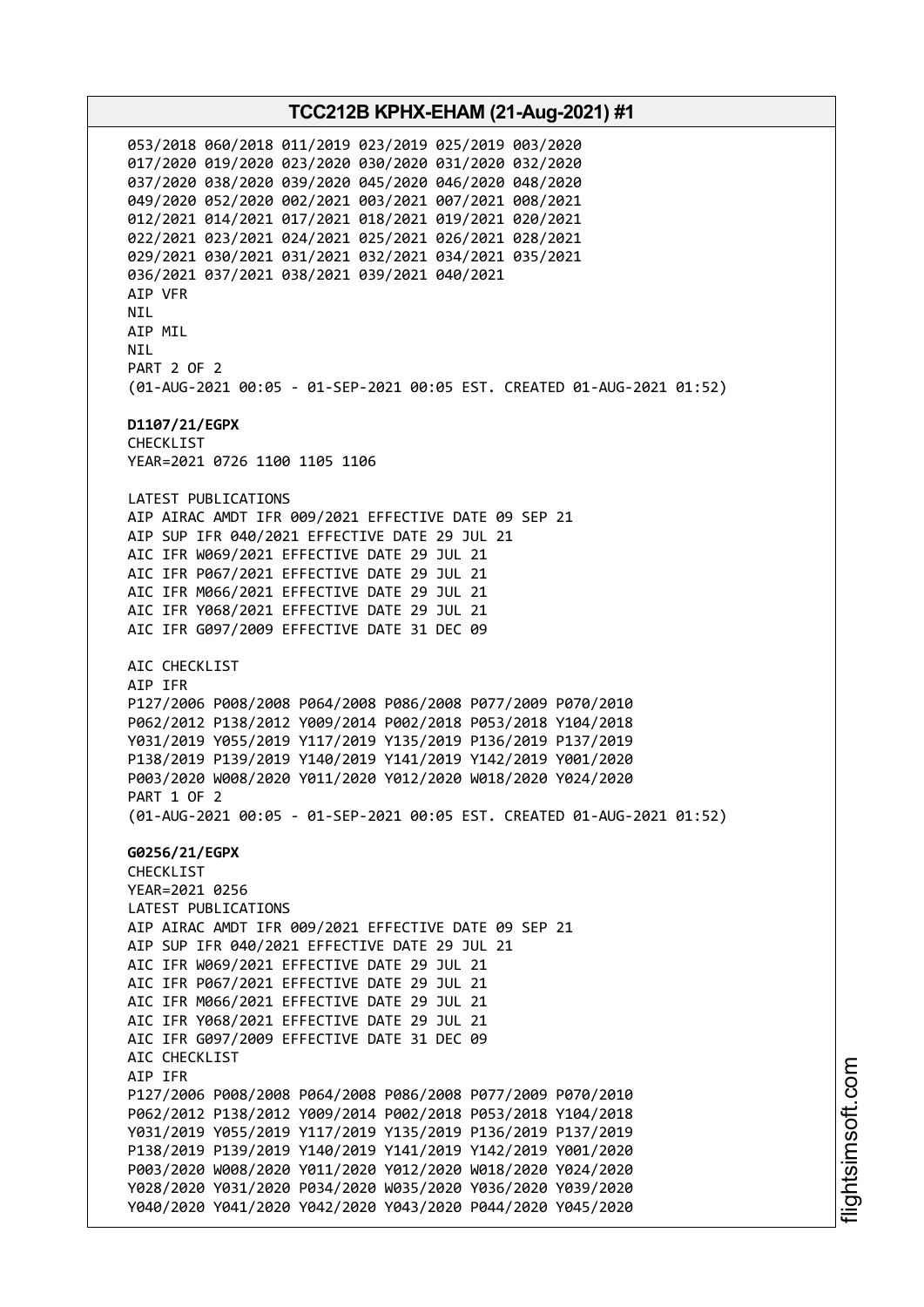P046/2020 Y051/2020 Y052/2020 P053/2020 P056/2020 P060/2020 PART 1 OF 2 (01-AUG-2021 00:05 - 01-SEP-2021 00:05 EST. CREATED 01-AUG-2021 01:34) **G0256/21/EGPX** P083/2020 Y085/2020 Y086/2020 Y087/2020 Y002/2021 Y008/2021 Y010/2021 Y011/2021 M012/2021 P017/2021 P018/2021 P026/2021 Y027/2021 Y028/2021 Y029/2021 Y037/2021 M044/2021 P045/2021 Y050/2021 Y054/2021 Y055/2021 P056/2021 Y058/2021 M060/2021 Y062/2021 M063/2021 M064/2021 M065/2021 M066/2021 P067/2021 Y068/2021 W069/2021 AIP VFR NIL AIP MIL NIL SUP CHECKLIST AIP IFR 053/2018 060/2018 011/2019 023/2019 025/2019 003/2020 017/2020 019/2020 023/2020 030/2020 031/2020 032/2020 037/2020 038/2020 039/2020 045/2020 046/2020 048/2020 049/2020 052/2020 002/2021 003/2021 007/2021 008/2021 012/2021 014/2021 017/2021 018/2021 019/2021 020/2021 022/2021 023/2021 024/2021 025/2021 026/2021 028/2021 029/2021 030/2021 031/2021 032/2021 034/2021 035/2021 036/2021 037/2021 038/2021 039/2021 040/2021 AIP VFR NIL AIP MIL NIL PART 2 OF 2 (01-AUG-2021 00:05 - 01-SEP-2021 00:05 EST. CREATED 01-AUG-2021 01:34) **M2939/21/EGPX** P138/2019 P139/2019 Y140/2019 Y141/2019 Y142/2019 Y001/2020 P003/2020 W008/2020 Y011/2020 Y012/2020 W018/2020 Y024/2020 Y028/2020 Y031/2020 P034/2020 W035/2020 Y036/2020 Y039/2020 Y040/2020 Y041/2020 Y042/2020 Y043/2020 P044/2020 Y045/2020 P046/2020 Y051/2020 Y052/2020 P053/2020 P056/2020 P060/2020 P083/2020 Y085/2020 Y086/2020 Y087/2020 Y002/2021 Y008/2021 Y010/2021 Y011/2021 M012/2021 P017/2021 P018/2021 P026/2021 Y027/2021 Y028/2021 Y029/2021 Y037/2021 M044/2021 P045/2021 Y050/2021 Y054/2021 Y055/2021 P056/2021 Y058/2021 M060/2021 Y062/2021 M063/2021 M064/2021 M065/2021 M066/2021 P067/2021 Y068/2021 W069/2021 AIP VFR NIL AIP MIL **NTI** 022/2021 023/2021 024/2021 025/2021 026/2021 028/2021 029/2021 030/2021 031/2021 032/2021 034/2021 035/2021 036/2021 037/2021 038/2021 039/2021 040/2021 AIP VFR NIL AIP MIL **NTI** PART 2 OF 2 (01-AUG-2021 00:05 - 01-SEP-2021 00:05 EST. CREATED 01-AUG-2021 01:33)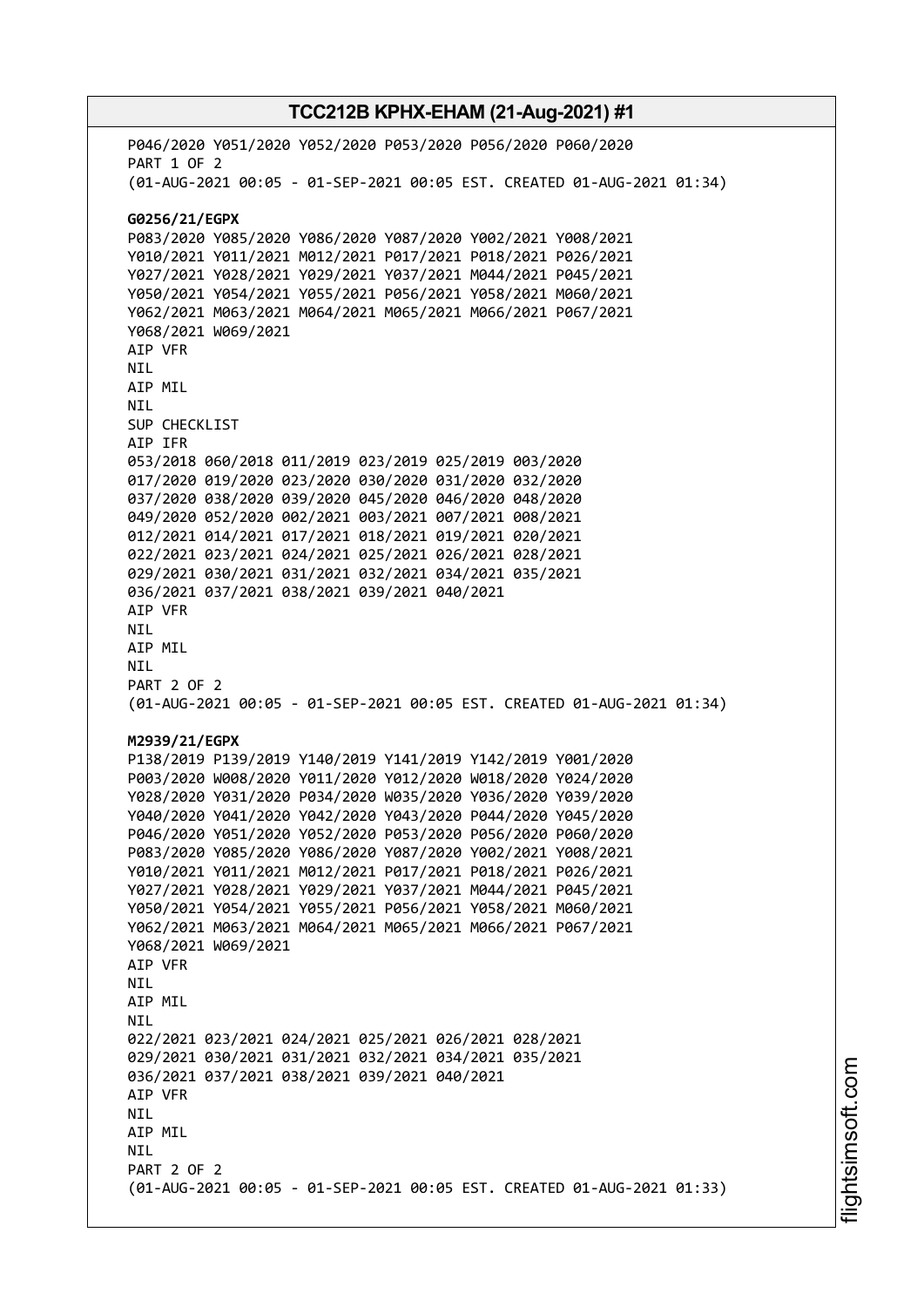**M2939/21/EGPX** CHECKLIST YEAR=2021 2913 2914 2915 2916 2917 2918 2919 2920 2921 2922 2923 2924 2925 2926 2927 2928 2929 2930 2931 2932 2933 2935 LATEST PUBLICATIONS AIP AIRAC AMDT IFR 009/2021 EFFECTIVE DATE 09 SEP 21 AIP SUP IFR 040/2021 EFFECTIVE DATE 29 JUL 21 AIC IFR W069/2021 EFFECTIVE DATE 29 JUL 21 AIC IFR P067/2021 EFFECTIVE DATE 29 JUL 21 AIC IFR M066/2021 EFFECTIVE DATE 29 JUL 21 AIC IFR Y068/2021 EFFECTIVE DATE 29 JUL 21 AIC IFR G097/2009 EFFECTIVE DATE 31 DEC 09 AIC CHECKLIST AIP IFR P127/2006 P008/2008 P064/2008 P086/2008 P077/2009 P070/2010 P062/2012 P138/2012 Y009/2014 P002/2018 P053/2018 Y104/2018 Y031/2019 Y055/2019 Y117/2019 Y135/2019 P136/2019 P137/2019 PART 1 OF 2 (01-AUG-2021 00:05 - 01-SEP-2021 00:05 EST. CREATED 01-AUG-2021 01:33) **F0776/21/EGPX** CHECKLIST YEAR=2021 0769 0770 0771 0773 0776 LATEST PUBLICATIONS AIP AIRAC AMDT IFR 009/2021 EFFECTIVE DATE 09 SEP 21 AIP SUP IFR 040/2021 EFFECTIVE DATE 29 JUL 21 AIC IFR W069/2021 EFFECTIVE DATE 29 JUL 21 AIC IFR P067/2021 EFFECTIVE DATE 29 JUL 21 AIC IFR M066/2021 EFFECTIVE DATE 29 JUL 21 AIC IFR Y068/2021 EFFECTIVE DATE 29 JUL 21 AIC IFR G097/2009 EFFECTIVE DATE 31 DEC 09 AIC CHECKLIST AIP IFR P127/2006 P008/2008 P064/2008 P086/2008 P077/2009 P070/2010 P062/2012 P138/2012 Y009/2014 P002/2018 P053/2018 Y104/2018 Y031/2019 Y055/2019 Y117/2019 Y135/2019 P136/2019 P137/2019 P138/2019 P139/2019 Y140/2019 Y141/2019 Y142/2019 Y001/2020 P003/2020 W008/2020 Y011/2020 Y012/2020 W018/2020 Y024/2020 Y028/2020 Y031/2020 P034/2020 W035/2020 Y036/2020 Y039/2020 Y040/2020 Y041/2020 Y042/2020 Y043/2020 P044/2020 Y045/2020 PART 1 OF 2 (01-AUG-2021 00:05 - 01-SEP-2021 00:05 EST. CREATED 01-AUG-2021 01:31) **F0776/21/EGPX** P046/2020 Y051/2020 Y052/2020 P053/2020 P056/2020 P060/2020 P083/2020 Y085/2020 Y086/2020 Y087/2020 Y002/2021 Y008/2021 Y010/2021 Y011/2021 M012/2021 P017/2021 P018/2021 P026/2021 Y027/2021 Y028/2021 Y029/2021 Y037/2021 M044/2021 P045/2021 Y050/2021 Y054/2021 Y055/2021 P056/2021 Y058/2021 M060/2021 Y062/2021 M063/2021 M064/2021 M065/2021 M066/2021 P067/2021 Y068/2021 W069/2021 AIP VFR NIL AIP MIL **NTI** SUP CHECKLIST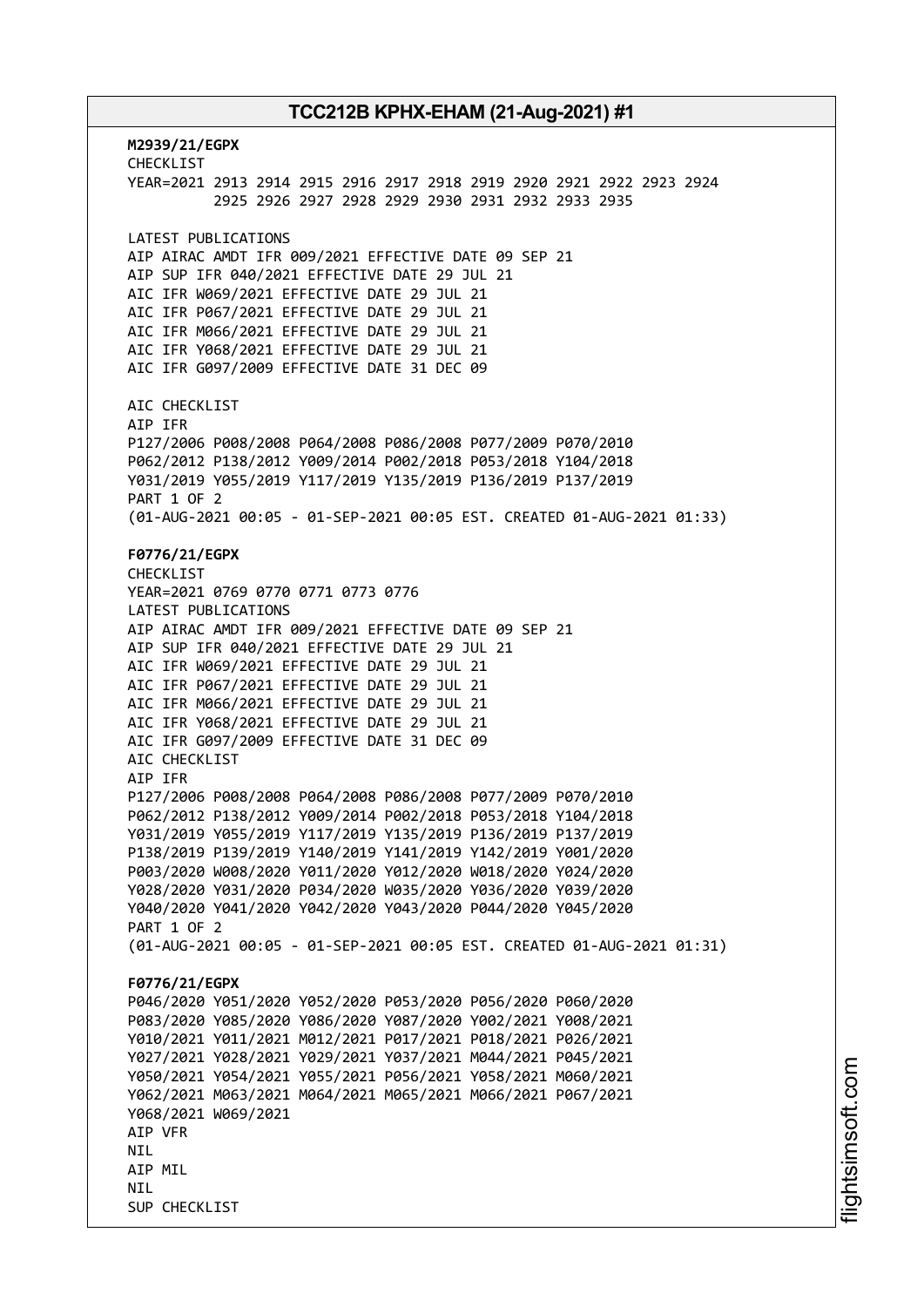AIP IFR 053/2018 060/2018 011/2019 023/2019 025/2019 003/2020 017/2020 019/2020 023/2020 030/2020 031/2020 032/2020 037/2020 038/2020 039/2020 045/2020 046/2020 048/2020 049/2020 052/2020 002/2021 003/2021 007/2021 008/2021 012/2021 014/2021 017/2021 018/2021 019/2021 020/2021 022/2021 023/2021 024/2021 025/2021 026/2021 028/2021 029/2021 030/2021 031/2021 032/2021 034/2021 035/2021 036/2021 037/2021 038/2021 039/2021 040/2021 AIP VFR NIL AIP MIL NIL PART 2 OF 2 (01-AUG-2021 00:05 - 01-SEP-2021 00:05 EST. CREATED 01-AUG-2021 01:31) **N0151/21/EGPX** P083/2020 Y085/2020 Y086/2020 Y087/2020 Y002/2021 Y008/2021 Y010/2021 Y011/2021 M012/2021 P017/2021 P018/2021 P026/2021 Y027/2021 Y028/2021 Y029/2021 Y037/2021 M044/2021 P045/2021 Y050/2021 Y054/2021 Y055/2021 P056/2021 Y058/2021 M060/2021 Y062/2021 M063/2021 M064/2021 M065/2021 M066/2021 P067/2021 Y068/2021 W069/2021 AIP VFR NIL AIP MIL NIL SUP CHECKLIST AIP IFR 053/2018 060/2018 011/2019 023/2019 025/2019 003/2020 017/2020 019/2020 023/2020 030/2020 031/2020 032/2020 037/2020 038/2020 039/2020 045/2020 046/2020 048/2020 049/2020 052/2020 002/2021 003/2021 007/2021 008/2021 012/2021 014/2021 017/2021 018/2021 019/2021 020/2021 022/2021 023/2021 024/2021 025/2021 026/2021 028/2021 029/2021 030/2021 031/2021 032/2021 034/2021 035/2021 036/2021 037/2021 038/2021 039/2021 040/2021 AIP VFR NIL AIP MIL **NTI** PART 2 OF 2 (01-AUG-2021 00:05 - 01-SEP-2021 00:05 EST. CREATED 01-AUG-2021 01:29) **N0151/21/EGPX** CHECKLIST YEAR=2021 0095 0111 0112 0113 0118 0122 0123 0124 0127 0136 0138 0139 0141 0142 0143 0145 0147 0149 0150 0151 LATEST PUBLICATIONS AIP AIRAC AMDT IFR 009/2021 EFFECTIVE DATE 09 SEP 21 AIP SUP IFR 040/2021 EFFECTIVE DATE 29 JUL 21 AIC IFR W069/2021 EFFECTIVE DATE 29 JUL 21 AIC IFR P067/2021 EFFECTIVE DATE 29 JUL 21 AIC IFR M066/2021 EFFECTIVE DATE 29 JUL 21 AIC IFR Y068/2021 EFFECTIVE DATE 29 JUL 21 AIC IFR G097/2009 EFFECTIVE DATE 31 DEC 09 AIC CHECKLIST AIP IFR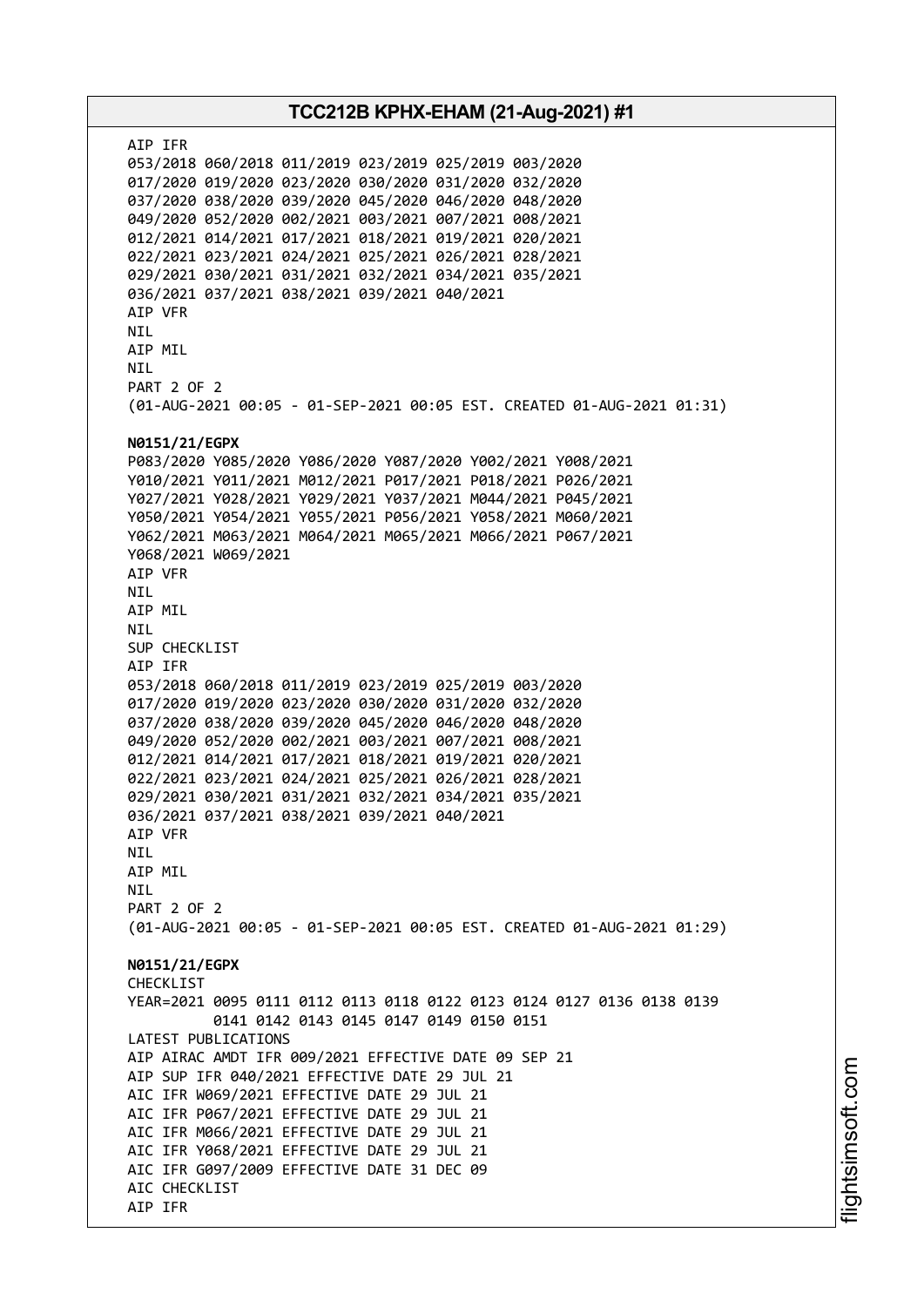P127/2006 P008/2008 P064/2008 P086/2008 P077/2009 P070/2010 P062/2012 P138/2012 Y009/2014 P002/2018 P053/2018 Y104/2018 Y031/2019 Y055/2019 Y117/2019 Y135/2019 P136/2019 P137/2019 P138/2019 P139/2019 Y140/2019 Y141/2019 Y142/2019 Y001/2020 P003/2020 W008/2020 Y011/2020 Y012/2020 W018/2020 Y024/2020 Y028/2020 Y031/2020 P034/2020 W035/2020 Y036/2020 Y039/2020 Y040/2020 Y041/2020 Y042/2020 Y043/2020 P044/2020 Y045/2020 P046/2020 Y051/2020 Y052/2020 P053/2020 P056/2020 P060/2020 PART 1 OF 2 (01-AUG-2021 00:05 - 01-SEP-2021 00:05 EST. CREATED 01-AUG-2021 01:29) **B1876/21/EGPX** CHECKLIST YEAR=2021 0989 1036 1041 1142 1175 1194 1205 1206 1207 1209 1372 1378 1413 1431 1537 1558 1579 1630 1705 1717 1725 1743 1747 1750 1751 1753 1790 1813 1816 1824 1836 1837 1839 1840 1841 1843 1844 1854 1856 1857 1860 1861 1862 1863 1864 1865 1866 1867 LATEST PUBLICATIONS AIP AIRAC AMDT IFR 009/2021 EFFECTIVE DATE 09 SEP 21 AIP SUP IFR 040/2021 EFFECTIVE DATE 29 JUL 21 AIC IFR W069/2021 EFFECTIVE DATE 29 JUL 21 AIC IFR P067/2021 EFFECTIVE DATE 29 JUL 21 AIC IFR M066/2021 EFFECTIVE DATE 29 JUL 21 PART 1 OF 3 (01-AUG-2021 00:05 - 01-SEP-2021 00:05 EST. CREATED 01-AUG-2021 01:28) **B1876/21/EGPX** AIP VFR NIL AIP MIL NIL SUP CHECKLIST AIP IFR 053/2018 060/2018 011/2019 023/2019 025/2019 003/2020 017/2020 019/2020 023/2020 030/2020 031/2020 032/2020 037/2020 038/2020 039/2020 045/2020 046/2020 048/2020 049/2020 052/2020 002/2021 003/2021 007/2021 008/2021 012/2021 014/2021 017/2021 018/2021 019/2021 020/2021 022/2021 023/2021 024/2021 025/2021 026/2021 028/2021 029/2021 030/2021 031/2021 032/2021 034/2021 035/2021 036/2021 037/2021 038/2021 039/2021 040/2021 AIP VFR NIL AIP MIL **NTI** PART 3 OF 3 (01-AUG-2021 00:05 - 01-SEP-2021 00:05 EST. CREATED 01-AUG-2021 01:28) **B1876/21/EGPX** AIC IFR Y068/2021 EFFECTIVE DATE 29 JUL 21 AIC IFR G097/2009 EFFECTIVE DATE 31 DEC 09 ATC CHECKLIST AIP IFR P127/2006 P008/2008 P064/2008 P086/2008 P077/2009 P070/2010 P062/2012 P138/2012 Y009/2014 P002/2018 P053/2018 Y104/2018 Y031/2019 Y055/2019 Y117/2019 Y135/2019 P136/2019 P137/2019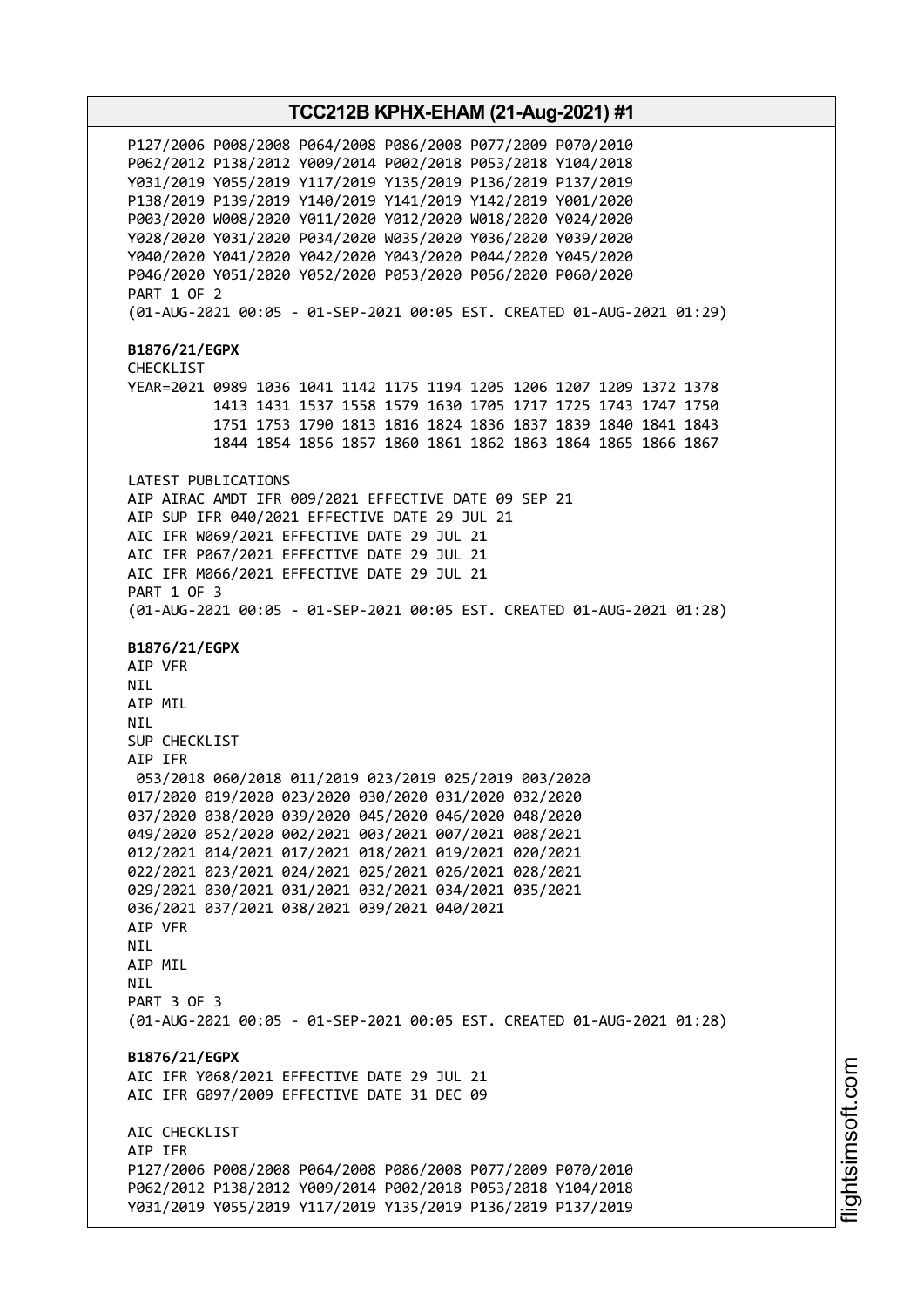**TCC212B KPHX-EHAM (21-Aug-2021) #1** P138/2019 P139/2019 Y140/2019 Y141/2019 Y142/2019 Y001/2020 P003/2020 W008/2020 Y011/2020 Y012/2020 W018/2020 Y024/2020 Y028/2020 Y031/2020 P034/2020 W035/2020 Y036/2020 Y039/2020 Y040/2020 Y041/2020 Y042/2020 Y043/2020 P044/2020 Y045/2020 P046/2020 Y051/2020 Y052/2020 P053/2020 P056/2020 P060/2020 P083/2020 Y085/2020 Y086/2020 Y087/2020 Y002/2021 Y008/2021 Y010/2021 Y011/2021 M012/2021 P017/2021 P018/2021 P026/2021 Y027/2021 Y028/2021 Y029/2021 Y037/2021 M044/2021 P045/2021 Y050/2021 Y054/2021 Y055/2021 P056/2021 Y058/2021 M060/2021 Y062/2021 M063/2021 M064/2021 M065/2021 M066/2021 P067/2021 Y068/2021 W069/2021 PART 2 OF 3 (01-AUG-2021 00:05 - 01-SEP-2021 00:05 EST. CREATED 01-AUG-2021 01:28) **A2748/21/EGPX** CHECKLIST YEAR=2021 1471 1502 1566 1576 1577 1596 1650 1662 1674 1675 1713 1740 1747 1798 1845 1938 1940 1970 2020 2025 2032 2033 2034 2078 2111 2138 2167 2168 2211 2224 2259 2270 2290 2310 2320 2328 2345 2385 2391 2393 2395 2398 2410 2411 2434 2441 2445 2455 2457 2462 2463 2464 2484 2509 2510 2524 2527 2528 2530 2548 2556 2583 2592 2593 2594 2595 2596 2597 2598 2599 2600 2601 2602 2609 2611 2612 2629 2631 2632 2641 2642 2650 2651 2673 2674 2680 2682 2685 2686 2690 2692 2694 2701 2702 2703 2704 2705 2709 2710 2711 2713 2715 2716 2721 2722 2723 2728 2733 2736 2738 2741 2744 2745 2747 LATEST PUBLICATIONS AIP AIRAC AMDT IFR 009/2021 EFFECTIVE DATE 09 SEP 21 AIP SUP IFR 040/2021 EFFECTIVE DATE 29 JUL 21 AIC IFR W069/2021 EFFECTIVE DATE 29 JUL 21 AIC IFR P067/2021 EFFECTIVE DATE 29 JUL 21 AIC IFR M066/2021 EFFECTIVE DATE 29 JUL 21 AIC IFR Y068/2021 EFFECTIVE DATE 29 JUL 21 AIC IFR G097/2009 EFFECTIVE DATE 31 DEC 09 AIC CHECKLIST AIP IFR P127/2006 P008/2008 P064/2008 P086/2008 P077/2009 P070/2010 P062/2012 P138/2012 Y009/2014 P002/2018 P053/2018 Y104/2018 PART 1 OF 2 (01-AUG-2021 00:05 - 01-SEP-2021 00:05 EST. CREATED 01-AUG-2021 01:27) **A2748/21/EGPX** Y031/2019 Y055/2019 Y117/2019 Y135/2019 P136/2019 P137/2019 P138/2019 P139/2019 Y140/2019 Y141/2019 Y142/2019 Y001/2020 P003/2020 W008/2020 Y011/2020 Y012/2020 W018/2020 Y024/2020 Y028/2020 Y031/2020 P034/2020 W035/2020 Y036/2020 Y039/2020 Y040/2020 Y041/2020 Y042/2020 Y043/2020 P044/2020 Y045/2020 P046/2020 Y051/2020 Y052/2020 P053/2020 P056/2020 P060/2020 P083/2020 Y085/2020 Y086/2020 Y087/2020 Y002/2021 Y008/2021 Y010/2021 Y011/2021 M012/2021 P017/2021 P018/2021 P026/2021 Y027/2021 Y028/2021 Y029/2021 Y037/2021 M044/2021 P045/2021 Y050/2021 Y054/2021 Y055/2021 P056/2021 Y058/2021 M060/2021 Y062/2021 M063/2021 M064/2021 M065/2021 M066/2021 P067/2021 Y068/2021 W069/2021 AIP VFR **NTI** AIP MIL NIL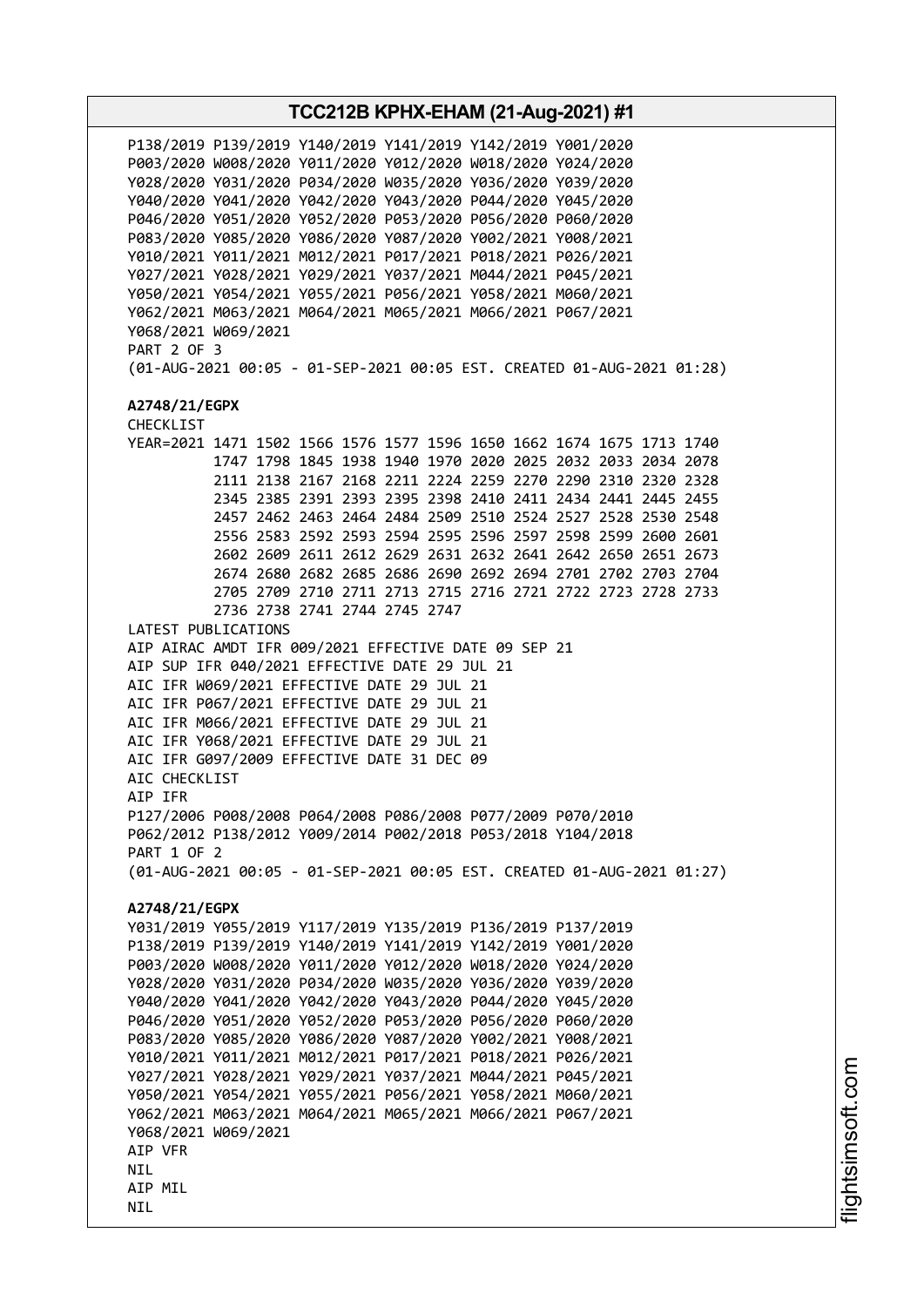## **TCC212B KPHX-EHAM (21-Aug-2021) #1** SUP CHECKLIST AIP IFR 053/2018 060/2018 011/2019 023/2019 025/2019 003/2020 017/2020 019/2020 023/2020 030/2020 031/2020 032/2020 037/2020 038/2020 039/2020 045/2020 046/2020 048/2020 049/2020 052/2020 002/2021 003/2021 007/2021 008/2021 012/2021 014/2021 017/2021 018/2021 019/2021 020/2021 022/2021 023/2021 024/2021 025/2021 026/2021 028/2021 029/2021 030/2021 031/2021 032/2021 034/2021 035/2021 036/2021 037/2021 038/2021 039/2021 040/2021 AIP VFR AIP MIL PART 2 OF 2 (01-AUG-2021 00:05 - 01-SEP-2021 00:05 EST. CREATED 01-AUG-2021 01:27) **Q0411/21/EGPX** CHECKLIST YEAR=2021 0387 0393 0400 0402 0404 0405 0406 0407 0408 0409 0410 0411 LATEST PUBLICATIONS AIP AIRAC AMDT IFR 009/2021 EFFECTIVE DATE 09 SEP 21 AIP SUP IFR 040/2021 EFFECTIVE DATE 29 JUL 21 AIC IFR W069/2021 EFFECTIVE DATE 29 JUL 21 AIC IFR P067/2021 EFFECTIVE DATE 29 JUL 21 AIC IFR M066/2021 EFFECTIVE DATE 29 JUL 21 AIC IFR Y068/2021 EFFECTIVE DATE 29 JUL 21 AIC IFR G097/2009 EFFECTIVE DATE 31 DEC 09 AIC CHECKLIST AIP IFR P127/2006 P008/2008 P064/2008 P086/2008 P077/2009 P070/2010 P062/2012 P138/2012 Y009/2014 P002/2018 P053/2018 Y104/2018 Y031/2019 Y055/2019 Y117/2019 Y135/2019 P136/2019 P137/2019 P138/2019 P139/2019 Y140/2019 Y141/2019 Y142/2019 Y001/2020 P003/2020 W008/2020 Y011/2020 Y012/2020 W018/2020 Y024/2020 Y028/2020 Y031/2020 P034/2020 W035/2020 Y036/2020 Y039/2020 Y040/2020 Y041/2020 Y042/2020 Y043/2020 P044/2020 Y045/2020

**NTI** 

NIL

PART 1 OF 2 (01-AUG-2021 00:05 - 01-SEP-2021 00:05 EST. CREATED 01-AUG-2021 01:12) **Q0411/21/EGPX** P083/2020 Y085/2020 Y086/2020 Y087/2020 Y002/2021 Y008/2021 Y010/2021 Y011/2021 M012/2021 P017/2021 P018/2021 P026/2021 Y027/2021 Y028/2021 Y029/2021 Y037/2021 M044/2021 P045/2021 Y050/2021 Y054/2021 Y055/2021 P056/2021 Y058/2021 M060/2021 Y062/2021 M063/2021 M064/2021 M065/2021 M066/2021 P067/2021 Y068/2021 W069/2021 AIP VFR NIL AIP MIL NIL SUP CHECKLIST AIP IFR 053/2018 060/2018 011/2019 023/2019 025/2019 003/2020 017/2020 019/2020 023/2020 030/2020 031/2020 032/2020 037/2020 038/2020 039/2020 045/2020 046/2020 048/2020 049/2020 052/2020 002/2021 003/2021 007/2021 008/2021

P046/2020 Y051/2020 Y052/2020 P053/2020 P056/2020 P060/2020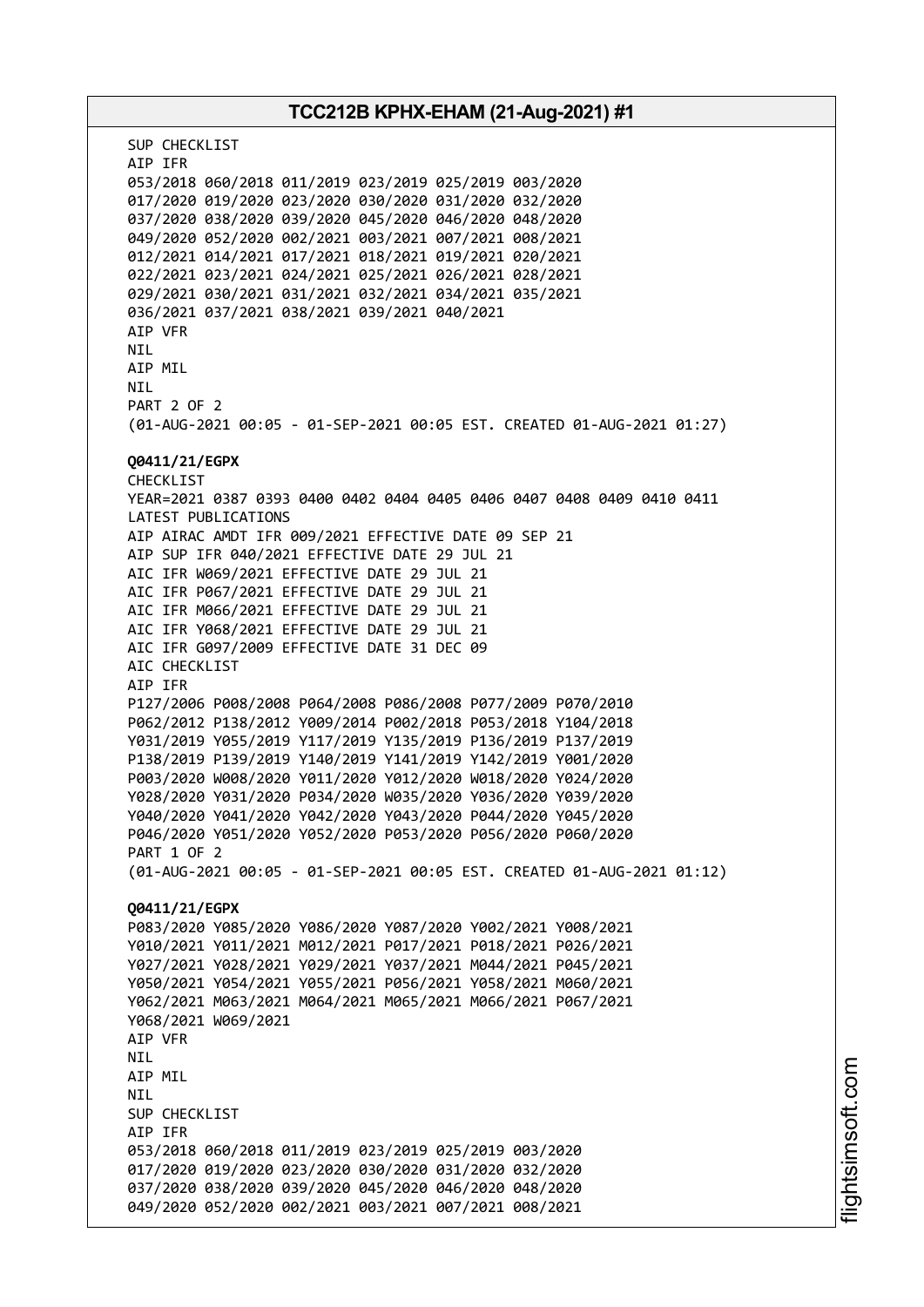012/2021 014/2021 017/2021 018/2021 019/2021 020/2021 022/2021 023/2021 024/2021 025/2021 026/2021 028/2021 029/2021 030/2021 031/2021 032/2021 034/2021 035/2021 036/2021 037/2021 038/2021 039/2021 040/2021 AIP VFR NIL AIP MIL NIL PART 2 OF 2 (01-AUG-2021 00:05 - 01-SEP-2021 00:05 EST. CREATED 01-AUG-2021 01:12) **K0336/21/EGPX** CHECKLIST YEAR=2021 0202 0203 0204 0209 0211 0212 0215 0216 0217 0219 0220 0221 0222 0223 0224 0225 0227 0228 0230 0231 0233 0235 0236 0237 0238 0241 0242 0250 0251 0252 0253 0254 0255 0259 0260 0261 0262 0263 0269 0271 0275 0276 0277 0279 0281 0286 0287 0292 0293 0298 0299 0303 0306 0307 0313 0314 0315 0316 0317 0319 0321 0324 0325 0329 0333 0334 0335 LATEST PUBLICATIONS AIP AIRAC AMDT IFR 009/2021 EFFECTIVE DATE 09 SEP 21 AIP SUP IFR 040/2021 EFFECTIVE DATE 29 JUL 21 AIC IFR W069/2021 EFFECTIVE DATE 29 JUL 21 PART 1 OF 3 (01-AUG-2021 00:05 - 01-SEP-2021 00:05 EST. CREATED 01-AUG-2021 01:12) **K0336/21/EGPX** Y062/2021 M063/2021 M064/2021 M065/2021 M066/2021 P067/2021 (01-AUG-2021 00:05 - 01-SEP-2021 00:05 EST. CREATED 01-AUG-2021 01:12) **K0336/21/EGPX** AIC IFR P067/2021 EFFECTIVE DATE 29 JUL 21 AIC IFR M066/2021 EFFECTIVE DATE 29 JUL 21 AIC IFR Y068/2021 EFFECTIVE DATE 29 JUL 21 AIC IFR G097/2009 EFFECTIVE DATE 31 DEC 09 AIC CHECKLIST AIP IFR P127/2006 P008/2008 P064/2008 P086/2008 P077/2009 P070/2010 P062/2012 P138/2012 Y009/2014 P002/2018 P053/2018 Y104/2018 Y031/2019 Y055/2019 Y117/2019 Y135/2019 P136/2019 P137/2019 P138/2019 P139/2019 Y140/2019 Y141/2019 Y142/2019 Y001/2020 P003/2020 W008/2020 Y011/2020 Y012/2020 W018/2020 Y024/2020 Y028/2020 Y031/2020 P034/2020 W035/2020 Y036/2020 Y039/2020 Y040/2020 Y041/2020 Y042/2020 Y043/2020 P044/2020 Y045/2020 P046/2020 Y051/2020 Y052/2020 P053/2020 P056/2020 P060/2020 P083/2020 Y085/2020 Y086/2020 Y087/2020 Y002/2021 Y008/2021 Y010/2021 Y011/2021 M012/2021 P017/2021 P018/2021 P026/2021 Y027/2021 Y028/2021 Y029/2021 Y037/2021 M044/2021 P045/2021 Y050/2021 Y054/2021 Y055/2021 P056/2021 Y058/2021 M060/2021 PART 2 OF 3 (01-AUG-2021 00:05 - 01-SEP-2021 00:05 EST. CREATED 01-AUG-2021 01:12) **C7728/21/EGPX** Y031/2019 Y055/2019 Y117/2019 Y135/2019 P136/2019 P137/2019 P138/2019 P139/2019 Y140/2019 Y141/2019 Y142/2019 Y001/2020 P003/2020 W008/2020 Y011/2020 Y012/2020 W018/2020 Y024/2020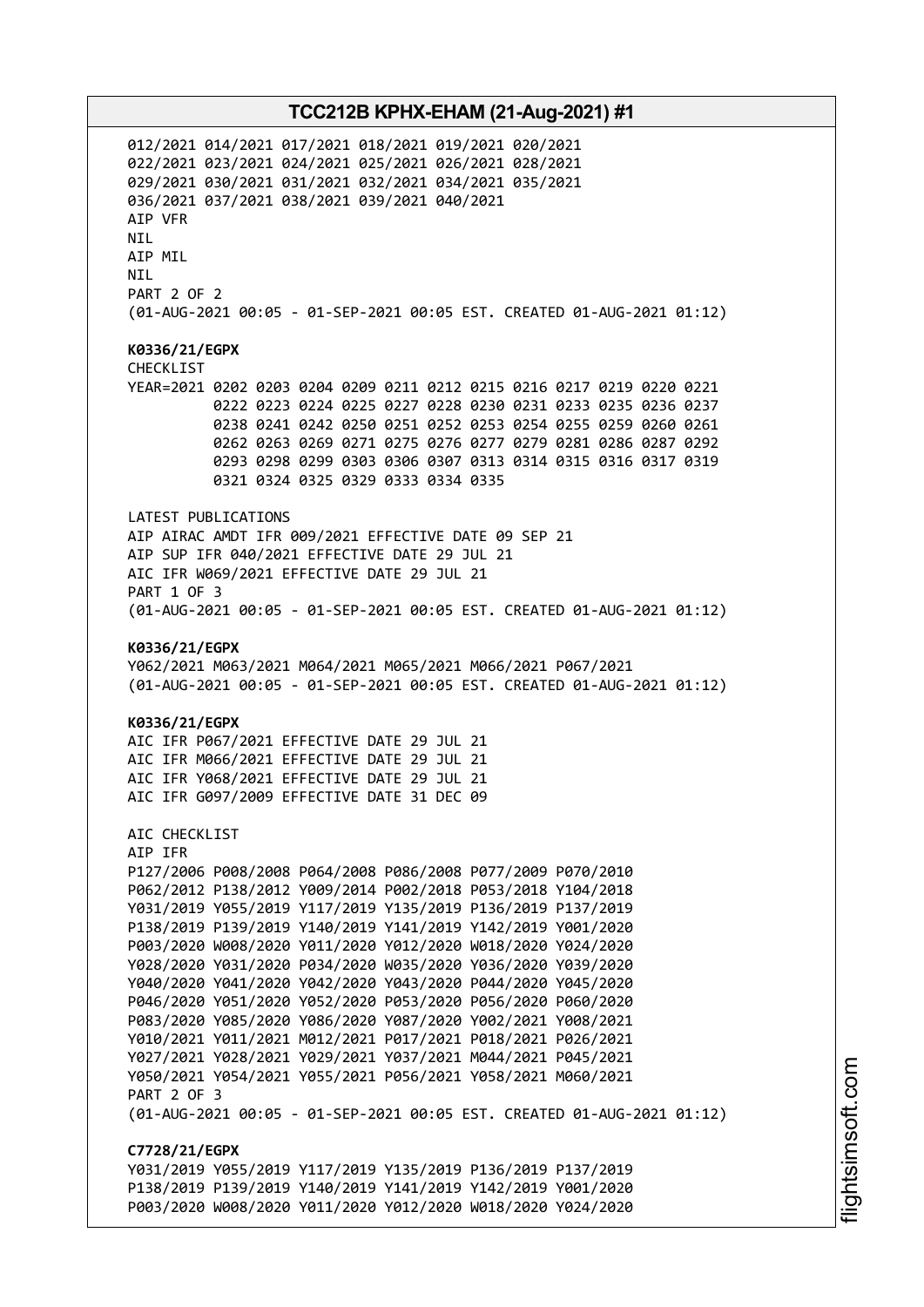Y028/2020 Y031/2020 P034/2020 W035/2020 Y036/2020 Y039/2020 Y040/2020 Y041/2020 Y042/2020 Y043/2020 P044/2020 Y045/2020 P046/2020 Y051/2020 Y052/2020 P053/2020 P056/2020 P060/2020 P083/2020 Y085/2020 Y086/2020 Y087/2020 Y002/2021 Y008/2021 Y010/2021 Y011/2021 M012/2021 P017/2021 P018/2021 P026/2021 Y027/2021 Y028/2021 Y029/2021 Y037/2021 M044/2021 P045/2021 Y050/2021 Y054/2021 Y055/2021 P056/2021 Y058/2021 M060/2021 Y062/2021 M063/2021 M064/2021 M065/2021 M066/2021 P067/2021 Y068/2021 W069/2021 AIP VFR NIL AIP MIL NIL SUP CHECKLIST AIP IFR 053/2018 060/2018 011/2019 023/2019 025/2019 003/2020 017/2020 019/2020 023/2020 030/2020 031/2020 032/2020 037/2020 038/2020 039/2020 045/2020 046/2020 048/2020 049/2020 052/2020 002/2021 003/2021 007/2021 008/2021 012/2021 014/2021 017/2021 018/2021 019/2021 020/2021 022/2021 023/2021 024/2021 025/2021 026/2021 028/2021 029/2021 030/2021 031/2021 032/2021 034/2021 035/2021 036/2021 037/2021 038/2021 039/2021 040/2021 AIP VFR NIL AIP MIL NIL PART 3 OF 3 (01-AUG-2021 00:05 - 01-SEP-2021 00:05 EST. CREATED 01-AUG-2021 01:07) **C7728/21/EGPX** 7621 7622 7626 7629 7632 7636 7637 7638 7639 7640 7643 7650 7662 7664 7665 7666 7667 7670 7672 7673 7676 7677 7679 7680 7694 7695 7702 7710 7711 7712 7713 7714 7716 7718 7719 7720 7725 7726 7727 LATEST PUBLICATIONS AIP AIRAC AMDT IFR 009/2021 EFFECTIVE DATE 09 SEP 21 AIP SUP IFR 040/2021 EFFECTIVE DATE 29 JUL 21 AIC IFR W069/2021 EFFECTIVE DATE 29 JUL 21 AIC IFR P067/2021 EFFECTIVE DATE 29 JUL 21 AIC IFR M066/2021 EFFECTIVE DATE 29 JUL 21 AIC IFR Y068/2021 EFFECTIVE DATE 29 JUL 21 AIC IFR G097/2009 EFFECTIVE DATE 31 DEC 09 AIC CHECKLIST AIP IFR P127/2006 P008/2008 P064/2008 P086/2008 P077/2009 P070/2010 (01-AUG-2021 00:05 - 01-SEP-2021 00:05 EST. CREATED 01-AUG-2021 01:07) **C7728/21/EGPX CHECKLIST** YEAR=2021 1934 2190 3078 4070 4072 4325 4334 4408 4500 4629 4642 4711 4837 4892 5013 5014 5015 5127 5129 5276 5280 5283 5290 5294 5295 5317 5320 5346 5432 5494 5514 5519 5608 5655 5656 5657 5658 5659 5660 5661 5672 5753 5756 5757 5897 5922 5933 5971 6007 6025 6055 6091 6286 6361 6447 6472 6482 6495 6516 6549 6550 6554 6601 6641 6671 6687 6738 6764 6772 6780 6832 6839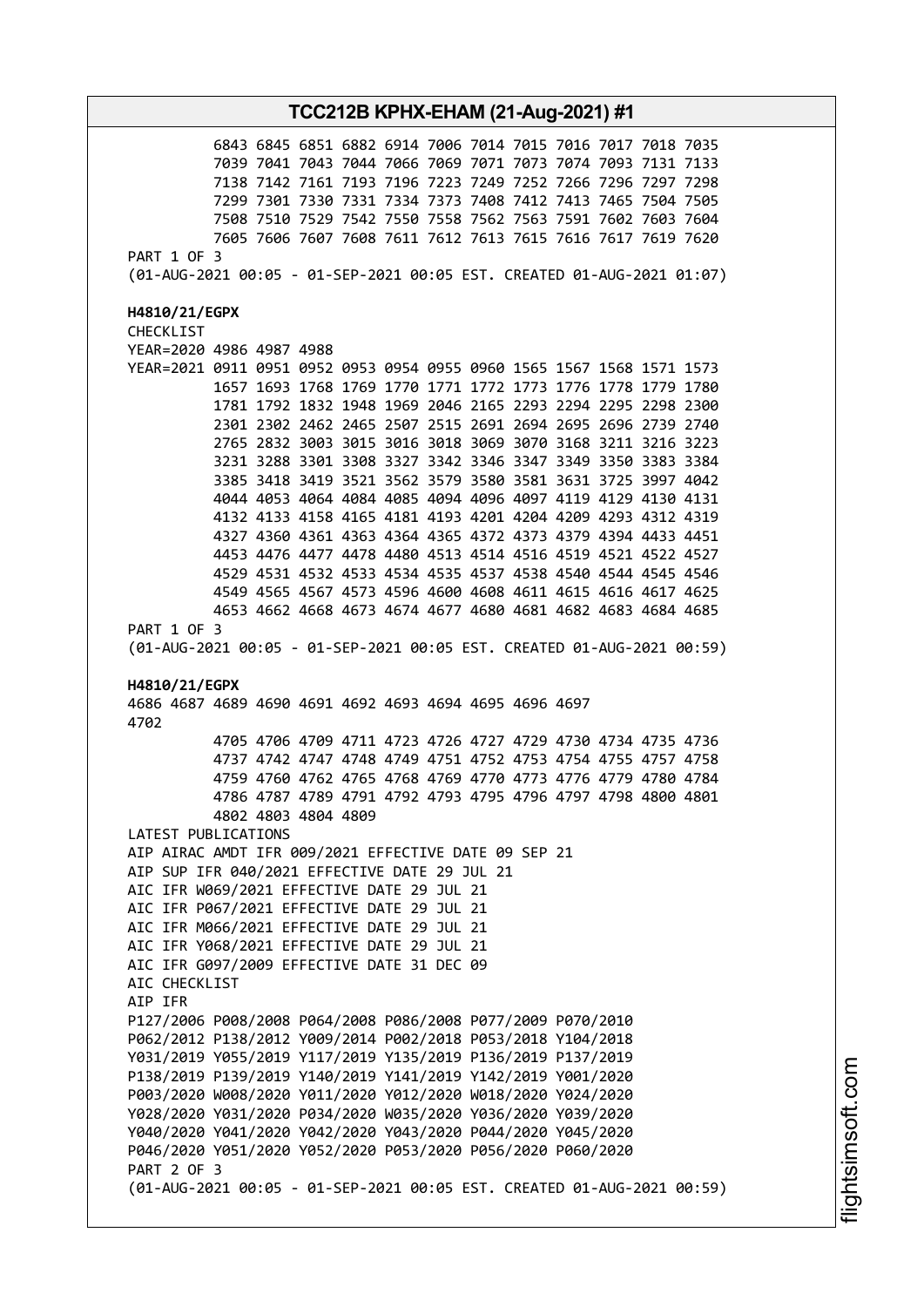| H4810/21/EGPX                                                                                                              |
|----------------------------------------------------------------------------------------------------------------------------|
| P127/2006 P008/2008 P064/2008 P086/2008 P077/2009 P070/2010                                                                |
| P062/2012 P138/2012 Y009/2014 P002/2018 P053/2018 Y104/2018                                                                |
| Y031/2019 Y055/2019 Y117/2019 Y135/2019 P136/2019 P137/2019                                                                |
| P138/2019 P139/2019 Y140/2019 Y141/2019 Y142/2019 Y001/2020                                                                |
| P003/2020 W008/2020 Y011/2020 Y012/2020 W018/2020 Y024/2020                                                                |
| Y028/2020 Y031/2020 P034/2020 W035/2020 Y036/2020 Y039/2020<br>Y040/2020 Y041/2020 Y042/2020 Y043/2020 P044/2020 Y045/2020 |
| P046/2020 Y051/2020 Y052/2020 P053/2020 P056/2020 P060/2020                                                                |
| <b>PART 2 OF 3</b>                                                                                                         |
| P083/2020 Y085/2020 Y086/2020 Y087/2020 Y002/2021 Y008/2021                                                                |
| Y010/2021 Y011/2021 M012/2021 P017/2021 P018/2021 P026/2021                                                                |
| Y027/2021 Y028/2021 Y029/2021 Y037/2021 M044/2021 P045/2021                                                                |
| Y050/2021 Y054/2021 Y055/2021 P056/2021 Y058/2021 M060/2021                                                                |
| Y062/2021 M063/2021 M064/2021 M065/2021 M066/2021 P067/2021                                                                |
| Y068/2021 W069/2021                                                                                                        |
| AIP VFR                                                                                                                    |
| NIL.                                                                                                                       |
| AIP MIL                                                                                                                    |
| NIL<br>SUP CHECKLIST                                                                                                       |
| AIP IFR                                                                                                                    |
| 053/2018 060/2018 011/2019 023/2019 025/2019 003/2020                                                                      |
| 017/2020 019/2020 023/2020 030/2020 031/2020 032/2020                                                                      |
| 037/2020 038/2020 039/2020 045/2020 046/2020 048/2020                                                                      |
| 049/2020 052/2020 002/2021 003/2021 007/2021 008/2021                                                                      |
| 012/2021 014/2021 017/2021 018/2021 019/2021 020/2021                                                                      |
| 022/2021 023/2021 024/2021 025/2021 026/2021 028/2021                                                                      |
| 029/2021 030/2021 031/2021 032/2021 034/2021 035/2021                                                                      |
| 036/2021 037/2021 038/2021 039/2021 040/2021                                                                               |
| AIP VFR<br>NIL.                                                                                                            |
| AIP MIL                                                                                                                    |
| NIL                                                                                                                        |
| PART 3 OF 3                                                                                                                |
| (01-AUG-2021 00:05 - 01-SEP-2021 00:05 EST. CREATED 01-AUG-2021 00:59)                                                     |
|                                                                                                                            |
| J2907/21/EGPX                                                                                                              |
| AIP VFR<br>NIL                                                                                                             |
| AIP MIL                                                                                                                    |
| NIL                                                                                                                        |
|                                                                                                                            |
| SUP CHECKLIST                                                                                                              |
| AIP IFR                                                                                                                    |
| (01-AUG-2021 00:05 - 01-SEP-2021 00:05 EST. CREATED 01-AUG-2021 00:57)                                                     |
| J2907/21/EGPX                                                                                                              |
| AIC IFR Y068/2021 EFFECTIVE DATE 29 JUL 21                                                                                 |
| AIC IFR G097/2009 EFFECTIVE DATE 31 DEC 09                                                                                 |
| AIC CHECKLIST                                                                                                              |
| AIP IFR                                                                                                                    |
| P127/2006 P008/2008 P064/2008 P086/2008 P077/2009 P070/2010                                                                |
| P062/2012 P138/2012 Y009/2014 P002/2018 P053/2018 Y104/2018                                                                |
| Y031/2019 Y055/2019 Y117/2019 Y135/2019 P136/2019 P137/2019                                                                |
| P138/2019 P139/2019 Y140/2019 Y141/2019 Y142/2019 Y001/2020                                                                |
| P003/2020 W008/2020 Y011/2020 Y012/2020 W018/2020 Y024/2020                                                                |
| Y028/2020 Y031/2020 P034/2020 W035/2020 Y036/2020 Y039/2020                                                                |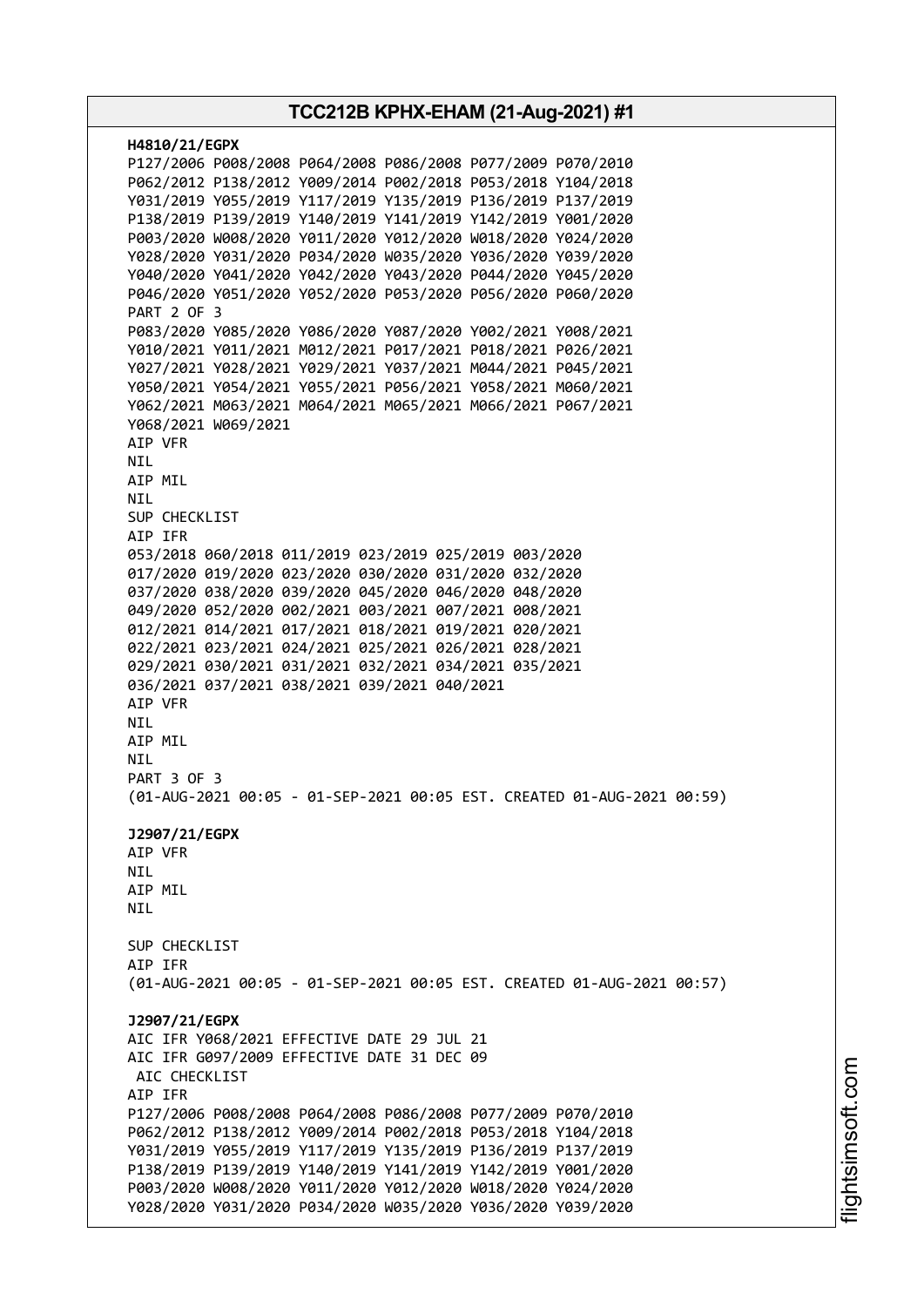Y040/2020 Y041/2020 Y042/2020 Y043/2020 P044/2020 Y045/2020 P046/2020 Y051/2020 Y052/2020 P053/2020 P056/2020 P060/2020 P083/2020 Y085/2020 Y086/2020 Y087/2020 Y002/2021 Y008/2021 Y010/2021 Y011/2021 M012/2021 P017/2021 P018/2021 P026/2021 Y027/2021 Y028/2021 Y029/2021 Y037/2021 M044/2021 P045/2021 Y050/2021 Y054/2021 Y055/2021 P056/2021 Y058/2021 M060/2021 Y062/2021 M063/2021 M064/2021 M065/2021 M066/2021 P067/2021 Y068/2021 W069/2021 PART 2 OF 3 (01-AUG-2021 00:05 - 01-SEP-2021 00:05 EST. CREATED 01-AUG-2021 00:57) **J2907/21/EGPX** CHECKLIST YEAR=2021 2634 2657 2668 2709 2710 2726 2762 2779 2834 2835 2836 2841 2843 2844 2845 2859 2860 2861 2862 2863 2864 2865 2866 2867 2868 2869 2870 2871 2872 2873 2874 2891 2892 2893 2894 2895 2896 2897 2898 2899 2900 2901 2902 2903 2904 2905 2906 LATEST PUBLICATIONS AIP AIRAC AMDT IFR 009/2021 EFFECTIVE DATE 09 SEP 21 AIP SUP IFR 040/2021 EFFECTIVE DATE 29 JUL 21 AIC IFR W069/2021 EFFECTIVE DATE 29 JUL 21 AIC IFR P067/2021 EFFECTIVE DATE 29 JUL 21 AIC IFR M066/2021 EFFECTIVE DATE 29 JUL 21 PART 1 OF 3 (01-AUG-2021 00:05 - 01-SEP-2021 00:05 EST. CREATED 01-AUG-2021 00:57) **U4729/21/EGPX** CHECKLIST YEAR=2021 2090 2703 2705 2706 2707 2854 2942 2964 2980 2981 3029 3040 3091 3099 3102 3103 3126 3136 3187 3203 3204 3208 3210 3254 3332 3353 3363 3391 3411 3417 3418 3433 3434 3516 3595 3598 3609 3627 3684 3702 3729 3749 3772 3773 3822 3852 3857 3874 3875 3876 3880 3938 3939 3957 3958 3959 3960 3961 3962 3979 4011 4019 4048 4056 4057 4058 4059 4062 4069 4070 4071 4072 4073 4074 4078 4080 4125 4143 4144 4151 4160 4163 4193 4203 4235 4240 4242 4246 4249 4256 4260 4267 4269 4276 4277 4286 4301 4311 4314 4327 4340 4349 4350 4351 4383 4384 4398 4402 4405 4406 4407 4433 4437 4452 4457 4464 4478 4481 4486 4487 4488 4494 4497 4498 4499 4507 4517 4554 4566 4570 4573 4574 4580 4586 4601 4602 4603 4605 4606 4609 4624 4628 4633 4638 4642 4656 4659 4664 4667 4668 4672 4675 4678 4683 4684 4689 4690 4692 4693 4695 4703 4704 4707 4708 4709 4710 4711 4713 4714 4718 4720 4721 4724 4727 4728 4729 LATEST PUBLICATIONS AIP AIRAC AMDT IFR 009/2021 EFFECTIVE DATE 09 SEP 21 AIP SUP IFR 040/2021 EFFECTIVE DATE 29 JUL 21 AIC IFR W069/2021 EFFECTIVE DATE 29 JUL 21 AIC IFR P067/2021 EFFECTIVE DATE 29 JUL 21 AIC IFR M066/2021 EFFECTIVE DATE 29 JUL 21 AIC IFR Y068/2021 EFFECTIVE DATE 29 JUL 21 PART 1 OF 2 (01-AUG-2021 00:05 - 01-SEP-2021 00:05 EST. CREATED 01-AUG-2021 00:54) **U4729/21/EGPX** AIC IFR G097/2009 EFFECTIVE DATE 31 DEC 09 AIC CHECKLIST AIP IFR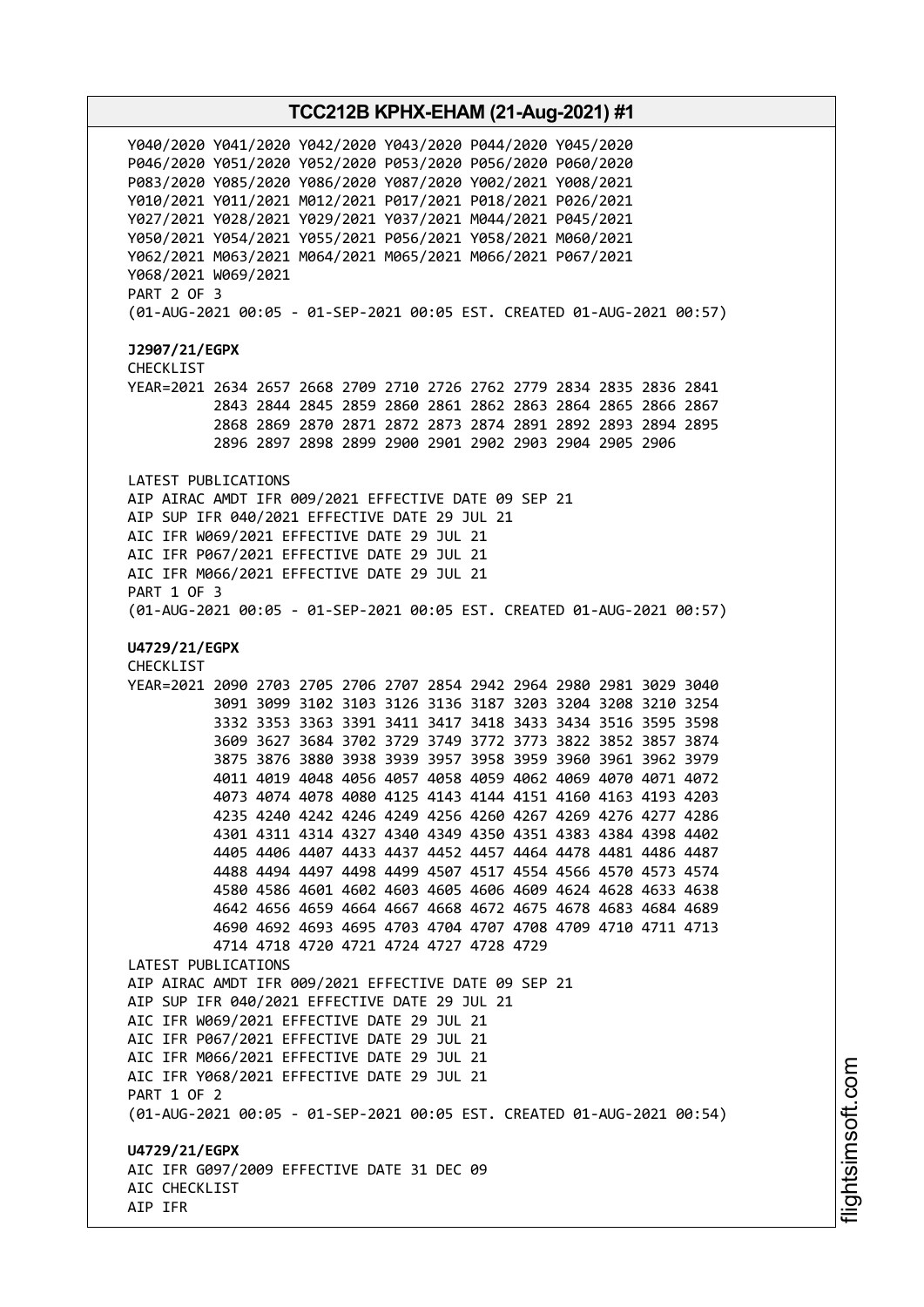**TCC212B KPHX-EHAM (21-Aug-2021) #1** P127/2006 P008/2008 P064/2008 P086/2008 P077/2009 P070/2010 P062/2012 P138/2012 Y009/2014 P002/2018 P053/2018 Y104/2018 Y031/2019 Y055/2019 Y117/2019 Y135/2019 P136/2019 P137/2019 P138/2019 P139/2019 Y140/2019 Y141/2019 Y142/2019 Y001/2020 P003/2020 W008/2020 Y011/2020 Y012/2020 W018/2020 Y024/2020 Y028/2020 Y031/2020 P034/2020 W035/2020 Y036/2020 Y039/2020 Y040/2020 Y041/2020 Y042/2020 Y043/2020 P044/2020 Y045/2020 P046/2020 Y051/2020 Y052/2020 P053/2020 P056/2020 P060/2020 P083/2020 Y085/2020 Y086/2020 Y087/2020 Y002/2021 Y008/2021 Y010/2021 Y011/2021 M012/2021 P017/2021 P018/2021 P026/2021 Y027/2021 Y028/2021 Y029/2021 Y037/2021 M044/2021 P045/2021 Y050/2021 Y054/2021 Y055/2021 P056/2021 Y058/2021 M060/2021 Y062/2021 M063/2021 M064/2021 M065/2021 M066/2021 P067/2021 Y068/2021 W069/2021 AIP VFR NIL AIP MIL NIL SUP CHECKLIST AIP IFR 053/2018 060/2018 011/2019 023/2019 025/2019 003/2020 017/2020 019/2020 023/2020 030/2020 031/2020 032/2020 037/2020 038/2020 039/2020 045/2020 046/2020 048/2020 049/2020 052/2020 002/2021 003/2021 007/2021 008/2021 012/2021 014/2021 017/2021 018/2021 019/2021 020/2021 022/2021 023/2021 024/2021 025/2021 026/2021 028/2021 029/2021 030/2021 031/2021 032/2021 034/2021 035/2021 036/2021 037/2021 038/2021 039/2021 040/2021 AIP VFR NIL AIP MIL NIL PART 2 OF 2 (01-AUG-2021 00:05 - 01-SEP-2021 00:05 EST. CREATED 01-AUG-2021 00:54) **L3406/21/EGPX** P127/2006 P008/2008 P064/2008 P086/2008 P077/2009 P070/2010 P062/2012 P138/2012 Y009/2014 P002/2018 P053/2018 Y104/2018 Y031/2019 Y055/2019 Y117/2019 Y135/2019 P136/2019 P137/2019 P138/2019 P139/2019 Y140/2019 Y141/2019 Y142/2019 Y001/2020 P003/2020 W008/2020 Y011/2020 Y012/2020 W018/2020 Y024/2020 Y028/2020 Y031/2020 P034/2020 W035/2020 Y036/2020 Y039/2020 Y040/2020 Y041/2020 Y042/2020 Y043/2020 P044/2020 Y045/2020 P046/2020 Y051/2020 Y052/2020 P053/2020 P056/2020 P060/2020 P083/2020 Y085/2020 Y086/2020 Y087/2020 Y002/2021 Y008/2021 Y010/2021 Y011/2021 M012/2021 P017/2021 P018/2021 P026/2021 Y027/2021 Y028/2021 Y029/2021 Y037/2021 M044/2021 P045/2021 Y050/2021 Y054/2021 Y055/2021 P056/2021 Y058/2021 M060/2021 Y062/2021 M063/2021 M064/2021 M065/2021 M066/2021 P067/2021 Y068/2021 W069/2021 AIP VFR NIL AIP MIL **NTL** SUP CHECKLIST AIP IFR 053/2018 060/2018 011/2019 023/2019 025/2019 003/2020 017/2020 019/2020 023/2020 030/2020 031/2020 032/2020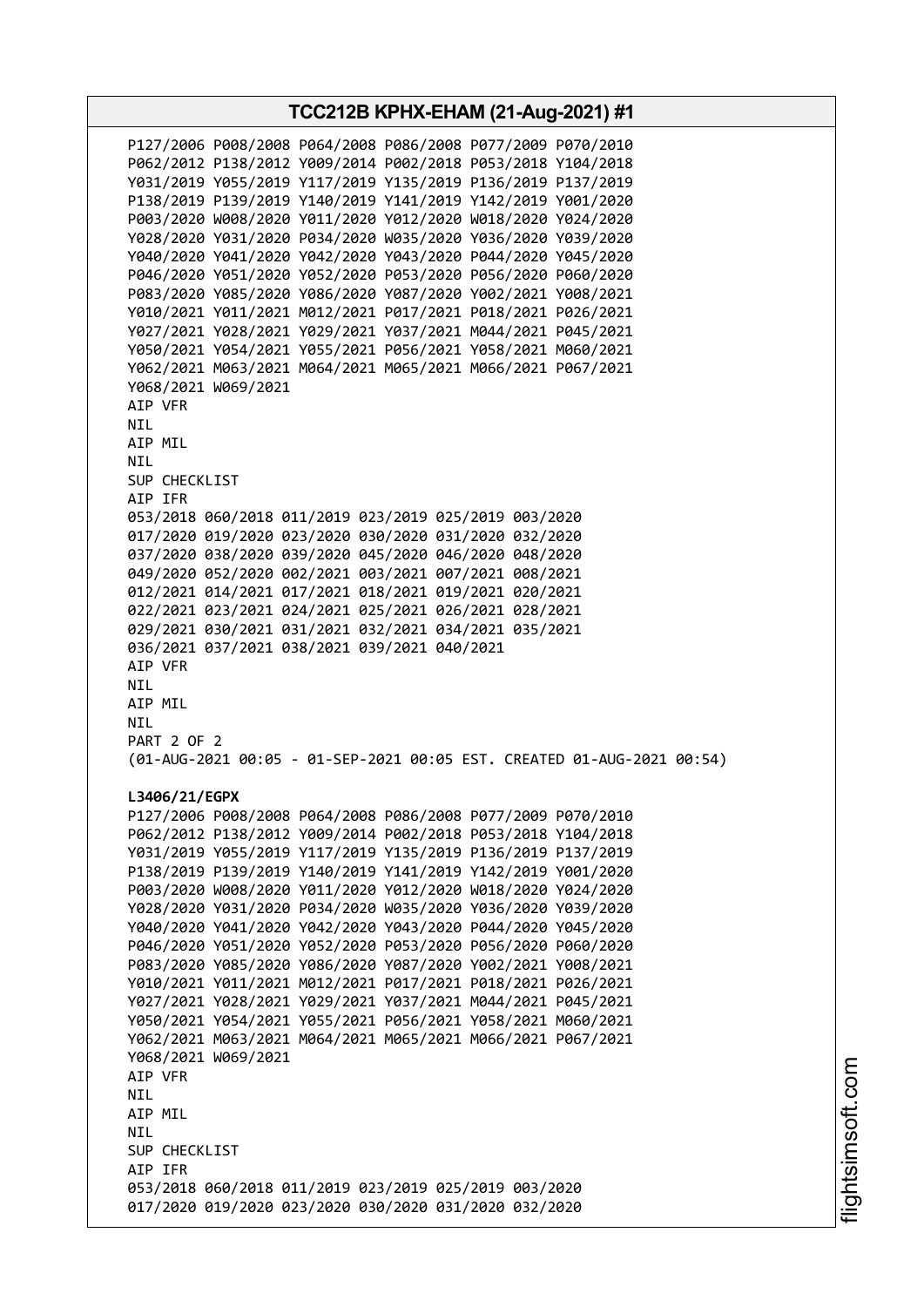037/2020 038/2020 039/2020 045/2020 046/2020 048/2020 049/2020 052/2020 002/2021 003/2021 007/2021 008/2021 012/2021 014/2021 017/2021 018/2021 019/2021 020/2021 022/2021 023/2021 024/2021 025/2021 026/2021 028/2021 029/2021 030/2021 031/2021 032/2021 034/2021 035/2021 036/2021 037/2021 038/2021 039/2021 040/2021 AIP VFR NIL AIP MIL NIL PART 2 OF 2 (01-AUG-2021 00:05 - 01-SEP-2021 00:05 EST. CREATED 01-AUG-2021 00:51) **L3406/21/EGPX** CHECKLIST YEAR=2021 1858 1935 2118 2131 2132 2162 2179 2267 2268 2289 2333 2351 2437 2441 2512 2513 2559 2560 2561 2563 2582 2596 2644 2648 2658 2678 2696 2697 2728 2739 2742 2743 2746 2755 2769 2773 2775 2791 2793 2874 2880 2885 2886 2888 2923 2932 2961 2962 2979 2981 2983 2993 3082 3089 3093 3094 3098 3108 3115 3181 3182 3191 3210 3215 3219 3233 3252 3279 3280 3281 3282 3283 3284 3285 3297 3300 3305 3311 3312 3314 3317 3325 3328 3342 3344 3353 3357 3361 3363 3364 3365 3366 3369 3371 3373 3374 3375 3376 3378 3379 3388 3390 3391 3393 3394 3395 3396 3397 3398 3399 3400 3401 3402 LATEST PUBLICATIONS AIP AIRAC AMDT IFR 009/2021 EFFECTIVE DATE 09 SEP 21 AIP SUP IFR 040/2021 EFFECTIVE DATE 29 JUL 21 AIC IFR W069/2021 EFFECTIVE DATE 29 JUL 21 AIC IFR P067/2021 EFFECTIVE DATE 29 JUL 21 AIC IFR M066/2021 EFFECTIVE DATE 29 JUL 21 AIC IFR Y068/2021 EFFECTIVE DATE 29 JUL 21 AIC IFR G097/2009 EFFECTIVE DATE 31 DEC 09 AIC CHECKLIST AIP IFR PART 1 OF 2 (01-AUG-2021 00:05 - 01-SEP-2021 00:05 EST. CREATED 01-AUG-2021 00:51) **V0013/21/EGPX** CHECKLIST YEAR=2021 0009 0012 0013 LATEST PUBLICATIONS AIP AIRAC AMDT IFR 009/2021 EFFECTIVE DATE 09 SEP 21 AIP SUP IFR 040/2021 EFFECTIVE DATE 29 JUL 21 AIC IFR W069/2021 EFFECTIVE DATE 29 JUL 21 AIC IFR P067/2021 EFFECTIVE DATE 29 JUL 21 AIC IFR M066/2021 EFFECTIVE DATE 29 JUL 21 AIC IFR Y068/2021 EFFECTIVE DATE 29 JUL 21 AIC IFR G097/2009 EFFECTIVE DATE 31 DEC 09 AIC CHECKLIST AIP IFR P127/2006 P008/2008 P064/2008 P086/2008 P077/2009 P070/2010 P062/2012 P138/2012 Y009/2014 P002/2018 P053/2018 Y104/2018 Y031/2019 Y055/2019 Y117/2019 Y135/2019 P136/2019 P137/2019 P138/2019 P139/2019 Y140/2019 Y141/2019 Y142/2019 Y001/2020 P003/2020 W008/2020 Y011/2020 Y012/2020 W018/2020 Y024/2020 Y028/2020 Y031/2020 P034/2020 W035/2020 Y036/2020 Y039/2020 Y040/2020 Y041/2020 Y042/2020 Y043/2020 P044/2020 Y045/2020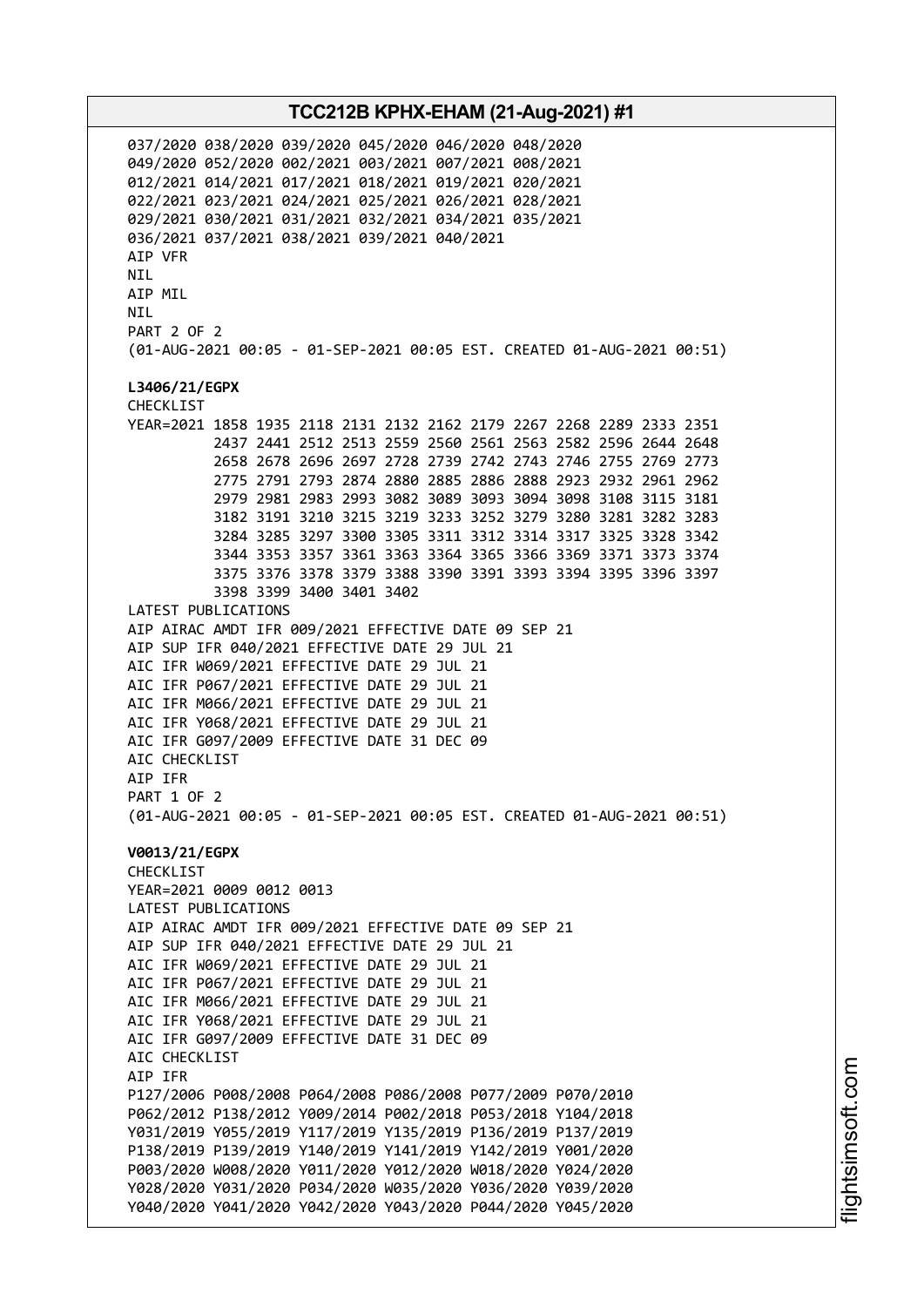## **TCC212B KPHX-EHAM (21-Aug-2021) #1** P046/2020 Y051/2020 Y052/2020 P053/2020 P056/2020 P060/2020 PART 1 OF 2 (01-AUG-2021 00:05 - 01-SEP-2021 00:05 EST. CREATED 01-AUG-2021 00:49) **V0013/21/EGPX** P083/2020 Y085/2020 Y086/2020 Y087/2020 Y002/2021 Y008/2021 Y010/2021 Y011/2021 M012/2021 P017/2021 P018/2021 P026/2021 Y027/2021 Y028/2021 Y029/2021 Y037/2021 M044/2021 P045/2021 Y050/2021 Y054/2021 Y055/2021 P056/2021 Y058/2021 M060/2021 Y062/2021 M063/2021 M064/2021 M065/2021 M066/2021 P067/2021 Y068/2021 W069/2021 AIP VFR NIL AIP MIL NIL SUP CHECKLIST AIP IFR 053/2018 060/2018 011/2019 023/2019 025/2019 003/2020 017/2020 019/2020 023/2020 030/2020 031/2020 032/2020 037/2020 038/2020 039/2020 045/2020 046/2020 048/2020 049/2020 052/2020 002/2021 003/2021 007/2021 008/2021 012/2021 014/2021 017/2021 018/2021 019/2021 020/2021 022/2021 023/2021 024/2021 025/2021 026/2021 028/2021 029/2021 030/2021 031/2021 032/2021 034/2021 035/2021 036/2021 037/2021 038/2021 039/2021 040/2021 AIP VFR NIL AIP MIL NIL PART 2 OF 2 (01-AUG-2021 00:05 - 01-SEP-2021 00:05 EST. CREATED 01-AUG-2021 00:49) **D1105/21/EGPX** DANGER AREA EG D702 FORT GEORGE ACTIVATED SFC-2100FT AMSL 1500-2259 (09-AUG-2021 15:00 - 31-AUG-2021 22:59. CREATED 30-JUL-2021 08:01) **J2841/21/EGPX** TRIGGER NOTAM - TEMPORARY DANGER AREA EG D597 - 06 SEPT TO 24 SEP 2021 AND 07 MAR TO 25 MAR 2022. SUP 039/21 REFERS FL085-FL660 (06-SEP-2021 00:00 - 19-SEP-2021 23:59. CREATED 29-JUL-2021 00:19) **B1836/21/EGPX** TRIGGER NOTAM - PERM AIRAC AIP AMDT 09/21 WEF 09 SEP 2021. MULTIPLE ENR CHANGES, SEE COVER SHEET FOR FULL DETAILS (09-SEP-2021 00:00 - 22-SEP-2021 23:59. CREATED 29-JUL-2021 00:11) **H4702/21/EGPX** MILITARY EXERCISE. MIXED ACFT INCREASED AERIAL ACTIVITY OPR WITH NO LIGHTS WI 4NM: 550343N 0023539W (SPADEADAM, CUMBRIA). AIRSPACE COORDINATION NOTICE 2021-08-0055 (SPADEADAM) REFERS. FOR INFO 07827 939372. 2021-09-0074/AS3. SFC-5700FT AMSL 02-06 11-16 2100-0500

(02-SEP-2021 21:00 - 17-SEP-2021 05:00. CREATED 27-JUL-2021 14:52)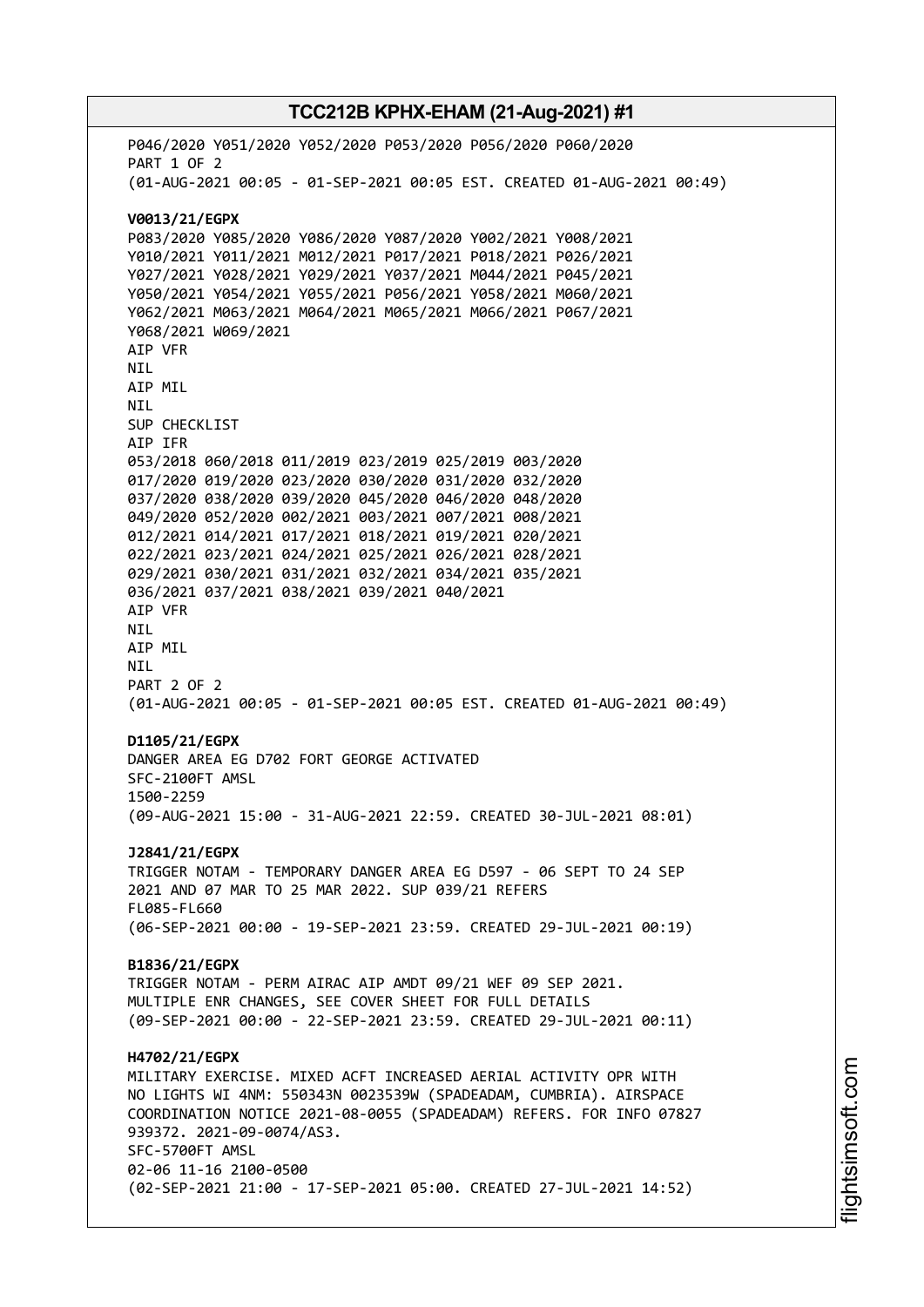## **H4697/21/EGPX** CIVIL AIRCRAFT NOTIFICATION PROCEDURE - UNDERSLUNG LOADS WILL OPERATE LOW FLYING AREA 14 WI 2NM RADIUS OF PSN 570807N 0034019W, (AVIEMORE, HIGHLANDS). MAX HEIGHT 500FT AGL. ACFT MAY BE RESTRICTED IN ABILITY TO MANOEUVRE AND UNABLE TO COMPLY WITH RAC OPS CTC 07442 502437. 21/07/253/LFC SFC-4500FT AMSL 0700-1600 (01-AUG-2021 07:00 - 29-OCT-2021 16:00. CREATED 27-JUL-2021 10:04)

#### **H4684/21/EGPX**

MILITARY EXERCISE. ACFT WILL OPR WI 4NM OF PSN 550343N 0023539W (SPADEADAM, CUMBRIA). ACFT MAY BE UNABLE TO COMPLY WITH RAC. NON-DEVIATING STATUS APPROVED IN ACCORDANCE WITH AIRSPACE COORDINATION NOTICE 2021-08-0055. FOR INFO 07827 939372. 2021-09-0072/AS3. FL180-FL200 02-06 11-16 2100-0500 (02-SEP-2021 21:00 - 17-SEP-2021 05:00. CREATED 27-JUL-2021 08:35)

#### **H4533/21/EGPX**

MODEL ROCKET FIRING WI 2NM LOCATION 554300N 0044800W (FAIRLIE MOOR, NORTH AYRSHIRE). LAUNCH SBJ TO ATC CLEARANCE. FOR INFO 07733 250135. 2021-08-0160/AS2 SFC-16000FT AMSL 1100-1800 (25-AUG-2021 11:00 - 30-AUG-2021 18:00. CREATED 22-JUL-2021 09:19)

#### **V0012/21/EGPX**

AIRSPACE SECURITY WARNINGS ISSUED BY THE DEPARTMENT FOR TRANSPORT IN RESPONSE TO HAZARDOUS SITUATIONS WITHIN THE TERRITORY AND/OR AIRSPACE OF AFGHANISTAN, EGYPT, IRAN, IRAQ, KENYA, LIBYA, MALI, NORTH KOREA, PAKISTAN, SOMALIA, SOUTH SUDAN, SYRIA, UP TO 200NM OUTSIDE THE DAMASCUS FIR, UKRAINE AND YEMEN. ALL OPERATORS ARE TO REFER TO THE TABLE IN UK AIP AT ENR 1.1 SECTION 1.4 FOR FURTHER DETAILS. FOR INFORMATION CONTACT UK DEPARTMENT FOR TRANSPORT +44 (0)207 944 6322 OR +44 (0)207 944 5999 OUT OF HOURS. 2018-03-0229-AS6 SFC-UNL

(19-JUL-2021 14:14 - 16-OCT-2021 23:59 EST. CREATED 19-JUL-2021 14:18)

## **B1751/21/EGPX**

COVID-19 THE FOLLOWING ON-BOARD MESSAGE MUST BE DELIVERED BY ALL FLIGHTS INTO SCOTLAND PRIOR TO DISEMBARKATION. THIS SHOULD BE COMPLETED IN ENGLISH AND AN OFFICIALLY RECOGNISED LANGUAGE OF THE COUNTRY OF DEPARTURE. -ANNOUNCEMENT STARTS- THE FOLLOWING IS A PUBLIC HEALTH MESSAGE ON BEHALF OF THE UK PUBLIC HEALTH AGENCIES. HOWEVER LONG YOU INTEND TO STAY IN THE UK, EVERYONE MUST TAKE A PRE-BOOKED COVID-19 TEST WITHIN THE FIRST TWO DAYS AFTER YOU ARRIVE, EVEN IF YOU HAVE BEEN FULLY VACCINATED. FOR THOSE NOT FULLY VACCINATED: IF YOU HAVE BEEN IN OR TRANSITED THROUGH ANY COUNTRIES ON THE RED OR AMBER LIST YOU MUST ALSO TAKE ANOTHER PRE-BOOKED TEST 8 DAYS AFTER ARRIVAL AND IF YOU HAVE BEEN IN OR TRANSITED THROUGH AN AMBER OR RED COUNTRY WITHIN THE PREVIOUS 10 DAYS, YOU MUST QUARANTINE FOR THE FIRST 10 DAYS AFTER YOU ARRIVE. THE SYMPTOMS OF CORONAVIRUS ARE A NEW CONTINUOUS COUGH, A HIGH TEMPERATURE OR A LOSS OF, OR CHANGE IN, NORMAL SENSE OF TASTE OR SMELL. IF YOU EXPERIENCE ANY OF THESE SYMPTOMS, HOWEVER MILD, YOU ARE ADVISED TO MAKE YOURSELF KNOWN TO THE CREW. PLEASE FOLLOW THE PUBLIC HEALTH GUIDANCE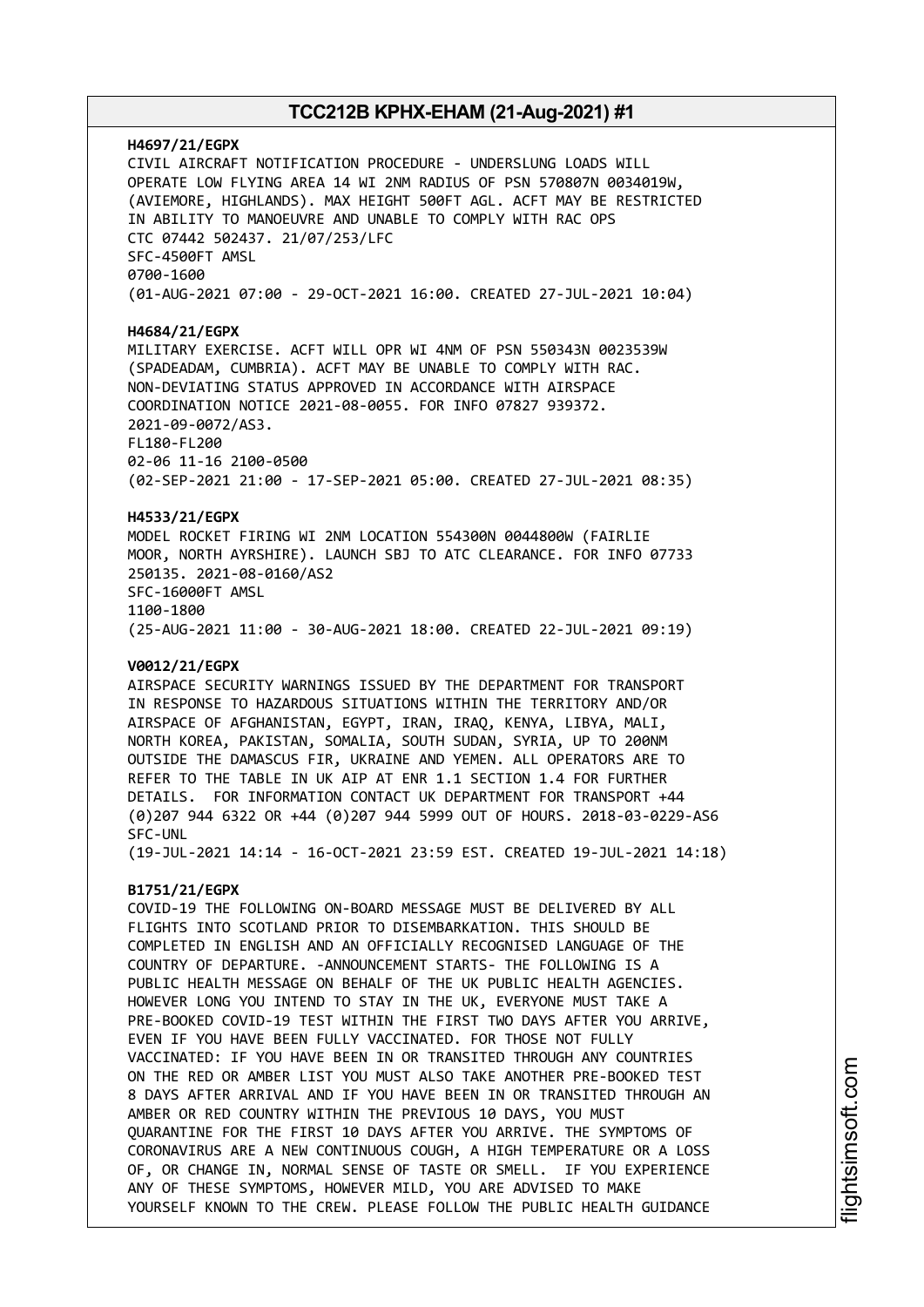FOR THE AREA YOU ARE LIVING OR TRAVELLING IN. VISIT GOV.UK/CORONAVIRUS FOR MORE ADVICE. 2020-10-0279/AS6 (19-JUL-2021 03:00 - 15-OCT-2021 11:59. CREATED 16-JUL-2021 21:06)

#### **B1750/21/EGPX**

COVID-19 THE FOLLOWING ON-BOARD MESSAGE MUST BE DELIVERED BY ALL FLIGHTS INTO ENGLAND, WALES AND NORTHERN IRELAND PRIOR TO DISEMBARKATION. THIS SHOULD BE COMPLETED IN ENGLISH AND AN OFFICIALLY RECOGNISED LANGUAGE OF THE COUNTRY OF DEPARTURE. -ANNOUNCEMENT STARTS- THE FOLLOWING IS A PUBLIC HEALTH MESSAGE ON BEHALF OF THE UK PUBLIC HEALTH AGENCIES. HOWEVER LONG YOU INTEND TO STAY IN THE UK, EVERYONE MUST TAKE A PRE-BOOKED COVID-19 TEST WITHIN THE FIRST TWO DAYS AFTER YOU ARRIVE, EVEN IF YOU HAVE BEEN FULLY VACCINATED. IF YOU HAVE BEEN IN OR TRANSITED THROUGH ANY COUNTRIES ON THE RED OR AMBER LIST YOU MUST ALSO TAKE ANOTHER PRE-BOOKED TEST 8 DAYS AFTER ARRIVAL. IF YOU HAVE BEEN IN OR TRANSITED THROUGH AN AMBER OR RED COUNTRY WITHIN THE PREVIOUS 10 DAYS YOU MUST QUARANTINE FOR THE FIRST 10 DAYS AFTER YOU ARRIVE. THE SYMPTOMS OF CORONAVIRUS ARE A NEW CONTINUOUS COUGH, A HIGH TEMPERATURE OR A LOSS OF, OR CHANGE IN, NORMAL SENSE OF TASTE OR SMELL. IF YOU EXPERIENCE ANY OF THESE SYMPTOMS, HOWEVER MILD, YOU ARE ADVISED TO MAKE YOURSELF KNOWN TO THE CREW. PLEASE FOLLOW THE PUBLIC HEALTH GUIDANCE FOR THE AREA YOU ARE LIVING OR TRAVELLING IN. VISIT GOV.UK/CORONAVIRUS FOR MORE ADVICE. 2020-10-0279/AS6 (19-JUL-2021 03:00 - 15-OCT-2021 11:59. CREATED 16-JUL-2021 21:03)

#### **H4158/21/EGPX**

FLYING OF LARGE MODEL ACFT WI 0.5NM RADIUS OF 560050N 0024738W (DREM, EAST LOTHIAN). FOR INFO CONTACT 07770 746850. 2021-07-0497/AS2. SFC-1700FT AMSL 0900-SS PLUS30 (13-JUL-2021 09:00 - 10-OCT-2021 17:53. CREATED 12-JUL-2021 13:02)

#### **B1579/21/EGPX**

TRIGGER NOTAM - PERM AIRAC AIP AMDT 08/21 WEF 12 AUG 21. MULTIPLE ENR CHANGES, SEE COVER SHEET FOR FULL DETAILS (12-AUG-2021 00:00 - 25-AUG-2021 23:59. CREATED 01-JUL-2021 00:05)

#### **H3562/21/EGPX**

D BAND HIGH INTENSITY RADIO TRANSMISSION AREA (HIRTA) IN LOW FLYING AREA 14 AND NIGHT SECTOR 1A AT 562213N 0025259W, (LEUCHARS, FIFE) RADIUS 0.5NM. MAX HEIGHT 512FT AGL. 21/06/079/LFTP SAFE DISTANCES CIVILIAN ACFT 0.069NM 115FT AGL MIL ACFT SUSCEPTIBILITY VERY LOW SAFE SAFE LOW 0.0843NM 170FT AGL MEDIUM 0.1107NM 262FT AGL HIGH 0.1825NM 512FT AGL PULSE LOW 0.0438NM 28FT AGL PULSE MEDIUM 0.0488NM 46FT AGL PULSE HIGH **DESIGNATION 81FT AGLACI 0.0587NM** 81FT AGL SFC-535FT AMSL (24-JUN-2021 09:45 - 09-SEP-2021 22:59. CREATED 24-JUN-2021 10:01)

**H3211/21/EGPX**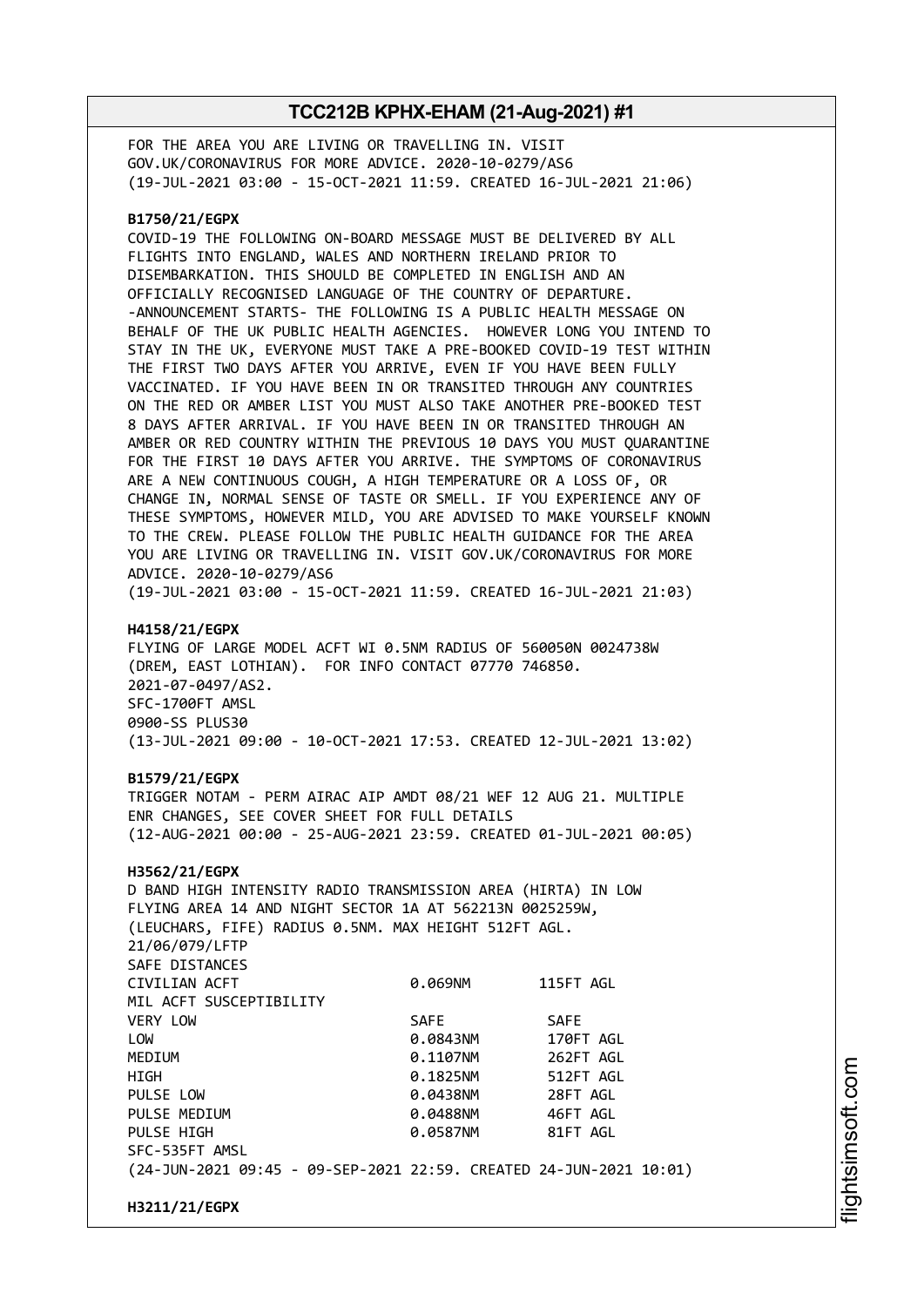UNMANNED CAPTIVE BALLOON IN LOW FLYING AREA 14 WI 1NM RADIUS OF PSN 562756N 0025709W (DUNDEE, DUNDEE CITY) MAX HGT 200FT AGL. 21/06/039/LFTP SFC-600FT AMSL SR - SS (15-JUN-2021 03:21 - 14-SEP-2021 18:32. CREATED 14-JUN-2021 12:33)

#### **B1431/21/EGPX**

COVID-19: EMERGENCY DIVERSIONS. THE ABILITY FOR AERODROMES TO ACCEPT NON-EMERGENCY DIVERSIONS MAY BE LIMITED DURING COVID-19. NON-EMERGENCY DIVERSION REQUESTS WILL TAKE TIME TO COORDINATE AND OPERATORS SHOULD BE AWARE THAT THE EXPECTED ALTERNATE MAY NOT BE ABLE TO ACCEPT THE REQUEST AND ALTERNATE OPTIONS MAY NEED TO BE CONSIDERED IN ADVANCE. SHOULD A DIVERSION EXPECT TO ARRIVE WITH LESS THAN THE FINAL RESERVE FUEL THE COMMANDER SHALL IMMEDIATELY INFORM ATC AND DECLARE AN EMERGENCY. AIRCRAFT EMERGENCIES WILL BE OFFERED ANY SUITABLE AND AVAILABLE AERODROME. 2001-05-0459/AS3). (09-JUN-2021 09:15 - 27-AUG-2021 23:59. CREATED 09-JUN-2021 09:29)

#### **B1413/21/EGPX**

THE EUROPEAN GEOSTATIONARY NAVIGATION OVERLAY SERVICE (EGNOS) IS NOT AVAILABLE FOR LPV PROCEDURES. LPV LINES OF OCA(H) DISPLAYED ON RNP INSTRUMENT APPROACH CHARTS ARE NOT AVAILABLE FOR USE. (25-JUN-2021 00:01 - 24-SEP-2021 23:59. CREATED 08-JUN-2021 13:48)

#### **B1372/21/EGPX**

AIRSPACE RESTRICTION ISSUED BY THE DEPARTMENT FOR TRANSPORT - AIRCRAFT OPERATING SCHEDULED SERVICES BY OR ON BEHALF OF BELAVIA BELARUSIAN AIRLINES ARE PROHIBITED FROM FLYING IN UK AIRSPACE, INCLUDING THAT AIRSPACE ABOVE THE TERRITORIAL SEA OF THE UK. THIS REGULATION DOES NOT APPLY TO ANY AIRCRAFT FLYING IN ACCORDANCE WITH THE PERMISSION OF THE UK SECRETARY OF STATE FOR TRANSPORT OR TO ACFT FLYING IN ACCORDANCE WITH A CLEARANCE ISSUED BY LONDON TERMINAL CONTROL CENTRE SWANWICK THE AIR TRAFFIC CONTROL CENTRE PRESTWICK. PERMISSION AVAILABLE FROM UK DEPARTMENT FOR TRANSPORT +44 0300 330 3000, MON-FRI 0830-1730, OR VIA DUTYOFFICERS(AT)DFT.GOV.UK, OR IN WRITING TO CONTACTDFT(AT)DFT.GOV.UK 2021-05-0542/AS6

(03-JUN-2021 11:00 - 01-SEP-2021 10:59 EST. CREATED 03-JUN-2021 11:08)

#### **H2465/21/EGPX**

MILITARY EXERCISE. EXER TYPHOON WARRIOR. UP TO 60 MIL ACFT WILL OPERATE AND CONDUCT HIGH ENERGY MANOEVRES WI AREA BOUNDED BY: 574800N 0002400E - 544500N 0025700E - 542300N 0024500E - 533000N 0030000E - 531600N 0030000E - 532000N 0023000E - 531200N 0023000E - 530900N 0020600E - 532200N 0000400E - 534300N 0000800W - 544200N 0011400W - 550100N 0013000W - 550300N 0014100W - 550600N 0013800W - 552600N 0023700W - 553800N 0025100W - 560000N 0024900W - 560700N 0025600W - 560700N 0033000W - 561400N 0033200W - 562400N 0031500W - 571600N 0021000W - 574800N 0002400E. ACCESS TO CONTROLLED AIRSPACE SUBJ ATC CLR. ACFT MAY BE UNABLE TO COMPLY WITH RAC. FOR OPERATIONAL INFO CTC: 01522 731625 (1ACC DURING HOURS OF ACTIVITY) OR 01526 346346 (AT ALL OTHER TIMES). AIRSPACE COORDINATION NOTICE 2021-07-0028/AS3 REFERS. SFC-FL660 17 19 24 26 0830-1130 (17-AUG-2021 08:30 - 26-AUG-2021 11:30. CREATED 18-MAY-2021 11:16)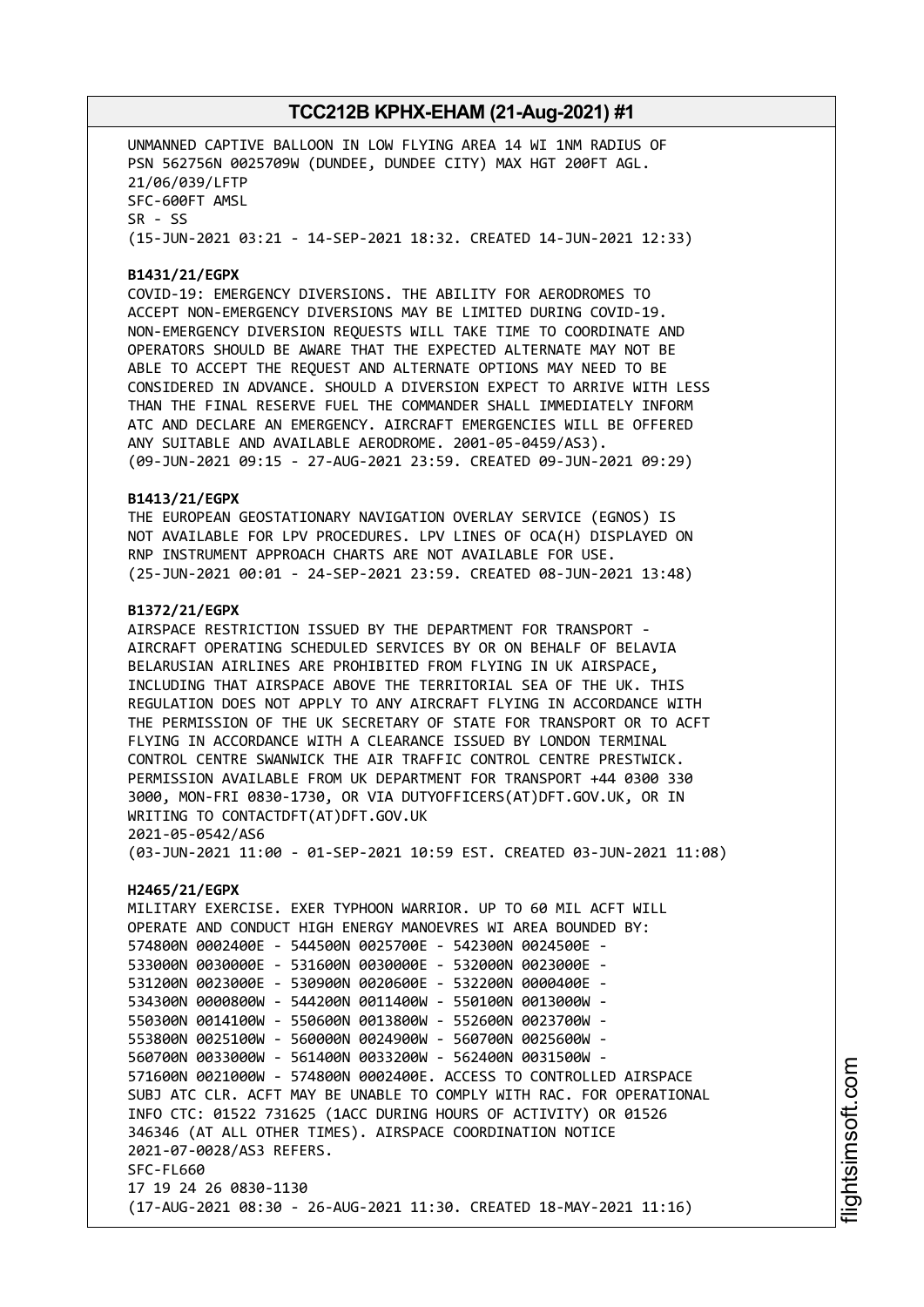**B1207/21/EGPX** MILITARY EXERCISE. SSR MODE 3/A CODES 0100, 0200, 0300, 0400, 0500, 0600, 0700, 1510 - 1577 AND 2400 - 2477 TEMPO ALLOCATED TO EXER TYPHOON WARRIOR 21. INFO CTC 01526 346346 OR 01526 346351. 2021-06-0138/AS3. (15-JUL-2021 00:01 - 26-AUG-2021 23:59. CREATED 14-MAY-2021 14:22) **B0989/21/EGPX** ADD ACTIVITY TO THE REMARKS OF THE PLYMOUTH PORTLAND AND PORTSMOUTH DANGER AREAS. ACTIVITY: ELECTRONIC/ OPTICAL HAZARDS. FOR THE FOLLOWING DANGER AREAS: EG D003 - PLYMOUTH EG D004 - PLYMOUTH EG D006 A,B,C - FALMOUTH BAY EG D007 A,B,C - FOWEY, FOWEY INNER EG D008 A,B,C - PLYMOUTH EG D009 A,B - WEMBURY EG D012 - LYME BAY NORTH EG D013 - LYME BAY EG D014 - PORTLAND EG D017 - PORTLAND EG D021 - PORTLAND EG D023 - PORTLAND EG D031 - PORTLAND EG D036 - PORTSMOUTH EG D037 - PORTSMOUTH EG D038 - PORTSMOUTH EG D039 - PORTSMOUTH EG D040 - PORTSMOUTH UK AIP ENR 5.1 REFERS (26-APR-2021 00:00 - PERM. CREATED 23-APR-2021 13:40) **H1573/21/EGPX** MODEL ROCKET FIRING WI 2NM LOCATION 554300N 0044800W (FAIRLIE MOOR, NORTH AYRSHIRE). FOR INFO 07733 250135. 2021-06-0042/AS2 SFC-16000FT AMSL (06-NOV-2021 12:00 - 06-NOV-2021 17:00. CREATED 14-APR-2021 14:24) **H1571/21/EGPX** MODEL ROCKET FIRING WI 2NM LOCATION 554300N 0044800W (FAIRLIE MOOR, NORTH AYRSHIRE). FOR INFO 07733 250135. 2021-06-0042/AS2 SFC-16000FT AMSL (27-NOV-2021 12:00 - 27-NOV-2021 17:00. CREATED 14-APR-2021 14:22) **H1568/21/EGPX** MODEL ROCKET FIRING WI 2NM LOCATION 554300N 0044800W (FAIRLIE MOOR, NORTH AYRSHIRE). FOR INFO 07733 250135. 2021-06-0042/AS2 SFC-16000FT AMSL (25-SEP-2021 12:00 - 25-SEP-2021 18:00. CREATED 14-APR-2021 14:19) **H1567/21/EGPX** MODEL ROCKET FIRING WI 2NM LOCATION 554300N 0044800W (FAIRLIE MOOR, NORTH AYRSHIRE). FOR INFO 07733 250135. 2021-06-0042/AS2 SFC-16000FT AMSL (16-OCT-2021 12:00 - 16-OCT-2021 18:00. CREATED 14-APR-2021 14:19)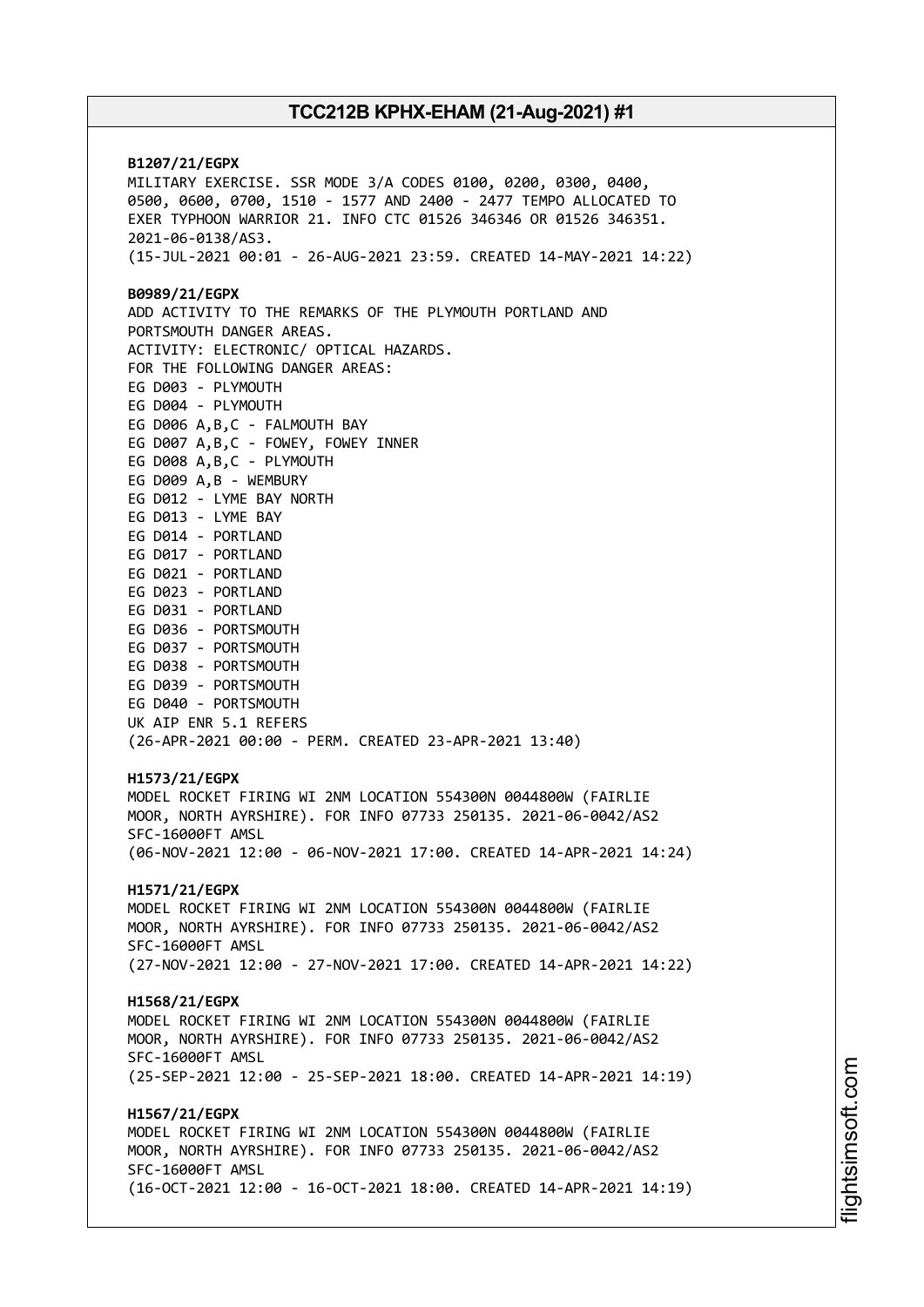┌──────────────────────────────────────────────────────────────────────────────┐

└──────────────────────────────────────────────────────────────────────────────┘

#### │**EGTT (LONDON FIR/UIR)** │

#### **B2056/21/EGTT**

LEEMING LOWER AIRSPACE RADAR SERVICE AVAILABILITY - 0800-1700 (23-AUG-2021 07:00 - 23-AUG-2021 17:00. CREATED 20-AUG-2021 20:31)

#### **J3242/21/EGTT**

TEMPO DANGER AREA (TDA) ESTABLISHED (EG D396E) WI AN AREA BOUNDED **BY** 

STRAIGHT LINES JOINING 530329N 0042425W - 530507N 0042307W THENCE THE ANTICLOCKWISE ARC OF A CIRCLE OF RADIUS 2 NM CENTRED ON 530607N 0042015W BETWEEN 530507N 0042307W AND 530459N 0041732W THENCE STRAIGHT LINES JOINING 530459N 0041732W - 530309N 0041740W - 530317N 0042026W - 530329N 0042425W (SOUTH WEST OF CAERNARFON AD, OVER SEA). BEYOND VISUAL LINE OF SIGHT UAS OPERATIONS CONTAINED WHOLLY WITHIN THE TDA. A DANGER AREA CROSSING SERVICE OR A DANGER AREA ACTIVITY INFORMATION SERVICE WILL BE AVAILABLE FROM RAF VALLEY ON 125.225 MHZ / 01407 762241 EXT 7461 DURING NOTIFIED OPERATING HOURS. OUTSIDE RAF VALLEY OPERATING HOURS A DANGER AREA ACTIVITY INFORMATION SERVICE WILL BE AVAILABLE FROM LONDON INFORMATION ON 124.750 MHZ. A BRIEFING SHEET IS AVAILABLE AT HTTPS://NATS-UK.EAD-IT.COM/CMS-NATS/OPENCMS/EN/PUBLICATIONS/BRIEFING-

SHEETS/. 2021-08-0317/AS4

1500FT AMSL-3000FT AMSL (23-AUG-2021 14:00 - 23-AUG-2021 15:45. CREATED 20-AUG-2021 15:32)

#### **H5505/21/EGTT**

MET BALLOON RELEASES WI 3NM RADIUS 532321N 0012610W (SHEFFIELD, SOUTH YORKSHIRE). ASSOCIATED EQUIPMENT WILL SUBSEQUENTLY DESCEND BY PARACHUTE. FOR INFO 07508 529406 / 0114 2131050. 2020-09-0145/AS5. SFC-UNL

(24-AUG-2021 08:00 - 24-AUG-2021 13:00. CREATED 20-AUG-2021 15:28)

#### **H5504/21/EGTT**

MET BALLOON RELEASES WI 3NM RADIUS 530058N 0014431W (ASHBOURNE, DERBYSHIRE). ASSOCIATED EQUIPMENT WILL SUBSEQUENTLY DESCEND BY PARACHUTE. FOR INFO 07508 529406 OR 0114 2131050. 2020-11-0064/AS5. SFC-UNL

(24-AUG-2021 08:00 - 24-AUG-2021 13:00. CREATED 20-AUG-2021 15:22)

#### **H5503/21/EGTT**

MET BALLOON RELEASES WI 3NM RADIUS 523604N 0011948W (KIRKBY MALLORY, LEICESTERSHIRE). ASSOCIATED EQUIPMENT WILL SUBSEQUENTLY DESCEND BY PARACHUTE. FOR INFO 07508 529406. 2021-06-0338/AS5. SFC-UNL 0800-1300 (25-AUG-2021 08:00 - 27-AUG-2021 13:00. CREATED 20-AUG-2021 15:11)

#### **H5502/21/EGTT**

MET BALLOON RELEASE/S WI 0.5NM RADIUS 532322N 0013832W (SHEFFIELD, YORKSHIRE). THIS ACTIVITY MAY NOT BE WHOLLY CONTAINED WITHIN THE LATERAL DIMENSIONS AS NOTIFIED. ASSOCIATED EQUIPMENT WILL SUBSEQUENTLY DESCEND BY PARACHUTE. FOR INFO 07508 529406. 2021-07-0257/AS5. SFC-UNL 0800-1300 (24-AUG-2021 08:00 - 26-AUG-2021 13:00. CREATED 20-AUG-2021 15:02)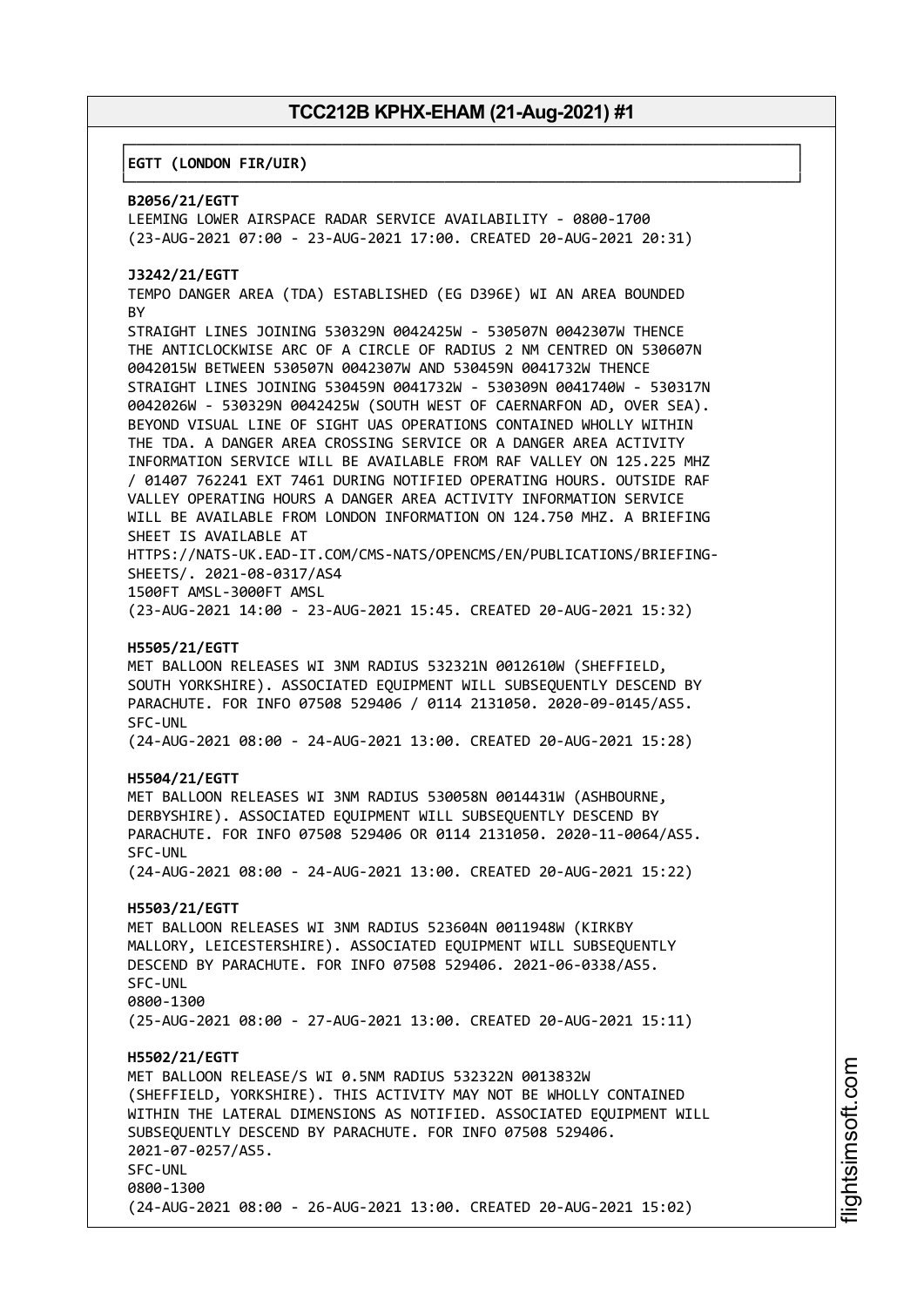**J3238/21/EGTT** TEMPO DANGER AREA (TDA) EG D098C ESTABLISHED WI AN AREA BOUNDED BY: 505359N 0005825E - 510326N 0011118E - 510756N 0012635E - 510635N 0012927E - 510149N 0011316E - 505315N 0010128E - 505359N 0005825E. (ENGLISH CHANNEL) BEYOND VISUAL LINE OF SIGHT UAS OPS CONTAINED WHOLLY WI THE TDA. A DANGER AREA ACTIVITY INFO SERVICE (DAAIS) WILL BE AVBL FM EITHER LONDON INFO ON FREQ 124.600MHZ (OPR H24) OR FM LYDD ATC ON FREQ 120.705MHZ LYDD APPROACH) DURING THE HR OF WATCH. AIC Y058/21 REFERS 2020-12-0038/AS2 SFC-1500FT AMSL (24-AUG-2021 04:00 - 24-AUG-2021 13:30. CREATED 20-AUG-2021 14:36) **J3237/21/EGTT** TEMPO DANGER AREA (TDA) EG D098G ESTABLISHED WI AN AREA BOUNDED BY: 504118N 0002647E - 504815N 0004937E - 503926N 0010808E - 503300N 0005110E - 504118N 0002647E. (ENGLISH CHANNEL) BEYOND VISUAL LINE OF SIGHT UAS OPS CONTAINED WHOLLY WI THE TDA. A DANGER AREA ACTIVITY INFO SERVICE (DAAIS) WILL BE AVBL FM EITHER LONDON INFO ON FREQ 124.600MHZ (OPR H24) OR FM LYDD ATC ON FREQ 120.705MHZ LYDD APPROACH) DURING THE HR OF WATCH. AIC Y058/21 REFERS 2020-12-0038/AS2 SFC-1500FT AMSL (23-AUG-2021 04:00 - 23-AUG-2021 13:30. CREATED 20-AUG-2021 14:28) **J3235/21/EGTT** TEMPO DANGER AREA (TDA) EG D098D ESTABLISHED WI AN AREA BOUNDED BY: 505315N 0010128E - 510149N 0011316E - 510635N 0012927E - 510336N 0013547E - 510227N 0013230E - 505659N 0012114E - 505345N 0011650E - 504948N 0011548E - 505315N 0010128E. (ENGLISH CHANNEL) BEYOND VISUAL LINE OF SIGHT UAS OPS CONTAINED WHOLLY WI THE TDA. A DANGER AREA ACTIVITY INFO SERVICE (DAAIS) WILL BE AVBL FM EITHER LONDON INFO ON FREQ 124.600MHZ (OPR H24) OR FM LYDD ATC ON FREQ 120.705MHZ LYDD APPROACH) DURING THE HR OF WATCH. AIC Y058/21 REFERS 2020-12-0038/AS2 SFC-1500FT AMSL (23-AUG-2021 04:00 - 23-AUG-2021 13:30. CREATED 20-AUG-2021 14:27) **J3236/21/EGTT** TEMPO DANGER AREA (TDA) EG D098A ESTABLISHED WI AN AREA BOUNDED BY: 504815N 0004937E - 505359N 0005825E - 505315N 0010128E - 504703N 0005208E - 504815N 0004937E. (ENGLISH CHANNEL) BEYOND VISUAL LINE OF SIGHT UAS OPS CONTAINED WHOLLY WI THE TDA. A DANGER AREA ACTIVITY INFO SERVICE (DAAIS) WILL BE AVBL FM EITHER LONDON INFO ON FREQ 124.600MHZ (OPR H24) OR FM LYDD ATC ON FREQ 120.705MHZ LYDD APPROACH) DURING THE HR OF WATCH. AIC Y058/21 REFERS 2020-12-0038/AS2 SFC-1500FT AMSL (23-AUG-2021 04:00 - 23-AUG-2021 13:30. CREATED 20-AUG-2021 14:27) **J3234/21/EGTT** TEMPO DANGER AREA (TDA) EG D098E ESTABLISHED WI AN AREA BOUNDED BY: 510756N 0012635E - 511454N 0013137E - 512251N 0013322E - 511740N 0015439E - 511447N 0020000E - 511153N 0015200E -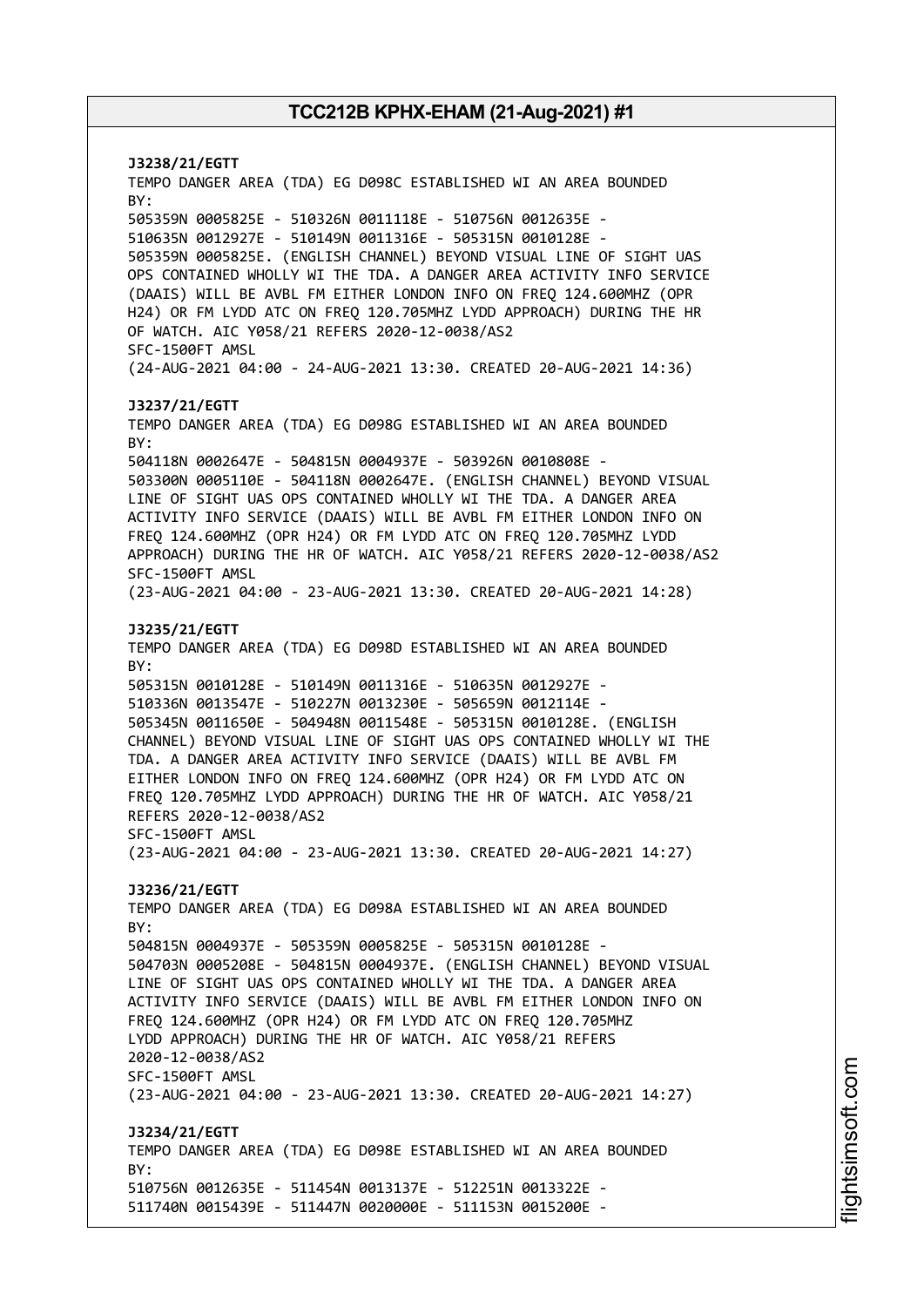510607N 0014309E - 510336N 0013547E - 510756N 0012635E. (ENGLISH CHANNEL) BEYOND VISUAL LINE OF SIGHT UAS OPS CONTAINED WHOLLY WI THE TDA. A DANGER AREA ACTIVITY INFO SERVICE (DAAIS) WILL BE AVBL FM EITHER LONDON INFO ON FREQ 124.600MHZ (OPR H24) OR FM LYDD ATC ON FREQ 120.705MHZ LYDD APPROACH) DURING THE HR OF WATCH. AIC Y058/21 REFERS 2020-12-0038/AS2 SFC-1500FT AMSL (23-AUG-2021 04:00 - 23-AUG-2021 13:30. CREATED 20-AUG-2021 14:25) **J3233/21/EGTT** TEMPO DANGER AREA (TDA) EG D098B ESTABLISHED WI AN AREA BOUNDED BY: 504703N 0005208E - 505315N 0010128E - 504948N 0011548E - 504139N 0011414E - 503926N 0010808E - 504703N 0005208E. (ENGLISH CHANNEL) BEYOND VISUAL LINE OF SIGHT UAS OPS CONTAINED WHOLLY WI THE TDA. A DANGER AREA ACTIVITY INFO SERVICE (DAAIS) WILL BE AVBL FM EITHER LONDON INFO ON FREQ 124.600MHZ (OPR H24), OR FM LYDD ATC ON FREQ 120.705MHZ LYDD APPROACH) DURING THE HR OF WATCH. AIC Y058/21 REFERS 2020-12-0038/AS2 SFC-1500FT AMSL (23-AUG-2021 04:00 - 23-AUG-2021 13:30. CREATED 20-AUG-2021 14:23) **J3232/21/EGTT** TEMPO DANGER AREA (TDA) EG D098G ESTABLISHED WI AN AREA BOUNDED BY: 504118N 0002647E - 504815N 0004937E - 503926N 0010808E - 503300N 0005110E - 504118N 0002647E. (ENGLISH CHANNEL) BEYOND VISUAL LINE OF SIGHT UAS OPS CONTAINED WHOLLY WI THE TDA. A DANGER AREA ACTIVITY INFO SERVICE (DAAIS) WILL BE AVBL FM EITHER LONDON INFO ON FREQ 124.600MHZ (OPR H24) OR FM LYDD ATC ON FREQ 120.705MHZ LYDD APPROACH) DURING THE HR OF WATCH. AIC Y058/21 REFERS 2020-12-0038/AS2 SFC-1500FT AMSL (24-AUG-2021 04:00 - 24-AUG-2021 13:30. CREATED 20-AUG-2021 14:22) **J3231/21/EGTT** TEMPO DANGER AREA (TDA) EG D098C ESTABLISHED WI AN AREA BOUNDED BY: 505359N 0005825E - 510326N 0011118E - 510756N 0012635E - 510635N 0012927E - 510149N 0011316E - 505315N 0010128E - 505359N 0005825E. (ENGLISH CHANNEL) BEYOND VISUAL LINE OF SIGHT UAS OPS CONTAINED WHOLLY WI THE TDA. A DANGER AREA ACTIVITY INFO SERVICE (DAAIS) WILL BE AVBL FM EITHER LONDON INFO ON FREQ 124.600MHZ (OPR H24) OR FM LYDD ATC ON FREQ 120.705MHZ LYDD APPROACH) DURING THE HR OF WATCH. AIC Y058/21 REFERS 2020-12-0038/AS2 SFC-1500FT AMSL (23-AUG-2021 04:00 - 23-AUG-2021 13:30. CREATED 20-AUG-2021 14:22) **J3230/21/EGTT** TEMPO DANGER AREA (TDA) EG D098E ESTABLISHED WI AN AREA BOUNDED BY: 510756N 0012635E - 511454N 0013137E - 512251N 0013322E - 511740N 0015439E - 511447N 0020000E - 511153N 0015200E - 510607N 0014309E - 510336N 0013547E - 510756N 0012635E. (ENGLISH CHANNEL) BEYOND VISUAL LINE OF SIGHT UAS OPS CONTAINED WHOLLY WI THE TDA. A DANGER AREA ACTIVITY INFO SERVICE (DAAIS) WILL BE AVBL FM EITHER LONDON INFO ON FREQ 124.600MHZ (OPR H24) OR FM LYDD ATC ON FREQ 120.705MHZ LYDD APPROACH) DURING THE HR OF WATCH. AIC Y058/21 REFERS 2020-12-0038/AS2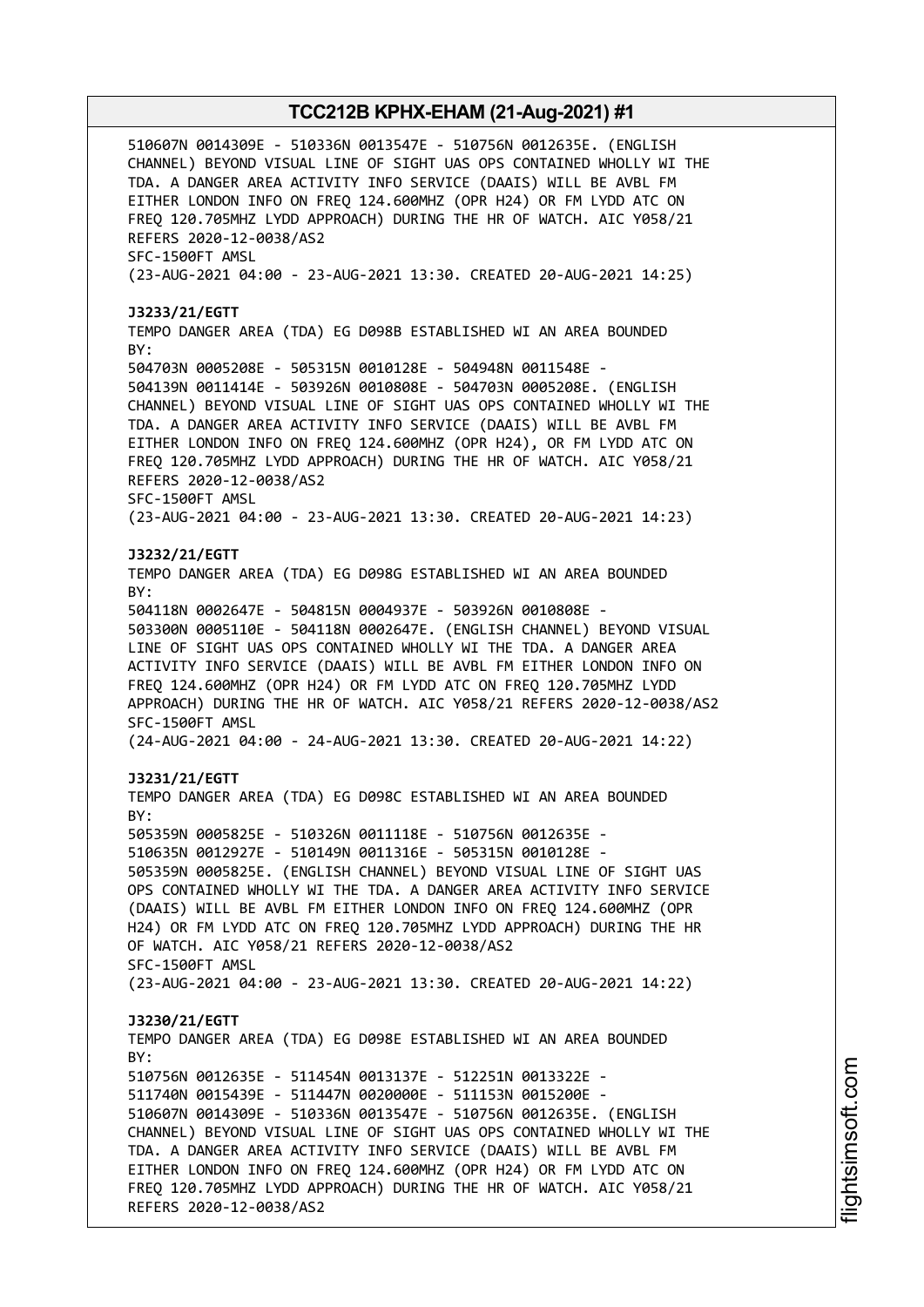SFC-1500FT AMSL (24-AUG-2021 04:00 - 24-AUG-2021 13:30. CREATED 20-AUG-2021 14:21) **J3229/21/EGTT** TEMPO DANGER AREA (TDA) EG D098H ESTABLISHED WI AN AREA BOUNDED BY: STRAIGHT LINES JOINING 510831N 0012227E - 510756N 0012635E - 510629N 0012136E THENCE THE ANTICLOCKWISE ARC OF A CIRCLE OF RADIUS OF 2.25 NAUTICAL MILES CENTRED ON 510800N 0011900E BETWEEN 510629N 0012136E AND 510831N 0012227E (PORT OF DOVER). (ENGLISH CHANNEL) BEYOND VISUAL LINE OF SIGHT UAS OPS CONTAINED WHOLLY WI THE TDA. A DANGER AREA ACTIVITY INFO SERVICE (DAAIS) WILL BE AVBL FM EITHER LONDON INFO ON FREQ 124.600MHZ (OPR H24) OR FM LYDD ATC ON FREQ 120.705MHZ LYDD APPROACH) DURING THE HR OF WATCH. AIC Y058/21 REFERS 2020-12-0038/AS2 SFC-800FT AMSL (23-AUG-2021 04:00 - 23-AUG-2021 13:30. CREATED 20-AUG-2021 14:20) **J3227/21/EGTT** TEMPO DANGER AREA (TDA) EG D098H ESTABLISHED WI AN AREA BOUNDED BY: STRAIGHT LINES JOINING 510831N 0012227E - 510756N 0012635E - 510629N 0012136E THENCE THE ANTICLOCKWISE ARC OF A CIRCLE OF RADIUS OF 2.25 NAUTICAL MILES CENTRED ON 510800N 0011900E BETWEEN 510629N 0012136E AND 510831N 0012227E (PORT OF DOVER). (ENGLISH CHANNEL) BEYOND VISUAL LINE OF SIGHT UAS OPS CONTAINED WHOLLY WI THE TDA. A DANGER AREA ACTIVITY INFO SERVICE (DAAIS) WILL BE AVBL FM EITHER LONDON INFO ON FREQ 124.600MHZ (OPR H24) OR FM LYDD ATC ON FREQ 120.705MHZ LYDD APPROACH) DURING THE HR OF WATCH. AIC Y058/21 REFERS. 2020-12-0038/AS2 SFC-800FT AMSL (24-AUG-2021 04:00 - 24-AUG-2021 13:30. CREATED 20-AUG-2021 14:19) **J3228/21/EGTT** TEMPO DANGER AREA (TDA) EG D098B ESTABLISHED WI AN AREA BOUNDED BY: 504703N 0005208E - 505315N 0010128E - 504948N 0011548E - 504139N 0011414E - 503926N 0010808E - 504703N 0005208E. (ENGLISH CHANNEL) BEYOND VISUAL LINE OF SIGHT UAS OPS CONTAINED WHOLLY WI THE TDA. A DANGER AREA ACTIVITY INFO SERVICE (DAAIS) WILL BE AVBL FM EITHER LONDON INFO ON FREQ 124.600MHZ (OPR H24), OR FM LYDD ATC ON FREQ 120.705MHZ LYDD APPROACH) DURING THE HR OF WATCH. AIC Y058/21 REFERS 2020-12-0038/AS2 SFC-1500FT AMSL (24-AUG-2021 04:00 - 24-AUG-2021 13:30. CREATED 20-AUG-2021 14:19) **J3226/21/EGTT** TEMPO DANGER AREA (TDA) EG D098D ESTABLISHED WI AN AREA BOUNDED  $RY$ 505315N 0010128E - 510149N 0011316E - 510635N 0012927E - 510336N 0013547E - 510227N 0013230E - 505659N 0012114E - 505345N 0011650E - 504948N 0011548E - 505315N 0010128E. (ENGLISH CHANNEL) BEYOND VISUAL LINE OF SIGHT UAS OPS CONTAINED WHOLLY WI THE TDA. A DANGER AREA ACTIVITY INFO SERVICE (DAAIS) WILL BE AVBL FM EITHER LONDON INFO ON FREQ 124.600MHZ (OPR H24) OR FM LYDD ATC ON FREQ 120.705MHZ LYDD APPROACH) DURING THE HR OF WATCH. AIC Y058/21 REFERS 2020-12-0038/AS2 SFC-1500FT AMSL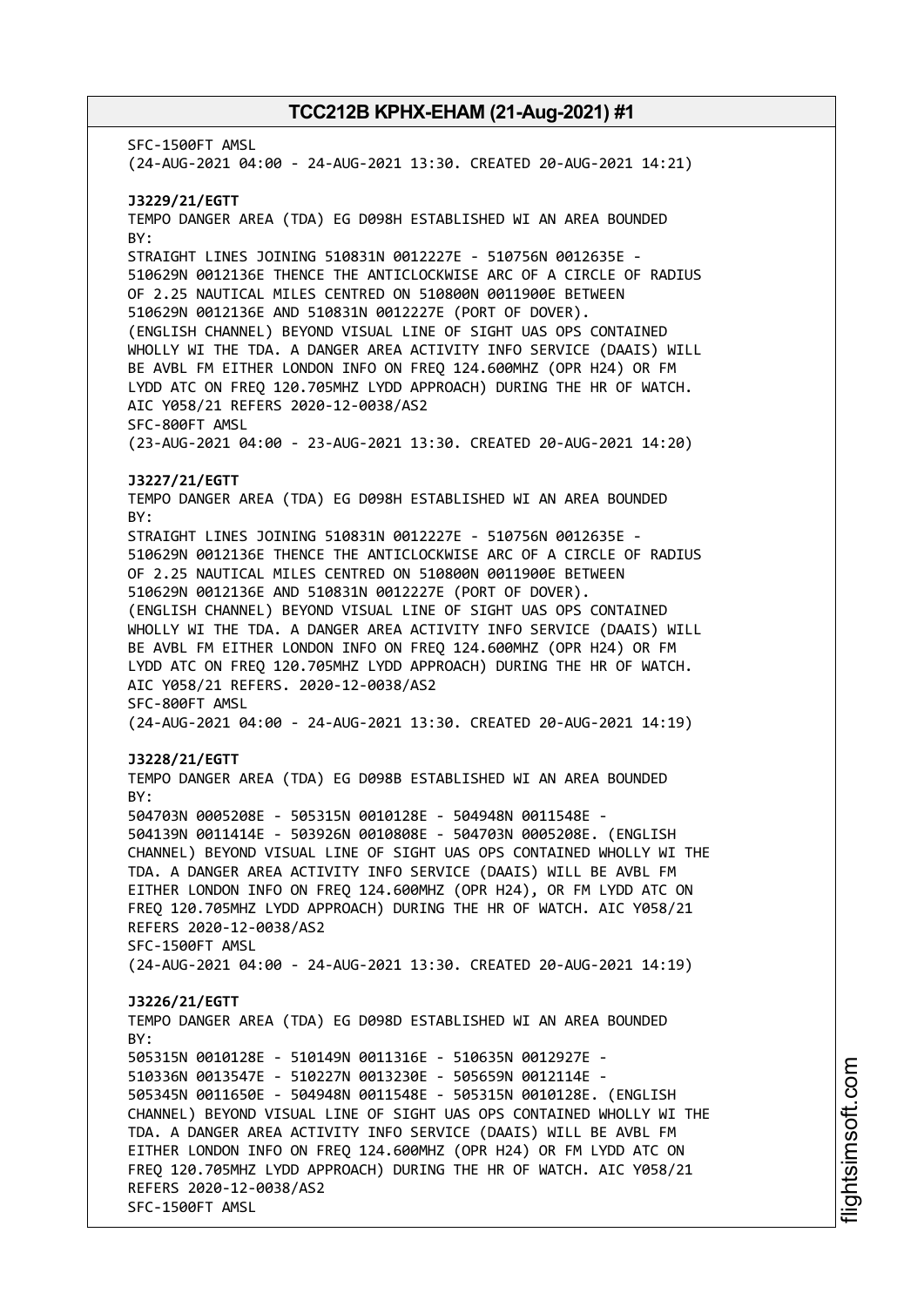(24-AUG-2021 04:00 - 24-AUG-2021 13:30. CREATED 20-AUG-2021 14:18) **J3225/21/EGTT** TEMPO DANGER AREA (TDA) EG D098A ESTABLISHED WI AN AREA BOUNDED BY: 504815N 0004937E - 505359N 0005825E - 505315N 0010128E - 504703N 0005208E - 504815N 0004937E. (ENGLISH CHANNEL) BEYOND VISUAL LINE OF SIGHT UAS OPS CONTAINED WHOLLY WI THE TDA. A DANGER AREA ACTIVITY INFO SERVICE (DAAIS) WILL BE AVBL FM EITHER LONDON INFO ON FREQ 124.600MHZ (OPR H24) OR FM LYDD ATC ON FREQ 120.705MHZ LYDD APPROACH) DURING THE HR OF WATCH. AIC Y058/21 REFERS 2020-12-0038/AS2 SFC-1500FT AMSL (24-AUG-2021 04:00 - 24-AUG-2021 13:30. CREATED 20-AUG-2021 14:16) **M3300/21/EGTT** THE FOLLOWING CASTLEMARTIN DANGER AREAS ARE ACTIVATED: EG D113A 0500-1100 SFC-2000FT AMSL EG D113B 0500-1100 SFC-2000FT AMSL EG D113A 1600-2000 SFC-2000FT AMSL EG D113B 1600-2000 SFC-2000FT AMSL SFC-2000FT AMSL (24-AUG-2021 05:00 - 24-AUG-2021 20:00. CREATED 20-AUG-2021 13:55) **H5499/21/EGTT** AIR DISPLAY/AEROBATICS. WI 3NM RADIUS 513602N 0002614E (BARLEYLANDS FARM, GREAT BURSTEAD, BILLERICAY, ESSEX). FOR INFO 07894 725340. 2021-08-0150/AS1 SFC-3500FT AMSL (29-AUG-2021 18:00 - 29-AUG-2021 19:40. CREATED 20-AUG-2021 13:26) **B2053/21/EGTT** COVID-19: INFORMATION WARTON LOWER AIRSPACE RADAR SERVICE REVISED OPR HOURS: MON-FRI 0800-1500. (23-AUG-2021 06:30 - 27-AUG-2021 16:00. CREATED 20-AUG-2021 13:09) **H5496/21/EGTT** CIVIL AVIATION NOTIFICATION PROCEDURE - AERIAL PHOTOGRAPHY WILL OPERATE IN LOW FLYING AREA 1A WI 2NM RADIUS OF AREA 512253N 0015915W (DEVIZES, WILTSHIRE), MAX HEIGHT 1500FT AGL. ACFT MAY NOT BE ABLE TO COMPLIY WITH RAC. OPS CTC 01264 773373. 21/08/151/LFBC SFC-2500FT AMSL (23-AUG-2021 11:00 - 23-AUG-2021 16:00. CREATED 20-AUG-2021 12:54) **H5495/21/EGTT** LASER DISPLAY WI 1NM 513328N 0004118W (TAPLOW, MAIDENHEAD) . FOR INFO 07720 326463. 2021-08-0611/AS2 SFC-UNL (21-AUG-2021 15:00 - 21-AUG-2021 22:00. CREATED 20-AUG-2021 12:38) **H5492/21/EGTT** PIPELINE INSPECTION NOTIFICATION PROCEDURE SYSTEM (PINS) WILL TAKE PLACE IN THE FOLLOWING LOW FLYING AREAS -1,2,4,5,6, 7N,7S,8,9,10,11N,11S,12,13,14E,16,17,18, AND THE THAMES VALLEY AVOIDANCE AREA. MAX HEIGHT 2000FT AGL.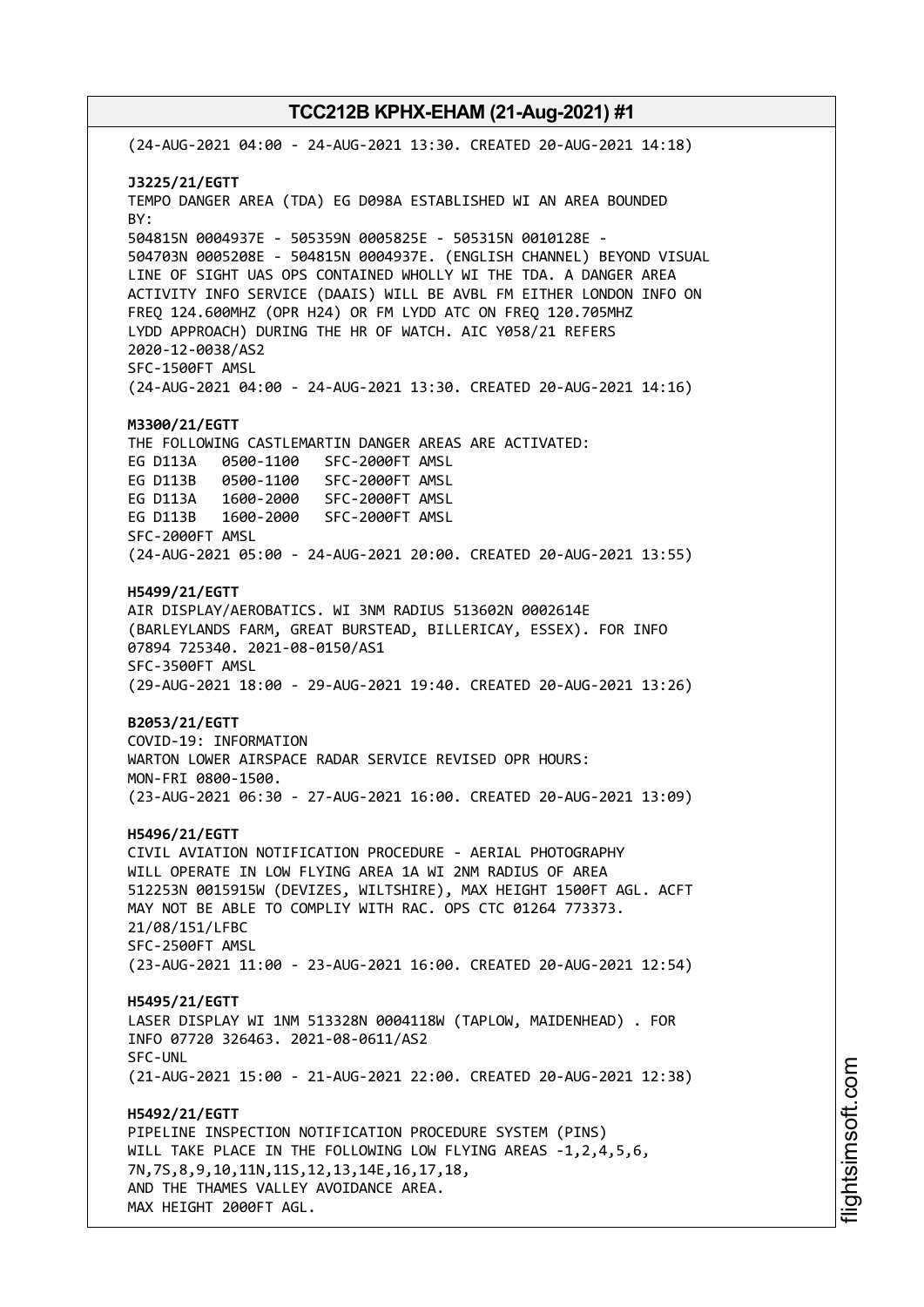UK AIP ENR 6 (PINS AREAS AND UK DAY LOW FLYING SYSTEM (DLFS)) REFERS. 21/08/150/LFBC SFC-6500FT AMSL (23-AUG-2021 06:00 - 23-AUG-2021 17:00. CREATED 20-AUG-2021 12:32) **H5490/21/EGTT** UAS OPR WI 0.5NM RADIUS OF 535735N 0011038W (RUFFORTH, YORK). MAX HGT 400FT AGL. FOR INFO 07730382188. 2021-08-0598/AS2 SFC-452FT AMSL (24-AUG-2021 08:00 - 24-AUG-2021 14:00. CREATED 20-AUG-2021 12:07) **M3297/21/EGTT** THE FOLLOWING LUCE BAY DANGER AREA IS ACTIVATED: EG D403B 1000-1700 SFC-10000FT AMSL PJWA 13 (JSA 1141) - DURING FIRINGS, RADAR RETURNS FROM THE RANGE AREA WILL APPEAR AS INTENSE BUT LOCALISED RAIN SHOWERS FOR THE DURATION OF THE CHAFF EFFECT. IN THE EVENT OF ANY NAVIGATIONAL SAFETY ISSUE PRESENTED BY THE ACTIVITY, CEASE JAM PROCEDURES CAN BE ENACTED VIA WEST FREUGH RANGE OPERATIONS USING THE FOLLOWING LANDLINE CONTACTS: PRIMARY: 01776 88 8930 / ALTERNATE: 01776 88 8932 SFC-10000FT AMSL (23-AUG-2021 10:00 - 23-AUG-2021 17:00. CREATED 20-AUG-2021 12:03) **M3296/21/EGTT** THE FOLLOWING SHOEBURYNESS DANGER AREAS ARE ACTIVATED: EG D138C 0730-1700 SFC-6000FT AMSL EG D138D 0730-1700 SFC-6000FT AMSL SFC-6000FT AMSL (23-AUG-2021 07:30 - 23-AUG-2021 17:00. CREATED 20-AUG-2021 11:58) **M3295/21/EGTT** THE FOLLOWING PENDINE DANGER AREA IS ACTIVATED: EG D117 0700-1700 SFC-12000FT AMSL SFC-12000FT AMSL (23-AUG-2021 07:00 - 23-AUG-2021 17:00. CREATED 20-AUG-2021 11:57) **H5488/21/EGTT** LASER DISPLAY WI 1NM 522758N 0014444E (LOWESTOFT PIER, SUFFOLK). FOR INFO 07940 773169. 2021-08-0578/AS2 SFC-UNL (21-AUG-2021 18:00 - 21-AUG-2021 21:00. CREATED 20-AUG-2021 11:56) **H5487/21/EGTT** SEARCHLIGHT AND LASER DISPLAY WI 1NM 504645N 0031751W (ESCOT PARK, EXETER). FOR INFO 07780 995322. 2021-08-0536/AS2 SFC-UNL (22-AUG-2021 11:00 - 22-AUG-2021 23:00. CREATED 20-AUG-2021 11:55) **H5486/21/EGTT** LASER DISPLAY WI 1NM 544849N 0032254W (TARNS, CUMBRIA). FOR INFO 07880 804718. 2021-08-0554/AS2 SFC-UNL 24-25 2100-2300, 26-29 2000-0300 (24-AUG-2021 21:00 - 30-AUG-2021 03:00. CREATED 20-AUG-2021 11:54) **M3293/21/EGTT** THE FOLLOWING NORTH WALES MILITARY TRAINING AREAS ACTIVATED: NORTH (LOW) 1700-1745 FL195-FL285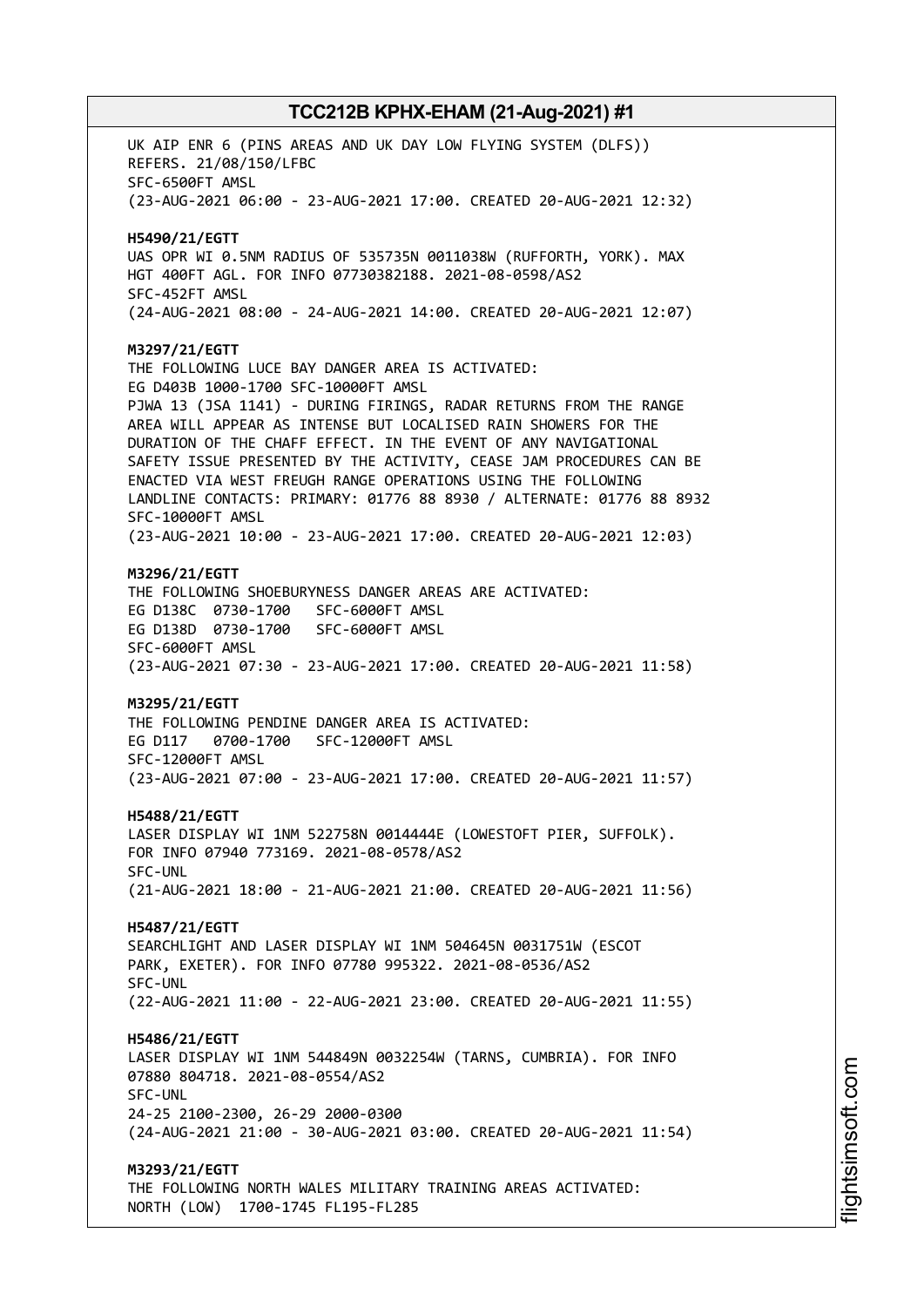NORTH (HIGH) 1000-1300 FL285-FL660 SOUTH (LOW) 1700-1745 FL195-FL285 SOUTH (HIGH) 1000-1300 FL285-FL660 FL195-FL660 (23-AUG-2021 10:00 - 23-AUG-2021 17:45. CREATED 20-AUG-2021 11:51) **D1180/21/EGTT** DANGER AREA EG D118 PEMBREY DEACTIVATED SFC-12000FT AMSL (23-AUG-2021 08:00 - 23-AUG-2021 16:00. CREATED 20-AUG-2021 11:50) **M3291/21/EGTT** THE FOLLOWING SOUTHERN MANAGED DANGER AREAS ARE ACTIVATED: EG D323D 0730-0915 FL050-FL660 EG D323D 0915-1030 FL050-FL660 EG D323D 1300-1415 FL050-FL660 EG D323K 0730-0915 FL150-FL660 EG D323K 0915-1030 FL150-FL660 EG D323K 1300-1415 FL150-FL660 EG D323P 0730-0915 FL100-FL660 EG D323P 0915-1030 FL100-FL660 EG D323P 1300-1415 FL100-FL660 FL050-FL660 (23-AUG-2021 07:30 - 23-AUG-2021 14:15. CREATED 20-AUG-2021 11:49) **M3292/21/EGTT** THE FOLLOWING SOUTHERN MANAGED DANGER AREAS ARE ACTIVATED: EG D323E 0730-0915 FL050-FL660 EG D323E 0915-1030 FL050-FL660 EG D323E 1300-1415 FL050-FL660 FL050-FL660 (23-AUG-2021 07:30 - 23-AUG-2021 14:15. CREATED 20-AUG-2021 11:49) **M3289/21/EGTT** THE FOLLOWING SOUTHERN MANAGED DANGER AREAS ARE ACTIVATED: EG D323B 0730-0915 FL050-FL660 EG D323B 0915-1030 FL050-FL660 EG D323B 1300-1415 FL050-FL660 EG D323H 0730-0915 FL150-FL660 EG D323H 0915-1030 FL150-FL660 EG D323H 1300-1415 FL150-FL660 EG D323M 0730-0915 FL100-FL660 EG D323M 0915-1030 FL100-FL660 EG D323M 1300-1415 FL100-FL660 EG D323R 0730-0915 FL100-FL660 EG D323R 0915-1030 FL100-FL660 EG D323R 1300-1415 FL100-FL660 FL050-FL660 (23-AUG-2021 07:30 - 23-AUG-2021 14:15. CREATED 20-AUG-2021 11:45) **M3290/21/EGTT** THE FOLLOWING SOUTHERN MANAGED DANGER AREAS ARE ACTIVATED: EG D323C 0730-0915 FL050-FL660 EG D323C 0915-1030 FL050-FL660 EG D323C 1300-1415 FL050-FL660 EG D323J 0730-0915 FL150-FL660 EG D323J 0915-1030 FL150-FL660 EG D323J 1300-1415 FL150-FL660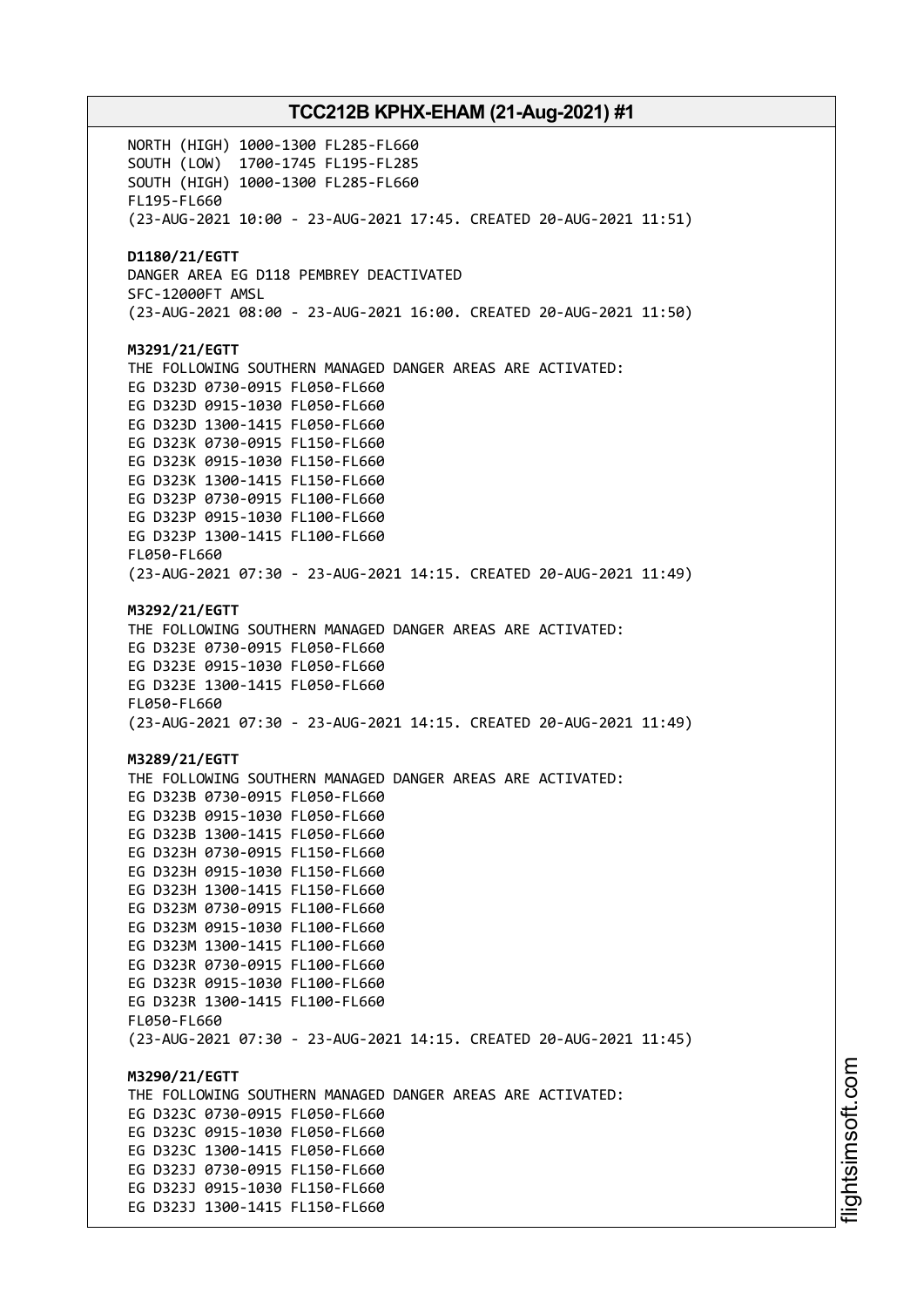EG D323N 0730-0915 FL100-FL660 EG D323N 0915-1030 FL100-FL660 EG D323N 1300-1415 FL100-FL660 FL050-FL660 (23-AUG-2021 07:30 - 23-AUG-2021 14:15. CREATED 20-AUG-2021 11:45) **M3288/21/EGTT** THE FOLLOWING SOUTHERN MANAGED DANGER AREAS ARE ACTIVATED: EG D323A 0730-0915 FL050-FL660 EG D323A 0915-1030 FL050-FL660 EG D323A 1300-1415 FL050-FL660 EG D323G 0730-0915 FL150-FL660 EG D323G 0915-1030 FL150-FL660 EG D323G 1300-1415 FL150-FL660 EG D323L 0730-0915 FL100-FL660 EG D323L 0915-1030 FL100-FL660 EG D323L 1300-1415 FL100-FL660 EG D323Q 0730-0915 FL100-FL660 EG D323Q 0915-1030 FL100-FL660 EG D323Q 1300-1415 FL100-FL660 FL050-FL660 (23-AUG-2021 07:30 - 23-AUG-2021 14:15. CREATED 20-AUG-2021 11:44) **U5187/21/EGTT** PILOTS MAY EXPERIENCE DIFFICULTIES COMMUNICATING WITH SWANWICK MIL(NORTH) ON THE PUBLISHED UHF FREQ 251.25 DUE TO TRANSMITTER MAINTENANCE. PILOTS ARE ADVISED TO USE VHF FREQ 136.375 IF THIS OCCURS. (24-AUG-2021 08:30 - 24-AUG-2021 09:30. CREATED 20-AUG-2021 11:01) **U5186/21/EGTT** DUE TO TRANSMITTER MAINTENANCE PILOTS MAY EXPERIENCE DIFFICULTIES COMMUNICATING WITH SWANWICK MIL(WEST) ON THE PUBLISHED UHF (282.12). PILOTS ARE ADVISED TO USE THE VHF (127.450) IF THIS OCCURS. (24-AUG-2021 09:30 - 24-AUG-2021 10:30. CREATED 20-AUG-2021 11:00) **J3221/21/EGTT** TEMPO DANGER AREA (TDA) ESTABLISHED (EG D396F) WI AN AREA BOUNDED BY: 530329N 0042425W - 525815N 0043508W - 525653N 0043248W - 530317N 0042026W - 530329N 0042425W. (SOUTH WEST OF CAERNARFON AD, OVER SEA). BEYOND VISUAL LINE OF SIGHT UAS OPERATIONS CONTAINED WHOLLY WITHIN THE TDA. A DANGER AREA CROSSING SERVICE OR A DANGER AREA ACTIVITY INFORMATION SERVICE WILL BE AVAILABLE FROM RAF VALLEY ON 125.225 MHZ / 01407 762241 EXTENSION 7461 DURING NOTIFIED OPERATING HOURS. OUTSIDE RAF VALLEY OPERATING HOURS A DANGER AREA ACTIVITY INFORMATION SERVICE WILL BE AVAILABLE FROM LONDON INFORMATION ON 124.750MHZ. A BRIEFING SHEET IS AVAILABLE AT HTTPS://NATS-UK.EAD-IT.COM/CMS-NATS/OPENCMS/EN/PUBLICATIONS/BRIEFING-SHEETS/. 2021-08-0317/AS4 1500FT AMSL-3000FT AMSL (23-AUG-2021 14:00 - 23-AUG-2021 15:45. CREATED 20-AUG-2021 10:52) **J3220/21/EGTT**

TEMPO DANGER AREA (TDA) ESTABLISHED (EG D396K) WI AN AREA BOUNDED BY: 524747N 0043851W - 524757N 0043441W - 524540N 0043000W - 524520N 0044018W - 524747N 0043851W (SOUTH WEST OF PORTH NEIGWL, OVER SEA). BEYOND VISUAL LINE OF SIGHT UAS OPERATIONS CONTAINED WHOLLY WITHIN THE TDA. A DANGER AREA CROSSING SERVICE OR A DANGER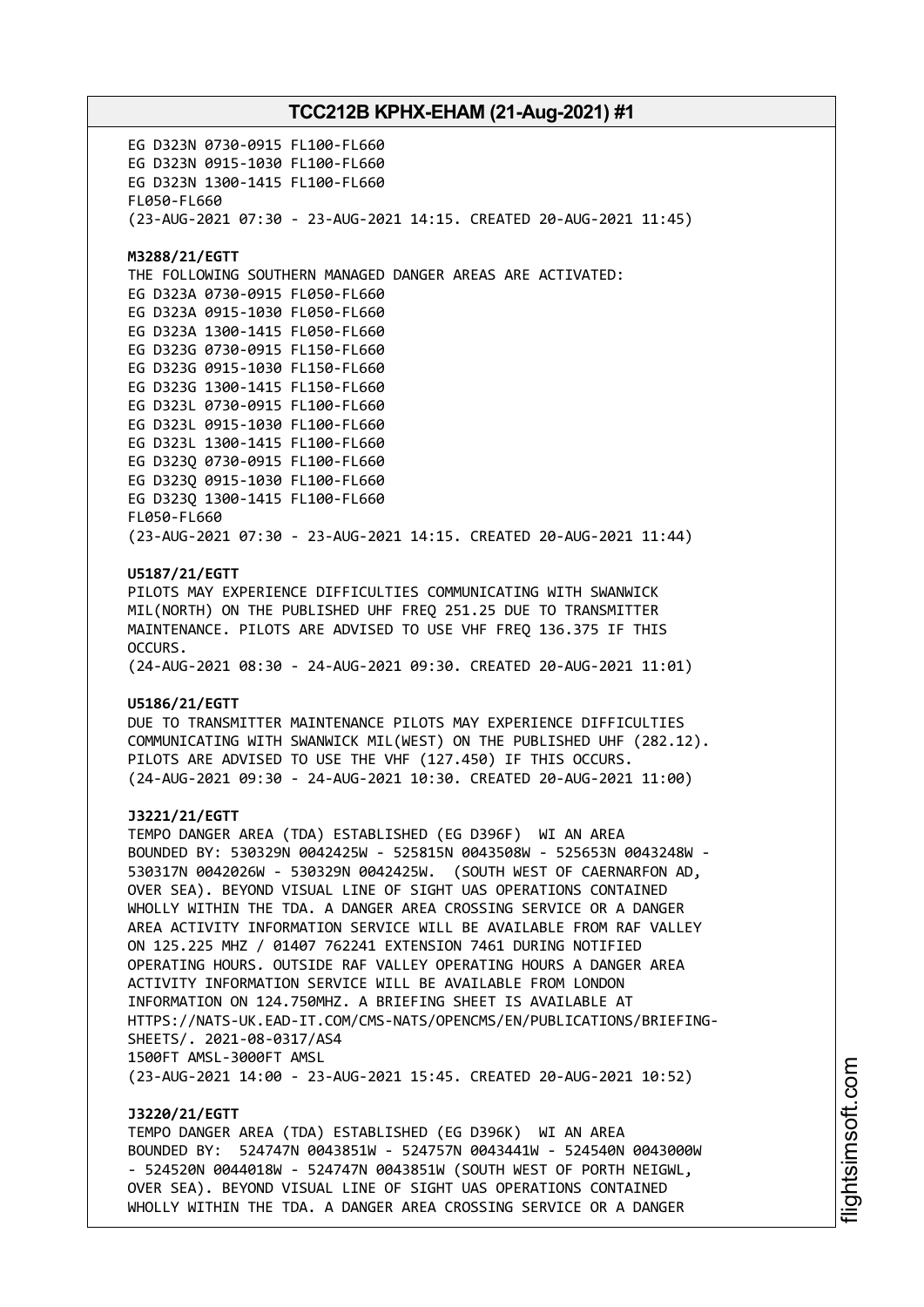AREA ACTIVITY INFORMATION SERVICE WILL BE AVAILABLE FROM RAF VALLEY ON 125.225 MHZ / 01407 762241 EXT 7461 DURING NOTIFIED OPERATING HOURS. OUTSIDE RAF VALLEY OPERATING HOURS A DANGER AREA ACTIVITY INFORMATION SERVICE WILL BE AVAILABLE FROM LONDON INFORMATION ON 124.750 MHZ. A BRIEFING SHEET IS AVAILABLE AT HTTPS://NATS-UK.EAD-IT.COM/CMS-NATS/OPENCMS/EN/PUBLICATIONS/BRIEFING-SHEETS/. 2021-08-0317/AS4 4500FT AMSL-6500FT AMSL (23-AUG-2021 14:00 - 23-AUG-2021 15:45. CREATED 20-AUG-2021 10:52) **J3219/21/EGTT** TEMPO DANGER AREA (TDA) ESTABLISHED (EG D396I) WI AREA BOUNDED BY: 525118N 0044916W - 524851N 0044518W - 524550N 0044520W - 524737N 0045223W - 525118N 0044916W (BRAICH Y PWYLL, GWYNEDD) . BEYOND VISUAL LINE OF SIGHT UAS OPERATIONS CONTAINED WHOLLY WITHIN THE TDA. A DANGER AREA CROSSING SERVICE OR A DANGER AREA ACTIVITY INFORMATION SERVICE WILL BE AVAILABLE FROM RAF VALLEY ON 125.225 MHZ / 01407 762241 EXT 7461 DURING NOTIFIED OPERATING HOURS. OUTSIDE RAF VALLEY OPERATING HOURS A DANGER AREA ACTIVITY INFORMATION SERVICE WILL BE AVAILABLE FROM LONDON INFORMATION ON 124.750 MHZ. A BRIEFING SHEET IS AVAILABLE AT HTTPS://NATS-UK.EAD-IT.COM/CMS-NATS/OPENCMS/EN/PUBLICATIONS/BRIEFING-SHEETS/. 2021-08-0317/AS4 2000FT AMSL-4000FT AMSL (23-AUG-2021 14:00 - 23-AUG-2021 15:45. CREATED 20-AUG-2021 10:51) **J3218/21/EGTT** TEMPO DANGER AREA (TDA) ESTABLISHED (EG D396J) WI AN AREA BOUNDED BY: 524550N 0044520W - 524851N 0044518W - 524747N 0043851W - 524520N 0044018W - 524550N 0044520W. (YNYS GWYLAN-FAWR, GWYNEDD) . BEYOND VISUAL LINE OF SIGHT UAS OPERATIONS CONTAINED WHOLLY WITHIN THE TDA. A DANGER AREA CROSSING SERVICE OR A DANGER AREA ACTIVITY INFORMATION SERVICE WILL BE AVAILABLE FROM RAF VALLEY ON 125.225 MHZ / 01407 762241 EXT 7461 DURING NOTIFIED OPERATING HOURS. OUTSIDE RAF VALLEY OPERATING HOURS A DANGER AREA ACTIVITY INFORMATION SERVICE WILL BE AVAILABLE FROM LONDON INFORMATION ON 124.750 MHZ. A BRIEFING SHEET IS AVAILABLE AT HTTPS://NATS-UK.EAD-IT.COM/CMS-NATS/OPENCMS/EN/PUBLICATIONS/BRIEFING-SHEETS/. 2021-08-0317/AS4 2000FT AMSL-5500FT AMSL (23-AUG-2021 14:00 - 23-AUG-2021 15:45. CREATED 20-AUG-2021 10:50) **J3217/21/EGTT** TEMPO DANGER AREA (TDA) ESTABLISHED (EG D396H) WI AN AREA BOUNDED BY: 525614N 0043925W - 525358N 0043534W - 524851N 0044518W - 525118N 0044916W - 525614N 0043925W. (VCY PENRHYN COLMON, GWYNEDD) . BEYOND VISUAL LINE OF SIGHT UAS OPERATIONS CONTAINED WHOLLY WITHIN THE TDA. A DANGER AREA CROSSING SERVICE OR A DANGER AREA ACTIVITY INFORMATION SERVICE WILL BE AVAILABLE FROM RAF VALLEY ON 125.225 MHZ / 01407 762241 EXT 7461 DURING NOTIFIED OPERATING HOURS. OUTSIDE RAF VALLEY OPERATING HOURS A DANGER AREA ACTIVITY INFORMATION SERVICE WILL BE AVAILABLE FROM LONDON INFORMATION ON 124.750 MHZ. A BRIEFING SHEET IS AVAILABLE AT HTTPS://NATS-UK.EAD-IT.COM/CMS-NATS/OPENCMS/EN/PUBLICATIONS/BRIEFING-SHEETS/. 2021-08-0317/AS4 2000FT AMSL-4000FT AMSL (23-AUG-2021 14:00 - 23-AUG-2021 15:45. CREATED 20-AUG-2021 10:49)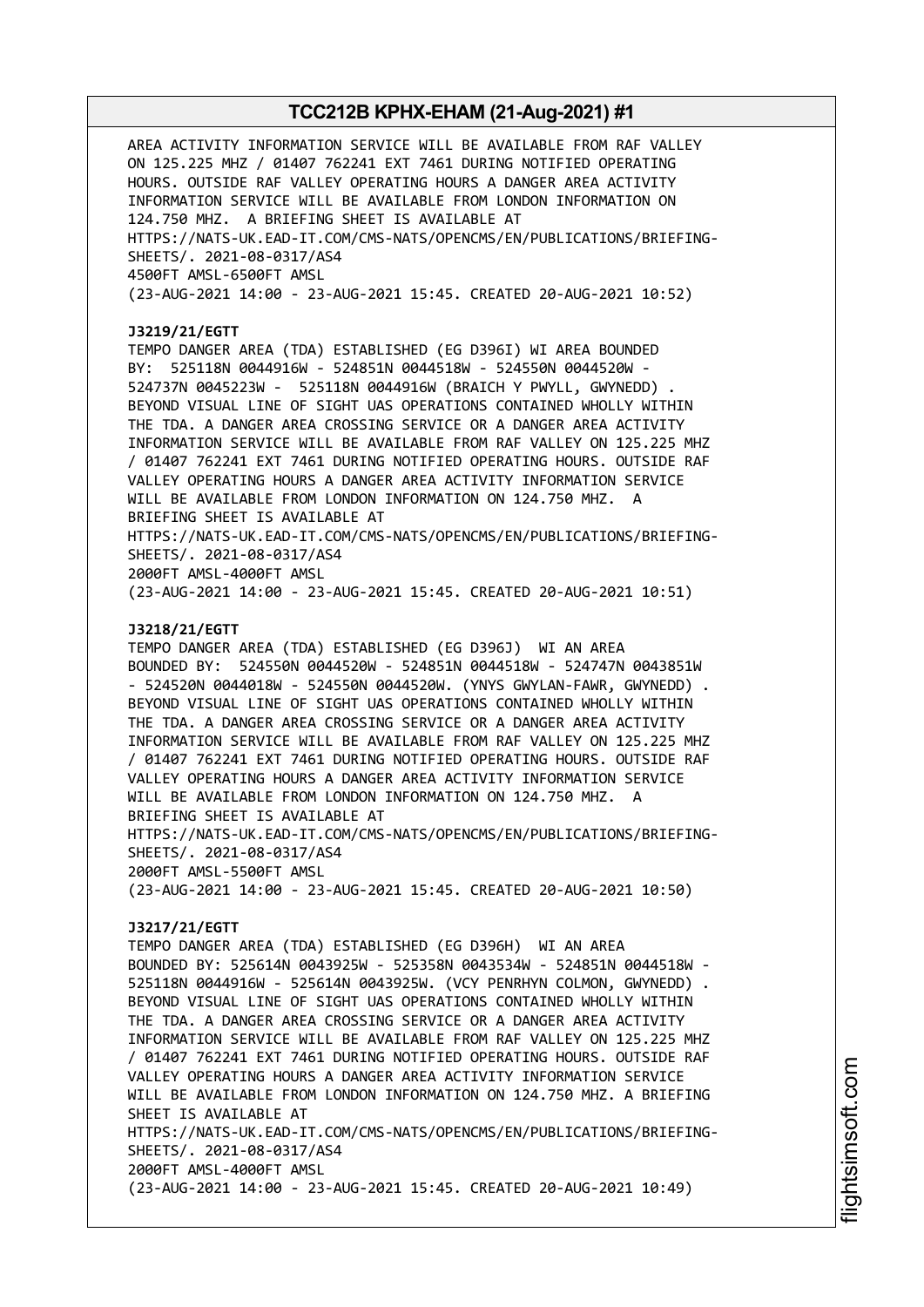**J3216/21/EGTT** TEMPO DANGER AREA (TDA) ESTABLISHED (EG D396G) WI AN AREA BOUNDED BY: 525815N 0043508W - 525605N 0043122W - 525358N 0043534W - 525614N 0043925W - 525815N 0043508W (VCY CARREG DDU, GWYNEDD) . BEYOND VISUAL LINE OF SIGHT UAS OPERATIONS CONTAINED WHOLLY WITHIN THE TDA. A DANGER AREA CROSSING SERVICE OR A DANGER AREA ACTIVITY INFORMATION SERVICE WILL BE AVAILABLE FROM RAF VALLEY ON 125.225 MHZ / 01407 762241 EXT 7461 DURING NOTIFIED OPERATING HOURS. OUTSIDE RAF VALLEY OPERATING HOURS A DANGER AREA ACTIVITY INFORMATION SERVICE WILL BE AVAILABLE FROM LONDON INFORMATION ON 124.750 MHZ. A BRIEFING SHEET IS AVAILABLE AT HTTPS://NATS-UK.EAD-IT.COM/CMS-NATS/OPENCMS/EN/PUBLICATIONS/BRIEFING-SHEETS/. 2021-08-0317/AS4 2000FT AMSL-4000FT AMSL (23-AUG-2021 14:00 - 23-AUG-2021 15:45. CREATED 20-AUG-2021 10:47) **H5482/21/EGTT** MIL PARACHUTING AND ARTICLE DROPS WI 5NM RADIUS PSN 515900N 0012600E (BAWDSEY, SUFFOLK). DROP HGT SUBJ ATC CLR. ACCESS TO CONTROLLED AIRSPACE SUBJ ATC CLR. FOR INFO 01638 545012. 2021-08-0616/AS3. SFC-14000FT AMSL 1000-1300 (23-AUG-2021 10:00 - 26-AUG-2021 13:00. CREATED 20-AUG-2021 10:31) **H5481/21/EGTT** MIL PARACHUTING AND ARTICLE DROPS WI 5NM RADIUS: 525101N 0004611E (SCULTHORPE, NORFOLK). FOR INFO 01638 545012. 2021-08-0615/AS3. SFC-14300FT AMSL 23 1000-1300, 24 1000-1300 2300-0200, 25 1100-1300, 26 1000-1300 1830-2000 (23-AUG-2021 10:00 - 26-AUG-2021 20:00. CREATED 20-AUG-2021 10:30) **B2044/21/EGTT** LEEMING LOWER AIRSPACE RADAR SERVICE AVAILABILITY 0700-1400 1730-1900 (26-AUG-2021 07:00 - 26-AUG-2021 19:00. CREATED 20-AUG-2021 09:02) **V0014/21/EGTT** AIRSPACE SECURITY WARNING ISSUED BY THE DEPARTMENT FOR TRANSPORT - RISK TO CIVIL AVIATION IN BELARUS. OPERATORS ARE ADVISED NOT TO ENTER THE TERRITORY AND AIRSPACE OF BELARUS DUE TO SERIOUS SAFETY AND SECURITY CONCERNS POSED TO COMMERCIAL AVIATION. OPERATORS ARE ADVISED TO TAKE THIS INFORMATION INTO ACCOUNT IN THEIR OWN RISK ASSESSMENTS AND ROUTING DECISIONS. CONTACT UK DEPARTMENT FOR TRANSPORT +44(0)207 082 6639 OR +44(0)207 944 5999 OUT OF HOURS. FOR FURTHER DETAILS. 2021-05-0542/AS6 SFC-UNL (20-AUG-2021 08:18 - 17-NOV-2021 11:59 EST. CREATED 20-AUG-2021 08:18) **H5473/21/EGTT** CIVIL AIRCRAFT NOTIFICATION PROCEDURE - MULTIPLE PARAGLIDERS OPERATING IN LOW FLYING AREA 2 WI 2NM RADIUS OF PSN 510212N 0041533W (CORNBOROUGH, DEVON). 2000FT AGL. CTC 07423 719018. 21/08/144/LFC SFC-2600FT AMSL (22-AUG-2021 04:30 - 22-AUG-2021 19:30. CREATED 20-AUG-2021 07:25)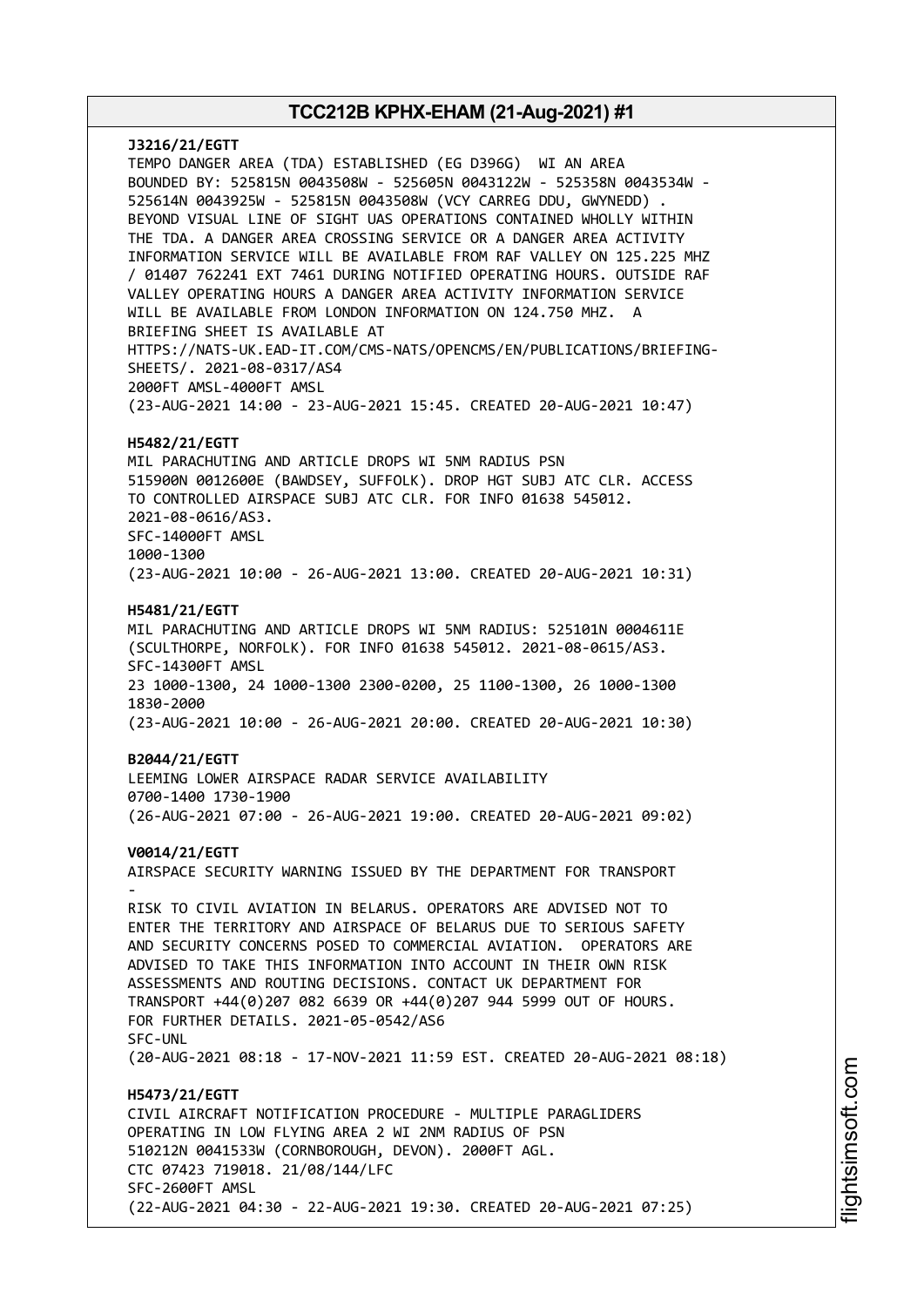**K0367/21/EGTT** LIT CRANE POSITION 520522N 0000117E (MELBOURN, CAMBRIDGESHIRE) IN LOW FLYING AREA 6 AND NIGHT ROTARY REGION 4A HGT 215FT AMSL (148FT AGL). 21/08/066/LFTP (23-AUG-2021 00:01 - 04-NOV-2021 00:01. CREATED 20-AUG-2021 07:23) **K0366/21/EGTT** LIT CRANE POSITION 535219N 0014101W (YEADON, WEST YORKSHIRE) IN LOW FLYING AREA 8, NIGHT SECTOR 3A AND THE LEEDS/BRADFORD AVOIDANCE AREA HGT 794FT AMSL (115FT AGL). 21/08/065/LFTP (23-AUG-2021 07:00 - 23-AUG-2021 17:00. CREATED 20-AUG-2021 07:03) **K0365/21/EGTT** LIT CRANE POSITION 513739N 0003318W (CHALFONT ST PETERS, BUCKINGHAMSHIRE) IN THE THAMES VALLEY AVOIDANCE AREA, HGT 458FT AMSL (123FT AGL). 21/08/064/LFTP (23-AUG-2021 00:01 - 04-NOV-2021 00:01. CREATED 20-AUG-2021 06:51) **K0364/21/EGTT** LIT CRANE POSITION 504407N 0032744W (EXETER, DEVON) IN LOW FLYING AREA 2 AND NIGHT ROTARY REGION 2 HGT 323FT AMSL (207FT AGL). 21/08/063/LFTP (23-AUG-2021 00:01 - 04-NOV-2021 00:01. CREATED 20-AUG-2021 06:42) **B2041/21/EGTT** YEOVILTON LOWER AIRSPACE RADAR SERVICE AVAILABILITY: 23-26 1230-1600 27 NO SERVICE SUBJECT TO MANPOWER AVAILABILITY AND OPERATIONAL COMMITMENTS. TIMINGS MAY BE SUBJECT TO CHANGE OR CANCELLATION AT SHORT NOTICE. (23-AUG-2021 08:30 - 27-AUG-2021 13:00. CREATED 20-AUG-2021 06:33) **H5463/21/EGTT** KITE FLYING WI 1NM RADIUS 531700N 0001836E (SKEGNESS, LINCOLNSHIRE). MAX HGT 3000FT AGL. FOR INFO 07872 935741 OR 07380 272742. 2021-08-0612/AS7 SFC-3100FT AMSL (22-AUG-2021 05:00 - 22-AUG-2021 20:00. CREATED 19-AUG-2021 21:10) **H5462/21/EGTT** LASER DISPLAY WI 1NM 520118N 0001110W (BYGRAVE, HERTFORDSHIRE). FOR INFO 07825 561275. 2021-08-0614/AS2 SFC-UNL (22-AUG-2021 18:40 - 23-AUG-2021 05:28. CREATED 19-AUG-2021 16:02) **H5461/21/EGTT** LASER DISPLAY WI 1NM 520118N 0001110W (BYGRAVE, HERTFORDSHIRE). FOR INFO 07825 561275. 2021-08-0614/AS2 SFC-UNL (21-AUG-2021 18:42 - 22-AUG-2021 05:26. CREATED 19-AUG-2021 15:55) **H5456/21/EGTT** SEARCHLIGHT DISPLAY WI 1NM RADIUS 541156N 0030524W (ULVERSTON, CUMBRIA). FOR INFO 07821 888969. 2021-08-0570/AS2 SFC-UNL 1900-2300 (20-AUG-2021 19:00 - 22-AUG-2021 23:00. CREATED 19-AUG-2021 15:28)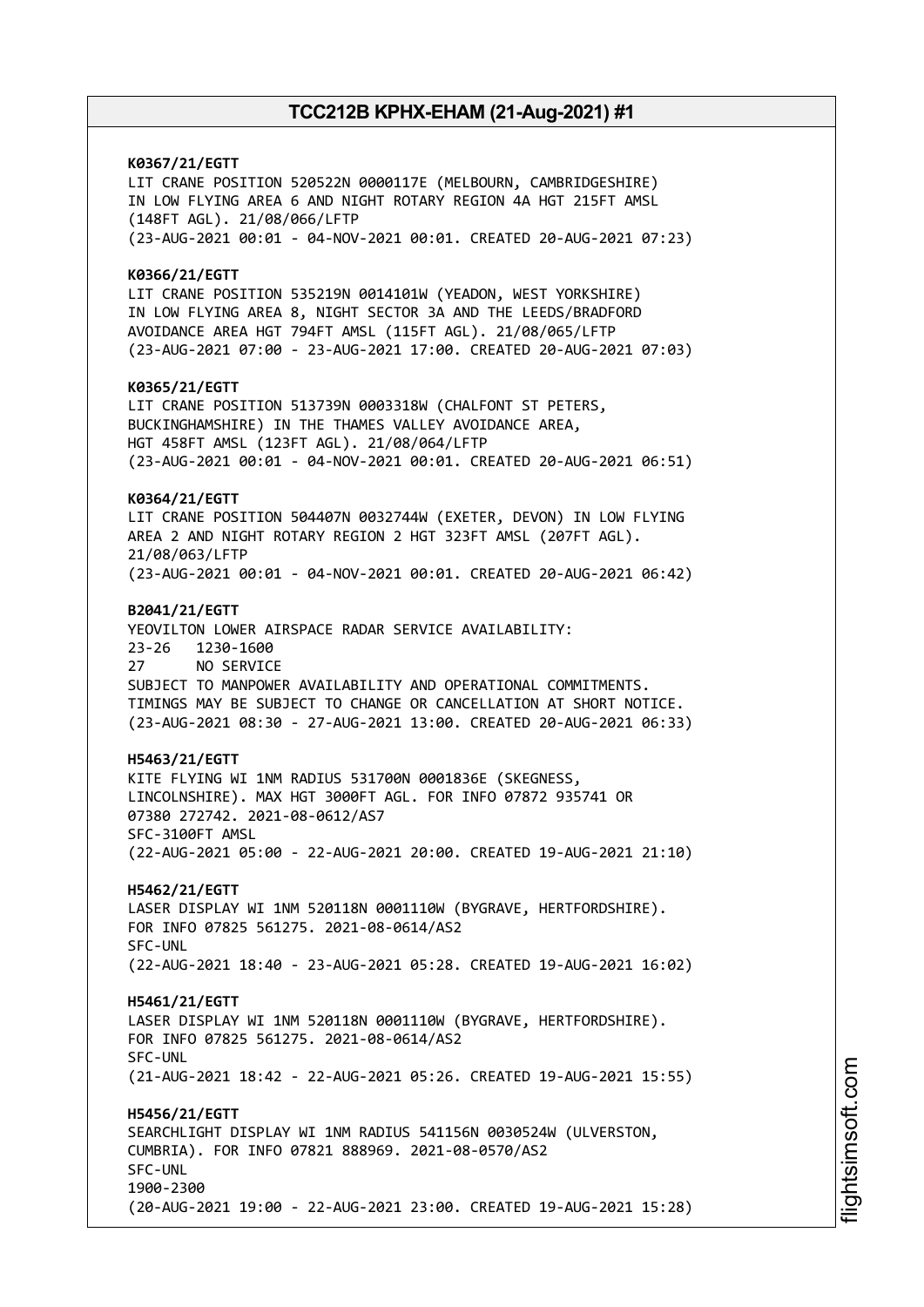**H5451/21/EGTT** KITE FLYING WI 1NM RADIUS 540643N 0030717W (NEWBIGGIN, CUMBRIA). MAX HGT 3000FT AGL. FOR INFO 07872935741 OR 07380272742. 2021-08-0612/AS7 SFC-3100FT AMSL (22-AUG-2021 05:00 - 22-AUG-2021 20:00. CREATED 19-AUG-2021 14:42) **H5450/21/EGTT** KITE FLYING WI 1NM RADIUS 535300N 0030250W (CLEVELEYS, LANCASHIRE). MAX HGT 3000FT AGL. FOR INFO 07872 935741 OR 07380 272742. 2021-08-0612/AS7 SFC-3100FT AMSL (22-AUG-2021 05:00 - 22-AUG-2021 20:00. CREATED 19-AUG-2021 14:42) **H5448/21/EGTT** KITE FLYING WI 1NM RADIUS 541308N 0032104W (SILECROFT, CUMBRIA). MAX HGT 3000FT AGL. FOR INFO 07872 935741 OR 07380 272742. 2021-08-0612/AS7 SFC-3200FT AMSL (22-AUG-2021 05:00 - 22-AUG-2021 20:00. CREATED 19-AUG-2021 14:41) **J3210/21/EGTT** TEMPO DANGER AREA (TDA) EG D098C ESTABLISHED WI AN AREA BOUNDED BY: 505359N 0005825E - 510326N 0011118E - 510756N 0012635E - 510635N 0012927E - 510149N 0011316E - 505315N 0010128E - 505359N 0005825E. (ENGLISH CHANNEL) BEYOND VISUAL LINE OF SIGHT UAS OPS CONTAINED WHOLLY WI THE TDA. A DANGER AREA ACTIVITY INFO SERVICE (DAAIS) WILL BE AVBL FM EITHER LONDON INFO ON FREQ 124.600MHZ (OPR H24) OR FM LYDD ATC ON FREQ 120.705MHZ LYDD APPROACH) DURING THE HR OF WATCH. AIC Y058/21 REFERS 2020-12-0038/AS2 SFC-1500FT AMSL (22-AUG-2021 04:00 - 22-AUG-2021 13:30. CREATED 19-AUG-2021 14:09) **J3209/21/EGTT** TEMPO DANGER AREA (TDA) EG D098B ESTABLISHED WI AN AREA BOUNDED BY: 504703N 0005208E - 505315N 0010128E - 504948N 0011548E - 504139N 0011414E - 503926N 0010808E - 504703N 0005208E. (ENGLISH CHANNEL) BEYOND VISUAL LINE OF SIGHT UAS OPS CONTAINED WHOLLY WI THE TDA. A DANGER AREA ACTIVITY INFO SERVICE (DAAIS) WILL BE AVBL FM EITHER LONDON INFO ON FREQ 124.600MHZ (OPR H24), OR FM LYDD ATC ON FREQ 120.705MHZ LYDD APPROACH) DURING THE HR OF WATCH. AIC Y058/21 REFERS 2020-12-0038/AS2 SFC-1500FT AMSL (22-AUG-2021 04:00 - 22-AUG-2021 13:30. CREATED 19-AUG-2021 14:09) **J3208/21/EGTT** TEMPO DANGER AREA (TDA) EG D098E ESTABLISHED WI AN AREA BOUNDED  $RY$ 510756N 0012635E - 511454N 0013137E - 512251N 0013322E - 511740N 0015439E - 511447N 0020000E - 511153N 0015200E - 510607N 0014309E - 510336N 0013547E - 510756N 0012635E. (ENGLISH CHANNEL) BEYOND VISUAL LINE OF SIGHT UAS OPS CONTAINED WHOLLY WI THE TDA. A DANGER AREA ACTIVITY INFO SERVICE (DAAIS) WILL BE AVBL FM EITHER LONDON INFO ON FREQ 124.600MHZ (OPR H24) OR FM LYDD ATC ON FREQ 120.705MHZ LYDD APPROACH) DURING THE HR OF WATCH. AIC Y058/21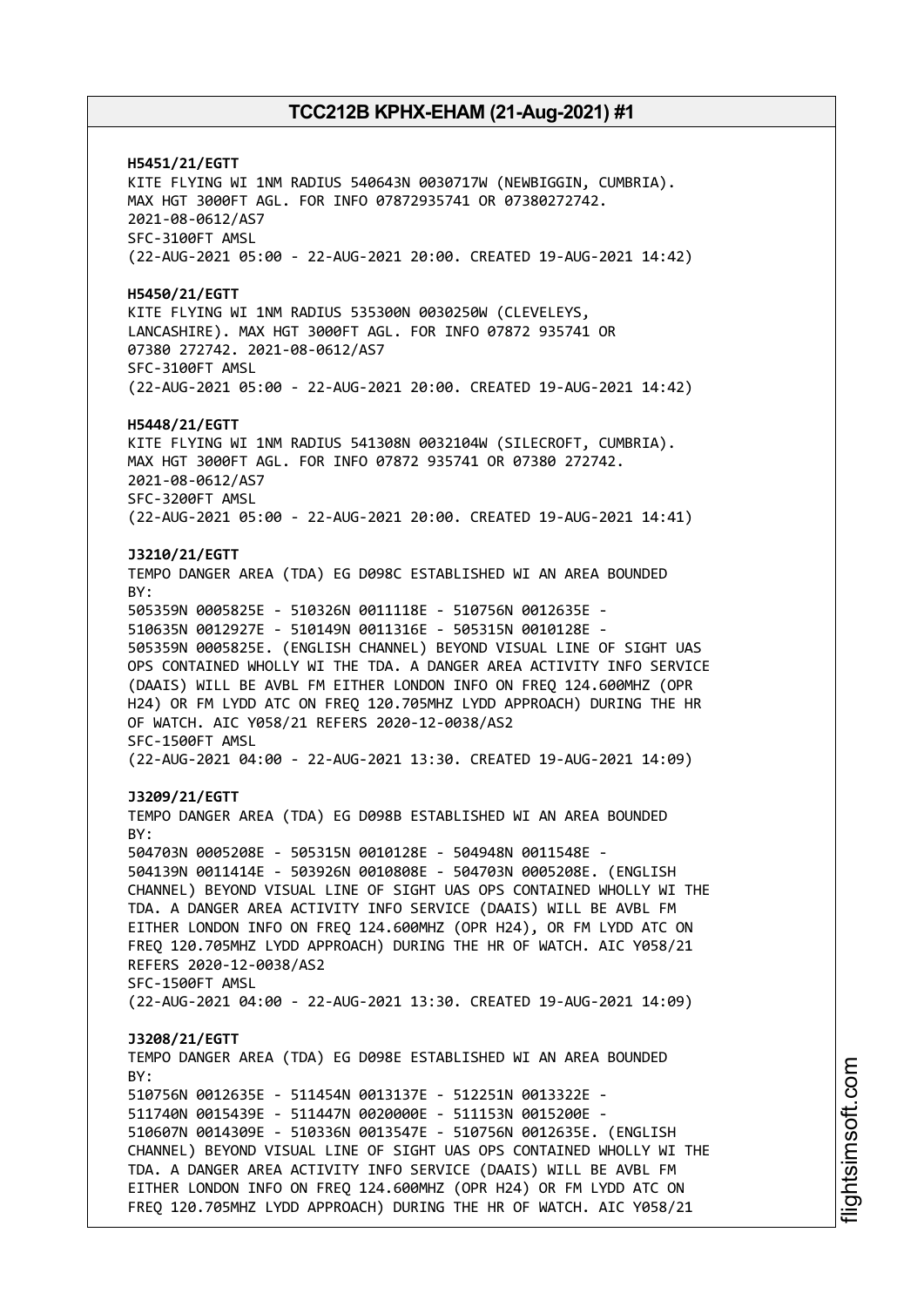REFERS 2020-12-0038/AS2 SFC-1500FT AMSL (22-AUG-2021 04:00 - 22-AUG-2021 13:30. CREATED 19-AUG-2021 14:08) **J3207/21/EGTT** TEMPO DANGER AREA (TDA) EG D098H ESTABLISHED WI AN AREA BOUNDED BY: STRAIGHT LINES JOINING 510831N 0012227E - 510756N 0012635E - 510629N 0012136E THENCE THE ANTICLOCKWISE ARC OF A CIRCLE OF RADIUS OF 2.25 NAUTICAL MILES CENTRED ON 510800N 0011900E BETWEEN 510629N 0012136E AND 510831N 0012227E (PORT OF DOVER). (ENGLISH CHANNEL) BEYOND VISUAL LINE OF SIGHT UAS OPS CONTAINED WHOLLY WI THE TDA. A DANGER AREA ACTIVITY INFO SERVICE (DAAIS) WILL BE AVBL FM EITHER LONDON INFO ON FREQ 124.600MHZ (OPR H24) OR FM LYDD ATC ON FREQ 120.705MHZ LYDD APPROACH) DURING THE HR OF WATCH. AIC Y058/21 REFERS 2020-12-0038/AS2 SFC-800FT AMSL (22-AUG-2021 04:00 - 22-AUG-2021 13:30. CREATED 19-AUG-2021 14:08) **J3206/21/EGTT** TEMPO DANGER AREA (TDA) EG D098F ESTABLISHED WI AN AREA BOUNDED BY: 510352N 0010451E - 510550N 0011325E - 510425N 0011438E - 510326N 0011118E - 510008N 0010648E - 510352N 0010451E. (ENGLISH CHANNEL) BEYOND VISUAL LINE OF SIGHT UAS OPS CONTAINED WHOLLY WI THE TDA. A DANGER AREA ACTIVITY INFO SERVICE (DAAIS) WILL BE AVBL FM EITHER LONDON INFO ON FREQ 124.600MHZ (OPR H24) OR FM LYDD ATC ON FREQ 120.705MHZ LYDD APPROACH) DURING THE HR OF WATCH. AIC Y058/21 REFERS 2020-12-0038/AS2 SFC-1500FT AMSL (22-AUG-2021 04:00 - 22-AUG-2021 13:30. CREATED 19-AUG-2021 14:07) **J3205/21/EGTT** TEMPO DANGER AREA (TDA) EG D098G ESTABLISHED WI AN AREA BOUNDED BY: BY 504118N 0002647E - 504815N 0004937E - 503926N 0010808E - 503300N 0005110E - 504118N 0002647E. (ENGLISH CHANNEL) BEYOND VISUAL LINE OF SIGHT UAS OPS CONTAINED WHOLLY WI THE TDA. A DANGER AREA ACTIVITY INFO SERVICE (DAAIS) WILL BE AVBL FM EITHER LONDON INFO ON FREQ 124.600MHZ (OPR H24) OR FM LYDD ATC ON FREQ 120.705MHZ LYDD APPROACH) DURING THE HR OF WATCH. AIC Y058/21 REFERS 2020-12-0038/AS2 SFC-1500FT AMSL (22-AUG-2021 04:00 - 22-AUG-2021 13:30. CREATED 19-AUG-2021 14:07) **J3204/21/EGTT** TEMPO DANGER AREA (TDA) EG D098A ESTABLISHED WI AN AREA BOUNDED  $RY$ 504815N 0004937E - 505359N 0005825E - 505315N 0010128E - 504703N 0005208E - 504815N 0004937E. (ENGLISH CHANNEL) BEYOND VISUAL LINE OF SIGHT UAS OPS CONTAINED WHOLLY WI THE TDA. A DANGER AREA ACTIVITY INFO SERVICE (DAAIS) WILL BE AVBL FM EITHER LONDON INFO ON FREQ 124.600MHZ (OPR H24) OR FM LYDD ATC ON FREQ 120.705MHZ LYDD APPROACH) DURING THE HR OF WATCH. AIC Y058/21 REFERS 2020-12-0038/AS2 SFC-1500FT AMSL (22-AUG-2021 04:00 - 22-AUG-2021 13:30. CREATED 19-AUG-2021 14:07) **J3201/21/EGTT**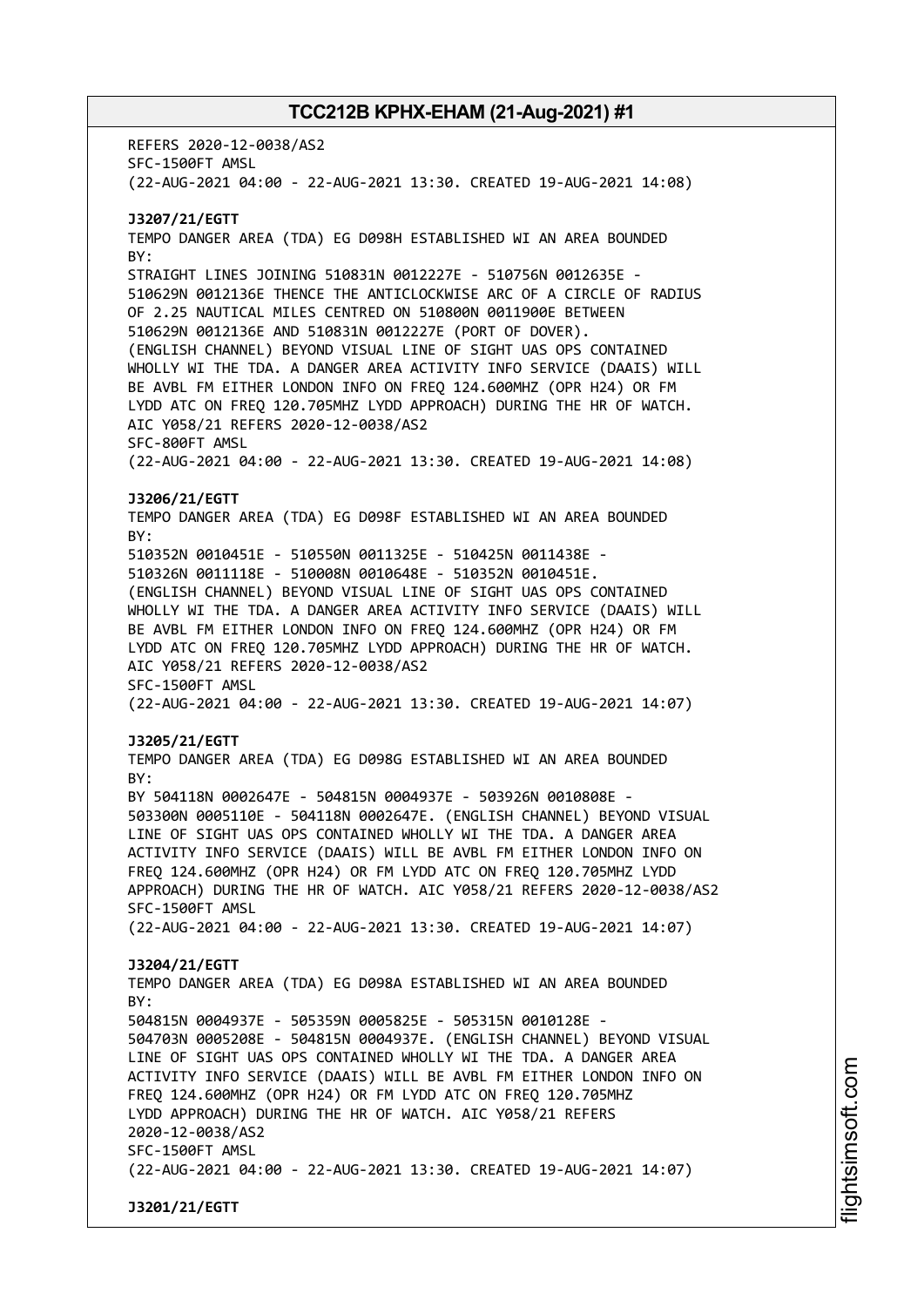TEMPO DANGER AREA (TDA) EG D098D ESTABLISHED WI AN AREA BOUNDED BY: 505315N 0010128E - 510149N 0011316E - 510635N 0012927E - 510336N 0013547E - 510227N 0013230E - 505659N 0012114E - 505345N 0011650E - 504948N 0011548E - 505315N 0010128E. (ENGLISH CHANNEL) BEYOND VISUAL LINE OF SIGHT UAS OPS CONTAINED WHOLLY WI THE TDA. A DANGER AREA ACTIVITY INFO SERVICE (DAAIS) WILL BE AVBL FM EITHER LONDON INFO ON FREQ 124.600MHZ (OPR H24) OR FM LYDD ATC ON FREQ 120.705MHZ LYDD APPROACH) DURING THE HR OF WATCH. AIC Y058/21 REFERS 2020-12-0038/AS2 SFC-1500FT AMSL (22-AUG-2021 04:00 - 22-AUG-2021 13:30. CREATED 19-AUG-2021 14:05) **H5443/21/EGTT** FLYPAST WI 2NM RADIUS 520033N 0013232W (WHICHFORD, WARWICKSHIRE). 2021-08-0603/AS1 SFC-2500FT AMSL (30-AUG-2021 12:20 - 30-AUG-2021 13:20. CREATED 19-AUG-2021 12:34) **H5441/21/EGTT** FLYPAST WI 2NM RADIUS 513855N 0004242W (HAZELMERE, HIGH WYCOMBE,BUCKINGHAMSHIRE). 2021-08-0601/AS1 SFC-2400FT AMSL (30-AUG-2021 14:55 - 30-AUG-2021 15:55. CREATED 19-AUG-2021 12:33) **H5439/21/EGTT** HOT AIR BALLOON FESTIVAL AT 524015N 0022652W (TELFORD, SHROPSHIRE). UP TO 35 HOT AIR BALLOONS MAY PARTICIPATE DURING EACH PERIOD AND MAY BE FOUND UP TO 15NM DOWNWIND OF THE LAUNCH SITE. PILOTS ARE REQUESTED TO EXER CTN IN THE VCY. CONTROLLED AIRSPACE WILL BE AVOIDED. MAX HEIGHT OF BALLOONS 5000FT AGL. FOR INFO 07710701229 / 122.480MHZ. 2021-08-0559/AS5 SFC-6500FT AMSL 0500-0800 1600-1930 (27-AUG-2021 05:00 - 30-AUG-2021 19:30. CREATED 19-AUG-2021 09:12) **H5438/21/EGTT** KITE FLYING WI 1NM RADIUS 511619N 0012308E (SANDWICH BAY, KENT). MAX HGT 3000FT AGL. FOR INFO 07958711333 OR 07985278262. 2021-08-0597/AS7 SFC-3100FT AMSL SR-SS (22-AUG-2021 04:52 - 22-AUG-2021 19:02. CREATED 19-AUG-2021 08:57) **H5437/21/EGTT** KITE FLYING WI 1NM RADIUS 512310N 0005625E (LEYSDOWN, KENT). MAX HGT 3000FT AGL. FOR INFO 07958711333 OR 07985278262. 2021-08-0597/AS7 SFC-3100FT AMSL SR-SS (22-AUG-2021 04:53 - 22-AUG-2021 19:04. CREATED 19-AUG-2021 08:56) **H5436/21/EGTT** KITE FLYING WI 1NM RADIUS 520939N 0013617E (ALDEBURGH, SUFFOLK). MAX HGT 3000FT AGL. FOR INFO 07958711333 OR 07985278262. 2021-08-0597/AS7 SFC-3100FT AMSL SR-SS (22-AUG-2021 04:49 - 22-AUG-2021 19:03. CREATED 19-AUG-2021 08:55)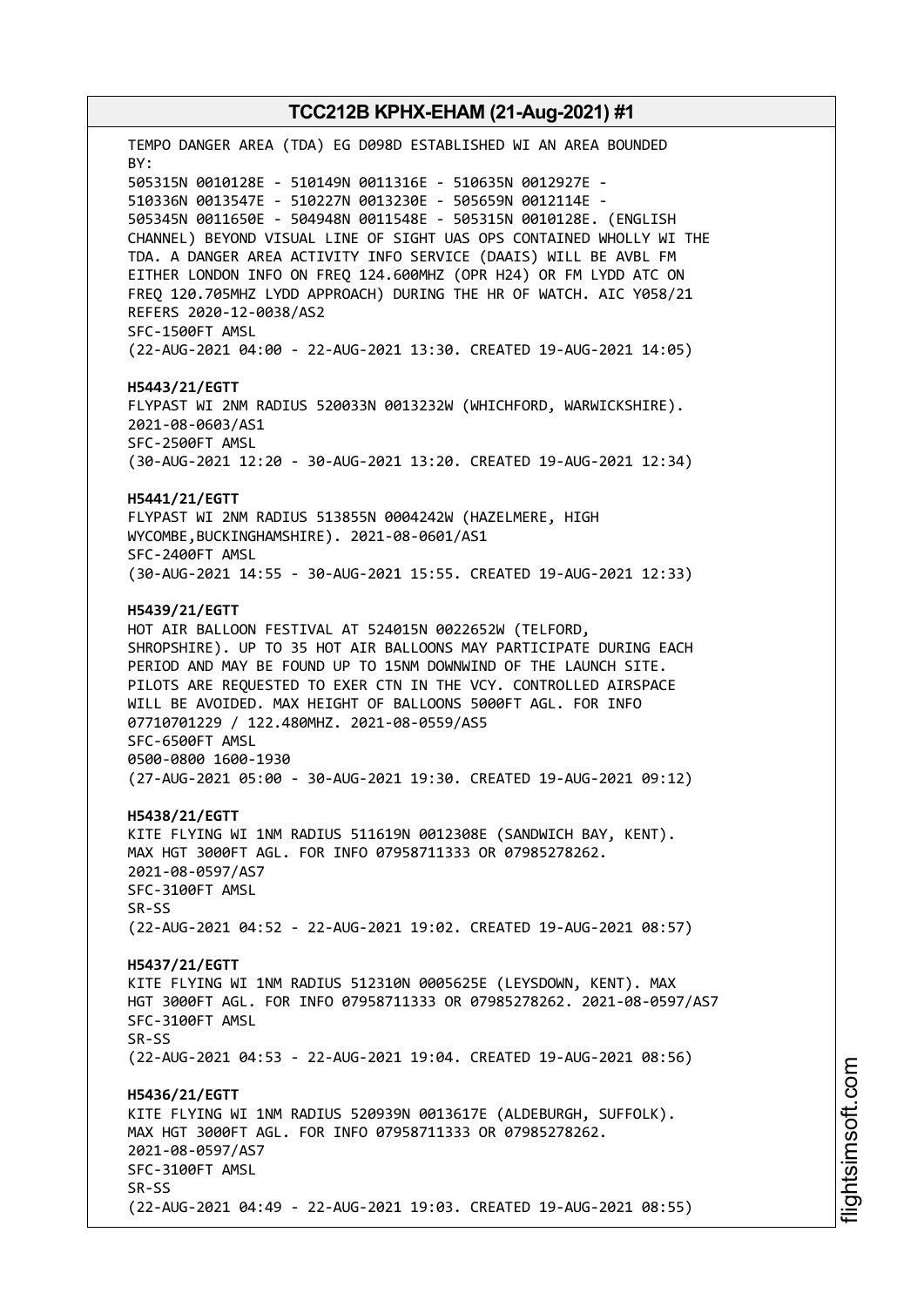# **D1175/21/EGTT** DANGER AREA ACTIVITY INFO SERV AVAIL ON 124.750MHZ (LONDON INFO) DUE SALISBURY OPS CLOSED. DANGER AREA EG D126 (BULFORD) DANGER AREA EG D128 (EVERLEIGH) SFC-1400FT AMSL (30-AUG-2021 07:00 - 31-AUG-2021 07:00. CREATED 19-AUG-2021 08:21) **D1174/21/EGTT** DANGER AREA ACTIVITY INFO SERV AVAIL ON 124.750MHZ (LONDON INFO) DUE SALISBURY OPS CLOSED. DANGER AREA EG D123 (IMBER) AND DANGER AREA EG D125 (LARKHILL) UPPER LIMITS TEMPORARILY REDUCED TO 3000FT AMSL. SFC-50000FT AMSL (30-AUG-2021 07:00 - 31-AUG-2021 07:00. CREATED 19-AUG-2021 08:20) **J3194/21/EGTT** TEMPO DANGER AREA (TDA) ESTABLISHED (EG D095) WI AREA BOUNDED BY STRAIGHT LINES JOINING 504115N 0011437E - 504018N 0011441E - 503949N 0011445E - 503921N 0011452E - 503810N 0011459E - 503706N 0011509E - 503618N 0011449E - 503529N 0011435E - 503439N 0011425E - 502919N 0010000E - 503540N 0010000E - 504115N 0011437E (ENGLISH CHANNEL). BEYOND VISUAL LINE OF SIGHT UAS OPERATIONS CONTAINED WHOLLY WITHIN THE TDA. A DANGER AREA ACTIVITY INFORMATION SERVICE (DAAIS) WILL BE AVAILABLE FROM LONDON INFORMATION 124.600 MHZ AND LILLE INFORMATION 120.275 MHZ. UK AIC Y050/2021 WITH ASSOCIATED CHANGES BY B SERIES NOTAM REFERS. FRENCH AIP SUP 080/21 REFERS. SEE FUTHER FRENCH ISSUED NOTAM FOR ASSOCIATED FRENCH AIRSPACE RESTRICTIONS AND TEMPO DANGER AREA. 2021-04-0275/AS2 SFC-1500FT AMSL (25-AUG-2021 06:00 - 25-AUG-2021 16:00. CREATED 19-AUG-2021 08:17) **J3192/21/EGTT** TEMPO DANGER AREA (TDA) ESTABLISHED (EG D095) WI AREA BOUNDED BY STRAIGHT LINES JOINING 504115N 0011437E - 504018N 0011441E - 503949N 0011445E - 503921N 0011452E - 503810N 0011459E - 503706N 0011509E - 503618N 0011449E - 503529N 0011435E - 503439N 0011425E - 502919N 0010000E - 503540N 0010000E - 504115N 0011437E (ENGLISH CHANNEL). BEYOND VISUAL LINE OF SIGHT UAS OPERATIONS CONTAINED WHOLLY WITHIN THE TDA. A DANGER AREA ACTIVITY INFORMATION SERVICE (DAAIS) WILL BE AVAILABLE FROM LONDON INFORMATION 124.600 MHZ AND LILLE INFORMATION 120.275 MHZ. UK AIC Y050/2021 WITH ASSOCIATED CHANGES BY B SERIES NOTAM REFERS. FRENCH AIP SUP 080/21 REFERS. SEE FUTHER FRENCH ISSUED NOTAM FOR ASSOCIATED FRENCH AIRSPACE RESTRICTIONS AND TEMPO DANGER AREA. 2021-04-0275/AS2 SFC-1500FT AMSL (24-AUG-2021 06:00 - 24-AUG-2021 16:00. CREATED 19-AUG-2021 08:16) **J3193/21/EGTT** TEMPO DANGER AREA (TDA) ESTABLISHED (EG D095) WI AREA BOUNDED BY STRAIGHT LINES JOINING 504115N 0011437E - 504018N 0011441E - 503949N 0011445E - 503921N 0011452E - 503810N 0011459E - 503706N 0011509E - 503618N 0011449E - 503529N 0011435E - 503439N 0011425E - 502919N 0010000E - 503540N 0010000E - 504115N 0011437E (ENGLISH CHANNEL). BEYOND VISUAL LINE OF SIGHT UAS OPERATIONS CONTAINED WHOLLY WITHIN THE TDA. A DANGER AREA ACTIVITY INFORMATION SERVICE (DAAIS) WILL BE AVAILABLE FROM LONDON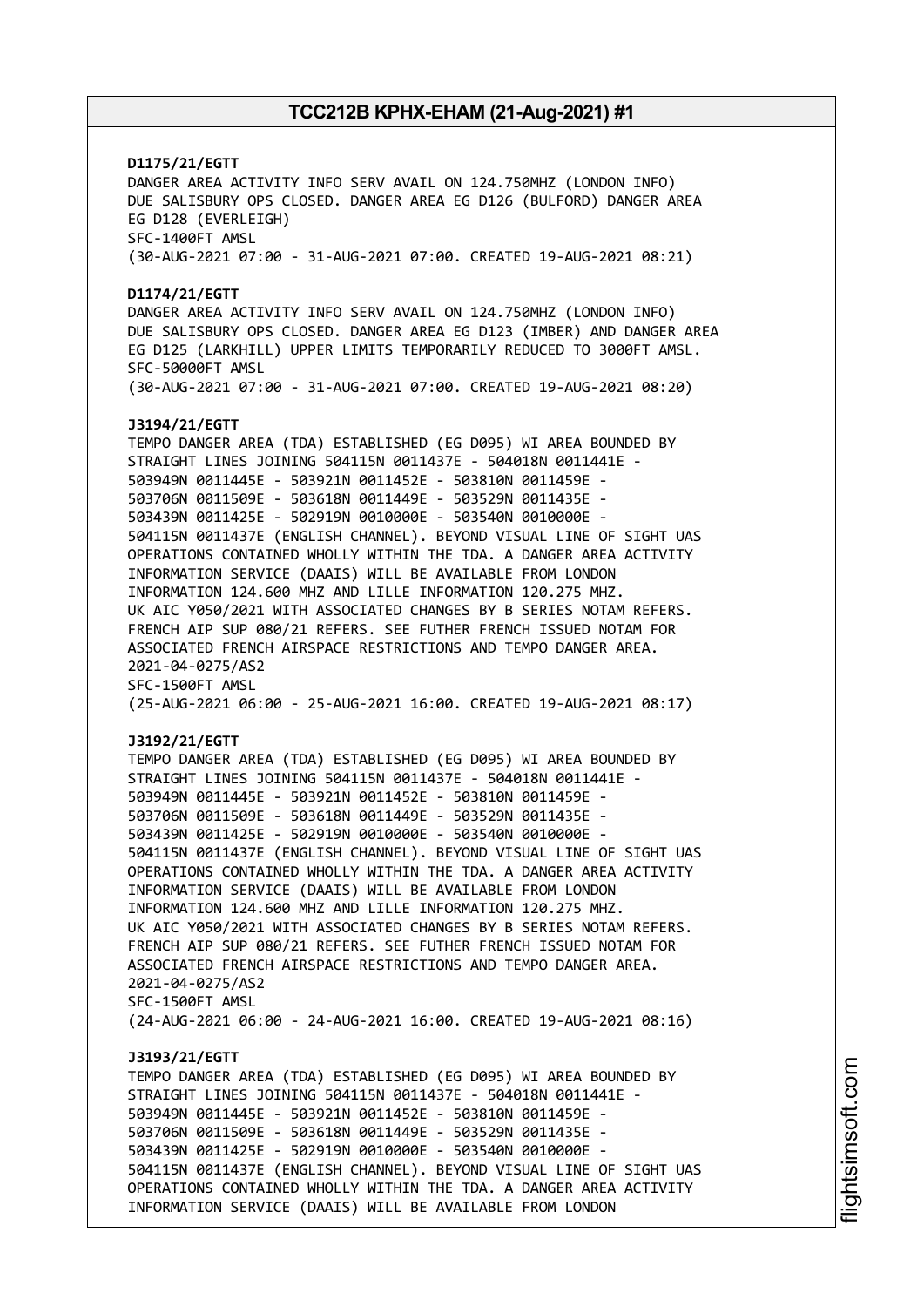INFORMATION 124.600 MHZ AND LILLE INFORMATION 120.275 MHZ. UK AIC Y050/2021 WITH ASSOCIATED CHANGES BY B SERIES NOTAM REFERS. FRENCH AIP SUP 080/21 REFERS. SEE FUTHER FRENCH ISSUED NOTAM FOR ASSOCIATED FRENCH AIRSPACE RESTRICTIONS AND TEMPO DANGER AREA. 2021-04-0275/AS2 SFC-1500FT AMSL (23-AUG-2021 06:00 - 23-AUG-2021 16:00. CREATED 19-AUG-2021 08:16) **H5430/21/EGTT** PJE. PARACHUTING WI 1NM RADIUS PSN 515245N 0010318W (MARSH GIBBON, BUCKINGHAMSHIRE). FOR INFO 129.905MHZ OR 07379 427394. 2021-08-0302/AS3. SFC-5400FT AMSL 0700-1900 (20-AUG-2021 07:00 - 22-AUG-2021 19:00. CREATED 19-AUG-2021 07:56) **H5422/21/EGTT** AIR EXER. MULTIPLE FAST JET ACFT WILL CONDUCT HIGH ENERGY MANOEUVRES IN SUPPORT OF GROUND OPS WI 5NM RADIUS: 525116N 0001016E (HOLBEACH, LINCOLNSHIRE). ACFT MAY OPERATE AT SPEEDS OF UP TO 450 KNOTS IAS AND MAY BE UNABLE TO COMPLY WITH RAC. FOR FURTHER INFO AIC Y042/2020 REFERS. OPS CTC 279.975MHZ / 341.125MHZ. 2021-08-0593/AS3. SFC-20000FT AMSL (25-AUG-2021 09:00 - 25-AUG-2021 10:30. CREATED 18-AUG-2021 16:02) **H5421/21/EGTT** FLYPAST WI 2NM RADIUS 524547N 0005316W (MELTON MOWBARY, LEICESTERSHIRE). 2021-08-0574/AS1 SFC-2500FT AMSL (29-AUG-2021 13:15 - 29-AUG-2021 14:15. CREATED 18-AUG-2021 16:00) **H5412/21/EGTT** FLYPAST WI 2NM RADIUS 524250N 0005518E (BEETLEY, NORFOLK). 2021-08-0584/AS1 SFC-2100FT AMSL (30-AUG-2021 13:00 - 30-AUG-2021 14:00. CREATED 18-AUG-2021 15:33) **H5411/21/EGTT** FLYPAST WI 2NM RADIUS 513243N 0005352W (HENLEY-ON-THAMES, OXFORDSHIRE). 2021-08-0580/AS1 SFC-2400FT AMSL 29 1240-1345, 30 1450-1550 (29-AUG-2021 12:40 - 30-AUG-2021 15:50. CREATED 18-AUG-2021 15:19) **H5409/21/EGTT** PJE. PARACHUTE DISPLAY WI 3NM RADIUS: 535645N 0010555W (YORK RACECOURSE, YORK, NORTH YORKSHIRE). FOR INFO 07825 140120. 2021-08-0572/AS3 SFC-7000FT AMSL (28-AUG-2021 12:45 - 28-AUG-2021 13:15. CREATED 18-AUG-2021 15:14) **B2036/21/EGTT** WEF 01 OCT UNTIL 31 DEC THE UK C SERIES NOTAM WILL CHANGE TO P SERIES. ALL EXISTING C SERIES NOTAM WILL BE REISSUED AS A P SERIES ON 01 OCT. ALL NEW NOTAM REQUESTS AFTER 01 OCT WILL BE ISSUED AS A P SERIES. RECIPIENTS OF C SERIES NOTAM WILL AUTOMATICALLY BE MOVED TO

THE P SERIES DISTRIBUTION LIST. AIC Y087/21 EFFECTIVE 23 SEP 21

REFERS.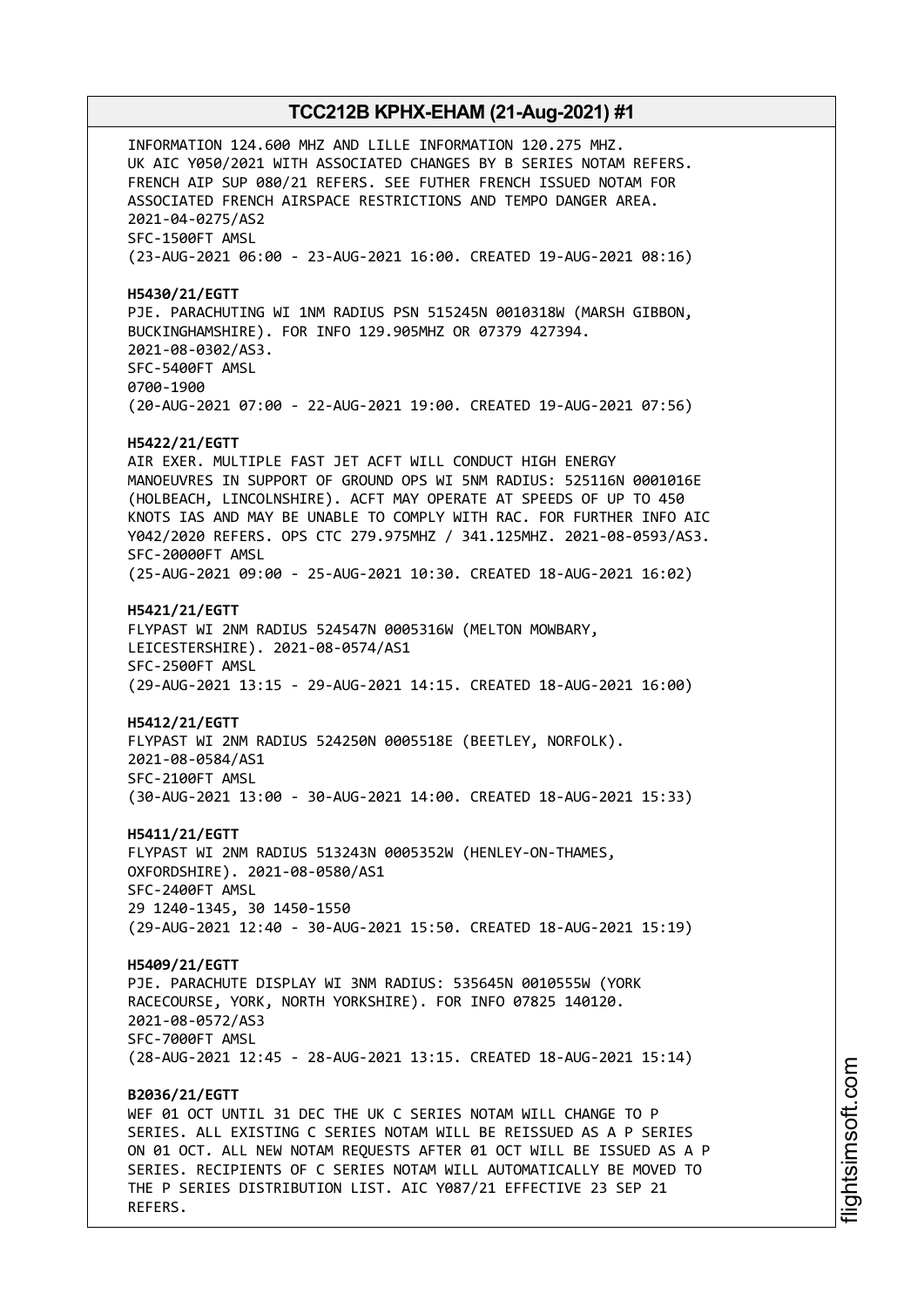UK NOTAM SERIES DETAILS ARE CONTAINED IN UK AIP GEN 3.1 TABLE 3.6.3.4 (01-OCT-2021 00:00 - 31-DEC-2021 23:59. CREATED 18-AUG-2021 14:43) **H5408/21/EGTT** FLYPAST WI 2NM RADIUS 533628N 0002609W (ELSHAM WOLDS DISUSED AD, NORTH LINCOLNSHIRE). 2021-08-0577/AS1 SFC-2300FT AMSL (29-AUG-2021 13:15 - 29-AUG-2021 14:15. CREATED 18-AUG-2021 14:06) **H5406/21/EGTT** FLYPAST WI 2NM RADIUS 524935N 0003100E (SANDRINGHAM, DERSINGHAM, NORFOLK). 2021-08-0575/AS1 SFC-2100FT AMSL (29-AUG-2021 18:30 - 29-AUG-2021 19:30. CREATED 18-AUG-2021 13:59) **B2033/21/EGTT** GEN 3.1 PARAGRAPH 3.6.3.4 TABLE - UK NOTAM SERIES K AND SERIES N. REPLACE 300FT AGL WITH 100M (328FT) AGL. (18-AUG-2021 13:25 - PERM. CREATED 18-AUG-2021 13:26) **H5404/21/EGTT** AIR DISPLAY/AEROBATICS. WI 1.5NM RADIUS 511824N 0003519E (KENT COUNTY SHOWGROUND, DETLING, KENT). FOR INFO 07595 511981. 2021-08-0571/AS1 SFC-2000FT AMSL 1200-1600 (28-AUG-2021 12:00 - 30-AUG-2021 16:00. CREATED 18-AUG-2021 11:43) **H5401/21/EGTT** FLYPAST WI 2NM RADIUS 530552N 0004609W (NEWARK SHOWGROUND, WINTHORPE, NOTTINGHAMSHIRE). 2021-08-0551/AS1 SFC-2100FT AMSL (28-AUG-2021 13:00 - 28-AUG-2021 14:05. CREATED 18-AUG-2021 10:01) **H5400/21/EGTT** MET BALLOON RELEASE/S WI 0.5NM RADIUS 524435N 0030121W (LLANDRINIO, POWYS). THIS ACTIVITY MAY NOT BE WHOLLY CONTAINED WITHIN THE LATERAL DIMENSIONS AS NOTIFIED. ASSOCIATED EQUIPMENT WILL SUBSEQUENTLY DESCEND BY PARACHUTE. FOR INFO 07949 498303. 2021-08-0147/AS5. SFC-UNL (22-AUG-2021 07:00 - 22-AUG-2021 14:00. CREATED 18-AUG-2021 10:01) **H5399/21/EGTT** AIR DISPLAY/AEROBATICS WI 2NM RADIUS 540608N 0012726W (NEWBY HALL, SKELTON-ON-URE, NORTH YORKSHIRE). FOR INFO 079700 017256. 2021-08-0173/AS1 SFC-3000FT AMSL (28-AUG-2021 18:45 - 28-AUG-2021 19:55. CREATED 18-AUG-2021 09:57) **H5398/21/EGTT** FLYPAST WI 2NM RADIUS 513243N 0005352W (HENLEY-ON-THAMES, OXFORDSHIRE). 2021-08-0552/AS1 SFC-2400FT AMSL (28-AUG-2021 12:00 - 28-AUG-2021 13:00. CREATED 18-AUG-2021 09:55) **H5397/21/EGTT**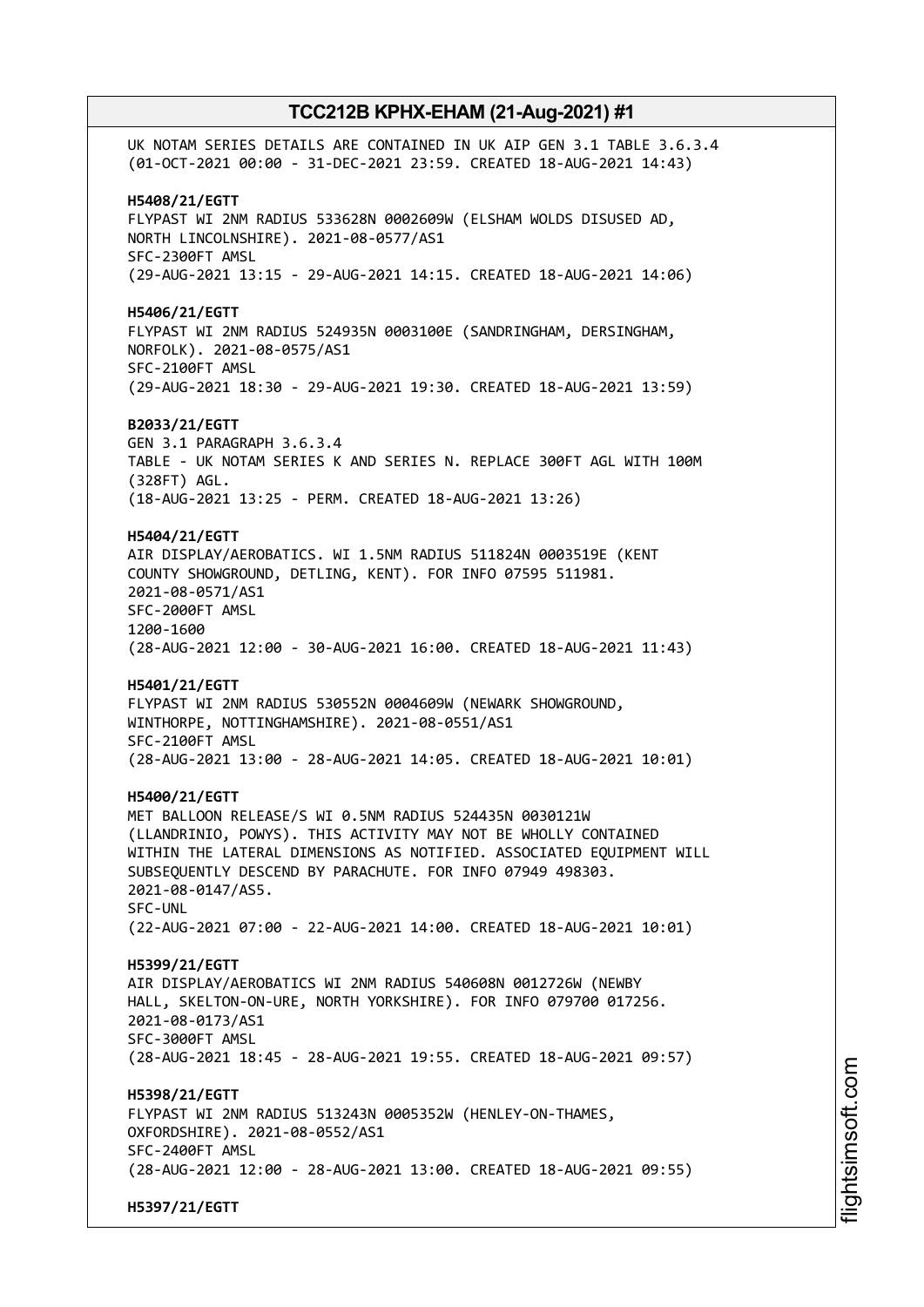AIR DISPLAY/AEROBATICS. WI 2NM RADIUS 505353N 0023048W (LONGBURTON, DORSET). FOR INFO 07985 033596 /130.255MHZ. 2021-08-0532/AS1 SFC-2400FT AMSL (22-AUG-2021 11:45 - 22-AUG-2021 12:45. CREATED 18-AUG-2021 09:55) **H5396/21/EGTT** FLYPAST WI 2NM RADIUS 502118N 0033439W (DARTMOUTH, DEVON). 2021-08-0549/AS1 SFC-2500FT AMSL (27-AUG-2021 16:45 - 27-AUG-2021 17:45. CREATED 18-AUG-2021 09:55) **H5395/21/EGTT** FLYPAST WI 2NM RADIUS 524547N 0005316W (MELTON MOWBRAY, LEICESTERSHIRE). 2021-08-0553/AS1 SFC-2400FT AMSL (28-AUG-2021 12:50 - 28-AUG-2021 13:50. CREATED 18-AUG-2021 09:53) **N0159/21/EGTT** CRANE. CONSTRUCTION SITE CRANE OPERATING AT PSN 534916N 0030303W (BLACKPOOL, LANCASHIRE). UP TO 345FT AGL/415FT AMSL. FOR INFO CONTACT 07985 699920. ON EXPIRY OF THIS NOTAM DETAILS WILL BE INCLUDED IN THE UK AIP ENR 5.4 2021-08-0560/AS4 (26-AUG-2021 01:00 - 24-NOV-2021 23:59. CREATED 18-AUG-2021 09:31) **B2031/21/EGTT** SWANWICK MIL IS CURRENTLY OPERATING WITH REDUCED STAFFING, THEREFORE ATS AVAILABILITY MAY BE LIMITED FOR THE EAST AREA OF RESPONSIBILITY. (18-AUG-2021 09:00 - 22-AUG-2021 23:59. CREATED 18-AUG-2021 08:41) **B2030/21/EGTT** SWANWICK MIL IS CURRENTLY OPERATING WITH REDUCED STAFFING, THEREFORE ATS AVAILABILITY MAY BE LIMITED FOR THE NORTH AREA OF RESPONSIBILITY. (18-AUG-2021 09:00 - 22-AUG-2021 23:59. CREATED 18-AUG-2021 08:31) **H5378/21/EGTT** STATIONARY TRANSPONDER TESTING. TEST TRANSPONDER LOCATED WI 0.5NM 572027N 0072125W (SOUTH UIST, OUTER HEBRIDES). VIRTUAL STATIONARY - AIRCRAFT INDICATIONS MAY OCCUR ABOVE THE SITE OUT TO 200NM. MODE 3A: 7777 / MODE C: 62000. FOR INFO 07971 910852. 2021-08-0548/AS3. SFC-UNL (27-AUG-2021 23:00 - 30-AUG-2021 23:00. CREATED 17-AUG-2021 15:11) **H5374/21/EGTT** PJE. PARACHUTE DISPLAY WI 2NM RADIUS 503848N 0032735W (POWDERHAM CASTLE, EXETER). DROP HGT SUBJ ATC CLR. ACCESS TO CONTROLLED AIRSPACE SUBJ ATC CLR. FOR INFO 07885 665057. 2021-08-0547/AS3. SFC-10000FT AMSL (27-AUG-2021 15:00 - 27-AUG-2021 15:45. CREATED 17-AUG-2021 13:32) **D1165/21/EGTT** DANGER AREA EG D128 EVERLEIGH ACTIVATED SFC-9000FT AMSL (13-SEP-2021 14:00 - 13-SEP-2021 16:00. CREATED 17-AUG-2021 13:23)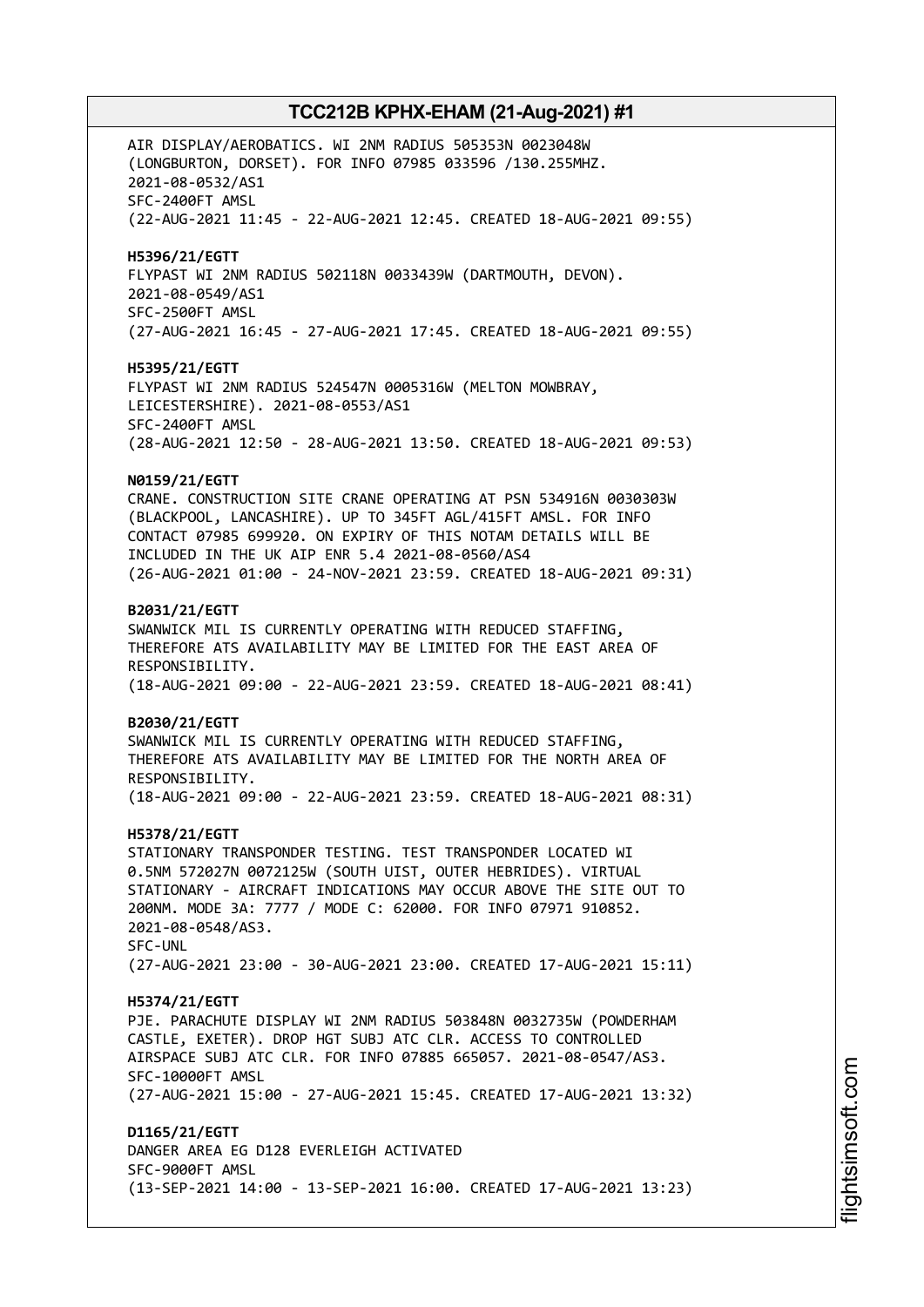**D1164/21/EGTT** DANGER AREA EG D128 EVERLEIGH ACTIVATED. SFC-9000FT AMSL (11-SEP-2021 09:00 - 11-SEP-2021 11:00. CREATED 17-AUG-2021 13:21) **J3165/21/EGTT** AIC Y 010/201 CHANGE OF DAAIS PROVIDER. REMOVE CAERNARFON RADIO ON 122.255 MHZ AS DANGER AREA ACTIVITY INFORMATION SERVICE (DAAIS) PROVIDER. PARAGRAPH 6 REPLACED WITH OUTSIDE RAF VALLEY ATC OPERATING HOURS, THE OPERATING AUTHORITY FOR THE TDA AREAS EG D398A-I WILL BE CAERNARFON AIRPORT. A DANGER AREA ACTIVITY INFORMATION SERVICE (DAAIS) WILL BE AVAILABLE FROM LONDON INFORMATION ON 124.755 MHZ. FURTHER INFO FROM CAERNARFON AIRPORT ON TELEPHONE NUMBER 01286-830800. 2021-04-0060/AS2 SFC-UNL (17-AUG-2021 11:00 - 08-OCT-2021 22:59. CREATED 17-AUG-2021 11:34) **J3163/21/EGTT** RESTRICTED AREA (TEMPORARY) APPLICABLE ONLY TO UNMANNED ACFT SYSTEMS FOR THE MUSIC FESTIVAL AT (READING, BERKSHIRE). WI AN AREA BOUND BY 512858N 0010127W - 512801N 0005827W - 512716N 0005905W - 512813N 0010203W - 512858N 0010127W. AREA ESTABLISHED UNDER ARTICLE 239 OF THE AIR NAVIGATION ORDER 2016. A BRIEFING SHEET REFERS. EXCEPT THOSE OPR WITH THE PERMISSION OF THE FESTIVAL AIRSPACE CO-ORDINATOR WHO MAY BE CONTACTED VIA EVENT CONTROL ON TELEPHONE NUMBER 03302-210662. 2021-08-0027/AS6 SFC-1280FT AMSL (25-AUG-2021 13:00 - 30-AUG-2021 16:00. CREATED 17-AUG-2021 10:44) **J3164/21/EGTT** RESTRICTED AREA (TEMPORARY) APPLICABLE ONLY TO UNMANNED ACFT SYSTEMS FOR THE MUSIC FESTIVAL AT (CLAPHAM COMMON, GREATER LONDON). WI 0.3NM RADIUS 512729N 0000854W. AREA ESTABLISHED UNDER ARTICLE 239 OF THE AIR NAVIGATION ORDER 2016. AIC MAUVE 077/2021 REFERS. EXCEPT THOSE OPR WITH THE PERMISSION OF THE FESTIVAL AIRSPACE CO-ORDINATOR WHO MAY BE CONTACTED VIA EVENT CONTROL ON TELEPHONE NUMBER 03302-210662. 2021-08-0028/AS6 SFC-1000FT AMSL (27-AUG-2021 10:00 - 30-AUG-2021 22:00. CREATED 17-AUG-2021 10:44) **J3162/21/EGTT** RESTRICTED AREA (TEMPORARY) APPLICABLE ONLY TO UNMANNED ACFT SYSTEMS FOR THE MUSIC FESTIVAL AT (BRAMHAM ESTATE, LEEDS, WEST YORKSHIRE). WI 1.2NM RADIUS 535146N 0012242W. AREA ESTABLISHED UNDER ARTICLE 239 OF THE AIR NAVIGATION ORDER 2016. AN AIS BRIEFING SHEET REFERS. EXCEPT THOSE OPR WITH THE PERMISSION OF YTHE FESTIVAL AIRSPACE CO-ORDINATOR WHO MAY BE CONTACTED VIA EVENT CONTROL ON TELEPHONE NUMBER 03302-210662. 2021-08-0026/AS6 SFC-1370FT AMSL (25-AUG-2021 09:00 - 30-AUG-2021 16:00. CREATED 17-AUG-2021 10:42) **H5360/21/EGTT** AIR EXER. MULTIPLE FAST JET ACFT WILL CONDUCT HIGH ENERGY MANOEUVRES IN SUPPORT OF GROUND OPS WI 5NM RADIUS: 525144N 0005429E (LITTLE SNORING, NORFOLK). ACFT MAY OPERATE AT SPEEDS OF UP TO 450 KNOTS IAS AND MAY BE UNABLE TO COMPLY WITH RAC. FOR FURTHER INFO AIC

Y042/2020 REFERS. OPS CTC 07951 079379. 2021-08-0538/AS3.

SFC-15000FT AMSL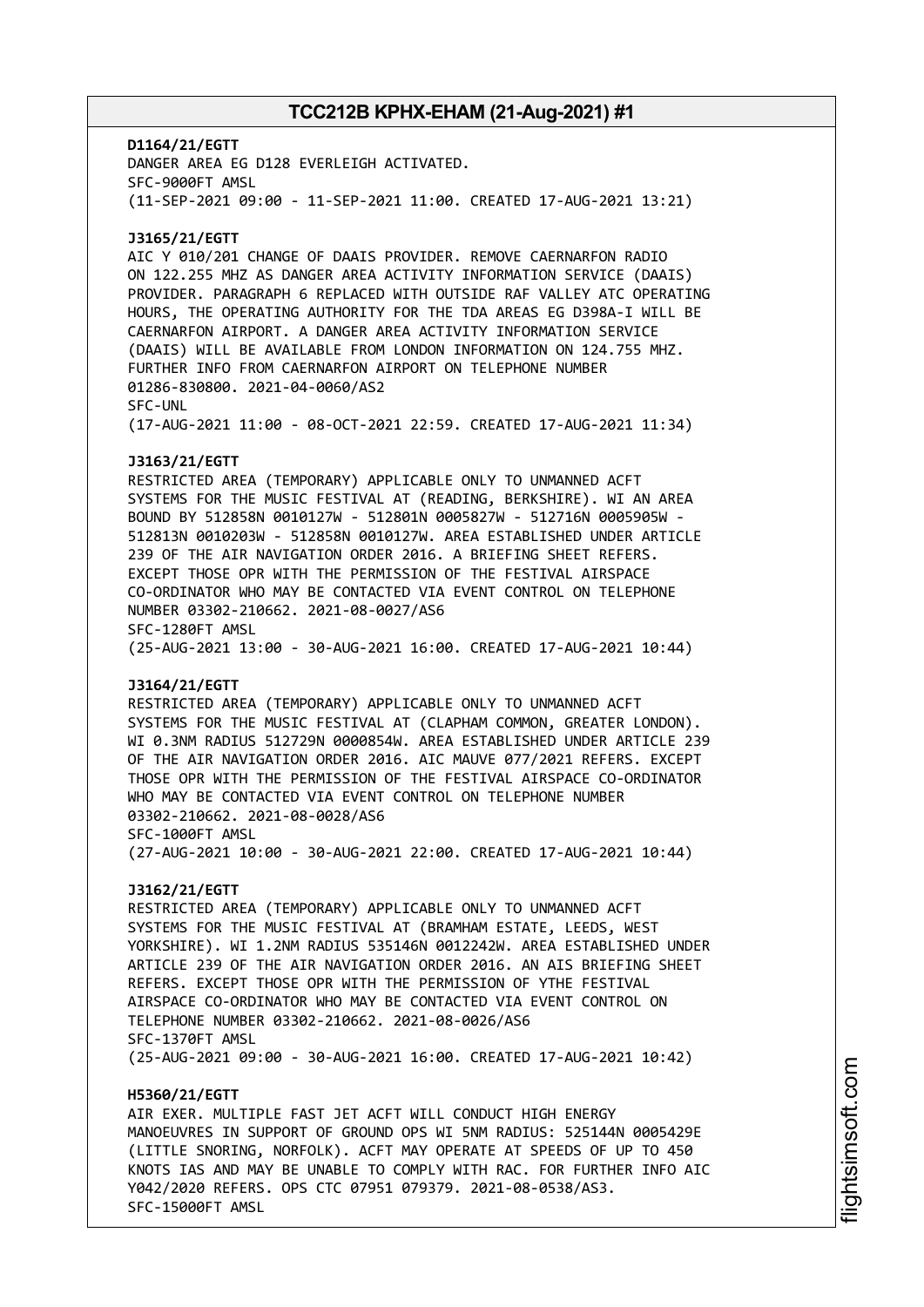(23-AUG-2021 13:00 - 23-AUG-2021 15:00. CREATED 17-AUG-2021 10:25) **H5357/21/EGTT** HOT AIR BALLOON EVENT AT 504107N 0011429W (VCY NEWPORT, ISLE OF WIGHT, HAMPSHIRE). UP TO 12 HOT AIR BALLOONS MAY PARTICIPATE DURING EACH PERIOD AND MAY BE FOUND UP TO 5NM DOWNWIND OF THE LAUNCH SITE. PILOTS ARE REQUESTED TO EXER CTN IN THE VCY. CONTROLLED AIRSPACE WILL BE AVOIDED. FOR INFO 122.480 MHZ. 2021-08-0520/AS5 SFC-3800FT AMSL 0500-0700 1700-2000 (20-AUG-2021 05:00 - 22-AUG-2021 20:00. CREATED 17-AUG-2021 10:22) **H5356/21/EGTT** HOT AIR BALLOON EVENT AT 541431N 0012138W (THIRSK, NORTH YORKSHIRE). UP TO 15 HOT AIR BALLOONS MAY PARTICIPATE DURING EACH PERIOD AND MAY BE FOUND UP TO 10NM DOWNWIND OF THE LAUNCH SITE. PILOTS ARE REQUESTED TO EXER CTN IN THE VCY. CONTROLLED AIRSPACE WILL BE AVOIDED. FOR INFO 07557 098124. 2021-08-0518/AS5 SFC-5000FT AMSL 20 1700-2030, 21 0500-0830 1700-2030, 22 0500-1100 (20-AUG-2021 17:00 - 22-AUG-2021 11:00. CREATED 17-AUG-2021 10:21) **K0363/21/EGTT** LIT CRANE POSITION 512946N 0001259W (HAMMERSMITH, LONDON) IN THE THAMES VALLEY AVOIDANCE AREA HGT 125FT AMSL (112FT AGL). 21/08/059/LFTP (22-AUG-2021 00:01 - 22-AUG-2021 23:59. CREATED 17-AUG-2021 10:06) **K0362/21/EGTT** LIT CRANE POSITION 510803N 0001115W (CRAWLEY, WEST SUSSEX) IN THE THAMES VALLEY AVOIDANCE AREA HGT 324FT AMSL (112FT AGL). 21/08/058/LFTP (22-AUG-2021 00:01 - 22-AUG-2021 23:59. CREATED 17-AUG-2021 09:55) **H5352/21/EGTT** AIR DISPLAY/AEROBATICS. WI 4NM RADIUS 510130N 0003719E (KENT AND SUSSEX RAILWAY, ROLVENDEN,KENT). FOR INFO 01580 848768. 2021-09-0085/AS1 SFC-2500FT AMSL (11-SEP-2021 13:00 - 11-SEP-2021 14:15. CREATED 17-AUG-2021 08:49) **H5349/21/EGTT** HOT AIR BALLOON EVENT AT 514509N 0021215W (STROUD, GLOUCESTERSHIRE). UP TO 13 HOT AIR BALLOONS MAY PARTICIPATE DURING EACH PERIOD AND MAY BE FOUND UP TO 20NM DOWNWIND OF THE LAUNCH SITE. PILOTS ARE REQUESTED TO EXER CTN IN THE VCY. CONTROLLED AND RESTRICTED AIRSPACE WILL BE AVOIDED. FOR INFO 07713 680430. 2021-08-0529/AS5 SFC-9000FT AMSL 0500-0900, 1700-1930 (18-AUG-2021 05:00 - 22-AUG-2021 19:30. CREATED 17-AUG-2021 08:46) **B2022/21/EGTT** LONDON AREA CONTROL FREQ 125.475 MHZ U/S DUE WIP. PILOTS ARE ADVISED OF POSSIBLE COMMUNICATION DIFFICULTIES FOR AIRCRAFT TRYING TO CONTACT FIS N WHEN OPERATING LOW LEVEL IN THAT AREA. (24-AUG-2021 11:30 - 24-AUG-2021 12:30. CREATED 17-AUG-2021 08:39)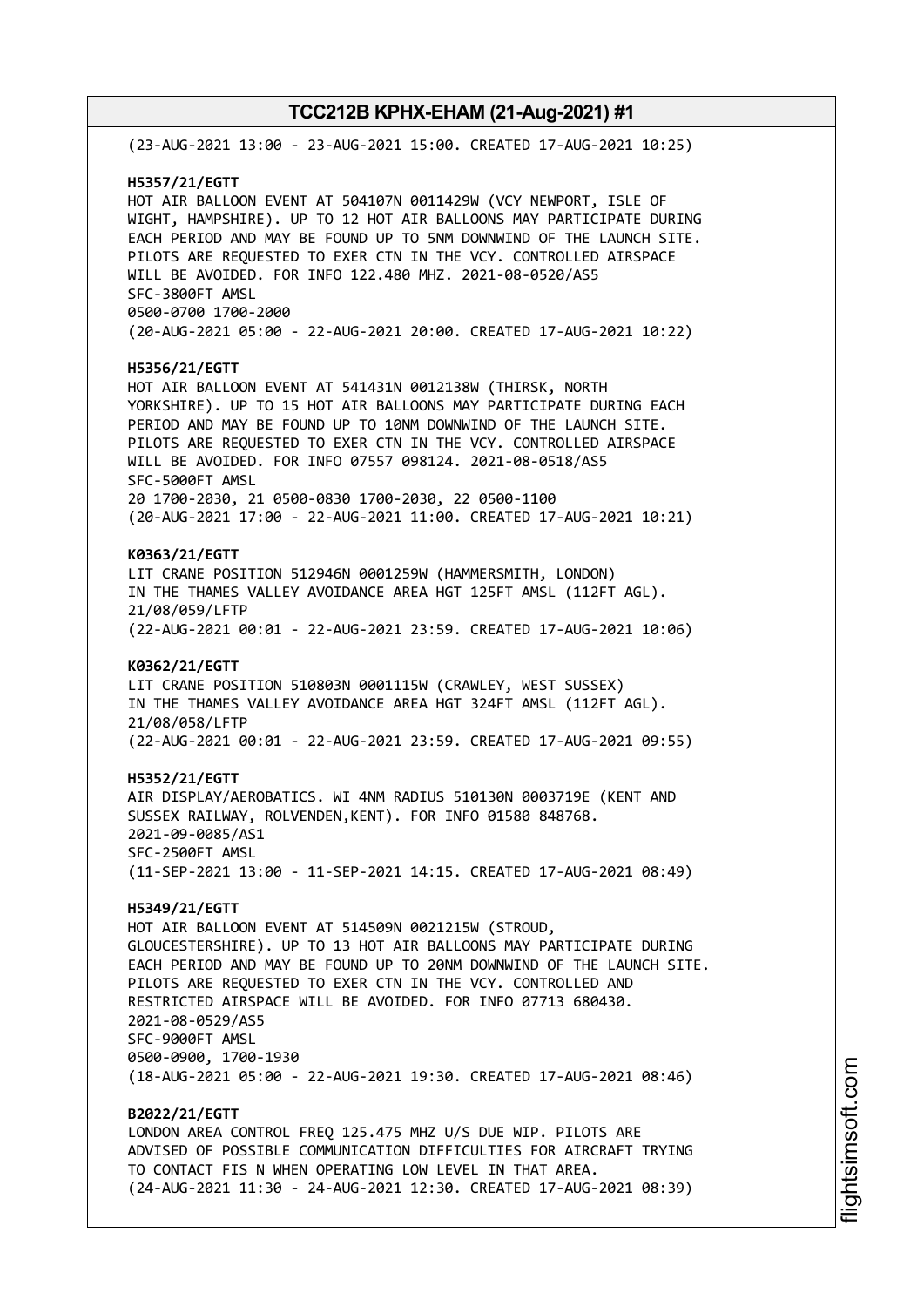**K0359/21/EGTT** (OBSTRUCTION, CRANE) POSITION 510044N 0013054W (AWBRIDGE, HAMPSHIRE) IN LOW FLYING AREA 1A AND NIGHT ROTARY REGION 1 HGT 279FT AMSL (200FT AGL) UNLIT. 21/08/055/LFTP (17-AUG-2021 08:20 - 04-NOV-2021 00:01. CREATED 17-AUG-2021 08:33) **H5345/21/EGTT** AN EQUESTRIAN EVENT WILL TAKE PLACE IN LOW FLYING AREA 18 WI 2NM RADIUS OF PSN 510118N 0000649W (HAYWARDS HEATH, WEST SUSSEX) MILITARY AIRCRAFT SHALL AVOID THE AREA FROM SURFACE TO 2000FT AGL. 21/08/054 LFTP SFC-2400FT AMSL 0430-1930 (21-AUG-2021 04:30 - 22-AUG-2021 19:30. CREATED 17-AUG-2021 07:59) **H5341/21/EGTT** AN EQUESTRIAN EVENT WILL TAKE PLACE IN LOW FLYING AREA 8 WI 2NM RADIUS OF PSN 522254N 0014625W (BENTLEY HEATH, SOLIHULL) MILITARY AIRCRAFT SHALL AVOID THE AREA FROM SURFACE TO 2000FT AGL. 21/08/052 LFTP SFC-2500FT AMSL 0430-1930 (21-AUG-2021 04:30 - 22-AUG-2021 19:30. CREATED 17-AUG-2021 07:31) **H5340/21/EGTT** AN EQUESTRIAN EVENT WILL TAKE PLACE IN LOW FLYING AREA 8 WI 2NM RADIUS OF PSN 531047N 0021714W (CONGLETON, CHESHIRE) MILITARY AIRCRAFT SHALL AVOID THE AREA FROM SURFACE TO 2000FT AGL. 21/08/051 LFTP SFC-2350FT AMSL 0430-1930 (20-AUG-2021 04:30 - 22-AUG-2021 19:30. CREATED 17-AUG-2021 06:54) **N0157/21/EGTT** AIR NAV OBST LGT UK0229G559F RTM REDRUTH MAST U/S PSN 501235.37N 0051418.47W, ELEV 1358FT / 576FT (16-AUG-2021 16:16 - 16-SEP-2021 23:59. CREATED 16-AUG-2021 16:16) **N0156/21/EGTT** AIR NAV OBST LGT UK0171A125F RTM ARFON MAST. LFA7 U/S PSN 530111.75N 0041624.67W, ELEV 2079FT / 1107FT (16-AUG-2021 15:21 - 16-SEP-2021 23:59. CREATED 16-AUG-2021 15:24) **B2018/21/EGTT** COVID-19: CREWS/PASSENGERS REQUIREMENTS. CREWS SHOULD COMPLETE THE ENHANCED GENERAL AIRCRAFT DECLARATION (GAD) PROCESS FOR ALL INTERNATIONAL FLIGHTS INTO THE UK, INCLUDING THE ACTIVE REPORTING OF NIL RETURNS. IF SYMPTOMATIC PASSENGERS ARE IDENTIFIED, THIS MUST BE NOTIFIED. GADS FOR FLIGHTS TO ENGLAND SHOULD BE SENT TO THE HEALTH CONTROL UNIT TEL: +44 (0) 20 8745 7209 EMAIL: HEATHROW.HCU(AT)PHE.GOV.UK.GADS. FOR FLIGHTS TO SCOTLAND SHOULD BE SENT TO PUBLIC HEALTH SCOTLAND TEL: +44 (0)141 300 1414 EMAIL: NSS.HPSCORONAVIRUS(AT)NHS.NET (SUBJECT: AIRCRAFT DECLARATION). GADS FOR FLIGHTS TO NORTHERN IRELAND SHOULD BE SENT TO PUBLIC HEALTH AGENCY TEL: +44 (0)141 300 1414 EMAIL: NIPORTHEALTH(AT)HSCNI.NET. 2021-05-0359/AS6 (16-AUG-2021 14:00 - 12-NOV-2021 11:59. CREATED 16-AUG-2021 13:53)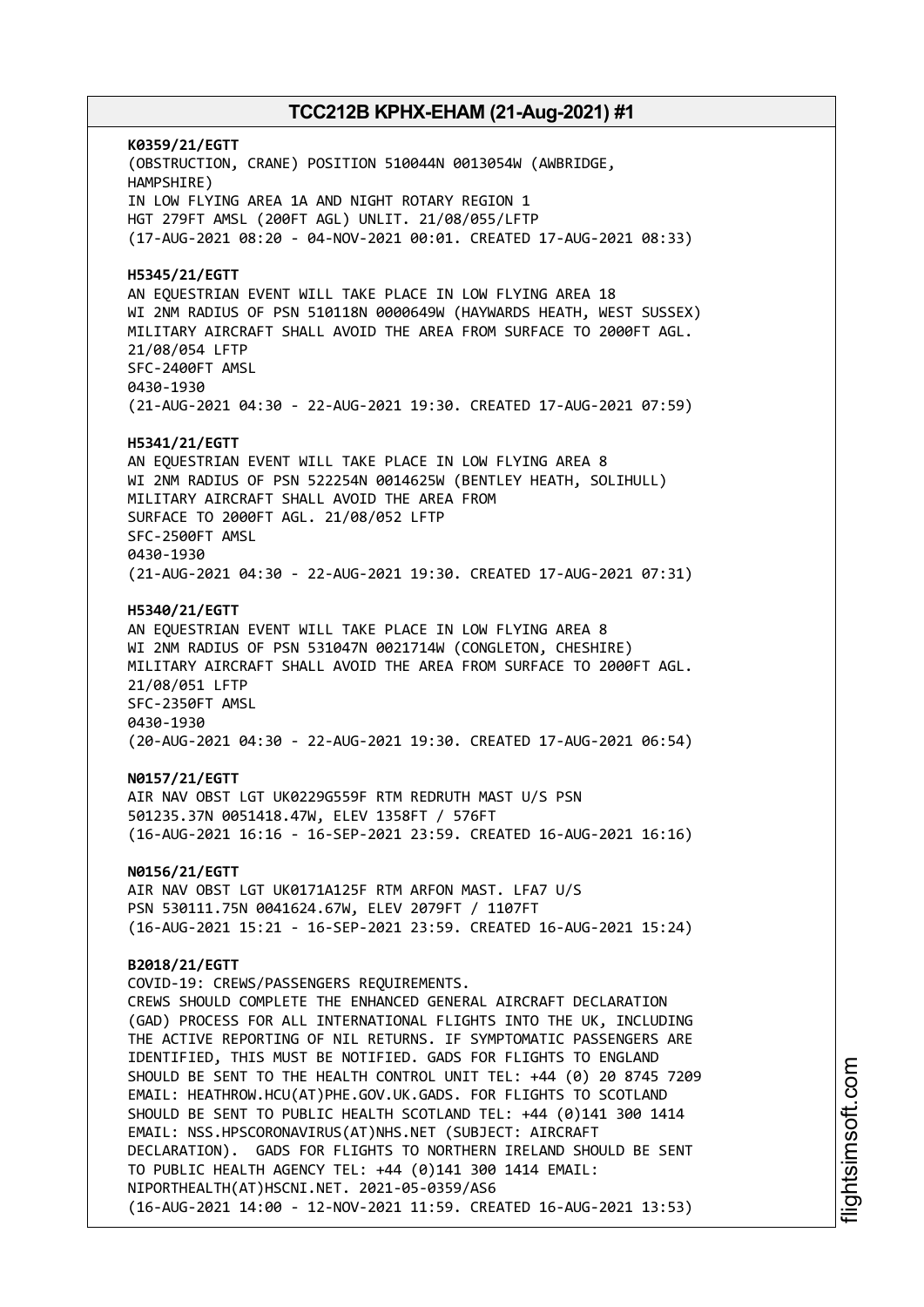**H5329/21/EGTT** PARAMOTORING. PARAMOTOR ACT WI 2NM RADIUS: 501842N 0051341W (ST AGNES, CORNWALL). PARAMOTOR ACTIVITY MAY NOT BE WHOLLY CONTAINED WITHIN THE DECLARED LATERAL AND VERTICAL LIMITS OF THE SITE. FOR INFO 07983 428453. 2021-08-0519/AS3. SFC-2000FT AMSL 0700-1900 (20-AUG-2021 07:00 - 22-AUG-2021 19:00. CREATED 16-AUG-2021 13:01) **K0358/21/EGTT** LIT CRANE POSITION 512744N 0002327W (HOUNSLOW, MIDDLESEX) IN THE THAMES VALLEY AVOIDANCE AREA. HGT 157FT AMSL (182FT AGL). 21/08/049/LFTP (16-AUG-2021 12:15 - 23-AUG-2021 23:59. CREATED 16-AUG-2021 12:23) **H5326/21/EGTT** FLYPAST WI 1.5NM RADIUS 511801N 0023031W (PAULTON, SOMERSET). FOR INFO 07980 613222. 2021-09-0109/AS1 SFC-2500FT AMSL (05-SEP-2021 13:10 - 05-SEP-2021 13:55. CREATED 16-AUG-2021 10:12) **H5323/21/EGTT** AIR DISPLAY/AEROBATICS WI 2NM RADIUS 524112N 0021648W (WESTON PARK, SHROPSHIRE). FOR INFO 07758 895068. 2021-09-0044/AS1 SFC-3000FT AMSL 04 0945-1545 1835-1935, 05 0945-1545 (04-SEP-2021 09:45 - 05-SEP-2021 15:45. CREATED 16-AUG-2021 09:18) **B2017/21/EGTT** SAFETY AND OPERATIONAL DIRECTIVE, NUMBER 2021/003 ISSUED 14 MAY 2021, BOEING 737-8 BOEING 737-8200 AND BOEING 737-9 (MAX) RETURN TO SERVICE. IN ACCORDANCE WITH SD-2021/003 THE CIVIL AVIATION AUTHORITY (CAA), IN EXERCISE OF ITS POWERS UNDER ARTICLE 248, AND IN ACCORDANCE WITH ARTICLE 17(1), OF THE AIR NAVIGATION ORDER 2016, AND SUBJECT TO, AND IN ACCORDANCE WITH, UK REGULATION (EU) 2018/1139 (AS RETAINED IN UK LAW), ARTICLE 70, DIRECTS OPERATORS AND PILOTS IN COMMAND OF ANY BOEING 737-8 MAX OR BOEING 737-9 MAX AIRCRAFT WHICH IS REGISTERED OTHER THAN IN THE UK NOT TO CONDUCT FLIGHTS WITHIN UK AIRSPACE UNLESS THEY HAVE SUBMITTED A DECLARATION TO THE CAA. ADDITIONALLY SUCH AEROPLANES TOGETHER WITH ANY BOEING 737-8200 AEROPLANE ARE NOT TO CONDUCT RNP-AUTHORISATION REQUIRED APPROACH OPERATIONS WITHIN THE UK. NOTWITHSTANDING THE ABOVE OPERATORS AND PILOTS IN COMMAND OF ANY SUCH BOEING 737-8 MAX OR BOEING 737-9 MAX AIRCRAFT REGISTERED OTHER THAN IN THE UK MAY CONDUCT A FERRY FLIGHT OPERATION FOR THE PURPOSE OF ESSENTIAL MAINTENANCE OR MODIFICATION INTO, OUT OF OR THROUGH UK AIRSPACE, SUBJECT TO THE EXPRESS PERMISSION OF THE CAA AND SUBJECT TO SUCH REQUIREMENTS AND CONDITIONS AS THE PERMISSION CONTAINS. TO BE GRANTED A PERMISSION FOR ANY ABOVE FERRY FLIGHT, THE OPERATOR MUST APPLY TO THE CAA AND COMPLY WITH THEIR REQUIREMENTS AND CONDITIONS. PERMISSION WILL BE PROVIDED TO THE OPERATOR IN WRITING. 2019-03-0217/AS4 (16-AUG-2021 08:40 - 12-NOV-2021 12:00 EST. CREATED 16-AUG-2021 09:08)

### **K0355/21/EGTT**

LIT CRANE POSITION 532806N 0021432W (HULME, GREATER MANCHESTER) IN LOW FLYING AREA 8, NIGHT SECTOR 3A AND THE LIVERPOOL/MANCHESTER AVOIDANCE AREA HGT 270FT AGL/384FT AMSL. 21/08/044/LFTP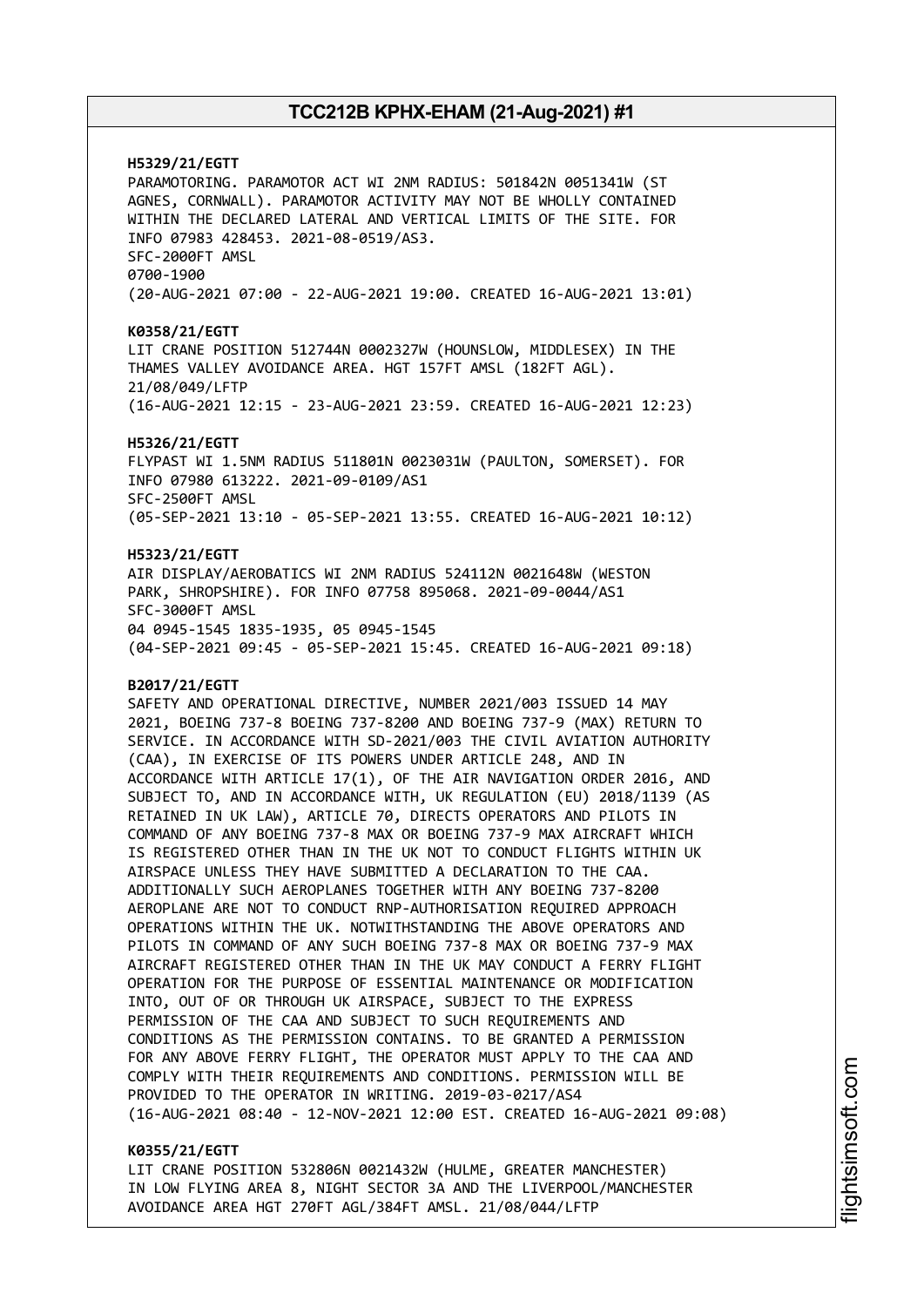(17-AUG-2021 00:01 - 04-NOV-2021 00:01. CREATED 16-AUG-2021 07:29) **K0353/21/EGTT** LIT CRANE POSITION 505203N 0001514W (HAILSHAM, SUSSEX) IN LOW FLYING AREA 18 AND NIGHT ROTARY REGION 18 HGT 180FT AGL/275FT AMSL. 21/08/042/LFTP (16-AUG-2021 06:40 - 04-NOV-2021 00:01. CREATED 16-AUG-2021 06:37) **B1999/21/EGTT** EAST MIDLANDS LOWER AIRSPACE RADAR SERVICE CAPACITY MAY BE REDUCED OR TEMPO UNAVAILABLE. CLEARANCES TO TRANSIT CONTROLLED AIRSPACE MAY BE DELAYED OR REFUSED. (08-SEP-2021 10:00 - 08-SEP-2021 13:00. CREATED 13-AUG-2021 21:51) **H5296/21/EGTT** FLYPAST WI 2NM RADIUS 534504N 0002229W (KINGSTON-UPON-HULL, EAST YORKSHIRE). 2021-08-0443/AS1 SFC-2100FT AMSL (22-AUG-2021 13:30 - 22-AUG-2021 14:30. CREATED 13-AUG-2021 15:33) **H5295/21/EGTT** AIR DISPLAY/AEROBATICS. WI 2.5NM RADIUS 511501N 0003746E (LEEDS CASTLE, KENT). FOR INFO 07796 134992. 2021-07-0117/AS1 SFC-3500FT AMSL (04-SEP-2021 18:00 - 04-SEP-2021 19:00. CREATED 13-AUG-2021 15:27) **H5294/21/EGTT** FLYING OF LARGE MODEL ACFT WI 0.5NM RADIUS OF 505532N 0020117W (CASHMOOR, DORSET). FOR INFO CONTACT 07909 022800. 2021-02-0097/AS2. SFC-1900FT AMSL AUG 14-OCT 30 0800-SS, OCT 31-NOV 11 0900-SS (14-AUG-2021 08:00 - 11-NOV-2021 16:26. CREATED 13-AUG-2021 15:26) **H5286/21/EGTT** FLYPAST WI 2NM RADIUS 524342N 0014341W (ALREWAS, STAFFORDSHIRE). 2021-06-0442/AS1 SFC-2200FT AMSL (22-AUG-2021 14:10 - 22-AUG-2021 15:10. CREATED 13-AUG-2021 15:01) **H5283/21/EGTT** FLYPAST WI 2NM RADIUS 524120N 0012325W (IBSTOCK, LEICESTERSHIRE). 2021-08-0407/AS1 SFC-2400FT AMSL (22-AUG-2021 12:30 - 22-AUG-2021 13:30. CREATED 13-AUG-2021 14:45) **H5282/21/EGTT** FLYPAST WI 2NM RADIUS 515942N 0020752W (TEWKESBURY, GLOUCESTERSHIRE). 2021-08-0406/AS1 SFC-2100FT AMSL (22-AUG-2021 12:50 - 22-AUG-2021 13:50. CREATED 13-AUG-2021 14:44) **H5269/21/EGTT** LASER DISPLAY WI 1NM 512304N 0012236E (MARGATE, KENT). FOR INFO 07787 937745. 2021-08-0499/AS2 SFC-UNL 23 2000-0300, 24 1800-2359 (23-AUG-2021 20:00 - 24-AUG-2021 23:59. CREATED 13-AUG-2021 13:52)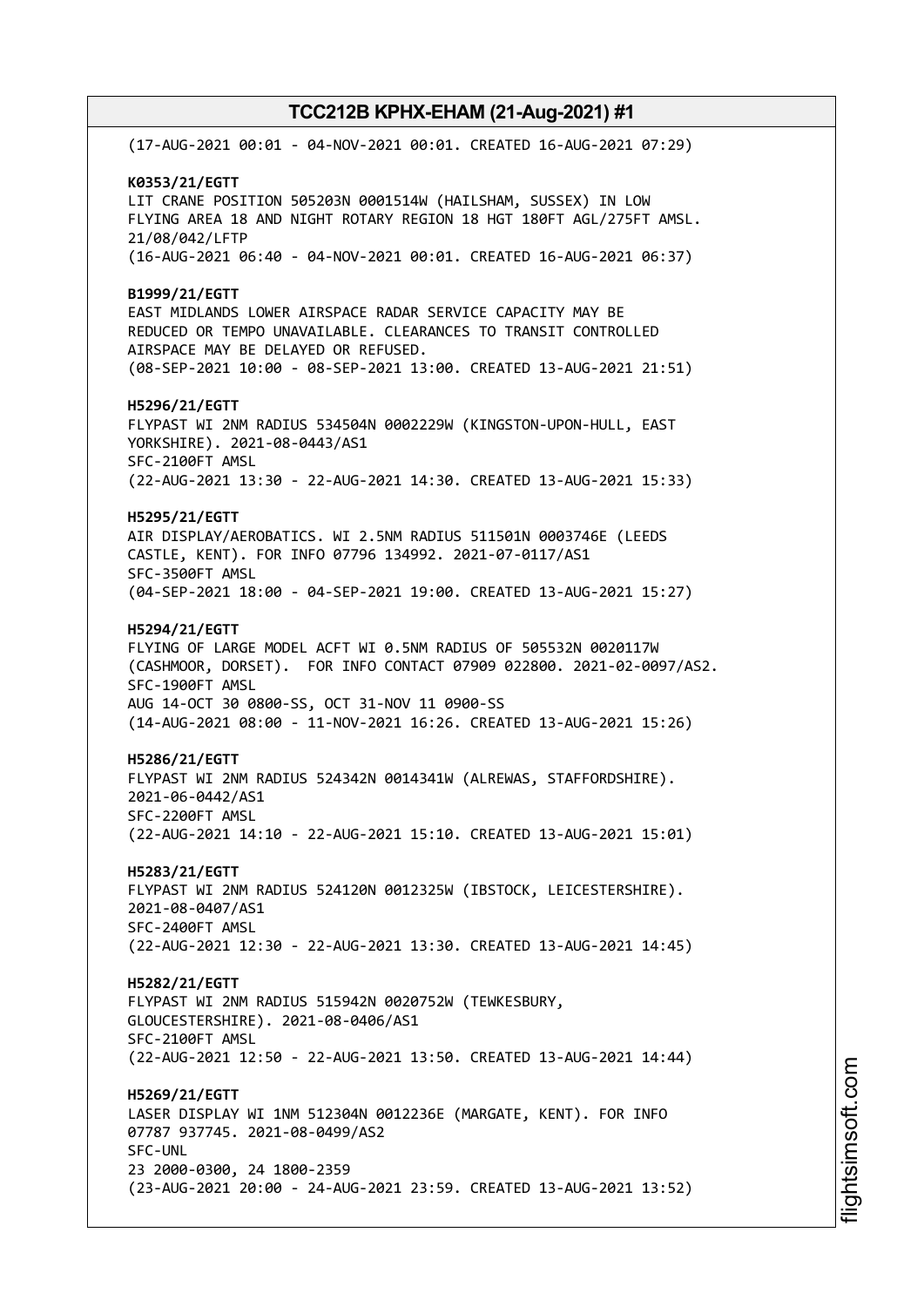**H5261/21/EGTT** INTENSE GLIDING ACT WI 5NM RADIUS: 504231N 0021309W (EYRES FIELD GLIDING SITE, DORSET). ACFT SHALL REMAIN OUTSIDE OF ACTIVE DANGER AREAS. UP TO 10 GLIDERS MAY PARTICIPATE. FOR INFO 07562 685503 / 01929 405599 / 129.980 MHZ. 2021-08-0496/AS3. SFC-5000FT AMSL 0730-1930 (21-AUG-2021 07:30 - 30-AUG-2021 19:30. CREATED 13-AUG-2021 12:27) **B1994/21/EGTT** CULDROSE LOWER AIRSPACE RADAR SERVICE HOURS 13 0730-1100 16 0845-1030 17-19 0730-1030 1200-1600 20 0730-1100 23-26 0730-1030 1200-1600 27 0730-1100 (13-AUG-2021 09:37 - 27-AUG-2021 13:00. CREATED 13-AUG-2021 09:38) **H5244/21/EGTT** LASER DISPLAY WI 1NM 520204N 0004625W (MILTON KEYNES, BUCKINGHAMSHIRE). FOR INFO 07769 732222 / 07812 438485. 2021-10-0023/AS2 SFC-UNL 1430-2300 (07-OCT-2021 14:30 - 10-OCT-2021 23:00. CREATED 13-AUG-2021 09:35) **H5242/21/EGTT** EXPLOSIVE DEMOLITION OF OBST UK18612914F AND UK18612915F CHIMNEYS WI 1NM RADIUS OF 534256N 0011649W (FERRYBRIDGE POWER STATION, WEST YORKSHIRE). FOR INFO 07921 830188. 2021-08-0466/AS2 SFC-2000FT AMSL (22-AUG-2021 07:30 - 22-AUG-2021 11:00. CREATED 13-AUG-2021 09:06) **B1990/21/EGTT** COVID-19: FLIGHT RESTRICTIONS. ISLE OF MAN. ALL ACFT INTENDING TO LAND ON THE ISLE OF MAN MUST DO SO AT ISLE OF MAN AIRPORT DURING PUBLISHED AIRPORT OPENING HOURS TO COMPLETE PORT ARRIVALS PROCESS PRIOR TO LANDING ELSEWHERE ON THE ISLAND. LANDING FEES ARE WAIVED FOR ACFT DEPARTING TO AN ALTERNATIVE SITE WITHIN 1 HOUR. FAILURE TO COMPLY MAY RESULT IN A FINE OR IMPRISONMENT. FOR INFO SEE COVID19.GOV.IM/GENERAL-INFORMATION/PRIVATE-VESSELS-AND-AIRCRAFTS/ OR PHONE +44 1624 687171. 2020-08-0241/AS4 (12-AUG-2021 12:00 - 09-NOV-2021 23:59 EST. CREATED 12-AUG-2021 12:09) **B1989/21/EGTT** COVID-19 INFORMATION: NEWCASTLE LOWER AIRSPACE RADAR SERVICE OPR HR 0500-2200 (16-AUG-2021 00:00 - 29-AUG-2021 23:59. CREATED 12-AUG-2021 10:48) **D1151/21/EGTT** DANGER AREA EG D408 FELDOM ACTIVATED SFC-3000FT AMSL 1630-2259 (25-AUG-2021 16:30 - 26-AUG-2021 22:59. CREATED 12-AUG-2021 10:46)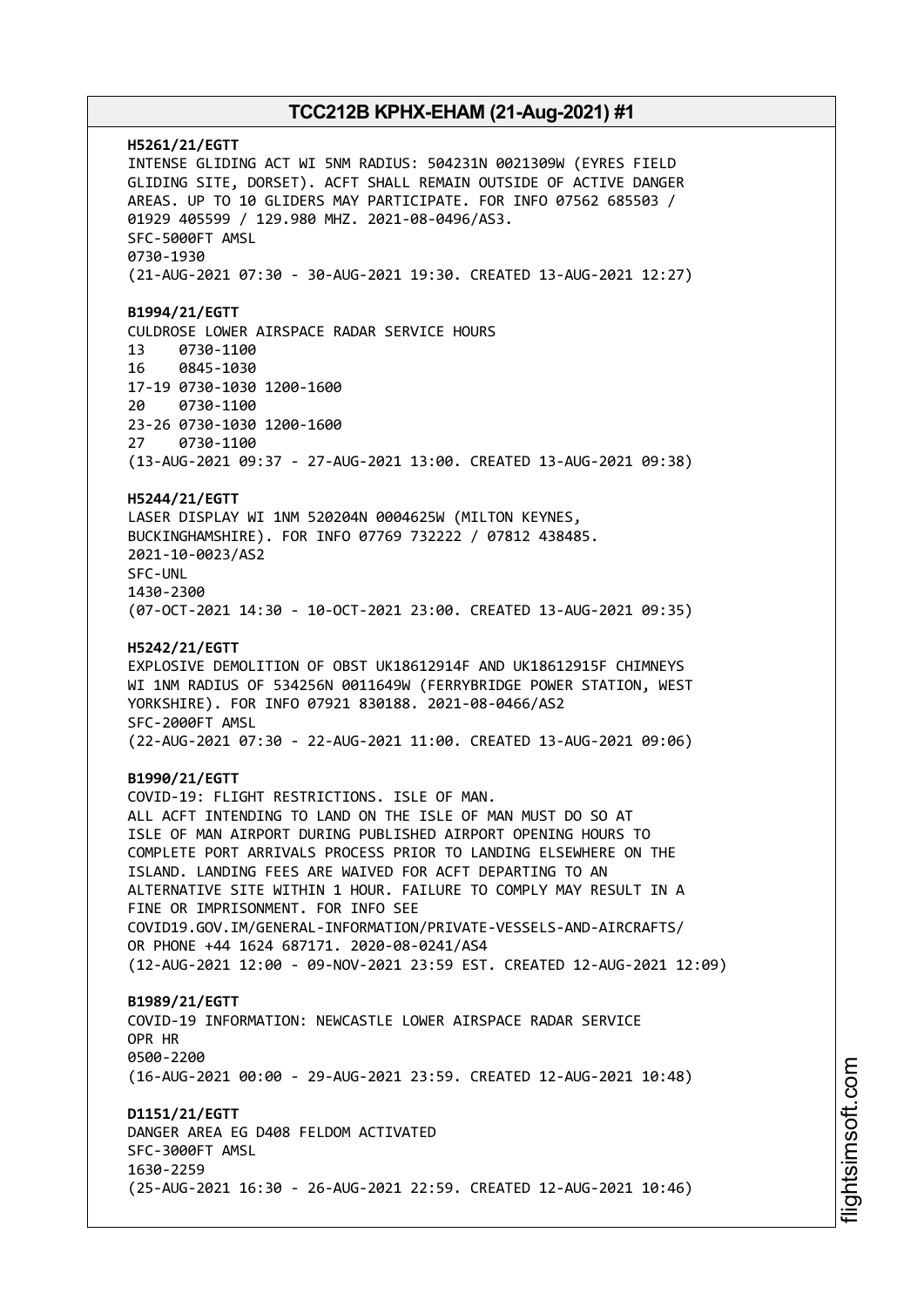**C8086/21/EGTT** COVID-19 INFORMATION : NEWCASTLE CTA/CTR/ATZ HOURS ACTIVE 16-20 0000-0130 AND 0445-2359 21-22 0000-0130 AND 0500-2359 23 0000-0200 AND 0445-2359 24-27 0000-0130 AND 0445-2359 28-29 0000-0130 AND 0500-2359 30 0000-0200 (16-AUG-2021 00:00 - 30-AUG-2021 02:00. CREATED 12-AUG-2021 10:40) **H5205/21/EGTT** WINCH LAUNCH OPERATIONS FOR UP TO 20 GLIDERS AT 531444N 0005132W (DARLTON GLIDING CLUB, NOTTINGHAMSHIRE) UP TO 2000 FT AGL WITHIN 2NM OF SITE. IN ADDITION, AEROTOW LAUNCHING WITHIN 3NM OF SITE MAY TAKE PLACE. CONTACT LAUNCH POINT 07772 704178 OR 07967 049880 OR ON 118.685MHZ. GLIDING AT OTHER TIMES WILL TAKE PLACE AS NOTIFIED IN THE UK AIP ENR 5.5-7. 2021-08-0233/AS7 SFC-2200FT AMSL 31 AUG SR MINUS30 - SS PLUS30, 02 SEP SR MINUS30 - SS PLUS30 (31-AUG-2021 04:41 - 02-SEP-2021 19:20. CREATED 12-AUG-2021 09:21) **H5204/21/EGTT** KITE FLYING WI 0.25NM RADIUS 544834N 0032254W (GOODYHILLS, CUMBRIA). MAX HGT 500FT AGL. FOR INFO 07977 652094. 2021-08-0286/AS7 SFC-650FT AMSL 0800-2000 (27-AUG-2021 08:00 - 29-AUG-2021 20:00. CREATED 12-AUG-2021 09:13) **B1987/21/EGTT** BRECON DVOR/DME BCN FREQ 117.45 MHZ CHANNEL 121Y, DME PART U/S (24-AUG-2021 10:00 - 24-AUG-2021 14:00. CREATED 12-AUG-2021 09:10) **B1986/21/EGTT** BERRYHEAD DVOR/DME BHD FREQ 112.05 MHZ CHANNEL 057Y. DVOR PART U/S (24-AUG-2021 08:30 - 25-AUG-2021 12:00. CREATED 12-AUG-2021 09:09) **H5200/21/EGTT** FIREWORK DISPLAY WI 0.5NM RADIUS 525538N 0010346W (COTSGRAVE, NOTTINGHAMSHIRE). FOR INFO 07890 228526. 2021-08-0271/AS5 SFC-750FT AMSL (05-SEP-2021 19:30 - 05-SEP-2021 21:30. CREATED 12-AUG-2021 08:51) **H5198/21/EGTT** FIREWORK DISPLAY WI 0.5NM RADIUS 525538N 0010346W (COTSGRAVE, NOTTINGHAMSHIRE). FOR INFO 07890 228526. 2021-08-0271/AS5 SFC-750FT AMSL (28-AUG-2021 19:30 - 28-AUG-2021 21:30. CREATED 12-AUG-2021 08:49) **B1980/21/EGTT** CORRECTION TO ATS ROUTE M604 DEPICTION ON ENROUTE CHARTS: M604 ROUTE EXTENDED FROM DME DET TO DME LYD. UK AIP ENR 6-68, ENR 6-70 REFERS (09-SEP-2021 00:00 - PERM. CREATED 11-AUG-2021 12:07) **H5149/21/EGTT** HOT AIR BALLOON EVENT AT 535643N 0010556W (SOUTH BANK, YORK,

YORKSHIRE). UP TO 50 HOT AIR BALLOONS MAY PARTICIPATE DURING EACH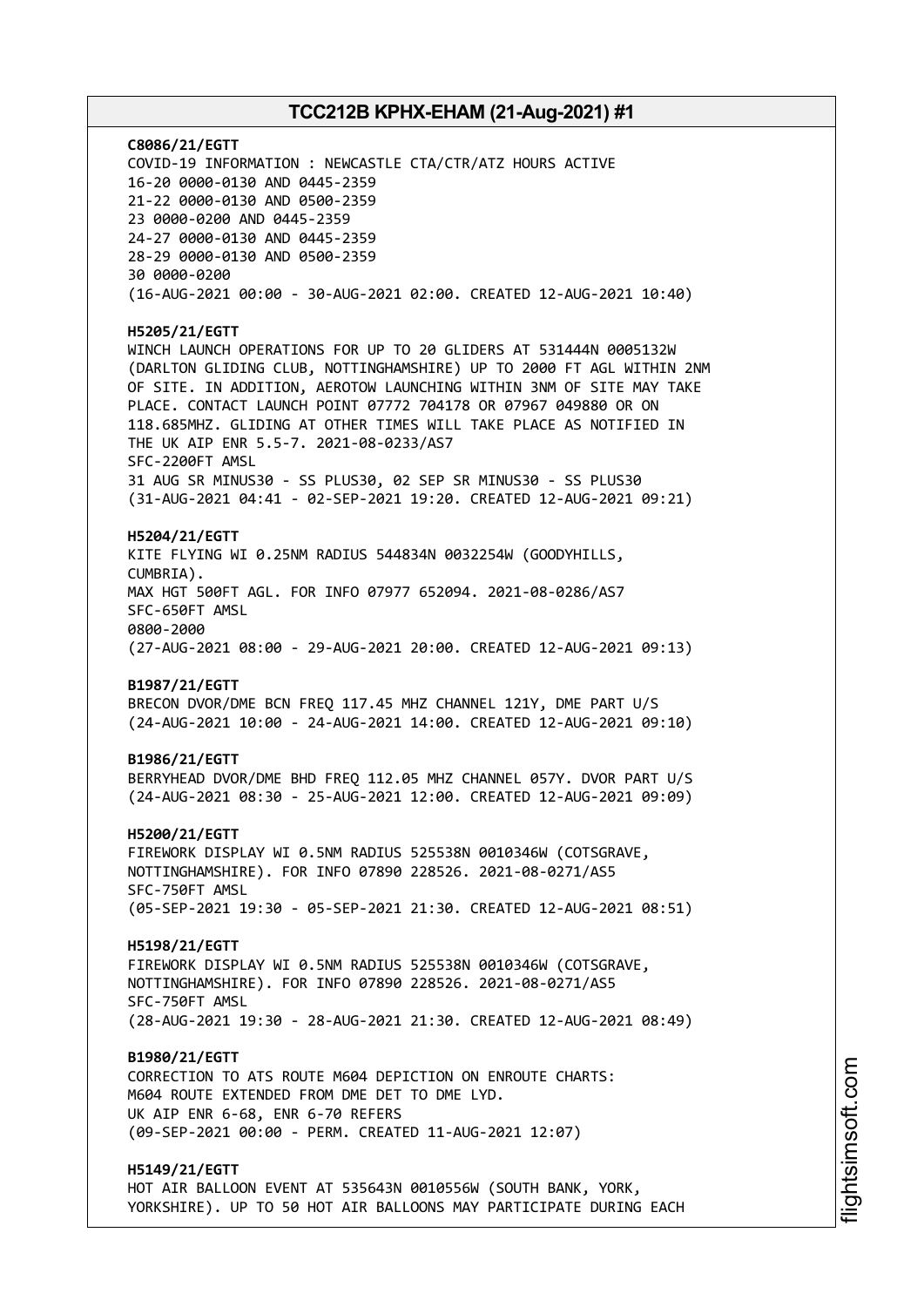PERIOD AND MAY BE FOUND UP TO 15NM DOWNWIND OF THE LAUNCH SITE. PILOTS ARE REQUESTED TO EXER CTN IN THE VCY. CONTROLLED AIRSPACE WILL BE AVOIDED. FOR INFO 122.480 MHZ / 07530 067845. 2021-08-0263/AS5 SFC-5000FT AMSL 0530-0800 1630-1930 (27-AUG-2021 05:30 - 30-AUG-2021 19:30. CREATED 11-AUG-2021 10:01) **N0155/21/EGTT** AIR NAV OBST LGT UK0171A310F (RTM BILSDALE MAST) U/S. PSN 542130.97N 0010901.35W, ELEV 2298FT/HGT 1050FT (10-AUG-2021 16:33 - 10-SEP-2021 23:59. CREATED 10-AUG-2021 16:33) **H5104/21/EGTT** LASER DISPLAY WI 1NM 535203N 0012255W (LEEDS, WEST YORKSHIRE). FOR INFO 07776 528464. 2021-08-0143/AS2 SFC-UNL 28 1900-0500, 29 1900-2200 (28-AUG-2021 19:00 - 29-AUG-2021 22:00. CREATED 10-AUG-2021 09:16) **B1965/21/EGTT** BOSCOMBE DOWN LOWER AIRSPACE RADAR SERVICE NOT AVAILABLE (30-AUG-2021 07:30 - 30-AUG-2021 16:00. CREATED 10-AUG-2021 07:56) **H5085/21/EGTT** UNMANNED CAPTIVE BALLOON IN LOW FLYING AREA 1A, 1B AND NIGHT ROTARY REGION 1 WI 1NM RADIUS OF PSN 511730N 0005446W (WINCHFIELD, HAMPSHIRE) MAX HEIGHT 200FT AGL. 21/08/032/LFTP SFC-457FT AMSL 0800-2100 (10-AUG-2021 08:00 - 10-SEP-2021 21:00. CREATED 10-AUG-2021 07:16) **K0352/21/EGTT** LIT CRANE POSITION 512947N 0000009E (GREENWICH PENINSULA, LONDON) IN LOW FLYING AREA THAMES VALLEY AVOIDANCE AREA DAY AND NIGHT HGT 223FT AMSL (223FT AGL). 21/08/030/LFTP (16-AUG-2021 04:30 - 07-OCT-2021 19:30. CREATED 09-AUG-2021 10:10) **K0351/21/EGTT** LIT CRANE POSITION 513142N 0000011W (ABBEY MILLS, LONDON) IN LOW FLYING AREA THAMES VALLEY AVOIDANCE AREA DAY AND NIGHT HGT 183FT AMSL (180FT AGL). 21/08/029/LFTP (15-AUG-2021 04:30 - 07-OCT-2021 19:30. CREATED 09-AUG-2021 10:00) **H5025/21/EGTT** FLYING OF LARGE MODEL ACFT WI 0.5NM RADIUS OF 523014N 0003542W (DEENETHORPE AD). FOR INFO CONTACT 07969 460032. 2021-08-0404/AS2. SFC-1900FT AMSL 0800-1700 (21-AUG-2021 08:00 - 22-AUG-2021 17:00. CREATED 09-AUG-2021 08:26) **H4979/21/EGTT** AIR DISPLAY/AEROBATICS. WI 2.5NM RADIUS 520801N 0005810W (TOWCESTER RACECOURSE, NORTHAMPTIONSHIRE). FOR INFO 07711 437499. 2021-08-0158/AS1 SFC-3500FT AMSL (30-AUG-2021 13:00 - 30-AUG-2021 20:30. CREATED 05-AUG-2021 15:14)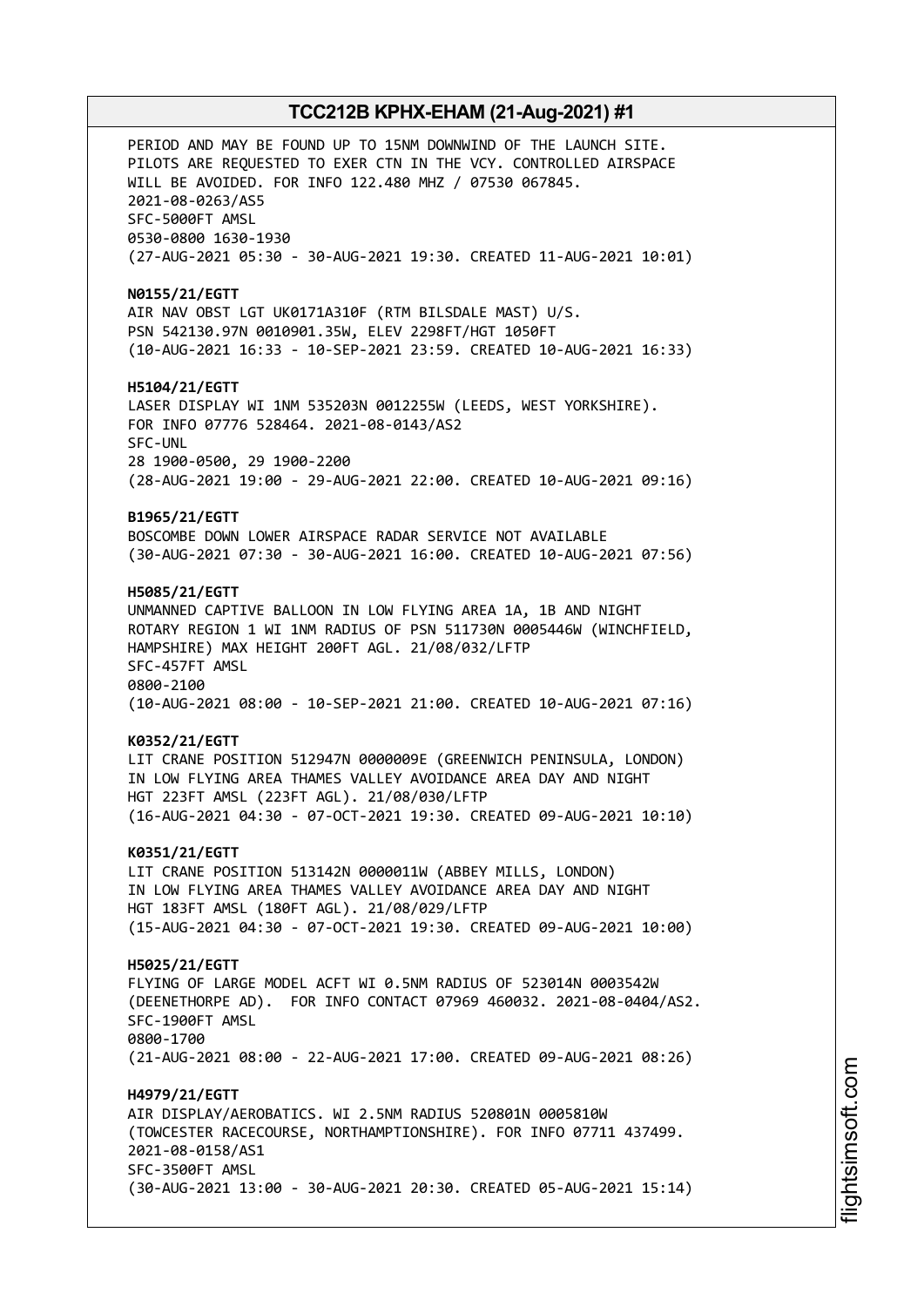**B1927/21/EGTT** COVID-19 INFORMATION COMMERCIAL AND PRIVATE PASSENGER FLIGHTS WHERE THE LAST POINT OF DEPATURE WAS ARGENTINA, BANGLADESH, BRAZIL, CAPE VERDE, CHILE, CUBA DOMINICAN REPUBLIC, EGYPT, ETHIOPIA, GEORGIA, INDONESIA, KENYA, THE MALDIVES, MEXICO, OMAN, PAKISTAN, SOUTH AFRICA, SRI LANKA, TUNISIA OR TURKEY WILL BE PERMITTED TO LAND IN ENGLAND ONLY IF THEY LAND AT LONDON HEATHROW (LHR/EGLL) OR BIRMINGHAM INTERNATIONAL (BHX/EGBB) AND DISEMBARK PASSENGERS THROUGH DEDICATED TERMINALS. THIS REGULATION DOES NOT APPLY TO AIR AMBULANCE ACFT WHERE THE LANDING IS FOR THE PURPOSE OF TRANSPORTING A PERSON FOR MEDICAL TREATMENT. ALL FLIGHTS LANDING TO SECURE THE SAFETY OF THE AIRCRAFT OR FOR HEALTH AND SAFETY OF ANY PERSON ABOARD WILL CONTINUE TO BE PERMITTED. 2020-10-0279 AS6 (08-AUG-2021 03:00 - 05-NOV-2021 11:59. CREATED 05-AUG-2021 11:20) **H4950/21/EGTT** AIR DISPLAY WI 3NM RADIUS 504037N 0031418W (SIDMOUTH, DEVON). SEE J SERIES NOTAM FOR DETAILS OF RESTRICTED AREA (TEMP) FOR A RED ARROWS DISPLAY AT SAME LOCATION. 2021-06-0409/AS1 SFC-3000FT AMSL (27-AUG-2021 16:00 - 27-AUG-2021 17:45. CREATED 05-AUG-2021 09:45) **J2973/21/EGTT** RESTRICTED AREA (TEMPORARY) AT (SIDMOUTH, DEVON). FOR A RED ARROWS DISPLAY WI 6NM RADIUS 504035N 0031420W. AREA ESTABLISHED UNDER ARTICLE 239 OF THE AIR NAVIGATION ORDER 2016. AIC M 065/2021 REFERS. SEE H SERIES FOR DETAILS OF OTHER ACTIVTY AT SAME LOCATION. 2021-08-0017/AS1 SFC-8000FT AMSL (27-AUG-2021 17:25 - 27-AUG-2021 18:05. CREATED 05-AUG-2021 09:44) **H4949/21/EGTT** AIR DISPLAY/AEROBATICS. WI 3NM RADIUS 520456N 0021900W (THREE COUNTIES SHOWGROUND, MALVERN WELLS, WORCESTERSHIRE). FOR INFO 07817 010991. 2021-08-0059/AS1 SFC-3000FT AMSL (28-AUG-2021 18:00 - 28-AUG-2021 19:00. CREATED 05-AUG-2021 09:44) **H4947/21/EGTT** AIR DISPLAY/AEROBATICS. WI 3NM RADIUS 513250N 0005300W (REMENHAM, HENLEY ON THAMES, BERKSHIRE). FOR INFO 07763 739381. 2021-08-0071/AS1 SFC-2000FT AMSL 1400-1530 (28-AUG-2021 14:00 - 30-AUG-2021 15:30. CREATED 05-AUG-2021 09:43) **B1923/21/EGTT** DUE TO COM ISSUES BRIZE NORTON LOWER AIRSPACE RADAR SER 124.275 CAN ONLY PROVIDE AIR SYSTEMS WITH BASIC SERVICE. SER MAY BE CLOSED AT SHORT NOTICE (05-AUG-2021 09:23 - 05-NOV-2021 06:00. CREATED 05-AUG-2021 09:37) **H4935/21/EGTT** MODEL ACFT OPR WI 0.5NM RADIUS OF 533943N 0003340W (WINTERTON, LINCOLNSHIRE). FOR INFO CONTACT 07484 232798. 2020-09-0161/AS2. SFC-1600FT AMSL AUG 07-OCT 30 0700-1800, OCT 31-NOV 06 0800-1900 (07-AUG-2021 07:00 - 06-NOV-2021 19:00. CREATED 04-AUG-2021 13:44)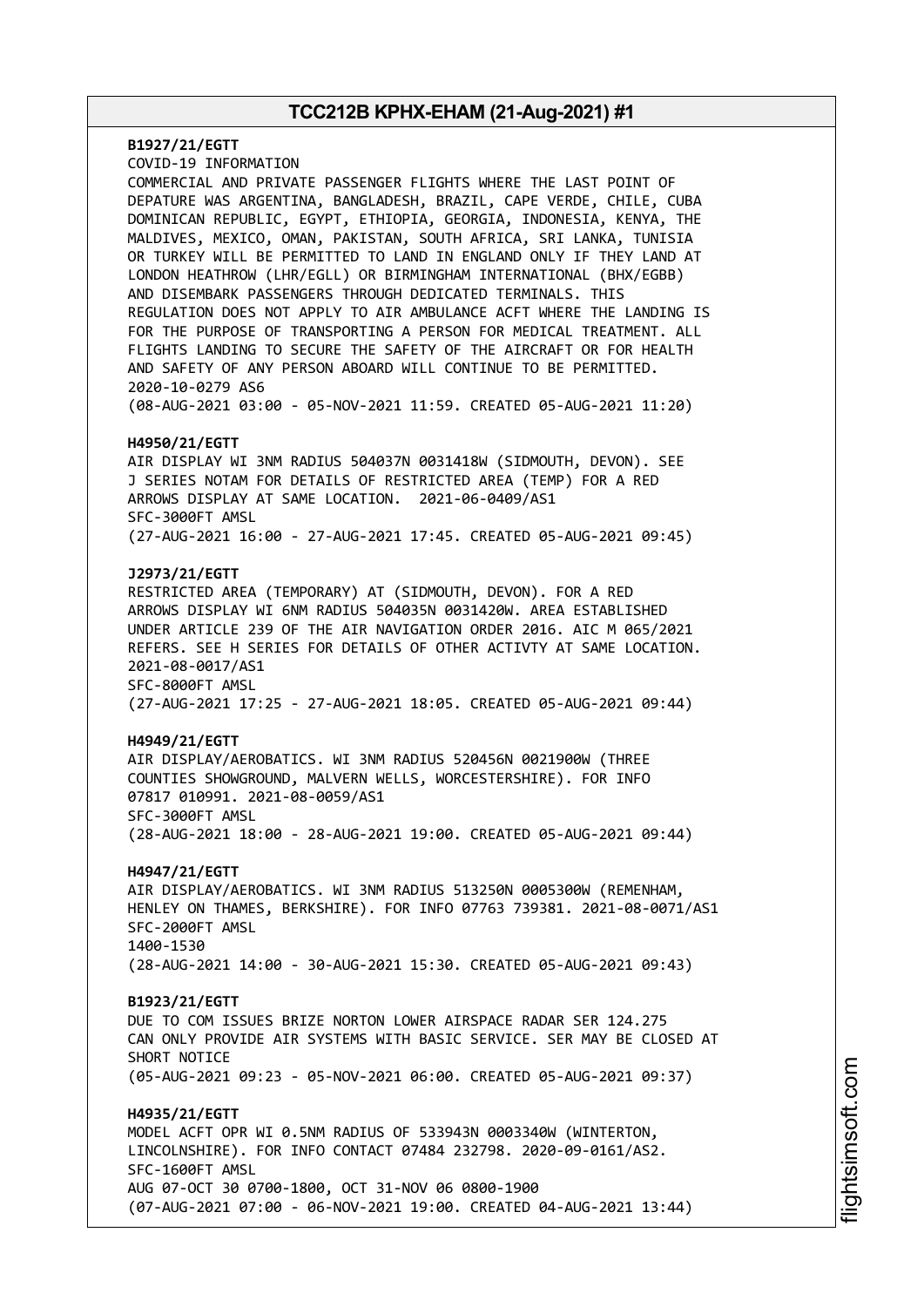**K0348/21/EGTT** LIT CRANE POSITION 510245N 0003030E (HAWKHURST, KENT) IN LOW FLYING AREA 18 AND NIGHT ROTARY REGION 18 HGT 452FT AMSL (233FT AGL). 21/08/016/LFTP (05-AUG-2021 04:30 - 07-OCT-2021 19:30. CREATED 04-AUG-2021 09:56) **H4914/21/EGTT** MODEL ACFT WI 0.5NM RADIUS OF 522407N 0000619W (WARBOYS, CAMBRIDGSHIRE). FOR INFO CONTACT 07586 292737. 2020-12-0127/AS2. SFC-1600FT AMSL AUG 28-OCT 30 0800-1800, OCT 31 0900-1900, NOV 01-NOV 27 0900-2000 (28-AUG-2021 08:00 - 27-NOV-2021 20:00. CREATED 04-AUG-2021 09:27) **K0346/21/EGTT** LIT CRANE POSITION 512837N 0000435W (PECKHAM, LONDON) IN LOW FLYING AREA THAMES VALLEY AVOIDANCE AREA DAY AND NIGHT HGT 250FT AMSL (230FT AGL). 21/08/021/LFTP (06-AUG-2021 04:30 - 07-OCT-2021 19:30. CREATED 04-AUG-2021 09:10) **K0345/21/EGTT** UNLIT CRANE POSITION 512932N 0000338W (SOUTHWARK, LONDON) IN LOW FLYING AREA THAMES VALLEY AVOIDANCE AREA DAY AND NIGHT. HGT 261FT AMSL (251FT AGL). 21/08/020/LFTP (05-AUG-2021 04:30 - 07-OCT-2021 19:30. CREATED 04-AUG-2021 09:01) **K0344/21/EGTT** LIT CRANE POSITION 512551N 0000249W (MAYOW ROAD, LONDON) IN LOW FLYING AREA THAMES VALLEY AVOIDANCE AREA DAY AND NIGHT HGT 394FT AMSL (230FT AGL). 21/08/019/LFTP (05-AUG-2021 04:30 - 07-OCT-2021 19:30. CREATED 04-AUG-2021 08:47) **K0343/21/EGTT** LIT CRANE OPR PSN 513132N 0001228W (KENSAL ROAD, LONDON) IN LOW FLYING AREA THAMES VALLEY AVOIDANCE AREA DAY AND NIGHT HGT 188FT AMSL (96FT AGL). 21/08/018/LFTP (06-AUG-2021 04:30 - 07-OCT-2021 19:30. CREATED 04-AUG-2021 08:41) **K0342/21/EGTT** LIT CRANE POSITION 522211N 0011618W (BILTON ROAD, WARWICKSHIRE) IN LOW FLYING AREA 6 AND NIGHT ROTARY REGION 4C, HGT 493FT AMSL (122FT AGL). 21/08/017/LFTP (05-AUG-2021 04:30 - 07-OCT-2021 19:30. CREATED 04-AUG-2021 08:32) **B1907/21/EGTT** BRIZE NORTON LOWER AIRSPACE RADAR SERVICE MAY BE LIMITED TO BASIC SERVICE ONLY OR CLOSE AT SHORT NOTICE DUE TO FREQUENCY PROBLEMS. (03-AUG-2021 21:00 - 03-NOV-2021 21:00. CREATED 03-AUG-2021 14:35) **K0338/21/EGTT** UNLIT MAST IN POSITION 512113N 0022233W (BATH, SOMERSET) IN LOW FLYING AREA 2 AND NIGHT ROTARY REGION 2. HEIGHT 652FT AMSL (80FT AGL). 21/08/002/LFTP (03-AUG-2021 07:48 - 07-OCT-2021 23:59. CREATED 03-AUG-2021 07:48) **H4856/21/EGTT**

MILITARY EXERCISE. MULTIPLE MIXED MIL ACFT, INCLUDING FAST JETS, WILL CONDUCT HIGH ENERGY MANOEVRES WI 15NM RADIUS 532848N 0001335E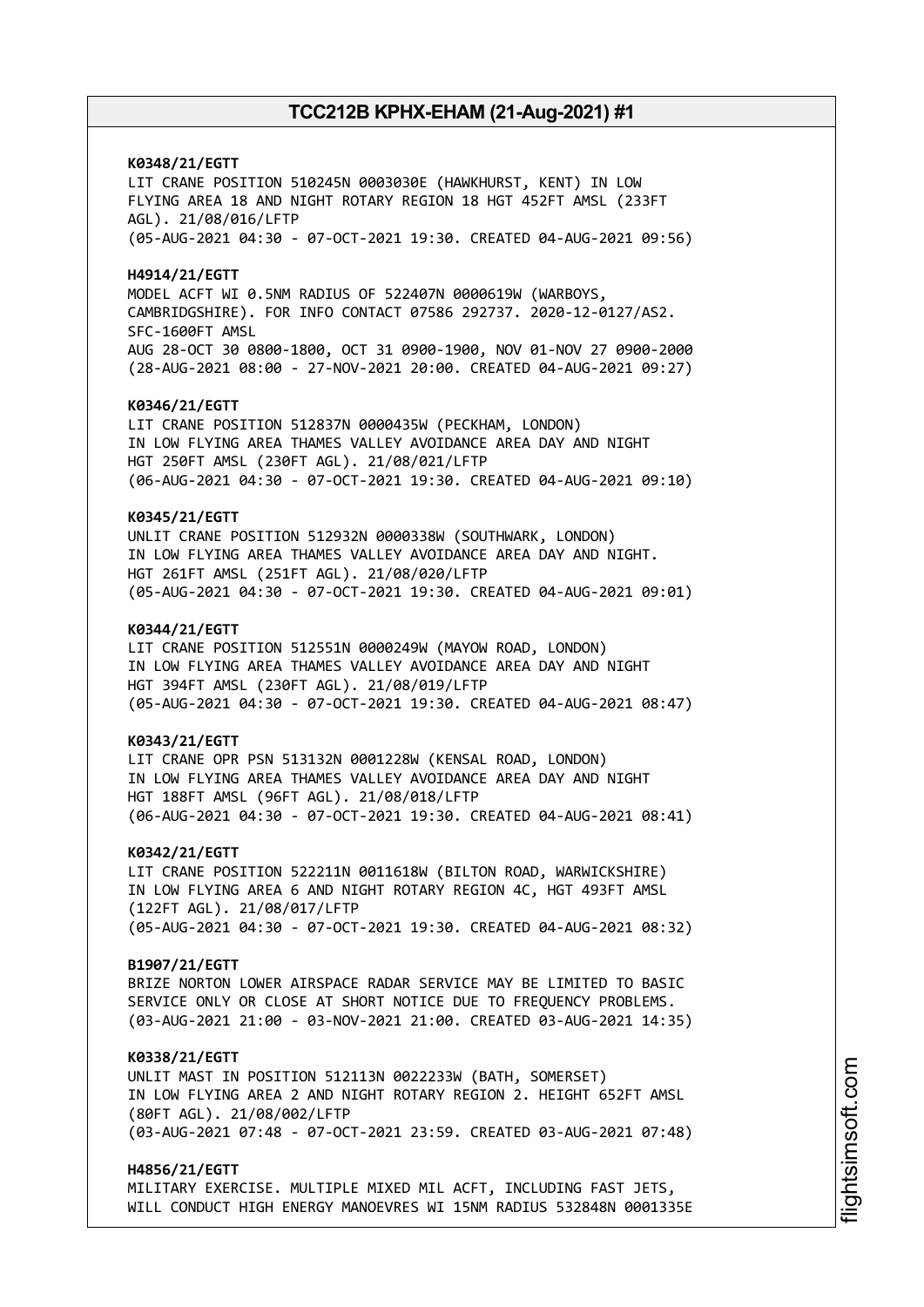(DONNA NOOK, LONCOLNSHIRE). ACFT MAY BE UNABLE TO COMPLY WITH RAC. ACFT SHALL REMAIN OUTSIDE OF CONTROLLED AIRSPACE. FOR FURTHER INFO AIC Y042/2020 REFERS. OPS CTC 276.125MHZ / 373.400MHZ / 122.750MHZ. 2021-10-0019/AS3. SFC-20000FT AMSL MON WED 0800-2100, TUE THU 0800-1530, FRI 0800-1400 (04-OCT-2021 08:00 - 15-OCT-2021 14:00. CREATED 03-AUG-2021 06:25) **H4853/21/EGTT** PJE. PARACHUTE DISPLAY WI 3NM RADIUS PSN 524826N 0003100W (CORBY GLEN, LEICESTERSHIRE). DROP HGT SUBJ ATC CLR. FOR INFO 07855 769977. 2021-09-0107/AS3. SFC-5900FT AMSL (12-SEP-2021 08:25 - 12-SEP-2021 08:55. CREATED 03-AUG-2021 06:11) **H4835/21/EGTT** PARACHUTE DISPLAY WI 3NM RADIUS 520746N 0005823W (TOWCESTER, NORTHAMPTONSHIRE). DROP HGT SUBJ ATC CLR. FOR INFO 07766 203104. 2021-08-0284/AS3. SFC-4300FT AMSL (30-AUG-2021 15:00 - 30-AUG-2021 21:00. CREATED 02-AUG-2021 15:13) **H4834/21/EGTT** PARACHUTE DISPLAY WI 2NM RADIUS 520503N 0021855W (MALVERN, WORCESTERSHIRE). DROP HGT SUBJ ATC CLR. FOR INFO 07949 493569. 2021-08-0264/AS3. SFC-6300FT AMSL (28-AUG-2021 16:45 - 28-AUG-2021 17:15. CREATED 02-AUG-2021 15:04) **N0152/21/EGTT** LIT CRANE OPR AT 545828.8N 0013708.1W NEWCASTLE UPON TYNE (CITY CENTRE). MAX HGT 469FT AGL, 633FT AMSL. (02-AUG-2021 09:30 - 22-SEP-2021 23:59. CREATED 02-AUG-2021 09:41) **B1888/21/EGTT** AIRSPACE REGULATION OPERATIONS (A DEPARTMENT OF THE UK CIVIL AVIATION AUTHORITY WHO DEAL WITH THE NOTIFICATION AND COORDINATION OF UNUSUAL AERIAL ACTIVITIES (UAA) - SEE UK AIP ENR 1.1) WILL BE CLOSED FOR ALL NORMAL ACTIVITY. ANY INDIVIDUAL OR ORGANISATION ANTICIPATING THE NEED FOR THE CO-ORDINATION AND/OR NOTIFICATION OF UNUSUAL AERIAL ACTIVITY (UAA) DURING THE PERIOD IS REMINDED OF THE NEED TO COMPLY WITH THE CURRENT ADVANCE NOTIFICATION REQUIREMENTS DETAILED IN THE UK AIP (ENR 1.1). IF IN DOUBT UAA SPONSORS SHOULD MAKE CONTACT WITH AIRSPACE REGULATION OPERATIONS IN ADVANCE OF THE START OF THE CLOSURE PERIOD USING THE CONTACT DETAILS IN THIS NOTAM. EMERGENCY FLYING RESTRICTIONS AND ROYAL FLIGHT NOTIFICATIONS WILL BE HANDLED DURING THE CLOSED PERIOD AS PER CURRENT OUT OF HOURS ARRANGEMENTS. CTC DURING OFFICE HOURS: 01293 983880 OR EMAIL: AROPS(AT)CAA.CO.UK 2021-08-0272/AS3. (27-AUG-2021 15:30 - 31-AUG-2021 07:30. CREATED 02-AUG-2021 07:56) **B1887/21/EGTT** THE FIS PROVIDED BY LONDON ACC ON FREQ 124.600 MHZ, 124.750 MHZ AND 125.475 MHZ WILL NOT BE AVBL. PILOTS REQUESTING FLIGHT INFORMATION DURING THIS PERIOD MAY CONTACT LONDON CONTROL ON THE NOTIFIED H24 FREQUENCIES IN THE AIP PAGE ENR 2.1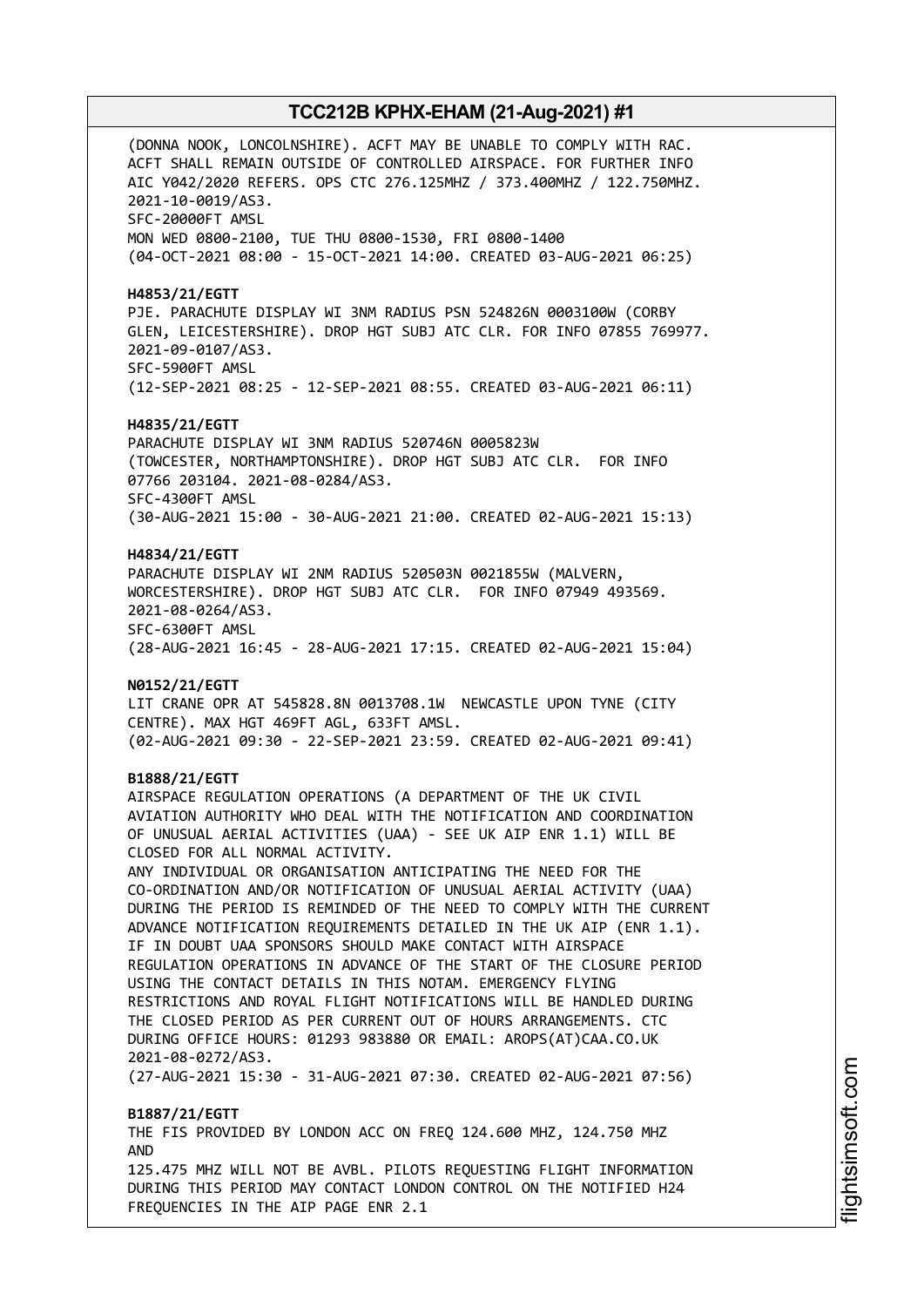02 2300-2330, AUG 03 - AUG 31 0130-0330 2300-2330 (02-AUG-2021 23:00 - 31-AUG-2021 03:30. CREATED 02-AUG-2021 07:16) **B1877/21/EGTT** BOURNEMOUTH LOWER AIRSPACE RADAR SERVICE MAY BE UNAVAILABLE AT TIMES DUE TO OPERATIONAL REASONS (01-AUG-2021 07:00 - 31-AUG-2021 19:00. CREATED 01-AUG-2021 05:57) **D1107/21/EGTT** Y028/2020 Y031/2020 P034/2020 W035/2020 Y036/2020 Y039/2020 Y040/2020 Y041/2020 Y042/2020 Y043/2020 P044/2020 Y045/2020 P046/2020 Y051/2020 Y052/2020 P053/2020 P056/2020 P060/2020 P083/2020 Y085/2020 Y086/2020 Y087/2020 Y002/2021 Y008/2021 Y010/2021 Y011/2021 M012/2021 P017/2021 P018/2021 P026/2021 Y027/2021 Y028/2021 Y029/2021 Y037/2021 M044/2021 P045/2021 Y050/2021 Y054/2021 Y055/2021 P056/2021 Y058/2021 M060/2021 Y062/2021 M063/2021 M064/2021 M065/2021 M066/2021 P067/2021 Y068/2021 W069/2021 AIP VFR **NTI** AIP MIL NIL SUP CHECKLIST AIP IFR 053/2018 060/2018 011/2019 023/2019 025/2019 003/2020 017/2020 019/2020 023/2020 030/2020 031/2020 032/2020 037/2020 038/2020 039/2020 045/2020 046/2020 048/2020 049/2020 052/2020 002/2021 003/2021 007/2021 008/2021 012/2021 014/2021 017/2021 018/2021 019/2021 020/2021 022/2021 023/2021 024/2021 025/2021 026/2021 028/2021 029/2021 030/2021 031/2021 032/2021 034/2021 035/2021 036/2021 037/2021 038/2021 039/2021 040/2021 AIP VFR NIL AIP MIL NIL PART 2 OF 2 (01-AUG-2021 00:05 - 01-SEP-2021 00:05 EST. CREATED 01-AUG-2021 01:52) **D1107/21/EGTT** CHECKLIST YEAR=2021 0726 1100 1105 1106 LATEST PUBLICATIONS AIP AIRAC AMDT IFR 009/2021 EFFECTIVE DATE 09 SEP 21 AIP SUP IFR 040/2021 EFFECTIVE DATE 29 JUL 21 AIC IFR W069/2021 EFFECTIVE DATE 29 JUL 21 AIC IFR P067/2021 EFFECTIVE DATE 29 JUL 21 AIC IFR M066/2021 EFFECTIVE DATE 29 JUL 21 AIC IFR Y068/2021 EFFECTIVE DATE 29 JUL 21 AIC IFR G097/2009 EFFECTIVE DATE 31 DEC 09 ATC CHECKLIST AIP IFR P127/2006 P008/2008 P064/2008 P086/2008 P077/2009 P070/2010 P062/2012 P138/2012 Y009/2014 P002/2018 P053/2018 Y104/2018 Y031/2019 Y055/2019 Y117/2019 Y135/2019 P136/2019 P137/2019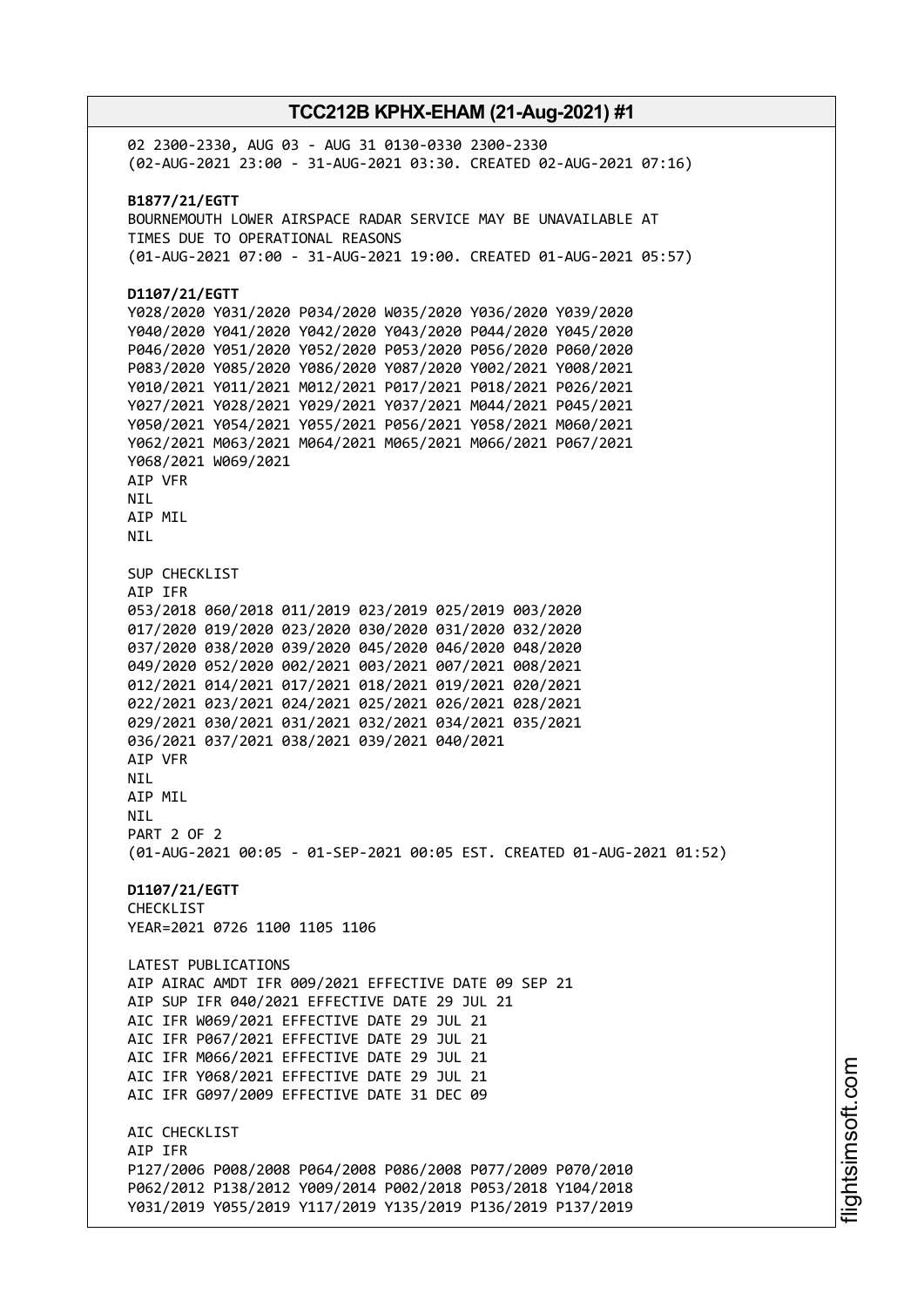P138/2019 P139/2019 Y140/2019 Y141/2019 Y142/2019 Y001/2020 P003/2020 W008/2020 Y011/2020 Y012/2020 W018/2020 Y024/2020 PART 1 OF 2 (01-AUG-2021 00:05 - 01-SEP-2021 00:05 EST. CREATED 01-AUG-2021 01:52) **G0256/21/EGTT** P083/2020 Y085/2020 Y086/2020 Y087/2020 Y002/2021 Y008/2021 Y010/2021 Y011/2021 M012/2021 P017/2021 P018/2021 P026/2021 Y027/2021 Y028/2021 Y029/2021 Y037/2021 M044/2021 P045/2021 Y050/2021 Y054/2021 Y055/2021 P056/2021 Y058/2021 M060/2021 Y062/2021 M063/2021 M064/2021 M065/2021 M066/2021 P067/2021 Y068/2021 W069/2021 AIP VFR NIL AIP MIL NIL SUP CHECKLIST AIP IFR 053/2018 060/2018 011/2019 023/2019 025/2019 003/2020 017/2020 019/2020 023/2020 030/2020 031/2020 032/2020 037/2020 038/2020 039/2020 045/2020 046/2020 048/2020 049/2020 052/2020 002/2021 003/2021 007/2021 008/2021 012/2021 014/2021 017/2021 018/2021 019/2021 020/2021 022/2021 023/2021 024/2021 025/2021 026/2021 028/2021 029/2021 030/2021 031/2021 032/2021 034/2021 035/2021 036/2021 037/2021 038/2021 039/2021 040/2021 AIP VFR NIL AIP MIL NIL PART 2 OF 2 (01-AUG-2021 00:05 - 01-SEP-2021 00:05 EST. CREATED 01-AUG-2021 01:34) **G0256/21/EGTT** CHECKLIST YEAR=2021 0256 LATEST PUBLICATIONS AIP AIRAC AMDT IFR 009/2021 EFFECTIVE DATE 09 SEP 21 AIP SUP IFR 040/2021 EFFECTIVE DATE 29 JUL 21 AIC IFR W069/2021 EFFECTIVE DATE 29 JUL 21 AIC IFR P067/2021 EFFECTIVE DATE 29 JUL 21 AIC IFR M066/2021 EFFECTIVE DATE 29 JUL 21 AIC IFR Y068/2021 EFFECTIVE DATE 29 JUL 21 AIC IFR G097/2009 EFFECTIVE DATE 31 DEC 09 ATC CHECKLIST AIP IFR P127/2006 P008/2008 P064/2008 P086/2008 P077/2009 P070/2010 P062/2012 P138/2012 Y009/2014 P002/2018 P053/2018 Y104/2018 Y031/2019 Y055/2019 Y117/2019 Y135/2019 P136/2019 P137/2019 P138/2019 P139/2019 Y140/2019 Y141/2019 Y142/2019 Y001/2020 P003/2020 W008/2020 Y011/2020 Y012/2020 W018/2020 Y024/2020 Y028/2020 Y031/2020 P034/2020 W035/2020 Y036/2020 Y039/2020 Y040/2020 Y041/2020 Y042/2020 Y043/2020 P044/2020 Y045/2020 P046/2020 Y051/2020 Y052/2020 P053/2020 P056/2020 P060/2020 PART 1 OF 2 (01-AUG-2021 00:05 - 01-SEP-2021 00:05 EST. CREATED 01-AUG-2021 01:34) **M2939/21/EGTT**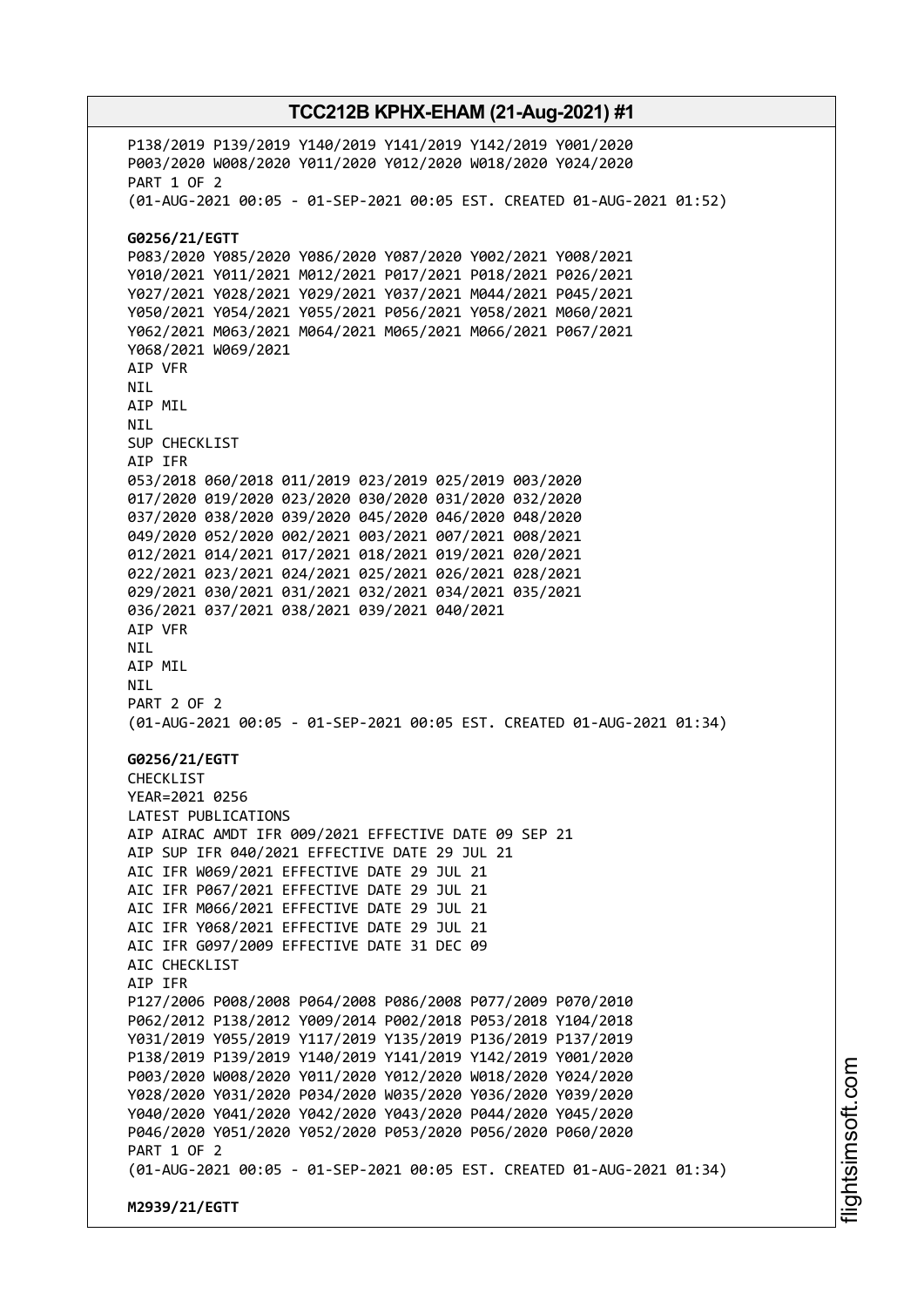**TCC212B KPHX-EHAM (21-Aug-2021) #1** P138/2019 P139/2019 Y140/2019 Y141/2019 Y142/2019 Y001/2020 P003/2020 W008/2020 Y011/2020 Y012/2020 W018/2020 Y024/2020 Y028/2020 Y031/2020 P034/2020 W035/2020 Y036/2020 Y039/2020 Y040/2020 Y041/2020 Y042/2020 Y043/2020 P044/2020 Y045/2020 P046/2020 Y051/2020 Y052/2020 P053/2020 P056/2020 P060/2020 P083/2020 Y085/2020 Y086/2020 Y087/2020 Y002/2021 Y008/2021 Y010/2021 Y011/2021 M012/2021 P017/2021 P018/2021 P026/2021 Y027/2021 Y028/2021 Y029/2021 Y037/2021 M044/2021 P045/2021 Y050/2021 Y054/2021 Y055/2021 P056/2021 Y058/2021 M060/2021 Y062/2021 M063/2021 M064/2021 M065/2021 M066/2021 P067/2021 Y068/2021 W069/2021 AIP VFR NIL AIP MIL NIL 022/2021 023/2021 024/2021 025/2021 026/2021 028/2021 029/2021 030/2021 031/2021 032/2021 034/2021 035/2021 036/2021 037/2021 038/2021 039/2021 040/2021 AIP VFR **NTI** AIP MIL NIL PART 2 OF 2 (01-AUG-2021 00:05 - 01-SEP-2021 00:05 EST. CREATED 01-AUG-2021 01:33) **M2939/21/EGTT** CHECKL<sub>TST</sub> YEAR=2021 2913 2914 2915 2916 2917 2918 2919 2920 2921 2922 2923 2924 2925 2926 2927 2928 2929 2930 2931 2932 2933 2935 LATEST PUBLICATIONS AIP AIRAC AMDT IFR 009/2021 EFFECTIVE DATE 09 SEP 21 AIP SUP IFR 040/2021 EFFECTIVE DATE 29 JUL 21 AIC IFR W069/2021 EFFECTIVE DATE 29 JUL 21 AIC IFR P067/2021 EFFECTIVE DATE 29 JUL 21 AIC IFR M066/2021 EFFECTIVE DATE 29 JUL 21 AIC IFR Y068/2021 EFFECTIVE DATE 29 JUL 21 AIC IFR G097/2009 EFFECTIVE DATE 31 DEC 09 AIC CHECKLIST AIP IFR P127/2006 P008/2008 P064/2008 P086/2008 P077/2009 P070/2010 P062/2012 P138/2012 Y009/2014 P002/2018 P053/2018 Y104/2018 Y031/2019 Y055/2019 Y117/2019 Y135/2019 P136/2019 P137/2019 PART 1 OF 2 (01-AUG-2021 00:05 - 01-SEP-2021 00:05 EST. CREATED 01-AUG-2021 01:33) **F0776/21/EGTT** CHECKLIST YEAR=2021 0769 0770 0771 0773 0776 LATEST PUBLICATIONS AIP AIRAC AMDT IFR 009/2021 EFFECTIVE DATE 09 SEP 21 AIP SUP IFR 040/2021 EFFECTIVE DATE 29 JUL 21 AIC IFR W069/2021 EFFECTIVE DATE 29 JUL 21 AIC IFR P067/2021 EFFECTIVE DATE 29 JUL 21 AIC IFR M066/2021 EFFECTIVE DATE 29 JUL 21 AIC IFR Y068/2021 EFFECTIVE DATE 29 JUL 21 AIC IFR G097/2009 EFFECTIVE DATE 31 DEC 09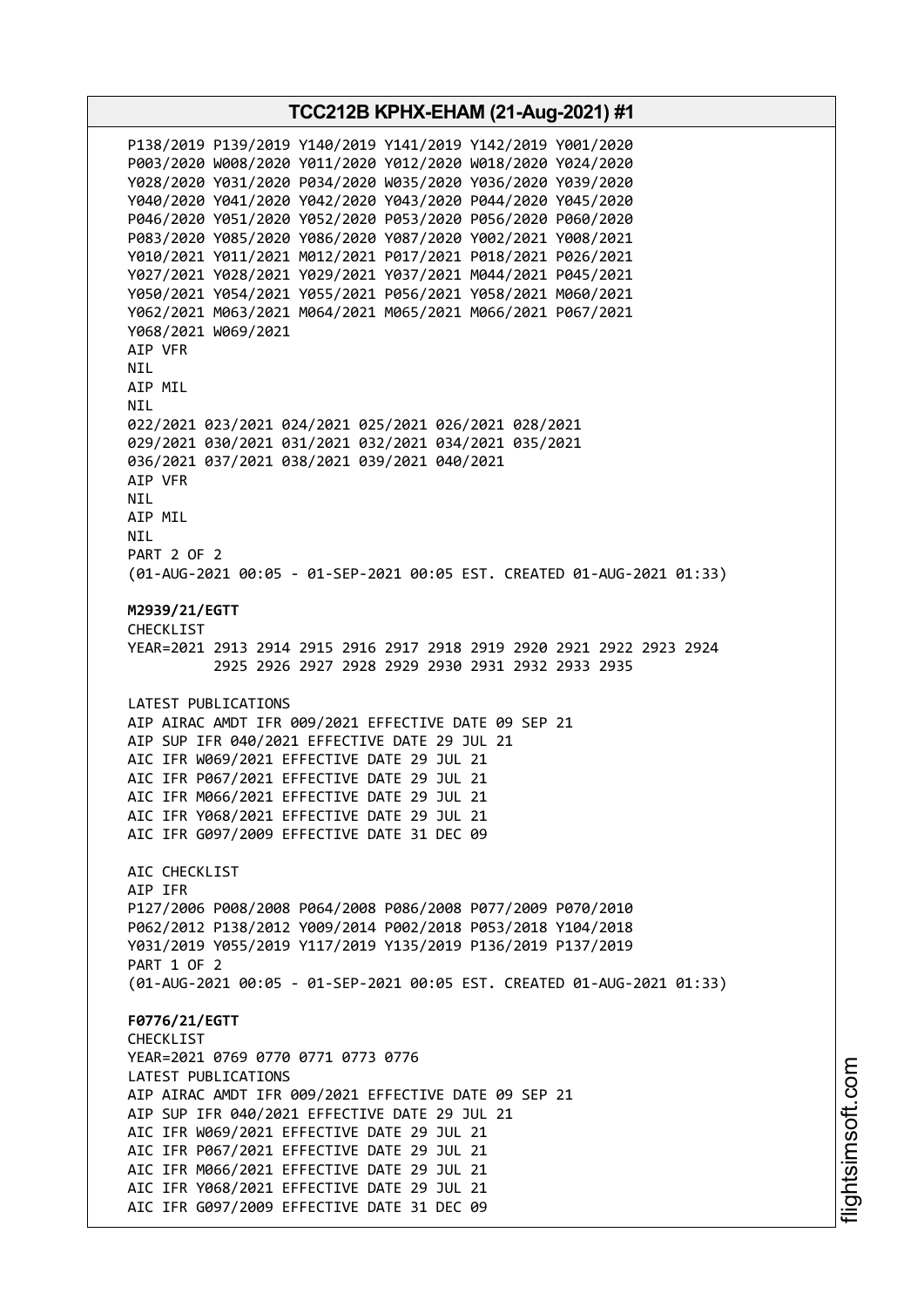# **TCC212B KPHX-EHAM (21-Aug-2021) #1** AIC CHECKLIST AIP IFR P127/2006 P008/2008 P064/2008 P086/2008 P077/2009 P070/2010 P062/2012 P138/2012 Y009/2014 P002/2018 P053/2018 Y104/2018 Y031/2019 Y055/2019 Y117/2019 Y135/2019 P136/2019 P137/2019 P138/2019 P139/2019 Y140/2019 Y141/2019 Y142/2019 Y001/2020 P003/2020 W008/2020 Y011/2020 Y012/2020 W018/2020 Y024/2020 Y028/2020 Y031/2020 P034/2020 W035/2020 Y036/2020 Y039/2020 Y040/2020 Y041/2020 Y042/2020 Y043/2020 P044/2020 Y045/2020 PART 1 OF 2 (01-AUG-2021 00:05 - 01-SEP-2021 00:05 EST. CREATED 01-AUG-2021 01:31) **F0776/21/EGTT** P046/2020 Y051/2020 Y052/2020 P053/2020 P056/2020 P060/2020 P083/2020 Y085/2020 Y086/2020 Y087/2020 Y002/2021 Y008/2021 Y010/2021 Y011/2021 M012/2021 P017/2021 P018/2021 P026/2021 Y027/2021 Y028/2021 Y029/2021 Y037/2021 M044/2021 P045/2021 Y050/2021 Y054/2021 Y055/2021 P056/2021 Y058/2021 M060/2021 Y062/2021 M063/2021 M064/2021 M065/2021 M066/2021 P067/2021 Y068/2021 W069/2021 AIP VFR NIL AIP MIL NIL SUP CHECKLIST AIP IFR 053/2018 060/2018 011/2019 023/2019 025/2019 003/2020 017/2020 019/2020 023/2020 030/2020 031/2020 032/2020 037/2020 038/2020 039/2020 045/2020 046/2020 048/2020 049/2020 052/2020 002/2021 003/2021 007/2021 008/2021 012/2021 014/2021 017/2021 018/2021 019/2021 020/2021 022/2021 023/2021 024/2021 025/2021 026/2021 028/2021 029/2021 030/2021 031/2021 032/2021 034/2021 035/2021 036/2021 037/2021 038/2021 039/2021 040/2021 AIP VFR **NTI** AIP MIL **NTI** PART 2 OF 2 (01-AUG-2021 00:05 - 01-SEP-2021 00:05 EST. CREATED 01-AUG-2021 01:31) **N0151/21/EGTT** P083/2020 Y085/2020 Y086/2020 Y087/2020 Y002/2021 Y008/2021 Y010/2021 Y011/2021 M012/2021 P017/2021 P018/2021 P026/2021 Y027/2021 Y028/2021 Y029/2021 Y037/2021 M044/2021 P045/2021 Y050/2021 Y054/2021 Y055/2021 P056/2021 Y058/2021 M060/2021 Y062/2021 M063/2021 M064/2021 M065/2021 M066/2021 P067/2021 Y068/2021 W069/2021 AIP VFR NIL AIP MIL NIL SUP CHECKLIST AIP IFR 053/2018 060/2018 011/2019 023/2019 025/2019 003/2020 017/2020 019/2020 023/2020 030/2020 031/2020 032/2020 037/2020 038/2020 039/2020 045/2020 046/2020 048/2020 049/2020 052/2020 002/2021 003/2021 007/2021 008/2021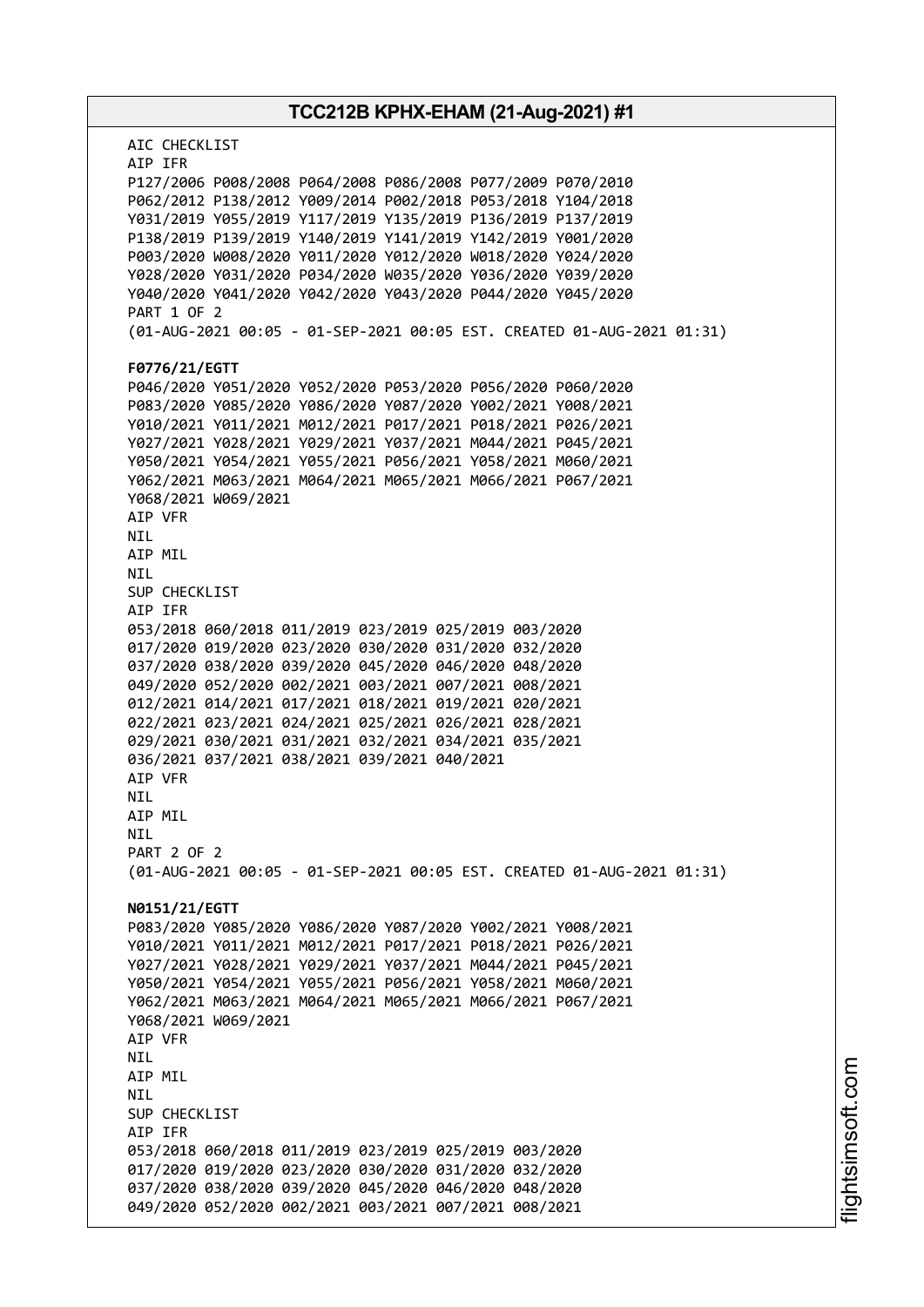012/2021 014/2021 017/2021 018/2021 019/2021 020/2021 022/2021 023/2021 024/2021 025/2021 026/2021 028/2021 029/2021 030/2021 031/2021 032/2021 034/2021 035/2021 036/2021 037/2021 038/2021 039/2021 040/2021 AIP VFR NIL AIP MIL NIL PART 2 OF 2 (01-AUG-2021 00:05 - 01-SEP-2021 00:05 EST. CREATED 01-AUG-2021 01:29) **N0151/21/EGTT** CHECKLIST YEAR=2021 0095 0111 0112 0113 0118 0122 0123 0124 0127 0136 0138 0139 0141 0142 0143 0145 0147 0149 0150 0151 LATEST PUBLICATIONS AIP AIRAC AMDT IFR 009/2021 EFFECTIVE DATE 09 SEP 21 AIP SUP IFR 040/2021 EFFECTIVE DATE 29 JUL 21 AIC IFR W069/2021 EFFECTIVE DATE 29 JUL 21 AIC IFR P067/2021 EFFECTIVE DATE 29 JUL 21 AIC IFR M066/2021 EFFECTIVE DATE 29 JUL 21 AIC IFR Y068/2021 EFFECTIVE DATE 29 JUL 21 AIC IFR G097/2009 EFFECTIVE DATE 31 DEC 09 AIC CHECKLIST AIP IFR P127/2006 P008/2008 P064/2008 P086/2008 P077/2009 P070/2010 P062/2012 P138/2012 Y009/2014 P002/2018 P053/2018 Y104/2018 Y031/2019 Y055/2019 Y117/2019 Y135/2019 P136/2019 P137/2019 P138/2019 P139/2019 Y140/2019 Y141/2019 Y142/2019 Y001/2020 P003/2020 W008/2020 Y011/2020 Y012/2020 W018/2020 Y024/2020 Y028/2020 Y031/2020 P034/2020 W035/2020 Y036/2020 Y039/2020 Y040/2020 Y041/2020 Y042/2020 Y043/2020 P044/2020 Y045/2020 P046/2020 Y051/2020 Y052/2020 P053/2020 P056/2020 P060/2020 PART 1 OF 2 (01-AUG-2021 00:05 - 01-SEP-2021 00:05 EST. CREATED 01-AUG-2021 01:29) **B1876/21/EGTT** AIC IFR Y068/2021 EFFECTIVE DATE 29 JUL 21 AIC IFR G097/2009 EFFECTIVE DATE 31 DEC 09 AIC CHECKLIST AIP IFR P127/2006 P008/2008 P064/2008 P086/2008 P077/2009 P070/2010 P062/2012 P138/2012 Y009/2014 P002/2018 P053/2018 Y104/2018 Y031/2019 Y055/2019 Y117/2019 Y135/2019 P136/2019 P137/2019 P138/2019 P139/2019 Y140/2019 Y141/2019 Y142/2019 Y001/2020 P003/2020 W008/2020 Y011/2020 Y012/2020 W018/2020 Y024/2020 Y028/2020 Y031/2020 P034/2020 W035/2020 Y036/2020 Y039/2020 Y040/2020 Y041/2020 Y042/2020 Y043/2020 P044/2020 Y045/2020 P046/2020 Y051/2020 Y052/2020 P053/2020 P056/2020 P060/2020 P083/2020 Y085/2020 Y086/2020 Y087/2020 Y002/2021 Y008/2021 Y010/2021 Y011/2021 M012/2021 P017/2021 P018/2021 P026/2021 Y027/2021 Y028/2021 Y029/2021 Y037/2021 M044/2021 P045/2021 Y050/2021 Y054/2021 Y055/2021 P056/2021 Y058/2021 M060/2021 Y062/2021 M063/2021 M064/2021 M065/2021 M066/2021 P067/2021 Y068/2021 W069/2021 PART 2 OF 3 (01-AUG-2021 00:05 - 01-SEP-2021 00:05 EST. CREATED 01-AUG-2021 01:28)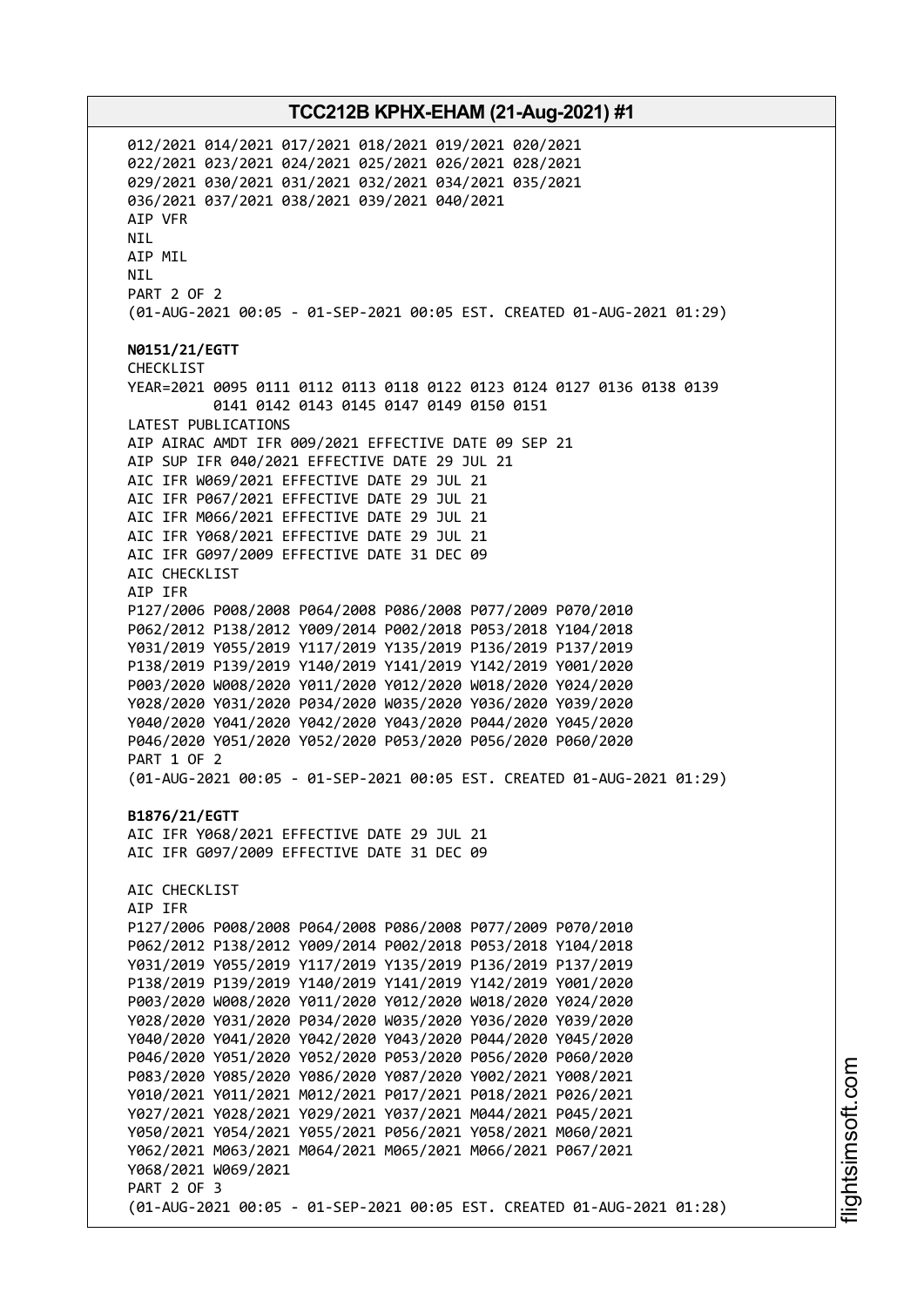**B1876/21/EGTT** CHECKLIST YEAR=2021 0989 1036 1041 1142 1175 1194 1205 1206 1207 1209 1372 1378 1413 1431 1537 1558 1579 1630 1705 1717 1725 1743 1747 1750 1751 1753 1790 1813 1816 1824 1836 1837 1839 1840 1841 1843 1844 1854 1856 1857 1860 1861 1862 1863 1864 1865 1866 1867 LATEST PUBLICATIONS AIP AIRAC AMDT IFR 009/2021 EFFECTIVE DATE 09 SEP 21 AIP SUP IFR 040/2021 EFFECTIVE DATE 29 JUL 21 AIC IFR W069/2021 EFFECTIVE DATE 29 JUL 21 AIC IFR P067/2021 EFFECTIVE DATE 29 JUL 21 AIC IFR M066/2021 EFFECTIVE DATE 29 JUL 21 PART 1 OF 3 (01-AUG-2021 00:05 - 01-SEP-2021 00:05 EST. CREATED 01-AUG-2021 01:28) **B1876/21/EGTT** AIP VFR NIL AIP MIL NIL SUP CHECKLIST AIP IFR 053/2018 060/2018 011/2019 023/2019 025/2019 003/2020 017/2020 019/2020 023/2020 030/2020 031/2020 032/2020 037/2020 038/2020 039/2020 045/2020 046/2020 048/2020 049/2020 052/2020 002/2021 003/2021 007/2021 008/2021 012/2021 014/2021 017/2021 018/2021 019/2021 020/2021 022/2021 023/2021 024/2021 025/2021 026/2021 028/2021 029/2021 030/2021 031/2021 032/2021 034/2021 035/2021 036/2021 037/2021 038/2021 039/2021 040/2021 AIP VFR **NTI** AIP MIL **NTL** PART 3 OF 3 (01-AUG-2021 00:05 - 01-SEP-2021 00:05 EST. CREATED 01-AUG-2021 01:28) **A2748/21/EGTT** Y031/2019 Y055/2019 Y117/2019 Y135/2019 P136/2019 P137/2019 P138/2019 P139/2019 Y140/2019 Y141/2019 Y142/2019 Y001/2020 P003/2020 W008/2020 Y011/2020 Y012/2020 W018/2020 Y024/2020 Y028/2020 Y031/2020 P034/2020 W035/2020 Y036/2020 Y039/2020 Y040/2020 Y041/2020 Y042/2020 Y043/2020 P044/2020 Y045/2020 P046/2020 Y051/2020 Y052/2020 P053/2020 P056/2020 P060/2020 P083/2020 Y085/2020 Y086/2020 Y087/2020 Y002/2021 Y008/2021 Y010/2021 Y011/2021 M012/2021 P017/2021 P018/2021 P026/2021 Y027/2021 Y028/2021 Y029/2021 Y037/2021 M044/2021 P045/2021 Y050/2021 Y054/2021 Y055/2021 P056/2021 Y058/2021 M060/2021 Y062/2021 M063/2021 M064/2021 M065/2021 M066/2021 P067/2021 Y068/2021 W069/2021 AIP VFR **NTI** AIP MIL **NTI** SUP CHECKLIST AIP IFR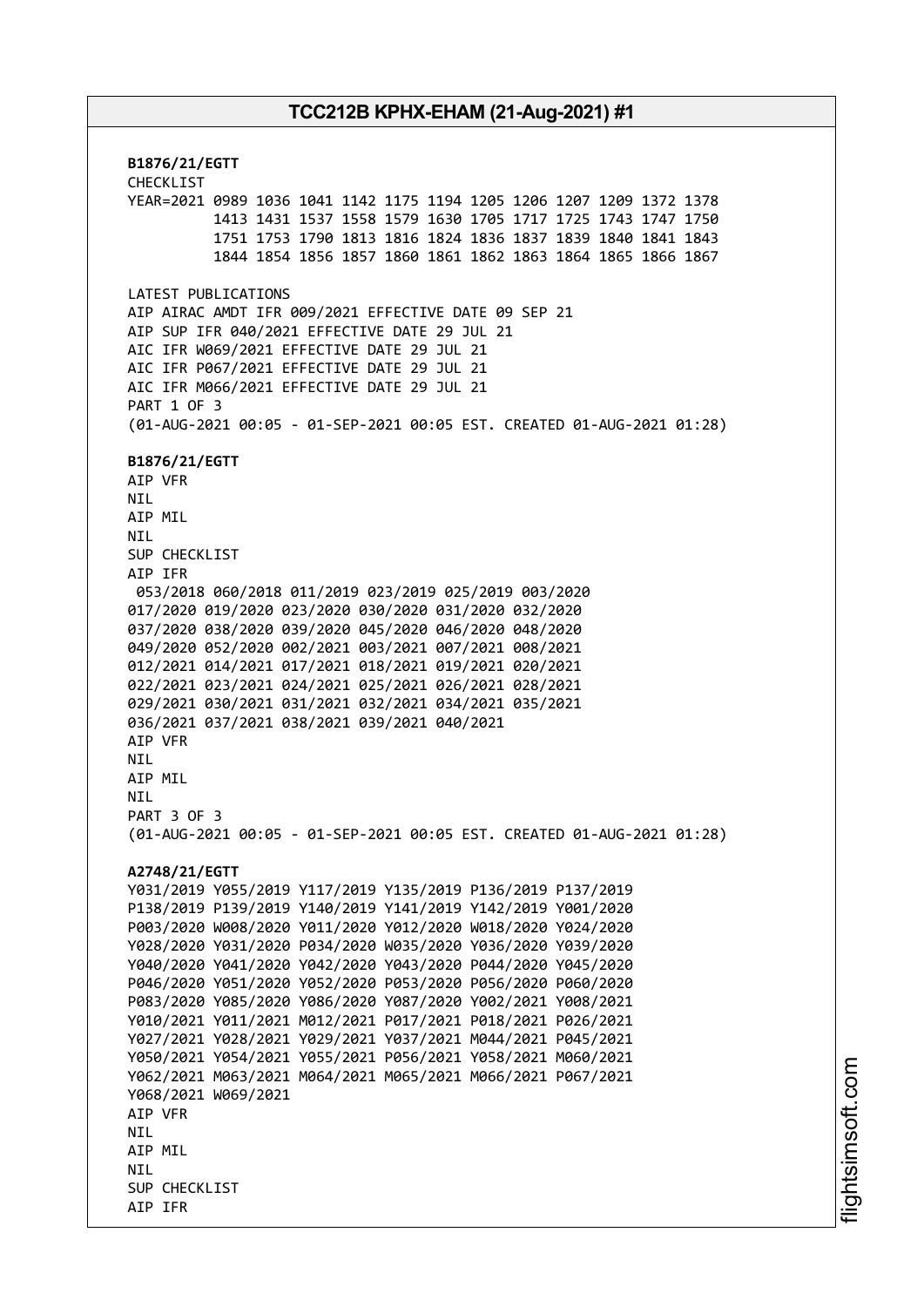053/2018 060/2018 011/2019 023/2019 025/2019 003/2020 017/2020 019/2020 023/2020 030/2020 031/2020 032/2020 037/2020 038/2020 039/2020 045/2020 046/2020 048/2020 049/2020 052/2020 002/2021 003/2021 007/2021 008/2021 012/2021 014/2021 017/2021 018/2021 019/2021 020/2021 022/2021 023/2021 024/2021 025/2021 026/2021 028/2021 029/2021 030/2021 031/2021 032/2021 034/2021 035/2021 036/2021 037/2021 038/2021 039/2021 040/2021 AIP VFR NIL AIP MIL **NTI** PART 2 OF 2 (01-AUG-2021 00:05 - 01-SEP-2021 00:05 EST. CREATED 01-AUG-2021 01:27) **A2748/21/EGTT** CHECKLIST YEAR=2021 1471 1502 1566 1576 1577 1596 1650 1662 1674 1675 1713 1740 1747 1798 1845 1938 1940 1970 2020 2025 2032 2033 2034 2078 2111 2138 2167 2168 2211 2224 2259 2270 2290 2310 2320 2328 2345 2385 2391 2393 2395 2398 2410 2411 2434 2441 2445 2455 2457 2462 2463 2464 2484 2509 2510 2524 2527 2528 2530 2548 2556 2583 2592 2593 2594 2595 2596 2597 2598 2599 2600 2601 2602 2609 2611 2612 2629 2631 2632 2641 2642 2650 2651 2673 2674 2680 2682 2685 2686 2690 2692 2694 2701 2702 2703 2704 2705 2709 2710 2711 2713 2715 2716 2721 2722 2723 2728 2733 2736 2738 2741 2744 2745 2747 LATEST PUBLICATIONS AIP AIRAC AMDT IFR 009/2021 EFFECTIVE DATE 09 SEP 21 AIP SUP IFR 040/2021 EFFECTIVE DATE 29 JUL 21 AIC IFR W069/2021 EFFECTIVE DATE 29 JUL 21 AIC IFR P067/2021 EFFECTIVE DATE 29 JUL 21 AIC IFR M066/2021 EFFECTIVE DATE 29 JUL 21 AIC IFR Y068/2021 EFFECTIVE DATE 29 JUL 21 AIC IFR G097/2009 EFFECTIVE DATE 31 DEC 09 ATC CHECKLIST AIP IFR P127/2006 P008/2008 P064/2008 P086/2008 P077/2009 P070/2010 P062/2012 P138/2012 Y009/2014 P002/2018 P053/2018 Y104/2018 PART 1 OF 2 (01-AUG-2021 00:05 - 01-SEP-2021 00:05 EST. CREATED 01-AUG-2021 01:27) **Q0411/21/EGTT** P083/2020 Y085/2020 Y086/2020 Y087/2020 Y002/2021 Y008/2021 Y010/2021 Y011/2021 M012/2021 P017/2021 P018/2021 P026/2021 Y027/2021 Y028/2021 Y029/2021 Y037/2021 M044/2021 P045/2021 Y050/2021 Y054/2021 Y055/2021 P056/2021 Y058/2021 M060/2021 Y062/2021 M063/2021 M064/2021 M065/2021 M066/2021 P067/2021 Y068/2021 W069/2021 AIP VFR NIL AIP MIL NIL SUP CHECKLIST AIP IFR 053/2018 060/2018 011/2019 023/2019 025/2019 003/2020 017/2020 019/2020 023/2020 030/2020 031/2020 032/2020 037/2020 038/2020 039/2020 045/2020 046/2020 048/2020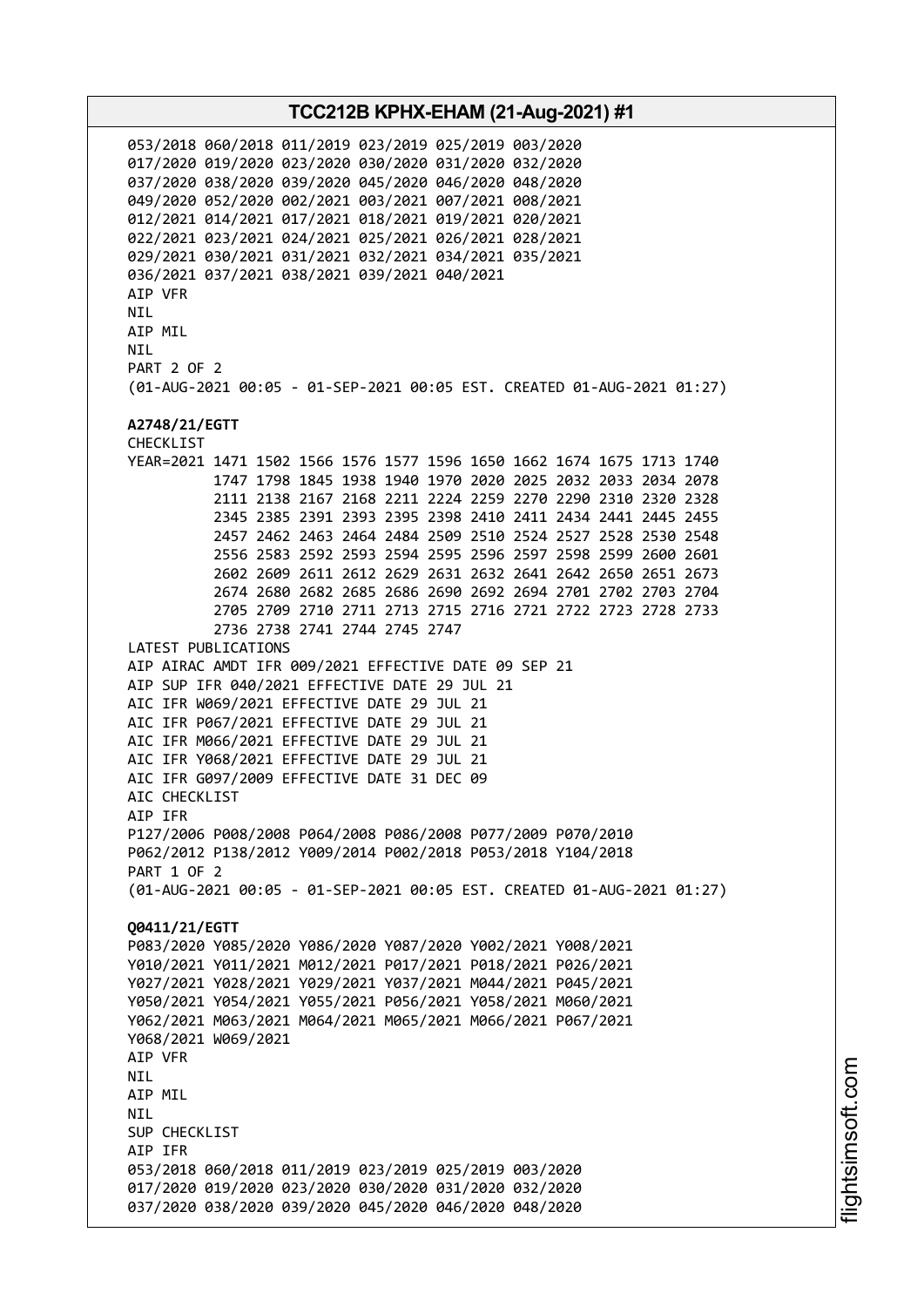049/2020 052/2020 002/2021 003/2021 007/2021 008/2021 012/2021 014/2021 017/2021 018/2021 019/2021 020/2021 022/2021 023/2021 024/2021 025/2021 026/2021 028/2021 029/2021 030/2021 031/2021 032/2021 034/2021 035/2021 036/2021 037/2021 038/2021 039/2021 040/2021 AIP VFR NIL AIP MIL NIL PART 2 OF 2 (01-AUG-2021 00:05 - 01-SEP-2021 00:05 EST. CREATED 01-AUG-2021 01:12) **K0336/21/EGTT** AIC IFR P067/2021 EFFECTIVE DATE 29 JUL 21 AIC IFR M066/2021 EFFECTIVE DATE 29 JUL 21 AIC IFR Y068/2021 EFFECTIVE DATE 29 JUL 21 AIC IFR G097/2009 EFFECTIVE DATE 31 DEC 09 AIC CHECKLIST AIP IFR P127/2006 P008/2008 P064/2008 P086/2008 P077/2009 P070/2010 P062/2012 P138/2012 Y009/2014 P002/2018 P053/2018 Y104/2018 Y031/2019 Y055/2019 Y117/2019 Y135/2019 P136/2019 P137/2019 P138/2019 P139/2019 Y140/2019 Y141/2019 Y142/2019 Y001/2020 P003/2020 W008/2020 Y011/2020 Y012/2020 W018/2020 Y024/2020 Y028/2020 Y031/2020 P034/2020 W035/2020 Y036/2020 Y039/2020 Y040/2020 Y041/2020 Y042/2020 Y043/2020 P044/2020 Y045/2020 P046/2020 Y051/2020 Y052/2020 P053/2020 P056/2020 P060/2020 P083/2020 Y085/2020 Y086/2020 Y087/2020 Y002/2021 Y008/2021 Y010/2021 Y011/2021 M012/2021 P017/2021 P018/2021 P026/2021 Y027/2021 Y028/2021 Y029/2021 Y037/2021 M044/2021 P045/2021 Y050/2021 Y054/2021 Y055/2021 P056/2021 Y058/2021 M060/2021 PART 2 OF 3 (01-AUG-2021 00:05 - 01-SEP-2021 00:05 EST. CREATED 01-AUG-2021 01:12) **Q0411/21/EGTT** CHECKLIST YEAR=2021 0387 0393 0400 0402 0404 0405 0406 0407 0408 0409 0410 0411 LATEST PUBLICATIONS AIP AIRAC AMDT IFR 009/2021 EFFECTIVE DATE 09 SEP 21 AIP SUP IFR 040/2021 EFFECTIVE DATE 29 JUL 21 AIC IFR W069/2021 EFFECTIVE DATE 29 JUL 21 AIC IFR P067/2021 EFFECTIVE DATE 29 JUL 21 AIC IFR M066/2021 EFFECTIVE DATE 29 JUL 21 AIC IFR Y068/2021 EFFECTIVE DATE 29 JUL 21 AIC IFR G097/2009 EFFECTIVE DATE 31 DEC 09 AIC CHECKLIST AIP IFR P127/2006 P008/2008 P064/2008 P086/2008 P077/2009 P070/2010 P062/2012 P138/2012 Y009/2014 P002/2018 P053/2018 Y104/2018 Y031/2019 Y055/2019 Y117/2019 Y135/2019 P136/2019 P137/2019 P138/2019 P139/2019 Y140/2019 Y141/2019 Y142/2019 Y001/2020 P003/2020 W008/2020 Y011/2020 Y012/2020 W018/2020 Y024/2020 Y028/2020 Y031/2020 P034/2020 W035/2020 Y036/2020 Y039/2020 Y040/2020 Y041/2020 Y042/2020 Y043/2020 P044/2020 Y045/2020 P046/2020 Y051/2020 Y052/2020 P053/2020 P056/2020 P060/2020 PART 1 OF 2 (01-AUG-2021 00:05 - 01-SEP-2021 00:05 EST. CREATED 01-AUG-2021 01:12)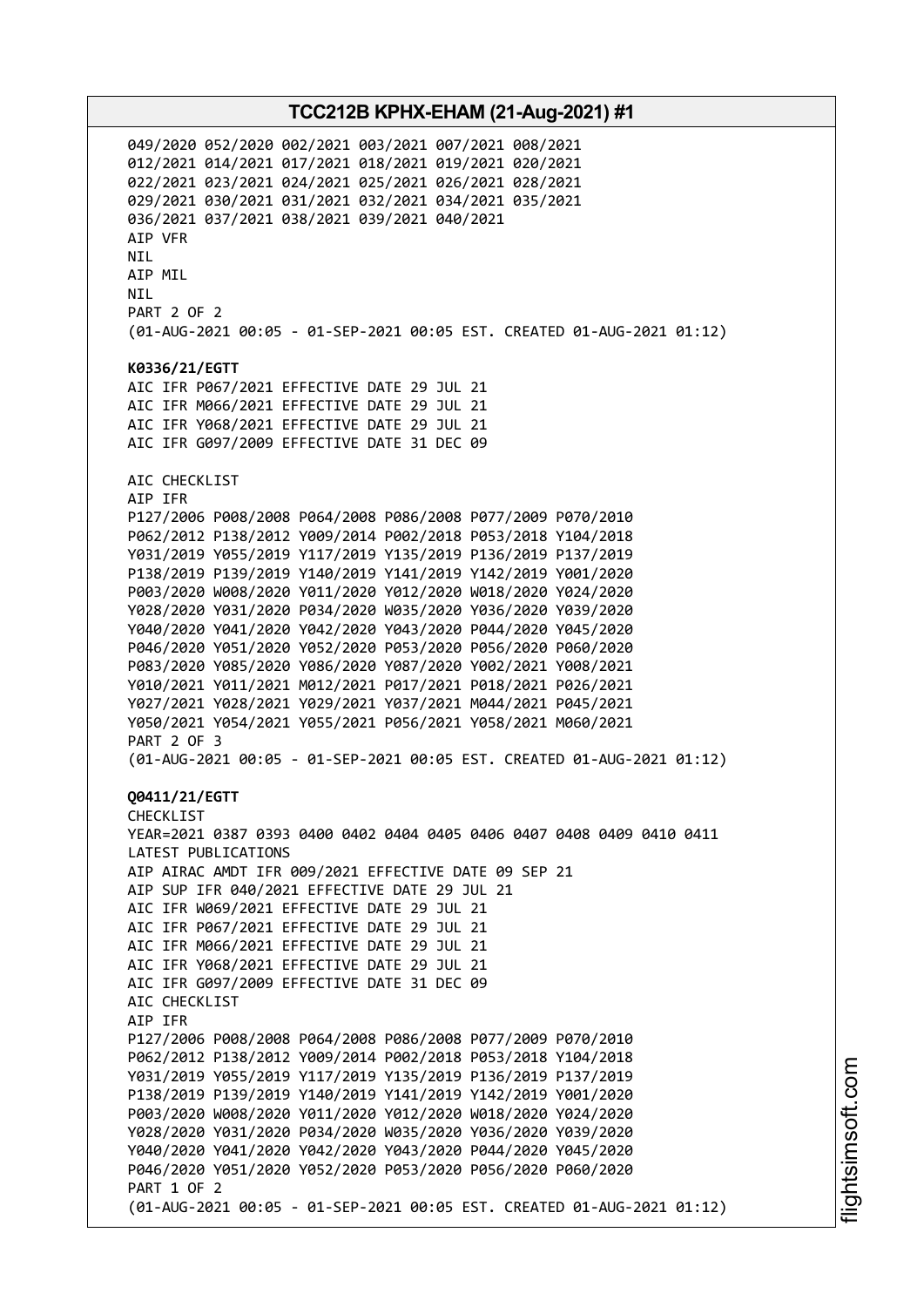**K0336/21/EGTT** CHECKLIST YEAR=2021 0202 0203 0204 0209 0211 0212 0215 0216 0217 0219 0220 0221 0222 0223 0224 0225 0227 0228 0230 0231 0233 0235 0236 0237 0238 0241 0242 0250 0251 0252 0253 0254 0255 0259 0260 0261 0262 0263 0269 0271 0275 0276 0277 0279 0281 0286 0287 0292 0293 0298 0299 0303 0306 0307 0313 0314 0315 0316 0317 0319 0321 0324 0325 0329 0333 0334 0335 LATEST PUBLICATIONS AIP AIRAC AMDT IFR 009/2021 EFFECTIVE DATE 09 SEP 21 AIP SUP IFR 040/2021 EFFECTIVE DATE 29 JUL 21 AIC IFR W069/2021 EFFECTIVE DATE 29 JUL 21 PART 1 OF 3 (01-AUG-2021 00:05 - 01-SEP-2021 00:05 EST. CREATED 01-AUG-2021 01:12) **K0336/21/EGTT** Y062/2021 M063/2021 M064/2021 M065/2021 M066/2021 P067/2021 (01-AUG-2021 00:05 - 01-SEP-2021 00:05 EST. CREATED 01-AUG-2021 01:12) **C7728/21/EGTT** Y031/2019 Y055/2019 Y117/2019 Y135/2019 P136/2019 P137/2019 P138/2019 P139/2019 Y140/2019 Y141/2019 Y142/2019 Y001/2020 P003/2020 W008/2020 Y011/2020 Y012/2020 W018/2020 Y024/2020 Y028/2020 Y031/2020 P034/2020 W035/2020 Y036/2020 Y039/2020 Y040/2020 Y041/2020 Y042/2020 Y043/2020 P044/2020 Y045/2020 P046/2020 Y051/2020 Y052/2020 P053/2020 P056/2020 P060/2020 P083/2020 Y085/2020 Y086/2020 Y087/2020 Y002/2021 Y008/2021 Y010/2021 Y011/2021 M012/2021 P017/2021 P018/2021 P026/2021 Y027/2021 Y028/2021 Y029/2021 Y037/2021 M044/2021 P045/2021 Y050/2021 Y054/2021 Y055/2021 P056/2021 Y058/2021 M060/2021 Y062/2021 M063/2021 M064/2021 M065/2021 M066/2021 P067/2021 Y068/2021 W069/2021 AIP VFR **NTI** AIP MIL **NTI** SUP CHECKLIST AIP IFR 053/2018 060/2018 011/2019 023/2019 025/2019 003/2020 017/2020 019/2020 023/2020 030/2020 031/2020 032/2020 037/2020 038/2020 039/2020 045/2020 046/2020 048/2020 049/2020 052/2020 002/2021 003/2021 007/2021 008/2021 012/2021 014/2021 017/2021 018/2021 019/2021 020/2021 022/2021 023/2021 024/2021 025/2021 026/2021 028/2021 029/2021 030/2021 031/2021 032/2021 034/2021 035/2021 036/2021 037/2021 038/2021 039/2021 040/2021 AIP VFR NIL AIP MIL **NTL** PART 3 OF 3 (01-AUG-2021 00:05 - 01-SEP-2021 00:05 EST. CREATED 01-AUG-2021 01:07) **C7728/21/EGTT** CHECKLIST YEAR=2021 1934 2190 3078 4070 4072 4325 4334 4408 4500 4629 4642 4711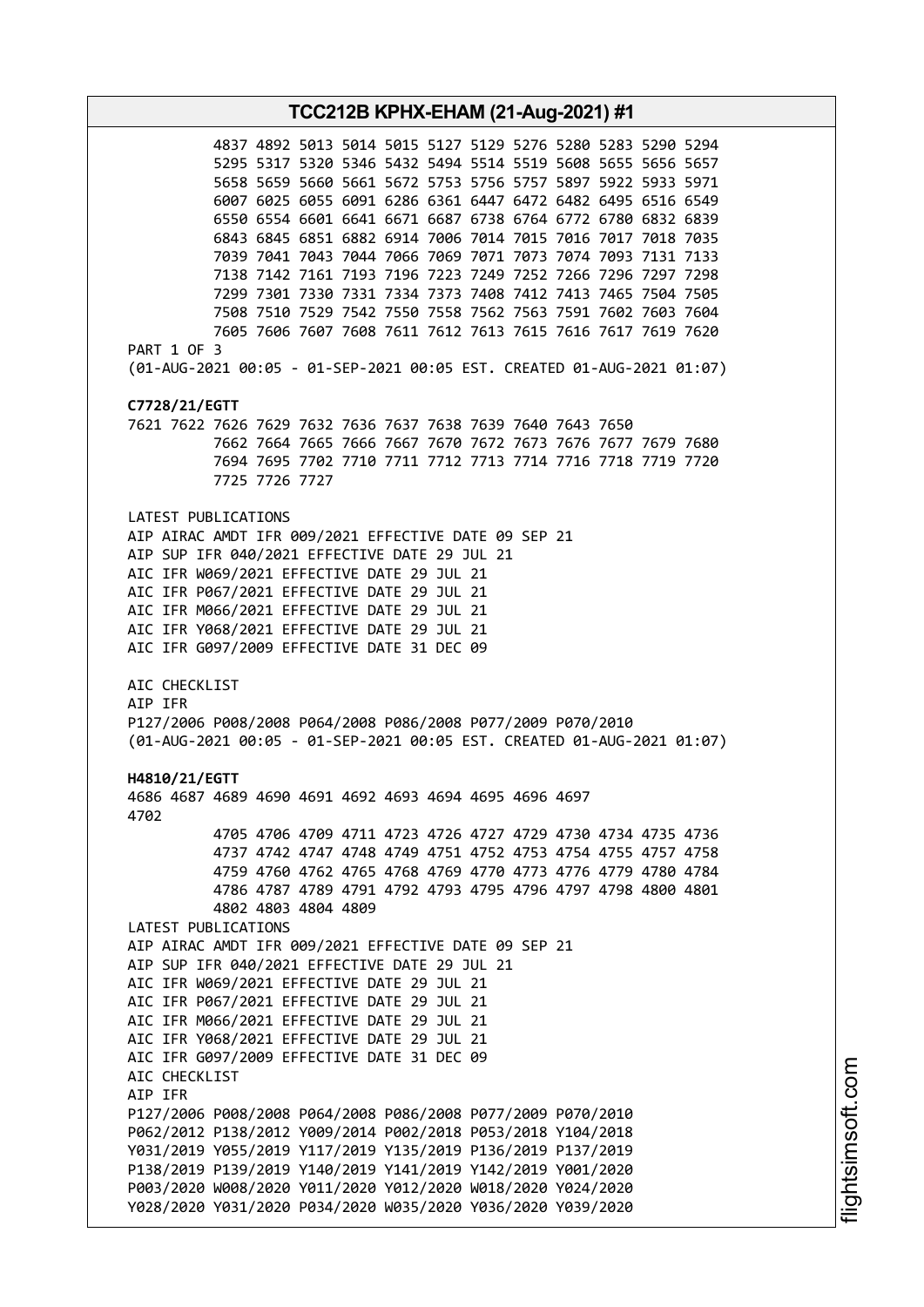Y040/2020 Y041/2020 Y042/2020 Y043/2020 P044/2020 Y045/2020 P046/2020 Y051/2020 Y052/2020 P053/2020 P056/2020 P060/2020 PART 2 OF 3 (01-AUG-2021 00:05 - 01-SEP-2021 00:05 EST. CREATED 01-AUG-2021 00:59) **H4810/21/EGTT** P127/2006 P008/2008 P064/2008 P086/2008 P077/2009 P070/2010 P062/2012 P138/2012 Y009/2014 P002/2018 P053/2018 Y104/2018 Y031/2019 Y055/2019 Y117/2019 Y135/2019 P136/2019 P137/2019 P138/2019 P139/2019 Y140/2019 Y141/2019 Y142/2019 Y001/2020 P003/2020 W008/2020 Y011/2020 Y012/2020 W018/2020 Y024/2020 Y028/2020 Y031/2020 P034/2020 W035/2020 Y036/2020 Y039/2020 Y040/2020 Y041/2020 Y042/2020 Y043/2020 P044/2020 Y045/2020 P046/2020 Y051/2020 Y052/2020 P053/2020 P056/2020 P060/2020 PART 2 OF 3 P083/2020 Y085/2020 Y086/2020 Y087/2020 Y002/2021 Y008/2021 Y010/2021 Y011/2021 M012/2021 P017/2021 P018/2021 P026/2021 Y027/2021 Y028/2021 Y029/2021 Y037/2021 M044/2021 P045/2021 Y050/2021 Y054/2021 Y055/2021 P056/2021 Y058/2021 M060/2021 Y062/2021 M063/2021 M064/2021 M065/2021 M066/2021 P067/2021 Y068/2021 W069/2021 AIP VFR NIL AIP MIL NIL SUP CHECKLIST AIP IFR 053/2018 060/2018 011/2019 023/2019 025/2019 003/2020 017/2020 019/2020 023/2020 030/2020 031/2020 032/2020 037/2020 038/2020 039/2020 045/2020 046/2020 048/2020 049/2020 052/2020 002/2021 003/2021 007/2021 008/2021 012/2021 014/2021 017/2021 018/2021 019/2021 020/2021 022/2021 023/2021 024/2021 025/2021 026/2021 028/2021 029/2021 030/2021 031/2021 032/2021 034/2021 035/2021 036/2021 037/2021 038/2021 039/2021 040/2021 AIP VFR NIL AIP MIL NIL PART 3 OF 3 (01-AUG-2021 00:05 - 01-SEP-2021 00:05 EST. CREATED 01-AUG-2021 00:59) **H4810/21/EGTT CHECKLIST** YEAR=2020 4986 4987 4988 YEAR=2021 0911 0951 0952 0953 0954 0955 0960 1565 1567 1568 1571 1573 1657 1693 1768 1769 1770 1771 1772 1773 1776 1778 1779 1780 1781 1792 1832 1948 1969 2046 2165 2293 2294 2295 2298 2300 2301 2302 2462 2465 2507 2515 2691 2694 2695 2696 2739 2740 2765 2832 3003 3015 3016 3018 3069 3070 3168 3211 3216 3223 3231 3288 3301 3308 3327 3342 3346 3347 3349 3350 3383 3384 3385 3418 3419 3521 3562 3579 3580 3581 3631 3725 3997 4042 4044 4053 4064 4084 4085 4094 4096 4097 4119 4129 4130 4131 4132 4133 4158 4165 4181 4193 4201 4204 4209 4293 4312 4319 4327 4360 4361 4363 4364 4365 4372 4373 4379 4394 4433 4451 4453 4476 4477 4478 4480 4513 4514 4516 4519 4521 4522 4527 4529 4531 4532 4533 4534 4535 4537 4538 4540 4544 4545 4546 4549 4565 4567 4573 4596 4600 4608 4611 4615 4616 4617 4625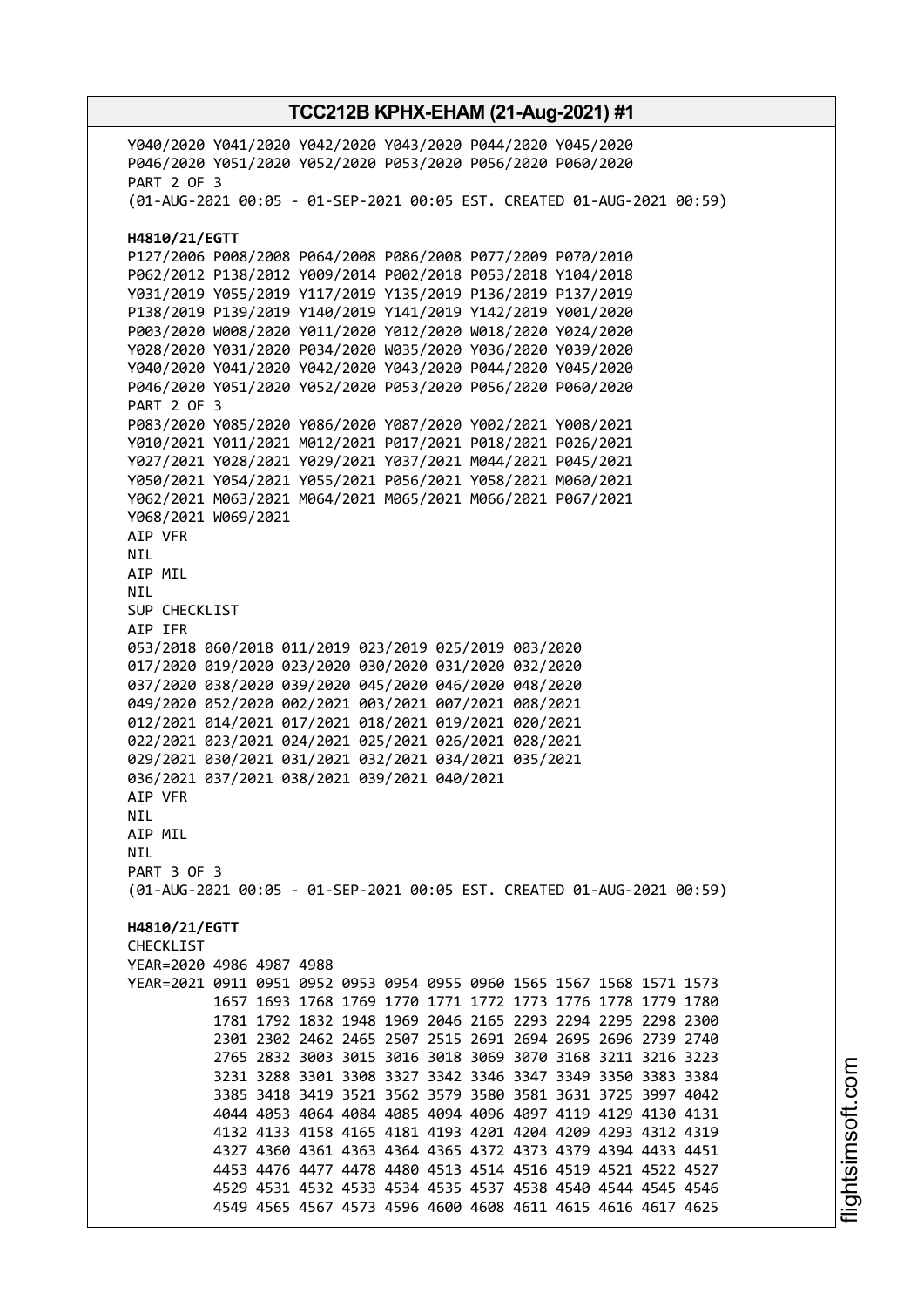4653 4662 4668 4673 4674 4677 4680 4681 4682 4683 4684 4685 PART 1 OF 3 (01-AUG-2021 00:05 - 01-SEP-2021 00:05 EST. CREATED 01-AUG-2021 00:59) **J2907/21/EGTT** AIP VFR NIL AIP MIL NIL SUP CHECKLIST AIP IFR (01-AUG-2021 00:05 - 01-SEP-2021 00:05 EST. CREATED 01-AUG-2021 00:57) **J2907/21/EGTT** AIC IFR Y068/2021 EFFECTIVE DATE 29 JUL 21 AIC IFR G097/2009 EFFECTIVE DATE 31 DEC 09 AIC CHECKLIST AIP IFR P127/2006 P008/2008 P064/2008 P086/2008 P077/2009 P070/2010 P062/2012 P138/2012 Y009/2014 P002/2018 P053/2018 Y104/2018 Y031/2019 Y055/2019 Y117/2019 Y135/2019 P136/2019 P137/2019 P138/2019 P139/2019 Y140/2019 Y141/2019 Y142/2019 Y001/2020 P003/2020 W008/2020 Y011/2020 Y012/2020 W018/2020 Y024/2020 Y028/2020 Y031/2020 P034/2020 W035/2020 Y036/2020 Y039/2020 Y040/2020 Y041/2020 Y042/2020 Y043/2020 P044/2020 Y045/2020 P046/2020 Y051/2020 Y052/2020 P053/2020 P056/2020 P060/2020 P083/2020 Y085/2020 Y086/2020 Y087/2020 Y002/2021 Y008/2021 Y010/2021 Y011/2021 M012/2021 P017/2021 P018/2021 P026/2021 Y027/2021 Y028/2021 Y029/2021 Y037/2021 M044/2021 P045/2021 Y050/2021 Y054/2021 Y055/2021 P056/2021 Y058/2021 M060/2021 Y062/2021 M063/2021 M064/2021 M065/2021 M066/2021 P067/2021 Y068/2021 W069/2021 PART 2 OF 3 (01-AUG-2021 00:05 - 01-SEP-2021 00:05 EST. CREATED 01-AUG-2021 00:57) **J2907/21/EGTT** CHECKLIST YEAR=2021 2634 2657 2668 2709 2710 2726 2762 2779 2834 2835 2836 2841 2843 2844 2845 2859 2860 2861 2862 2863 2864 2865 2866 2867 2868 2869 2870 2871 2872 2873 2874 2891 2892 2893 2894 2895 2896 2897 2898 2899 2900 2901 2902 2903 2904 2905 2906 LATEST PUBLICATIONS AIP AIRAC AMDT IFR 009/2021 EFFECTIVE DATE 09 SEP 21 AIP SUP IFR 040/2021 EFFECTIVE DATE 29 JUL 21 AIC IFR W069/2021 EFFECTIVE DATE 29 JUL 21 AIC IFR P067/2021 EFFECTIVE DATE 29 JUL 21 AIC IFR M066/2021 EFFECTIVE DATE 29 JUL 21 PART 1 OF 3 (01-AUG-2021 00:05 - 01-SEP-2021 00:05 EST. CREATED 01-AUG-2021 00:57) **U4729/21/EGTT CHECKLIST** YEAR=2021 2090 2703 2705 2706 2707 2854 2942 2964 2980 2981 3029 3040 3091 3099 3102 3103 3126 3136 3187 3203 3204 3208 3210 3254 3332 3353 3363 3391 3411 3417 3418 3433 3434 3516 3595 3598 3609 3627 3684 3702 3729 3749 3772 3773 3822 3852 3857 3874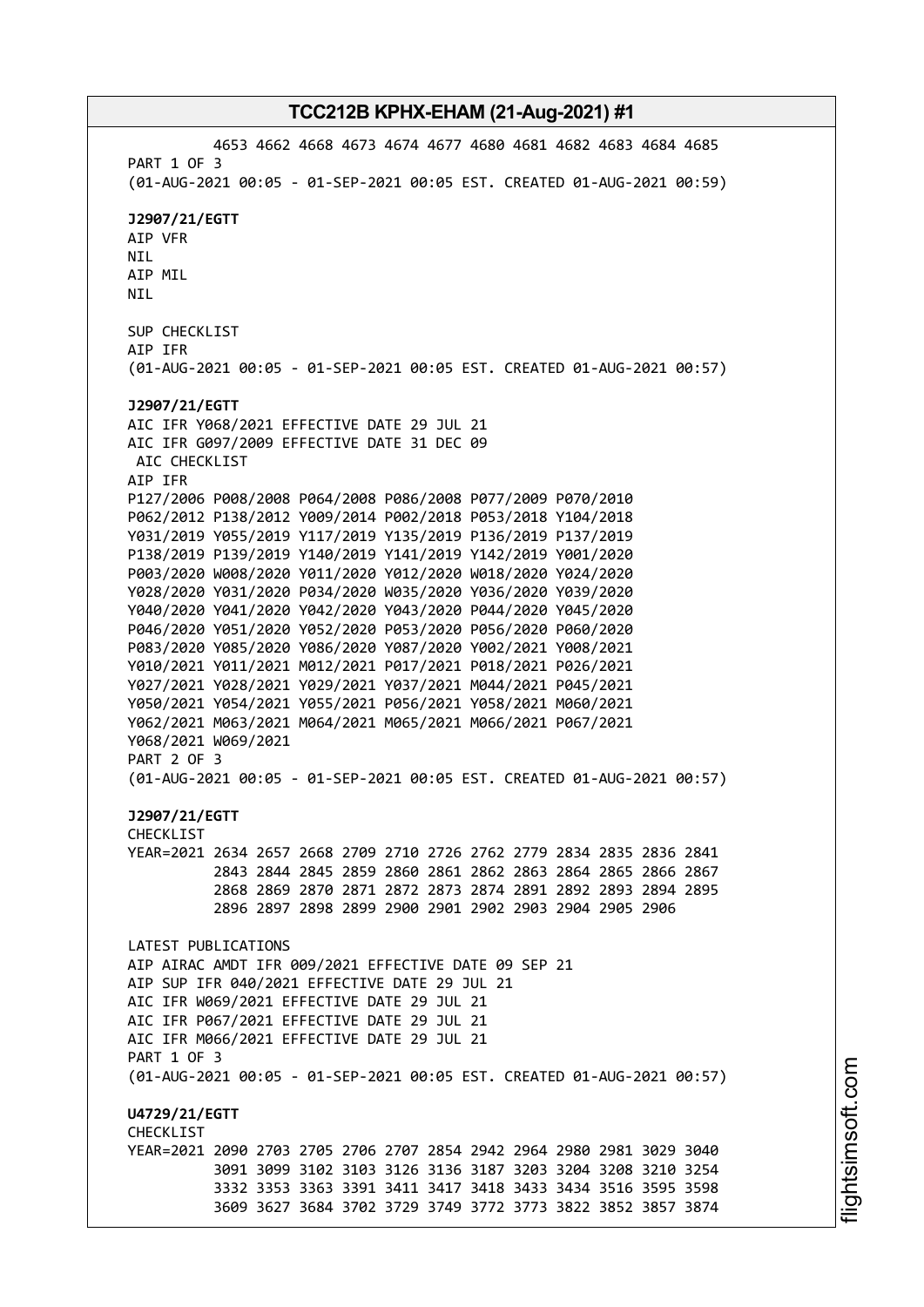**TCC212B KPHX-EHAM (21-Aug-2021) #1** 3875 3876 3880 3938 3939 3957 3958 3959 3960 3961 3962 3979 4011 4019 4048 4056 4057 4058 4059 4062 4069 4070 4071 4072 4073 4074 4078 4080 4125 4143 4144 4151 4160 4163 4193 4203 4235 4240 4242 4246 4249 4256 4260 4267 4269 4276 4277 4286 4301 4311 4314 4327 4340 4349 4350 4351 4383 4384 4398 4402 4405 4406 4407 4433 4437 4452 4457 4464 4478 4481 4486 4487 4488 4494 4497 4498 4499 4507 4517 4554 4566 4570 4573 4574 4580 4586 4601 4602 4603 4605 4606 4609 4624 4628 4633 4638 4642 4656 4659 4664 4667 4668 4672 4675 4678 4683 4684 4689 4690 4692 4693 4695 4703 4704 4707 4708 4709 4710 4711 4713 4714 4718 4720 4721 4724 4727 4728 4729 LATEST PUBLICATIONS AIP AIRAC AMDT IFR 009/2021 EFFECTIVE DATE 09 SEP 21 AIP SUP IFR 040/2021 EFFECTIVE DATE 29 JUL 21 AIC IFR W069/2021 EFFECTIVE DATE 29 JUL 21 AIC IFR P067/2021 EFFECTIVE DATE 29 JUL 21 AIC IFR M066/2021 EFFECTIVE DATE 29 JUL 21 AIC IFR Y068/2021 EFFECTIVE DATE 29 JUL 21 PART 1 OF 2 (01-AUG-2021 00:05 - 01-SEP-2021 00:05 EST. CREATED 01-AUG-2021 00:54) **U4729/21/EGTT** AIC IFR G097/2009 EFFECTIVE DATE 31 DEC 09 AIC CHECKLIST AIP IFR P127/2006 P008/2008 P064/2008 P086/2008 P077/2009 P070/2010 P062/2012 P138/2012 Y009/2014 P002/2018 P053/2018 Y104/2018 Y031/2019 Y055/2019 Y117/2019 Y135/2019 P136/2019 P137/2019 P138/2019 P139/2019 Y140/2019 Y141/2019 Y142/2019 Y001/2020 P003/2020 W008/2020 Y011/2020 Y012/2020 W018/2020 Y024/2020 Y028/2020 Y031/2020 P034/2020 W035/2020 Y036/2020 Y039/2020 Y040/2020 Y041/2020 Y042/2020 Y043/2020 P044/2020 Y045/2020 P046/2020 Y051/2020 Y052/2020 P053/2020 P056/2020 P060/2020 P083/2020 Y085/2020 Y086/2020 Y087/2020 Y002/2021 Y008/2021 Y010/2021 Y011/2021 M012/2021 P017/2021 P018/2021 P026/2021 Y027/2021 Y028/2021 Y029/2021 Y037/2021 M044/2021 P045/2021 Y050/2021 Y054/2021 Y055/2021 P056/2021 Y058/2021 M060/2021 Y062/2021 M063/2021 M064/2021 M065/2021 M066/2021 P067/2021 Y068/2021 W069/2021 AIP VFR **NTI** AIP MIL NIL SUP CHECKLIST AIP IFR 053/2018 060/2018 011/2019 023/2019 025/2019 003/2020 017/2020 019/2020 023/2020 030/2020 031/2020 032/2020 037/2020 038/2020 039/2020 045/2020 046/2020 048/2020 049/2020 052/2020 002/2021 003/2021 007/2021 008/2021 012/2021 014/2021 017/2021 018/2021 019/2021 020/2021 022/2021 023/2021 024/2021 025/2021 026/2021 028/2021 029/2021 030/2021 031/2021 032/2021 034/2021 035/2021 036/2021 037/2021 038/2021 039/2021 040/2021 AIP VFR **NTI** AIP MIL **NTI** PART 2 OF 2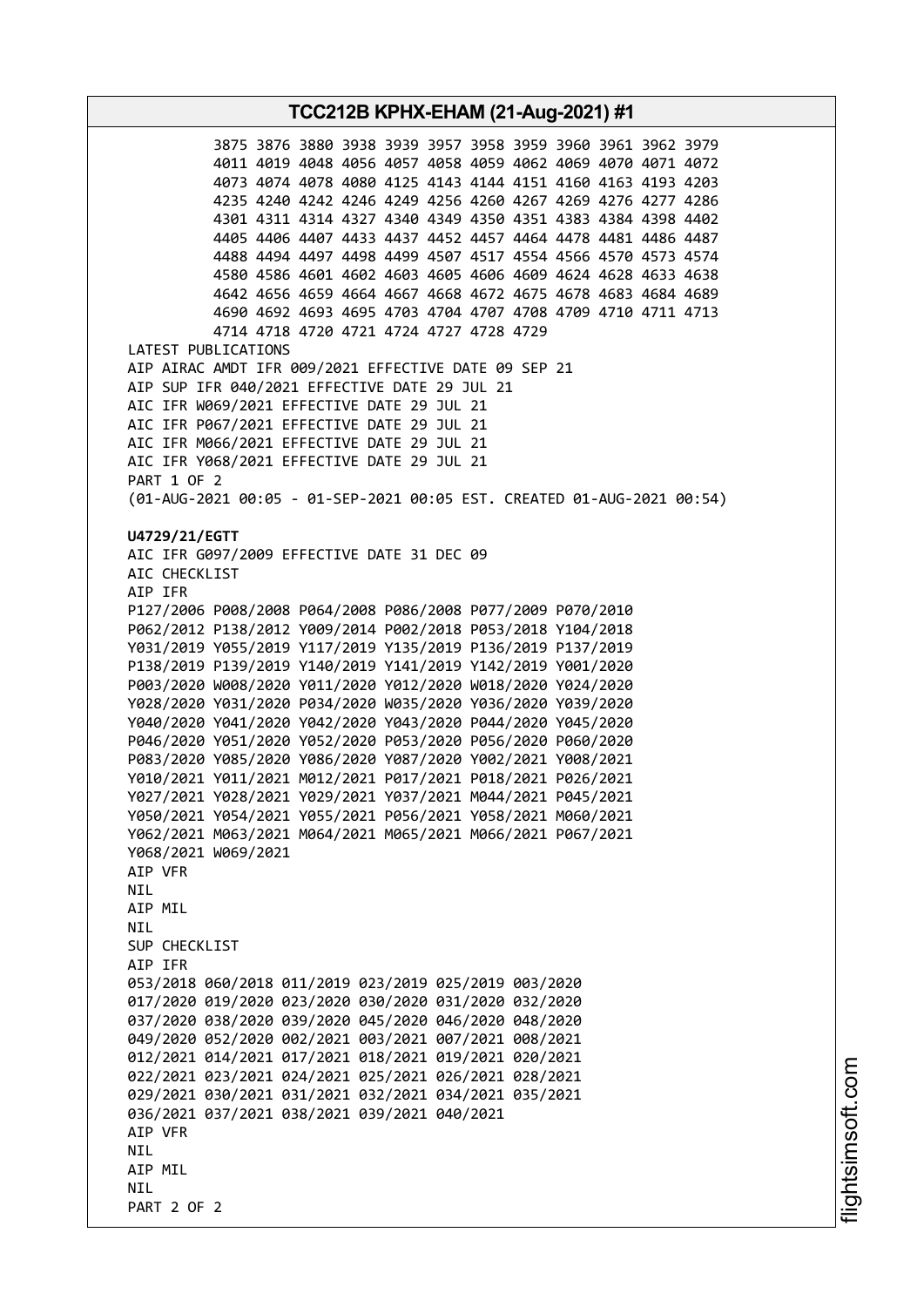(01-AUG-2021 00:05 - 01-SEP-2021 00:05 EST. CREATED 01-AUG-2021 00:54) **L3406/21/EGTT** CHECKLIST YEAR=2021 1858 1935 2118 2131 2132 2162 2179 2267 2268 2289 2333 2351 2437 2441 2512 2513 2559 2560 2561 2563 2582 2596 2644 2648 2658 2678 2696 2697 2728 2739 2742 2743 2746 2755 2769 2773 2775 2791 2793 2874 2880 2885 2886 2888 2923 2932 2961 2962 2979 2981 2983 2993 3082 3089 3093 3094 3098 3108 3115 3181 3182 3191 3210 3215 3219 3233 3252 3279 3280 3281 3282 3283 3284 3285 3297 3300 3305 3311 3312 3314 3317 3325 3328 3342 3344 3353 3357 3361 3363 3364 3365 3366 3369 3371 3373 3374 3375 3376 3378 3379 3388 3390 3391 3393 3394 3395 3396 3397 3398 3399 3400 3401 3402 LATEST PUBLICATIONS AIP AIRAC AMDT IFR 009/2021 EFFECTIVE DATE 09 SEP 21 AIP SUP IFR 040/2021 EFFECTIVE DATE 29 JUL 21 AIC IFR W069/2021 EFFECTIVE DATE 29 JUL 21 AIC IFR P067/2021 EFFECTIVE DATE 29 JUL 21 AIC IFR M066/2021 EFFECTIVE DATE 29 JUL 21 AIC IFR Y068/2021 EFFECTIVE DATE 29 JUL 21 AIC IFR G097/2009 EFFECTIVE DATE 31 DEC 09 AIC CHECKLIST AIP IFR PART 1 OF 2 (01-AUG-2021 00:05 - 01-SEP-2021 00:05 EST. CREATED 01-AUG-2021 00:51) **L3406/21/EGTT** P127/2006 P008/2008 P064/2008 P086/2008 P077/2009 P070/2010 P062/2012 P138/2012 Y009/2014 P002/2018 P053/2018 Y104/2018 Y031/2019 Y055/2019 Y117/2019 Y135/2019 P136/2019 P137/2019 P138/2019 P139/2019 Y140/2019 Y141/2019 Y142/2019 Y001/2020 P003/2020 W008/2020 Y011/2020 Y012/2020 W018/2020 Y024/2020 Y028/2020 Y031/2020 P034/2020 W035/2020 Y036/2020 Y039/2020 Y040/2020 Y041/2020 Y042/2020 Y043/2020 P044/2020 Y045/2020 P046/2020 Y051/2020 Y052/2020 P053/2020 P056/2020 P060/2020 P083/2020 Y085/2020 Y086/2020 Y087/2020 Y002/2021 Y008/2021 Y010/2021 Y011/2021 M012/2021 P017/2021 P018/2021 P026/2021 Y027/2021 Y028/2021 Y029/2021 Y037/2021 M044/2021 P045/2021 Y050/2021 Y054/2021 Y055/2021 P056/2021 Y058/2021 M060/2021 Y062/2021 M063/2021 M064/2021 M065/2021 M066/2021 P067/2021 Y068/2021 W069/2021 AIP VFR NIL AIP MIL **NTI** SUP CHECKLIST AIP IFR 053/2018 060/2018 011/2019 023/2019 025/2019 003/2020 017/2020 019/2020 023/2020 030/2020 031/2020 032/2020 037/2020 038/2020 039/2020 045/2020 046/2020 048/2020 049/2020 052/2020 002/2021 003/2021 007/2021 008/2021 012/2021 014/2021 017/2021 018/2021 019/2021 020/2021 022/2021 023/2021 024/2021 025/2021 026/2021 028/2021 029/2021 030/2021 031/2021 032/2021 034/2021 035/2021 036/2021 037/2021 038/2021 039/2021 040/2021 AIP VFR

**TCC212B KPHX-EHAM (21-Aug-2021) #1**

**NTL**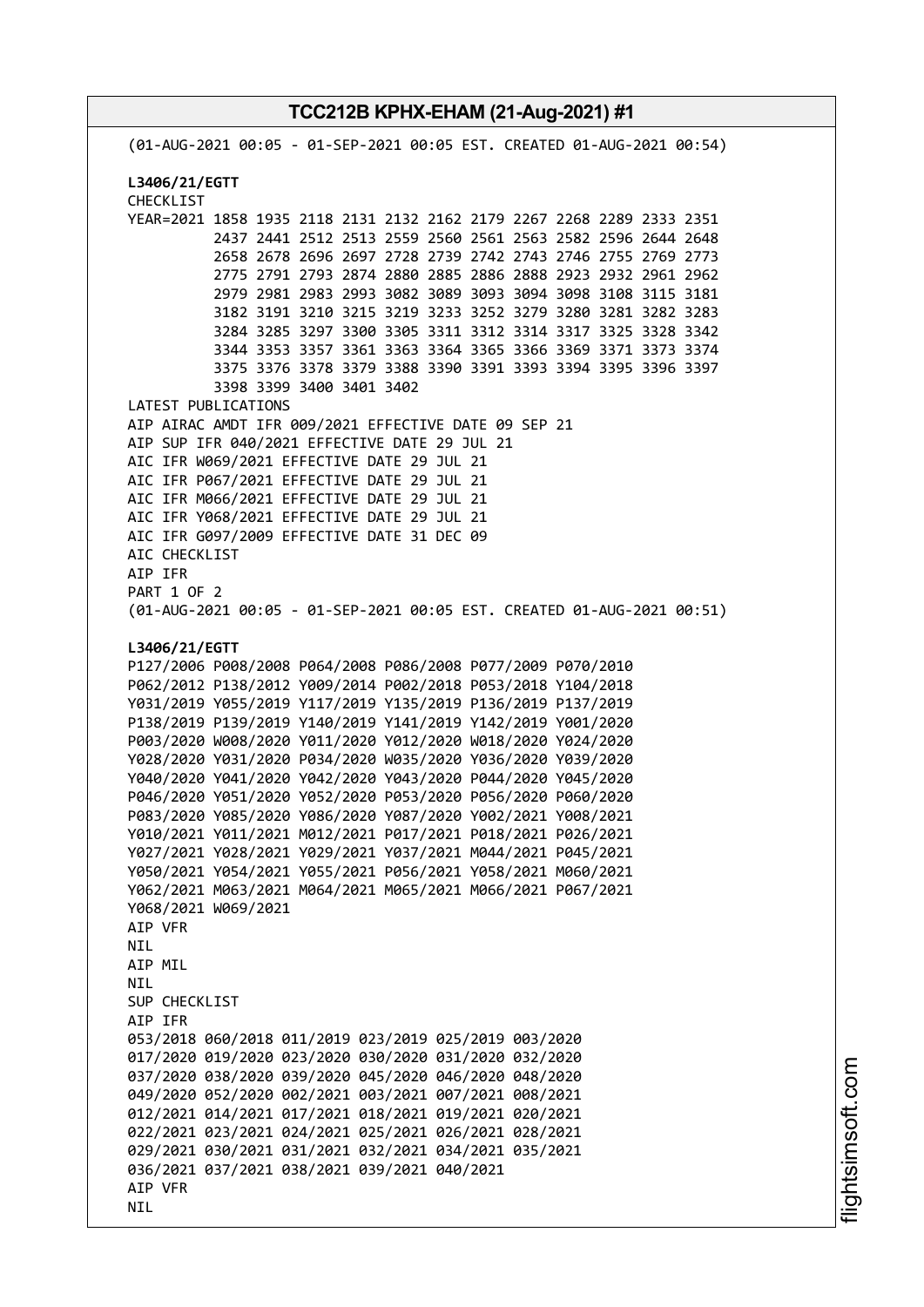AIP MIL NIL PART 2 OF 2 (01-AUG-2021 00:05 - 01-SEP-2021 00:05 EST. CREATED 01-AUG-2021 00:51) **V0013/21/EGTT** P083/2020 Y085/2020 Y086/2020 Y087/2020 Y002/2021 Y008/2021 Y010/2021 Y011/2021 M012/2021 P017/2021 P018/2021 P026/2021 Y027/2021 Y028/2021 Y029/2021 Y037/2021 M044/2021 P045/2021 Y050/2021 Y054/2021 Y055/2021 P056/2021 Y058/2021 M060/2021 Y062/2021 M063/2021 M064/2021 M065/2021 M066/2021 P067/2021 Y068/2021 W069/2021 AIP VFR NIL AIP MIL NIL SUP CHECKLIST AIP IFR 053/2018 060/2018 011/2019 023/2019 025/2019 003/2020 017/2020 019/2020 023/2020 030/2020 031/2020 032/2020 037/2020 038/2020 039/2020 045/2020 046/2020 048/2020 049/2020 052/2020 002/2021 003/2021 007/2021 008/2021 012/2021 014/2021 017/2021 018/2021 019/2021 020/2021 022/2021 023/2021 024/2021 025/2021 026/2021 028/2021 029/2021 030/2021 031/2021 032/2021 034/2021 035/2021 036/2021 037/2021 038/2021 039/2021 040/2021 AIP VFR NIL AIP MIL NIL PART 2 OF 2 (01-AUG-2021 00:05 - 01-SEP-2021 00:05 EST. CREATED 01-AUG-2021 00:49) **V0013/21/EGTT** CHECKLIST YEAR=2021 0009 0012 0013 LATEST PUBLICATIONS AIP AIRAC AMDT IFR 009/2021 EFFECTIVE DATE 09 SEP 21 AIP SUP IFR 040/2021 EFFECTIVE DATE 29 JUL 21 AIC IFR W069/2021 EFFECTIVE DATE 29 JUL 21 AIC IFR P067/2021 EFFECTIVE DATE 29 JUL 21 AIC IFR M066/2021 EFFECTIVE DATE 29 JUL 21 AIC IFR Y068/2021 EFFECTIVE DATE 29 JUL 21 AIC IFR G097/2009 EFFECTIVE DATE 31 DEC 09 ATC CHECKLIST AIP IFR P127/2006 P008/2008 P064/2008 P086/2008 P077/2009 P070/2010 P062/2012 P138/2012 Y009/2014 P002/2018 P053/2018 Y104/2018 Y031/2019 Y055/2019 Y117/2019 Y135/2019 P136/2019 P137/2019 P138/2019 P139/2019 Y140/2019 Y141/2019 Y142/2019 Y001/2020 P003/2020 W008/2020 Y011/2020 Y012/2020 W018/2020 Y024/2020 Y028/2020 Y031/2020 P034/2020 W035/2020 Y036/2020 Y039/2020 Y040/2020 Y041/2020 Y042/2020 Y043/2020 P044/2020 Y045/2020 P046/2020 Y051/2020 Y052/2020 P053/2020 P056/2020 P060/2020 PART 1 OF 2 (01-AUG-2021 00:05 - 01-SEP-2021 00:05 EST. CREATED 01-AUG-2021 00:49) **H4809/21/EGTT**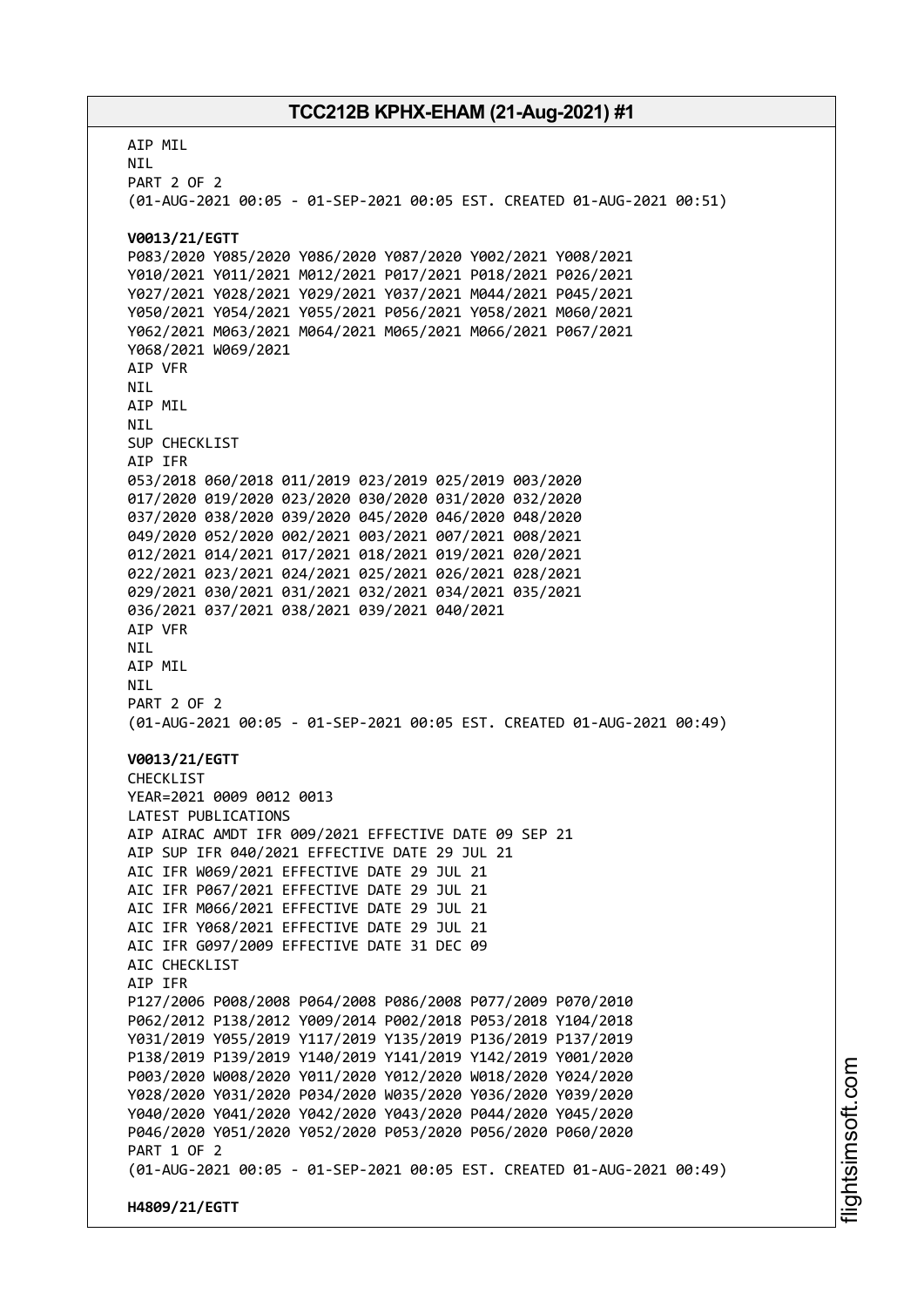PYROTECHNICS WI 2NM RADIUS: 542221N 0014531W (CATTERICK, NORTH YORKSHIRE). FOR INFO 07624 909374. 2021-08-0207/AS3. SFC-3000FT AMSL 1630-0600 (01-AUG-2021 16:30 - 01-SEP-2021 06:00. CREATED 31-JUL-2021 11:17) **N0150/21/EGTT** AIR NAV OBST LGT UK0229A072F RTM HE02 RIDGEHILL IBA OS U/S PSN 515950.81N 0023223.68W, ELEV 1217 FT / 540 FT (31-JUL-2021 06:08 - 31-AUG-2021 23:59. CREATED 31-JUL-2021 06:09) **H4798/21/EGTT** UAS OPR BEYOND VISUAL LINE OF SIGHT (BVLOS) WITHOUT VISUAL OBSERVERS WI 0.5NM RADIUS OF 512250N 0010602W (PADWORTH COMMON, READING, BERKSHIRE) MAX HGT 2625FT AGL. FOR INFO 01189 701103. 2021-08-0221/AS2 SFC-3000FT AMSL 0800-1600 (01-AUG-2021 08:00 - 30-SEP-2021 16:00. CREATED 30-JUL-2021 13:44) **H4795/21/EGTT** UAS OPR BEYOND VISUAL LINE OF SIGHT (BVLOS) UTILISING VISUAL OBSERVERS (EXTENDED LINE OF SIGHT) WI 1.6NM RADIUS OF 521045N 0002947W (CLAPHAM, BEDFORDSHIRE). MAX HGT 1000FT AGL. FOR INFO 07801 368609. 2021-08-0244/AS2 SFC-1280FT AMSL MON-FRI 0800-1600 (02-AUG-2021 08:00 - 30-SEP-2021 16:00. CREATED 30-JUL-2021 13:38) **H4793/21/EGTT** FLYING OF LARGE MODEL ACFT WI 0.5NM RADIUS OF 534138N 0011924W (PONTEFRACT, WEST YORKSHIRE). FOR INFO CONTACT 07802 725231. 2021-07-0674/AS2. SFC-1670FT AMSL JUL 31 - OCT 30 0800-2000, OCT 31 0900-2100 (31-JUL-2021 08:00 - 31-OCT-2021 21:00. CREATED 30-JUL-2021 13:23) **J2874/21/EGTT** RESTRICTED AREA (TEMPORARY) AT (CLACTON-ON-SEA, ESSEX). FOR A RED ARROWS DISPLAY WI 6NM RADIUS 514643N 0010838E. AREA ESTABLISHED UNDER ARTICLE 239 OF THE AIR NAVIGATION ORDER 2016. AIC M 065/2021 REFERS. 2021-08-0016/AS1 SFC-8100FT AMSL 26 1410-1450, 27 1140-1220 (26-AUG-2021 14:10 - 27-AUG-2021 12:20. CREATED 30-JUL-2021 09:26) **B1854/21/EGTT** CULDROSE LOWER AIRSPACE RADAR SERVICE NOT AVAILABLE (30-AUG-2021 07:30 - 30-AUG-2021 16:00. CREATED 30-JUL-2021 08:16) **H4759/21/EGTT** UNMANNED CAPTIVE BALLOON IN LOW FLYING AREA 4 1NM RADIUS OF PSN 514502N 0021815W (STROUD, GLOUCESTERSHIRE). MAX HEIGHT 200FT AGL. 21/07/095/LFTP SFC-550FT AMSL  $SR - SS$ (30-JUL-2021 04:29 - 30-AUG-2021 19:00. CREATED 29-JUL-2021 12:24)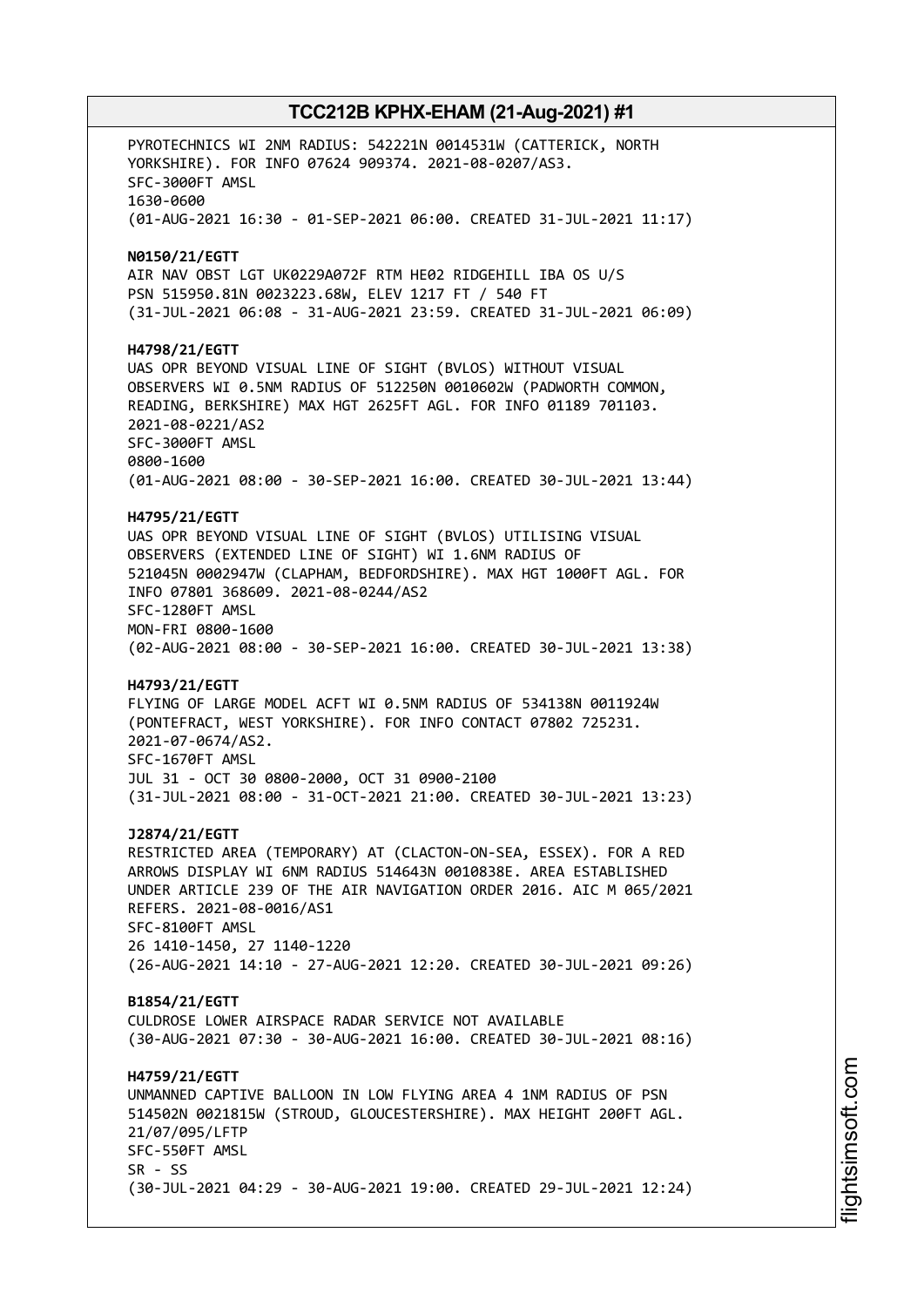**H4758/21/EGTT** UNMANNED CAPTIVE BALLOON IN LOW FLYING AREA 8 AND MANCHESTER AVOIDANCE AREA WI 1NM RADIUS OF PSN 532157N 0030401W (BROOKWAY, PRENTON) MAX HEIGHT 150FT AGL. 21/07/001/LFTP SFC-400FT AMSL SR-SS (29-JUL-2021 12:07 - 01-SEP-2021 19:01. CREATED 29-JUL-2021 12:08) **H4757/21/EGTT** UNMANNED CAPTIVE BALLOON IN LOW FLYING AREA THAMES VALLEY AVOIDANCE AREA WI 1NM RADIUS OF PSN 513556N 0003721W (BEACONSFIELD, BUCKINGHAMSHIRE) MAX HEIGHT 200FT AGL. 21/07/007/LFTP SFC-600FT AMSL SR-SS (29-JUL-2021 12:06 - 02-SEP-2021 18:47. CREATED 29-JUL-2021 12:07) **K0335/21/EGTT** LIT CRANE POSITION 504319N 0015823W (POOLE, DORSET) IN LOW FLYING AREA 18, BOURMENOUTH/SOUTHAMPTON/ISLE OF WIGHT AVOIDANCE AREA DAY AND NIGHT AND NIGHT ROTARY REGION 18. HGT 325FT AMSL (273FT AGL). 21/07/094/LFTP (30-JUL-2021 03:30 - 09-SEP-2021 23:59. CREATED 29-JUL-2021 10:47) **H4735/21/EGTT** PJE. PARACHUTE DISPLAY WI 3NM RADIUS: 524014N 0022642W (TELFORD, SHROPSHIRE). DROP HGT SUBJ ATC CLR. FOR INFO 01980 628211 / 07885 665057. 2021-08-0229/AS3. SFC-10000FT AMSL (28-AUG-2021 11:00 - 28-AUG-2021 12:00. CREATED 29-JUL-2021 07:52) **J2841/21/EGTT** TRIGGER NOTAM - TEMPORARY DANGER AREA EG D597 - 06 SEPT TO 24 SEP 2021 AND 07 MAR TO 25 MAR 2022. SUP 039/21 REFERS FL085-FL660 (06-SEP-2021 00:00 - 19-SEP-2021 23:59. CREATED 29-JUL-2021 00:19) **B1836/21/EGTT** TRIGGER NOTAM - PERM AIRAC AIP AMDT 09/21 WEF 09 SEP 2021. MULTIPLE ENR CHANGES, SEE COVER SHEET FOR FULL DETAILS (09-SEP-2021 00:00 - 22-SEP-2021 23:59. CREATED 29-JUL-2021 00:11) **K0333/21/EGTT** UNMARKED WIRES BETWEEN POSITIONS 525334N 0005819W - 525124N 0010208W IN LOW FLYING AREA 6 AND NIGHT SECTOR 3A. HGT 700FT AMSL (200FT AGL) UNLIT. 21/07/092/LFTP (28-JUL-2021 12:35 - 07-OCT-2021 23:59. CREATED 28-JUL-2021 12:43) **H4702/21/EGTT** MILITARY EXERCISE. MIXED ACFT INCREASED AERIAL ACTIVITY OPR WITH NO LIGHTS WI 4NM: 550343N 0023539W (SPADEADAM, CUMBRIA). AIRSPACE COORDINATION NOTICE 2021-08-0055 (SPADEADAM) REFERS. FOR INFO 07827 939372. 2021-09-0074/AS3. SFC-5700FT AMSL 02-06 11-16 2100-0500 (02-SEP-2021 21:00 - 17-SEP-2021 05:00. CREATED 27-JUL-2021 14:52)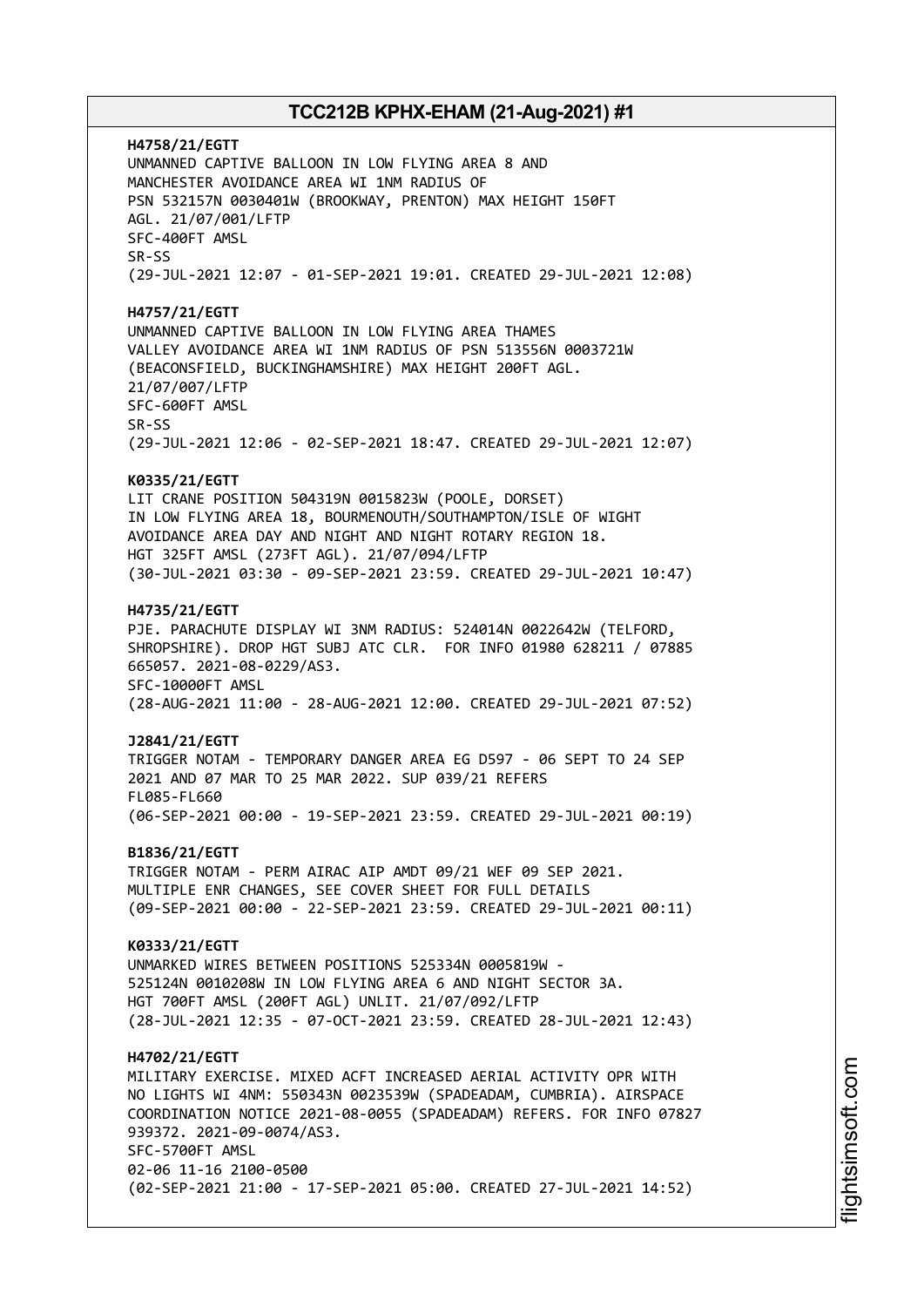# **B1824/21/EGTT** PLYMOUTH MILITARY RADAR CLOSED. EAST AND WEST LOWER AIRSPACE RADAR SERVICE NOT AVBL (28-JUL-2021 16:00 - 23-AUG-2021 07:00. CREATED 27-JUL-2021 13:36) **K0329/21/EGTT** LIT CRANE POSITION 511920N 0001223W (BANSTEAD, SURREY) IN LOW FLYING AREA THE THAMES VALLEY AVOIDANCE AREA DAY AND NIGHT HGT 630FT AMSL (108FT AGL). 21/07/087/LFTP (02-AUG-2021 04:30 - 09-SEP-2021 23:59. CREATED 27-JUL-2021 10:06) **H4687/21/EGTT** MILITARY EXERCISE. ACFT WILL OPR WI 4NM OF PSN 520205N 0033643W (SENNYBRIDGE, POWYS). ACFT MAY BE UNABLE TO COMPLY WITH RAC. NON-DEVIATING STATUS APPROVED IN ACCORDANCE WITH AIRSPACE COORDINATION NOTICE 2021-08-0055. FOR INFO 07827 939372. 2021-09-0078/AS3. FL180-FL200 02-06 11-16 2100-0500 (02-SEP-2021 21:00 - 17-SEP-2021 05:00. CREATED 27-JUL-2021 08:37) **H4686/21/EGTT** MILITARY EXERCISE. MULTIPLE LARGE MIL ACFT WILL CONDUCT TACTICAL LANDINGS WITHOUT LIGHTS WI 4NM RADIUS: 511851N 0020637W (KEEVIL, WILTSHIRE). FOR INFO 07827 939372. 2021-08-0204/AS3. SFC-4000FT AMSL AUG 30-SEP 02 0600-0100, SEP 07-10 0600-0100 (30-AUG-2021 06:00 - 11-SEP-2021 01:00. CREATED 27-JUL-2021 08:36) **H4685/21/EGTT** MILITARY EXERCISE. MULTIPLE LARGE MIL ACFT WILL CONDUCT TACTICAL LANDINGS WITHOUT LIGHTS WI 4NM RADIUS: 525101N 0004610E (SCULTHORPE DISSUSED AD, NORFOLK). FOR INFO 07827 939372. 2021-08-0200/AS3. SFC-4000FT AMSL AUG 30-SEP 02 0600-0100, SEP 07-10 0600-0100 (30-AUG-2021 06:00 - 11-SEP-2021 01:00. CREATED 27-JUL-2021 08:35) **H4684/21/EGTT** MILITARY EXERCISE. ACFT WILL OPR WI 4NM OF PSN 550343N 0023539W (SPADEADAM, CUMBRIA). ACFT MAY BE UNABLE TO COMPLY WITH RAC. NON-DEVIATING STATUS APPROVED IN ACCORDANCE WITH AIRSPACE COORDINATION NOTICE 2021-08-0055. FOR INFO 07827 939372. 2021-09-0072/AS3. FL180-FL200 02-06 11-16 2100-0500 (02-SEP-2021 21:00 - 17-SEP-2021 05:00. CREATED 27-JUL-2021 08:35) **H4680/21/EGTT** MILITARY EXERCISE. MIXED ACFT INCREASED AERIAL ACTIVITY OPR WITH NO LIGHTS WI 4NM: 520205N 0033643W (SENNYBRIDGE, POWYS). AIRSPACE COORDINATION NOTICE 2021-08-0055 (SENNYBRIDGE) REFERS. FOR INFO 07827 939372. 2021-09-0077/AS3. SFC-5600FT AMSL 02-06 11-16 2100-0500 (02-SEP-2021 21:00 - 17-SEP-2021 05:00. CREATED 27-JUL-2021 08:08) **N0149/21/EGTT**

CRANE. CONSTRUCTION SITE CRANE OPERATING AT PSN 512713N 0023507W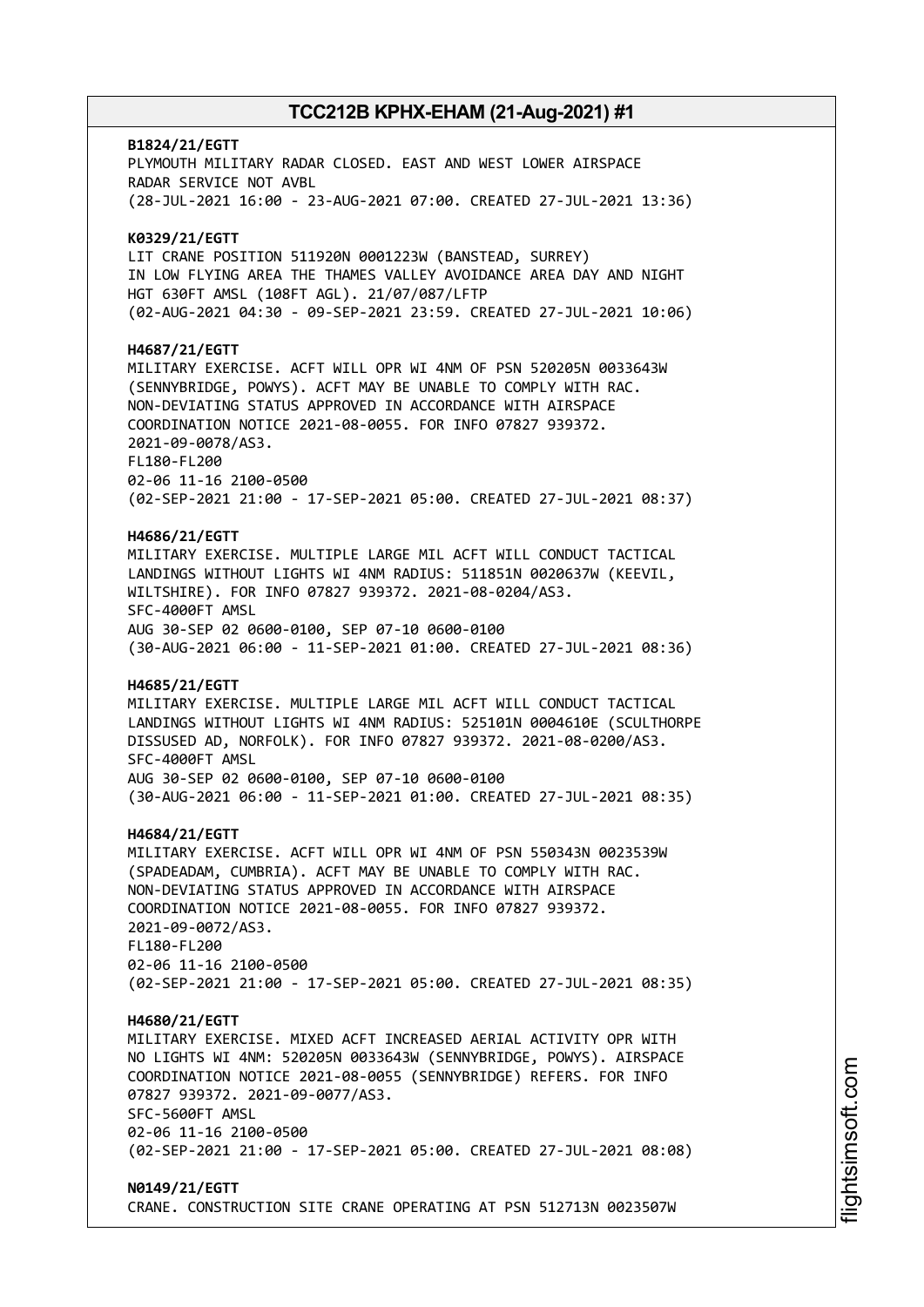(CITY CENTRE, BRISTOL). UP TO 358FT AGL/398FT AMSL. FOR INFO CONTACT 07483 318152. ON EXPIRY OF THIS NOTAM DETAILS WILL BE INCLUDED IN THE UK AIP ENR 5.4 2021-08-0197/AS4 (14-AUG-2021 01:00 - 12-NOV-2021 23:59. CREATED 26-JUL-2021 13:37) **K0325/21/EGTT** LIT CRANE PSN 513428N 0004108E (SOUTHEND AIRPORT BUSINESS PARK, ESSEX) IN LOW FLYING AREA THE THAMES VALLEY AVOIDANCE AREA DAY AND NIGHT. HGT 130FT AMSL (87FT AGL). 21/07/076/LFTP (29-JUL-2021 03:30 - 09-SEP-2021 23:59. CREATED 26-JUL-2021 13:06) **K0324/21/EGTT** UNLIT CRANE POSITION 524055N 0014952W (BEACONSFIELD HOUSE, STAFFORDSHIRE) IN LOW FLYING AREA 8, BIRMINGHAM AVOIDANCE AREA DAY AND NIGHT AND NIGHT ROTARY REGION 4C. HGT 390FT AMSL (121FT AGL). 21/07/075/LFTP (30-JUL-2021 03:30 - 09-SEP-2021 23:59. CREATED 26-JUL-2021 12:48) **H4625/21/EGTT** PJE. PARACHUTE DISPLAY WI 2NM RADIUS: 530255N 0010035W (OXTON, NOTTINGHAMSHIRE). DROP HGT SUBJ ATC CLR. FOR INFO 07936 295682. 2021-08-0188/AS3. SFC-14000FT AMSL 1600-1900 (23-AUG-2021 16:00 - 24-AUG-2021 19:00. CREATED 23-JUL-2021 22:42) **H4600/21/EGTT** FLYING OF LARGE MODEL ACFT WI 0.5NM RADIUS OF 521434N 0012038W (NAPTON ON THE HILL, WARWICKSHIRE). FOR INFO CONTACT 07801 281492. 2020-09-0492/AS2. SFC-1500FT AMSL 0900-SS PLUS30 (23-JUL-2021 09:00 - 22-OCT-2021 17:26. CREATED 23-JUL-2021 08:21) **H4546/21/EGTT** KITE FLYING WI 0.25NM RADIUS 524411N 0022535W (LILLESHALL, SHROPESHIRE). MAX HGT 1500FT AGL. FOR INFO 07966 361181. 2021-08-0125/AS7 SFC-1900FT AMSL SR-SS (08-AUG-2021 04:40 - 08-NOV-2021 16:27. CREATED 22-JUL-2021 10:39) **H4540/21/EGTT** MODEL ROCKET FIRING WI 1NM LOCATION 521500N 0000537W (ELSWORTH, CAMBRIDGESHIRE). FOR INFO 07792 607247 OR 07813 037022. 2021-09-0054/AS2 SFC-10200FT AMSL (05-SEP-2021 08:30 - 05-SEP-2021 18:00. CREATED 22-JUL-2021 09:43) **H4538/21/EGTT** LASER DISPLAY WI 1NM 503820N 0021231W (LULWORTH, DORSET). FOR INFO 07584 091934. 2021-08-0130/AS2 SFC-UNL 1900-0200 (31-AUG-2021 19:00 - 02-SEP-2021 02:00. CREATED 22-JUL-2021 09:28) **H4537/21/EGTT** LASER DISPLAY WI 1NM 512743N 0005920W (READING, BERKSHIRE). FOR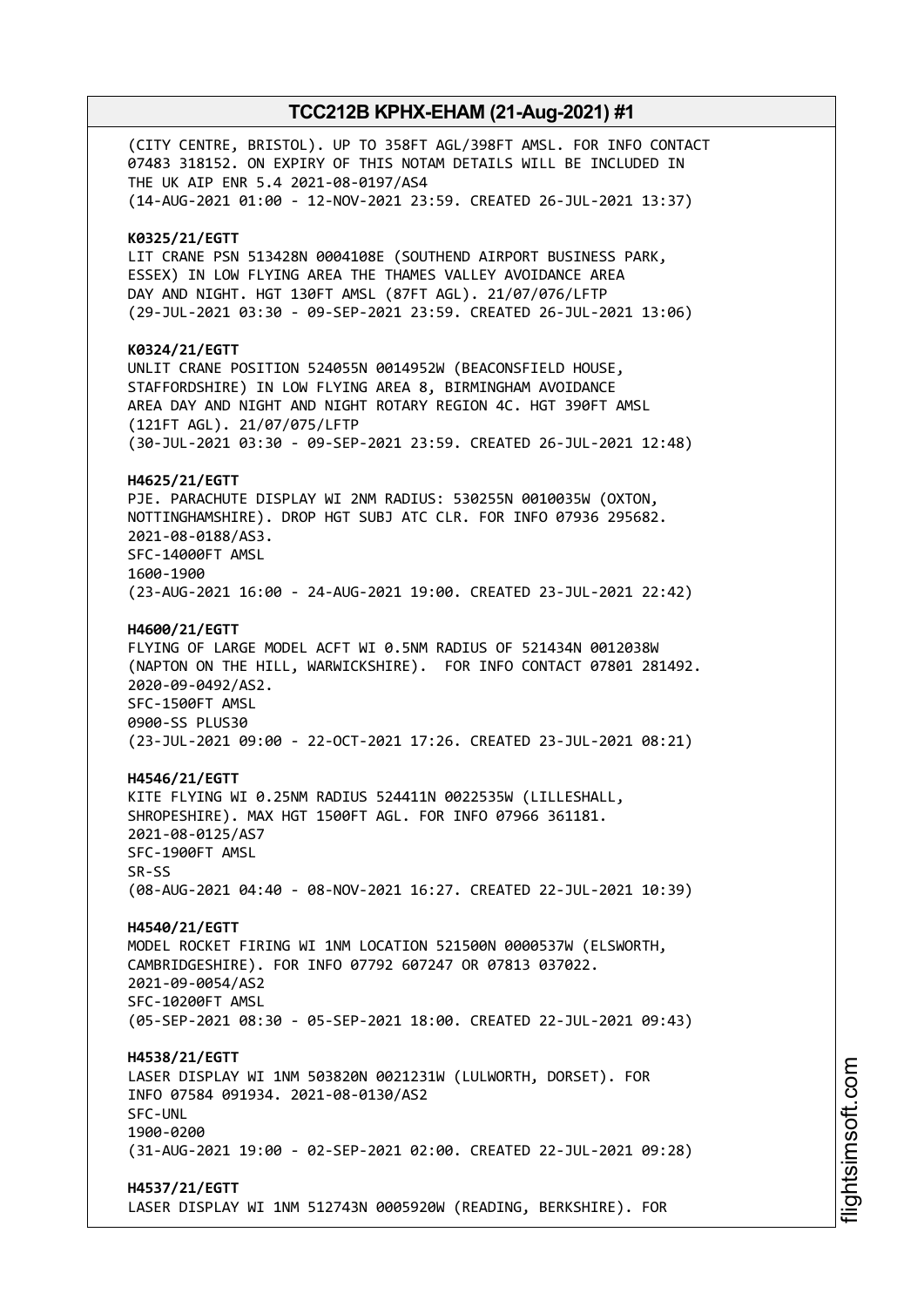INFO 07776 528464. 2021-08-0142/AS2 SFC-UNL 27 1900-0500, 28 1900-2200 (27-AUG-2021 19:00 - 28-AUG-2021 22:00. CREATED 22-JUL-2021 09:27) **H4534/21/EGTT** LASER DISPLAY WI 1NM 520852N 0002753W (BEDFORD PARK, BEDFORDSHIRE). FOR INFO 07889 907696. 2021-09-0060/AS2 SFC-UNL 10 2100-2300, 11-12 2000-2230 (10-SEP-2021 21:00 - 12-SEP-2021 22:30. CREATED 22-JUL-2021 09:20) **H4529/21/EGTT** UAS SWARM OPR WI 0.5NM RADIUS OF 534906N 0015836W (KEIGHLEY, YORKSHIRE). UP TO 50 UAS SWARM. MAX HGT 400FT AGL. SWARM MAY BE AIRBORNE BUT UNLIT AT PERIODS. FOR INFO 07478 353853. 2021-08-0145/AS2 SFC-1490FT AMSL 1400-0600 (16-AUG-2021 14:00 - 31-AUG-2021 06:00. CREATED 22-JUL-2021 08:50) **H4522/21/EGTT** FLYING OF LARGE MODEL ACFT WI 0.5NM RADIUS OF 505225N 0002637W (FINDON, WEST SUSSEX). MAX HEIGHT 600FT AGL. FOR INFO CONTACT 07967 399254. 2019-10-0171/AS2. SFC-1600FT AMSL SR-SS (23-JUL-2021 04:15 - 22-OCT-2021 16:55. CREATED 22-JUL-2021 08:21) **H4521/21/EGTT** FLYING OF LARGE MODEL ACFT WI 0.5NM RADIUS OF 504930N 0003336W (LITTLEHAMPTON, WEST SUSSEX). MAX HEIGHT 600FT AGL. FOR INFO CONTACT 07967 399254. 2019-10-0173/AS2. SFC-1100FT AMSL SR-SS (23-JUL-2021 04:16 - 22-OCT-2021 16:56. CREATED 22-JUL-2021 08:20) **K0321/21/EGTT** LIT CRANE POSITION 512820N 0031035W (CARDIFF, GLAMORGAN) IN LOW FLYING AREA 7 AND NIGHT ROTARY REGION 7S HGT 310FT AMSL (300FT AGL). 21/07/069/LFTP (27-JUL-2021 00:01 - 09-SEP-2021 23:59. CREATED 21-JUL-2021 12:15) **K0319/21/EGTT** LIT CRANE POSITION 512841N 0000203W (LEWISHAM, LONDON) IN THE THAMES VALLEY AVOIDANCE AREA HGT 224FT AMSL (204FT AGL). 21/07/067/LFTP (27-JUL-2021 00:01 - 09-SEP-2021 23:59. CREATED 21-JUL-2021 11:54) **N0147/21/EGTT** CRANES. TWO CONSTRUCTION SITE CRANES OPERATING AT PSN 512240N 0000608W (CROYDON, GREATER LONDON). UP TO 504FT AGL/624FT AMSL. FOR INFO CONTACT 01895 627315. ON EXPIRY OF THIS NOTAM DETAILS WILL BE INCLUDED IN THE UK AIP ENR 5.4 2021-08-0166/AS4 (20-AUG-2021 01:00 - 18-NOV-2021 23:59. CREATED 21-JUL-2021 11:39) **H4477/21/EGTT**

PJE. PARACHUTE DISPLAY WI 2NM RADIUS: 514135N 0011851W (ABINGDON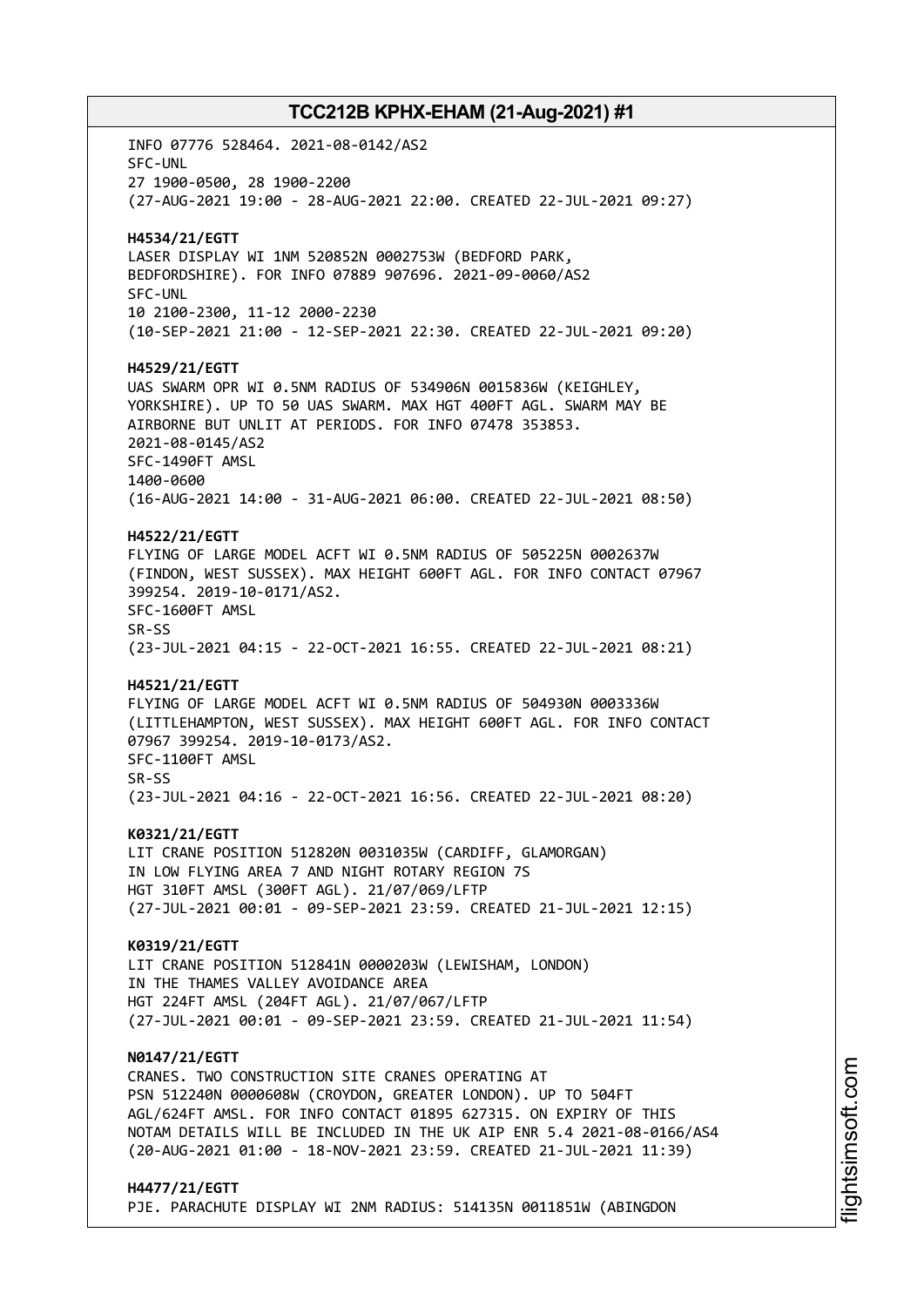AD, OXFORDSHIRE). DROP HGT SUBJ ATC CLR. FOR INFO 07766 203104. 2021-08-0154/AS3. SFC-4300FT AMSL (21-AUG-2021 14:00 - 21-AUG-2021 21:00. CREATED 21-JUL-2021 09:45) **H4476/21/EGTT** LIVE WEAPONS FIRING AND EXPLOSIVE DEMOLITION WI 2NM RADIUS OF: 521518N 0031105W (NEW RADNOR, POWYS). FOR INFO 01544 267441 / 07971 631827. 2021-08-0162/AS3. SFC-4200FT AMSL 0730-1600 (25-AUG-2021 07:30 - 26-AUG-2021 16:00. CREATED 21-JUL-2021 09:44) **H4453/21/EGTT** INCREASED AERIAL ACTIVITY WI 5NM RADIUS 520828N 0015053W (BIDFORD AD, BIDFORD-ON-AVON) AND DROPPING OF ARTICLES FM ACFT OVER BIDFORD AD. FOR INFO CONTACT 07770 456075 . 2021-07-0514/AS1 SFC-3000FT AMSL 1100-1700 (25-AUG-2021 11:00 - 26-AUG-2021 17:00. CREATED 20-JUL-2021 13:04) **V0012/21/EGTT** AIRSPACE SECURITY WARNINGS ISSUED BY THE DEPARTMENT FOR TRANSPORT IN RESPONSE TO HAZARDOUS SITUATIONS WITHIN THE TERRITORY AND/OR AIRSPACE OF AFGHANISTAN, EGYPT, IRAN, IRAQ, KENYA, LIBYA, MALI, NORTH KOREA, PAKISTAN, SOMALIA, SOUTH SUDAN, SYRIA, UP TO 200NM OUTSIDE THE DAMASCUS FIR, UKRAINE AND YEMEN. ALL OPERATORS ARE TO REFER TO THE TABLE IN UK AIP AT ENR 1.1 SECTION 1.4 FOR FURTHER DETAILS. FOR INFORMATION CONTACT UK DEPARTMENT FOR TRANSPORT +44 (0)207 944 6322 OR +44 (0)207 944 5999 OUT OF HOURS. 2018-03-0229-AS6 SFC-UNL (19-JUL-2021 14:14 - 16-OCT-2021 23:59 EST. CREATED 19-JUL-2021 14:18) **K0316/21/EGTT** UNLIT CRANE POSITION 520248N 0001352W (BIGGLESWADE, BEDFORDSHIRE) IN LOW FLYING AREA 4 AND NIGHT ROTARY REGION 4C HGT 160FT AGL/409FT AMSL. 21/07/057/LFTP (26-JUL-2021 00:01 - 09-SEP-2021 23:59. CREATED 19-JUL-2021 12:45) **K0315/21/EGTT** LIT CRANE POSITION 514203N 0004055W (CHESHAM, BUCKINGHAMSHIRE) IN THE THAMES VALLEY AVOIDANCE AREA HGT 156FT AGL/756FT AMSL. 21/07/055/LFTP (26-JUL-2021 00:01 - 27-AUG-2021 23:59. CREATED 19-JUL-2021 12:22) **K0314/21/EGTT** LIT CRANE POSITION 510039N 0030718W (MUSGROVE HOSPITAL, TAUNTON) IN LOW FLYING AREA 2 AND NIGHT ROTARY REGION 2 HGT 219FT AMSL (147FT AGL). 21/07/054/LFTP (26-JUL-2021 00:01 - 02-SEP-2021 23:59. CREATED 19-JUL-2021 11:25) **K0313/21/EGTT** LIT CRANE PSN 525416N 0022852W (MARKET DRAYTON, SHROPSHIRE) IN LOW FLYING AREA 9 AND NIGHT ROTARY REGION 9 HGT 247FT AGL/529FT AMSL. 21/07/053/LFTP (22-JUL-2021 00:01 - 09-SEP-2021 23:59. CREATED 19-JUL-2021 09:22)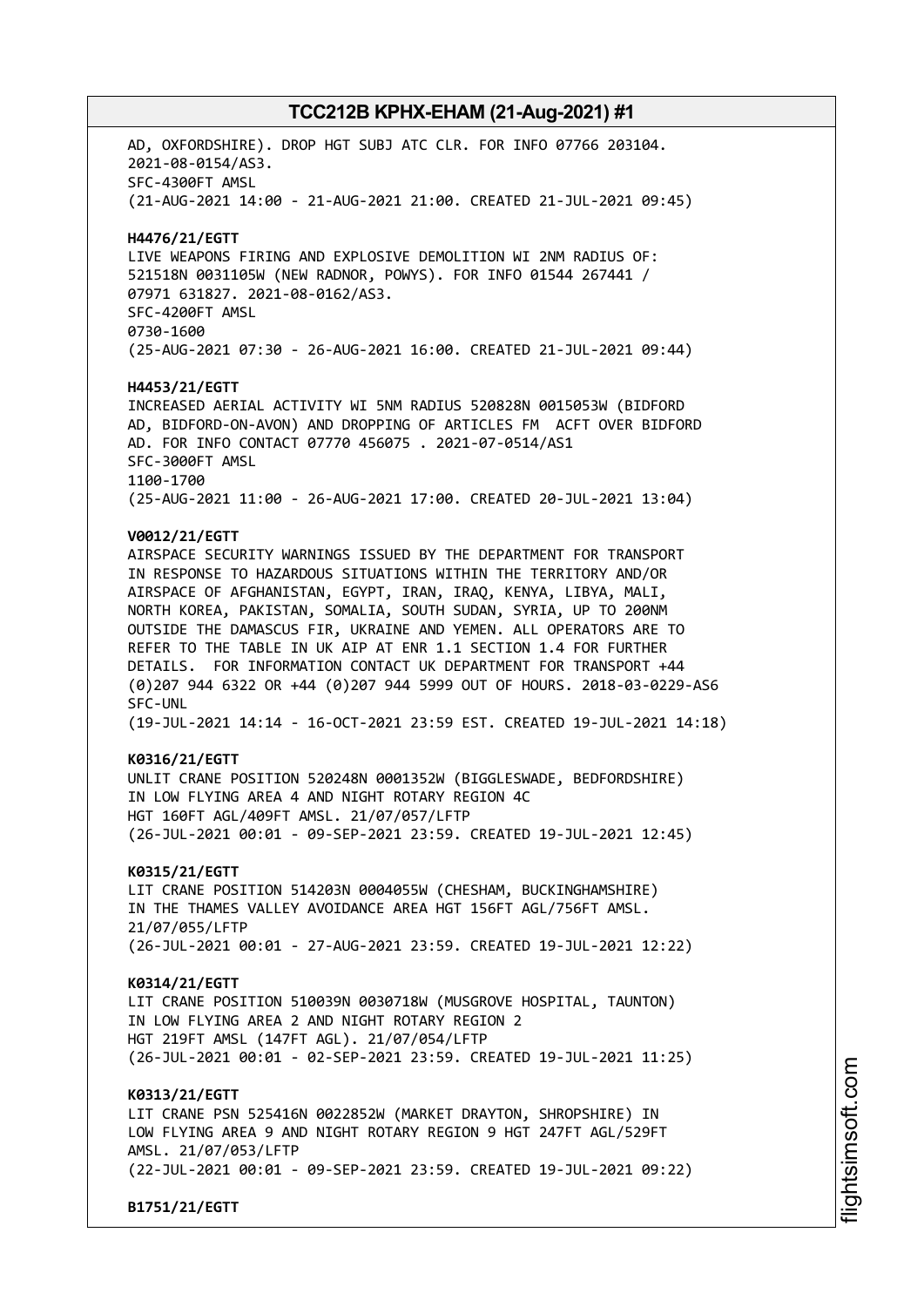COVID-19 THE FOLLOWING ON-BOARD MESSAGE MUST BE DELIVERED BY ALL FLIGHTS INTO SCOTLAND PRIOR TO DISEMBARKATION. THIS SHOULD BE COMPLETED IN ENGLISH AND AN OFFICIALLY RECOGNISED LANGUAGE OF THE COUNTRY OF DEPARTURE. -ANNOUNCEMENT STARTS- THE FOLLOWING IS A PUBLIC HEALTH MESSAGE ON BEHALF OF THE UK PUBLIC HEALTH AGENCIES. HOWEVER LONG YOU INTEND TO STAY IN THE UK, EVERYONE MUST TAKE A PRE-BOOKED COVID-19 TEST WITHIN THE FIRST TWO DAYS AFTER YOU ARRIVE, EVEN IF YOU HAVE BEEN FULLY VACCINATED. FOR THOSE NOT FULLY VACCINATED: IF YOU HAVE BEEN IN OR TRANSITED THROUGH ANY COUNTRIES ON THE RED OR AMBER LIST YOU MUST ALSO TAKE ANOTHER PRE-BOOKED TEST 8 DAYS AFTER ARRIVAL AND IF YOU HAVE BEEN IN OR TRANSITED THROUGH AN AMBER OR RED COUNTRY WITHIN THE PREVIOUS 10 DAYS, YOU MUST QUARANTINE FOR THE FIRST 10 DAYS AFTER YOU ARRIVE. THE SYMPTOMS OF CORONAVIRUS ARE A NEW CONTINUOUS COUGH, A HIGH TEMPERATURE OR A LOSS OF, OR CHANGE IN, NORMAL SENSE OF TASTE OR SMELL. IF YOU EXPERIENCE ANY OF THESE SYMPTOMS, HOWEVER MILD, YOU ARE ADVISED TO MAKE YOURSELF KNOWN TO THE CREW. PLEASE FOLLOW THE PUBLIC HEALTH GUIDANCE FOR THE AREA YOU ARE LIVING OR TRAVELLING IN. VISIT GOV.UK/CORONAVIRUS FOR MORE ADVICE. 2020-10-0279/AS6 (19-JUL-2021 03:00 - 15-OCT-2021 11:59. CREATED 16-JUL-2021 21:06)

### **B1750/21/EGTT**

COVID-19 THE FOLLOWING ON-BOARD MESSAGE MUST BE DELIVERED BY ALL FLIGHTS INTO ENGLAND, WALES AND NORTHERN IRELAND PRIOR TO DISEMBARKATION. THIS SHOULD BE COMPLETED IN ENGLISH AND AN OFFICIALLY RECOGNISED LANGUAGE OF THE COUNTRY OF DEPARTURE. -ANNOUNCEMENT STARTS- THE FOLLOWING IS A PUBLIC HEALTH MESSAGE ON BEHALF OF THE UK PUBLIC HEALTH AGENCIES. HOWEVER LONG YOU INTEND TO STAY IN THE UK, EVERYONE MUST TAKE A PRE-BOOKED COVID-19 TEST WITHIN THE FIRST TWO DAYS AFTER YOU ARRIVE, EVEN IF YOU HAVE BEEN FULLY VACCINATED. IF YOU HAVE BEEN IN OR TRANSITED THROUGH ANY COUNTRIES ON THE RED OR AMBER LIST YOU MUST ALSO TAKE ANOTHER PRE-BOOKED TEST 8 DAYS AFTER ARRIVAL. IF YOU HAVE BEEN IN OR TRANSITED THROUGH AN AMBER OR RED COUNTRY WITHIN THE PREVIOUS 10 DAYS YOU MUST QUARANTINE FOR THE FIRST 10 DAYS AFTER YOU ARRIVE. THE SYMPTOMS OF CORONAVIRUS ARE A NEW CONTINUOUS COUGH, A HIGH TEMPERATURE OR A LOSS OF, OR CHANGE IN, NORMAL SENSE OF TASTE OR SMELL. IF YOU EXPERIENCE ANY OF THESE SYMPTOMS, HOWEVER MILD, YOU ARE ADVISED TO MAKE YOURSELF KNOWN TO THE CREW. PLEASE FOLLOW THE PUBLIC HEALTH GUIDANCE FOR THE AREA YOU ARE LIVING OR TRAVELLING IN. VISIT GOV.UK/CORONAVIRUS FOR MORE ADVICE. 2020-10-0279/AS6

(19-JUL-2021 03:00 - 15-OCT-2021 11:59. CREATED 16-JUL-2021 21:03)

### **B1747/21/EGTT**

AMEND ENR 5.3 OTHER ACTIVITIES OF A DANGEROUS NATURE AND OTHER POTENTIAL HAZARDS CHANGE TO PERSHORE AND PORTSDOWN HIRTA INTRODUCED BY AIRAC 07/2021 EFF 15/07/2021 IS CANCELLED IN TOTAL. ORIGINAL ENTRY SHOULD BE REINSTATED. PERSHORE HIRTA - A CIRCLE, 1 NM RADIUS, CENTRED AT 520813N 0020205W. UPPER LIMIT 6000 FT ALT, LOWER LIMIT SFC. PORTSDOWN HIRTA - A CIRCLE, 1 NM RADIUS, CENTRED AT 505124N 0010522W. UPPER LIMIT 6600 FT ALT, LOWER LIMIT SFC. MADLEY, SUTTON COLDFIELD AND COLERNE HIRTA SHOULD BE REMOVED FROM THE AIP. UK AIP ENR 5.3 REFERS (16-JUL-2021 15:36 - PERM. CREATED 16-JUL-2021 15:38)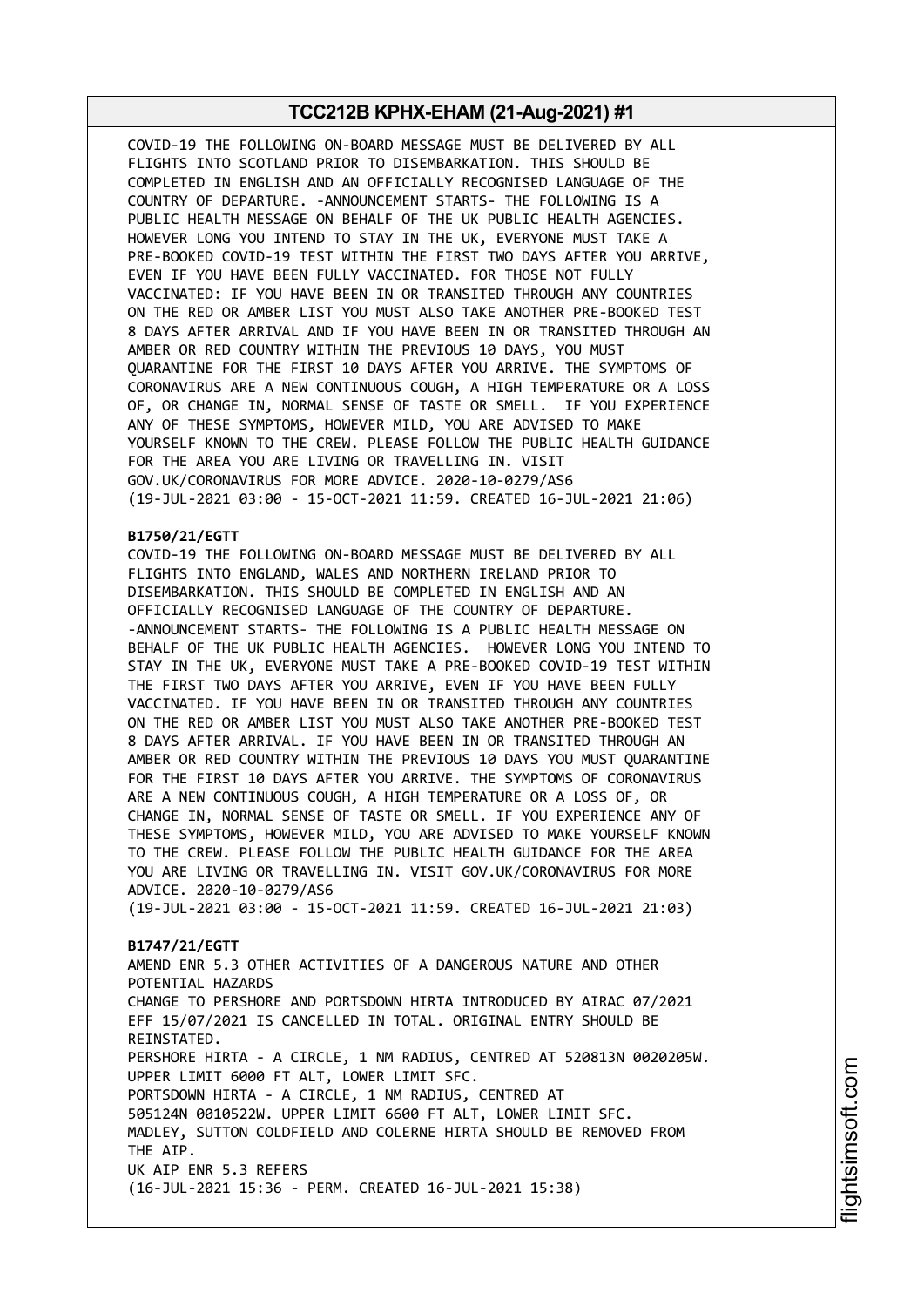**K0307/21/EGTT** UNLIT UNCHARTED OBSTRUCTION, CONCRETE WATER TOWER WITH AERIALS PSN 522248N 0003532W (WOODFORD, NORTHAMPTONSHIRE) IN LOW FLYING AREA 6 AND NIGHT SECTOR NIGHT ROTARY REGION 4C HGT 120FT AGL/390FT AMSL 21/07/045/LFTP (15-JUL-2021 12:40 - 09-SEP-2021 23:59. CREATED 15-JUL-2021 13:11) **B1717/21/EGTT** BIRD SANCTUARIES - ENTRY FOR SEVERN TO READ: PILOTS ARE REQUESTED TO AVOID THE AREA THROUGHOUT THE YEAR. UK AIP ENR 5.6 REFERS. (15-JUL-2021 08:30 - PERM. CREATED 15-JUL-2021 07:39) **K0299/21/EGTT** LIT CRANE POSITION 545734N 0035850W (CASTLE DOUGLAS, DUMFRIES AND GALLOWAY) IN LOW FLYING AREA 20T AND NIGHT SECTOR 2B. HGT 345FT AMSL (190FT AGL). 21/07/036/LFTP (19-JUL-2021 06:00 - 09-SEP-2021 23:59. CREATED 13-JUL-2021 12:20) **K0298/21/EGTT** LIT CRANE POSITION 513509N 0000112W (WALTHAMSTOW, LONDON) IN LOW FLYING AREA THE THAMES VALLEY AVOIDANCE AREA DAY AND NIGHT HGT 278FT AGL/380FT AMSL. 21/07/035/LFTP (19-JUL-2021 06:00 - 09-SEP-2021 23:59. CREATED 13-JUL-2021 12:05) **H4132/21/EGTT** LASER DISPLAY WI 1NM 504229N 0011720W (NEWPORT, ISLE OF WIGHT). FOR INFO 07776 528464. 2021-09-0050/AS2 SFC-UNL 17 2200-0300, 18 1900-2200 (17-SEP-2021 22:00 - 18-SEP-2021 22:00. CREATED 12-JUL-2021 08:45) **H4131/21/EGTT** AERIAL SURVEY WI 5NM RADIUS: 504323N 0021423W (BOVINGTON, DORSET). FOR INFO 01302 230501. 2021-09-0049/AS3. 500FT AMSL-6000FT AMSL 0830-1600 (06-SEP-2021 08:30 - 10-SEP-2021 16:00. CREATED 12-JUL-2021 08:42) **H4130/21/EGTT** PJE. PARACHUTE DISPLAY WI 3NM RADIUS: 530539N 0005904W (EDINGLEY, NOTTINGHAMSHIRE). DROP HGT SUBJ ATC CLR. FOR INFO 07872 938030. 2021-09-0048/AS3 SFC-5200FT AMSL (05-SEP-2021 11:30 - 05-SEP-2021 12:30. CREATED 12-JUL-2021 08:42) **H4096/21/EGTT** PJE. PARACHUTE DISPLAY WI 2NM RADIUS: 504930N 0005533W (THORNEY ISLAND, WEST SUSSEX). DROP HGT SUBJ ATC CLR. ACCESS TO CONTROLLED AIRSPACE SUBJ ATC CLR. FOR INFO 01980 628250. 2021-09-0046/AS3. SFC-8000FT AMSL (04-SEP-2021 13:30 - 04-SEP-2021 14:30. CREATED 09-JUL-2021 09:40) **K0293/21/EGTT** LIT CRANE POSITION 534045N 0013436W (WAKEFIELD, WEST YORKSHIRE) IN LOW FLYING AREA 8, NIGHT SECTOR 3A AND THE LEEDS BRADFORD AVOIDANCE AREA HGT 556FT AMSL (223FT AGL). 21/07/022/LFTP (13-JUL-2021 04:00 - 09-SEP-2021 22:59. CREATED 06-JUL-2021 10:19)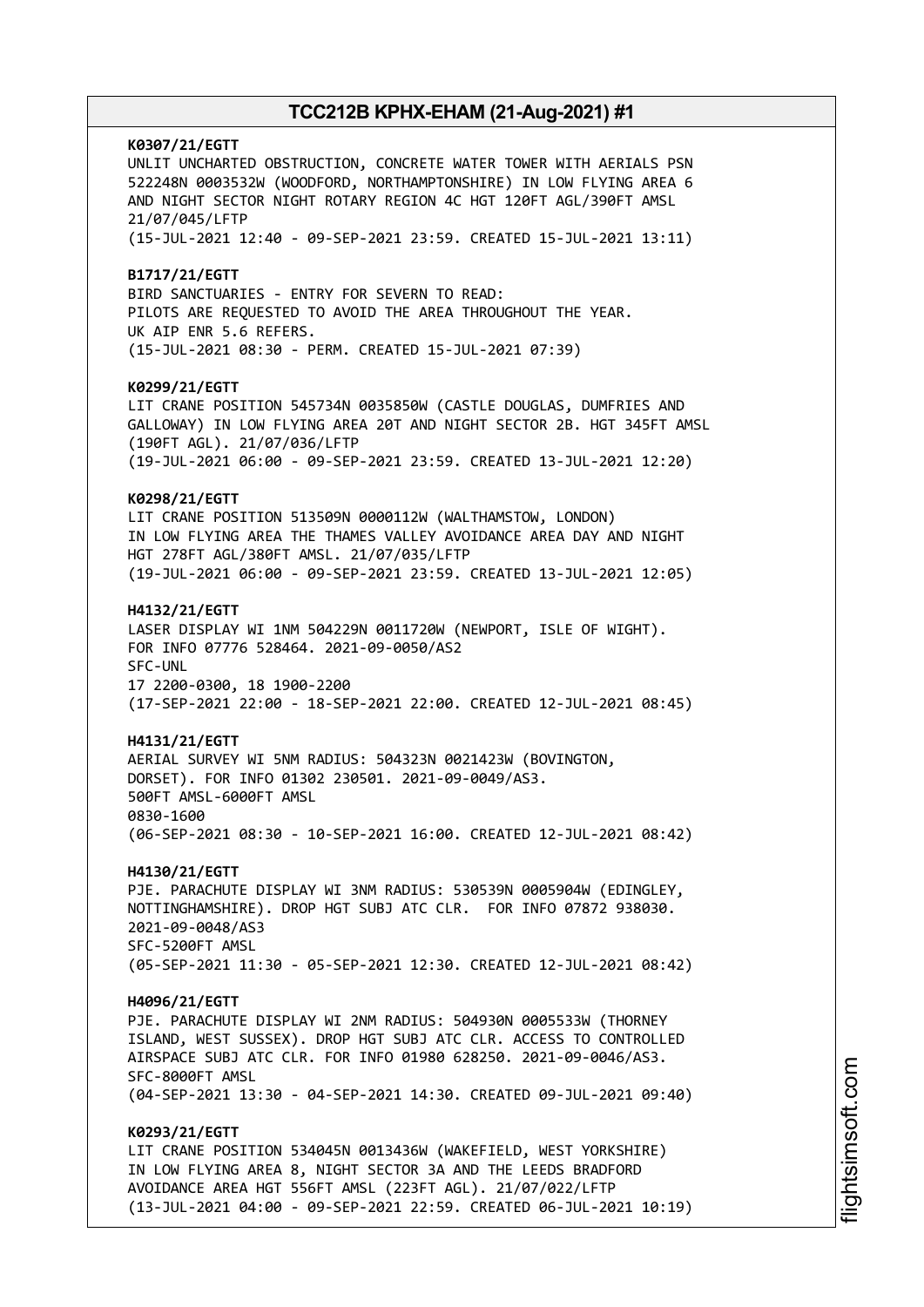**K0292/21/EGTT** UNLIT CRANE POSITION 521154N 0012906W (STRATFORD UPON AVON, WARWICKSHIRE) IN LOW FLYING AREA 4 AND NIGHT ROTARY REGION 4C. HGT 510FT AMSL (100FT AGL). 21/07/021/LFTP (12-JUL-2021 04:00 - 09-SEP-2021 22:59. CREATED 06-JUL-2021 10:05) **B1630/21/EGTT** LONDON DVOR LON FREQ 113.60 MHZ THERE MAY BE OBSERVATIONS OF MDVOR BEARING FLUCTUATIONS WITHIN THE 045 - 085 DEG. MAG. SECTOR RADIALS FROM THE LONDON VOR/DME STATION (113.600 HZ), DUE TO CRANE ACTIVITY IN THE VICINITY. (12-JUL-2021 00:01 - 29-OCT-2021 23:59. CREATED 06-JUL-2021 09:56) **K0287/21/EGTT** LIT CRANE POSITION 515448N 0003012W (HOUGHTON REGIS, DUNSTABLE) IN LOW FLYING AREA 6 HGT 591FT AMSL (171FT AGL). 21/07/008/LFTP SR-SS (05-JUL-2021 07:45 - 09-SEP-2021 18:31. CREATED 05-JUL-2021 07:40) **K0286/21/EGTT** LIT CRANE POSITION 515228N 0001001W (BRAGBURY, STEVENAGE) IN LOW FLYING AREA THE THAMES VALLEY AVOIDANCE AREA DAY AND NIGHT HGT 418FT AMSL (118FT AGL). 21/07/006/LFTP (05-JUL-2021 03:30 - 09-SEP-2021 22:59. CREATED 02-JUL-2021 09:19) **B1579/21/EGTT** TRIGGER NOTAM - PERM AIRAC AIP AMDT 08/21 WEF 12 AUG 21. MULTIPLE ENR CHANGES, SEE COVER SHEET FOR FULL DETAILS (12-AUG-2021 00:00 - 25-AUG-2021 23:59. CREATED 01-JUL-2021 00:05) **K0281/21/EGTT** LIT CRANE POSITION 505016N 0000734W (HOLLINGDEAN ROAD, BRIGHTON) IN LOW FLYING AREA 18 AND NIGHT SECTOR NIGHT ROTARY REGION 18 HGT 282FT AMSL (185FT AGL). 21/06/099/LFTP (05-JUL-2021 03:30 - 09-SEP-2021 22:59. CREATED 30-JUN-2021 10:03) **K0277/21/EGTT** LIT CRANE OPR PSN 532815N 0021421W (CHESTER STREET, MANCHESTER) IN LOW FLYING AREA 8, MANCHESTER AVOIDANCE AREA DAY AND NIGHT AND NIGHT SECTOR 3A HGT 405FT AMSL (285FT AGL). 21/06/094/LFTP (03-JUL-2021 06:00 - 09-SEP-2021 22:59. CREATED 29-JUN-2021 14:11) **K0276/21/EGTT** LIT CRANE POSITION 513230N 0003938E (PURFLEET,ESSEX) IN LOW FLYING AREA THE THAMES VALLEY AVOIDANCE AREA DAY AND NIGHT HGT 210FT AMSL (99FT AGL). 21/06/093/LFTP (01-JUL-2021 06:00 - 09-SEP-2021 22:59. CREATED 29-JUN-2021 13:47) **N0136/21/EGTT** LIT CRANE OPR PSN 513125N 0003740W (SLOUGH, BERKSHIRE) IN LOW FLYING AREA THE THAMES VALLEY AVOIDANCE AREA DAY AND NIGHT HGT 430FT AMSL 318FT AGL. 21/06/091/LFTP (05-JUL-2021 06:00 - 09-SEP-2021 22:59. CREATED 29-JUN-2021 11:39) **H3581/21/EGTT**

UAS OPR EXTENDED VISUAL LINE OF SIGHT WI 0.5NM RADIUS OF 510636N 0020224W (CHILMARK, WILTSHIRE). MAX HGT 1000FT AGL. FOR INFO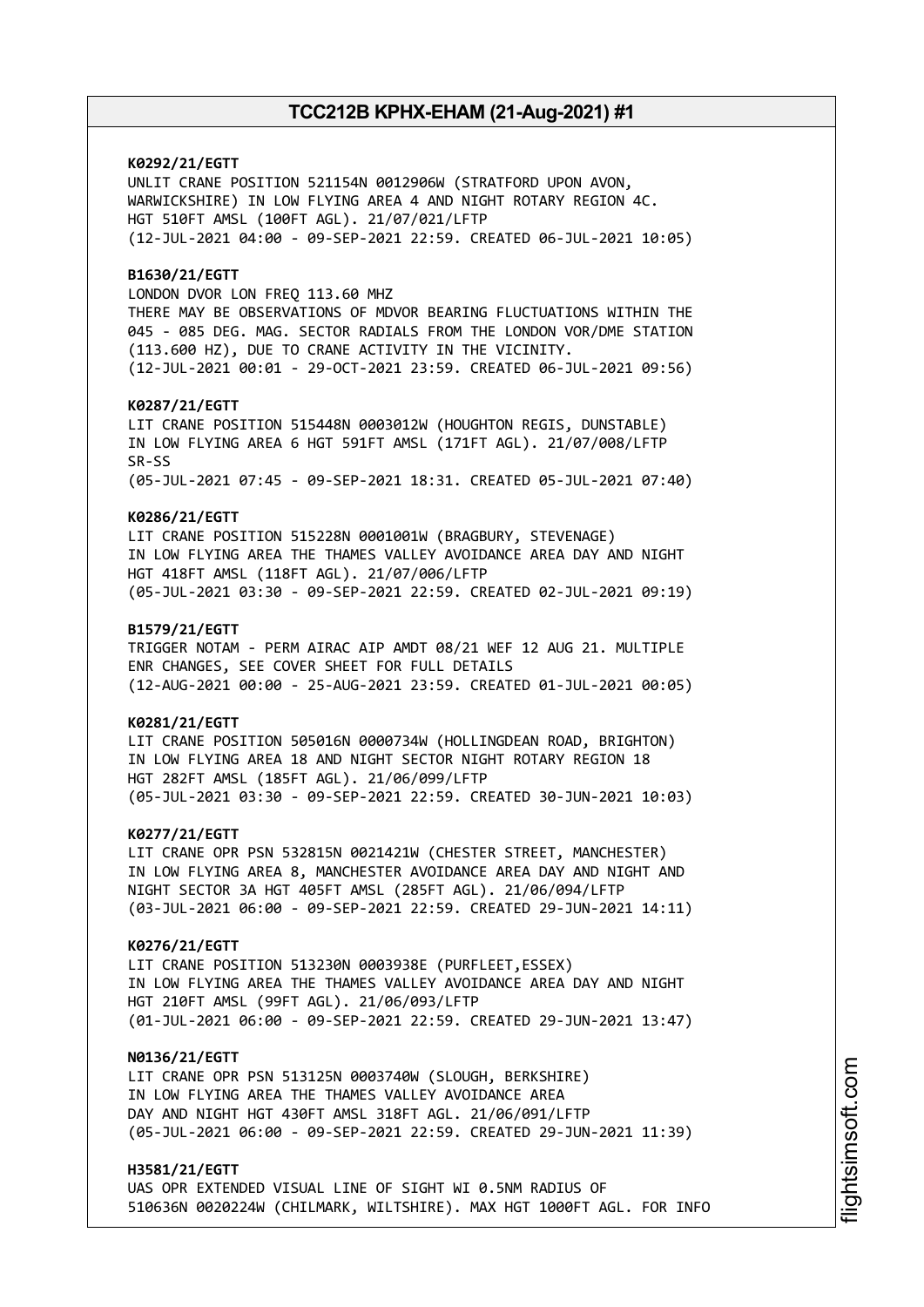01722 744946. 2020-12-0205/AS2 SFC-1700FT AMSL SR-SS (25-JUN-2021 10:44 - 14-SEP-2021 18:25. CREATED 25-JUN-2021 10:45) **H3579/21/EGTT** FLYING OF LARGE MODEL ACFT WI 0.5NM RADIUS OF 513300N 0013000W (SPARSHOLT FIRS, OXFORDSHIRE). FOR INFO CONTACT 07454 733211. 2020-03-0017/AS2. SFC-2200FT AMSL 0700-1900 (01-JUL-2021 07:00 - 30-SEP-2021 19:00. CREATED 25-JUN-2021 10:41) **K0275/21/EGTT** UNCHARTED MAST POSITION 535542N 0020915W IN LOW FLYING AREA 17 AND NIGHT SECTOR 3BW AND 3BE. HGT 833FT AMSL (230FT AGL) UNLIT. 21/06/083/LFTP (25-JUN-2021 07:15 - 09-SEP-2021 22:59. CREATED 25-JUN-2021 07:22) **K0271/21/EGTT** LIT CRANE POSITION 531141N 0022658W (MIDDLEWICH, CHESHIRE) IN LOW FLYING AREA 8 AND NIGHT SECTOR 5E. HGT 379FT AMSL (258FT AGL). 21/06/078/LFTP (24-JUN-2021 00:01 - 09-SEP-2021 00:01. CREATED 23-JUN-2021 14:14) **K0269/21/EGTT** LIT CRANE OPR PSN 534635N 0002015W (HULL, HUMBERSIDE) IN LOW FLYING AREA 11 AND NIGHT SECTOR 4BW HGT 186FT AMSL (177FT AGL). 21/06/069/LFTP (28-JUN-2021 00:01 - 27-AUG-2021 23:59. CREATED 21-JUN-2021 13:27) **K0263/21/EGTT** LIT CRANE OPR PSN 513005N 0000019E (PENINUSLA SQUARE, LONDON) IN THE THAMES VALLEY AVOIDANCE AREA. HGT 155FT AMSL (145FT AGL). 21/06/065/LFTP (24-JUN-2021 00:01 - 09-SEP-2021 00:01. CREATED 21-JUN-2021 11:42) **H3419/21/EGTT** FLYING OF LARGE MODEL ACFT WI 0.5NM RADIUS 514259N 0001541W (E OF LONDON COLNEY, HERTFORDSHIRE). FOR INFO, 07710 924721. 2020-04-0193/AS2. SFC-2000FT AMSL 0600-2100 (28-JUN-2021 06:00 - 29-SEP-2021 21:00. CREATED 21-JUN-2021 08:01) **H3418/21/EGTT** FLYING OF LARGE MODEL ACFT WI 0.5NM RADIUS OF 531318N 0001720W (BARDNEY, LINCOLNSHIRE). FOR INFO CONTACT 07397 268321 OR 07450 707636. 2020-05-0238/AS2. SFC-1300FT AMSL 0700-2200 (21-JUN-2021 07:00 - 20-SEP-2021 22:00. CREATED 21-JUN-2021 08:01) **H3385/21/EGTT** FLYING OF LARGE MODEL ACFT WI 0.5NM RADIUS 525523N 0005743E (BINHAM, NORFOLK). FOR INFO, 07710 924721. 2020-04-0192/AS2. SFC-1700FT AMSL SR MINUS30-SS PLUS30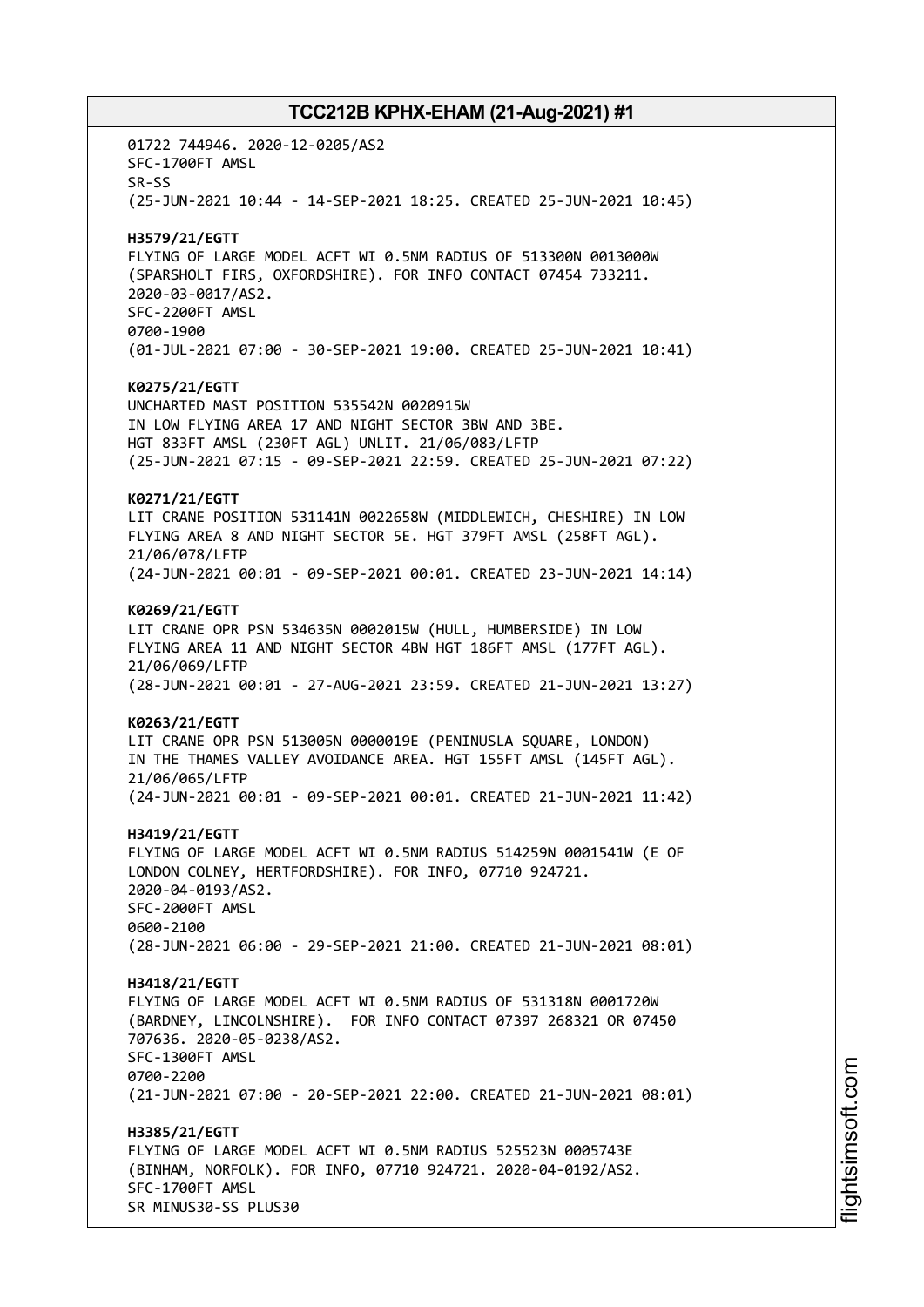(19-JUN-2021 03:00 - 18-SEP-2021 18:34. CREATED 18-JUN-2021 09:37) **H3384/21/EGTT** FLYING OF LARGE MODEL ACFT WI 0.5NM RADIUS 515905N 0000955W (E OF BALDOCK, HERTFORDSHIRE). FOR INFO 07710 924721. 2020-04-0191/AS2. SFC-2000FT AMSL 0600-2100 (28-JUN-2021 06:00 - 27-SEP-2021 21:00. CREATED 18-JUN-2021 09:37) **H3383/21/EGTT** FLYING OF LARGE MODEL ACFT WI 0.5NM RADIUS 521200N 0002132W (COLESDEN, BEDFORD). FOR INFO 07876 200320. 2019-06-0836/AS2. SFC-1400FT AMSL 0800-SS PLUS30 (27-JUN-2021 08:00 - 26-SEP-2021 18:20. CREATED 18-JUN-2021 09:36) **K0262/21/EGTT** LIT CRANE POSITION 512234N 0002121W (ESHER, SURREY) IN THE THAMES VALLEY AVOIDANCE AREA DAY AND NIGHT HGT 200FT AMSL (78FT AGL). 21/06/065/LFTP (21-JUN-2021 00:01 - 08-SEP-2021 23:59. CREATED 18-JUN-2021 09:13) **H3350/21/EGTT** EXPLOSIVE DEMOLITION WI 1NM RADIUS OF 534256N 0011649W (FERRYBRIDGE, WAKEFIELD) . FOR INFO 07921 830188. 2021-08-0019/AS2 SFC-750FT AMSL (22-AUG-2021 07:30 - 22-AUG-2021 11:00. CREATED 17-JUN-2021 12:24) **K0260/21/EGTT** LIT CRANE POSITION 535116N 0015036W (BINGLEY, WEST YORKSHIRE) IN LOW FLYING AREA 11 AND NIGHT SECTOR 3A HGT 410FT AMSL (124FT AGL). 21/06/063/LFTP (21-JUN-2021 00:00 - 09-SEP-2021 23:59. CREATED 17-JUN-2021 09:28) **H3327/21/EGTT** UNMANNED CAPTIVE BALLOON IN LOW FLYING AREA 18 WI 1NM RADIUS OF PSN 504651N 0010522W (PORTSMOUTH, HAMPSHIRE) MAX HEIGHT 198FT AGL. 21/06/062/LFTP SFC-201FT AMSL SR-SS (21-JUN-2021 03:51 - 03-SEP-2021 18:45. CREATED 17-JUN-2021 09:25) **K0259/21/EGTT** LIT CRANE POSITION 534730N 0013313W (LEEDS, WEST YORKSHIRE) IN LOW FLYING AREA 11 AND NIGHT SECTOR 3A HGT 372FT AMSL (287FT AGL). 21/06/061/LFTP (19-JUN-2021 00:00 - 09-SEP-2021 23:59. CREATED 17-JUN-2021 09:13) **H3308/21/EGTT** KITE FLYING WI 0.25NM RADIUS 520939N 0012513W (BURTON DASSETT, WARWICKSHIRE). MAX HGT 2400FT AGL. FOR INFO 07890 348762. 2021-06-0428/AS7 SFC-3100FT AMSL SAT SUN SR MINUS30-SS PLUS30 (19-JUN-2021 03:14 - 12-SEP-2021 18:58. CREATED 16-JUN-2021 15:21) **H3301/21/EGTT** KITE FLYING WI 0.25NM RADIUS 520939N 0012513W (BURTON DASSETT,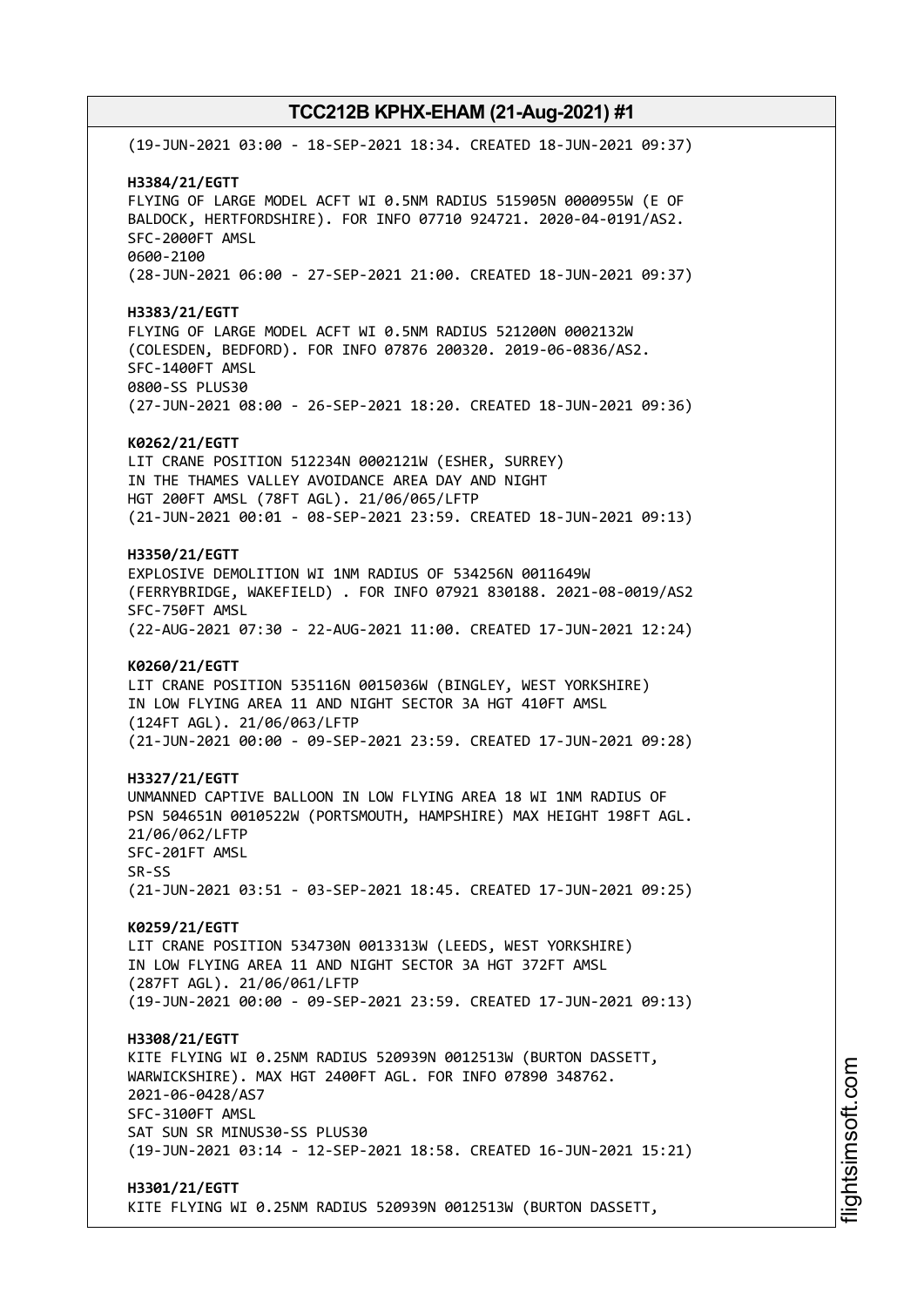WARWICKSHIRE). MAX HGT 2400FT AGL. FOR INFO 07890 348762. 2021-06-0428/AS7 SFC-3100FT AMSL SAT SUN SR MINUS30-SS PLUS30 (18-SEP-2021 05:15 - 31-OCT-2021 17:09. CREATED 16-JUN-2021 14:25) **K0255/21/EGTT** LIT CRANE OPR PSN 532813N 0021422W (MANCHESTER, GREATER MANCHESTER) IN LOW FLYING AREA 8 AND NIGHT SECTOR 3A HGT 372FT AMSL (255FT AGL). 21/06/056/LFTP (19-JUN-2021 00:00 - 09-SEP-2021 23:59. CREATED 16-JUN-2021 11:09) **K0254/21/EGTT** LIT CRANE POSITION 513156N 0000326E (EAST HAM, LONDON) IN LOW FLYING AREA THAMES VALLEY AVOIDANCE AREA HGT 218FT AMSL (208FT AGL). 21/06/055/LFTP (19-JUN-2021 00:00 - 09-SEP-2021 23:59. CREATED 16-JUN-2021 10:43) **K0253/21/EGTT** LIT CRANE POSITION 530704N 0041643W (CAERNARFON, GWYNEDD) IN LOW FLYING AREA 7 AND NIGHT SECTOR 5DN HGT 241FT AMSL (150FT AGL). 21/06/053/LFTP (17-JUN-2021 00:00 - 30-AUG-2021 23:59. CREATED 15-JUN-2021 09:52) **K0252/21/EGTT** LIT CRANE POSITION 530705N 0041632W (CAERNARFON, GWYNEDD) IN LOW FLYING AREA 7 AND NIGHT SECTOR 5DN HGT 226FT AMSL (120FT AGL). 21/06/052/LFTP (17-JUN-2021 00:00 - 30-AUG-2021 23:59. CREATED 15-JUN-2021 09:50) **K0251/21/EGTT** LIT CRANE POSITION 530808N 0041458W (CAERNARFON, GWYNEDD) IN LOW FLYING AREA 7 AND NIGHT SECTOR 5DN HGT 265FT AMSL (150FT AGL). 21/06/050/LFTP (17-JUN-2021 00:00 - 30-AUG-2021 23:59. CREATED 15-JUN-2021 09:43) **K0250/21/EGTT** LIT CRANE POSITION 530641N 0041703W (CAERNARFON, GWYNEDD) IN LOW FLYING AREA 7 AND NIGHT SECTOR 5DN HGT 184FT AMSL (120FT AGL). 21/06/050/LFTP (17-JUN-2021 00:00 - 30-AUG-2021 23:59. CREATED 15-JUN-2021 09:41) **H3223/21/EGTT** UAS SWARM COMPRISED 150 UAS OPR WI 0.5NM RADIUS OF 522128N 0010456W (WINWICK HALL, WINWICK, NORTHAMPTONSHIRE). MAX HGT 400FT AGL. FOR INFO 07970 017256. 2021-06-0460/AS2 SFC-950FT AMSL 1700-2230 (14-JUN-2021 17:00 - 04-SEP-2021 22:30. CREATED 14-JUN-2021 14:19) **H3168/21/EGTT** FLYING OF LARGE MODEL ACFT WI 0.5NM RADIUS OF 524650N 0004242W (SEWSTERN, LEICESTERSHIRE). FOR INFO CONTACT 07778 287350. 2021-06-0430/AS2. SFC-2000FT AMSL 0800-2000 (12-JUN-2021 08:00 - 09-SEP-2021 20:00. CREATED 11-JUN-2021 13:03)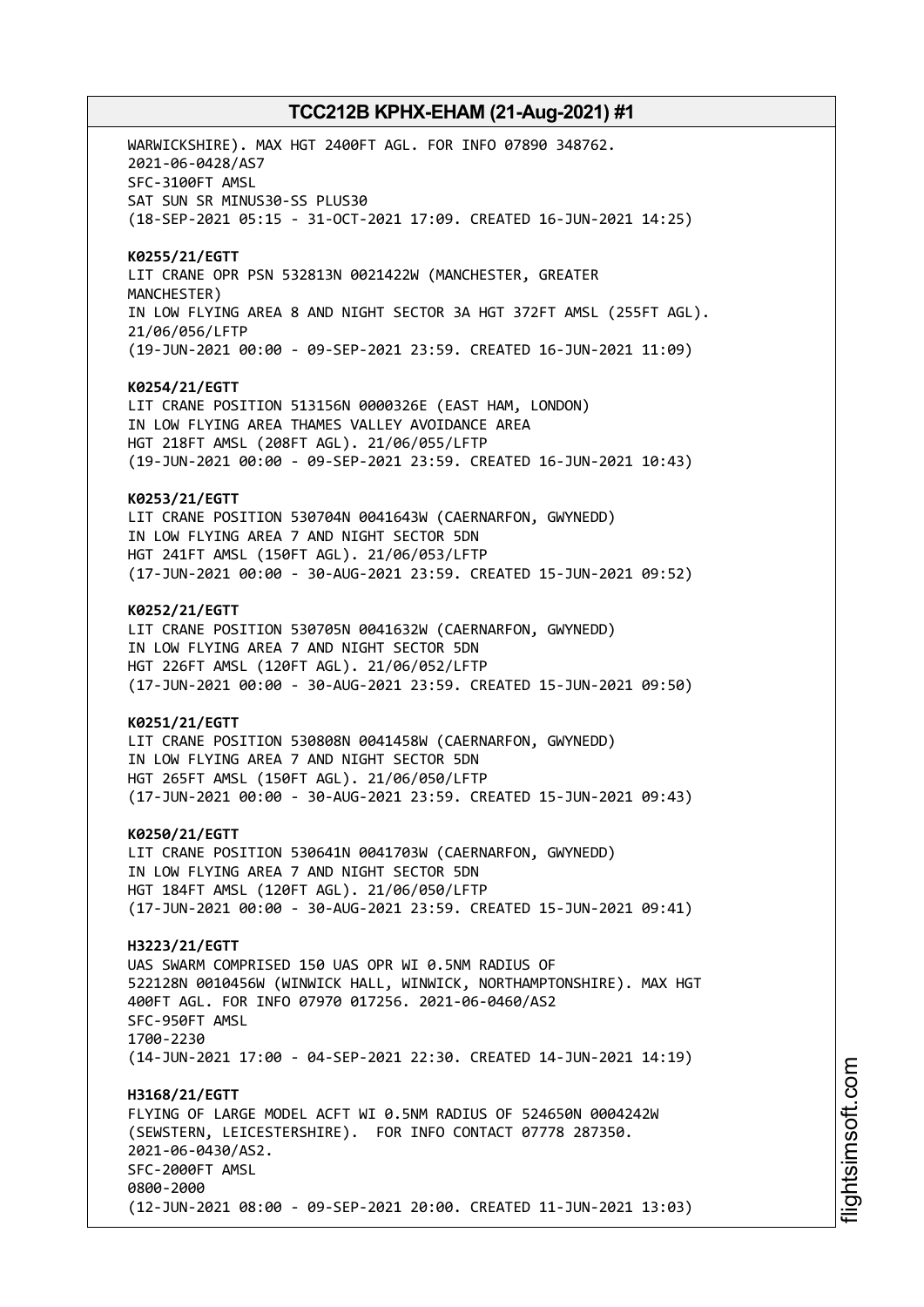**N0124/21/EGTT**

CRANE. CONSTRUCTION SITE CRANE OPERATING AT PSN 512225N 0000537W (CROYDON, SOUTH EAST LONDON). UP TO 555FT AGL/749FT AMSL. FOR INFO CONTACT 08458 735936. ON EXPIRY OF THIS NOTAM DETAILS WILL BE INCLUDED IN THE UK AIP ENR 5.4 2021-06-0371/AS4 (09-JUN-2021 15:00 - 07-SEP-2021 23:59. CREATED 09-JUN-2021 10:50)

**H3069/21/EGTT** LASER DISPLAY WI 0.5NM 540719N 0005422W (CASTLE HOWARD, YORKSHIRE). FOR INFO 07889 907696. 2021-08-0051/AS2 SFC-UNL 19 2100-2300, 20-21 2000-2230 (19-AUG-2021 21:00 - 21-AUG-2021 22:30. CREATED 09-JUN-2021 10:30)

### **B1431/21/EGTT**

COVID-19: EMERGENCY DIVERSIONS. THE ABILITY FOR AERODROMES TO ACCEPT NON-EMERGENCY DIVERSIONS MAY BE LIMITED DURING COVID-19. NON-EMERGENCY DIVERSION REQUESTS WILL TAKE TIME TO COORDINATE AND OPERATORS SHOULD BE AWARE THAT THE EXPECTED ALTERNATE MAY NOT BE ABLE TO ACCEPT THE REQUEST AND ALTERNATE OPTIONS MAY NEED TO BE CONSIDERED IN ADVANCE. SHOULD A DIVERSION EXPECT TO ARRIVE WITH LESS THAN THE FINAL RESERVE FUEL THE COMMANDER SHALL IMMEDIATELY INFORM ATC AND DECLARE AN EMERGENCY. AIRCRAFT EMERGENCIES WILL BE OFFERED ANY SUITABLE AND AVAILABLE AERODROME. 2001-05-0459/AS3). (09-JUN-2021 09:15 - 27-AUG-2021 23:59. CREATED 09-JUN-2021 09:29)

### **B1413/21/EGTT**

THE EUROPEAN GEOSTATIONARY NAVIGATION OVERLAY SERVICE (EGNOS) IS NOT AVAILABLE FOR LPV PROCEDURES. LPV LINES OF OCA(H) DISPLAYED ON RNP INSTRUMENT APPROACH CHARTS ARE NOT AVAILABLE FOR USE. (25-JUN-2021 00:01 - 24-SEP-2021 23:59. CREATED 08-JUN-2021 13:48)

**H3015/21/EGTT** MODEL ROCKET FIRING WI 1NM LOCATION 513321N 0025015W (REDWICK, NEWPORT). MAX HEIGHT 3500FT AGL. FOR INFO 07903 254338. 2021-07-0122/AS2 SFC-3520FT AMSL (19-SEP-2021 09:00 - 19-SEP-2021 15:00. CREATED 08-JUN-2021 08:40)

**H3003/21/EGTT** PJE. PARACHUTE DISPLAY WI 3NM RADIUS: 531929N 0032932W (RHYL, DENBIGHSHIRE). DROP HGT SUBJ ATC CLR. FOR INFO 07872 938030. 2021-08-0062/AS3. SFC-5000FT AMSL 1215-1245 (28-AUG-2021 12:15 - 29-AUG-2021 12:45. CREATED 08-JUN-2021 07:48)

**K0228/21/EGTT**

LIT CRANE POSITION 513706N 0003130W (RICKMANSWORTH, HERTFORDSHIRE) IN LOW FLYING AREA THAMES VALLEY AVOIDANCE AREA HGT 400FT AMSL (130FT AGL). 21/06/008/LFTP (05-JUN-2021 00:00 - 21-AUG-2021 23:59. CREATED 04-JUN-2021 08:38)

**B1378/21/EGTT** ENR 1.11, SECTION 3 VFR FLIGHT PLAN ADDRESSING AMEND FLIGHT PLANNING REQUIREMENT FOR EGFF (CARDIFF) TO READ: ADD EGFFZIZF (FOR VFR DEPARTURES FROM CARDIFF AND VFR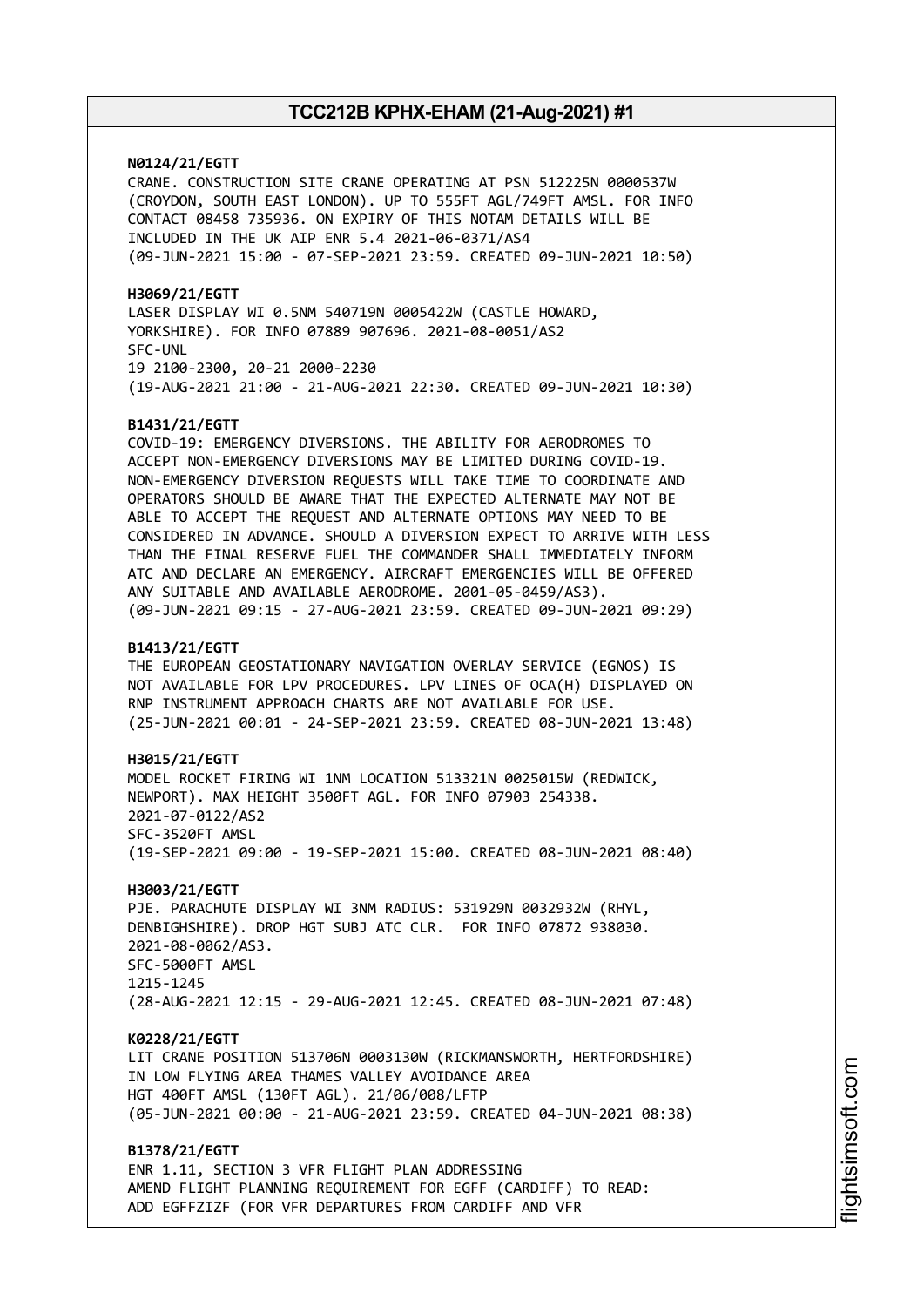FLIGHT PLANS REQUIRING ONWARD TRANSMISSION). ADD EGFFFDMS (FOR ALL VFR OR IFR DEPARTURES FROM CARDIFF). UK AIP ENR 1.11 REFERS (04-JUN-2021 08:23 - PERM. CREATED 04-JUN-2021 08:24)

#### **B1372/21/EGTT**

AIRSPACE RESTRICTION ISSUED BY THE DEPARTMENT FOR TRANSPORT - AIRCRAFT OPERATING SCHEDULED SERVICES BY OR ON BEHALF OF BELAVIA BELARUSIAN AIRLINES ARE PROHIBITED FROM FLYING IN UK AIRSPACE, INCLUDING THAT AIRSPACE ABOVE THE TERRITORIAL SEA OF THE UK. THIS REGULATION DOES NOT APPLY TO ANY AIRCRAFT FLYING IN ACCORDANCE WITH THE PERMISSION OF THE UK SECRETARY OF STATE FOR TRANSPORT OR TO ACFT FLYING IN ACCORDANCE WITH A CLEARANCE ISSUED BY LONDON TERMINAL CONTROL CENTRE SWANWICK THE AIR TRAFFIC CONTROL CENTRE PRESTWICK. PERMISSION AVAILABLE FROM UK DEPARTMENT FOR TRANSPORT +44 0300 330 3000, MON-FRI 0830-1730, OR VIA DUTYOFFICERS(AT)DFT.GOV.UK, OR IN WRITING TO CONTACTDFT(AT)DFT.GOV.UK 2021-05-0542/AS6 (03-JUN-2021 11:00 - 01-SEP-2021 10:59 EST. CREATED 03-JUN-2021 11:08)

# **H2765/21/EGTT**

FLYING OF MODEL ACFT WI 0.5NM RADIUS OF 510718N 0021047W (MONKTON DEVRILL, WILTSHIRE). MAX HGT 1500 AGL. FOR INFO CONTACT 07962 013388. 2021-05-0579/AS2. SFC-2200FT AMSL 0800-1800

(28-MAY-2021 08:00 - 26-AUG-2021 18:00. CREATED 27-MAY-2021 13:57)

### **H2740/21/EGTT**

FLYING OF MODEL ACFT WI 0.5NM RADIUS OF 534828N 0025641W (WEETON, LANCASHIRE). MAX HGT 1400FT AGL. FOR INFO CONTACT 07591 561535 / 07906 541357. 2021-05-0567/AS2. SFC-1500FT AMSL MON-SAT 0800-2000, SUN 0900-1800

(27-MAY-2021 09:24 - 24-AUG-2021 20:00. CREATED 27-MAY-2021 09:25)

### **H2739/21/EGTT**

FLYING OF LARGE MODEL ACFT WI 0.5NM RADIUS OF 511815N 0002116W (LEATHERHEAD, SURREY). FOR INFO CONTACT 07770 830039. 2020-12-0102/AS2. SFC-1400FT AMSL 0900-1900 (01-JUN-2021 09:00 - 30-AUG-2021 19:00. CREATED 27-MAY-2021 09:13)

### **H2691/21/EGTT**

FLYING OF MODEL ACFT WI 0.5NM RADIUS OF 534828N 0025641W (WEETON, LANCASHIRE). MAX HGT 1400FT AGL. FOR INFO CONTACT 07591 561535 / 07906 541357. 2021-05-0567/AS2. SFC-1500FT AMSL MON-SAT 0800-2000, SUN 0900-1800

(25-AUG-2021 08:00 - 30-SEP-2021 20:00. CREATED 26-MAY-2021 10:10)

**N0112/21/EGTT** OBST WINDFARM MULTIPLE AVIATION LGT U/S WI 3NM RADIUS 534841N 0000830E (WESTERMOST ROUGH, OFFSHORE GARTON, EAST YORKSHIRE, NORTH SEA). UP TO 394FT AMSL. FOR INFO CONTACT 07867 654242. 2021-05-0566/AS4 (26-MAY-2021 08:45 - 24-AUG-2021 23:59. CREATED 26-MAY-2021 09:06)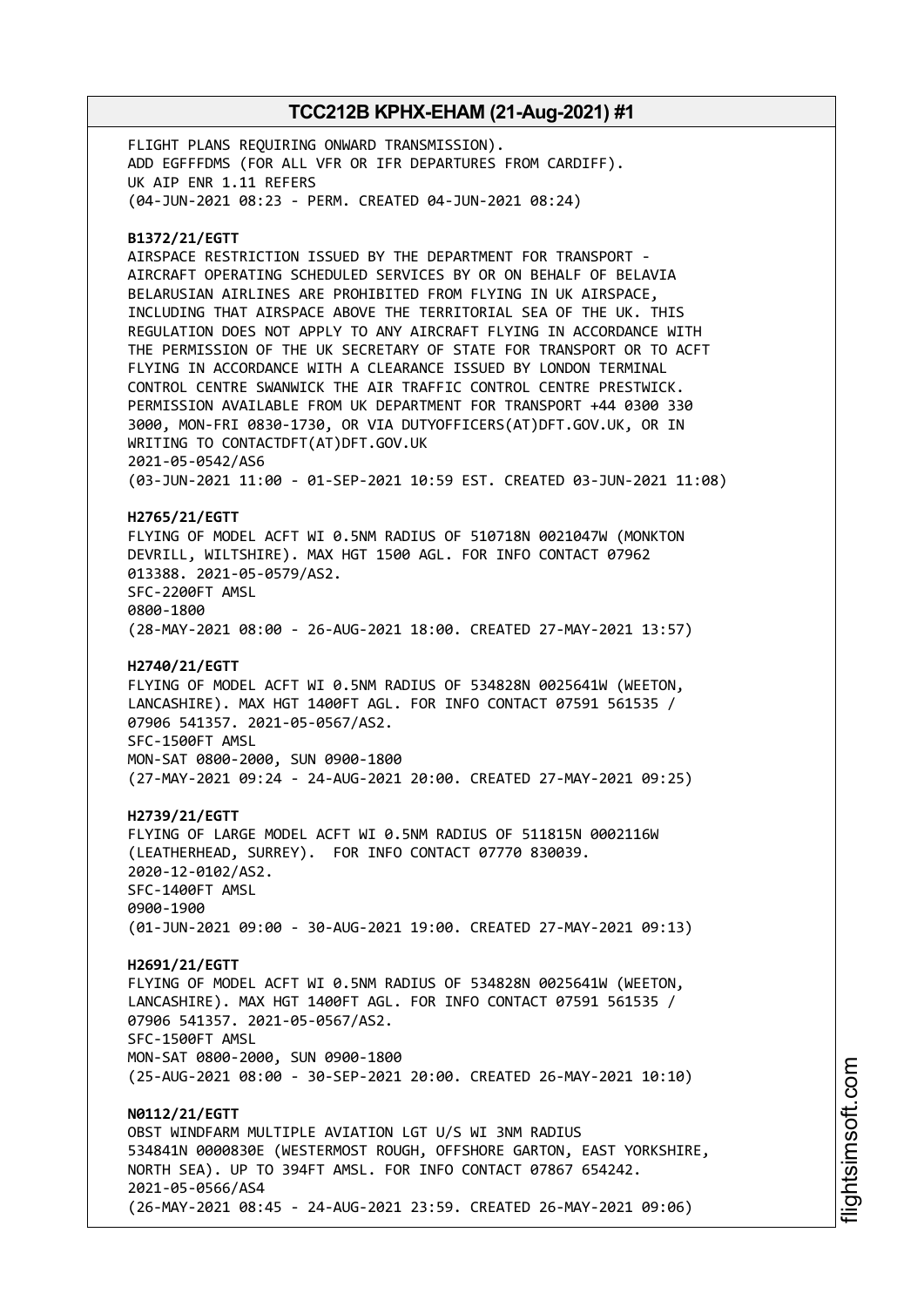**H2465/21/EGTT** MILITARY EXERCISE. EXER TYPHOON WARRIOR. UP TO 60 MIL ACFT WILL OPERATE AND CONDUCT HIGH ENERGY MANOEVRES WI AREA BOUNDED BY: 574800N 0002400E - 544500N 0025700E - 542300N 0024500E - 533000N 0030000E - 531600N 0030000E - 532000N 0023000E - 531200N 0023000E - 530900N 0020600E - 532200N 0000400E - 534300N 0000800W - 544200N 0011400W - 550100N 0013000W - 550300N 0014100W - 550600N 0013800W - 552600N 0023700W - 553800N 0025100W - 560000N 0024900W - 560700N 0025600W - 560700N 0033000W - 561400N 0033200W - 562400N 0031500W - 571600N 0021000W - 574800N 0002400E. ACCESS TO CONTROLLED AIRSPACE SUBJ ATC CLR. ACFT MAY BE UNABLE TO COMPLY WITH RAC. FOR OPERATIONAL INFO CTC: 01522 731625 (1ACC DURING HOURS OF ACTIVITY) OR 01526 346346 (AT ALL OTHER TIMES). AIRSPACE COORDINATION NOTICE 2021-07-0028/AS3 REFERS. SFC-FL660 17 19 24 26 0830-1130 (17-AUG-2021 08:30 - 26-AUG-2021 11:30. CREATED 18-MAY-2021 11:16) **B1207/21/EGTT** MILITARY EXERCISE. SSR MODE 3/A CODES 0100, 0200, 0300, 0400, 0500, 0600, 0700, 1510 - 1577 AND 2400 - 2477 TEMPO ALLOCATED TO EXER TYPHOON WARRIOR 21. INFO CTC 01526 346346 OR 01526 346351. 2021-06-0138/AS3. (15-JUL-2021 00:01 - 26-AUG-2021 23:59. CREATED 14-MAY-2021 14:22) **B1206/21/EGTT** AMEND LOWER AIRSPACE RADAR SERVICE (LARS) EN-ROUTE CHART EXETER APP FREQUENCY TO READ 128.980. UK AIP ENR 6-11 REFERS. (14-MAY-2021 14:07 - PERM. CREATED 14-MAY-2021 14:07) **D0726/21/EGTT** THE FOLLOWING DANGER AREAS EGD 123 IMBER EGD 125 LARKHILL EGD 126 BULFORD EGD 128 EVERLEIGH NO DANGER AREA CROSSING SERVICE AVBL FM SALISBURY OPS CONTACT LONDON INFO 124.750 SFC-50000FT AMSL (02-JUN-2021 08:00 - 31-AUG-2021 08:00. CREATED 13-MAY-2021 08:22) **H2302/21/EGTT** MAJOR GLIDING COMPETITION. INTENSE ACT WI 5NM RADIUS 535541N 0004751W (POCKLINGTON, EAST RIDING OF YORKSHIRE). UP TO 30 GLIDERS AND 5 TUG ACFT MAY PARTICIPATE. FOR DAILY ROUTE INFO: WWW.GLIDINGTASKS.CO.UK OR 01759 303579 AND 118.685 MHZ. 2021-08-0044/AS3. SFC-FL100 0900-1800 (22-AUG-2021 09:00 - 29-AUG-2021 18:00. CREATED 12-MAY-2021 10:38) **H2301/21/EGTT** MAJOR GLIDING COMPETITION. INTENSE ACT WI 5NM RADIUS 521041N 0000653W (GRANSDEN LODGE, CAMBRIDGESHIRE). UP TO 30 GLIDERS AND 5 TUG ACFT MAY PARTICIPATE. ACFT SHALL REMAIN CLEAR OF CONTROLLED AIRSPACE. FOR DAILY ROUTE INFO: WWW.GLIDINGTASKS.CO.UK OR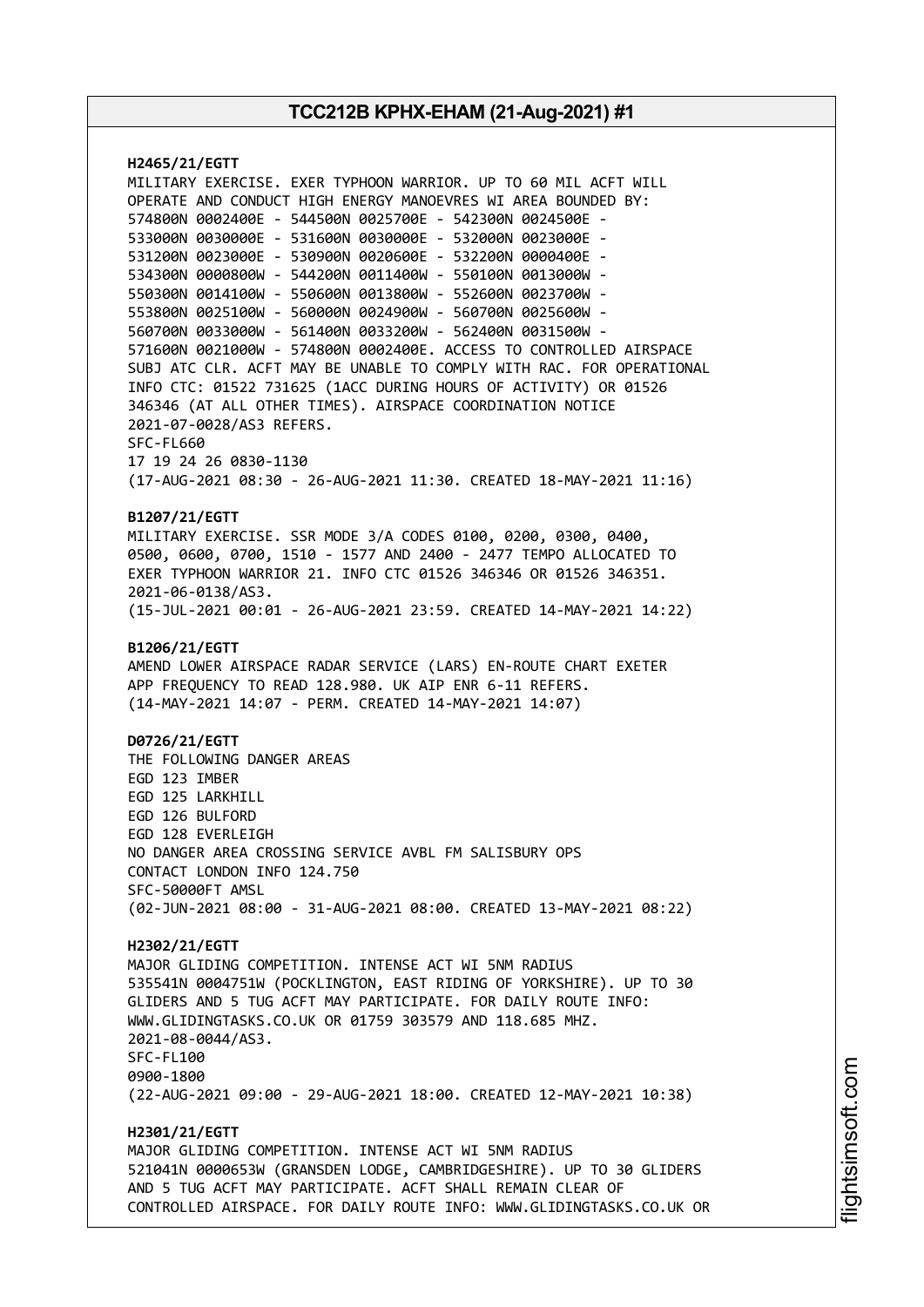01767 677077 AND 131.280 MHZ. 2021-08-0040/AS3. SFC-FL100 0900-1800 (21-AUG-2021 09:00 - 29-AUG-2021 18:00. CREATED 12-MAY-2021 10:36) **B1142/21/EGTT** AMEND LOWER AIRSPACE RADAR SERVICE (LARS) EN-ROUTE CHART - BOURNEMOUTH APP FREQUENCY TO READ 119.480. UK AIP ENR 6-11 REFERS. (10-MAY-2021 12:21 - PERM. CREATED 10-MAY-2021 14:41) **H2046/21/EGTT** MODEL ACFT WI 0.5NM RADIUS OF 522407N 0000619W (WARBOYS, CAMBRIDGSHIRE). FOR INFO CONTACT 07586 292737. 2020-12-0127/AS2. SFC-1600FT AMSL 0800-1800 (30-MAY-2021 08:00 - 27-AUG-2021 18:00. CREATED 04-MAY-2021 13:45) **H1969/21/EGTT** MODEL ACFT OPR WI 1NM RADIUS OF 525220N 0042836W (PENRHOS, GWYNEDD). FOR INFO, 07475 649156. 2021-07-0043/AS2. SFC-1200FT AMSL 0800-2000 (01-JUL-2021 08:00 - 30-SEP-2021 20:00. CREATED 29-APR-2021 09:10) **B1041/21/EGTT** CHANGE CARDIFF APPROACH FREQUENCY FROM 119.150 TO 119.155. UK AIP ENR 1.6 CARDIFF LOWER AIRSPACE RADAR SERVICE REFERS (30-APR-2021 00:00 - PERM. CREATED 28-APR-2021 14:18) **B1036/21/EGTT** THE CHANGE TO 5LNC FROM KARNO TO KARMO INTRODUCED BY AIRAC 06/2021 IS SUSPENDED UNTIL AIRAC 09/2021, EFFECTIVE 09 SEP 2021. UK AIP ENR 4.4, ENR 3.3 (N862, T7), ENR 6-68, ENR 6-70 REFERS. (28-APR-2021 09:25 - PERM. CREATED 28-APR-2021 09:25) **H1832/21/EGTT** KITE FLYING FOR FALCONRY PURPOSES AT VARIOUS POSITIONS WI 0.5NM RADIUS 530842N 0012941W (HOLESTONE MOOR, NEAR ASHOVER). LARGE BIRDS OF PREY FLYING TO/FROM THE KITE. FOR INFO, TEL 07860 331351. 2021-04-0386/AS7. SFC-2000FT AMSL SR-SS (18-OCT-2021 06:38 - 16-JAN-2022 16:21. CREATED 23-APR-2021 14:54) **B0989/21/EGTT** ADD ACTIVITY TO THE REMARKS OF THE PLYMOUTH PORTLAND AND PORTSMOUTH DANGER AREAS. ACTIVITY: ELECTRONIC/ OPTICAL HAZARDS. FOR THE FOLLOWING DANGER AREAS: EG D003 - PLYMOUTH EG D004 - PLYMOUTH EG D006 A,B,C - FALMOUTH BAY EG D007 A,B,C - FOWEY, FOWEY INNER EG D008 A,B,C - PLYMOUTH EG D009 A,B - WEMBURY EG D012 - LYME BAY NORTH EG D013 - LYME BAY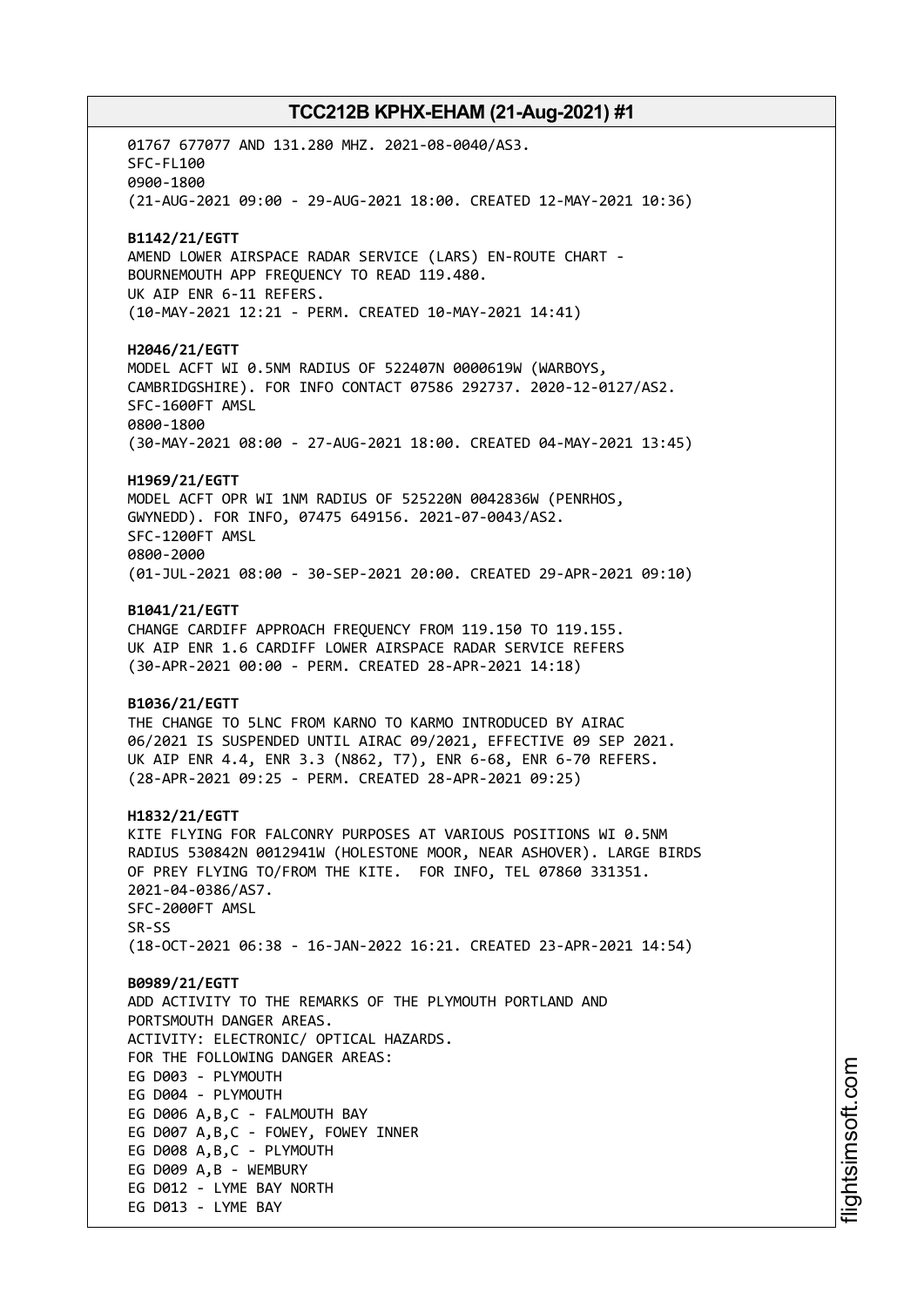# **TCC212B KPHX-EHAM (21-Aug-2021) #1** EG D014 - PORTLAND EG D017 - PORTLAND EG D021 - PORTLAND EG D023 - PORTLAND EG D031 - PORTLAND EG D036 - PORTSMOUTH EG D037 - PORTSMOUTH EG D038 - PORTSMOUTH EG D039 - PORTSMOUTH EG D040 - PORTSMOUTH UK AIP ENR 5.1 REFERS (26-APR-2021 00:00 - PERM. CREATED 23-APR-2021 13:40) **H1792/21/EGTT** KITE FLYING FOR FALCONRY PURPOSES AT VARIOUS POSITIONS WI 0.5NM RADIUS 530842N 0012941W (HOLESTONE MOOR, NEAR ASHOVER). LARGE BIRDS OF PREY FLYING TO/FROM THE KITE. FOR INFO, TEL 07860 331351. 2021-04-0386/AS7. SFC-2000FT AMSL SR-SS (17-JAN-2022 08:10 - 17-APR-2022 19:10. CREATED 22-APR-2021 11:23) **H1780/21/EGTT** KITE FLYING WI 0.25NM RADIUS 512924N 0014641W (BARBURY CASTLE, WILTSHIRE). MAX HGT 500FT AGL. FOR INFO 07973 753389 OR 07917 762254. 2021-01-0284/AS7 SFC-1300FT AMSL (12-SEP-2021 08:00 - 12-SEP-2021 16:00. CREATED 22-APR-2021 10:54) **H1779/21/EGTT** KITE FLYING WI 0.25NM RADIUS 512924N 0014641W (BARBURY CASTLE, WILTSHIRE). MAX HGT 500FT AGL. FOR INFO 07973 753389 OR 07917 762254. 2021-01-0284/AS7 SFC-1300FT AMSL (10-OCT-2021 08:00 - 10-OCT-2021 16:00. CREATED 22-APR-2021 10:54) **H1778/21/EGTT** KITE FLYING WI 0.25NM RADIUS 512924N 0014641W (BARBURY CASTLE, WILTSHIRE). MAX HGT 500FT AGL. FOR INFO 07973 753389 OR 07917 762254. 2021-01-0284/AS7 SFC-1300FT AMSL (14-NOV-2021 09:00 - 14-NOV-2021 17:00. CREATED 22-APR-2021 10:53) **H1776/21/EGTT** KITE FLYING WI 0.25NM RADIUS 512924N 0014641W (BARBURY CASTLE, WILTSHIRE). MAX HGT 500FT AGL. FOR INFO 07973 753389 OR 07917 762254. 2021-01-0284/AS7 SFC-1300FT AMSL (12-DEC-2021 09:00 - 12-DEC-2021 17:00. CREATED 22-APR-2021 10:52) **H1773/21/EGTT** KITE FLYING WI 0.25NM RADIUS 521119N 0021156W (WORCESTER COUNTRYSIDE CENTRE, WORCESTERSHIRE). MAX HGT 800FT AGL. FOR INFO 07577 663244. 2021-01-0111/AS7 SFC-1100FT AMSL 1030-SS PLUS30 (19-DEC-2021 10:30 - 19-DEC-2021 16:28. CREATED 22-APR-2021 10:44)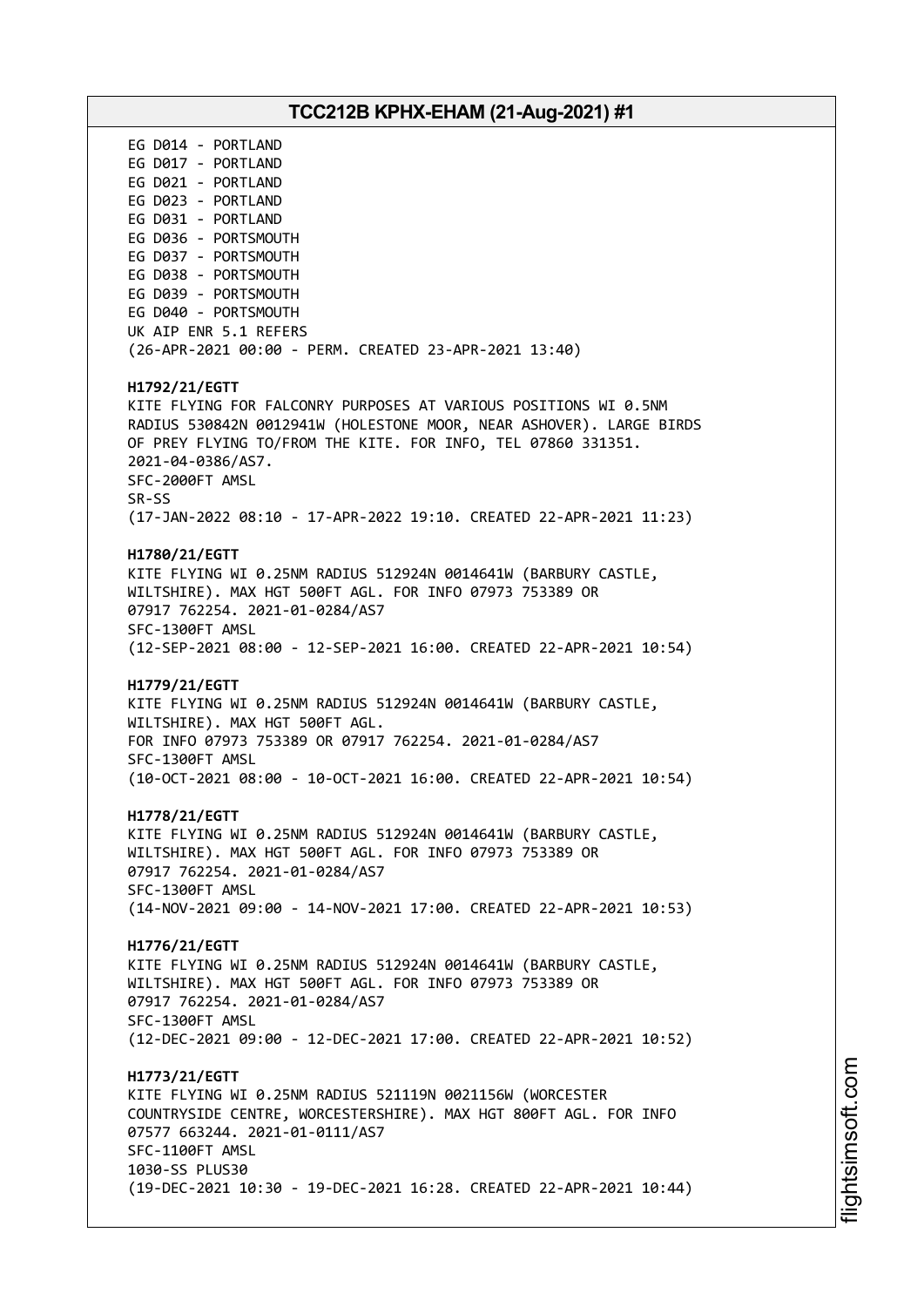**H1772/21/EGTT** KITE FLYING WI 0.25NM RADIUS 521119N 0021156W (WORCESTER COUNTRYSIDE CENTRE, WORCESTERSHIRE). MAX HGT 800FT AGL. FOR INFO 07577 663244. 2021-01-0111/AS7 SFC-1100FT AMSL 1030-SS PLUS30 (21-NOV-2021 10:30 - 21-NOV-2021 16:39. CREATED 22-APR-2021 10:43) **H1769/21/EGTT** KITE FLYING WI 0.25NM RADIUS 521119N 0021156W (WORCESTER COUNTRYSIDE CENTRE, WORCESTERSHIRE). MAX HGT 800FT AGL. FOR INFO 07577 663244. 2021-01-0111/AS7 SFC-1100FT AMSL 0930-SS PLUS30 (30-AUG-2021 09:30 - 30-AUG-2021 19:30. CREATED 22-APR-2021 10:42) **H1770/21/EGTT** KITE FLYING WI 0.25NM RADIUS 521119N 0021156W (WORCESTER COUNTRYSIDE CENTRE, WORCESTERSHIRE). MAX HGT 800FT AGL. FOR INFO 07577 663244. 2021-01-0111/AS7 SFC-1100FT AMSL 0930-SS PLUS30 (19-SEP-2021 09:30 - 19-SEP-2021 18:44. CREATED 22-APR-2021 10:42) **H1768/21/EGTT** KITE FLYING WI 0.25NM RADIUS 521119N 0021156W (WORCESTER COUNTRYSIDE CENTRE, WORCESTERSHIRE). MAX HGT 800FT AGL. FOR INFO 07577 663244. 2021-01-0111/AS7 SFC-1100FT AMSL 0930-SS PLUS30 (17-OCT-2021 09:30 - 17-OCT-2021 17:40. CREATED 22-APR-2021 10:41) **H1657/21/EGTT** KITE FLYING FOR FALCONRY PURPOSES AT VARIOUS POSITIONS WI 0.5NM RADIUS 530842N 0012941W (HOLESTONE MOOR, NEAR ASHOVER). LARGE BIRDS OF PREY FLYING TO/FROM THE KITE. FOR INFO, TEL 07860 331351. 2021-04-0386/AS7. SFC-2000FT AMSL SR-SS (19-JUL-2021 04:03 - 17-OCT-2021 17:05. CREATED 19-APR-2021 12:21) **H0911/21/EGTT** KITE FLYING WI 0.25NM RADIUS 504730N 0003827W (FELPHAM, BOGNOR REGIS, WEST SUSSEX). MAX HGT 1000FT AGL. FOR INFO 07841 456494. 2021-08-0020/AS7 SFC-1100FT AMSL 0800-2130 (28-AUG-2021 08:00 - 30-AUG-2021 21:30. CREATED 16-MAR-2021 12:43) **H4988/20/EGTT** KITE FLYING 0.5NM RADIUS 503708N 0032151W (SANDY BAY, E OF EXMOUTH, DEVON) FOR INFO, 07843 098727 / 01395 279443. 2020-12-0012/AS7. SFC-1300FT AMSL 1100-SS PLUS30 (25-SEP-2021 11:00 - 30-OCT-2021 17:22. CREATED 10-NOV-2020 13:49) **H4987/20/EGTT**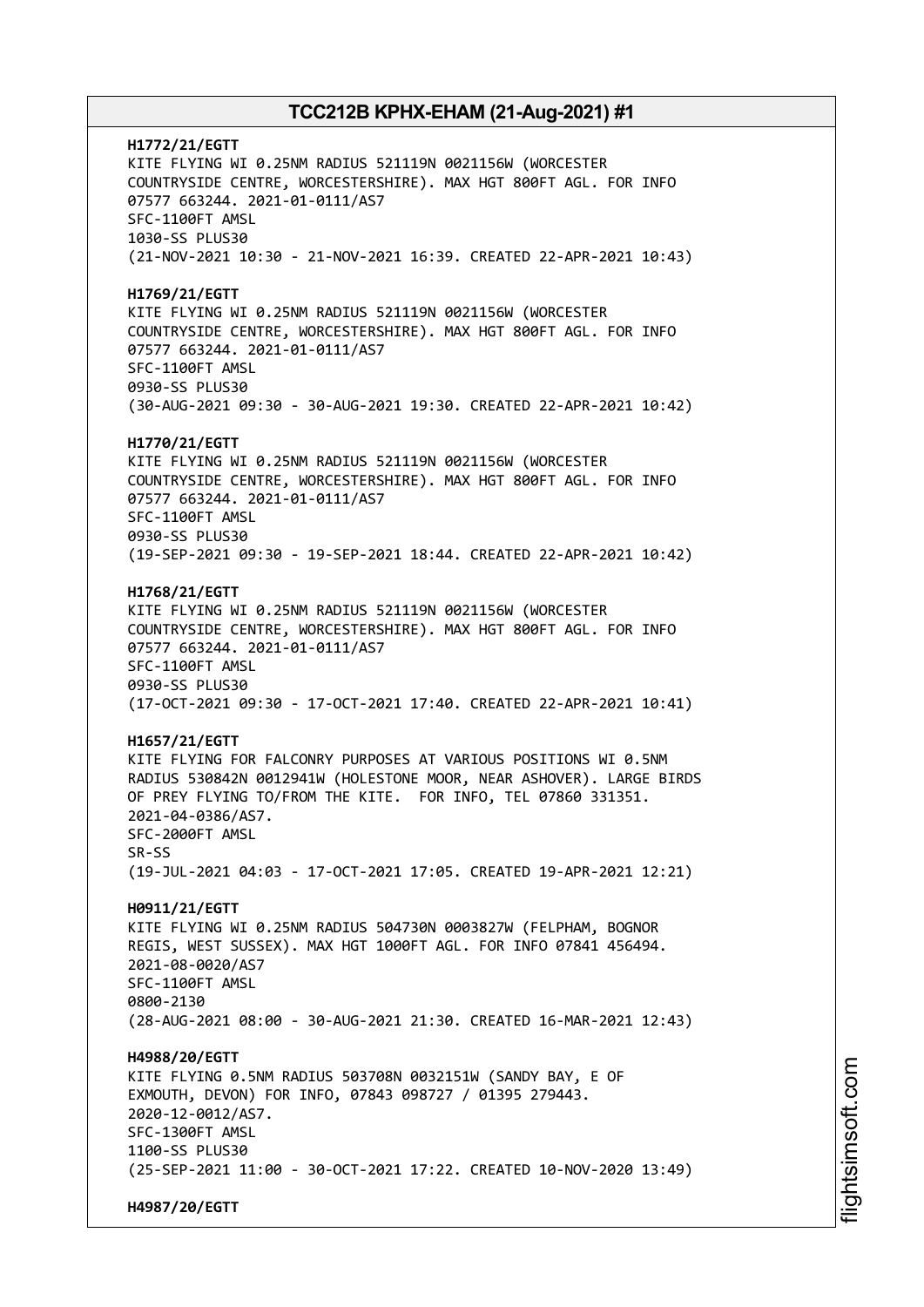┌──────────────────────────────────────────────────────────────────────────────┐

KITE FLYING 0.5NM RADIUS 503708N 0032151W (SANDY BAY, E OF EXMOUTH, DEVON) FOR INFO, 07843 098727 / 01395 279443. 2020-12-0012/AS7. SFC-1300FT AMSL 1100-SS PLUS30 (27-JUN-2021 11:00 - 24-SEP-2021 18:37. CREATED 10-NOV-2020 13:32)

**H4986/20/EGTT** KITE FLYING 0.5NM RADIUS 503708N 0032151W (SANDY BAY, E OF EXMOUTH, DEVON) FOR INFO, 07843 098727 / 01395 279443. 2020-12-0012/AS7. SFC-1300FT AMSL 1200-SS PLUS30 (31-OCT-2021 12:00 - 30-NOV-2021 16:43. CREATED 10-NOV-2020 13:15)

### │**EHAA (AMSTERDAM FIR/UIR)** │

└──────────────────────────────────────────────────────────────────────────────┘ **B0551/21/EHAA** FLARING OPERATIONS AT DRILLING RIG PROSPECTOR 1, PSN 522947N 0041257E. SFC-1000FT AMSL (22-AUG-2021 12:00 - 24-AUG-2021 12:00 EST. CREATED 20-AUG-2021 15:32) **M2523/21/EHAA** TEMPORARY RESTRICTED AREA 'MEPPEL-ZWOLLE' ACTIVATED FOR FLIGHTS WITH UNMANNED AERIAL SYSTEM. AREA: 523318N 0060827E - 523812N 0060752E - 524217N 0061241E - 524159N 0061431E - 523753N 0060948E - 523318N 0061010E BACK TO 523318N 0060827E BTN GND/600FT AGL. AREA PROHIBITED. POLICE, SAR AND HELICOPTER EMERGENCY MEDICAL SERVICES EXEMPTED. GND-600FT AGL

(23-AUG-2021 08:00 - 23-AUG-2021 14:00. CREATED 20-AUG-2021 12:07)

### **M2522/21/EHAA**

PJE WILL TAKE PLACE AT OMMEN PSN 522948N 0062251E RADIUS 2NM. GND-6500FT AGL (25-AUG-2021 15:45 - 25-AUG-2021 18:00. CREATED 20-AUG-2021 12:02)

## **M2521/21/EHAA**

FIREWORKS AT GRIJPSKERKE PSN 513125N 0033350E. GND-250FT AGL (18-SEP-2021 17:00 - 18-SEP-2021 23:30. CREATED 20-AUG-2021 11:39)

### **M2520/21/EHAA**

FIREWORKS AT BAARN PSN 521309N 0051419E. GND-130FT AGL (24-SEP-2021 19:30 - 24-SEP-2021 21:55. CREATED 20-AUG-2021 11:35)

### **M2519/21/EHAA**

FIREWORKS AT DROUWENERMOND PSN 525816N 0065228E. GND-660FT AGL (24-SEP-2021 19:00 - 24-SEP-2021 20:45. CREATED 20-AUG-2021 10:55)

### **M2514/21/EHAA**

KITE FLYING FESTIVAL WILL TAKE PLACE AT EMMEN. MULTIPLE KITES CAN BE EXPECTED IN THE FOLLOWING AREA: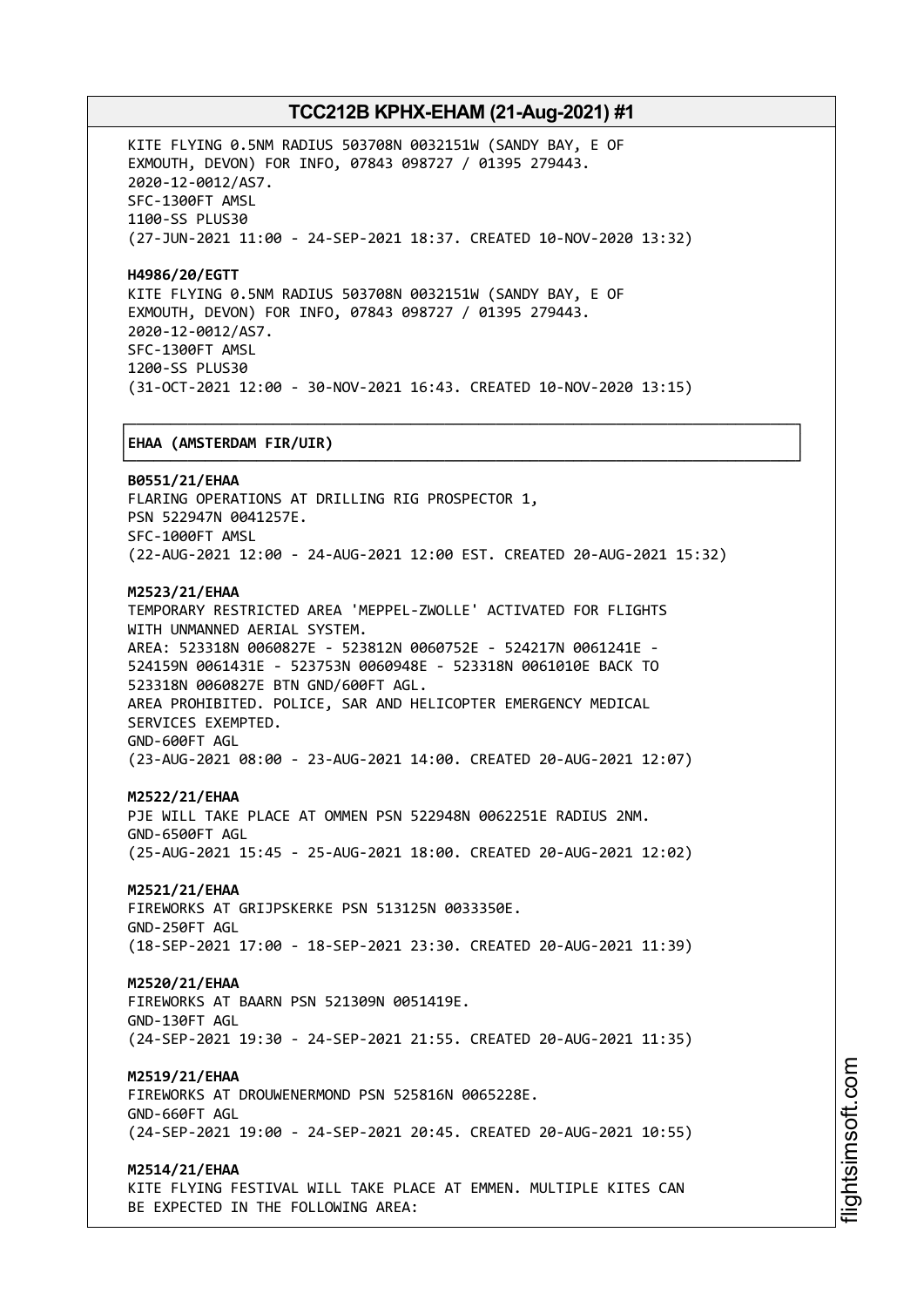PSN 524428N 0065400E RADIUS 1NM BTN GND/3600FT AMSL. REQ TO AVOID AREA. GND-3600FT AMSL FRI 1000-2130, SAT 0700-2130, SUN 0700-1500 (20-AUG-2021 10:00 - 22-AUG-2021 15:00. CREATED 20-AUG-2021 05:39) **M2510/21/EHAA** TEMPORARY RESTRICTED AREA EHTRA14C ACTIVATED. AREA PROHIBITED. GND-2000FT AMSL 0700-1000 1130-1430 (26-AUG-2021 07:00 - 26-AUG-2021 14:30. CREATED 19-AUG-2021 10:36) **A1882/21/EHAA** MANDATORY DIGITAL SUBMISSION OF GENERAL DECLARATION VIA WWW.GENDEC.EU FOR ALL FLIGHTS ORIGINATING FROM NON-SCHENGEN COUNTRIES OR ALL FLIGHTS WITH DESTINATION TO NON-SCHENGEN COUNTRIES. GENDEC SUBMISSION AT LEAST 2 HOURS PRIOR TO ALL DEPARTURES FROM A NON-SCHENGEN COUNTRY TO THE NETHERLANDS OR ALL DEPARTURES FROM THE NETHERLANDS TO NON-SCHENGEN COUNTRIES. AIRPORTS MAY HAVE ADDITIONAL REQUIREMENTS ON MINIMUM TIME FOR SUBMISSION OF GENDEC. REF AIP NETHERLANDS GEN 1.2. (19-AUG-2021 10:19 - PERM. CREATED 19-AUG-2021 10:20) **M2508/21/EHAA** TEMPORARY RESTRICTED AREA 'PRAKTIJKGEBIED RWS WEST' ACTIVATED FOR FLIGHTS WITH UNMANNED AERIAL SYSTEM. AREA: 515444N 0053338E - 515432N 0054055E - 515312N 0054956E - 515223N 0055102E - 515117N 0054943E - 515317N 0054051E - 515346N 0053338E BACK TO 515444N 0053338E BTN GND/500FT AGL. AREA PROHIBITED. POLICE, SAR AND HELICOPTER EMERGENCY MEDICAL SERVICE FLIGHTS ARE EXEMPTED. GND-500FT AGL (01-SEP-2021 08:30 - 01-SEP-2021 15:00. CREATED 19-AUG-2021 08:43) **M2504/21/EHAA** TEMPORARY SEGREGATED AREA EHTSA56 (LEUSDERHEIDE) ACTIVATED. AREA PROHIBITED. GND-600FT AMSL (25-AUG-2021 06:00 - 25-AUG-2021 14:00. CREATED 18-AUG-2021 13:12) **M2503/21/EHAA** TEMPORARY SEGREGATED AREA EHTSA55 (DE VLASAKKERS, RPAS) ACTIVATED. AREA PROHIBITED. GND-600FT AMSL (25-AUG-2021 06:00 - 25-AUG-2021 14:00. CREATED 18-AUG-2021 13:12) **M2502/21/EHAA** DUTCH MIL INFO RX FREQ 132.350 MHZ U/S IN THE NORTH EASTERN PART OF THE NETHERLANDS, IN CASE OF URGENCY CONTACT DUTCH MIL LOWER ON FREQ 128.355 MHZ. (18-AUG-2021 13:02 - 31-AUG-2021 23:59 EST. CREATED 18-AUG-2021 13:04) **M2486/21/EHAA** MIL NAVAL SHOOTING EXERCISE WILL TAKE PLACE AT PSN: 513200N 0024320E RADIUS 5NM BTN SFC/FL055. REQ TO AVOID AREA. SFC-FL055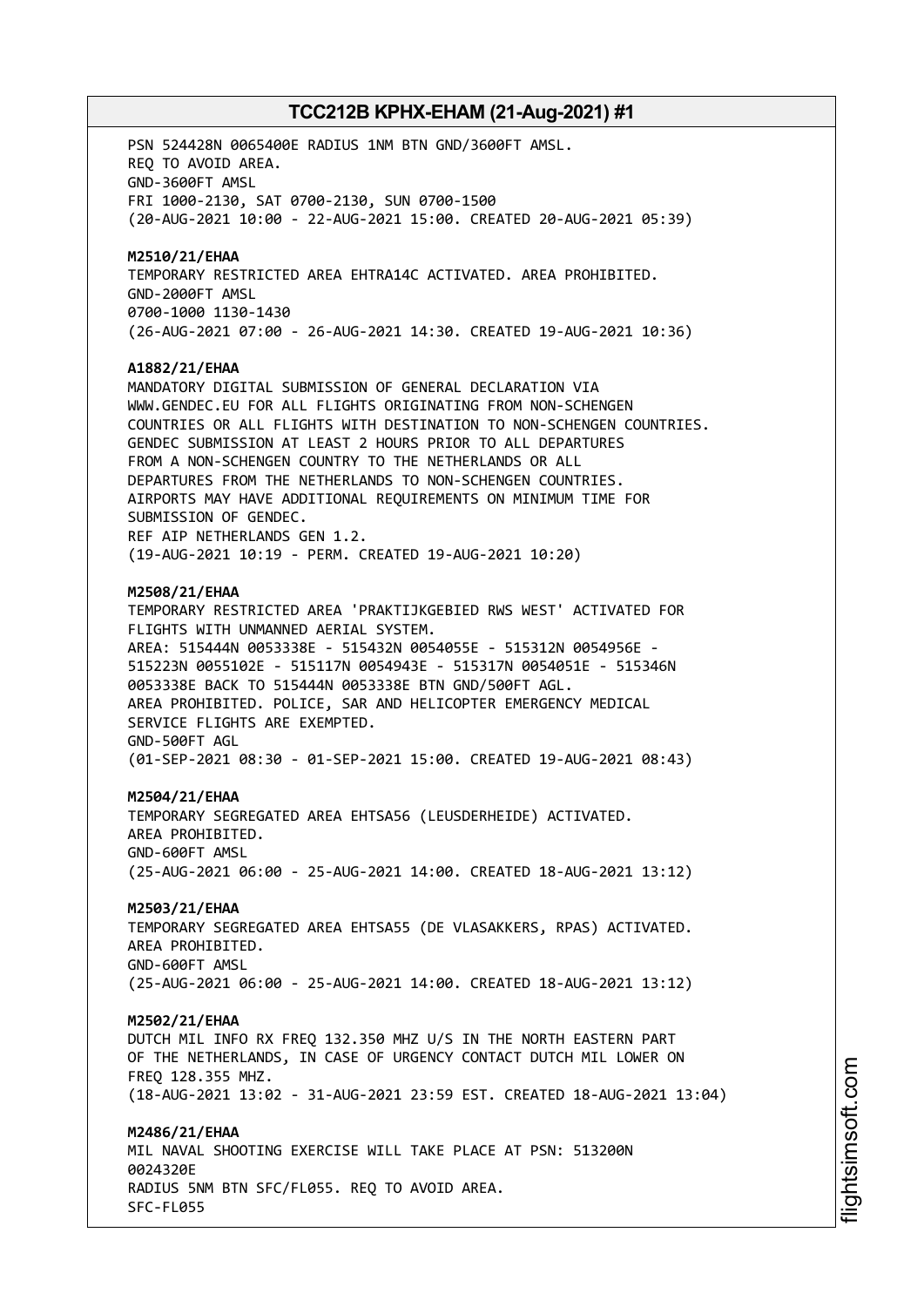(24-AUG-2021 08:00 - 24-AUG-2021 10:00. CREATED 18-AUG-2021 09:22) **M2480/21/EHAA** TEMPORARY RESTRICTED AREA 'ZEELANDBRUG' ACTIVATED. AREA: 513809N 0035450E - 513748N 0035529E - 513518N 0035203E - 513539N 0035123E BACK TO 513809N 0035450E BTN GND/1000FT AMSL. AREA PROHIBITED. SAR, POLICE, HELICOPTER EMERGENCY MEDICAL SERVICE FLIGHTS AND OTHER AUTHORISED TFC ARE EXEMPTED AFTER PRIOR PERMISSION FROM MILATCC SCHIPHOL OR AMSTERDAM FIC. GND-1000FT AMSL DAILY 0600-1500 (18-OCT-2021 06:00 - 22-OCT-2021 15:00. CREATED 17-AUG-2021 19:21) **M2479/21/EHAA** TEMPORARY RESTRICTED AREA 'ZEELANDBRUG' ACTIVATED. AREA: 513809N 0035450E - 513748N 0035529E - 513518N 0035203E - 513539N 0035123E BACK TO 513809N 0035450E BTN GND/1000FT AMSL. AREA PROHIBITED. SAR, POLICE, HELICOPTER EMERGENCY MEDICAL SERVICE FLIGHTS AND OTHER AUTHORISED TFC ARE EXEMPTED AFTER PRIOR PERMISSION FROM MILATCC SCHIPHOL OR AMSTERDAM FIC. GND-1000FT AMSL DAILY 0600-1500 (04-OCT-2021 06:00 - 08-OCT-2021 15:00. CREATED 17-AUG-2021 19:20) **M2458/21/EHAA** RESTRICTED AREA EHR2A (MARNEWAARD A) ACTIVATED. AREA PROHIBITED. GND-FL195 DAILY 1000-1130 (01-SEP-2021 10:00 - 02-SEP-2021 11:30. CREATED 17-AUG-2021 08:47) **M2448/21/EHAA** TEMPORARY RESTRICTED AREA EHTRA14B ACTIVATED. AREA PROHIBITED. GND-2000FT AMSL DAILY 0700-1000 1130-1430 (23-AUG-2021 07:00 - 27-AUG-2021 14:30. CREATED 17-AUG-2021 08:11) **M2447/21/EHAA** TEMPORARY RESTRICTED AREA EHTRA14 ACTIVATED. AREA PROHIBITED. 2000FT AMSL-FL065 DAILY 0700-1000 1130-1430 (23-AUG-2021 07:00 - 27-AUG-2021 14:30. CREATED 17-AUG-2021 08:10) **A1861/21/EHAA** BASED ON THE LATEST COVID-19 REGULATIONS (TIJDELIJKE REGELING MAATREGELEN COVID-19) ALL FLIGHTS SHOULD ADHERE TO THE FOLLOWING CONDITIONS: 1. DISINFECT CABIN, SEATS AND INSTRUMENTS. 2. ALL PASSENGERS ARE REQUIRED TO USE A MANDATORY NON MEDICAL FACE MASK FROM BEFORE BOARDING UNTIL AFTER DISEMBARKING (NON COMMERCIAL FLIGHTS ARE EXEMPTED) . 3. BEFORE BOARDING, A HEALTH CHECK OF ALL POB SHALL BE PERFORMED BY CREW BASED ON THE RIVM GUIDELINES: HTTPS://WWW.RIVM.NL/CORONAVIRUS-COVID-19/ADVIEZEN-WERK-VRIJE-TIJD/GEN ERIEK-KADER-CORONAMAATREGELEN 4. COMPANIES SHALL ADHERE TO COMPANY SPECIFIC PROTOCOL. NOTE: POLICE, HELICOPTER EMERGENCY SERVICES AND SAR FLIGHTS ARE EXEMPTED. (16-AUG-2021 13:44 - 19-SEP-2021 09:00 EST. CREATED 16-AUG-2021 13:44)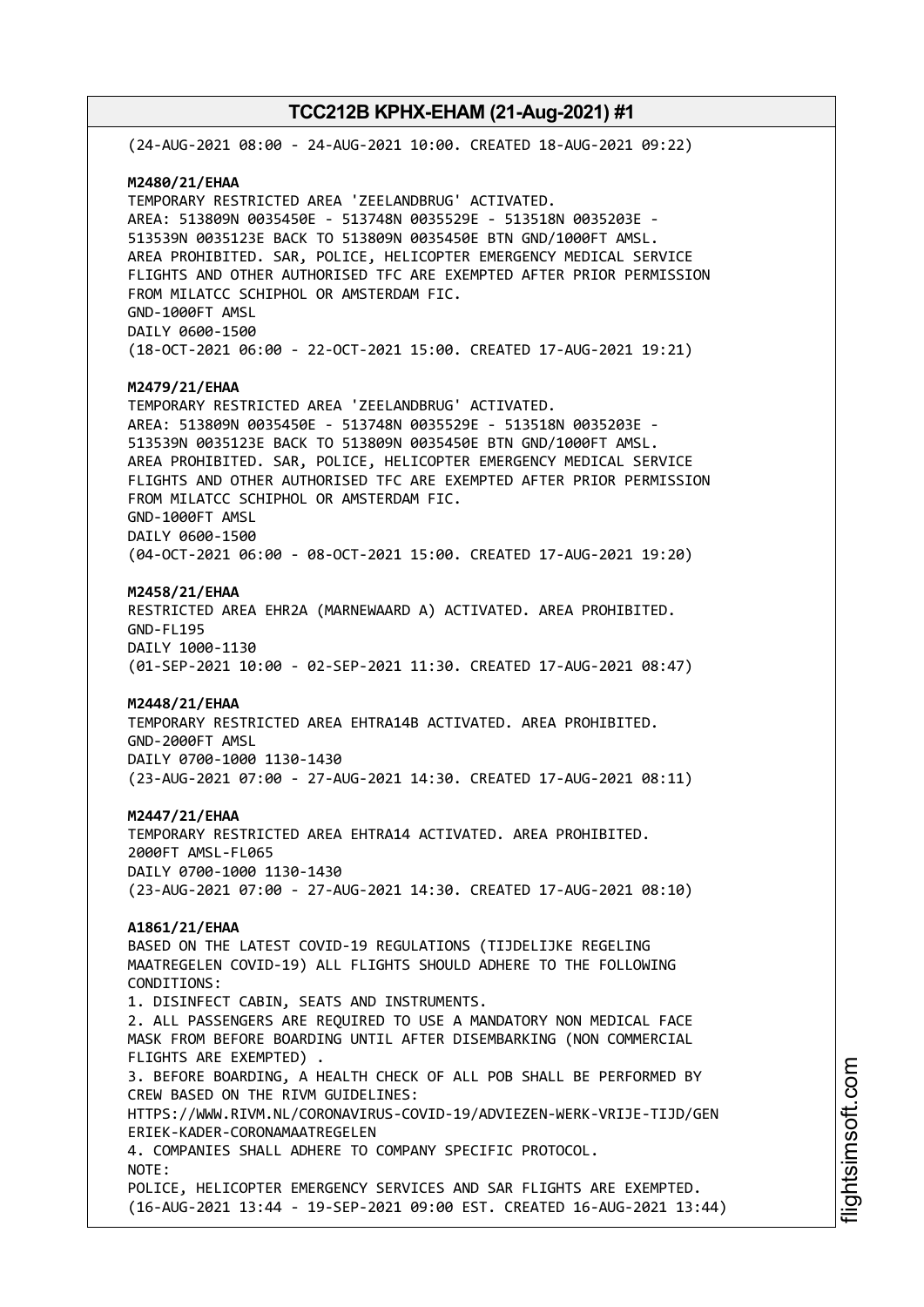**B0543/21/EHAA** MOBILE RIG SWIFT-10 RELOCATED, PSN 5236.7N 00350.4E. (16-AUG-2021 06:39 - 16-NOV-2021 09:00 EST. CREATED 16-AUG-2021 06:40) **B0541/21/EHAA** NEW OBSTACLES AT VEERE, BINNENHAVEN, 4 WIND TURBINES WITHIN AREA BTN: 513725N 0034124E, 513715N 0034136E, 513659N 0034131E, 513700N 0034111E. HEIGHT 669FT AGL, ELEV 682FT AMSL, LGT OBST/DAY FLG WHITE, NIGHT FLG R. REF AIP ENR 5.4. (13-AUG-2021 14:06 - PERM. CREATED 13-AUG-2021 14:06) **B0540/21/EHAA** NEW OBSTACLES AT 'S HERTOGENBOSCH, 4 WIND TURBINES WITHIN AREA BTN: 514301N 0051700E, 514232N 0051631E, 514226N 0051615E, 514242N 0051611E. HEIGHT 583FT AGL, ELEV 590FT AMSL, LGT OBST/DAY FLG WHITE, NIGHT R. REF AIP ENR 5.4. (13-AUG-2021 13:06 - PERM. CREATED 13-AUG-2021 13:06) **M2413/21/EHAA** TEMPORARY RESTRICTED AREA EHTRA11 ACTIVATED. AREA PROHIBITED. 3000FT AMSL-FL095 DAILY 1000-1130 (01-SEP-2021 10:00 - 02-SEP-2021 11:30. CREATED 12-AUG-2021 10:21) **M2402/21/EHAA** TEMPORARY SEGREGATED AREA EHTSA52 (HAVELTE) ACTIVATED. AREA PROHIBITED. GND-600FT AMSL DAILY 0700-1300 (05-OCT-2021 07:00 - 06-OCT-2021 13:00. CREATED 11-AUG-2021 13:20) **M2390/21/EHAA** CHECKLIST YEAR=2020 3689 YEAR=2021 0085 0086 0087 0088 0089 0090 0091 0092 0136 0137 0175 0260 0390 0830 0844 0953 0959 0974 1150 1221 1301 1479 1494 1496 1504 1510 1511 1512 1513 1597 1598 1602 1603 1611 1612 1614 1616 1617 1618 1619 1630 1653 1670 1671 1673 1674 1675 1680 1729 1730 1731 1732 1744 1749 1757 1765 1769 1770 1794 1795 1796 1822 1826 1829 1861 1862 1863 1864 1886 1895 1899 1900 1902 1941 1945 1951 1961 1966 1974 1996 1997 1998 1999 2001 2005 2025 2026 2034 2035 2036 2042 2043 2044 2045 2050 2051 2052 2056 2059 2067 2068 2076 2082 2091 2092 2093 2094 2117 2128 2137 2150 2153 2154 2155 2157 2174 2177 2179 2192 2193 2213 2214 2215 2217 2226 2227 2228 2237 2238 2240 2241 2244 2249 2250 2253 2254 2255 2257 2260 2261 2267 2273 2274 2275 2277 2279 2285 2292 2296 2304 2309 2311 2320 2321 2322 2326 2328 2329 2330 2333 2336 2337 2342 2343 2344 2345 2348 2349 2352 2354 2356 2361 2362 2363 2364 2366 2367 2368 2369 2370 2371 2372 2373 2374 2375 2376 2377 2380 2384 2385 2386 2387 2388 2389

LATEST PUBLICATIONS

i⊒<br>⊫ htsim soft.c om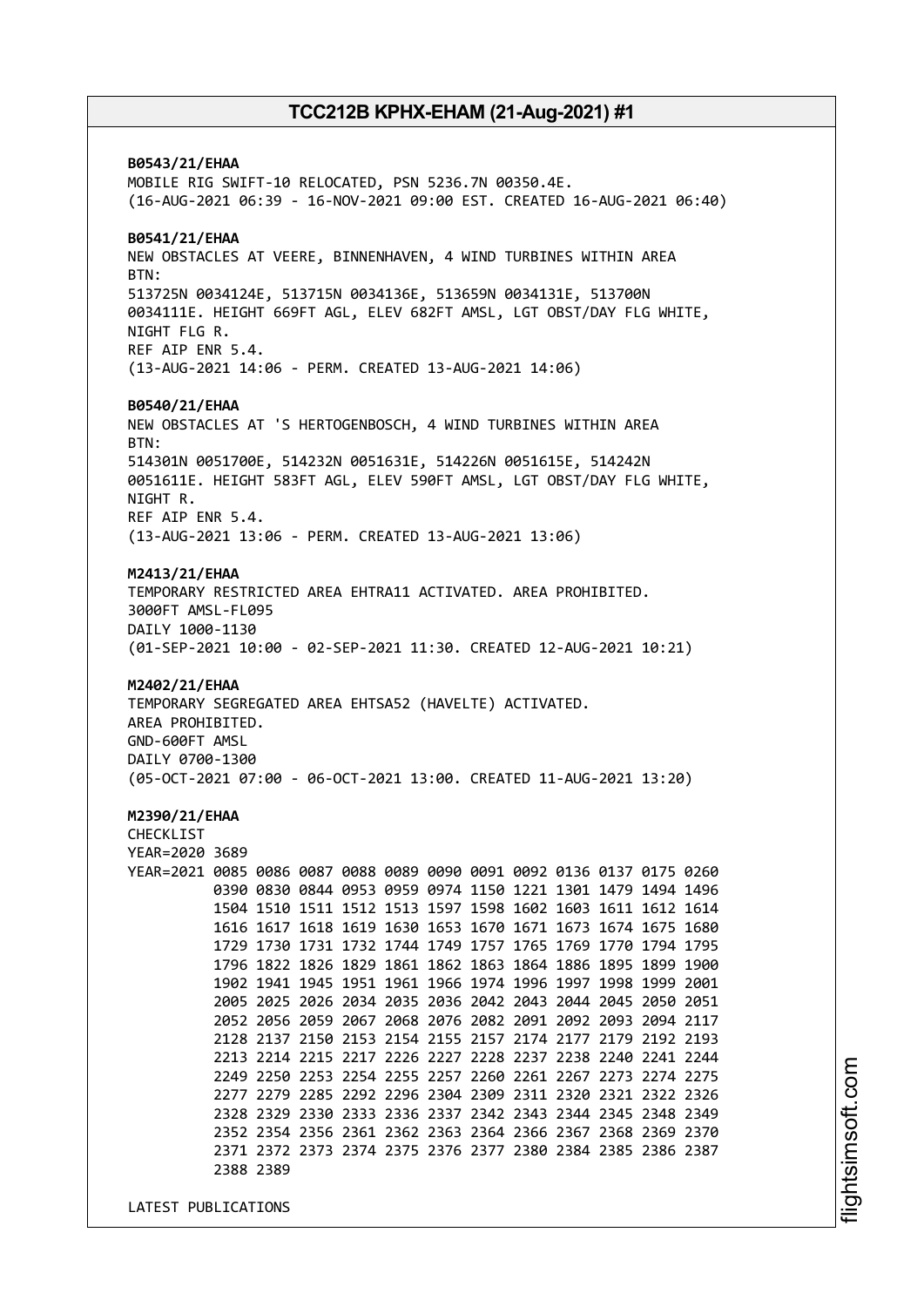AIP AIRAC AMDT MIL 009/2021 EFFECTIVE DATE 09 SEP 21 AIP AIRAC SUP MIL 002/2011 EFFECTIVE DATE 17 NOV 11 AIP SUP MIL 002/2015 EFFECTIVE DATE 21 OCT 15 AIC CHECKLIST AIP MIL NIL SUP CHECKLIST AIP MIL NIL (11-AUG-2021 09:18 - 11-SEP-2021 09:18 EST. CREATED 11-AUG-2021 09:21) **M2356/21/EHAA** PJE WILL TAKE PLACE AT NUNSPEET PSN 522301N 0054839E RADIUS 2NM. EHR3 AND EHR3A (OLDEBROEK) ARE EXCLUDED. GND-4000FT AGL (10-SEP-2021 16:15 - 10-SEP-2021 16:30. CREATED 09-AUG-2021 13:57) **B0532/21/EHAA** OBST LIGHTS U/S PART OF THE OBST LIGHTS PRINSES AMALIAWINDPARK U/S. REF AIP 5.4 ID 317. STRAIGHT LINE DEFINED BY: 523625N 0041420E - 523504N 0041547E - 523405N 0041449E - 523433N 0041059E - 523616N 0041140E. (09-AUG-2021 06:58 - 06-SEP-2021 09:00 EST. CREATED 09-AUG-2021 06:59) **B0530/21/EHAA** SEVERAL OBSTACLE LIGHTS U/S AT NOORDZEE WINDPARK BORKUM RIFFGRUND 2. PSN 5357N00628E RADIUS 3NM. REF AIP THE NETHERLANDS ENR 5.4 ID 518. (06-AUG-2021 12:44 - 05-NOV-2021 09:00 EST. CREATED 06-AUG-2021 12:45) **A1800/21/EHAA** COVID-19: BY ORDER OF THE GOVERNMENT OF THE KINGDOM OF THE NETHERLANDS, THERE ARE CURRENTLY COVID-19 RESTRICTIONS IN EFFECT. NOTICE 1: AS OF AUGUST 8TH 2021, CHANGES IN REGARDS TO TRAVEL AND TESTING REGULATION WILL BE IN EFFECT. NOTICE 2: AS OF AUGUST 14TH 2021, A WAITING PERIOD OF 28 DAYS IS REQUIRED FOR TRAVELLERS WHO HAVE BEEN ADMINISTERED THE JANSSEN VACCINE. TRAVELLERS WHO HAVE A JANSSEN CERTIFICATE THAT WAS ISSUED BEFORE THE 14TH OF AUGUST, HAVE A WAITING PERIOD OF 14 DAYS. PLEASE REFER TO THE FOLLOWING WEBSITE FOR MORE INFORMATION: HTTPS://WWW.GOVERNMENT.NL/COVID19NOTAM (DOCUMENTS: NL COVID-19 TRAVEL RESTRICTIONS AND VACCINE DECLARATION). DURATION OF TRAVEL RESTRICTIONS: THE TEMPORARY TRAVEL RESTRICTIONS ARE APPLICABLE UNTIL FURTHER NOTICE, REGARDLESS OF THE INDICATED ENDING TIME OF THIS NOTAM. ANY POSSIBLE CHANGE OF THIS PERIOD WILL BE ASSESSED DEPENDING ON FURTHER DEVELOPMENTS. (07-AUG-2021 22:00 - 07-OCT-2021 21:59 EST. CREATED 06-AUG-2021 08:24) **M2330/21/EHAA** TEMPORARY SEGREGATED AREA EHTSA56 (LEUSDERHEIDE) ACTIVATED. AREA PROHIBITED. GND-600FT AMSL

DAILY 0700-1500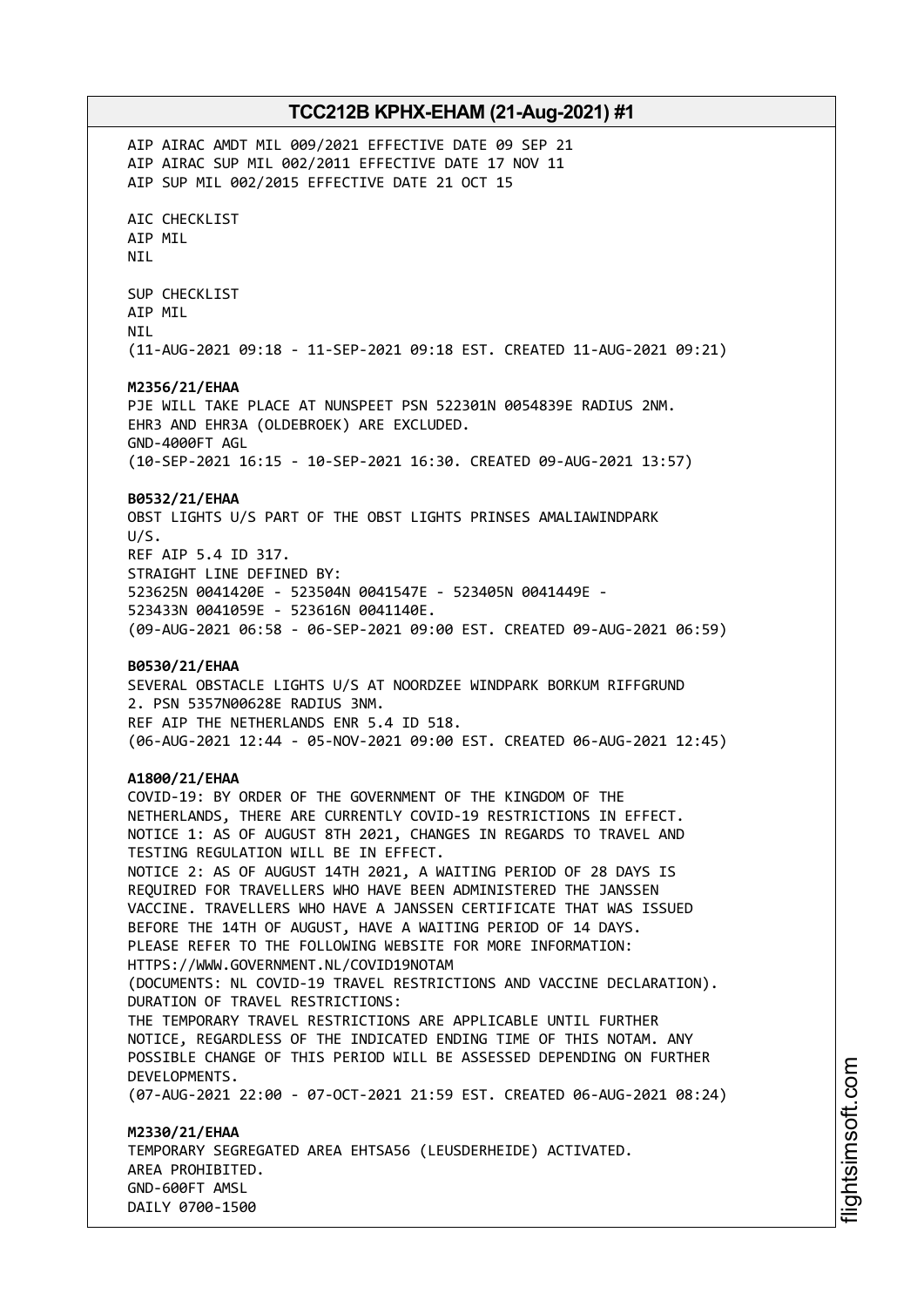(18-OCT-2021 07:00 - 22-OCT-2021 15:00. CREATED 05-AUG-2021 10:05) **M2329/21/EHAA** TEMPORARY SEGREGATED AREA EHTSA56 (LEUSDERHEIDE) ACTIVATED. AREA PROHIBITED. GND-600FT AMSL DAILY 0700-1500 (04-OCT-2021 07:00 - 08-OCT-2021 15:00. CREATED 05-AUG-2021 10:03) **B0528/21/EHAA** SEVERAL OBST LIGHTS NOORDZEE RIFFGAT U/S. 487FT AMSL. REF AIP NETHERLANDS ENR 5.4 ID 415. (04-AUG-2021 17:57 - 05-NOV-2021 10:00 EST. CREATED 04-AUG-2021 17:58) **B0527/21/EHAA** TEMPORARY SEGREGATED AREA EHTSA28 (ROERMOND) ACTIVATED. PROHIBITED FOR ALL TRAFFIC EXCEPT EMERGENCY FLIGHTS BY OR ON BEHALF OF POLICE, TRAUMA TEAMS OR SAR. GND-3000FT AMSL (04-SEP-2021 11:30 - 04-SEP-2021 13:30. CREATED 03-AUG-2021 15:57) **B0524/21/EHAA** CHECKLIST YEAR=2021 0274 0281 0282 0309 0334 0335 0337 0345 0347 0348 0368 0370 0373 0378 0384 0424 0434 0435 0452 0455 0462 0464 0467 0470 0471 0472 0476 0478 0484 0485 0486 0492 0496 0497 0506 0507 0508 0509 0516 0517 0521 0522 0523 LATEST PUBLICATIONS AIP AIRAC AMDT IFR 008/2021 EFFECTIVE DATE 12 AUG 21 AIP AIRAC SUP IFR 007/2021 EFFECTIVE DATE 12 AUG 21 AIP SUP IFR 005/2021 EFFECTIVE DATE 08 APR 21 AIC IFR B003/2021 EFFECTIVE DATE 03 JUN 21 AIC IFR A003/2021 EFFECTIVE DATE 03 JUN 21 ATC CHECKLIST AIP IFR A019/1992 B061/1992 B006/2002 A016/2002 B023/2004 B001/2006 A012/2007 A001/2008 B003/2008 A009/2008 A013/2010 A014/2010 A006/2011 B009/2011 B005/2013 A006/2013 A003/2014 A004/2014 A006/2014 A004/2015 B004/2015 B005/2016 B001/2017 B002/2018 B001/2019 A002/2019 B002/2019 B003/2019 A004/2019 A006/2019 A009/2019 A011/2019 A012/2019 A013/2019 A014/2019 A002/2020 A004/2020 B001/2021 A001/2021 A002/2021 B002/2021 B003/2021 A003/2021 AIP VFR **NTI** SUP CHECKLIST AIP IFR 001/2020 004/2020 004/2021 005/2021 AIP VFR NIL (01-AUG-2021 00:05 - 01-SEP-2021 00:05 EST. CREATED 01-AUG-2021 00:07) **A1762/21/EHAA** CHECKLIST YEAR=2021 0206 0207 0379 0439 0463 0464 0465 0466 0489 0541 0734 0735

i⊒<br>⊫ htsim soft.c om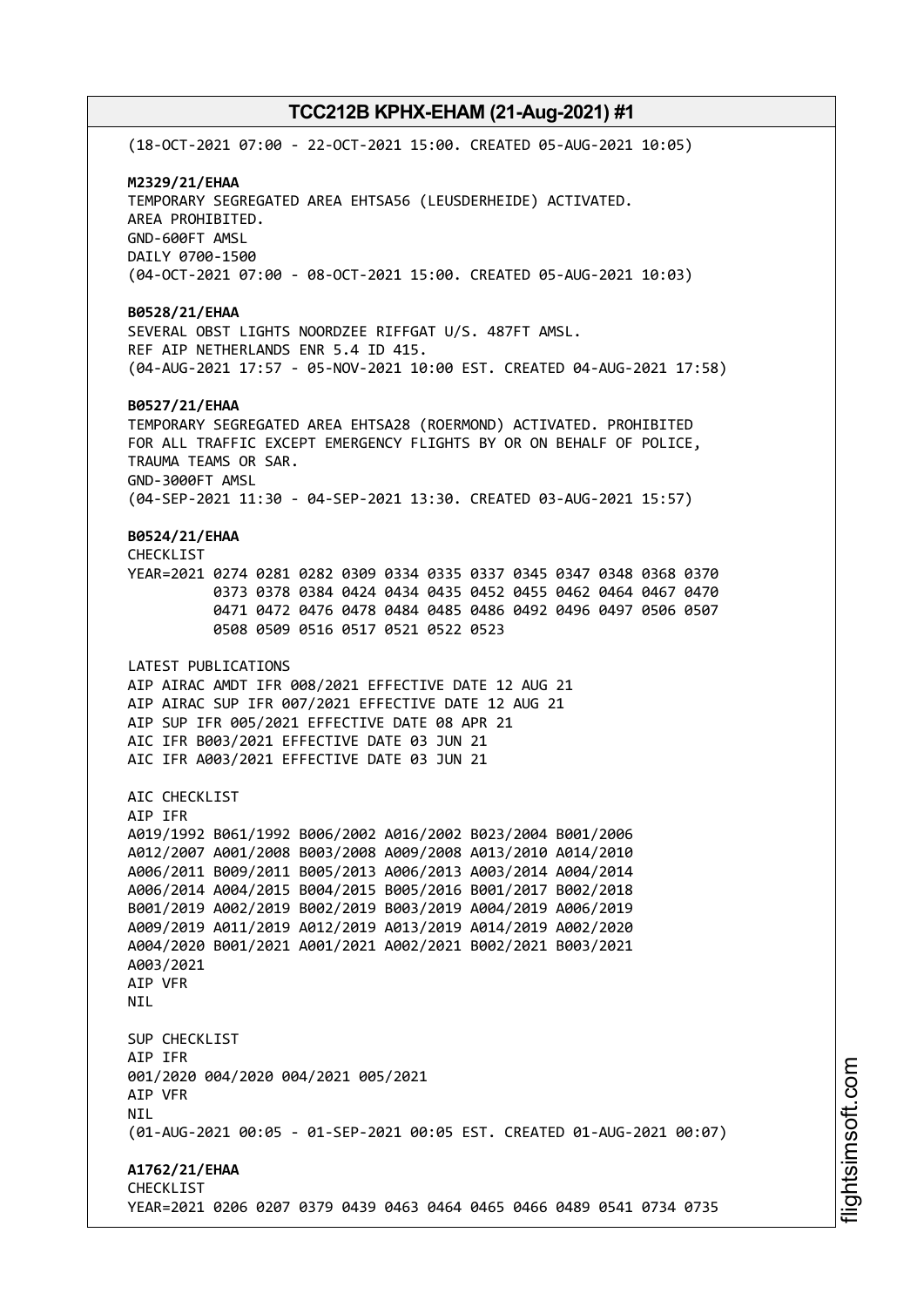**TCC212B KPHX-EHAM (21-Aug-2021) #1** 0814 0948 0978 0999 1000 1014 1047 1049 1111 1149 1160 1161 1162 1230 1278 1284 1286 1308 1334 1338 1355 1366 1371 1375 1379 1384 1391 1409 1431 1484 1487 1488 1490 1494 1499 1502 1503 1510 1516 1517 1518 1519 1520 1521 1522 1537 1538 1539 1541 1543 1569 1590 1599 1606 1607 1611 1615 1616 1634 1645 1652 1653 1664 1678 1684 1686 1689 1693 1702 1703 1707 1713 1714 1723 1726 1727 1728 1730 1734 1736 1737 1746 1749 1750 1752 1753 1755 1756 1757 1758 1759 1760 1761 LATEST PUBLICATIONS AIP AIRAC AMDT IFR 008/2021 EFFECTIVE DATE 12 AUG 21 AIP AIRAC SUP IFR 007/2021 EFFECTIVE DATE 12 AUG 21 AIP SUP IFR 005/2021 EFFECTIVE DATE 08 APR 21 AIC IFR B003/2021 EFFECTIVE DATE 03 JUN 21 AIC IFR A003/2021 EFFECTIVE DATE 03 JUN 21 AIC CHECKLIST AIP IFR A019/1992 B061/1992 B006/2002 A016/2002 B023/2004 B001/2006 A012/2007 A001/2008 B003/2008 A009/2008 A013/2010 A014/2010 A006/2011 B009/2011 B005/2013 A006/2013 A003/2014 A004/2014 A006/2014 A004/2015 B004/2015 B005/2016 B001/2017 B002/2018 B001/2019 A002/2019 B002/2019 B003/2019 A004/2019 A006/2019 A009/2019 A011/2019 A012/2019 A013/2019 A014/2019 A002/2020 A004/2020 B001/2021 A001/2021 A002/2021 B002/2021 B003/2021 A003/2021 AIP VFR NIL SUP CHECKLIST AIP IFR 001/2020 004/2020 004/2021 005/2021 AIP VFR **NTI** (01-AUG-2021 00:05 - 01-SEP-2021 00:05 EST. CREATED 01-AUG-2021 00:06) **M2277/21/EHAA** TEMPORARY RESTRICTED AREA 'EHR49 EXT' ACTIVATED. AREA: 530103N 0051232E - 525345N 0051600E - 525329N 0051111E - 524839N 0051016E - 524847N 0050733E - 525053N 0050749E - 525600N 0050333E BACK TO 530103N 0051232E BTN 19500FT AMSL/FL350. AREA PROHIBITED. SAR, POLICE, HELICOPTER EMERGENCY MEDICAL SERVICE FLIGHTS AND OTHER AUTHORISED TFC ARE EXEMPTED AFTER PRIOR PERMISSION FROM MILATCC SCHIPHOL/AMSTERDAM ACC (BELOW FL245) OR MAASTRICHT UAC (ABOVE FL245). 19500FT AMSL-FL350 MON-FRI 0900-1130 1330-1500 (27-SEP-2021 09:00 - 08-OCT-2021 15:00. CREATED 30-JUL-2021 09:06) **A1746/21/EHAA** TRIGGER NOTAM - AIRAC AIP AMDT 09/2021 WEF 09 SEP 2021: NIL. CONTAINS NON AIRAC INFORMATION ONLY. (09-SEP-2021 00:00 - 22-SEP-2021 23:59. CREATED 29-JUL-2021 12:02) **M2267/21/EHAA** TEMPORARY SEGREGATED AREA EHTSA50 (MARNE) ACTIVATED. AREA PROHIBITED. GND-1200FT AMSL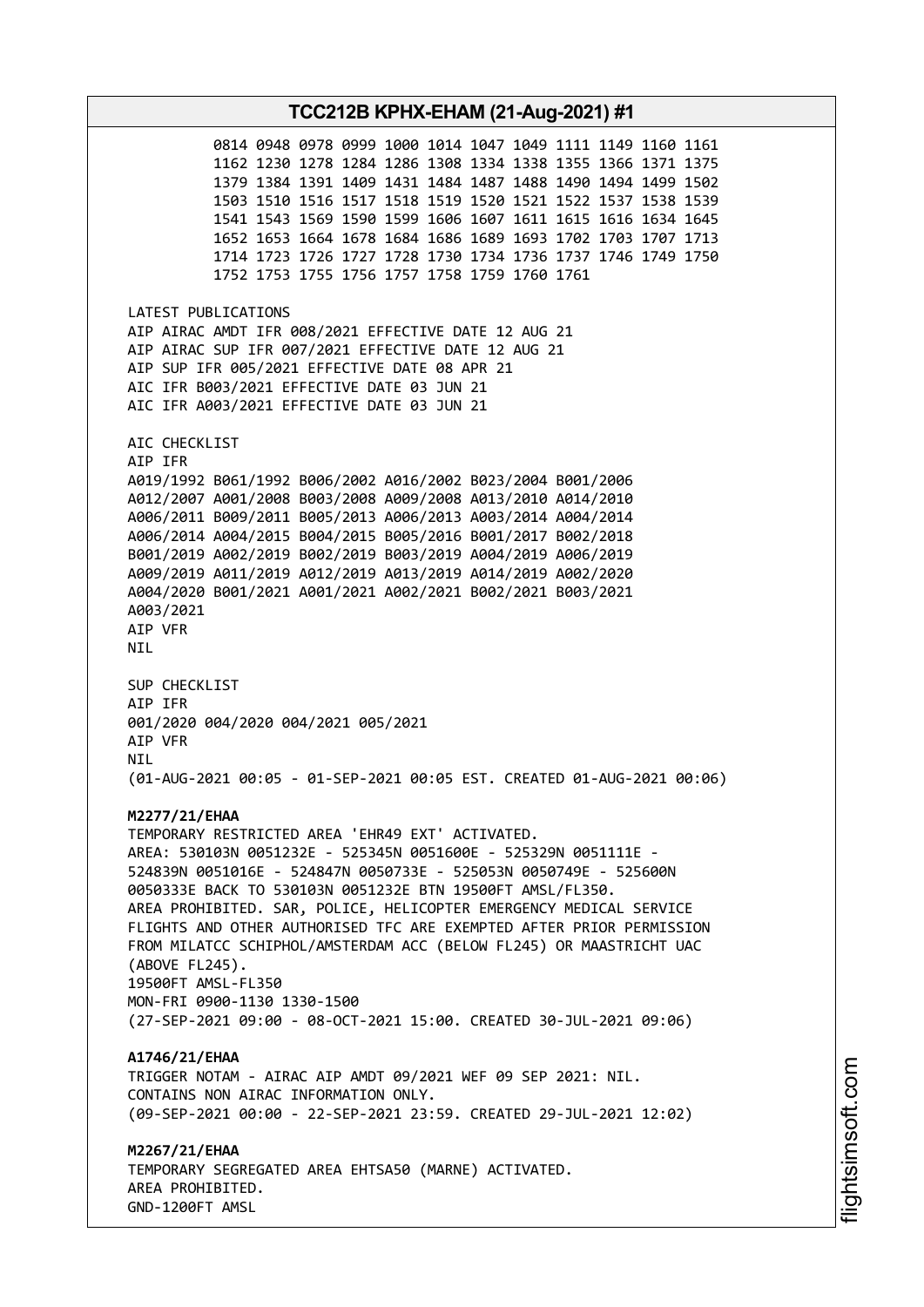(29-NOV-2021 11:00 - 03-DEC-2021 11:00. CREATED 29-JUL-2021 11:24) **B0517/21/EHAA** SEVERAL OBSTACLE LIGHTS U/S AT NOORDZEE TRIANEL WINDPARK BORKUM. PSN 5403N 00627E RADIUS 5NM. REF AIP THE NETHERLANDS ENR 5.4 ID 420. (29-JUL-2021 05:30 - 29-OCT-2021 12:00 EST. CREATED 29-JUL-2021 05:30) **B0516/21/EHAA** UAS ACTIVITY WI 500M RADIUS CENTERED ON 514735N 0043322E MAASDAM. GND-400FT AGL (01-SEP-2021 09:00 - 01-SEP-2021 14:00. CREATED 28-JUL-2021 10:54) **M2244/21/EHAA** IN EXERCISE 'LONGBOW STRIKE' INTENSE MIL ACTIVITY CAN BE EXPECTED BELOW MNM VFR ALT IN THE FOLLOWING AREA: 522853N 0060604E - 522757N 0063401E - 520955N 0064517E - 520919N 0061203E BACK TO 522853N 0060604E BTN GND/1500FT AMSL. REQ TO AVOID AREA. GND-1500FT AMSL MON-THU 1000-2030, FRI 0730-1400 (18-OCT-2021 10:00 - 22-OCT-2021 14:00. CREATED 28-JUL-2021 09:52) **A1734/21/EHAA** COVID-19: TO ENSURE SAFE AND EXPEDITIOUS DELIVERY OF COVID-19 VACCINES, AIRCRAFT OPERATORS OF FLIGHTS CARRYING SUCH VACCINES ARE EXEMPTED FROM ANY DUTCH ATFM MEASURES FOR EACH FLIGHT DEEMED CRITICAL. FOR SUCH CRITICAL FLIGHTS INSERT STS/ATFMX AND RMK/VACCINE IN ITEM 18 OF THE FLIGHT PLAN. (28-JUL-2021 08:33 - 28-OCT-2021 10:00 EST. CREATED 28-JUL-2021 08:34) **M2241/21/EHAA** TEMPORARY SEGREGATED AREA EHTSA50 (MARNE) ACTIVATED. AREA PROHIBITED. GND-1200FT AMSL 04 0600-08 1000, 11 1000-15 1000 (04-OCT-2021 06:00 - 15-OCT-2021 10:00. CREATED 27-JUL-2021 11:56) **M2240/21/EHAA** TEMPORARY SEGREGATED AREA EHTSA50 (MARNE) ACTIVATED. AREA PROHIBITED. VERTICAL LIMITS CHANGED DURING ACTIVATION. GND-600FT AMSL SEP 27 0600-OCT 01 1000 (27-SEP-2021 06:00 - 01-OCT-2021 10:00. CREATED 27-JUL-2021 11:54) **M2238/21/EHAA** MIL ACFT HAVE TO AVOID OVERFLYING THE VICINITY OF OISTERWIJK DUE TO CEREMONY. PSN: 513349N 0051151E RADIUS 1NM BTN GND/3000FT AMSL. GND-3000FT AMSL (08-SEP-2021 13:00 - 08-SEP-2021 14:30. CREATED 27-JUL-2021 10:59) **M2228/21/EHAA** UAS FLYING WILL TAKE PLACE AT SLIEDRECHT PSN 514915N 0044601E RADIUS 100M BTN GND/132FT AGL, REQ TO AVOID AREA. GND-132FT AGL (28-AUG-2021 11:00 - 28-AUG-2021 12:30. CREATED 26-JUL-2021 09:07)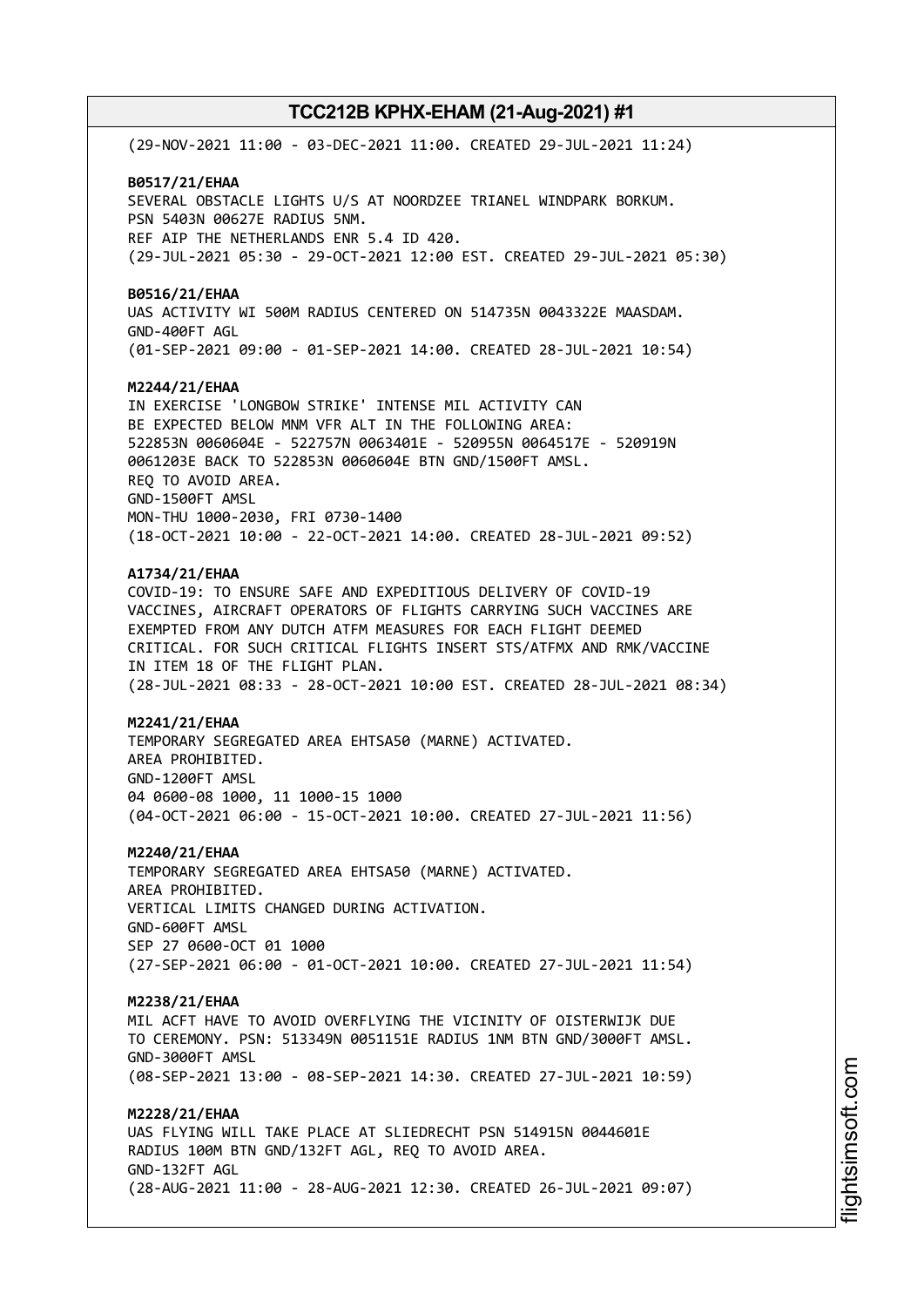**B0508/21/EHAA** OBST LIGHT 18 AND 24 U/S AT WINDPARK NOORDZEE LUCHTERDUINEN. REF AIP ENR 5.4 ID 454. (25-JUL-2021 09:30 - 25-AUG-2021 09:00. CREATED 25-JUL-2021 09:31) **B0506/21/EHAA** MOBILE RIG SEAFOX-4 RELOCATED PSN 5318.4N00356.8E (ACP K15-G) . (22-JUL-2021 17:47 - 22-OCT-2021 09:00 EST. CREATED 22-JUL-2021 17:49) **M2215/21/EHAA** TEMPORARY RESTRICTED AREA EHTRA81 (MAAS/WAAL) ACTIVATED. AREA PROHIBITED. GND-3000FT AMSL 0830-1530 1730-2130 (13-DEC-2021 08:30 - 13-DEC-2021 21:30. CREATED 22-JUL-2021 09:46) **M2193/21/EHAA** MIL ACFT HAVE TO AVOID OVERFLYING OF ZWIGGELTE AT PSN 525358N 0063348E RADIUS 0,5NM BTN GND/500FT AGL. GND-500FT AGL (20-JUL-2021 13:35 - 20-OCT-2021 23:59 EST. CREATED 20-JUL-2021 13:35) **B0497/21/EHAA** EHTRA14 AMEND CO-ORDINATES TO READ: 525716N 0071115E - ALONG DUTCH-GERMAN BORDER - 521956N 0070320E - 521811N 0064627E - 522808N 0062830E - 523821N 0062000E - 524117N 0062000E - 524157N 0063506E - 525236N 0063146E - 525716N 0071115E. REF AIP NETHERLANDS ENR 5.1. 2000FT AMSL-FL065 (19-JUL-2021 14:42 - PERM. CREATED 19-JUL-2021 14:44) **M2179/21/EHAA** UAS FLYING WILL TAKE PLACE AT NIEUW MILLIGEN PSN 521324N 0054554E RADIUS 0,5NM BTN GND/130FT AMSL, REQ TO AVOID AREA. GND-130FT AMSL DAILY 0600-1400 (06-SEP-2021 06:00 - 10-SEP-2021 14:00. CREATED 19-JUL-2021 11:53) **M2174/21/EHAA** PARAGLIDING WILL TAKE PLACE WITH WINCH LAUNCHING CABLE UP TO 2500FT AMSL AT TOLDIJK PSN 5202N00613E RADIUS 2NM, EXP INTENSE ACT IN VCY AND ABOVE. GND-2500FT AMSL DAILY SR-SS (25-JUL-2021 03:46 - 25-OCT-2021 16:20. CREATED 19-JUL-2021 07:42) **B0496/21/EHAA** MOBILE RIG PROSPECTOR-1 RELOCATED, PSN 5229.7N 00412.8E (ACP  $010 - A$ ). (18-JUL-2021 17:04 - 18-OCT-2021 09:00 EST. CREATED 18-JUL-2021 17:05)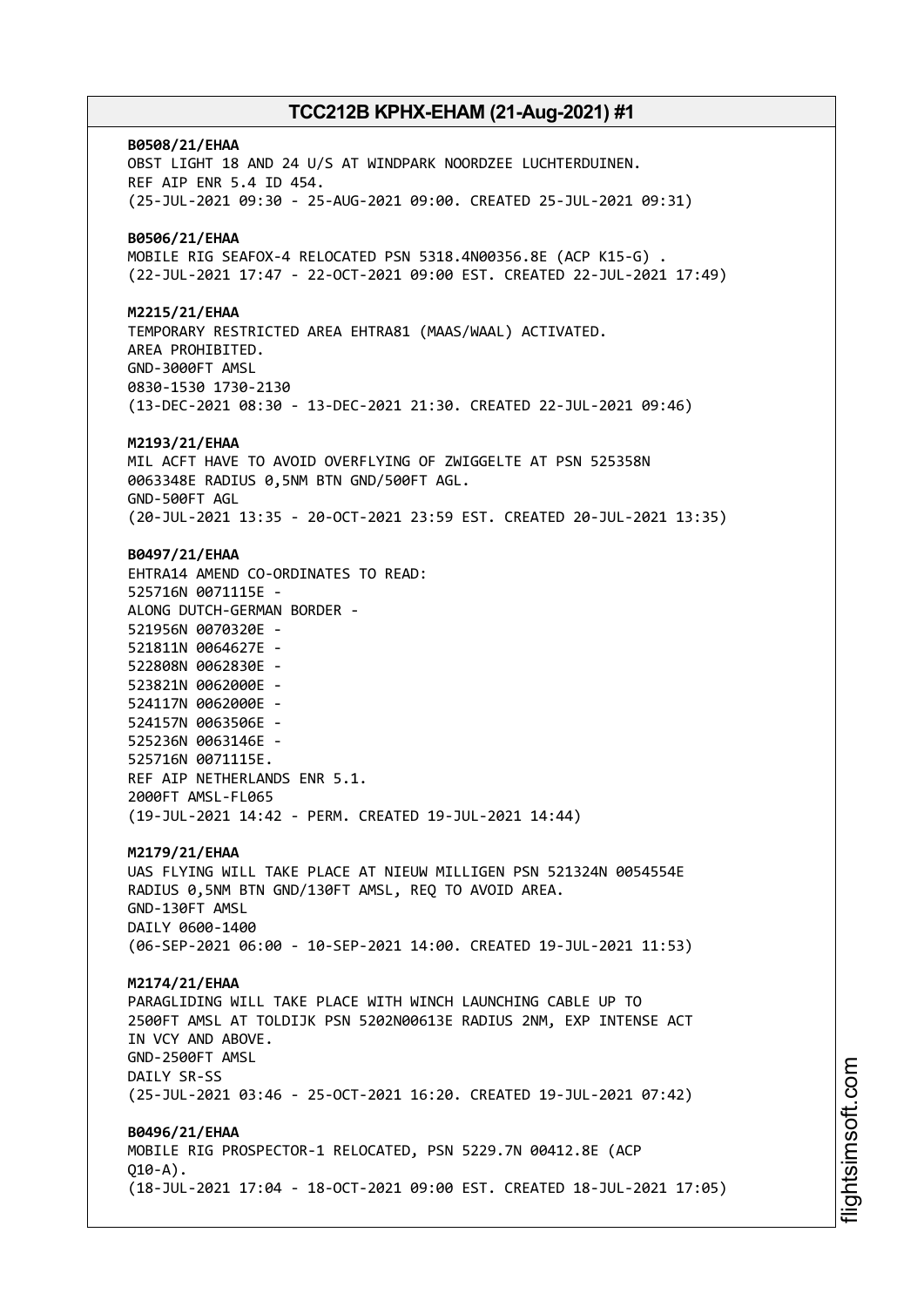# **A1645/21/EHAA** IN LINE WITH THE DATA LINK SERVICE IMPLEMENTING RULE EU 29/2009, MAASTRICHT-UAC, WILL AS OF 24 AUG 2021 ONLY SUPPORT CONTROLLER PILOT DATA LINK COMMUNICATIONS (CPDLC) VIA ATN. LEGACY FANS 1/A SUPPORT WILL SEIZE AS OF THEN. WIE ALL AIRLINES WITH EUROCONTROL NM LOG-ON LISTED DUAL STACK AIRFRAMES, SHOULD ENSURE THE APPROPRIATE AVIONICS CONFIGURATION AND COCKPIT PROCEDURES TO LOG-ON VIA ATN TO EDYY (ISO FANS 1/A), TO SMOOTHEN THE OPERATIONAL TRANSITION TO ATN ONLY CPDLC AS SOON AS PRACTICABLE. VALIDITY OF THE AIRCRAFT DATA PROVIDED TO EUROCONTROL NM IN THE LOG ON LIST AND NECESSARY UPDATES UPDATES SHOULD BE PROVIDED VIA ONE SKY TEAMS. THE PROCESS TO ADD AIRCRAFT TO THE LOGON LIST IS DESCRIBED: HTTPS://EXT.EUROCONTROL.INT/WIKILINK/INDEX.PHP/LOGON(UNDERSCORE)LIST IN CASE AIRCRAFT/FLEET ARE ELIGIBLE FOR LOG ON LISTING, BUT NOT YET L ISTED, REGISTRATION PROCESS SHOULD BE STARTED ASAP DUE TO THE ATN LOG -ON REQUIREMENTS AT MAASTRICHT-UAC. (15-JUL-2021 12:00 - 15-SEP-2021 12:00 EST. CREATED 15-JUL-2021 10:06) **M2137/21/EHAA** RESTRICTED AREA EHR2A (MARNEWAARD A) ACTIVATED. AREA PROHIBITED. VERTICAL LIMITS CHANGED DURING ACTIVATION. GND-FL065 SEP 27-29 0700-1000 1130-1330, OCT 01 0700-1000 1130-1330 (27-SEP-2021 07:00 - 01-OCT-2021 13:30. CREATED 15-JUL-2021 08:23) **B0492/21/EHAA** INFO EEMSHAVEN HELIPORT IN AD.3 NOT FOR OPERATIONAL USE. REF AIP NETHERLANDS AIRAC AMDT 07/2021, AD 3.EHHE. (14-JUL-2021 18:26 - 03-SEP-2021 12:00 EST. CREATED 14-JUL-2021 18:26) **M2128/21/EHAA** TEMPORARY SEGREGATED AREA EHTSA52 (HAVELTE) ACTIVATED. AREA PROHIBITED. GND-600FT AMSL 23 1000-1500, 24 25 0600-1500 (23-AUG-2021 10:00 - 25-AUG-2021 15:00. CREATED 14-JUL-2021 13:14) **M2094/21/EHAA** TEMPORARY SEGREGATED AREA EHTSA50 (MARNE) ACTIVATED. AREA PROHIBITED. GND-1200FT AMSL (13-SEP-2021 10:00 - 13-SEP-2021 21:59. CREATED 12-JUL-2021 13:56) **M2093/21/EHAA** RESTRICTED AREA EHR2 (MARNEWAARD) ACTIVATED. AREA PROHIBITED. VERTICAL LIMITS CHANGED DURING ACTIVATION. GND-FL065 (13-SEP-2021 10:00 - 13-SEP-2021 21:59. CREATED 12-JUL-2021 13:54) **M2092/21/EHAA** RESTRICTED AREA EHR2A (MARNEWAARD A) ACTIVATED. AREA PROHIBITED. VERTICAL LIMITS CHANGED DURING ACTIVATION. GND-FL065 (13-SEP-2021 10:00 - 13-SEP-2021 21:59. CREATED 12-JUL-2021 13:51) **M2091/21/EHAA**

RESTRICTED AREA EHR2A (MARNEWAARD A) ACTIVATED. AREA PROHIBITED.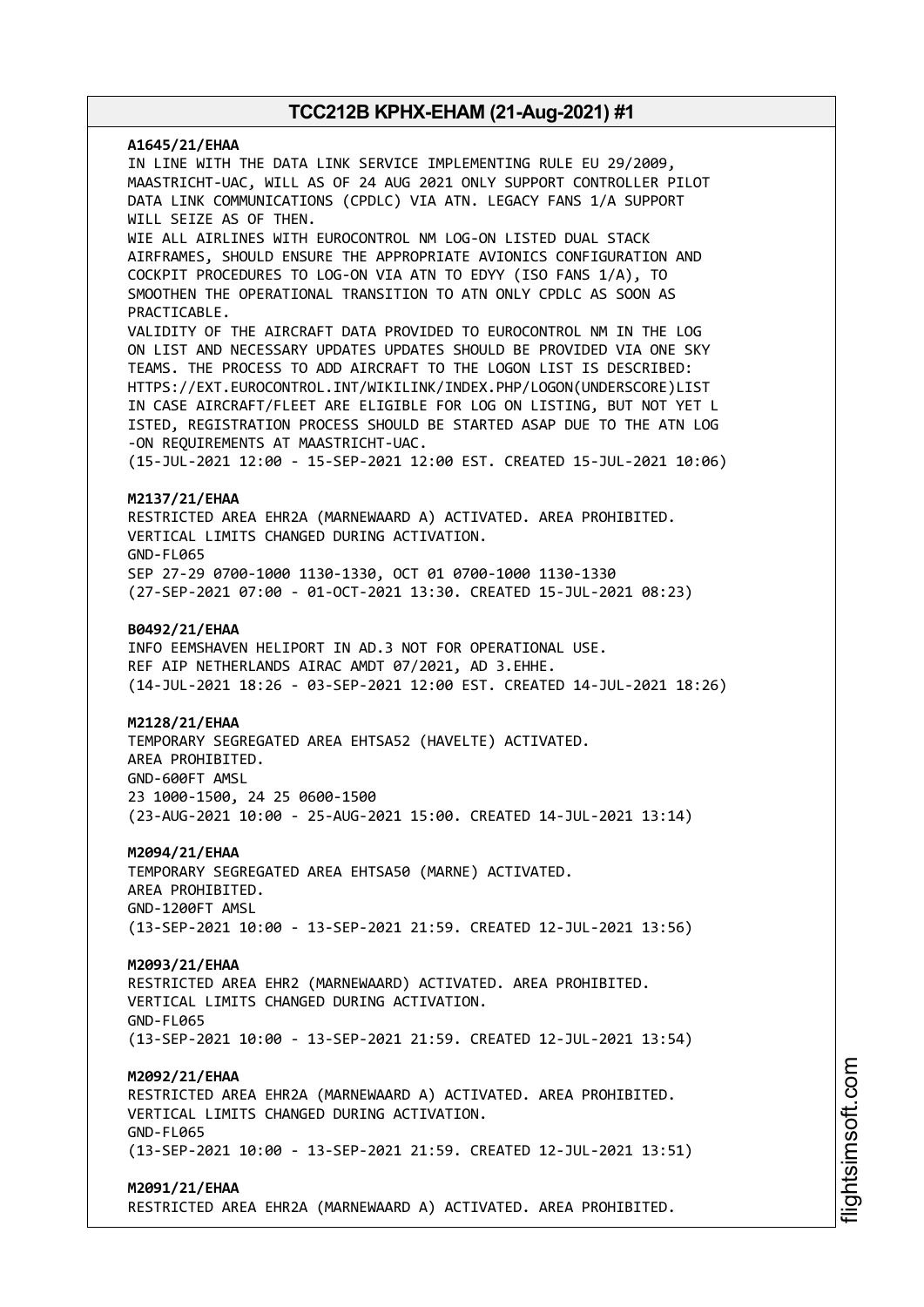VERTICAL LIMITS CHANGED DURING ACTIVATION. GND-1200FT AGL 08 1400-12 2359, 13 0000-1000 2200-2359, 14 0000-0600 (08-SEP-2021 14:00 - 14-SEP-2021 06:00. CREATED 12-JUL-2021 13:47) **M2076/21/EHAA** FIREWORKS AT ZWOLLE PSN 523053N 0060520E GND-100FT AGL (09-SEP-2021 19:00 - 09-SEP-2021 21:00. CREATED 12-JUL-2021 06:28) **B0485/21/EHAA** FIREWORKS AT DE ZILK PSN 521824N 0043241E. GND-363FT AGL (03-SEP-2021 15:00 - 03-SEP-2021 20:00. CREATED 09-JUL-2021 16:34) **M2056/21/EHAA** TEMPORARY SEGREGATED AREA EHTSA52 (HAVELTE) ACTIVATED. AREA PROHIBITED. GND-600FT AMSL DAILY 0600-1300 (06-SEP-2021 06:00 - 07-SEP-2021 13:00. CREATED 09-JUL-2021 06:06) **A1569/21/EHAA** CROSSING AND ENTERING EHR4, EHR4A, EHR4B, EHR4C, EHR4D, EHR4E AND EHR4F (VLIEHORS) IS PROHIBITED TO GENERAL AVIATION WHEN ACTIVE. POLICE, SAR, HEMS AND FLIGHTS TO AND FROM OIL PLATFORM L15-FA-1 ARE EXEMPTED. THESE FLIGHTS MUST BE COORDINATED WITH DUTCH MIL INFO (132.350) PRIOR TO ENTRY. AIRSPACE CLASSIFICATION G IS APPLICABLE WITHIN THE ABOVE MENTIONED AIRSPACE. REF AIP NETHERLANDS ENR 5.1 PARA 7.2. SFC-FL285 (08-JUL-2021 11:22 - PERM. CREATED 08-JUL-2021 11:22) **M2052/21/EHAA** RESTRICTED AREA EHR2C (MARNEWAARD C) ACTIVATED. AREA PROHIBITED. 1200FT AMSL-2500FT AMSL (30-SEP-2021 06:00 - 30-SEP-2021 14:30. CREATED 08-JUL-2021 10:07) **M2050/21/EHAA** RESTRICTED AREA EHR2A (MARNEWAARD A) ACTIVATED. AREA PROHIBITED. VERTICAL LIMITS CHANGED DURING ACTIVATION. GND-FL065 (30-SEP-2021 06:00 - 30-SEP-2021 14:30. CREATED 08-JUL-2021 10:05) **B0484/21/EHAA** OBST LIGHTS CHIMNEY NIJMEGEN 515122N 0054944E U/S. REF AIP ENR 5.4 ITEM 123. HEIGT 512FT AGL, ELEVATION 551FT AMSL. (08-JUL-2021 07:22 - 26-AUG-2021 09:00 EST. CREATED 08-JUL-2021 07:22) **M2045/21/EHAA** FIREWORKS AT UTRECHT PSN 520436N 0050327E. GND-200FT AGL (04-SEP-2021 18:00 - 04-SEP-2021 21:30. CREATED 08-JUL-2021 06:52) **M2044/21/EHAA** FIREWORKS AT ELIM PSN 524056N 0063414E. GND-135FT AGL (06-SEP-2021 19:00 - 06-SEP-2021 21:00. CREATED 08-JUL-2021 06:48)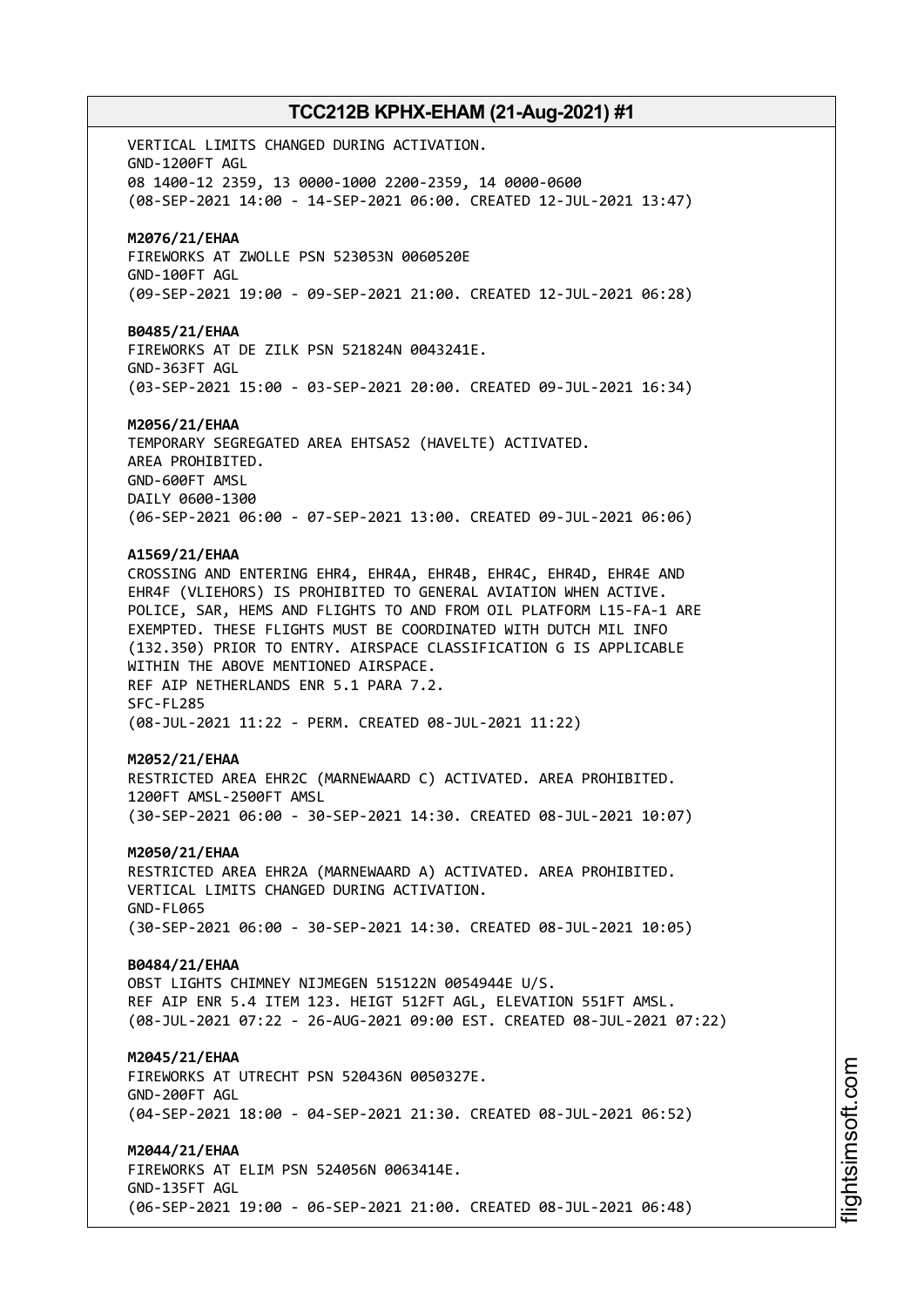### **M2043/21/EHAA**

FIREWORKS AT SINT-NICOLAASGA PSN 525514N 0054406E. GND-100FT AGL (03-SEP-2021 20:00 - 03-SEP-2021 21:00. CREATED 08-JUL-2021 06:44)

### **M2042/21/EHAA**

FIREWORKS AT GRAMSBERGEN PSN 523649N 0064035E. GND-495FT AGL (03-SEP-2021 19:00 - 03-SEP-2021 20:30. CREATED 08-JUL-2021 06:41)

#### **M2035/21/EHAA**

DUE TO LACK OF PERSONNEL NO OAT ATS WILL BE PROVIDED IN EHAA FIR BY DUTCHMIL BTN GND AND FL245 UNLESS PPR OBTAINED VIA DUTCHMIL SUPERVISOR PHONE +31 (0)577 45 8700. DAILY 0600-1500 (07-JUL-2021 13:54 - 07-OCT-2021 15:00. CREATED 07-JUL-2021 13:55)

#### **M2034/21/EHAA**

TEMPORARY SEGREGATED AREA EHTSA56 (LEUSDERHEIDE) ACTIVATED. AREA PROHIBITED. GND-600FT AMSL DAILY 0600-1300 (01-SEP-2021 06:00 - 03-SEP-2021 13:00. CREATED 07-JUL-2021 13:34)

### **M2026/21/EHAA**

CROSSING AND ENTERING EHR4, EHR4A, EHR4B, EHR4C, EHR4D, EHR4E AND EHR4F (VLIEHORS) IS PROHIBITED TO GENERAL AVIATION WHEN ACTIVE. POLICE, SAR, HEMS AND FLIGHTS TO AND FROM OIL PLATFORM L15-FA-1 ARE EXEMPTED. THESE FLIGHTS MUST BE COORDINATED WITH DUTCH MIL INFO (FREQ 132.350MHZ) PRIOR TO ENTRY. AIRSPACE CLASSIFICATION G IS APPLICABLE WITHIN THE ABOVE MENTIONED AIRSPACE. SFC-FL285 (07-JUL-2021 08:32 - 25-AUG-2021 10:00 EST. CREATED 07-JUL-2021 08:33)

#### **M2025/21/EHAA**

TEMPORARY RESTRICTED AREA ACTIVATED FOR 'DONAC 2021'. AREA: 513039N 0034113E - 513045N 0034609E - 512908N 0034609E - 512908N 0034113E BACK TO 513039N 0034113E BTN 500FT AMSL/FL050. AREA PROHIBITED. SAR, POLICE AND HELICOPTER EMERGENCY MEDICAL SERVICES ARE EXEMPTED AFTER PRIOR PERMISSION FROM DUTCH MIL INFO. 500FT AMSL-FL050 02 1000-1800, 03 0700-1800, 04 0700-1500 (02-SEP-2021 10:00 - 04-SEP-2021 15:00. CREATED 07-JUL-2021 08:29)

#### **M2001/21/EHAA**

FIREWORKS AT UTRECHT PSN 520657N 0050250E. GND-135FT AGL (29-AUG-2021 18:00 - 29-AUG-2021 20:00. CREATED 06-JUL-2021 06:33)

#### **M1998/21/EHAA**

FIREWORKS AT HOLTEN PSN 521635N 0062427E. GND-165FT AGL (27-AUG-2021 19:30 - 27-AUG-2021 20:30. CREATED 06-JUL-2021 06:21)

#### **M1997/21/EHAA**

FIREWORKS AT GORINCHEM PSN 514932N 0045938E. GND-660FT AGL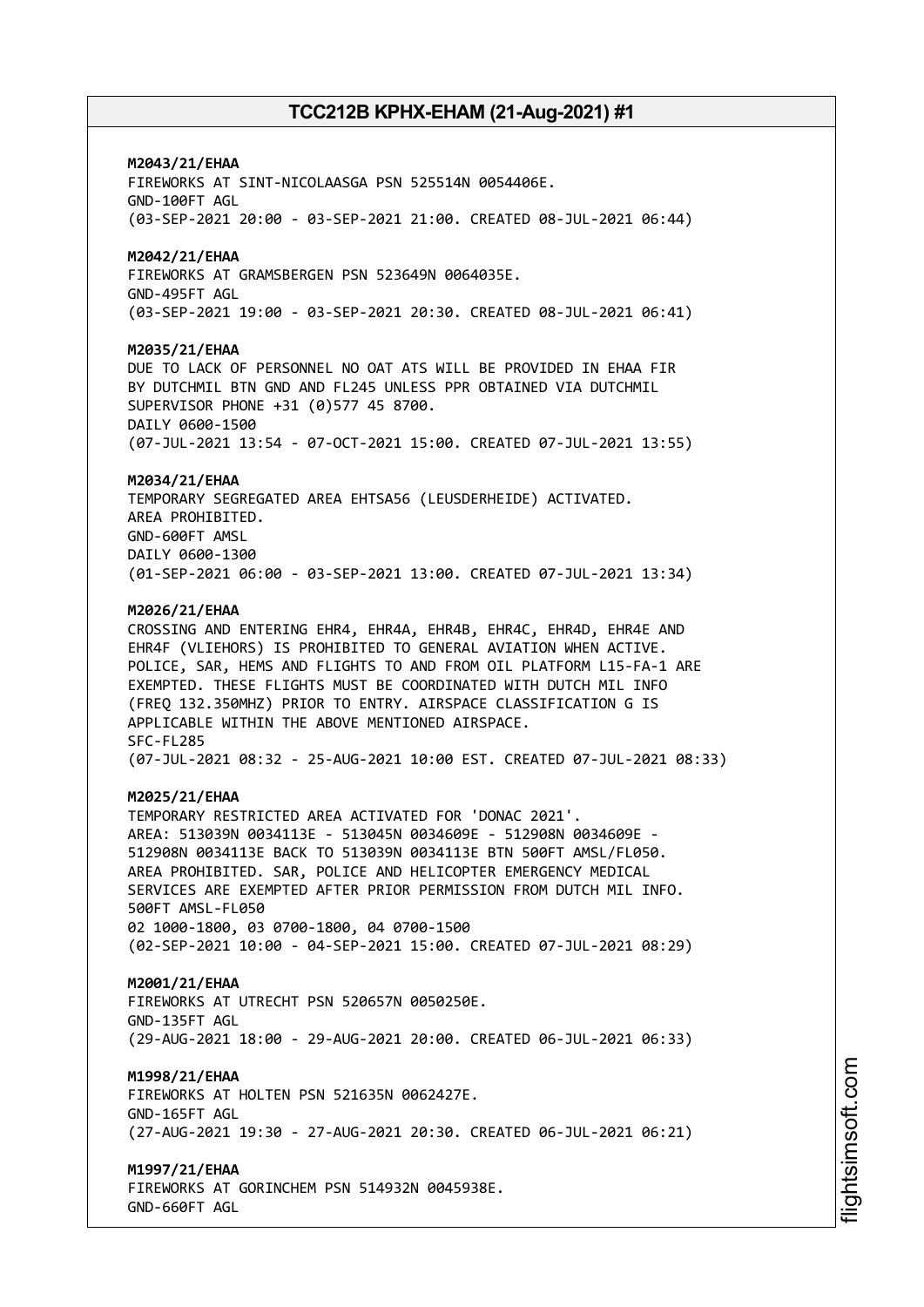(28-AUG-2021 20:00 - 28-AUG-2021 22:00. CREATED 06-JUL-2021 06:18)

## **M1996/21/EHAA** FIREWORKS AT OMMEN PSN 523049N 0062446E. GND-100FT AGL (27-AUG-2021 20:30 - 27-AUG-2021 22:00. CREATED 06-JUL-2021 06:15)

### **A1543/21/EHAA**

OPERATIONS IN FIR MINSK (UMMV) NETHERLANDS AIR CARRIERS AND CAPTAINS OF ACFT IN CHARGE OF AIR SERVICE MANAGED BY CARRIERS HOLDERS OF OPERATING LICENCE ISSUED BY THE NETHERLANDS, WHETHER THEY ARE CONTRACTUAL CARRIERS AND/OR DE FACTO CARRIERS, OR PERFORMING AIR SERVICE WITH COMMERCIAL CHARTER AGREEMENT OR WITH CODE SHARING AND TO ALL FLIGHT PERFORMED WITH NETHERLANDS ACFT REGISTRATION, ARE REQUESTED TO AVOID MINSK FIR (UMMV). FOREIGN AIR CARRIERS INBOUND EU ARE RECOMMENDED TO AVOID BELARUS MINSK FIR(UMMV). (02-JUL-2021 18:08 - 02-SEP-2021 23:59 EST. CREATED 02-JUL-2021 18:09)

### **B0472/21/EHAA**

PJE WILL TAKE PLACE AT ROCKANJE, PSN 515232N 0040244E. GND-FL050 (04-SEP-2021 15:00 - 04-SEP-2021 18:00. CREATED 02-JUL-2021 16:49)

#### **A1539/21/EHAA**

AMSTERDAM INFORMATION 124.300MHZ EXPECT LIMITED RADIO COVERAGE BELOW 1500FT BETWEEN EHRD CTR AND EHSE. (02-JUL-2021 14:10 - 02-OCT-2021 12:00 EST. CREATED 02-JUL-2021 13:31)

### **A1538/21/EHAA**

AMSTERDAM INFORMATION 119.175MHZ EXPECT LIMITED RADIO COVERAGE BELOW 2000FT AROUND ATRIX RADIUS 10NM. (02-JUL-2021 14:10 - 02-OCT-2021 12:00 EST. CREATED 02-JUL-2021 13:27)

### **M1966/21/EHAA**

DUE TO TECHNICAL ISSUES DUTCH MIL LOWER FREQUENCY 128.355MHZ HAS LIMITED RADIO COVERAGE IN CTA NORTH AND TMA A. CONTACT DUTCH MIL INFO ON 132.350MHZ WHEN UNABLE TO MAKE RADIO CONTACT. (02-JUL-2021 12:28 - 02-OCT-2021 23:59. CREATED 02-JUL-2021 12:32)

## **A1521/21/EHAA**

TRIGGER NOTAM - AIRAC AIP AMDT 08/2021 WEF 12 AUG 2021: PERMANENTLY OUT OF SERVICE: VOR AMS, HDR, HSD, PAM, SPY: NDB EHN, ROT, STD / CH, NV, OA, PS, RR: LOCATORS CH, NV, OA, PS, RR. (12-AUG-2021 00:00 - 25-AUG-2021 23:59. CREATED 01-JUL-2021 10:03)

### **M1945/21/EHAA**

TEMPORARY SEGREGATED AREA EHTSA52 (HAVELTE, RPAS) ACTIVATED. AREA PROHIBITED. GND-600FT AMSL DAILY 0600-1400 (02-SEP-2021 06:00 - 03-SEP-2021 14:00. CREATED 30-JUN-2021 13:48)

### **B0467/21/EHAA**

NEW PARAGLIDING SITE VELDHOEK, PSN 520200N 0062510E.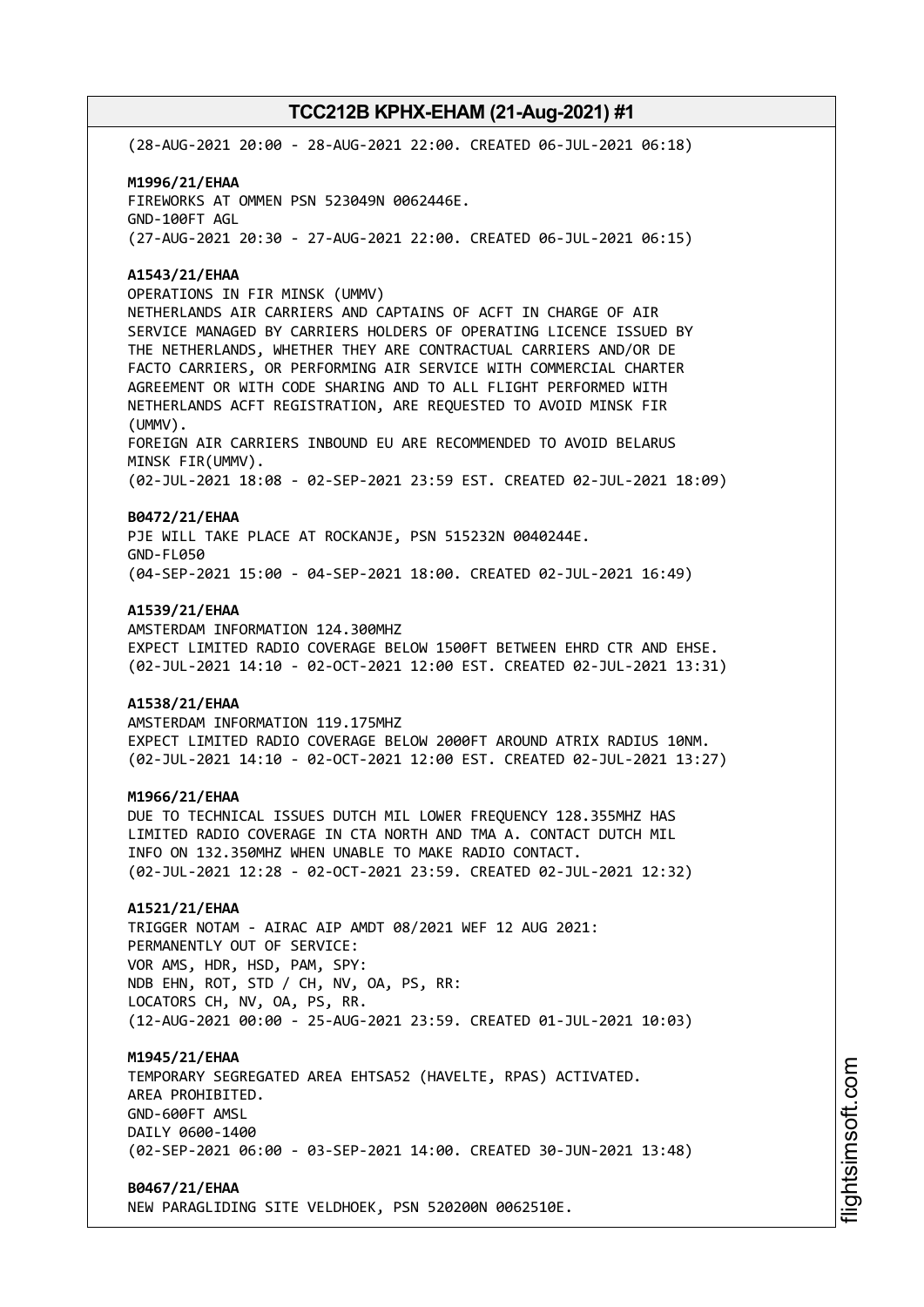MAX CABLE HGT 1500FT AMSL, ACTIVE DAILY UDP. REF AIP NETHERLANDS ENR 5.5. GND-1500FT AMSL (30-JUN-2021 09:50 - PERM. CREATED 30-JUN-2021 09:51) **B0452/21/EHAA** NEW OBSTACLE UNDER CONSTRUCTION IJSSELMEER WINDFARM FRYSLAN, 89 WIND TURBINES WITHIN AREA: 530153N0051541E-530145N0051700E-525933N0051851E-525816N0051633E-52583 4N0051357E-530040N0051246E-530144N0051433E-530153N0051541E. ELEV 590FT AMSL, NOT LGTD. REF AIP ENR 5.4 (28-JUN-2021 14:48 - PERM. CREATED 28-JUN-2021 14:49) **M1829/21/EHAA** RESTRICTED AREA EHR49 (BREEZANDDIJK) ACTIVATED. AREA PROHIBITED. SFC-19500FT AMSL MON-FRI 0600-1500 (27-SEP-2021 06:00 - 08-OCT-2021 15:00. CREATED 22-JUN-2021 10:13) **M1826/21/EHAA** FIREWORKS AT STEGEREN PSN 523237N 0062922E. GND-100FT AGL (24-AUG-2021 20:00 - 24-AUG-2021 21:00. CREATED 22-JUN-2021 09:56) **M1822/21/EHAA** FIREWORKS AT UTRECHT PSN 520729N 0050755E. GND-200FT AGL (28-AUG-2021 20:00 - 28-AUG-2021 22:00. CREATED 22-JUN-2021 09:48) **M1796/21/EHAA** TEMPORARY SEGREGATED AREA EHTSA50 (MARNE) ACTIVATED. AREA PROHIBITED. GND-1200FT AMSL 14-16 20-23 0600-2159, 17 0600-1500 (14-SEP-2021 06:00 - 23-SEP-2021 21:59. CREATED 18-JUN-2021 13:16) **M1795/21/EHAA** RESTRICTED AREA EHR2A (MARNEWAARD A) ACTIVATED. AREA PROHIBITED. VERTICAL LIMITS CHANGED DURING ACTIVATION. GND-6500FT AMSL 14-16 20-23 0600-2159, 17 0600-1500 (14-SEP-2021 06:00 - 23-SEP-2021 21:59. CREATED 18-JUN-2021 13:13) **M1794/21/EHAA** RESTRICTED AREA EHR2 (MARNEWAARD) ACTIVATED. AREA PROHIBITED. VERTICAL LIMITS CHANGED DURING ACTIVATION. SFC-6500FT AMSL 14-16 20-23 0600-2159, 17 0600-1500 (14-SEP-2021 06:00 - 23-SEP-2021 21:59. CREATED 18-JUN-2021 13:09) **M1765/21/EHAA** TEMPORARY SEGREGATED AREA EHTSA50 (MARNE) ACTIVATED. AREA PROHIBITED. GND-600FT AGL (30-AUG-2021 20:00 - 08-SEP-2021 20:00. CREATED 16-JUN-2021 10:12)

**M1749/21/EHAA**

i⊒<br>⊫ htsim soft.c om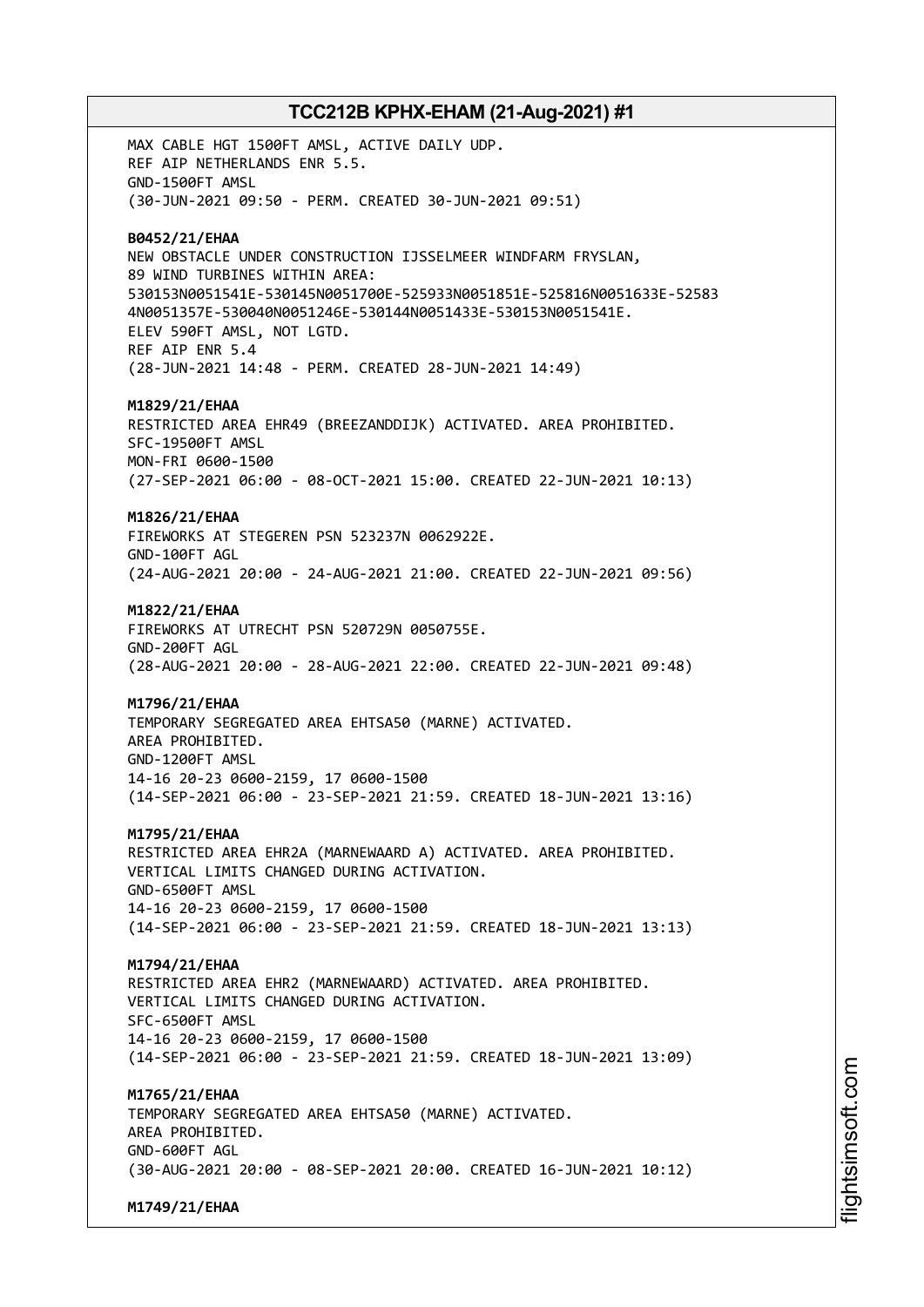PJE WILL TAKE PLACE AT GROESBEEK PSN 514512N 0055527E RADIUS 2NM. GND-3000FT AGL (17-SEP-2021 04:59 - 17-SEP-2021 18:01. CREATED 15-JUN-2021 07:49) **B0435/21/EHAA** OBST LIGHTS WIND FARM BARD OFFSHORE 1 PARTLY U/S. ELEVATION 492FT AMSL. REF AIP THE NETHERLANDS ENR 5.4 ID 333. (14-JUN-2021 14:44 - 14-SEP-2021 09:00 EST. CREATED 14-JUN-2021 14:45) **B0434/21/EHAA** MOBILE RIG MAERSK RESOLUTE RELOCATED, PSN 5222.7N 00323.9E (ACP P11-UNITY). (13-JUN-2021 00:53 - 13-SEP-2021 09:00 EST. CREATED 13-JUN-2021 00:54) **M1730/21/EHAA** MIL ACFT HAVE TO AVOID OVERFLYING OF SLUIS DUE TO OSTRICH FARM AT PSN 511658N 0032501E RADIUS 2NM BTN GND/3000FT AGL. GND-3000FT AGL (11-JUN-2021 11:40 - 11-SEP-2021 23:59 EST. CREATED 11-JUN-2021 11:41) **M1731/21/EHAA** ACFT HAVE TO AVOID OVERFLYING OF OUWEHANDS DIERENPARK RHENEN AT PSN 515727N 0053525E RADIUS 1.5NM BTN GND/3000FT AGL. GND-3000FT AGL (11-JUN-2021 11:40 - 11-SEP-2021 23:59 EST. CREATED 11-JUN-2021 11:41) **M1732/21/EHAA** MIL ACFT HAVE TO AVOID OVERFLYING OF DIERENPARK APENHEUL AT PSN 521257N 0055505E RADIUS 0.5NM BTN GND/1000FT AGL. GND-1000FT AGL (11-JUN-2021 11:41 - 11-SEP-2021 23:59 EST. CREATED 11-JUN-2021 11:41) **M1729/21/EHAA** MIL ACFT HAVE TO AVOID OVERFLYING OF LITHOIJEN PSN 514600N 0052622E RADIUS 1NM BTN GND/500FT AGL. GND-500FT AGL (11-JUN-2021 11:39 - 11-SEP-2021 23:59 EST. CREATED 11-JUN-2021 11:40) **B0424/21/EHAA** MOBILE RIG TEST PLATFORM 590021-TEST PSN 5314.0N 00314.5E. (11-JUN-2021 07:45 - 06-SEP-2021 12:00 EST. CREATED 11-JUN-2021 07:46) **M1675/21/EHAA** FIREWORKS AT OLDENZAAL PSN 521822N 0065317E GND-265FT AGL DAILY 1830-2030 (27-AUG-2021 18:30 - 28-AUG-2021 20:30. CREATED 09-JUN-2021 06:43) **M1674/21/EHAA** FIREWORKS AT HARLINGEN PSN 531023N 0052426E GND-465FT AGL (28-AUG-2021 19:30 - 28-AUG-2021 21:30. CREATED 09-JUN-2021 06:40) **M1671/21/EHAA** FIREWORKS AT DROUWENERMOND PSN 525816N 0065227E. GND-280FT AGL 19 0700-1100 2100-2330, 20 2100-2359, 21 2100-0015 (19-AUG-2021 07:00 - 22-AUG-2021 00:15. CREATED 09-JUN-2021 06:21)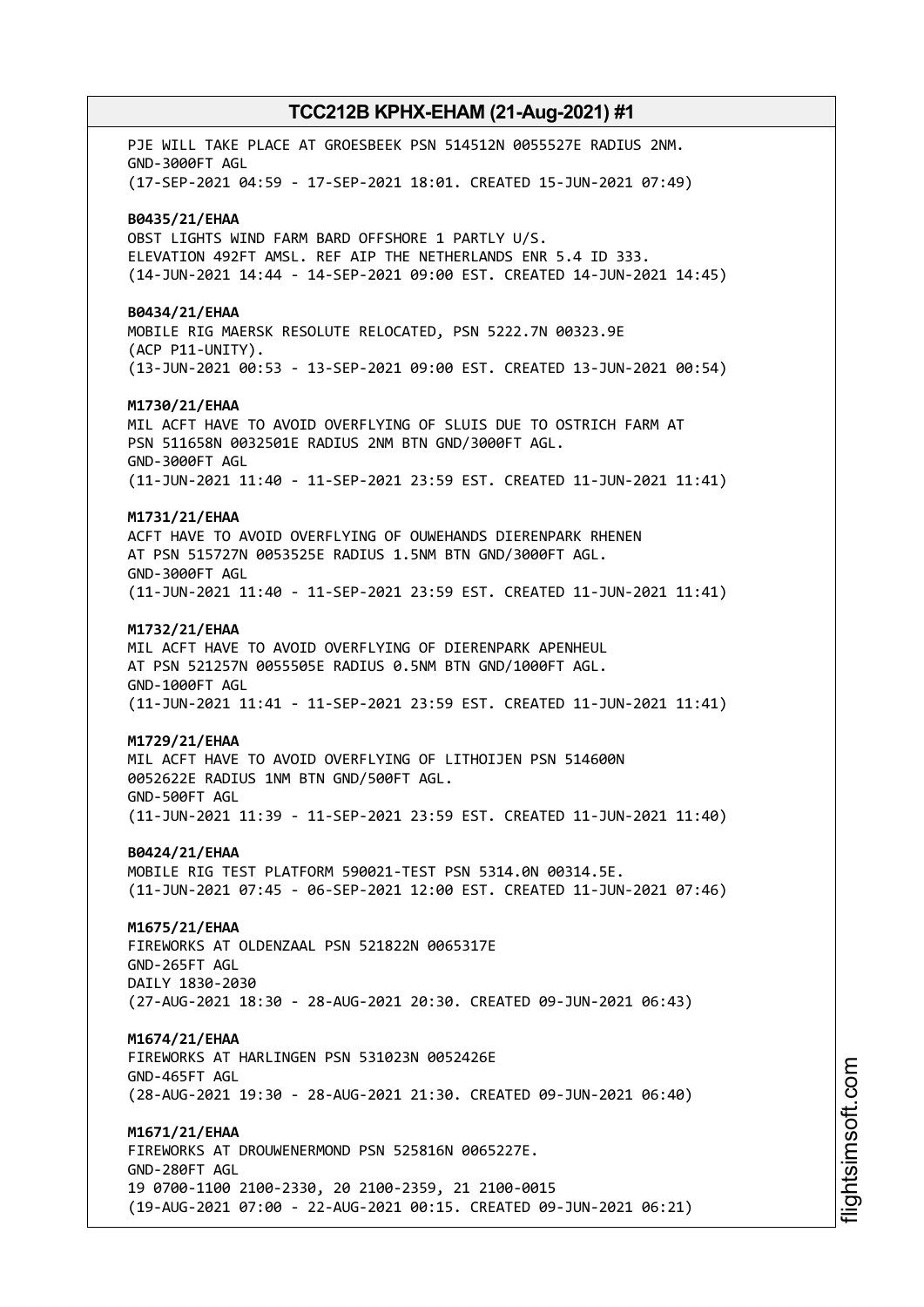### **A1278/21/EHAA**

ALL FLIGHTS TO/FROM AIRPORTS IN THE NETHERLANDS, OR OVERFLYING NETHERLANDS TERRITORY, ARE NOT ALLOWED IF AIRCRAFT ARE OPERATED BY BELARUSIAN AIR CARRIERS AND/OR REGISTERED IN BELARUS, EXCEPT FOR AIRCRAFT IN EMERGENCY OR HUMANITARIAN FLIGHTS. (05-JUN-2021 00:00 - 06-SEP-2021 12:00 EST. CREATED 04-JUN-2021 18:50)

### **M1611/21/EHAA**

TEMPORARY RESTRICTED AREA 'TGB MARNEWAARD' ACTIVATED FOR EXERCISE 'FALCON LEAP'. AREA: PSN 532300N 0061504E RADIUS 5NM BTN GND/3000FT AMSL. AREA PROHIBITED. SAR, POLICE, HELICOPTER EMERGENCY MEDICAL SERVICES AND OTHER AUTHORISED TFC ARE EXEMPTED AFTER PRIOR PERMISSION FROM MILATCC SCHIPHOL. GND-3000FT AMSL 07 08 0800-1000 1200-1400 1600-1800, 13 0700-1600

(07-SEP-2021 08:00 - 13-SEP-2021 16:00. CREATED 02-JUN-2021 10:04)

### **M1598/21/EHAA**

IN EXERCISE 'WEAPON INSTRUCTOR COURSE' INTENSE MIL ACTIVITY CAN BE EXPECTED BELOW MNM VFR ALT IN THE FOLLOWING AREA: 532732N 0064038E - 532437N 0063630E - 524803N 0051711E - 524350N 0043648E ALONG A LINE (1NM WEST OF THE NORTH SEA COAST) TO 525835N 0044259E ALONG THE SOUTHERN BOUNDARY OF THE 'WADDENZEE' AREA (SEE: AIP ENR 5.6 AND ENR 6-5.3) TO 532441N 0060956E ALONG A CLOCKWISE ARC (RADIUS 4NM WITH CENTRE 532300N 0061600E) TO 532446N 0062159E ALONG THE SOUTHERN BOUNDARY OF THE 'WADDENZEE' AREA (SEE: AIP ENR 5.6 AND ENR 6-5.3) BACK TO 532732N 0064038E BTN SFC/1500FT AGL. BIRD SANCTUARIES (AS DEFINED IN AIP ENR 5.6.3 AND ENR 6-5.3) 'LAUWERSMEER/WIERUMMER WAD/WAD FERWERADEEL' AND 'HORNHUIZER WAD' ARE EXCLUDED. REQ TO AVOID AREA. SFC-1500FT AGL DAILY 0700-1000 1130-1330

(27-SEP-2021 07:00 - 01-OCT-2021 13:30. CREATED 01-JUN-2021 12:13)

#### **B0378/21/EHAA**

LIMITED RADIO COVERAGE OF THE AMSTERDAM INFO FREQUENCY 119.175MHZ BETWEEN UTIRA AND EPOXU BELOW 1000FT. NORTH SEA AREA AMSTERAM IS A RADIO MANDATORY ZONE AND RADIO COMMUNICATION WITH AMSTERDAM INFORMATION IS REQUIRED. TO PREVENT SAFETY INCIDENTS KEEP TRYING TO CALL AMSTERDAM INFO WHEN OPERATING IN THIS AREA. (01-JUN-2021 09:04 - 01-SEP-2021 12:00 EST. CREATED 01-JUN-2021 09:05)

#### **B0373/21/EHAA**

SEVERAL CRANES ERECTED AT ZEEWOLDE PSN 522055N 0052025E, 548FT AMSL, AND 558FT AGL. (28-MAY-2021 14:31 - 28-AUG-2021 09:00 EST. CREATED 28-MAY-2021 14:31)

### **B0370/21/EHAA**

FIREWORKS AT HOORN PSN 523828N 0050522E. GND-660FT AGL (28-AUG-2021 21:45 - 28-AUG-2021 22:30. CREATED 26-MAY-2021 13:45)

#### **M1504/21/EHAA**

MILITARY TRAFFIC WITH DEPARTURE OR DESTINATION ETNG OVERFLYING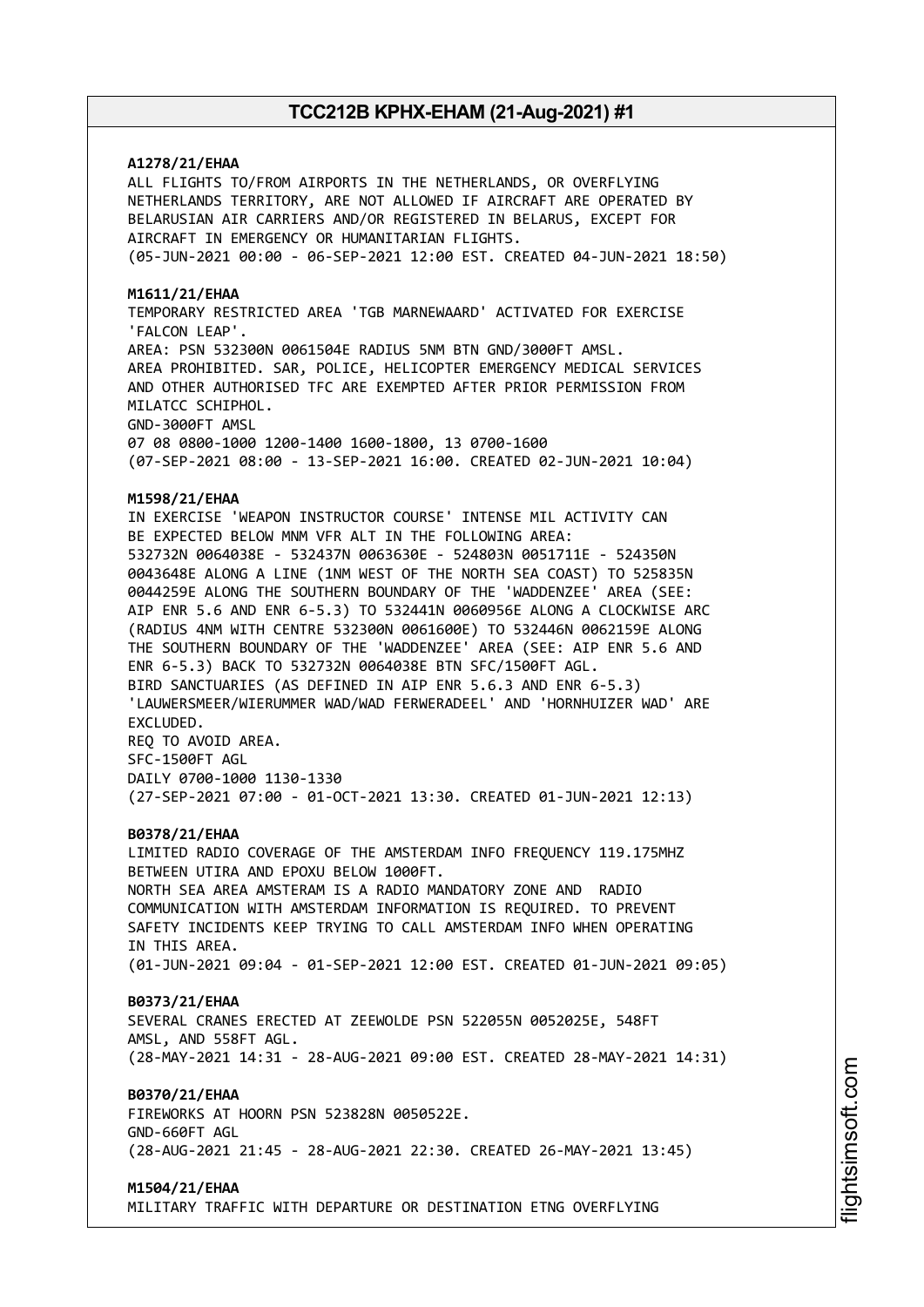EHAA FIR SHALL FILE A GAT FLIGHTPLAN, FILED IN ACCORDANCE WITH AIP THE NETHERLANDS SECTION ENR1.10 AND ACKNOWLEDGED BY IFPS. (25-MAY-2021 06:56 - 26-AUG-2021 23:59 EST. CREATED 25-MAY-2021 06:58)

### **M1496/21/EHAA**

TEMPORARY RESTRICTED AREA 'MARNEWAARD' ACTIVATED FOR MIL EXER 'WEAPON INSTRUCTOR COURSE'. AREA: 532422N 0060943E ALONG CLOCKWISE ARC (RADIUS 4NM WITH CENTRE 532300N 0061600E) TO 532500N 0062147E ALONG THE BOUNDARY OF EHR2A (MARNEWAARD A) BACK TO 532422N 0060943E BTN SFC/2000FT AMSL. AREA PROHIBITED. POLICE, SAR, HELICOPTER EMERGENCY MEDICAL SERVICE FLIGHTS AND PARTICIPATING FLIGHTS ARE EXEMPTED AFTER PRIOR PERMISSION FROM MILATCC SCHIPHOL. SFC-2000FT AMSL DAILY 0700-1000 1130-1330 (27-SEP-2021 07:00 - 01-OCT-2021 13:30. CREATED 21-MAY-2021 12:50)

#### **B0348/21/EHAA**

NEW OBSTACLES UNDER CONSTRUCTION AT OSPELDIJK, 4 WIND TURBINES (LINE) BTN PSN 511858N 0055138E AND 511827N 0055008E. HEIGHT 689FT AGL, ELEV 784FT AMSL. NOT LGT. REF AIP ENR 5.4. (20-MAY-2021 14:15 - PERM. CREATED 20-MAY-2021 14:16)

### **B0334/21/EHAA**

NEW OBSTACLES AT HATTEMERBROEK, 4 WIND TURBINES (LINE) BTN PSN 522958N 0060004E AND 522929N 0060048E. HEIGHT 492FT AGL, ELEV 495FT AMSL, NOT LGT. REF AIP ENR 5.4. (18-MAY-2021 12:15 - PERM. CREATED 18-MAY-2021 12:15)

#### **B0282/21/EHAA**

NEW OBSTACLES AT NEER UNDER CONSTRUCTION, 3 WIND TURBINES IN LINE BTN 511706N 0055851E AND 511646N 0055950E. HEIGHT 659FT AGL, ELEV 751FT AMSL. LGT OBST/DAY FLG WHITE, NIGHT RED. REF AIP ENR 5.4. (26-APR-2021 14:34 - PERM. CREATED 26-APR-2021 14:34)

#### **B0281/21/EHAA**

NEW OBSTACLES AT EGCHEL UNDER CONSTRUCTION, 5 WIND TURBINES IN LINE BTN 511917N 0055423E AND 511839N 0055638E. HEIGHT 656FT AGL, ELEV 757FT AMSL. LGT OBST/DAY FLG WHITE, NIGHT RED. REF AIP ENR 5.4. (26-APR-2021 14:21 - PERM. CREATED 26-APR-2021 14:25)

#### **B0274/21/EHAA**

OBST ERECTED, 4 NEW WIND TUNBINES AT ANGERLO BTN PSN 515833N 0060722E AND 515850N 0060825E. HEIGHT 577 FT AGL, ELEV 606FT AMSL, LGT OBST/DAY FLG W, NIGHT R. REF AIP ENR 5.4. (22-APR-2021 14:45 - PERM. CREATED 22-APR-2021 14:45)

### **M0844/21/EHAA**

TEMPORARY RESTRICTED AREA 'TGB HOUTDORPERVELD' ACTIVATED. AREA: PSN 521528N 0054345E RADIUS 5NM BTN GND/3000FT AMSL. AREA PROHIBITED. SAR, POLICE, HELICOPTER EMERGENCY MEDICAL SERVICES AND OTHER AUTHORISED TFC EXEMPTED AFTER PRIOR PERMISSION FROM MILATCC SCHIPHOL. GND-3000FT AMSL 14 16 0700-1600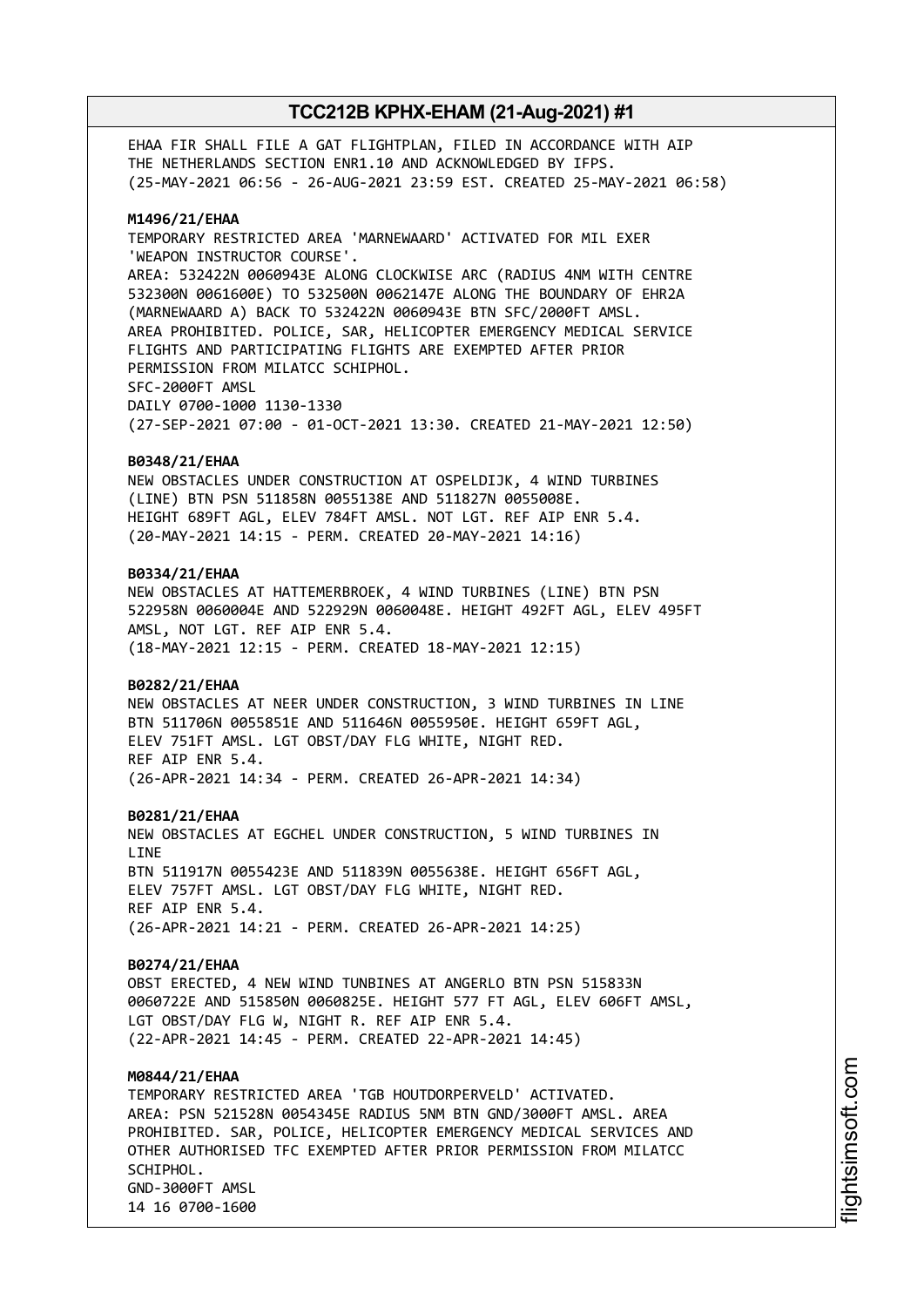┌──────────────────────────────────────────────────────────────────────────────┐

└──────────────────────────────────────────────────────────────────────────────┘

┌──────────────────────────────────────────────────────────────────────────────┐

└──────────────────────────────────────────────────────────────────────────────┘

(14-SEP-2021 07:00 - 16-SEP-2021 16:00. CREATED 26-MAR-2021 12:06)

│**EBUR (BRUSSELS UIR)** │

WARNING: CAN'T RETRIEVE NOTAMS

### │**EBBU (BRUSSELS FIR)** │

**B4561/21/EBBU** HOTTON 501600N 0052700E ASCENTS AND EVOLUTION OF ABOUT 20 HOT AIR BALLOONS. RADIUS 10NM GND-2500FT AMSL AUG 21 1621-1921, 22 0411-0811 1619-1919 (21-AUG-2021 17:21 - 22-AUG-2021 19:19. CREATED 21-AUG-2021 17:26) **B4560/21/EBBU** TEMPO SEGREGATED AREA (TSA) 'KIEWIT' ESTABLISHED 505732N 0052124E RADIUS 01NM. ALL FLT PROHIBITED EXC SAR, STATE AND MEDICAL FLT. EBZH AD AND EBZH CIRCUIT PATTERN NOT INCLUDED GND-1500FT AMSL (21-AUG-2021 17:16 - 23-AUG-2021 10:00. CREATED 21-AUG-2021 17:19) **B4558/21/EBBU** ZONNEBEKE 505026N 0030238E PARAMOTOR ACT RADIUS 05NM GND-1800FT AGL 21 1159-1851, 22 0441-1849

(21-AUG-2021 11:59 - 22-AUG-2021 18:49. CREATED 21-AUG-2021 12:02)

### **B4557/21/EBBU**

REF SUP012/2021. GLIDER AREA SAINT-HUBERT ACT. CONSULT SUP FOR APPLICABLE PROC. TRANSPONDER (CODE A1477) REQUIRED 4500FT AMSL-FL065 (23-AUG-2021 09:40 - 23-AUG-2021 13:00. CREATED 20-AUG-2021 16:17)

### **M4492/21/EBBU**

REF SUP012/2021. GLIDER AREA SAINT-HUBERT ACT. CONSULT SUP FOR APPLICABLE PROC. TRANSPONDER (CODEA1477) REQUIRED. 4500FT AMSL-FL065 (23-AUG-2021 09:40 - 23-AUG-2021 13:00. CREATED 20-AUG-2021 16:13)

**B4555/21/EBBU** REF SUP012/2021. GLIDER AREA MILFAG13 ACT. CONSULT SUP FOR APPLICABLE PROC. TRANSPONDER NOT REQUIRED 4500FT AMSL-FL065 (23-AUG-2021 09:30 - 23-AUG-2021 13:00. CREATED 20-AUG-2021 13:35)

**B4554/21/EBBU** REF SUP012/2021. GLIDER AREA MALMEDY ACT. CONSULT SUP FOR APPLICABLE PROC. TRANSPONDER NOT REQUIRED 4500FT AMSL-FL065 (23-AUG-2021 09:00 - 23-AUG-2021 16:00. CREATED 20-AUG-2021 13:34)

**B4553/21/EBBU** REF SUP012/2021. GLIDER AREA LA ROCHE ACT. CONSULT SUP FOR APPLICABLE PROC. TRANSPONDER (CODE A1477) REQUIRED i⊒<br>⊫ htsim soft.c om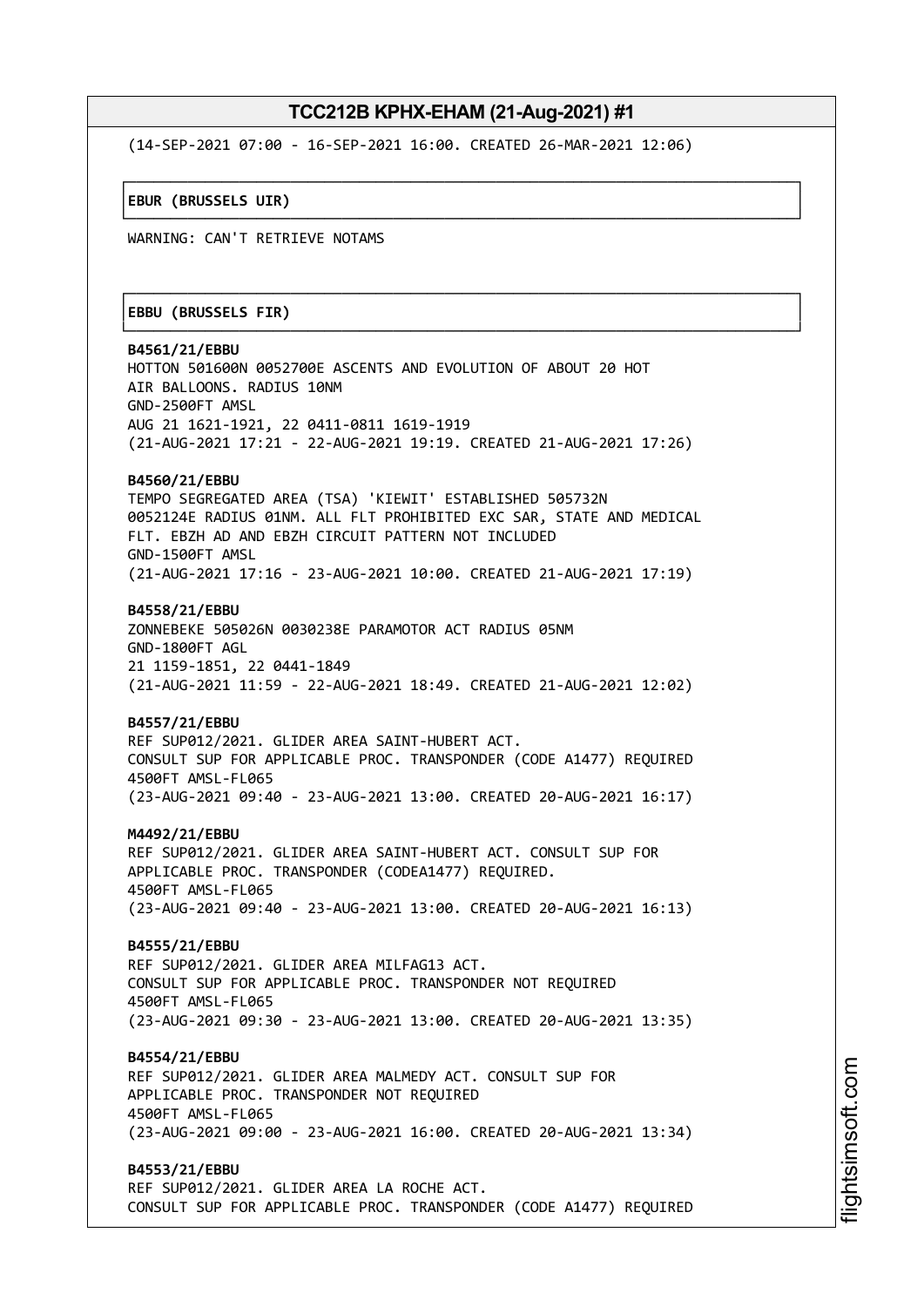4500FT AMSL-FL065 (23-AUG-2021 09:00 - 23-AUG-2021 16:00. CREATED 20-AUG-2021 13:33) **B4551/21/EBBU** LFA11-KOKSIJDE TRAINING AREA ACT 10FT AMSL-500FT AMSL (23-AUG-2021 06:30 - 23-AUG-2021 15:30. CREATED 20-AUG-2021 13:31) **B4550/21/EBBU** HTA10A-COASTAL HELICOPTER TRAINING AREA A ACT GND-2000FT AMSL (23-AUG-2021 11:00 - 23-AUG-2021 14:30. CREATED 20-AUG-2021 13:30) **B4549/21/EBBU** HTA12B-HELICOPTER TRAINING AREA 12B ACT GND-250FT AGL 0800-0930 1100-1230 (23-AUG-2021 08:00 - 23-AUG-2021 12:30. CREATED 20-AUG-2021 13:29) **B4548/21/EBBU** HTA13-HELICOPTER TRAINING AREA 13 ACT GND-250FT AGL (23-AUG-2021 08:00 - 23-AUG-2021 14:00. CREATED 20-AUG-2021 13:28) **B4547/21/EBBU** HTA12A-HELICOPTER TRAINING AREA 12A ACT GND-250FT AGL (23-AUG-2021 08:00 - 23-AUG-2021 14:00. CREATED 20-AUG-2021 13:28) **B4546/21/EBBU** HTA08-HELICOPTER TRAINING AREA 08 ACT GND-500FT AGL (23-AUG-2021 08:00 - 23-AUG-2021 14:00. CREATED 20-AUG-2021 13:27) **B4545/21/EBBU** HTA07-ARDENNES 07 ACT GND-250FT AGL (23-AUG-2021 08:00 - 23-AUG-2021 14:00. CREATED 20-AUG-2021 13:26) **B4544/21/EBBU** HTA01-ARDENNES 01 ACT GND-250FT AGL (23-AUG-2021 08:00 - 23-AUG-2021 14:00. CREATED 20-AUG-2021 13:25) **B4543/21/EBBU** LFA11-KOKSIJDE TRAINING AREA ACT 10FT AMSL-500FT AMSL DAILY 0630-1530 (21-AUG-2021 06:30 - 22-AUG-2021 15:30. CREATED 20-AUG-2021 13:24) **B4542/21/EBBU** EBR04-ELSENBORN 01 ACT GND-FL105 DAILY 0600-1500 (28-AUG-2021 06:00 - 29-AUG-2021 15:00. CREATED 20-AUG-2021 13:23) **B4541/21/EBBU** HTA10A-COASTAL HELICOPTER TRAINING AREA A ACT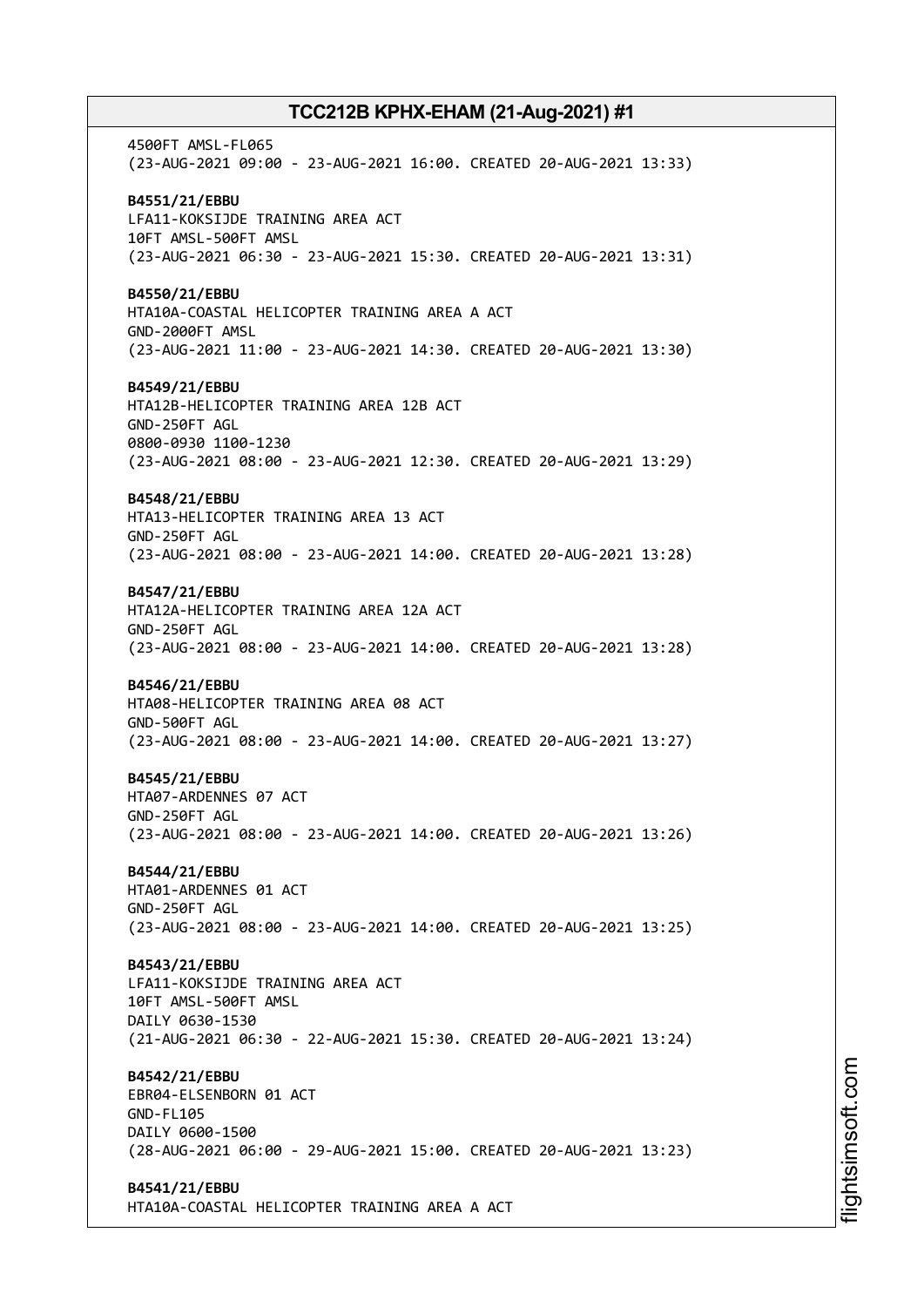GND-2000FT AMSL (22-AUG-2021 11:00 - 22-AUG-2021 15:00. CREATED 20-AUG-2021 13:22) **M4488/21/EBBU** REF SUP012/2021. GLIDER AREA MILFAG13 ACT. CONSULT SUP FOR APPLICABLE PROC. TRANSPONDER NOT REQUIRED. 4500FT AMSL-FL065 (23-AUG-2021 09:30 - 23-AUG-2021 13:00. CREATED 20-AUG-2021 13:04) **M4487/21/EBBU** REF SUP012/2021. GLIDER AREA MALMEDY ACT. CONSULT SUP FOR APPLICABLE PROC. TRANSPONDER NOT REQUIRED. 4500FT AMSL-FL065 (23-AUG-2021 09:00 - 23-AUG-2021 16:00. CREATED 20-AUG-2021 13:04) **M4486/21/EBBU** REF SUP012/2021. GLIDER AREA LA ROCHE ACT. CONSULT SUP FOR APPLICABLE PROC. TRANSPONDER (CODEA1477) REQUIRED. 4500FT AMSL-FL065 (23-AUG-2021 09:00 - 23-AUG-2021 16:00. CREATED 20-AUG-2021 13:04) **M4484/21/EBBU** LFA11-KOKSIJDE TRAINING AREA ACT 10FT AMSL-500FT AMSL (23-AUG-2021 06:30 - 23-AUG-2021 15:30. CREATED 20-AUG-2021 13:02) **M4483/21/EBBU** HTA10A-COASTAL HELICOPTER TRAINING AREA ACT GND-2000FT AMSL (23-AUG-2021 11:00 - 23-AUG-2021 14:30. CREATED 20-AUG-2021 13:01) **M4482/21/EBBU** HTA12B-HELICOPTER TRAINING AREA 12B ACT GND-250FT AGL 0800-0930 1100-1230 (23-AUG-2021 08:00 - 23-AUG-2021 12:30. CREATED 20-AUG-2021 13:01) **M4481/21/EBBU** HTA13-HELICOPTER TRAINING AREA 13 ACT GND-250FT AGL (23-AUG-2021 08:00 - 23-AUG-2021 14:00. CREATED 20-AUG-2021 13:00) **M4480/21/EBBU** HTA12A-HELICOPTER TRAINING AREA 12A ACT GND-250FT AGL (23-AUG-2021 08:00 - 23-AUG-2021 14:00. CREATED 20-AUG-2021 13:00) **M4479/21/EBBU** HTA08-HELICOPTER TRAINING AREA 08 ACT GND-500FT AGL (23-AUG-2021 08:00 - 23-AUG-2021 14:00. CREATED 20-AUG-2021 12:59) **M4478/21/EBBU** HTA07-ARDENNES 07 ACT GND-250FT AGL (23-AUG-2021 08:00 - 23-AUG-2021 14:00. CREATED 20-AUG-2021 12:59) **M4477/21/EBBU**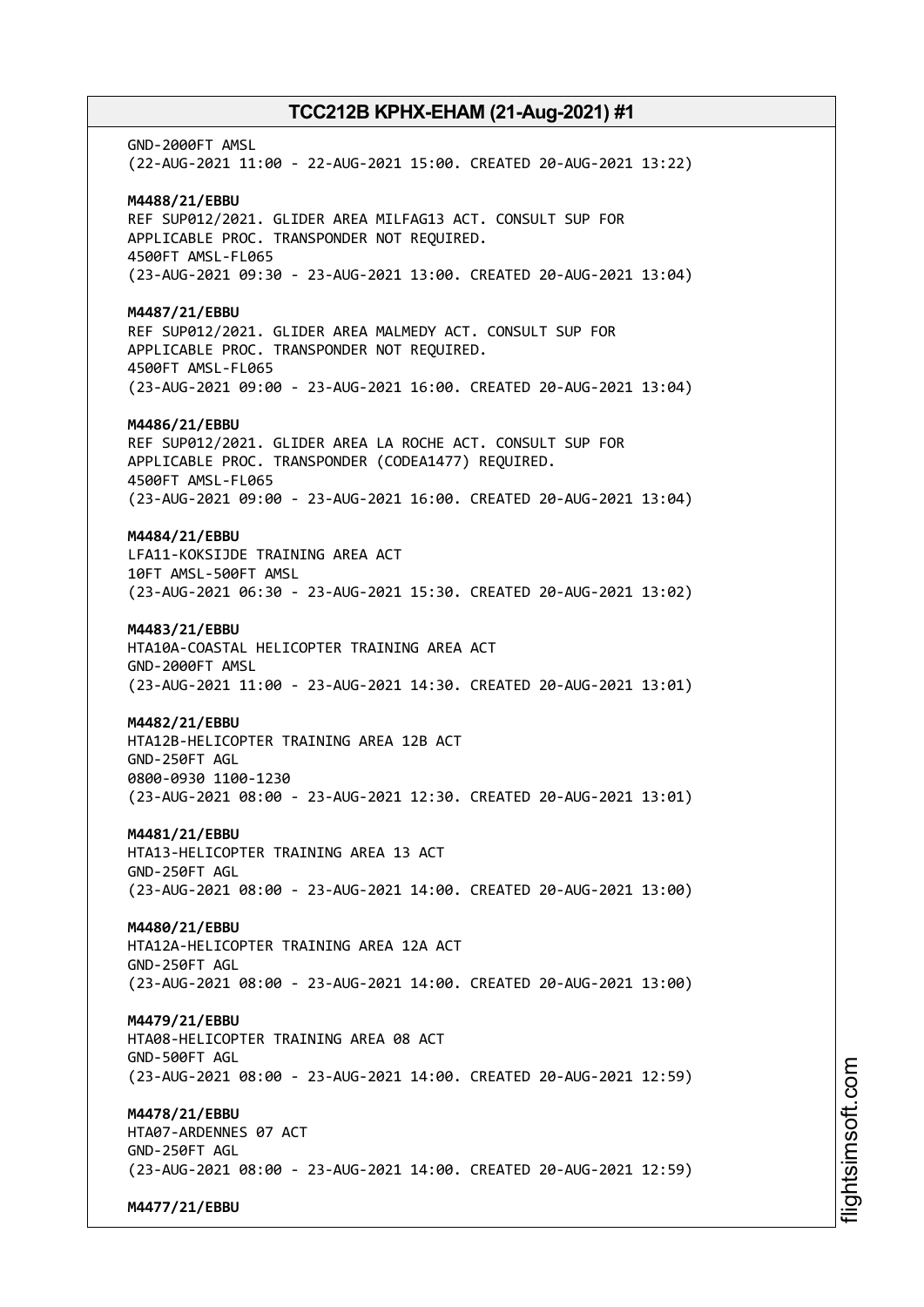HTA01-ARDENNES 01 ACT GND-250FT AGL (23-AUG-2021 08:00 - 23-AUG-2021 14:00. CREATED 20-AUG-2021 12:58) **M4476/21/EBBU** LFA11-KOKSIJDE TRAINING AREA ACT 10FT AMSL-500FT AMSL DAILY 0630-1530 (21-AUG-2021 06:30 - 22-AUG-2021 15:30. CREATED 20-AUG-2021 12:56) **M4475/21/EBBU** EBR04-ELSENBORN 01 ACT GND-FL105 DAILY 0600-1500 (28-AUG-2021 06:00 - 29-AUG-2021 15:00. CREATED 20-AUG-2021 12:55) **M4474/21/EBBU** HTA10A-COASTAL HELICOPTER TRAINING AREA ACT GND-2000FT AMSL (22-AUG-2021 11:00 - 22-AUG-2021 15:00. CREATED 20-AUG-2021 12:54) **B4537/21/EBBU** EBR67 NIVELLES ACT GND-400FT AGL (23-AUG-2021 07:30 - 23-AUG-2021 14:30. CREATED 20-AUG-2021 09:10) **B4535/21/EBBU** EBR67 NIVELLES ACT GND-400FT AGL (07-SEP-2021 07:00 - 07-SEP-2021 09:00. CREATED 20-AUG-2021 09:07) **B4534/21/EBBU** EBR67 NIVELLES ACT GND-400FT AGL (24-AUG-2021 11:00 - 24-AUG-2021 13:00. CREATED 20-AUG-2021 09:06) **B4532/21/EBBU** OUFFET - COMBLAIN TEMPO SEGREGATED AREA (TSA)ESTABLISHED WHEN MILITARY ARE INACTIVE 502812N 0052814E - 503005N 0053513E - 502920N 0053541E - 502720N 0052841E. TEST FLIGHTS FOR HIGH TENSION LINE INSPECTION GND-600FT AGL DAILY 0700-1500 (23-AUG-2021 07:00 - 27-AUG-2021 15:00. CREATED 20-AUG-2021 04:53) **B4531/21/EBBU** BRUME - WERBOMONT TEMPO SEGREGATED AREA (TSA)ESTABLISHED WHEN MILITARY ARE INACTIVE 502425N 0054156E - 502252N 0055112E - 502113N 0055025E - 502303N 0054101E TEST FLIGHTS FOR HIGH TENSION LINE INSPECTION GND-600FT AGL DAILY 0700-1500 (23-AUG-2021 07:00 - 27-AUG-2021 15:00. CREATED 20-AUG-2021 04:36) **A3468/21/EBBU** TSA26A - ARDENNES 01 ACT. GAT ALLOWED TO CROSS TRACK MATIX-MMD ON FIXED LVL BLW FL195 AFTER COOR BTN BELGA RADAR AND CRNA/NORD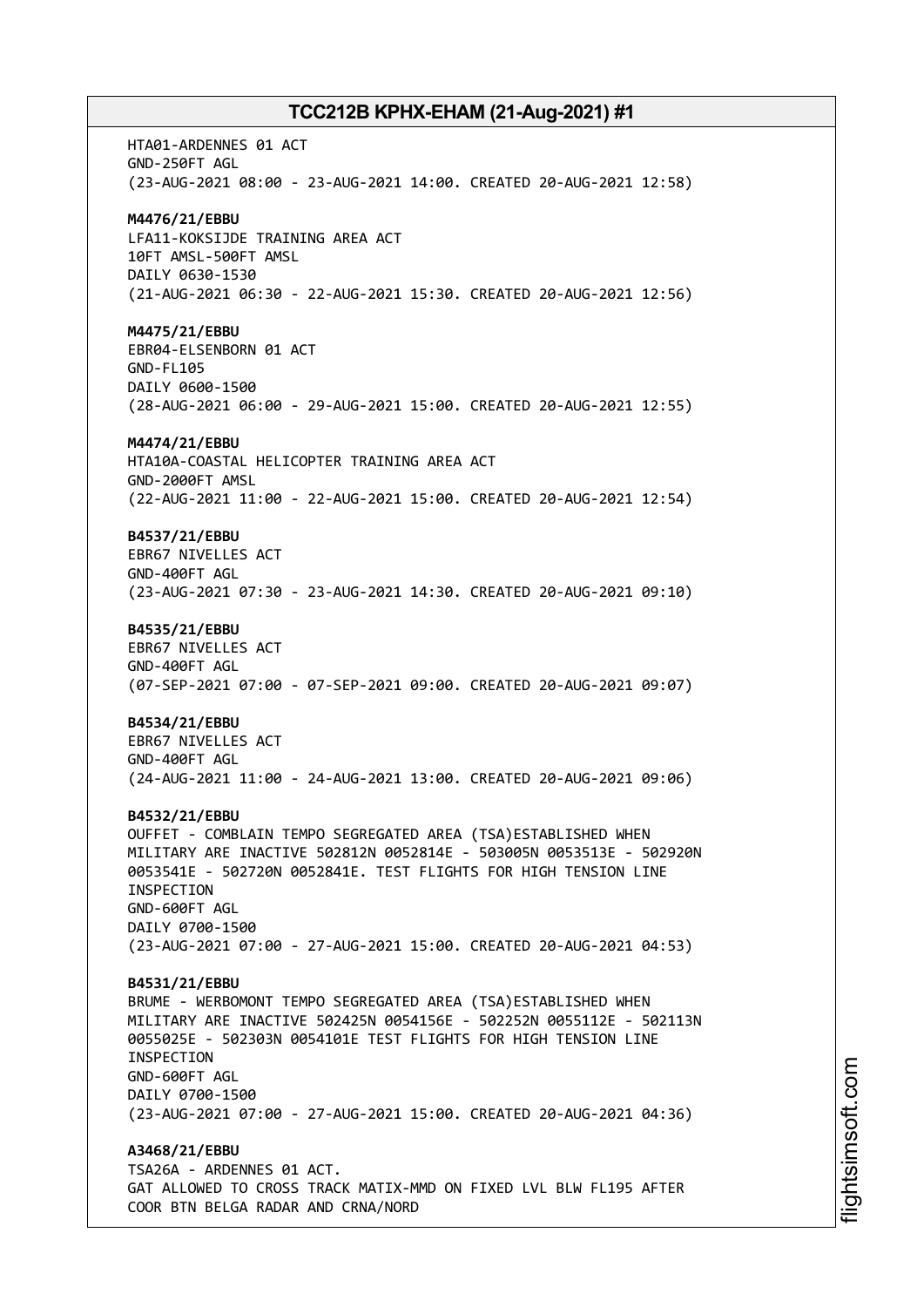FL095-UNL 1200-1300 1330-1500 (27-AUG-2021 12:00 - 27-AUG-2021 15:00. CREATED 19-AUG-2021 16:12) **B4530/21/EBBU** EBD26-ARDENNES 05 ACT 1000FT AGL-4500FT AMSL (27-AUG-2021 09:00 - 27-AUG-2021 13:00. CREATED 19-AUG-2021 16:10) **B4529/21/EBBU** TSA26B - ARDENNES 04 ACT 4500FT AMSL-FL095 0900-1300 1330-1500 (27-AUG-2021 09:00 - 27-AUG-2021 15:00. CREATED 19-AUG-2021 16:09) **B4528/21/EBBU** TSA26B - ARDENNES 04 ACT 4500FT AMSL-FL095 0730-0830 1330-1500 (26-AUG-2021 07:30 - 26-AUG-2021 15:00. CREATED 19-AUG-2021 16:07) **B4527/21/EBBU** TSA26B - ARDENNES 04 ACT FL075-FL095 (26-AUG-2021 09:30 - 26-AUG-2021 10:30. CREATED 19-AUG-2021 16:06) **B4526/21/EBBU** EBD26-ARDENNES 05 ACT 1000FT AGL-4500FT AMSL (26-AUG-2021 07:30 - 26-AUG-2021 15:00. CREATED 19-AUG-2021 16:05) **A3467/21/EBBU** TSA26A - ARDENNES 01 ACT. GAT ALLOWED TO CROSS TRACK MATIX-MMD ON FIXED LVL BLW FL195 AFTER COOR BTN BELGA RADAR AND CRNA/NORD FL095-UNL 0730-0830 0930-1030 1330-1500 (26-AUG-2021 07:30 - 26-AUG-2021 15:00. CREATED 19-AUG-2021 16:03) **B4525/21/EBBU** EBD26-ARDENNES 05 ACT 1000FT AGL-4500FT AMSL (25-AUG-2021 07:30 - 25-AUG-2021 08:30. CREATED 19-AUG-2021 16:01) **M4470/21/EBBU** EBTSA26A ARDENNES 01 ACT. -DURING ACT EBTSA26A IS NOT PERMEABLE AND TG1 IS CLOSED. -GAT TRAFFIC IS ALLOWED TO CROSS THE TSA26A ON THE TRACK MATIX - MMD ON A FIXED FL AFTER COORD BTN BELGA RADAR AND CRNA/NORD. THE TRAFFIC WILL REMAIN BELOW FL195. -TRANSITS FROM AND TO FRANCE VIA RSL01, RSL10 AND RSL09 WILL NOT BE ALLOWED DURING TSA26A ACT. - TRANSITS FROM AND TO GERMANY VIA EXCOS (SOUTHERN CORRIDOR) WILL NOTBE ALLOWED DURING TSA26A ACT. - TO COORDINATE A TRANSIT FROM AND TO FRANCE DURING TSA26A ACT, CONTACT BELGA RADAR SUPERVISOR ON +3224438204 FL095-UNL 1200-1300 1330-1500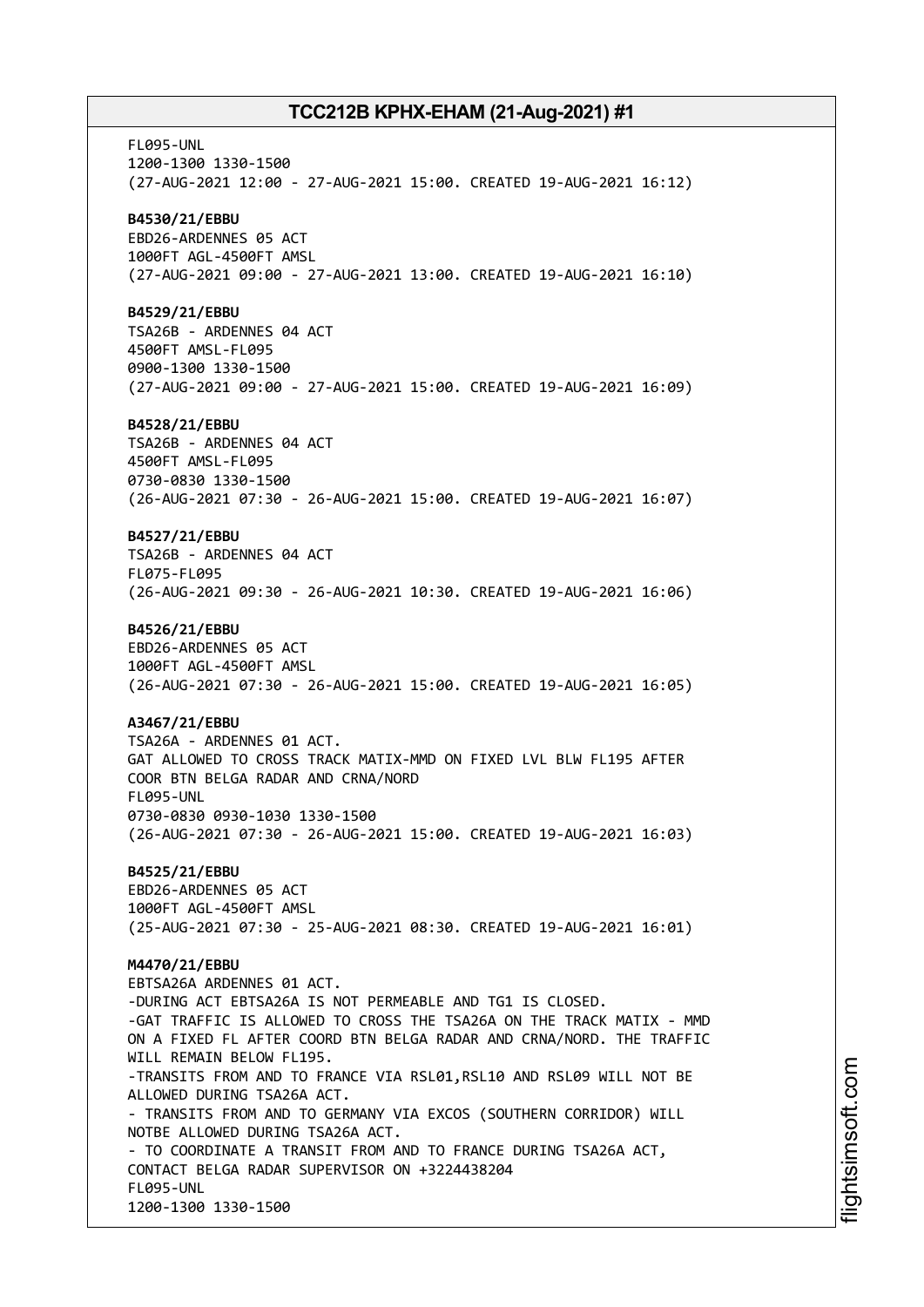(27-AUG-2021 12:00 - 27-AUG-2021 15:00. CREATED 19-AUG-2021 15:59) **B4524/21/EBBU** TSA26B - ARDENNES 04 ACT FL075-FL095 0930-1030 1200-1300 (25-AUG-2021 09:30 - 25-AUG-2021 13:00. CREATED 19-AUG-2021 15:59) **M4469/21/EBBU** EBD26-ARDENNES 05 ACT 1000FT AGL-4500FT AMSL (27-AUG-2021 09:00 - 27-AUG-2021 13:00. CREATED 19-AUG-2021 15:58) **M4468/21/EBBU** EBTSA26B ARDENNES 04 ACT. TSA26B IS PERMEABLE DURING ITS ACT FOR TRAFFIC IN AND OUT OF EBFS AND FOR ACFT IN EMERGENCY. 4500FT AMSL-FL095 0900-1300 1330-1500 (27-AUG-2021 09:00 - 27-AUG-2021 15:00. CREATED 19-AUG-2021 15:58) **M4467/21/EBBU** EBTSA26B ARDENNES 04 ACT. TSA26B IS PERMEABLE DURING ITS ACT FOR TRAFFIC IN AND OUT OF EBFS AND FOR ACFT IN EMERGENCY. 4500FT AMSL-FL095 0730-0830 1330-1500 (26-AUG-2021 07:30 - 26-AUG-2021 15:00. CREATED 19-AUG-2021 15:57) **B4523/21/EBBU** TSA26B - ARDENNES 04 ACT 4500FT AMSL-FL095 (25-AUG-2021 07:30 - 25-AUG-2021 08:30. CREATED 19-AUG-2021 15:57) **M4466/21/EBBU** EBTSA26B ARDENNES 04 ACT. TSA26B IS PERMEABLE DURING ITS ACT FOR TRAFFIC IN AND OUT OF EBFS AND FOR ACFT IN EMERGENCY. FL075-FL095 (26-AUG-2021 09:30 - 26-AUG-2021 10:30. CREATED 19-AUG-2021 15:56) **M4465/21/EBBU** EBD26-ARDENNES 05 ACT 1000FT AGL-4500FT AMSL 0730-0830 1330-1500 (26-AUG-2021 07:30 - 26-AUG-2021 15:00. CREATED 19-AUG-2021 15:56) **A3466/21/EBBU** TSA26A - ARDENNES 01 ACT. GAT ALLOWED TO CROSS TRACK MATIX-MMD ON FIXED LVL BLW FL195 AFTER COOR BTN BELGA RADAR AND CRNA/NORD FL095-UNL 0730-0830 0930-1030 1200-1300 (25-AUG-2021 07:30 - 25-AUG-2021 13:00. CREATED 19-AUG-2021 15:56) **M4464/21/EBBU** EBTSA26A ARDENNES 01 ACT. -DURING ACT EBTSA26A IS NOT PERMEABLE AND TG1 IS CLOSED. -GAT TRAFFIC IS ALLOWED TO CROSS THE TSA26A ON THE TRACK MATIX - MMD ON A FIXED FL AFTER COORD BTN BELGA RADAR AND CRNA/NORD. THE TRAFFIC

WILL REMAIN BELOW FL195.

i⊒<br>⊫ htsim soft.c om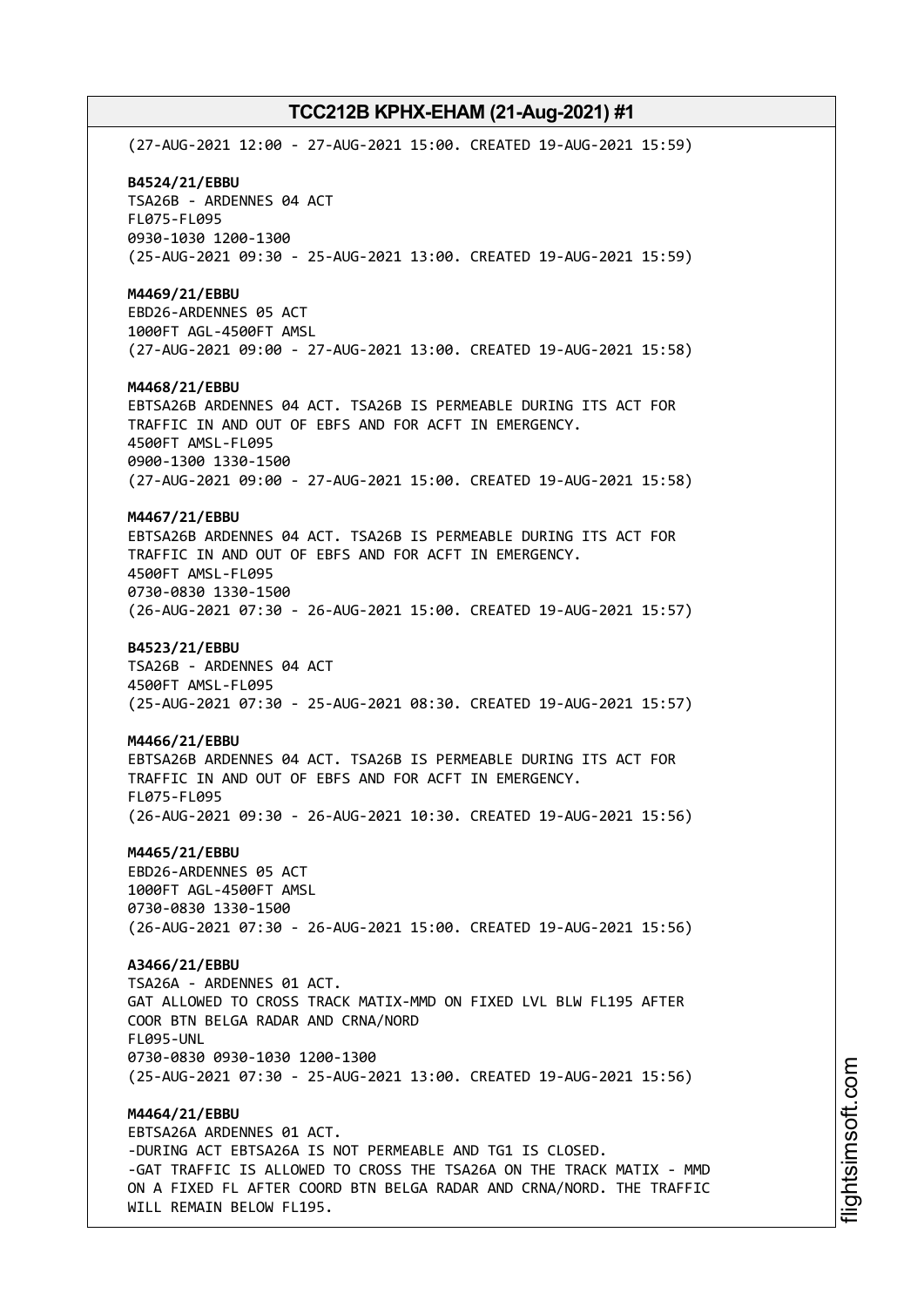-TRANSITS FROM AND TO FRANCE VIA RSL01, RSL10 AND RSL09 WILL NOT BE ALLOWED DURING TSA26A ACT. - TRANSITS FROM AND TO GERMANY VIA EXCOS (SOUTHERN CORRIDOR) WILL NOTBE ALLOWED DURING TSA26A ACT. - TO COORDINATE A TRANSIT FROM AND TO FRANCE DURING TSA26A ACT, CONTACT BELGA RADAR SUPERVISOR ON +3224438204 FL095-UNL 0730-0830 0930-1030 1330-1500 (26-AUG-2021 07:30 - 26-AUG-2021 15:00. CREATED 19-AUG-2021 15:55) **M4463/21/EBBU** EBD26-ARDENNES 05 ACT 1000FT AGL-4500FT AMSL (25-AUG-2021 07:30 - 25-AUG-2021 08:30. CREATED 19-AUG-2021 15:54) **M4462/21/EBBU** EBTSA26B ARDENNES 04 ACT. TSA26B IS PERMEABLE DURING ITS ACT FOR TRAFFIC IN AND OUT OF EBFS AND FOR ACFT IN EMERGENCY. FL075-FL095 0930-1030 1200-1300 (25-AUG-2021 09:30 - 25-AUG-2021 13:00. CREATED 19-AUG-2021 15:53) **M4460/21/EBBU** EBTSA26A ARDENNES 01 ACT. -DURING ACT EBTSA26A IS NOT PERMEABLE AND TG1 IS CLOSED. -GAT TRAFFIC IS ALLOWED TO CROSS THE TSA26A ON THE TRACK MATIX - MMD ON A FIXED FL AFTER COORD BTN BELGA RADAR AND CRNA/NORD. THE TRAFFIC WILL REMAIN BELOW FL195. -TRANSITS FROM AND TO FRANCE VIA RSL01, RSL10 AND RSL09 WILL NOT BE ALLOWED DURING TSA26A ACT. - TRANSITS FROM AND TO GERMANY VIA EXCOS (SOUTHERN CORRIDOR) WILL NOTBE ALLOWED DURING TSA26A ACT. - TO COORDINATE A TRANSIT FROM AND TO FRANCE DURING TSA26A ACT, CONTACT BELGA RADAR SUPERVISOR ON +3224438204 FL095-UNL 0730-0830 0930-1030 1200-1300 (25-AUG-2021 07:30 - 25-AUG-2021 13:00. CREATED 19-AUG-2021 15:52) **M4461/21/EBBU** EBTSA26B ARDENNES 04 ACT. TSA26B IS PERMEABLE DURING ITS ACT FOR TRAFFIC IN AND OUT OF EBFS AND FOR ACFT IN EMERGENCY. 4500FT AMSL-FL095 (25-AUG-2021 07:30 - 25-AUG-2021 08:30. CREATED 19-AUG-2021 15:52) **B4522/21/EBBU** TSA26B - ARDENNES 04 ACT FL075-FL095 0930-1030 1330-1500 (24-AUG-2021 09:30 - 24-AUG-2021 15:00. CREATED 19-AUG-2021 14:20) **A3462/21/EBBU** TSA26A - ARDENNES 01 ACT. GAT ALLOWED TO CROSS TRACK MATIX-MMD ON FIXED LVL BLW FL195 AFTER COOR BTN BELGA RADAR AND CRNA/NORD FL095-UNL (24-AUG-2021 09:30 - 24-AUG-2021 15:00. CREATED 19-AUG-2021 14:18) **B4521/21/EBBU**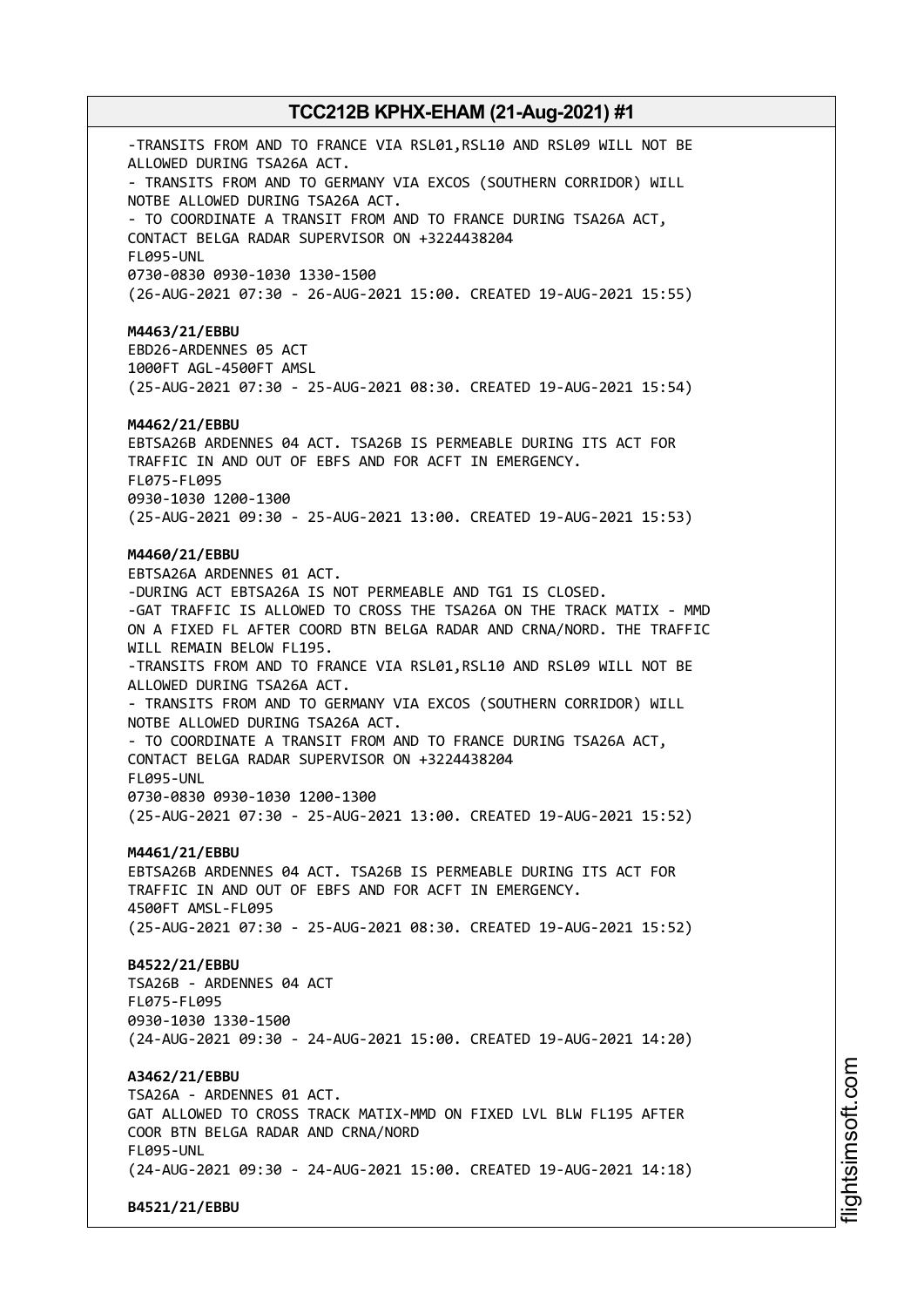TSA26B - ARDENNES 04 ACT FL075-FL095 (23-AUG-2021 12:00 - 23-AUG-2021 13:00. CREATED 19-AUG-2021 14:14) **M4457/21/EBBU** EBTSA26A ARDENNES 01 ACT. -DURING ACT EBTSA26A IS NOT PERMEABLE AND TG1 IS CLOSED. -GAT TRAFFIC IS ALLOWED TO CROSS THE TSA26A ON THE TRACK MATIX - MMD ON A FIXED FL AFTER COORD BTN BELGA RADAR AND CRNA/NORD. THE TRAFFIC WILL REMAIN BELOW FL195. -TRANSITS FROM AND TO FRANCE VIA RSL01,RSL10 AND RSL09 WILL NOT BE ALLOWED DURING TSA26A ACT. - TRANSITS FROM AND TO GERMANY VIA EXCOS (SOUTHERN CORRIDOR) WILL NOTBE ALLOWED DURING TSA26A ACT. - TO COORDINATE A TRANSIT FROM AND TO FRANCE DURING TSA26A ACT, CONTACT BELGA RADAR SUPERVISOR ON +3224438204 FL095-UNL 0930-1030 1330-1500 (24-AUG-2021 09:30 - 24-AUG-2021 15:00. CREATED 19-AUG-2021 14:12) **M4458/21/EBBU** EBTSA26B ARDENNES 04 ACT. TSA26B IS PERMEABLE DURING ITS ACT FOR TRAFFIC IN AND OUT OF EBFS AND FOR ACFT IN EMERGENCY. FL075-FL095 0930-1030 1330-1500 (24-AUG-2021 09:30 - 24-AUG-2021 15:00. CREATED 19-AUG-2021 14:12) **A3461/21/EBBU** TSA26A - ARDENNES 01 ACT. GAT ALLOWED TO CROSS TRACK MATIX-MMD ON FIXED LVL BLW FL195 AFTER COOR BTN BELGA RADAR AND CRNA/NORD FL095-UNL (23-AUG-2021 12:00 - 23-AUG-2021 13:00. CREATED 19-AUG-2021 14:04) **B4520/21/EBBU** EBR42-BEVERLO 01 ACT GND-2700FT AMSL (26-AUG-2021 06:00 - 26-AUG-2021 18:00. CREATED 19-AUG-2021 14:03) **B4519/21/EBBU** EBR20-BRASSCHAAT ACT GND-FL070 23 27 0600-1400 (23-AUG-2021 06:00 - 27-AUG-2021 14:00. CREATED 19-AUG-2021 14:02) **B4518/21/EBBU** EBR04-ELSENBORN 01 ACT GND-FL105 23 24 27 0600-1500, 25 0600-2000, 26 0600-1600 (23-AUG-2021 06:00 - 27-AUG-2021 15:00. CREATED 19-AUG-2021 13:59) **M4456/21/EBBU** EBTSA26B ARDENNES 04 ACT. TSA26B IS PERMEABLE DURING ITS ACT FOR TRAFFIC IN AND OUT OF EBFS AND FOR ACFT IN EMERGENCY. FL075-FL095 (23-AUG-2021 12:00 - 23-AUG-2021 13:00. CREATED 19-AUG-2021 13:50) **M4455/21/EBBU**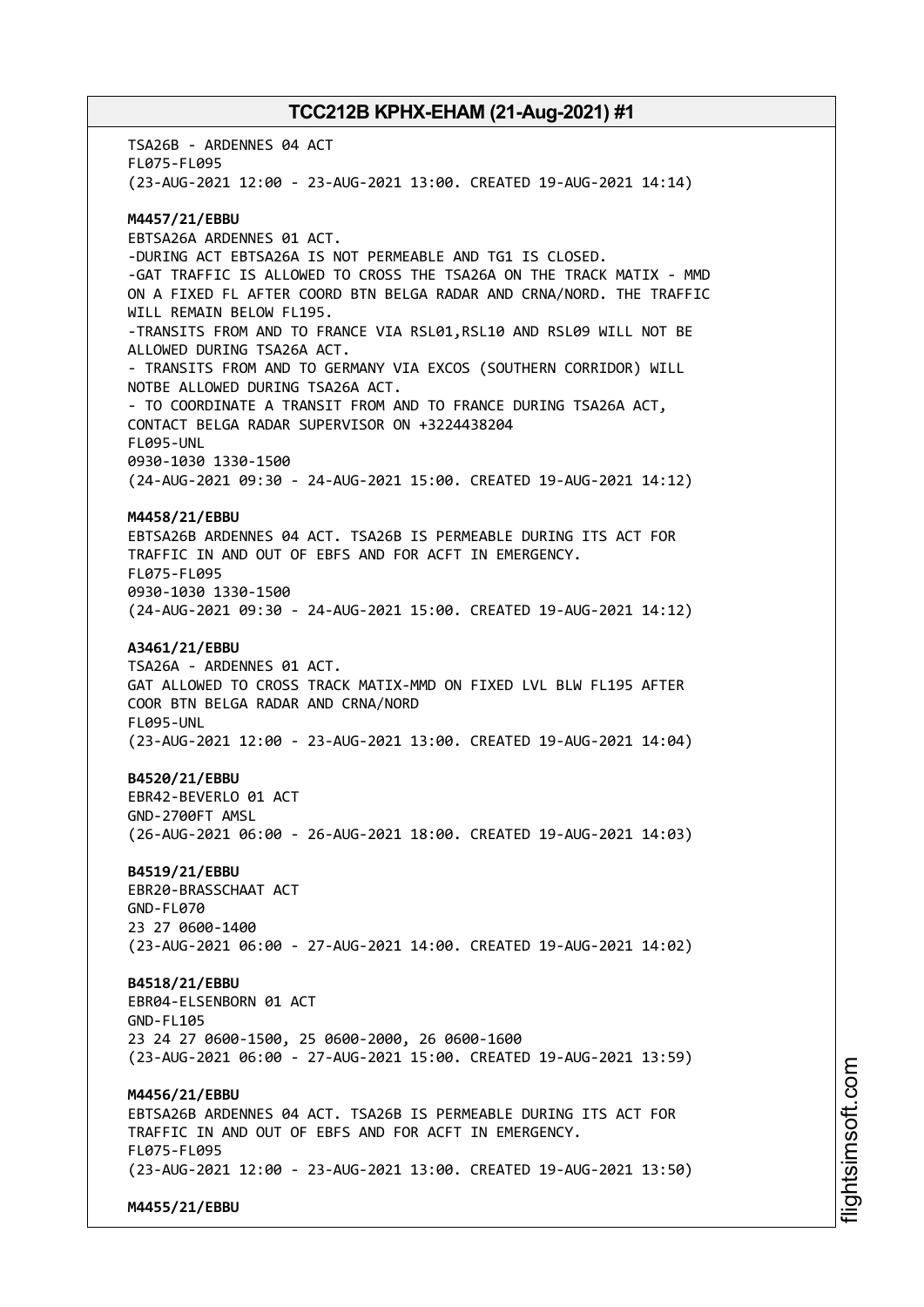EBTSA26A ARDENNES 01 ACT. -DURING ACT EBTSA26A IS NOT PERMEABLE AND TG1 IS CLOSED. -GAT TRAFFIC IS ALLOWED TO CROSS THE TSA26A ON THE TRACK MATIX - MMD ON A FIXED FL AFTER COORD BTN BELGA RADAR AND CRNA/NORD. THE TRAFFIC WILL REMAIN BELOW FL195. -TRANSITS FROM AND TO FRANCE VIA RSL01,RSL10 AND RSL09 WILL NOT BE ALLOWED DURING TSA26A ACT. - TRANSITS FROM AND TO GERMANY VIA EXCOS (SOUTHERN CORRIDOR) WILL NOTBE ALLOWED DURING TSA26A ACT. - TO COORDINATE A TRANSIT FROM AND TO FRANCE DURING TSA26A ACT, CONTACT BELGA RADAR SUPERVISOR ON +3224438204 FL095-UNL (23-AUG-2021 12:00 - 23-AUG-2021 13:00. CREATED 19-AUG-2021 13:49) **M4454/21/EBBU** EBR42-BEVERLO 01 ACT GND-2700FT AMSL (26-AUG-2021 06:00 - 26-AUG-2021 18:00. CREATED 19-AUG-2021 13:48) **M4453/21/EBBU** EBR20-BRASSCHAAT ACT GND-FL070 23 27 0600-1400 (23-AUG-2021 06:00 - 27-AUG-2021 14:00. CREATED 19-AUG-2021 13:47) **M4452/21/EBBU** EBR04-ELSENBORN 01 ACT GND-FL105 23 24 27 0600-1500, 25 0600-2000, 26 0600-1600 (23-AUG-2021 06:00 - 27-AUG-2021 15:00. CREATED 19-AUG-2021 13:46) **B4514/21/EBBU** EBR68-TONGEREN ACT GND-2500FT AMSL DAILY 0800-1700 (21-AUG-2021 08:00 - 22-AUG-2021 17:00. CREATED 19-AUG-2021 13:17) **B4499/21/EBBU** EBR69 WIEKEVORST ACT GND-1500FT AMSL 21-22 0800-1700 (21-AUG-2021 08:00 - 22-AUG-2021 17:00. CREATED 18-AUG-2021 16:05) **B4468/21/EBBU** HECHTELSE HEIDE PJE 510620N 0051923E RADIUS 03NM GND-FL130 (17-SEP-2021 08:00 - 17-SEP-2021 13:30. CREATED 17-AUG-2021 14:18) **M4410/21/EBBU** HECHTELSE HEIDE PJE 510620N 0051923E RADIUS 03NM GND-FL130 (17-SEP-2021 08:00 - 17-SEP-2021 13:30. CREATED 17-AUG-2021 14:07) **B4439/21/EBBU** EBR70-POTTES ACT GND-2500FT AMSL DAILY SR-SS (21-AUG-2021 04:43 - 22-AUG-2021 18:52. CREATED 16-AUG-2021 10:26)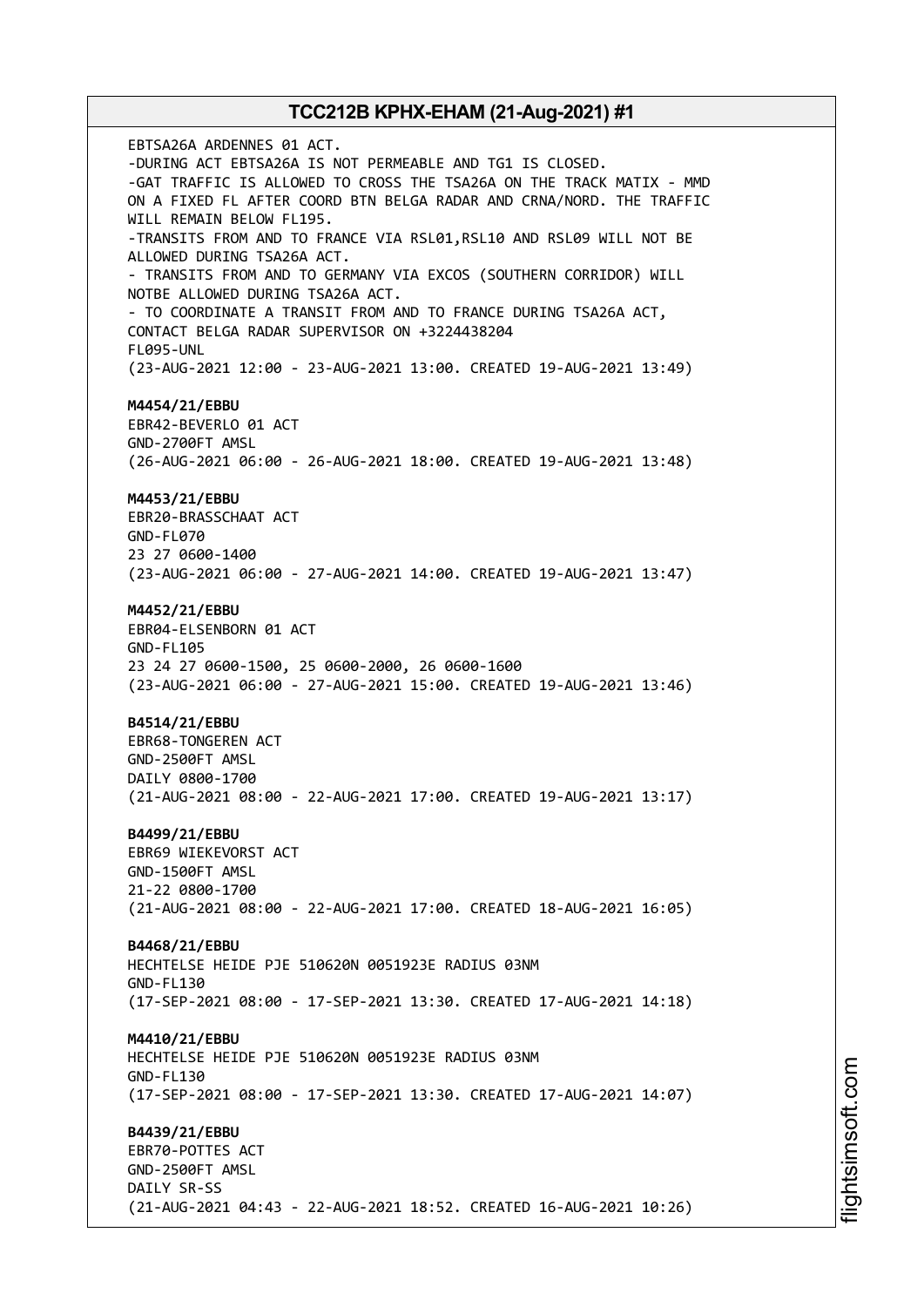# **B4434/21/EBBU** KLEINE-BROGEL TACAN BBL CH33X U/S (13-AUG-2021 14:12 - 12-NOV-2021 12:00 EST. CREATED 13-AUG-2021 15:10) **A3283/21/EBBU** MACKEL NDB MAK FREQ 360.5KHZ U/S DUE TO MAINT (01-SEP-2021 07:00 - 01-SEP-2021 14:30. CREATED 10-AUG-2021 14:21) **B4277/21/EBBU** ZOERSEL 02 WINDTURBINES 511444N 0044236E AND 511444N 0044308E. 144M AGL. ICAO DAY AND NIGHT MARKINGS INSTALLED (01-OCT-2021 06:00 - PERM. CREATED 05-AUG-2021 15:27) **M4264/21/EBBU** ZOERSEL 2 WINDTURBINES 511444N 0044236E AND 511444N 0044308E 144M AGL.ICAO DAY AND NIGHT MARKING INSTALLED (01-OCT-2021 06:00 - PERM. CREATED 05-AUG-2021 14:03) **B4226/21/EBBU** KOKSIJDE PJE PSN 510833N0024150E RADIUS 2NM GND-FL120 27 1200-1900, 28 29 0630-1900 (27-AUG-2021 12:00 - 29-AUG-2021 19:00. CREATED 04-AUG-2021 07:07) **M4196/21/EBBU** BELGA INFO BAD AND UNSTABLE RADIO COVERAGE DUE TO TECHNICAL PROBLEMS, IF NO CONTACT ON UHF 374,400 MHZ, CONTACT 129,325 MHZ. (03-AUG-2021 10:03 - 01-SEP-2021 16:00. CREATED 03-AUG-2021 10:03) **B4185/21/EBBU** EBR19-MARCHE EN FAMENNE EXTENDED 501820N 0052340E - 501617N 0052659E - 501336N 0052042E - 501717N 0052059E FOR RPAS ACT GND-1500FT AGL 17 23-26 0630-0930 1000-1500, 18 19 0630-0930 1000-1500 2000-2200, 20 27 0630-0930 (17-AUG-2021 06:30 - 27-AUG-2021 09:30. CREATED 02-AUG-2021 12:26) **M4183/21/EBBU** EBR19-MARCHE EN FAMENNE EXTENDED 501820N 0052340E - 501617N 0052659E - 501336N 0052042E - 501717N 0052059E FOR RPAS ACT GND-1500FT AGL 17 23-26 0630-0930 1000-1500, 18 19 0630-0930 1000-1500 2000-2200, 20 27 0630-0930 (17-AUG-2021 06:30 - 27-AUG-2021 09:30. CREATED 02-AUG-2021 12:22) **M1720/21/EBBU** CHIMAY MEASURING MAST 500357N 0041616E 60M AGL. NO ICAO DAY AND NIGHT MARKING (19-APR-2021 00:00 - 30-APR-2022 23:59. CREATED 02-AUG-2021 08:27) **M1717/21/EBBU** GOUVY MEASURING MAST 501354N 0055300E 100M AGL. ICAO DAY AND NIGHT MARKING PRESENT (19-APR-2021 00:00 - PERM. CREATED 02-AUG-2021 08:27) **M1716/21/EBBU**

MALMEDY MEASURING MAST 502123N 0060216E 80M AGL.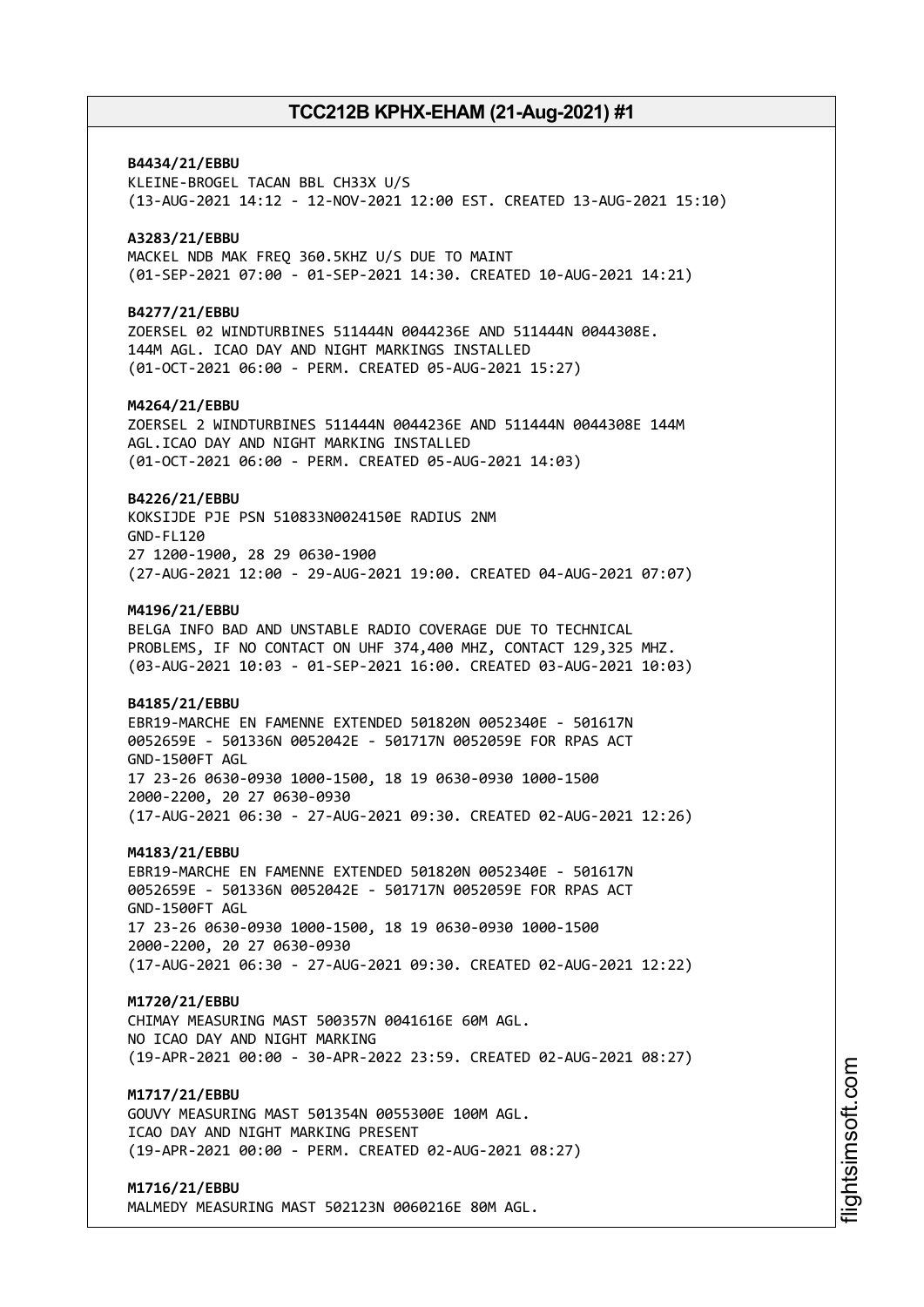ICAO DAY AND NIGHT MARKING UNKNOWN (01-APR-2021 09:30 - PERM. CREATED 02-AUG-2021 08:27)

**M1270/21/EBBU** MANHAY MEASURING MAST 501918N 0054204E 80M AGL. ICAO DAY AND NIGHT MARKING INSTALLED (22-MAR-2021 00:00 - PERM. CREATED 02-AUG-2021 08:27)

**M0974/21/EBBU** FERNELMONT MEASURING MAST 503201N 0050005 45M AGL.

ICAO DAY AND NIGHT MARKING UNKNOWN (17-MAR-2021 00:00 - PERM. CREATED 02-AUG-2021 08:26)

**M0972/21/EBBU**

LEGLISE MEASURING MAST 494714N 0053130E 100M AGL. ICAO DAY AND NIGHT MARKING UNKNOWN (03-MAR-2021 12:41 - 28-FEB-2022 23:59. CREATED 02-AUG-2021 08:26)

### **M0955/21/EBBU**

REBAIX 3 WINDTURBINES 503945N 0034512E - 503949N 0034527E - 503956N 0034616E 150M AGL. ICAO DAY AND NIGHT MARKING UNKNOWN. (03-MAR-2021 11:47 - PERM. CREATED 02-AUG-2021 08:26)

### **M0954/21/EBBU**

COURCELLES 2 WINDTURBINES 502841N 0041839E - 502838N 0041913E 150M AGL. ICAO DAY AND NIGHT MARKING UNKNOWN. (03-MAR-2021 11:30 - PERM. CREATED 02-AUG-2021 08:26)

### **M0953/21/EBBU**

PELT 3 WINDTURBINES 511419N 0052330E - 511417N 0052350E - 511415N 0052412E 170M AGL. ICAO DAY AND NIGHT MARKING UNKNOWN. (01-APR-2021 00:00 - PERM. CREATED 02-AUG-2021 08:26)

#### **M0973/21/EBBU**

HERSTAL 1 WINDTURBINE 504138N 0053639E 180M AGL. ICAO DAY AND NIGHT MARKING UNKNOWN. (22-MAR-2021 00:00 - PERM. CREATED 02-AUG-2021 08:26)

### **M0952/21/EBBU**

BRECHT WINDTURBINE 512157N 0043856E 186M AGL. ICAO DAY AND NIGHT MARKING UNKNOWN. (01-JUN-2021 00:00 - PERM. CREATED 02-AUG-2021 08:25)

### **M0951/21/EBBU**

NEUFCHATEAU 5 WINDTURBINES 495150N 0052949E - 495114N 0053018E - 495122N 0053056E - 495155N 0053102E - 495206N 0053117E 150M AGL. ICAO DAY AND NIGHT MARKING UNKNOWN. (11-OCT-2021 00:00 - PERM. CREATED 02-AUG-2021 08:25)

### **M0950/21/EBBU**

BERINGEN 2 WINDTURBINES 510431N 0051056E - 510437N 0051120E 150M AGL.ICAO DAY AND NIGHT MARKING UNKNOWN. (03-MAR-2021 07:00 - PERM. CREATED 02-AUG-2021 08:25)

### **M0949/21/EBBU**

ROSTENNE MEASURING MAST 501705N 0045307E 60M AGL. ICAO DAY AND NIGHT MARKING UNKNOWN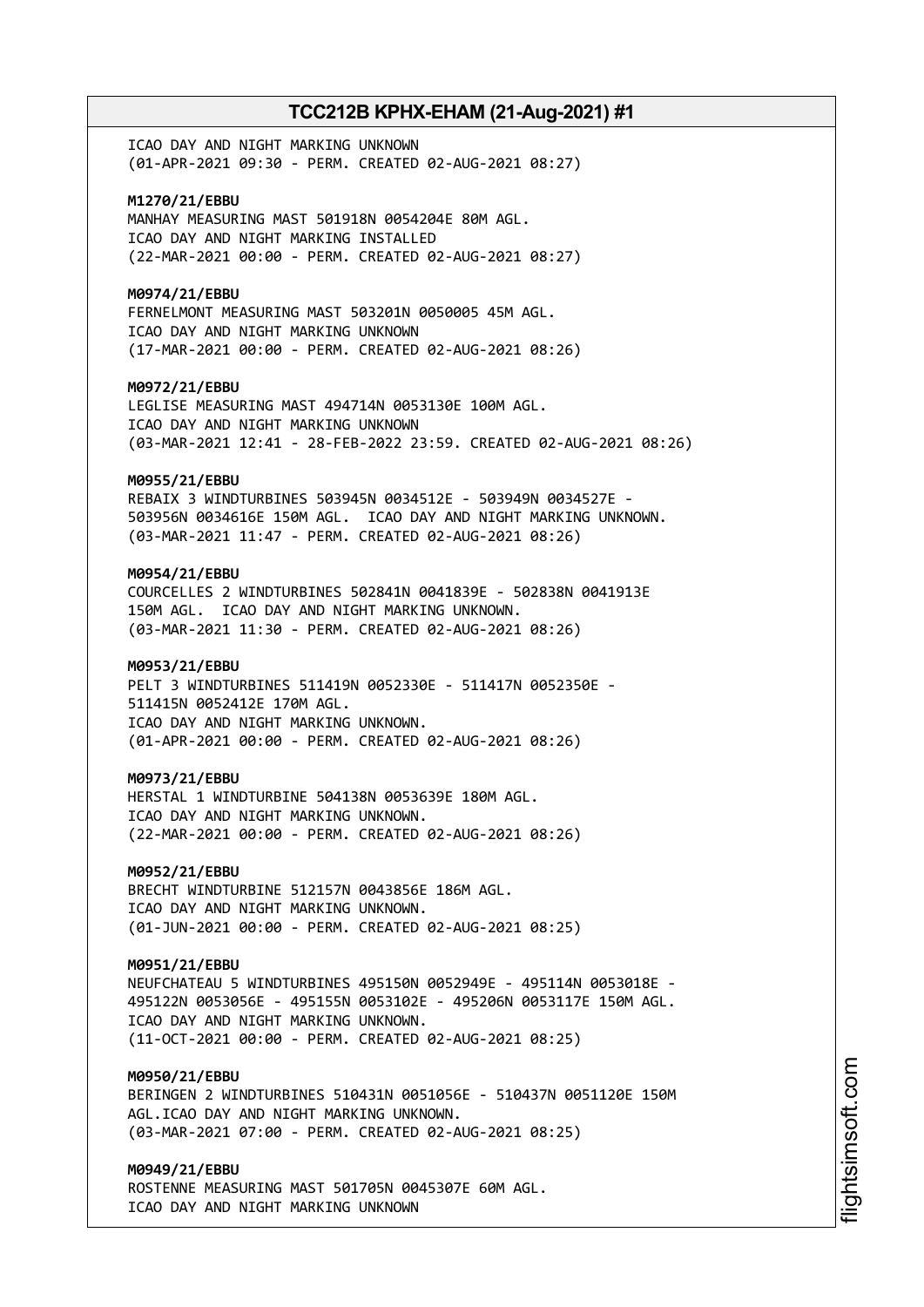AIC CHECKLIST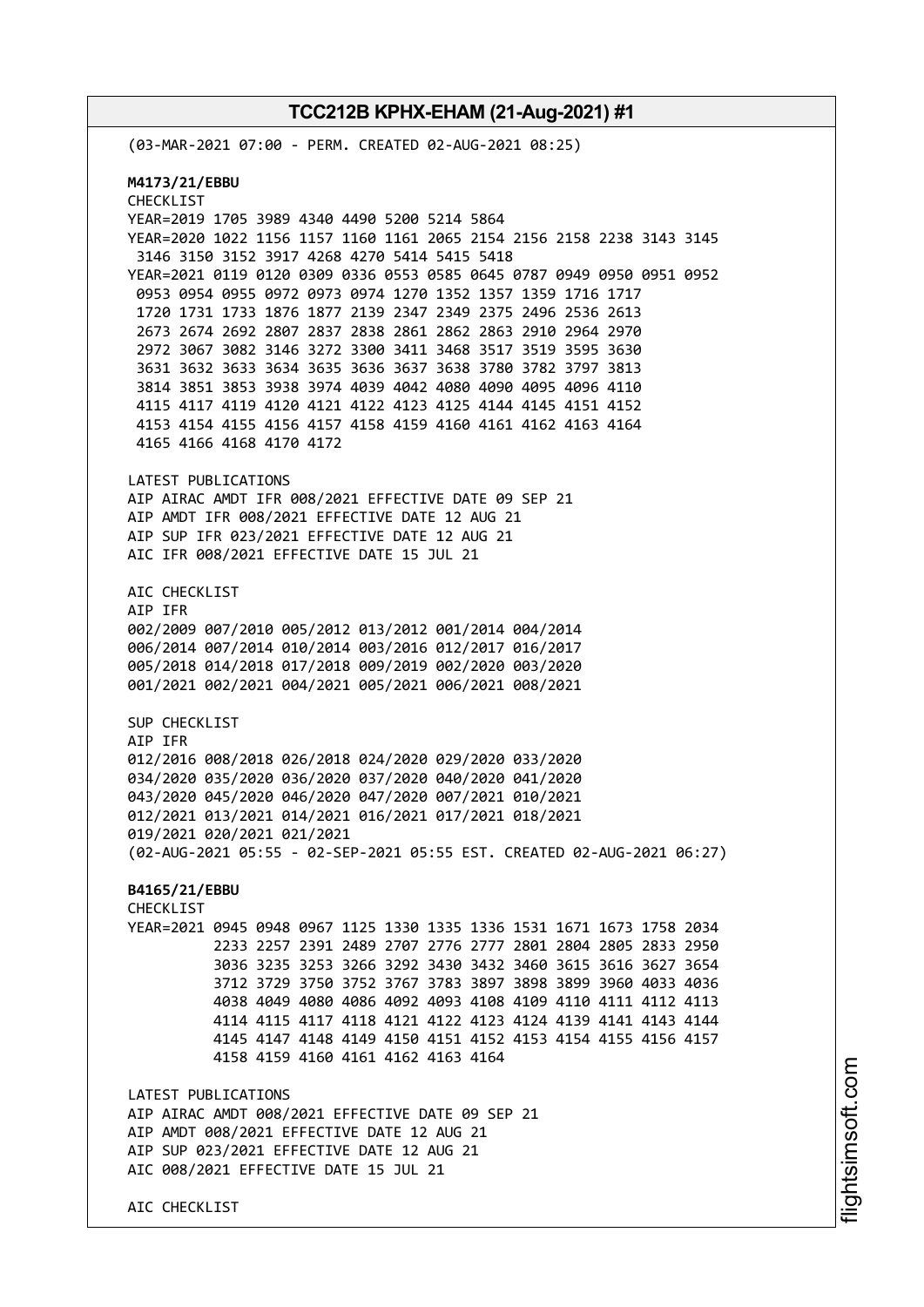AIP IFR 002/2009 007/2010 005/2012 013/2012 001/2014 004/2014 006/2014 007/2014 010/2014 003/2016 012/2017 016/2017 005/2018 014/2018 017/2018 009/2019 002/2020 003/2020 001/2021 002/2021 004/2021 005/2021 006/2021 008/2021 AIP VFR NIL AIP MIL NIL SUP CHECKLIST AIP IFR 012/2016 008/2018 026/2018 024/2020 029/2020 033/2020 034/2020 035/2020 036/2020 037/2020 040/2020 041/2020 043/2020 045/2020 046/2020 047/2020 007/2021 010/2021 012/2021 013/2021 014/2021 016/2021 017/2021 018/2021 019/2021 020/2021 021/2021 AIP VFR NIL AIP MIL NIL (30-JUL-2021 16:28 - 30-AUG-2021 16:28 EST. CREATED 30-JUL-2021 16:30) **A3151/21/EBBU** CHECKLIST YEAR=2020 2964 2965 3081 3470 3479 3579 YEAR=2021 0002 0003 0070 0071 0077 0119 0649 0699 0841 0997 1055 1169 1461 1463 1464 1477 1699 1967 1979 2014 2082 2195 2248 2258 2271 2298 2318 2377 2418 2485 2494 2644 2698 2731 2732 2733 2734 2767 2774 2775 2795 2797 2816 2819 2826 2846 2850 2909 2910 2922 2928 2930 2931 2932 2933 2953 2964 2967 2976 2977 3016 3022 3024 3036 3037 3042 3058 3065 3067 3073 3079 3088 3120 3121 3130 3131 3132 3133 3134 3136 3143 3145 3147 3148 3149 3150 LATEST PUBLICATIONS AIP AIRAC AMDT 008/2021 EFFECTIVE DATE 09 SEP 21 AIP AMDT 008/2021 EFFECTIVE DATE 12 AUG 21 AIP SUP 023/2021 EFFECTIVE DATE 12 AUG 21 AIC 008/2021 EFFECTIVE DATE 15 JUL 21 AIC CHECKLIST AIP IFR 002/2009 007/2010 005/2012 013/2012 001/2014 004/2014 006/2014 007/2014 010/2014 003/2016 012/2017 016/2017 005/2018 014/2018 017/2018 009/2019 002/2020 003/2020 001/2021 002/2021 004/2021 005/2021 006/2021 008/2021 AIP VFR NIL AIP MIL NIL SUP CHECKLIST AIP IFR 012/2016 008/2018 026/2018 024/2020 029/2020 033/2020 034/2020 035/2020 036/2020 037/2020 040/2020 041/2020 043/2020 045/2020 046/2020 047/2020 007/2021 010/2021 012/2021 013/2021 014/2021 016/2021 017/2021 018/2021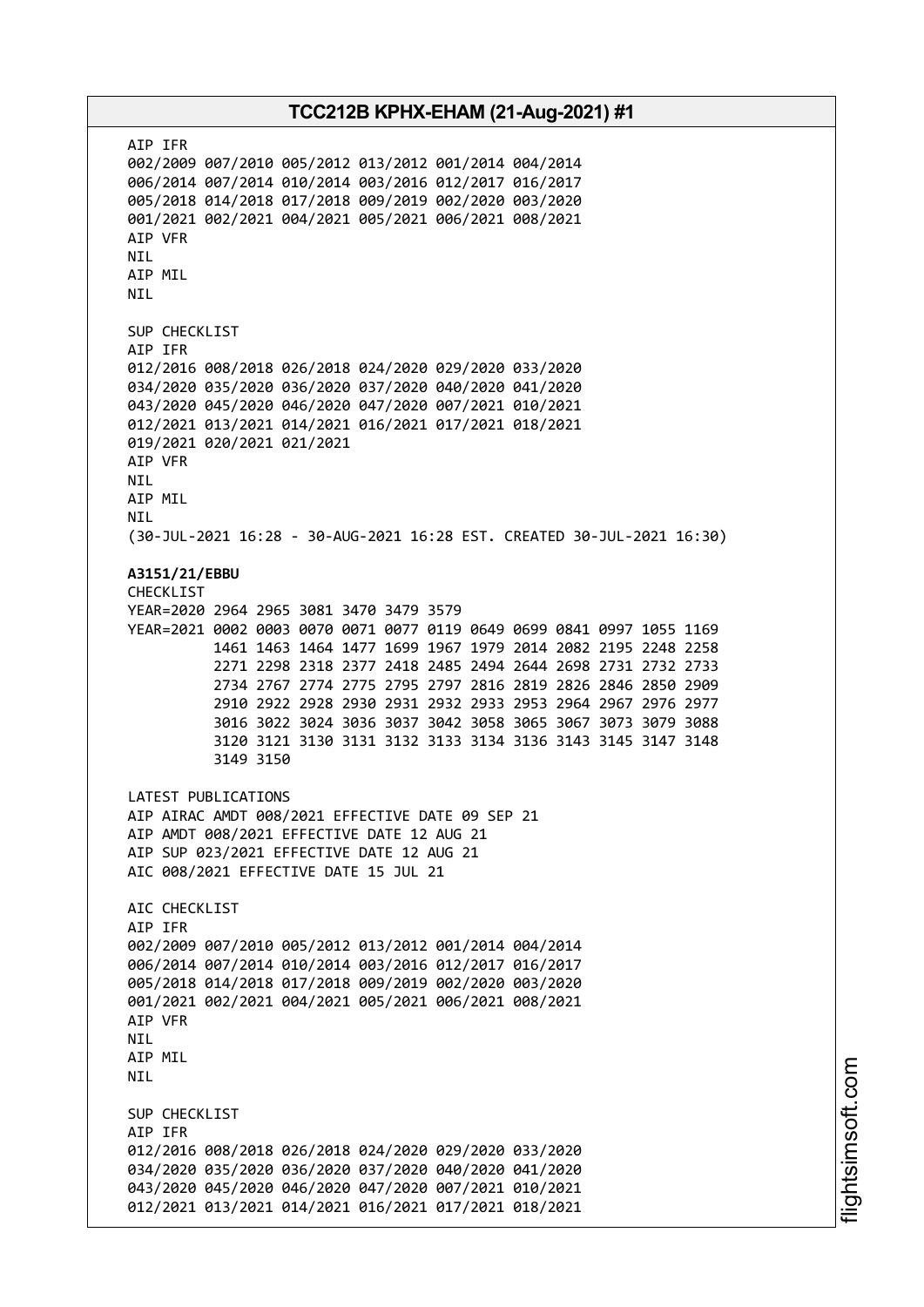019/2021 020/2021 021/2021 AIP VFR NIL AIP MIL **NTI** (30-JUL-2021 16:26 - 30-AUG-2021 16:26 EST. CREATED 30-JUL-2021 16:27) **B4117/21/EBBU** TEMPO SEGREGATED AREA (TSA)'LEOPOLDSBURG MIL TERRAIN' ESTABLISHED 510649N 0052220E - 510621N 0051531E - 510437N 0051747E - 510424N 0051951E - 510451N 0051951E - 510548N 0052230E - 510649N 0052220E DUE TO REMOTELY PILOTED ACFT SYSTEM (RPAS) ACT GND-300FT AGL 20 1000-1500 1800-2359, 21 0000-0100 0800-1300 1700-2200, 22 0200-1200 (20-SEP-2021 10:00 - 22-SEP-2021 12:00. CREATED 29-JUL-2021 11:45) **M4110/21/EBBU** TEMPO SEGREGATED AREA (TSA)'LEOPOLDSBURG MIL TERRAIN' ESTABLISHED 510649N 0052220E - 510621N 0051531E - 510437N 0051747E - 510424N 0051951E - 510451N 0051951E - 510548N 0052230E DUE TO RPAS **ACT** GND-300FT AGL 20 1000-1500 1800-2359, 21 0000-0100 0800-1300 1700-2200, 22 0200-1200 (20-SEP-2021 10:00 - 22-SEP-2021 12:00. CREATED 28-JUL-2021 13:24) **B4086/21/EBBU** TRIGGER NOTAM. PERM AIRAC AMDT 007/2021 12 AUG 2021. HTA04A, HTA08, HTA10A, HTA10B, HTA10C AND HTA14B REMARKS IN LATERAL LIMITS UPDATED GND-2000FT AMSL (12-AUG-2021 00:00 - 25-AUG-2021 23:59. CREATED 28-JUL-2021 06:58) **B4080/21/EBBU** TEMPO SEGREGATED AREA (TSA) 'HEVERLEE' ESTABLISHED 505143N 0044226E - 505142N 0044257E - 505054N 0044255E - 505054N 0044210E FOR REMOTELY PILOTED ACFT SYSTEM (RPAS) GND-300FT AGL AUG 31 0800-2200, SEP 01 03 0800-1300 (31-AUG-2021 08:00 - 03-SEP-2021 13:00. CREATED 27-JUL-2021 12:22) **M4080/21/EBBU** TEMPO SEGREGATED AREA (TSA)'HEVERLEE' ESTABLISHED FOR RPAS 505143N 0044226E - 505142N 0044257E - 505054N 0044255E - 505054N 0044210E GND-300FT AGL AUG 31 0800-2200, SEP 01 03 0800-1300 (31-AUG-2021 08:00 - 03-SEP-2021 13:00. CREATED 27-JUL-2021 12:05) **B3960/21/EBBU** RETIE 3 WINDTURBINES 511739N 0050424E - 511740N 0050404E - 511742N 0050339E 180M AGL. ICAO DAY AND NIGHT MARKING PRESENT (01-AUG-2021 04:04 - PERM. CREATED 20-JUL-2021 15:07) **M3974/21/EBBU** RETIE 3 WINDTURBINES 511739N 0050424E - 511740N 0050404E - 511742N 0050339E 180M AGL. ICAO DAY AND NIGHT MARKING PRESENT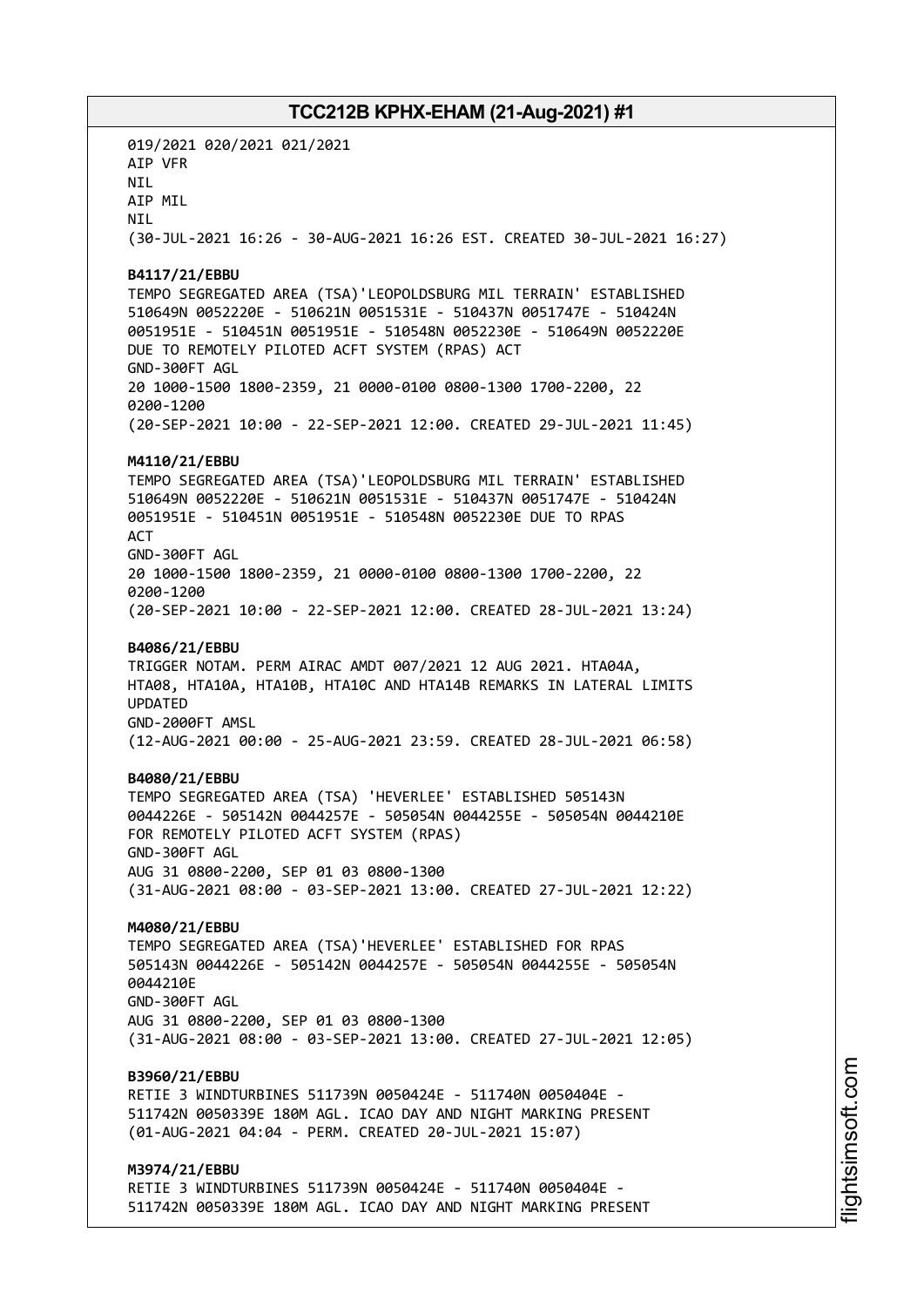(01-AUG-2021 04:04 - PERM. CREATED 20-JUL-2021 14:57) **M3813/21/EBBU** BEMILFLIP VFR EFF ON 23 APR 2020 REMAINS VALID UNTIL 03 NOV 2021 (14-JUL-2021 06:56 - 03-NOV-2021 22:00. CREATED 14-JUL-2021 06:57) **B3752/21/EBBU** HECHTELSE HEIDE PJE 510620N 0051923E RADIUS 03NM GND-FL090 17 18 24 25 1400-1530 (17-AUG-2021 14:00 - 25-AUG-2021 15:30. CREATED 13-JUL-2021 08:37) **B3750/21/EBBU** HECHTELSE HEIDE PJE 510620N 0051923E RADIUS 03NM GND-1500FT AMSL 17 18 24 25 0900-1030 (17-AUG-2021 09:00 - 25-AUG-2021 10:30. CREATED 13-JUL-2021 08:26) **M3782/21/EBBU** HECHTELSE HEIDE PJE 510620N 0051923E RADIUS 03NM GND-FL090 17 18 24 25 1400-1530 (17-AUG-2021 14:00 - 25-AUG-2021 15:30. CREATED 13-JUL-2021 07:09) **M3780/21/EBBU** HECHTELSE HEIDE PJE 510620N 0051923E RADIUS 03NM GND-1500FT AMSL 17 18 24 25 0900-1030 (17-AUG-2021 09:00 - 25-AUG-2021 10:30. CREATED 13-JUL-2021 07:02) **B3654/21/EBBU** TEMPO SEGREGATED AREA (TSA) ESTABLISHED 502611N 0055817E RADIUS 2NM OVER THE RACE TRACK OF THE GP FORMULE 1 RESERVED FOR AERIAL FILMING WITH OO-HCE, OO-HCZ, OO-HCA, STATE, MEDICAL FLT, POLICE REMOTED PILOT AIRCRAFT SYSTEMS. ALL OTHER ACFT REG AND TYPES AND REMOTELY PILOTED ACFT SYSTEM (RPAS) FLT PROHIBITED GND-3000FT AGL (26-AUG-2021 06:00 - 29-AUG-2021 18:00. CREATED 08-JUL-2021 09:21) **M3632/21/EBBU** OAT TRAFFIC ABOVE 4500FT AMSL PPR FROM ATCC SUPERVISOR VIA THE AIRSPACE BOOKING TOOL (LARA) OR TEL +32(0)24438204 FOR TRANSITS. EXPECT LIMITATIONS MAINLY MON AND TUE 0730-1100 DUE TO LACK OF PERSONNEL (07-JUL-2021 06:54 - 06-OCT-2021 16:00 EST. CREATED 07-JUL-2021 06:55) **A2846/21/EBBU** BEAUVECHAIN TACAN BBE CH107X MIGHT PRESENT AZIMUTH UNLOCKS IN SECTOR 094-096, 104-110, 128-130, 169-171, 192-196 DEG. NO OPS LIMITATION. PILOTS ARE REQUESTED TO REPORT ANY ABNORMALITY TO ATC (06-JUL-2021 10:19 - PERM. CREATED 06-JUL-2021 10:19) **B3430/21/EBBU** REF SUP 012/2021, MILFAG AREA 13 MAY BE ACT BY NOTAM 4500FT AMSL-FL065 (05-JUL-2021 01:00 - 27-AUG-2021 23:00. CREATED 28-JUN-2021 15:31) **M3411/21/EBBU**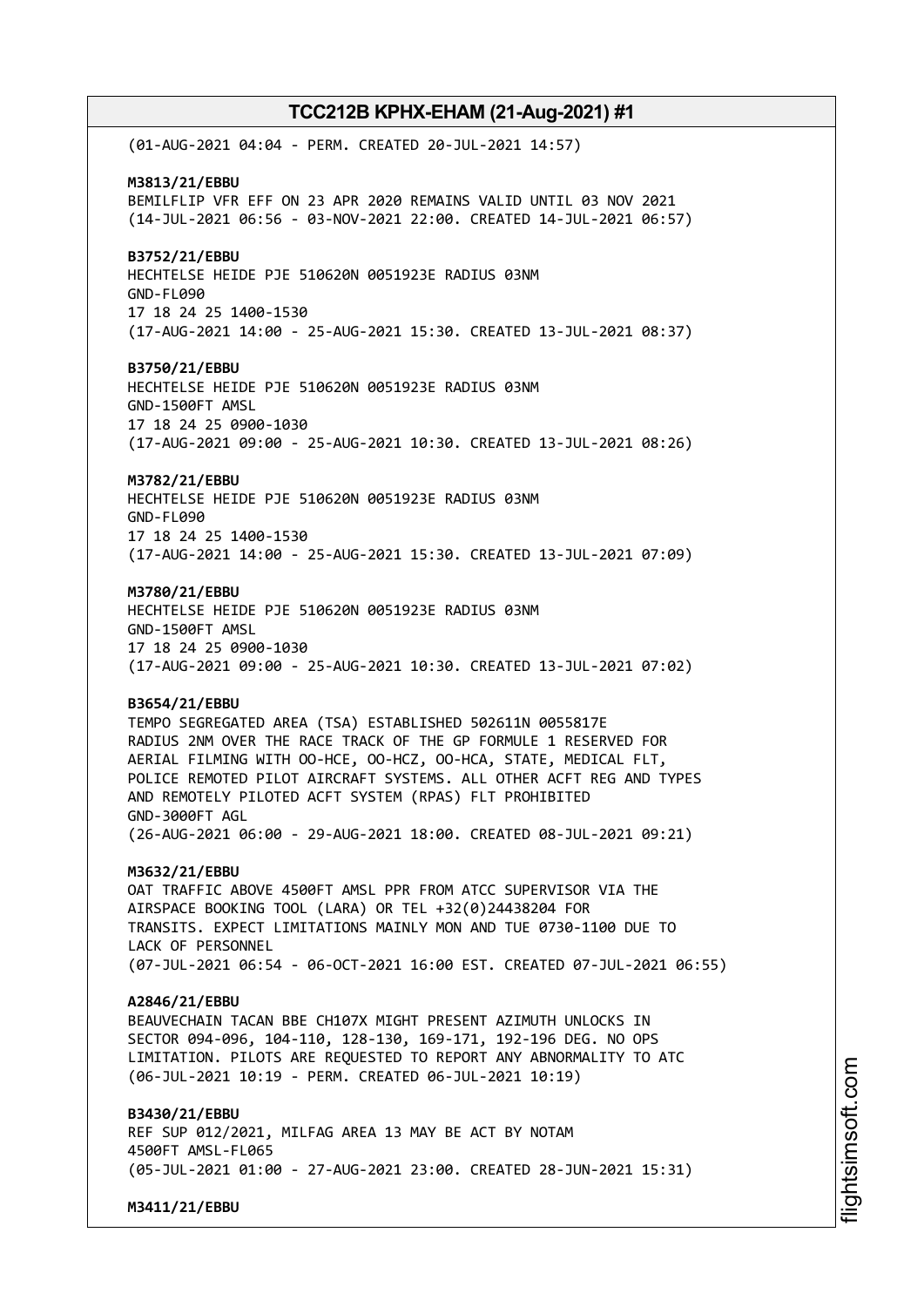REF SUP 012/2021,MILFAG AREA 13 MAY BE ACT BY NOTAM 4500FT AMSL-FL065 (05-JUL-2021 01:00 - 27-AUG-2021 23:00. CREATED 28-JUN-2021 15:24) **B3292/21/EBBU** TEMPO SEGREGATED AREA (TSA)'LEOPOLDSBURG MIL TERRAIN' ESTABLISHED 510649N 0052220E - 510621N 0051531E - 510437N 0051747E - 510424N 0051951E - 510451N 0051951E - 510548N 0052230E DUE TO REMOTELY PILOTED ACFT SYSTEM (RPAS) ACT GND-300FT AGL DAILY 1000-1900 (31-AUG-2021 10:00 - 02-SEP-2021 19:00. CREATED 21-JUN-2021 07:22) **M3272/21/EBBU** TEMPO SEGREGATED AREA (TSA)'LEOPOLDSBURG MIL TERRAIN' ESTABLISHED 510649N 0052220E - 510621N 0051531E - 510437N 0051747E - 510424N 0051951E - 510451N 0051951E - 510548N 0052230E DUE TO RPAS ACT GND-300FT AGL DAILY 1000-1900 (31-AUG-2021 10:00 - 02-SEP-2021 19:00. CREATED 21-JUN-2021 06:50) **B3235/21/EBBU** ESTINNES RADIO CONTROLLED MODEL ACFT 502339N0040356E RADIUS 400M GND-700FT AGL DAILY 0700-1700 (28-AUG-2021 07:00 - 29-AUG-2021 17:00. CREATED 16-JUN-2021 06:35) **M3146/21/EBBU** TORHOUT 1 CHIMNEY 510445N 0030611E HEIGHT 32M AGL ICAO DAY AND NIGHT MARKING INSTALLED (05-JUL-2021 00:01 - PERM. CREATED 10-JUN-2021 10:59) **A2318/21/EBBU** ALL FLIGHTS TO/FROM THE AIRPORTS OF BELGIUM OR OVERFLYING BELGIAN TERRITORY, ARE NOT ALLOWED IF AIRCRAFT ARE OPERATED BY BELARUSSIAN AIR CARRIERS AND/OR REGISTRATED IN BELARUS EXCEPT FOR AIRCRAFT IN EMERGENCY OR HUMANITARIAN FLIGHTS. (08-JUN-2021 15:20 - 08-SEP-2021 21:59 EST. CREATED 08-JUN-2021 15:30) **A2298/21/EBBU** ALL FLIGHTS TO/FROM THE AIRPORT OF THE G.D OF LUXEMBOURG OR OVERFLYING LUXEMBOURGISH TERRITORY, ARE NOT ALLOWED IF AIRCRAFT ARE OPERATED BY BELARUSSIAN AIR CARRIERS AND/OR REGISTRATED IN BELARUS

#### **A2271/21/EBBU**

BELGIAN AIR CARRIERS AND CAPTAINS OF ACFT IN CHARGE OF AIR SERVICE MANAGED BY CARRIERS HOLDERS OF OPERATING LICENCE ISSUED BY BELGIUM, WHETHER THEY ARE CONTRACTUAL CARRIERS AND/OR DE FACTO CARRIERS, OR PERFORMING AIR SERVICE WITH COMMERCIAL CHARTER AGREEMENT OR WITH CODE SHARING AND TO ALL FLT PERFORMED WITH BELGIAN ACFT REG, ARE REQUESTED TO AVOID MINSK FIR (UMMV). FOREIGN AIR CARRIERS INBOUND EU ARE RECOMMENDED TO AVOID MINSK FIR (UMMV (04-JUN-2021 19:00 - 03-SEP-2021 14:00 EST. CREATED 04-JUN-2021 19:03)

(07-JUN-2021 14:14 - 03-SEP-2021 21:59 EST. CREATED 07-JUN-2021 14:15)

### **B2833/21/EBBU**

TURNHOUT 1 WINDTURBINE 511754N 0045518E 180M AGL.

EXCEPT FOR AIRCRAFT IN EMERGENCY OR HUMANITARIAN FLIGHTS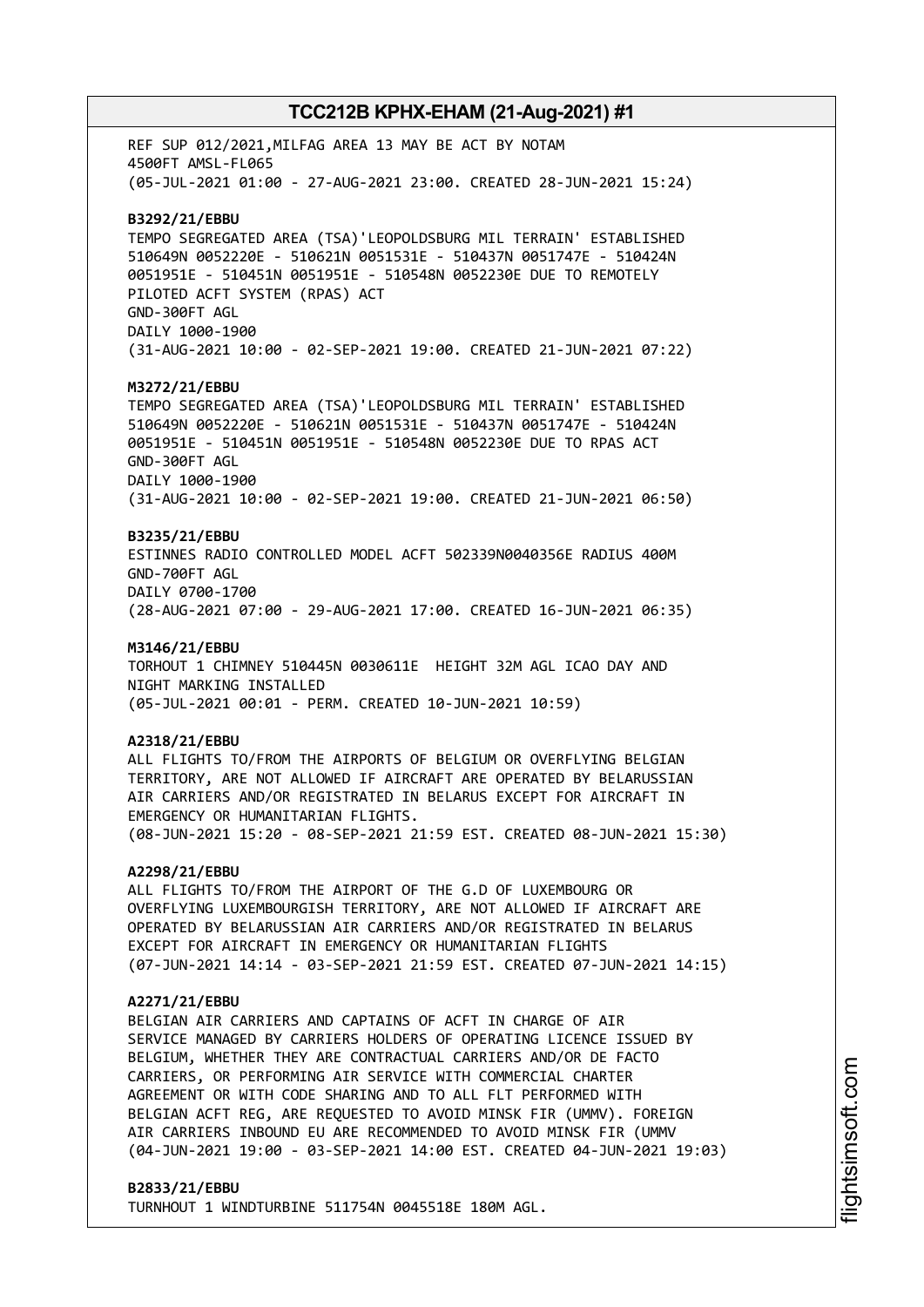ICAO DAY AND NIGHT MARKING UNKNOWN. (31-MAY-2021 14:23 - PERM. CREATED 31-MAY-2021 14:24) **M2972/21/EBBU** TURNHOUT 1 WINDTURBINE 511754N 0045518E 180M AGL. ICAO DAY AND NIGHT MARKING UNKNOWN. (01-JUN-2021 06:30 - PERM. CREATED 31-MAY-2021 13:25) **M2970/21/EBBU** KNOKKE-HEIST CRANE 512024N 0031429E 88M AGL ICAO MARKING INSTALLED (31-MAY-2021 12:57 - 30-MAR-2023 22:00. CREATED 31-MAY-2021 12:59) **B2805/21/EBBU** ZWARTBERG/OPGLABEEK 510212N 0053121E PJE WILL TAKE PLACE RADIUS 3NM GND-FL150 SEP 03 10 1400-1900, 16 17 0700-1900, 24 1400-1900 (03-SEP-2021 14:00 - 24-SEP-2021 19:00. CREATED 28-MAY-2021 09:34) **B2804/21/EBBU** ZWARTBERG/OPGLABEEK 510212N 0053121E PJE WILL TAKE PLACE RADIUS 3NM GND-FL150 AUG 06 09 20 27 1400-1900 (06-AUG-2021 14:00 - 27-AUG-2021 19:00. CREATED 28-MAY-2021 09:32) **M2863/21/EBBU** VILLERS LE BOUILLET 1 WINDTURBINES 503511N 0051550E 140M AGL ICAO DAY AND NIGHT MARKING PRESENT (25-MAY-2021 21:53 - PERM. CREATED 25-MAY-2021 21:56) **M2862/21/EBBU** DILSEN-STOKKEM 3 WINDTURBINES 510153N 0053957E - 510159N 0054020E - 510205N 0054041E 150M AGL. ICAO DAY AND NIGHT MARKING PRESENT (25-MAY-2021 21:30 - PERM. CREATED 25-MAY-2021 21:38) **M2861/21/EBBU** PERUWELZ 2 WINDTURBINES 503133N 0033645E - 503140N 0033639E 150M AGL. ICAO DAY AND NIGHT MARKING PRESENT (25-MAY-2021 21:30 - PERM. CREATED 25-MAY-2021 21:28) **B2489/21/EBBU** METTET MEASURING MAST 501748N 0043855E 100M AGL. ICAO DAY AND NIGHT MARKING INSTALLED. (17-MAY-2021 00:02 - 17-MAY-2022 22:00. CREATED 11-MAY-2021 12:29) **M2613/21/EBBU** METTET MEASURING MAST 501748N 0043855E 100M AGL. ICAO DAY AND NIGHT MARKING INSTALLED (17-MAY-2021 00:02 - 17-MAY-2022 22:00. CREATED 11-MAY-2021 12:15) **M2375/21/EBBU** STOUMONT - TROIS-PONTS HIGH VOLTAGE CABLE LINE, DEFINED BY: 502405N 0055101E - 502236N 0055129E - 502229N 0055045E 127M AGL,

OBST LIGHTS U/S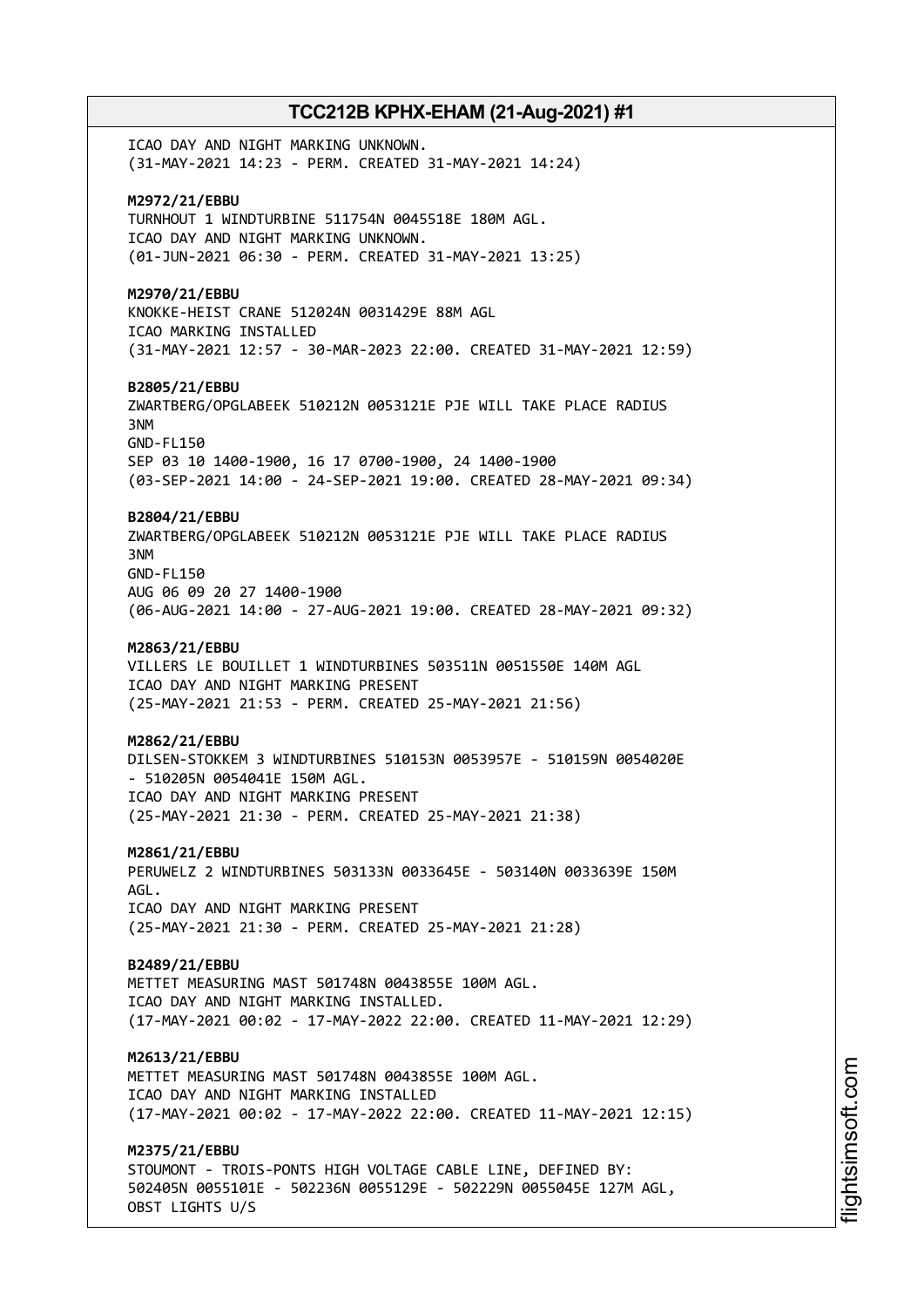(29-APR-2021 13:54 - 31-DEC-2021 22:00. CREATED 29-APR-2021 13:55) **B2257/21/EBBU** STOUMONT - TROIS-PONTS HIGH VOLTAGE CABLE LINE, DEFINED BY: 502405N 0055101E - 502236N 0055129E - 502229N 0055045E 451M AMSL, OBST LIGHTS U/S (29-APR-2021 13:38 - 31-DEC-2021 22:00. CREATED 29-APR-2021 13:40) **M2349/21/EBBU** HAVAY WIND MEASURING PYLON 502117N 0040016E 80M AGL. ICAO DAY AND NIGHT MARKING PRESENT (15-MAY-2021 00:00 - 15-NOV-2021 23:00. CREATED 28-APR-2021 09:26) **B2233/21/EBBU** HAMOIR MEASURE MAST 502536N0053640E 100M AGL. ICAO DAY AND NIGHT MARKING PRESENT. (28-APR-2021 09:00 - 28-APR-2022 10:00 EST. CREATED 28-APR-2021 09:25) **M2347/21/EBBU** HAMOIR MEASURING MAST 502536N 0053640E 100M AGL. ICAO DAY AND NIGHT MARKING PRESENT (28-APR-2021 08:30 - 28-APR-2022 10:00 EST. CREATED 28-APR-2021 08:42) **M1877/21/EBBU** LOMMEL 1 WINDTURBINE 511436N 0051558E 155M AGL. ICAO DAY AND NIGHT MARKING PRESENT (09-APR-2021 12:00 - PERM. CREATED 09-APR-2021 12:00) **M1876/21/EBBU** SOIGNIES MEASURING MAST 503358N 0040706E 50M AGL. ICAO DAY AND NIGHT MARKING UNKNOWN (20-APR-2021 00:00 - 20-APR-2022 00:00. CREATED 09-APR-2021 11:29) **B1125/21/EBBU** WAVRE TV MAST (PYLONE B) 504427N 0043516E 246M AGL/348M AMSL OBST LGT U/S (11-MAR-2021 15:08 - 30-SEP-2021 12:00 EST. CREATED 11-MAR-2021 15:08) **B0967/21/EBBU** LEGLISE MEASURING MAST 494714N 0053130E 100M AGL. ICAO DAY AND NIGHT MARKING UNKNOWN (03-MAR-2021 13:46 - 28-FEB-2022 23:59. CREATED 03-MAR-2021 13:49) **B0945/21/EBBU** NEUFCHATEAU 5 WINDTURBINES 495150N 0052949E - 495114N 0053018E - 495122N 0053056E - 495155N 0053102E - 495206N 0053117E 150M AGL. ICAO DAY AND NIGHT MARKING UNKNOWN. (11-OCT-2021 00:00 - PERM. CREATED 03-MAR-2021 08:36) **M0787/21/EBBU** FAUVILLERS 5 WINDTURBINES 495300N 0054200E - 495244N 0054209E - 495228N 0054222E - 495155N 0054212E - 495142N 0054238E 120M AGL. ICAO DAY AND NIGHT MARKING UNKNOWN. (03-MAR-2021 00:01 - PERM. CREATED 24-FEB-2021 08:49) **M0585/21/EBBU** HOOGSTRATEN WINDTURBINE 512705N 0044258E 180M AGL. ICAO DAY AND NIGHT MARKING UNKNOWN.